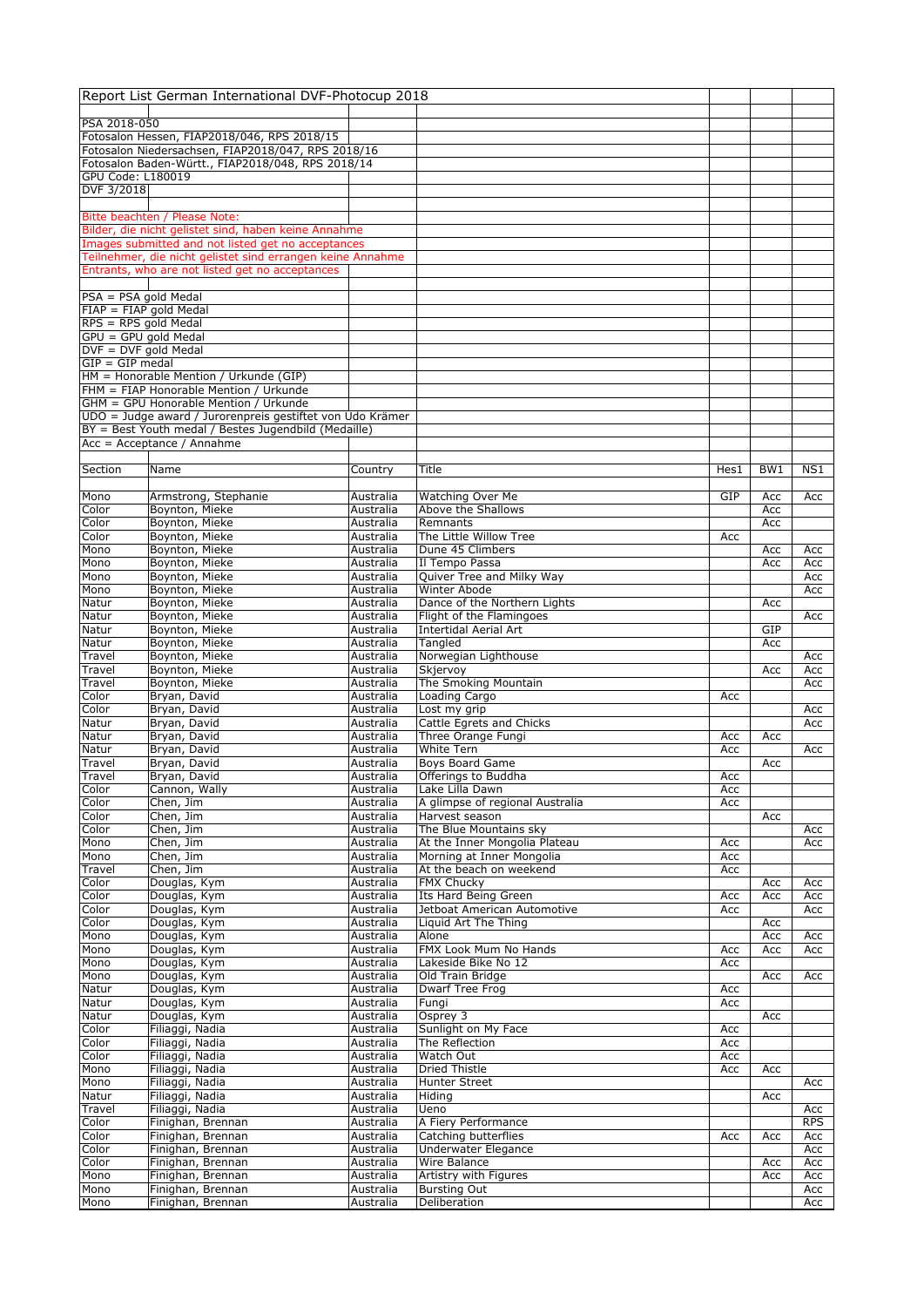| Section | Name                 | Country   | Title                        | Hes1        | BW1        | NS1 |
|---------|----------------------|-----------|------------------------------|-------------|------------|-----|
|         |                      |           |                              |             |            |     |
| Mono    | Finighan, Brennan    | Australia | High Tea                     |             |            | Acc |
| Natur   | Foster, Neville H.W. | Australia | Landing Rights 3500          |             |            | Acc |
| Color   | Geddes, Wendy        | Australia | Bay of Fires                 |             |            | Acc |
| Color   | Geddes, Wendy        |           | Secret Cottage               |             |            |     |
|         |                      | Australia |                              | Acc         |            | Acc |
| Color   | Geddes, Wendy        | Australia | Soulful                      | Acc         | Acc        | Acc |
| Color   | Geddes, Wendy        | Australia | Unravelling                  | Acc         | Acc        |     |
| Mono    | Geddes, Wendy        | Australia | Hartmans                     |             | HМ         | Acc |
| Mono    | Geddes, Wendy        | Australia | Slipped between the cracks   |             | <b>GPU</b> |     |
| Natur   | Geddes, Wendy        | Australia | Amethyst Python Queensland   | Acc         | Acc        |     |
| Natur   | Geddes, Wendy        | Australia | Balancing Fighting Kangaroos | Acc         | <b>FHM</b> | Acc |
| Travel  | Geddes, Wendy        | Australia | Fish for Market.Indonesia    | Acc         |            | Acc |
| Travel  | Geddes, Wendy        | Australia | Mount Brommo Dawn            |             | Acc        | Acc |
| Natur   | Horsnell, Jenni      | Australia | Blue Wren with Spider 6      | Acc         |            |     |
| Natur   | Horsnell, Jenni      | Australia | Dragonfly and Exuvia         | Acc         |            |     |
| Natur   | Horsnell, Jenni      | Australia | Young Males                  | Acc         | Acc        |     |
| Color   | Ioannou, Michael     | Australia | Let the Boys Fight           |             |            | Acc |
|         |                      |           |                              | Acc         |            |     |
| Color   | Ioannou, Michael     | Australia | Zaandam Inntel               |             |            | Acc |
| Mono    | Ioannou, Michael     | Australia | The Temple Guardian          |             | Acc        | Acc |
| Natur   | Ioannou, Michael     | Australia | Lost in Thought              |             | Acc        |     |
| Travel  | Ioannou, Michael     | Australia | Ponte Vecchio                | Acc         | Acc        |     |
| Travel  | Ioannou, Michael     | Australia | Prague Castle at Sunset      | Acc         |            | Acc |
| Color   | Kodela, Elizabeth    | Australia | Lava With Gold               |             | Acc        |     |
| Color   | Kodela, Elizabeth    | Australia | Summer Walks Iceland         |             |            | Acc |
| Color   | Kodela, Elizabeth    | Australia | Turkish Dancer               |             |            | Acc |
| Mono    | Kodela, Elizabeth    | Australia | At Peace                     |             | Acc        |     |
| Mono    | Kodela, Elizabeth    | Australia | Cheeky                       | Acc         | Acc        | Acc |
| Mono    | Kodela, Elizabeth    | Australia | Concert Hall                 |             | Acc        | Acc |
| Mono    | Kodela, Elizabeth    | Australia | <b>Facial Art</b>            |             |            | HM  |
| Natur   | Kodela, Elizabeth    | Australia | Ice Sculpture 4              | Acc         | Acc        | Acc |
| Natur   | Kodela, Elizabeth    | Australia |                              |             | Acc        |     |
|         |                      |           | Landing For Lunch            |             |            |     |
| Natur   | Kodela, Elizabeth    | Australia | <b>Yellow Moss Iceland</b>   |             | Acc        |     |
| Travel  | Kodela, Elizabeth    | Australia | Aerial Arteries Iceland      |             | Acc        | Acc |
| Travel  | Kodela, Elizabeth    | Australia | Circular Waterfalls Iceland  | Acc         | Acc        |     |
| Travel  | Kodela, Elizabeth    | Australia | Deception Bay                | Acc         | Acc        | Acc |
| Travel  | Kodela, Elizabeth    | Australia | Penguin Panorama             | Acc         | Acc        | Acc |
| Color   | Lazar, Lyndall       | Australia | White Horse and Trainer      |             | Acc        | Acc |
| Mono    | Lazar, Lyndall       | Australia | Hard Working Women           |             | Acc        |     |
| Mono    | Lazar, Lyndall       | Australia | Olden Day Teacher            | HM          |            | Acc |
| Natur   | Lazar, Lyndall       | Australia | Desert Gecko                 | <b>FIAP</b> |            | Acc |
| Natur   | Lazar, Lyndall       | Australia | Frilled Neck Lizard          | Acc         |            | Acc |
| Natur   | Lazar, Lyndall       | Australia | Rainbow Lorikeets            |             |            | Acc |
|         |                      |           |                              |             |            |     |
| Travel  | Lazar, Lyndall       | Australia | U Bein Bridge at Sunset      | Acc         | Acc        | Acc |
| Color   | Li, Yong Zhi         | Australia | Big Friend small             | Acc         |            |     |
| Color   | Li, Yong Zhi         | Australia | Family 1                     |             | Acc        |     |
| Color   | Li, Yong Zhi         | Australia | Old Woman 4                  | Acc         |            |     |
| Color   | Li, Yong Zhi         | Australia | stifling                     |             |            | GIP |
| Mono    | Li, Yong Zhi         | Australia | Bat BW 4                     |             | Acc        | Acc |
| Mono    | Li, Yong Zhi         | Australia | Bat BW 5                     | Acc         |            | Acc |
| Color   | Moritz, Vicki        | Australia | Villa in the mist            |             | Acc        | Acc |
| Mono    | Moritz, Vicki        | Australia | Elephant rocks pano          |             |            | Acc |
| Mono    | Moritz, Vicki        | Australia | McKenzies falls rock         | Acc         |            |     |
| Mono    | Moritz, Vicki        | Australia | Paris seats                  |             | Acc        | Acc |
| Travel  | Moritz, Vicki        | Australia | Big fish                     |             |            | Acc |
| Color   | Murphy, Cheryl       | Australia | <b>Blue Winners</b>          | Acc         |            |     |
|         |                      |           |                              |             |            |     |
| Mono    | Murphy, Cheryl       | Australia | Mekong Temple                |             |            | Acc |
| Mono    | Murphy, Cheryl       | Australia | Sky High                     |             | Acc        | Acc |
| Mono    | Murphy, Cheryl       | Australia | <b>Snowing With Music</b>    | Acc         |            |     |
| Mono    | Murphy, Cheryl       | Australia | <b>Train Passengers</b>      | Acc         | Acc        |     |
| Natur   | Murphy, Cheryl       | Australia | Earet Beauty                 |             |            | Acc |
| Natur   | Murphy, Cheryl       | Australia | Flypast                      |             | Acc        | Acc |
| Natur   | Murphy, Cheryl       | Australia | Spider Lunch                 |             | Acc        |     |
| Travel  | Murphy, Cheryl       | Australia | Clown Pied Pipers            |             |            | Acc |
| Color   | Murphy, John         | Australia | A Bridge to Nowhere          | Acc         |            |     |
| Color   | Murphy, John         | Australia | Over the Top                 | Acc         |            | Acc |
| Mono    | Murphy, John         | Australia | Cobblestone Road             | Acc         |            | Acc |
| Mono    | Murphy, John         | Australia | Miracle of Nature            |             | Acc        | Acc |
| Mono    | Murphy, John         | Australia | Night Shift                  |             | Acc        |     |
| Natur   | Murphy, John         | Australia | Feeding the Family           |             | Acc        |     |
|         |                      |           | Motherly Comfort             |             |            |     |
| Natur   | Murphy, John         | Australia |                              |             |            | Acc |
| Natur   | Murphy, John         | Australia | The Family                   | Acc         |            | Acc |
| Natur   | Murphy, John         | Australia | Two of a Kind                | Acc         | Acc        | Acc |
| Travel  | Murphy, John         | Australia | Canal Fast Ferry             | Acc         | Acc        |     |
| Travel  | Murphy, John         | Australia | <b>Red Sails</b>             |             | Acc        | Acc |
| Travel  | Murphy, John         | Australia | Snake Man                    |             |            | Acc |
| Mono    | North, John C.       | Australia | Munich Foyer 2               |             |            | Acc |
| Natur   | North, John C.       | Australia | Hows My Profile              |             |            | Acc |
| Natur   | North, John C.       | Australia | Komodo Tracking Scent        | Acc         |            |     |
| Travel  | North, John C.       | Australia | Going My Way                 | Acc         |            |     |
| Travel  | North, John C.       | Australia | Thats a Load                 | Acc         |            |     |
| Color   | Pascoe, Keith        | Australia | This is my Mum               |             |            | Acc |
| Mono    | Pascoe, Keith        | Australia | Harpist                      | Acc         | Acc        |     |
| Mono    | Pascoe, Keith        | Australia | <b>Optical Illusion</b>      |             |            | Acc |
|         |                      |           |                              |             |            |     |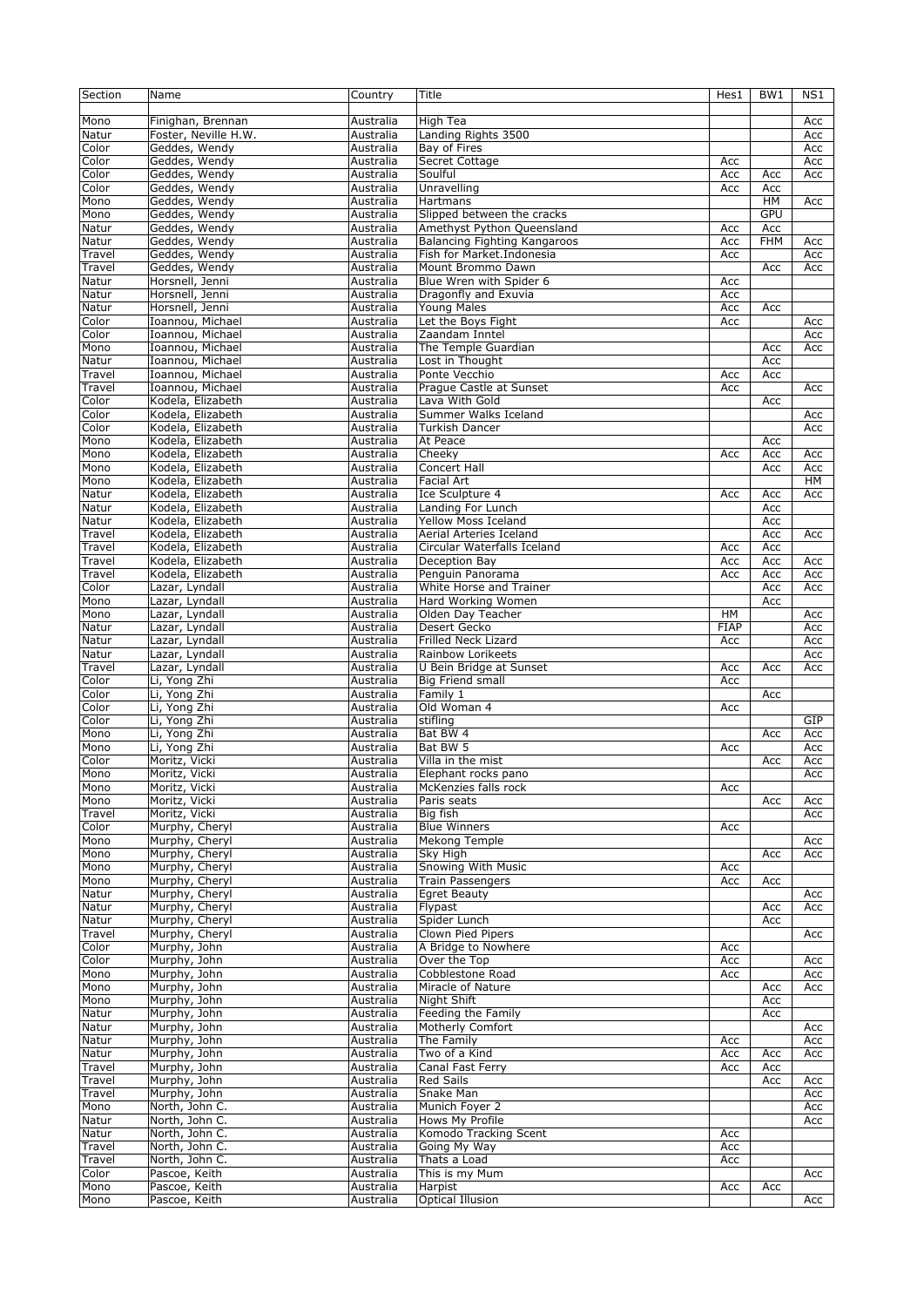| Section          | Name                                          | Country            | Title                          | Hes1       | BW <sub>1</sub> | NS1        |
|------------------|-----------------------------------------------|--------------------|--------------------------------|------------|-----------------|------------|
|                  |                                               |                    |                                |            |                 |            |
| Travel           | Pascoe, Keith                                 | Australia          | Hemisferic Valencia            |            | Acc             | <b>FHM</b> |
| Travel           | Pascoe, Keith                                 | Australia          | Storm Over Paris               |            | GIP             | Acc        |
|                  |                                               |                    |                                |            |                 |            |
| Color            | Perera, L. D. Dinesh Rukmal Ayantha Australia |                    | <b>MARK ON WALK</b>            | Acc        | Acc             | Acc        |
| Color            | Perera, L. D. Dinesh Rukmal Ayantha Australia |                    | <b>NO PARKING</b>              | Acc        |                 | Acc        |
| Mono             | Perera, L. D. Dinesh Rukmal Ayantha Australia |                    | <b>DEPTH OF VISION</b>         |            | Acc             |            |
| Travel           | Perera, L. D. Dinesh Rukmal Ayantha Australia |                    | <b>CUE</b>                     | Acc        |                 | Acc        |
| Travel           | Perera, L. D. Dinesh Rukmal Ayantha Australia |                    | <b>DEPTH WALK</b>              | Acc        |                 |            |
| Travel           | Perera, L. D. Dinesh Rukmal Ayantha Australia |                    | <b>JUST SMILE</b>              | Acc        |                 |            |
| Color            | Robinson, Christina                           | Australia          | Ellen                          |            | Acc             |            |
|                  |                                               | Australia          | Marbel                         |            | Acc             |            |
| Color            | Robinson, Christina                           |                    |                                |            |                 | Acc        |
| Color            | Robinson, Christina                           | Australia          | The Journey                    |            |                 | Acc        |
| Mono             | Robinson, Christina                           | Australia          | Beauty                         | Acc        | Acc             |            |
| Mono             | Robinson, Christina                           | Australia          | Jovana                         |            | Acc             | Acc        |
| Color            | Sharples, Jan                                 | Australia          | Downhill                       |            |                 | Acc        |
| Natur            | Sharples, Jan                                 | Australia          | Monarch Catapillar             |            |                 | Acc        |
|                  |                                               |                    |                                |            |                 |            |
| Natur            | Sharples, Jan                                 | Australia          | Red Head                       | Acc        |                 |            |
| Travel           | Sharples, Jan                                 | Australia          | Chickens to market             | Acc        |                 |            |
| Travel           | Sharples, Jan                                 | Australia          | Mongolian pride                | Acc        |                 |            |
| Color            | Sneddon, Peter                                | Australia          | <b>Brisbane Reflections</b>    |            |                 | Acc        |
| Mono             | Sneddon, Peter                                | Australia          | Bridge climb                   | Acc        |                 |            |
| Mono             | Sneddon, Peter                                | Australia          | Waiting for her                |            | Acc             |            |
|                  |                                               |                    |                                |            |                 |            |
| Travel           | Sneddon, Peter                                | Australia          | Early morning Bhaktapur        |            | Acc             |            |
| Color            | Strudwick, Michelle                           | Australia          | Focused on the ball            |            | Acc             | Acc        |
| Color            | Strudwick, Michelle                           | Australia          | Forehand return from Kerber    |            | Acc             |            |
| Color            | Strudwick, Michelle                           | Australia          | The cloud                      | Acc        | Acc             |            |
| Color            | Strudwick, Michelle                           | Australia          | Wintery sunset                 | Acc        |                 | Acc        |
| Mono             | Strudwick, Michelle                           | Australia          | Stormy sunflowers              |            | Acc             | Acc        |
|                  |                                               |                    |                                |            |                 |            |
| Mono             | Strudwick, Michelle                           | Australia          | Wrong way                      | Acc        | Acc             |            |
| Natur            | Strudwick, Michelle                           | Australia          | Pelican                        |            |                 | Acc        |
| Travel           | Strudwick, Michelle                           | Australia          | Dinner in yakitori alley       | Acc        |                 | Acc        |
| Travel           | Strudwick, Michelle                           | Australia          | Setting sail at sunrise        |            | Acc             |            |
| Travel           | Strudwick, Michelle                           | Australia          | Showing off my wares           |            |                 | Acc        |
| Color            | Sze, Mathew                                   | Australia          | Bean-curd Worker               | Acc        |                 | Acc        |
|                  |                                               |                    |                                |            |                 |            |
| Color            | Sze, Mathew                                   | Australia          | Festival                       | Acc        |                 |            |
| $C$ olor         | Sze, Mathew                                   | Australia          | I'll Catch You                 | Acc        |                 |            |
| Color            | Sze, Mathew                                   | Australia          | Surfer No.12                   | Acc        | Acc             |            |
| Mono             | Sze, Mathew                                   | Australia          | Ben                            |            | Acc             |            |
| Mono             | Sze, Mathew                                   | Australia          | With Tears In My Eyes          |            | Acc             |            |
| Natur            | Sze, Mathew                                   | Australia          | Hanging On                     |            |                 | Acc        |
|                  |                                               |                    |                                |            |                 |            |
| Natur            | Sze, Mathew                                   | Australia          | Stretch To Catch               | Acc        |                 |            |
|                  |                                               |                    |                                |            |                 |            |
| Travel           | Sze, Mathew                                   | Australia          | Hongkong Harbour At Night      | Acc        |                 |            |
| Travel           | Sze, Mathew                                   | Australia          | Through The Tunnel             |            | Acc             |            |
|                  |                                               |                    |                                |            |                 |            |
| Color            | Watson, Graeme                                | Australia          | Gippsland Water Dragon 11      | Acc        |                 |            |
| Mono             | Watson, Graeme                                | Australia          | <b>Beautiful Music</b>         | Acc        | Acc             |            |
| Mono             | Watson, Graeme                                | Australia          | So Many Years                  | Acc        |                 |            |
| Mono             | Watson, Graeme                                | Australia          | <b>Tasting The Air</b>         | GIP        | GIP             |            |
| Mono             | Watson, Graeme                                | Australia          | Womens Rugby Union 2           | Acc        |                 |            |
| Natur            | Watson, Graeme                                | Australia          | Humpback Whale Calf Breaching  | <b>FHM</b> | Acc             | GIP        |
|                  |                                               |                    |                                |            |                 |            |
| Natur            | Watson, Graeme                                | Australia          | Silvereye Eating Berries 4     |            | Acc             | Acc        |
| Travel           | Watson, Graeme                                | Australia          | Out On Home Base               |            |                 | Acc        |
| Travel           | Watson, Graeme                                | Australia          | Paris Metro                    |            | Acc             |            |
| Travel           | Watson, Graeme                                | Australia          | The Gallery                    | Acc        | Acc             | Acc        |
| Color            | Yuen, Hung Kam                                | Australia          | Prepare                        |            | Acc             |            |
| Color            | Yuen, Hung Kam                                | Australia          | Smokers 3                      | Acc        | Acc             |            |
| Color            | Yuen, Hung Kam                                | Australia          |                                | Acc        | Acc             |            |
|                  |                                               |                    | $\overline{w}$ e are here      |            |                 |            |
| Color            | Andrä, Gerhard                                | Austria            | Hallstatt                      |            |                 | Acc        |
| Mono             | Andrä, Gerhard                                | Austria            | der junge Reiter               |            | Acc             |            |
| Mono             | Andrä, Gerhard                                | Austria            | in Gottes Nähe                 |            |                 | Acc        |
| Mono             | Andrä, Gerhard                                | Austria            | Madrone mit Schwadrone         |            |                 | Acc        |
| Natur            | Andrä, Gerhard                                | Austria            | russischer Bär                 |            | Acc             |            |
| Natur            | Andrä, Gerhard                                | Austria            | Taubenschwänzchen              |            |                 | Acc        |
|                  |                                               |                    |                                |            |                 |            |
| Color            | Bertok, Bela                                  | Austria            | Hidden                         |            | Acc             |            |
| Color            | Bertok, Bela                                  | Austria            | Ways                           |            | Acc             | Acc        |
| Mono             | Bertok, Bela                                  | Austria            | Desire                         |            |                 | Acc        |
| Mono             | Bertok, Bela                                  | Austria            | Gate                           |            | Acc             |            |
| Travel           | Bertok, Bela                                  | Austria            | One morning in Italy           | Acc        | Acc             | Acc        |
| Color            | Degen, Artur                                  | Austria            | Glocknerblick                  | Acc        |                 |            |
|                  |                                               |                    |                                |            |                 |            |
| Color            | Degen, Artur                                  | Austria            | goldenes Wasser                |            |                 | Acc        |
| Mono             | Degen, Artur                                  | Austria            | Langkofel                      |            |                 | Acc        |
| Natur            | Degen, Artur                                  | Austria            | Farbenspiel                    | Acc        |                 |            |
| Natur            | Degen, Artur                                  | Austria            | schwarzes Kohlröschen          | Acc        |                 |            |
| Travel           | Degen, Artur                                  | Austria            | Barcelona                      | Acc        | Acc             |            |
| Travel           | Degen, Artur                                  | Austria            | Metallica                      | Acc        |                 | Acc        |
|                  |                                               |                    |                                |            |                 |            |
| Mono             | Dunke, Holger Frank                           | Austria            | Krippenschnitzer               | Acc        |                 |            |
| Mono             | Dunke, Holger Frank                           | Austria            | Uhrmacher                      | HМ         | Acc             |            |
| Travel           | Dunke, Holger Frank                           | Austria            | Hakuna Matata                  |            |                 | Acc        |
| Color            | Ekart, Johannes                               | Austria            | Die Mühle am Eisfluss          | Acc        |                 |            |
| Color            | Ekart, Johannes                               | Austria            | Upwards                        |            |                 | Acc        |
| Mono             | Ekart, Johannes                               | Austria            | Gino und Victor                | Acc        |                 | Acc        |
|                  |                                               |                    |                                |            |                 |            |
| Natur            | Ekart, Johannes                               | Austria            | Stormy weather                 |            | Acc             |            |
| Travel<br>Travel | Ekart, Johannes<br>Ekart, Johannes            | Austria<br>Austria | AIC Marina<br>End of the world | Acc        |                 | Acc<br>Acc |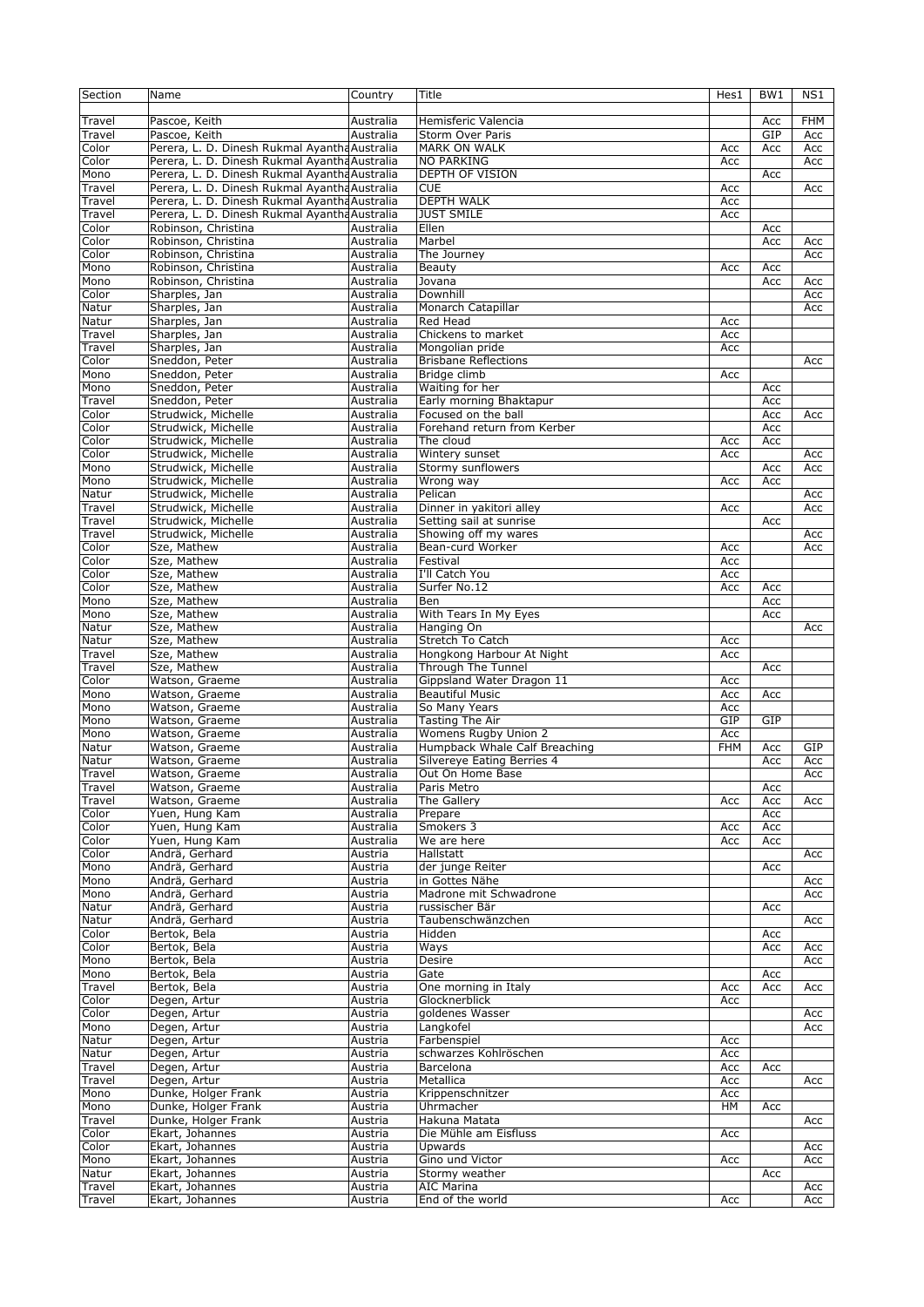| Section          | Name               | Country | Title                     | Hes1 | BW <sub>1</sub> | NS1        |
|------------------|--------------------|---------|---------------------------|------|-----------------|------------|
|                  |                    |         |                           |      |                 |            |
| Travel           | Ekart, Johannes    | Austria | Sonnenaufgang             |      | Acc             |            |
| Travel           | Ekart, Johannes    | Austria | Winterweg                 | Acc  | Acc             |            |
| Color            | Hammer, Barbara    | Austria | am Tor                    |      | Acc             |            |
| Color            |                    |         |                           |      |                 |            |
|                  | Hammer, Barbara    | Austria | Sprung                    |      | Acc             |            |
| Mono             | Hammer, Barbara    | Austria | Geierblick                |      |                 | Acc        |
| Mono             | Hammer, Franz      | Austria | Ministerium               |      | Acc             | Acc        |
| Mono             | Hammer, Franz      | Austria | Stollenbahn               |      |                 | Acc        |
| Mono             | Hammer, Franz      | Austria | <b>Trinity College</b>    |      | Acc             | Acc        |
| Mono             | Hammer, Franz      | Austria | Wueste                    |      |                 | Acc        |
| Natur            | Hammer, Franz      | Austria | Backside                  |      | Acc             |            |
| Natur            | Hammer, Franz      | Austria | Landung                   | Acc  | Acc             | Acc        |
| Travel           | Hammer, Franz      | Austria | Duenenwanderer            |      |                 | Acc        |
| Travel           | Hammer, Franz      | Austria | Elefanten                 |      | Acc             | Acc        |
|                  |                    |         |                           |      |                 |            |
| Travel           | Hammer, Franz      | Austria | Oberländerkanal           |      | Acc             |            |
| Travel           | Hammer, Franz      | Austria | Wuestenbaum               |      |                 | Acc        |
| Color            | Hofmüller, Norbert | Austria | Hoppala                   | Acc  |                 |            |
| Color            | Hofmüller, Norbert | Austria | Power                     | Acc  |                 | Acc        |
| Color            | Hofmüller, Norbert | Austria | Wasserstrahl              | Acc  |                 |            |
| Mono             | Hofmüller, Norbert | Austria | Eisprinzessinnen          |      | Acc             |            |
| Mono             | Hofmüller, Norbert | Austria | freier Fall_2             | Acc  |                 | Acc        |
| Color            | Krismer, Bernhard  | Austria | Säntis                    |      | Acc             |            |
| Mono             | Krismer, Bernhard  | Austria | Gurgeltal                 |      |                 | Acc        |
|                  |                    |         |                           |      |                 |            |
| Natur            | Krismer, Bernhard  | Austria | Palmkatzen                |      | Acc             |            |
| Natur            | Krismer, Bernhard  | Austria | Stockschwamm              | Acc  |                 |            |
| Travel           | Krismer, Bernhard  | Austria | Königsspitze              |      |                 | Acc        |
| Travel           | Krismer, Bernhard  | Austria | Play Castle               |      |                 | Acc        |
| Color            | Kuen, Andreas      | Austria | Fliegende Haare           | Acc  |                 |            |
| Color            | Kuen, Andreas      | Austria | Seeadlerportrait          |      | Acc             |            |
| Color            | Kuen, Andreas      | Austria | Strassenbahn in Prag 2    |      |                 | Acc        |
| Color            | Kuen, Andreas      | Austria | U-Bahn Haltestelle 2      |      |                 | Acc        |
| Mono             | Kuen, Andreas      | Austria | Grace                     |      | Acc             | Acc        |
| Mono             | Kuen, Andreas      | Austria | Rastalocken               | Acc  | Acc             | Acc        |
|                  |                    |         |                           |      |                 |            |
| Mono             | Kuen, Andreas      | Austria | Waechter                  |      | HM              |            |
| Color            | Muigg, Hermann     | Austria | melting ice               |      |                 | Acc        |
| Color            | Nagy, Stefan       | Austria | Blume                     |      | Acc             |            |
| Color            | Nagy, Stefan       | Austria | Portrait                  | Acc  | Acc             |            |
| Mono             | Nagy, Stefan       | Austria | Leonie                    | Acc  |                 |            |
| Mono             | Nagy, Stefan       | Austria | Triangel                  |      |                 | Acc        |
| Mono             | Nagy, Stefan       | Austria | youg Girl                 |      | Acc             |            |
| Natur            | Nagy, Stefan       | Austria | Bienenfresser             | Acc  |                 |            |
| Travel           | Nagy, Stefan       | Austria | Douro                     |      |                 | Acc        |
| Travel           | Nagy, Stefan       | Austria | Iceland                   |      | Acc             |            |
|                  |                    |         | Iceland 02                |      |                 |            |
| Travel<br>Travel | Nagy, Stefan       | Austria |                           | Acc  | Acc             |            |
|                  | Nagy, Stefan       | Austria | Strassenmusikanten        |      | Acc             | HМ         |
| Color            | Palfrader, Josef   | Austria | Aloisa                    |      | HM              |            |
| Color            | Palfrader, Josef   | Austria | Marco                     | Acc  | Acc             |            |
| Color            | Palfrader, Josef   | Austria | Omar                      |      | Acc             | Acc        |
| Color            | Palfrader, Josef   | Austria | Rotes Haus                | HM   |                 | HМ         |
| Mono             | Palfrader, Josef   | Austria | <b>Brueder</b>            | Acc  |                 | HM         |
| Mono             | Palfrader, Josef   | Austria | Daria                     | Acc  | Acc             | Acc        |
| Mono             | Palfrader, Josef   | Austria | Frueh uebt sich           | Acc  |                 | GIP        |
| Mono             | Palfrader, Josef   | Austria | Rabenschiss               |      |                 | HM         |
|                  |                    |         | Distelfalter              |      |                 |            |
| Natur            | Palfrader, Josef   | Austria |                           | Acc  |                 | Acc        |
| Natur            | Palfrader, Josef   | Austria | Hepaticia6                | Acc  |                 | GIP        |
| Natur            | Palfrader, Josef   | Austria | Rinnenspitze              |      | Acc             | Acc        |
| Natur            | Palfrader, Josef   | Austria | Schwalbenschwanz 1326     | Acc  |                 | Acc        |
| Travel           | Palfrader, Josef   | Austria | Herbst in der Toscana     | Acc  | Acc             | <b>FHM</b> |
| Travel           | Palfrader, Josef   | Austria | Kammacher                 | Acc  |                 |            |
| Travel           | Palfrader, Josef   | Austria | Kappadokien               | Acc  | Acc             | Acc        |
| Travel           | Palfrader, Josef   | Austria | Villnoess                 | Acc  | Acc             | Acc        |
| Color            | Peck, Renate       | Austria | hexenhaft 01              | Acc  |                 |            |
| Color            | Peck, Renate       | Austria | WendItreppe KU 02         |      |                 | Acc        |
|                  | Peck, Renate       |         |                           |      |                 |            |
| Mono             |                    | Austria | Altausseersee 04          | Acc  |                 |            |
| Mono             | Peck, Renate       | Austria | ein Lächeln 03            |      | Acc             |            |
| Mono             | Peck, Renate       | Austria | Popo 1                    |      |                 | Acc        |
| Mono             | Peck, Renate       | Austria | Wendeltreppe GS 03        |      | Acc             | HМ         |
| Natur            | Peck, Renate       | Austria | Gelbe Schönheit           |      |                 | Acc        |
| Natur            | Peck, Renate       | Austria | Murmel mit Glockner 1     |      | HM              |            |
| Travel           | Peck, Renate       | Austria | Essaouira-Hafen           |      | HM              | Acc        |
| Travel           | Peck, Renate       | Austria | Podersdorf 11             |      | Acc             | Acc        |
| Travel           | Peck, Renate       | Austria | Weiße Moschee 01          | Acc  | Acc             | Acc        |
| Color            | Peer, Albert       |         |                           | Acc  |                 |            |
|                  |                    | Austria | Angst                     |      |                 |            |
| Color            | Peer, Albert       | Austria | Schiederweiher            | Acc  |                 |            |
| Mono             | Peer, Albert       | Austria | Auditorio de Teneriffa Mc | Acc  | Acc             | Acc        |
| Mono             | Peer, Albert       | Austria | Bajamar                   |      |                 | Acc        |
| Mono             | Peer, Albert       | Austria | Raureif                   | Acc  |                 | Acc        |
| Natur            | Peer, Albert       | Austria | Abflug 2                  | Acc  |                 |            |
| Natur            | Peer, Albert       | Austria | Nashornvogel              | Acc  |                 | Acc        |
| Natur            | Peer, Albert       | Austria | Waldohreule               |      | Acc             | Acc        |
| Travel           | Peer, Albert       | Austria | Leuchtturm                | Acc  | Acc             | Acc        |
|                  |                    |         |                           |      |                 |            |
| Travel           | Peer, Albert       | Austria | nach Sonnenuntergang      |      | Acc             |            |
| Travel           | Peer, Albert       | Austria | Plaza del Dugue           | Acc  | Acc             |            |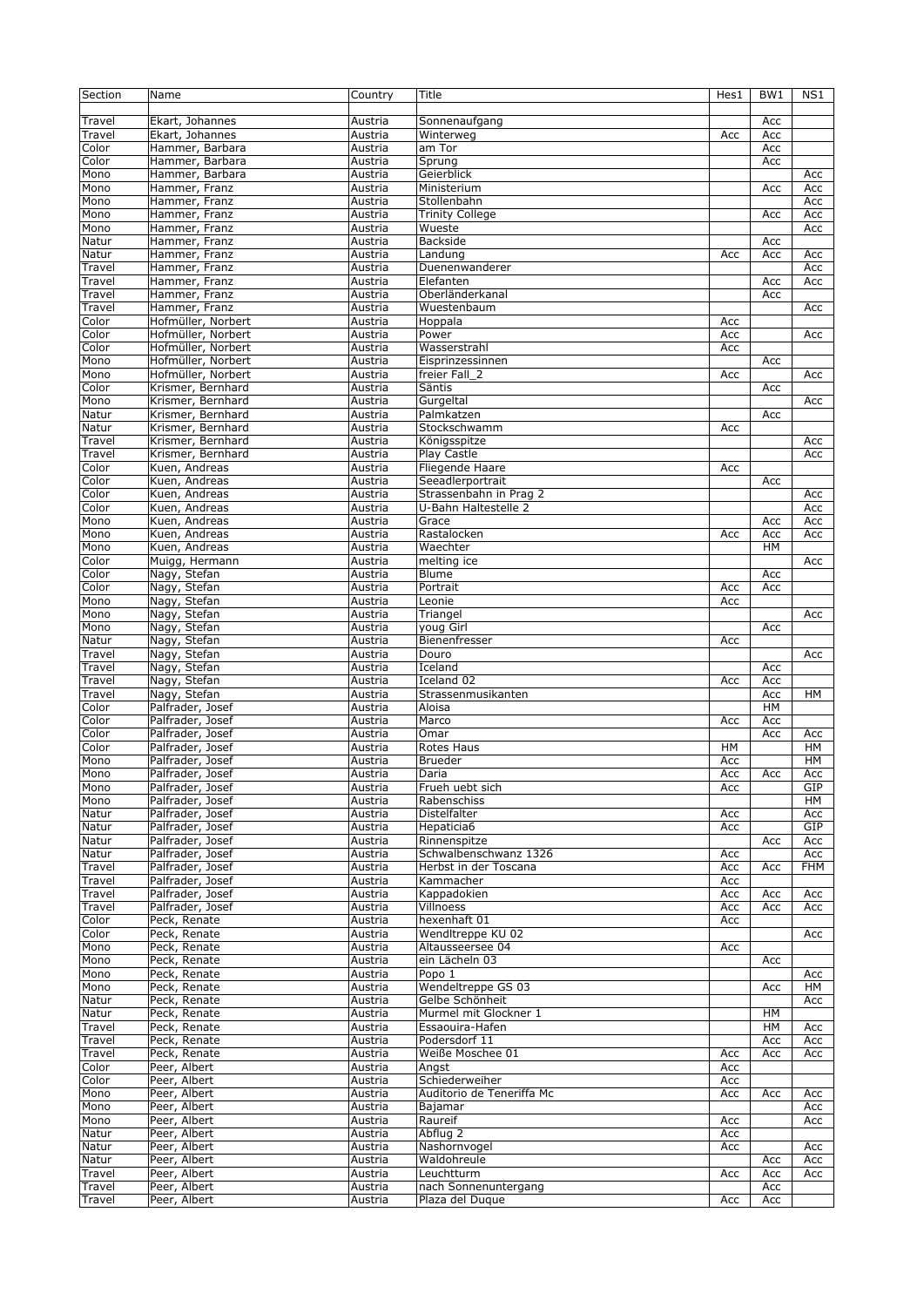| Section | Name                     | Country            | Title                          | Hes1      | BW <sub>1</sub> | NS1        |
|---------|--------------------------|--------------------|--------------------------------|-----------|-----------------|------------|
|         |                          |                    |                                |           |                 |            |
| Travel  | Peer, Albert             | Austria            | Trauminsel                     | Acc       | Acc             | Acc        |
| Color   | Petritsch, Erwin Erich   | Austria            | Dominika 6859                  |           |                 | Acc        |
| Color   | Petritsch, Erwin Erich   | Austria            | Skye Overlook                  | Acc       |                 | Acc        |
| Color   | Petritsch, Erwin Erich   | Austria            | <b>Toskana Moonlight</b>       |           | Acc             |            |
| Mono    | Petritsch, Erwin Erich   | Austria            | Telefon call                   |           |                 | Acc        |
| Mono    | Petritsch, Erwin Erich   | Austria            | <b>Torre Telefonica</b>        |           | Acc             | Acc        |
|         | Petritsch, Erwin Erich   |                    | Bärenschütz 7376               |           |                 |            |
| Natur   |                          | Austria            |                                |           |                 | Acc        |
| Natur   | Petritsch, Erwin Erich   | Austria            | Hummel                         |           | Acc             |            |
| Travel  | Petritsch, Erwin Erich   | Austria            | CDLA Valencia                  | Acc       | Acc             | Acc        |
| Travel  | Petritsch, Erwin Erich   | Austria            | Speicherstadt                  |           | Acc             | Acc        |
| Travel  | Petritsch, Erwin Erich   | Austria            | Südsteirische 4570             |           |                 | Acc        |
| Color   | Pillik, Manfred          | Austria            | Dynamik                        | Acc       | Acc             |            |
| Color   | Pillik, Manfred          | Austria            | eingesperrt                    |           |                 | Acc        |
| Color   | Pillik, Manfred          | Austria            | mit Sonnenhut                  |           |                 | FIAP       |
| Color   | Pillik, Manfred          | Austria            | Wakeboard                      | Acc       | Acc             | Acc        |
| Mono    | Pillik, Manfred          | Austria            | Graetschwinkelstuetz           | HM        | Acc             | HM         |
| Mono    | Pillik, Manfred          | Austria            | leuchtende Augen               |           | Acc             |            |
| Mono    | Pillik, Manfred          | Austria            | ueber die Huerde               | Acc       | Acc             | Acc        |
| Mono    | Pillik, Manfred          | Austria            | zu schwer                      | HM        |                 |            |
| Natur   | Pillik, Manfred          | Austria            | der Start                      | Acc       | Acc             | Acc        |
| Natur   | Pillik, Manfred          | Austria            | Feuerquallen                   | Acc       | HM              | Acc        |
| Natur   | Pillik, Manfred          | Austria            | Graueule                       | Acc       | Acc             | <b>FHM</b> |
|         |                          |                    |                                |           |                 |            |
| Natur   | Pillik, Manfred          | Austria            | Sekretaer                      | HM        |                 | Acc        |
| Travel  | Pillik, Manfred          | Austria            | Ballonfahrt                    | Acc       |                 | Acc        |
| Travel  | Pillik, Manfred          | Austria            | durstig                        | Acc       | Acc             |            |
| Travel  | Pillik, Manfred          | Austria            | Schlittenfahrt                 |           |                 | Acc        |
| Color   | Rath, Robert             | Austria            | Amulett                        | Acc       |                 | Acc        |
| Color   | Rath, Robert             | Austria            | KC <sub>1</sub>                | Acc       | Acc             | Acc        |
| Color   | Rath, Robert             | Austria            | Nature                         | Acc       |                 | Acc        |
| Color   | Rath, Robert             | Austria            | Schleier                       |           | Acc             | Acc        |
| Mono    | Rath, Robert             | Austria            | Andi                           | Acc       |                 | Acc        |
| Mono    | Rath, Robert             | Austria            | Bloomfield                     |           |                 | Acc        |
| Mono    | Rath, Robert             | Austria            | Ringe                          |           | Acc             | Acc        |
| Mono    | Rath, Robert             | Austria            | Umhang                         |           |                 | Acc        |
| Color   | Wallner, Alois Anton     | Austria            | Lok Mobile                     |           | Acc             |            |
| Mono    | Wallner, Alois Anton     | Austria            | Aspetto 257                    |           |                 | Acc        |
| Mono    | Wallner, Alois Anton     | Austria            | <b>HSB 257</b>                 | Acc       | Acc             | Acc        |
| Mono    | Wallner, Alois Anton     | Austria            | In den Rahen                   | Acc       |                 |            |
| Travel  | Wallner, Alois Anton     | Austria            | Westerheversand 04             | Acc       | Acc             | Acc        |
| Color   | Al-Khalifa, Hanan Hassan | Bahrain            | <b>UNDER RAIN</b>              |           | Acc             |            |
|         |                          |                    |                                |           |                 |            |
| Mono    | Al-Khalifa, Hanan Hassan | Bahrain            | SMILING TO CAMEL               |           | Acc             |            |
| Travel  | Al-Khalifa, Hanan Hassan | Bahrain            | <b>LONG WAY</b>                |           |                 | Acc        |
| Travel  | Al-Khalifa, Hanan Hassan | Bahrain            | USED BOOKS AND RECORDS         |           |                 | Acc        |
| Color   | Vopseva, Diana           | <b>Belarus</b>     | crisantemo                     |           | Acc             |            |
| Color   | Vopseva, Diana           | <b>Belarus</b>     | <b>JULIA</b>                   |           |                 | Acc        |
| Color   | Vopseva, Diana           | <b>Belarus</b>     | <b>MAGIC</b>                   | <b>HM</b> | <b>HM</b>       | Acc        |
| Color   | Aerts, Jozef             | Belgium            | Buildings in glass             |           |                 | Acc        |
| Color   | Aerts, Jozef             | Belgium            | The biker-bridge               | Acc       |                 | Acc        |
| Color   | Aerts, Jozef             | Belgium            | Walking man and woman          |           | Acc             |            |
| Mono    | Aerts, Jozef             | Belgium            | Alone and two duo's            |           | Acc             | Acc        |
| Mono    | Aerts, Jozef             | Belgium            | It is enigmatical              | Acc       |                 |            |
| Travel  | Aerts, Jozef             | Belgium            | Grand central                  |           | Acc             |            |
| Travel  | Aerts, Jozef             | Belgium            | Plentifully                    |           | Acc             |            |
| Travel  | Aerts, Jozef             | Belgium            | The flatiron                   |           | Acc             |            |
| Color   | Bjorn, Plovie            | Belgium            | Jetski duo                     | Acc       | Acc             |            |
| Color   | Bjorn, Plovie            | Belgium            | Movistar ski                   | Acc       | Acc             |            |
| Color   | Bjorn, Plovie            | Belgium            | Spanish ski                    | Acc       | Acc             |            |
| Color   | Bjorn, Plovie            | Belgium            | White turf                     | Acc       | HM              |            |
| Natur   | Bjorn, Plovie            | Belgium            | Bee eaters                     | Acc       | Acc             | Acc        |
| Natur   | Bjorn, Plovie            |                    | Catch the fish                 |           |                 |            |
|         | Bjorn, Plovie            | Belgium<br>Belgium |                                |           | Acc             | Acc        |
| Natur   |                          |                    | European rollers               |           | Acc             |            |
| Color   | Bleyen, Livinus          | Belgium            | Cube Houses                    | Acc       |                 |            |
| Color   | Bleyen, Livinus          | Belgium            | <b>Great Wall</b>              | Acc       | Acc             | Acc        |
| Color   | Bleyen, Livinus          | Belgium            | Kirkjufell                     | Acc       | Acc             | HМ         |
| Color   | Bleyen, Livinus          | Belgium            | Throwing Fishing Net           |           | Acc             |            |
| Mono    | Bleyen, Livinus          | Belgium            | Old Factory                    | GIP       |                 | Acc        |
| Mono    | Bleyen, Livinus          | Belgium            | Plucked                        |           |                 | GIP        |
| Mono    | Bleyen, Livinus          | Belgium            | Stokksnes Black Beach          | Acc       | Acc             | HM         |
| Mono    | Bleyen, Livinus          | Belgium            | Under The Bridge               |           | Acc             | Acc        |
| Natur   | Bleyen, Livinus          | Belgium            | <b>Collecting Leaves</b>       | Acc       | Acc             | FHM        |
| Natur   | Bleyen, Livinus          | Belgium            | Hverir Iceland                 |           | Acc             |            |
| Natur   | Bleyen, Livinus          | Belgium            | Learning to Fly                | Acc       | Acc             | Acc        |
| Travel  | Bleyen, Livinus          | Belgium            | <b>Black Church</b>            | Acc       | Acc             |            |
| Travel  | Bleyen, Livinus          | Belgium            | <b>Icelandic Church</b>        | Acc       | Acc             | Acc        |
| Travel  | Bleyen, Livinus          | Belgium            | View Point                     |           | HM              | Acc        |
| Color   | Coune, Claude            | Belgium            | Lac Karakul                    |           | Acc             |            |
| Color   | Coune, Claude            | Belgium            | Paysage mongol                 | Acc       |                 |            |
|         | Coune, Claude            |                    | Ile d'Orléans                  |           |                 |            |
| Mono    | Coune, Claude            | Belgium            |                                |           |                 | Acc        |
| Natur   |                          | Belgium            | Pélican en plongée             |           |                 | Acc        |
| Travel  | Coune, Claude            | Belgium            | Ile de Pâques, l'ahu Tongariki |           | Acc             | Acc        |
| Travel  | Coune, Claude            | Belgium            | Immensité du désert            |           | Acc             |            |
| Travel  | Coune, Claude            | Belgium            | Le Mercato                     | Acc       | Acc             | Acc        |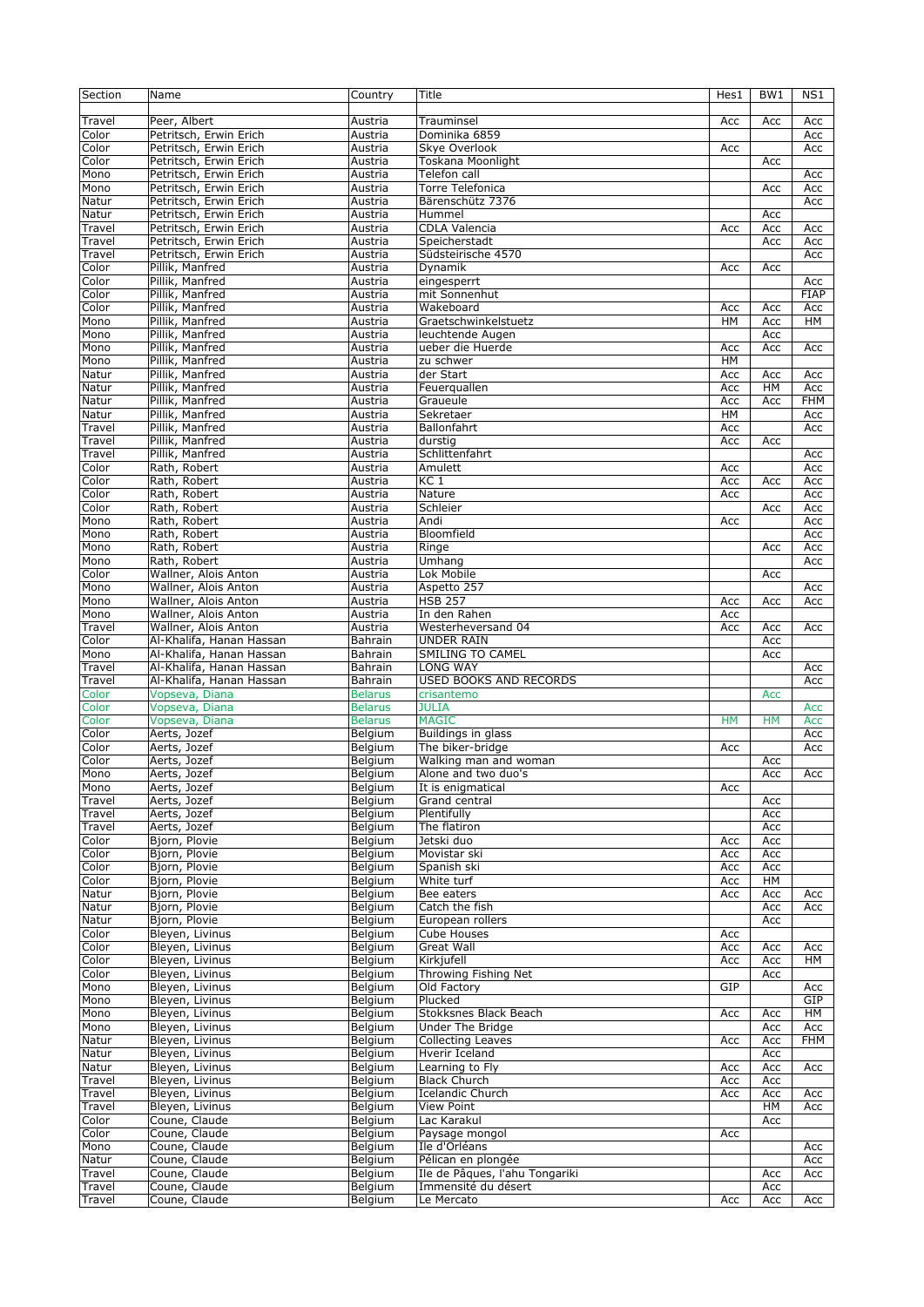| Section | Name                 | Country | Title                      | Hes1 | BW <sub>1</sub> | NS1        |
|---------|----------------------|---------|----------------------------|------|-----------------|------------|
|         |                      |         |                            |      |                 |            |
| Travel  | Coune, Claude        | Belgium | Rencontre au marché        |      |                 | Acc        |
| Color   | De Bondt, Wilkie     | Belgium | <b>ACRO GRONDOEFENING</b>  | Acc  | Acc             |            |
| Color   | De Bondt, Wilkie     | Belgium | PERMANENTE SPECIAL         | Acc  | Acc             |            |
| Color   |                      |         | <b>TOPSPORT</b>            |      |                 |            |
|         | De Bondt, Wilkie     | Belgium |                            |      | Acc             |            |
| Color   | De Fraine, Jozef     | Belgium | <b>DUIKBRIL 2</b>          | Acc  | Acc             |            |
| Color   | De Fraine, Jozef     | Belgium | <b>JUMP</b>                | Acc  | Acc             | Acc        |
| Color   | De Fraine, Jozef     | Belgium | ONDERSTEBOVEN              | HM   | GIP             | GIP        |
| Color   | De Fraine, Jozef     | Belgium | <b>OVERSCHOT</b>           | Acc  | <b>HM</b>       |            |
| Mono    | De Fraine, Jozef     | Belgium | AANSTORMENDE HONDEN        |      | Acc             |            |
| Mono    | De Fraine, Jozef     | Belgium | HAPPY DOG 10               |      | Acc             | Acc        |
| Mono    | De Fraine, Jozef     | Belgium | <b>NET GEMIST</b>          | Acc  |                 | Acc        |
| Mono    | De Fraine, Jozef     | Belgium | <b>START HONDEN</b>        |      | Acc             | Acc        |
| Natur   | De Fraine, Jozef     | Belgium | SPIEGELING                 | Acc  | Acc             | Acc        |
|         |                      |         |                            |      |                 |            |
| Natur   | De Fraine, Jozef     | Belgium | <b>STAARTJE TREK</b>       |      |                 | Acc        |
| Natur   | De Fraine, Jozef     | Belgium | <b>WHITE TAILED AIGLE</b>  |      | Acc             |            |
| Natur   | De Fraine, Jozef     | Belgium | ZWEVEN                     | Acc  | Acc             | Acc        |
| Travel  | De Fraine, Jozef     | Belgium | IN DE WOESTIJN             |      | Acc             | Acc        |
| Travel  | De Fraine, Jozef     | Belgium | <b>OCHTENDGLOREN</b>       |      |                 | Acc        |
| Travel  | De Fraine, Jozef     | Belgium | WOESTIJNTAFEREEL           |      | Acc             | Acc        |
| Natur   | Deglin, Robert       | Belgium | fel trekken                |      |                 | Acc        |
| Natur   | Deglin, Robert       | Belgium | giraf en olifanten drinken |      | Acc             | Acc        |
| Natur   | Deglin, Robert       | Belgium | ik zie niks                |      | Acc             | Acc        |
|         | Dealin, Robert       |         |                            |      |                 |            |
| Natur   |                      | Belgium | in tegenlicht              |      | Acc             |            |
| Color   | Eric, Weytens        | Belgium | REVERIE                    | Acc  |                 |            |
| Color   | Eric, Weytens        | Belgium | WOMAN IN RED               |      | Acc             | Acc        |
| Mono    | Eric, Weytens        | Belgium | ILVY                       |      | HM              |            |
| Mono    | Eric, Weytens        | Belgium | SHADOW IN THE MOON         |      |                 | Acc        |
| Travel  | Eric, Weytens        | Belgium | ALLAHABAD-KUMBH MELA       | HM   |                 | Acc        |
| Travel  | Eric, Weytens        | Belgium | LE MONT SE COUCHE          | Acc  | Acc             | Acc        |
| Color   | Gabriëls, Sara       | Belgium | Foggy Forest               |      | Acc             |            |
| Color   | Gabriëls, Sara       | Belgium | Guitarist                  | Acc  | GIP             | Acc        |
| Color   | Gabriëls, Sara       | Belgium | Port House                 | Acc  | Acc             |            |
|         |                      |         |                            |      |                 |            |
| Mono    | Gabriëls, Sara       | Belgium | Cube Houses                | Acc  | Acc             | Acc        |
| Mono    | Gabriëls, Sara       | Belgium | Little shepherd girl       |      | Acc             | Acc        |
| Mono    | Gabriëls, Sara       | Belgium | Straatmuzikant             |      | Acc             |            |
| Mono    | Gabriëls, Sara       | Belgium | Winter in forest           |      | Acc             |            |
| Travel  | Gabriëls, Sara       | Belgium | Havfruen                   |      | Acc             | Acc        |
| Travel  | Gabriëls, Sara       | Belgium | Kinderdijk                 | Acc  |                 | Acc        |
| Travel  | Gabriëls, Sara       | Belgium | Within the limits          |      |                 | Acc        |
| Travel  | Gabriëls, Sara       | Belgium | Zaanse Schans              | Acc  |                 |            |
| Color   | Leimann, Dirk-Olaf   | Belgium | into the thunderstorm 5    |      |                 | Acc        |
| Mono    | Leimann, Dirk-Olaf   | Belgium | Gabel und Loeffel SW       | Acc  | Acc             | Acc        |
|         | Leimann, Dirk-Olaf   |         |                            |      |                 |            |
| Mono    |                      | Belgium | in between                 |      |                 | Acc        |
| Travel  | Leimann, Dirk-Olaf   | Belgium | Westerhever                |      | Acc             | Acc        |
| Color   | Lemmens, Jef         | Belgium | Colored glasses            |      | Acc             | Acc        |
| Color   | Lemmens, Jef         | Belgium | Singing lustily            | Acc  |                 |            |
| Mono    | Lemmens, Jef         | Belgium | Qingdao                    |      | Acc             |            |
| Mono    | Lemmens, Jef         | Belgium | Sitting                    | Acc  |                 |            |
| Natur   | Lemmens, Jef         | Belgium | Crossed on yellow          | Acc  |                 |            |
| Natur   | Lemmens, Jef         | Belgium | Delicious                  |      | Acc             | Acc        |
| Natur   | Lemmens, Jef         | Belgium | Mealworms                  |      |                 | Acc        |
| Travel  | Lemmens, Jef         | Belgium | Chinese singer             | Acc  |                 |            |
| Travel  | Lemmens, Jef         | Belgium | Playing with bubbles       | Acc  |                 |            |
|         |                      |         |                            |      |                 |            |
| Natur   | Loyens, Francois     | Belgium | Do not mess with me        |      | Acc             |            |
| Travel  | Loyens, Francois     | Belgium | Cape Winelands             |      |                 | Acc        |
| Travel  | Loyens, Francois     | Belgium | Plettenberg Bay            |      |                 | Acc        |
| Color   | Marechal, Jean-Marie | Belgium | Errance                    | Acc  |                 | Acc        |
| Color   | Marechal, Jean-Marie | Belaium | Le pont                    | Acc  | Acc             | Acc        |
| Color   | Marechal, Jean-Marie | Belgium | Militum                    |      |                 | Acc        |
| Color   | Marechal, Jean-Marie | Belgium | Reflet                     | Acc  | Acc             | Acc        |
| Mono    | Marechal, Jean-Marie | Belgium | Ras le bol                 |      |                 | Acc        |
| Mono    | Marechal, Jean-Marie | Belgium | Revolution                 |      |                 | Acc        |
| Mono    | Marechal, Jean-Marie | Belgium | Scambio                    |      |                 |            |
|         |                      |         |                            | Acc  | Acc             |            |
| Color   | Simon, Claude        | Belgium | Frozen jets                | Acc  |                 |            |
| Mono    | Simon, Claude        | Belgium | Very old Bushman mama      |      | Acc             |            |
| Natur   | Simon, Claude        | Belgium | Kwando Emerging hippo      | Acc  |                 |            |
| Natur   | Simon, Claude        | Belgium | Lion alone Etosha          | Acc  |                 | Acc        |
| Travel  | Simon, Claude        | Belgium | Moro Kakuve                |      | Acc             | Acc        |
| Color   | Stalmans, Luc        | Belgium | Aphrodite Melaina          | Acc  | <b>GHM</b>      | Acc        |
| Color   | Stalmans, Luc        | Belgium | Cold Love                  | Acc  | Acc             | Acc        |
| Color   | Stalmans, Luc        | Belgium | Hopefull Waiting           | Acc  | Acc             | Acc        |
| Color   | Stalmans, Luc        | Belgium | Madame Bouvary II          |      | Acc             | Acc        |
| Mono    |                      |         | Bellla Donna               |      | <b>DVF</b>      | <b>PSA</b> |
|         | Stalmans, Luc        | Belgium |                            | Acc  |                 |            |
| Mono    | Stalmans, Luc        | Belgium | Geometric Bodies II        |      |                 | Acc        |
| Mono    | Stalmans, Luc        | Belgium | In a Solid Fluidium        | Acc  | <b>FHM</b>      | Acc        |
| Mono    | Stalmans, Luc        | Belgium | Mystery Queen              | Acc  |                 | Acc        |
| Mono    | Syx, Yvon            | Belgium | EliseS2                    | Acc  | Acc             | Acc        |
| Mono    | Syx, Yvon            | Belgium | EliseS5                    |      |                 | Acc        |
| Mono    | Syx, Yvon            | Belgium | EliseS6                    |      |                 | Acc        |
| Color   | Tallier, Frederic    | Belgium | A TRAVERS LA FENETRE       | Acc  |                 | НM         |
| Color   | Tallier, Frederic    | Belgium | <b>BELLE EPOQUE</b>        |      | Acc             | Acc        |
| Color   | Tallier, Frederic    | Belgium | L HOMME DU RAIL            |      | Acc             | Acc        |
|         |                      |         |                            |      |                 |            |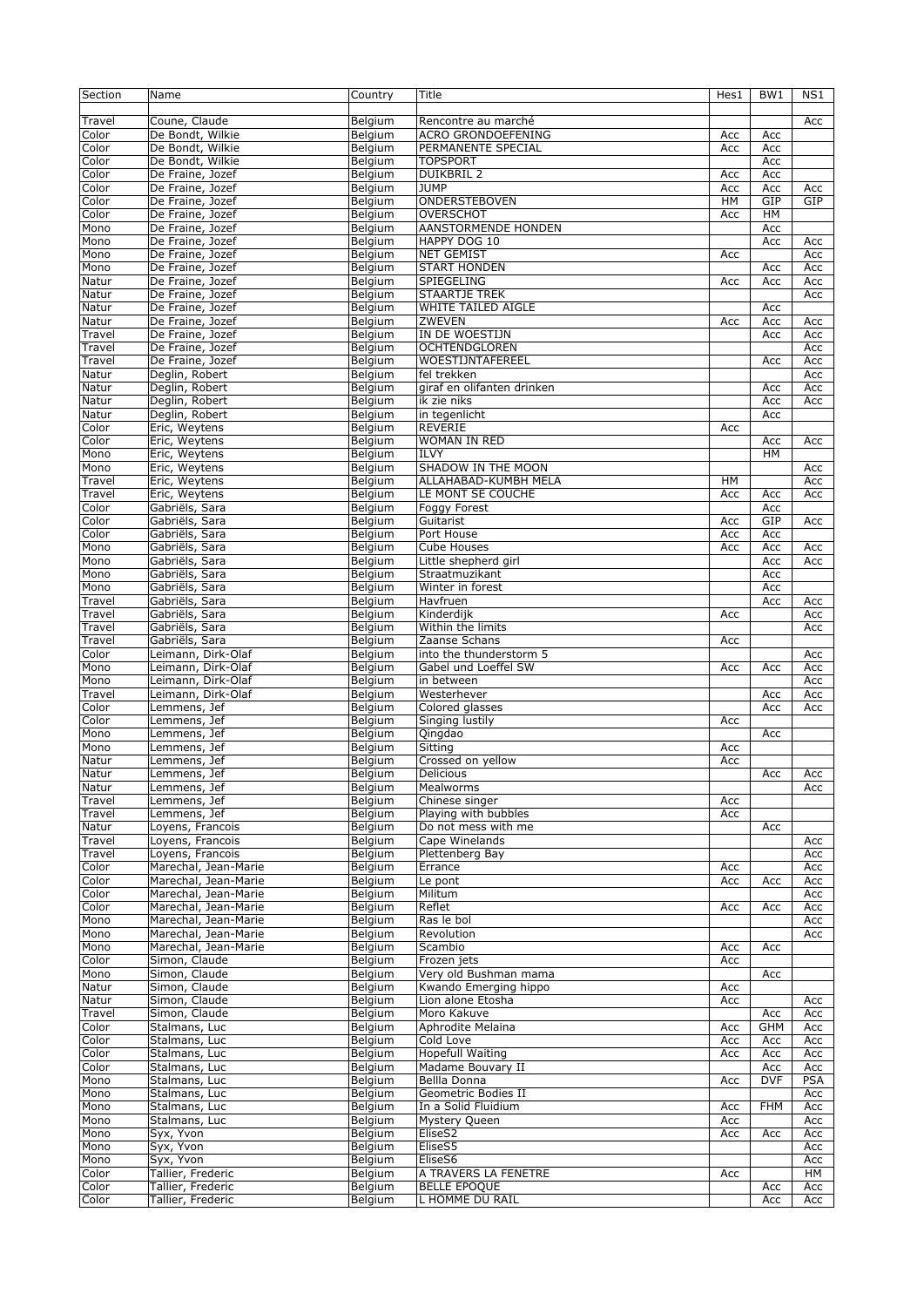| Section | Name                 | Country       | Title                               | Hes1 | BW <sub>1</sub> | NS1 |
|---------|----------------------|---------------|-------------------------------------|------|-----------------|-----|
|         |                      |               |                                     |      |                 |     |
| Color   | Tallier, Frederic    | Belgium       | LA FILLE DU VIEUX CAFE              |      | Acc             | Acc |
| Mono    | Tallier, Frederic    | Belgium       | AMBIANCE DE GARE                    |      | Acc             |     |
| Mono    | Tallier, Frederic    | Belgium       | SEUL FACE A LA MER                  | Acc  | Acc             | Acc |
| Mono    | Tallier, Frederic    |               | THE PASSENGER                       | Acc  | Acc             |     |
|         |                      | Belgium       |                                     |      |                 |     |
| Color   | Van Calsteren, Louis | Belaium       | Beach running                       | Acc  | Acc             | Acc |
| Mono    | Van Calsteren, Louis | Belgium       | A la page                           | Acc  | <b>GHM</b>      | GIP |
| Mono    | Van Calsteren, Louis | Belgium       | Angel jumping                       |      | Acc             |     |
| Mono    | Van Calsteren, Louis | Belgium       | Jusqu'au bout des ongles            |      |                 | Acc |
| Mono    | Van Calsteren, Louis | Belgium       | <b>Upstairs</b>                     | Acc  | Acc             | Acc |
| Natur   | Van Calsteren, Louis | Belgium       | <b>Traces</b>                       | Acc  |                 | Acc |
| Color   | Van Deun, Marc       | Belgium       | De Tijd                             | Acc  | Acc             | Acc |
| Color   | Van Deun, Marc       | Belgium       | In bewondering                      | Acc  |                 |     |
| Color   | Van Deun, Marc       | Belgium       | Paradijsvogelbloem                  | Acc  |                 |     |
| Color   | Van Deun, Marc       | Belgium       | This way!                           | Acc  |                 |     |
| Mono    | Van Deun, Marc       | Belgium       | Kamer 206                           | Acc  |                 | Acc |
| Natur   | Van Echelpoel, Rene  | Belgium       | Bronstig edelhert                   | Acc  | Acc             | Acc |
| Natur   | Van Echelpoel, Rene  | Belgium       | Hawk with prey                      | Acc  | Acc             | Acc |
| Natur   | Van Echelpoel, Rene  | Belgium       | Rustende libel                      | Acc  |                 |     |
| Color   | Van Ham, Leon        | Belgium       | Pastorale                           | GIP  | Acc             |     |
|         |                      |               |                                     |      |                 | Acc |
| Color   | Van Ham, Leon        | Belgium       | <b>Romantic Scenery</b>             | Acc  |                 | HМ  |
| Color   | Van Ham, Leon        | Belgium       | To the Top                          |      |                 | Acc |
| Mono    | Van Ham, Leon        | Belgium       | Corridor                            | Acc  | Acc             | Acc |
| Mono    | Van Ham, Leon        | Belaium       | The Ticket Officer                  | Acc  |                 | Acc |
| Color   | Vandebroeck, Jhony   | Belgium       | Aandachtige Roodborst               |      | Acc             |     |
| Color   | Vandebroeck, Jhony   | Belgium       | Eekhoorn met smakelijke noot        |      | <b>HM</b>       |     |
| Natur   | Vandebroeck, Jhony   | Belgium       | Grijpende klauw                     |      |                 | Acc |
| Natur   | Vandebroeck, Jhony   | Belgium       | Jonge Steenbok in sneeuw            |      | Acc             |     |
| Natur   | Vandebroeck, Jhony   | Belgium       | Priemende blik                      | HM   | Acc             |     |
| Natur   | Guerra, Paulo        | <b>Brazil</b> | Anas                                |      | Acc             |     |
| Natur   | Guerra, Paulo        | <b>Brazil</b> | Magenta                             | Acc  |                 |     |
| Color   | Chan, Dany           | Canada        | Manhattan At Night                  | Acc  | Acc             | Acc |
| Travel  | Chan, Dany           | Canada        | Old Burmese Lady Smoking            | Acc  | Acc             |     |
|         |                      |               |                                     |      |                 |     |
| Travel  | Chan, Dany           | Canada        | Turmi Lady In The Market            | Acc  |                 |     |
| Natur   | Fu, Wei              | Canada        | jump feeding                        |      |                 | Acc |
| Natur   | Fu, Wei              | Canada        | kiss wing                           |      |                 | Acc |
| Natur   | Fu, Wei              | Canada        | $\overline{\text{stand}}$ up        | Acc  | Acc             |     |
| Natur   | Fu, Wei              | Canada        | take skin off                       | Acc  | Acc             |     |
| Color   | Kwan, Phillip        | Canada        | Aurora Over Devils Teeth 26         |      | Acc             |     |
| Color   | Kwan, Phillip        | Canada        | Speed Skate 51                      |      | Acc             |     |
| Mono    | Kwan, Phillip        | Canada        | Horse Race 61 BW                    |      | Acc             |     |
| Travel  | Kwan, Phillip        | Canada        | Aurora Over Devils Teeth 12         |      | Acc             |     |
| Travel  | Sharafuddin, Shahid  | Canada        | Ayasofia                            | Acc  | Acc             |     |
| Color   | Tam, Kam Chiu        | Canada        | Against the waves                   | Acc  | Acc             | Acc |
| Color   | Tam, Kam Chiu        | Canada        | Battling the wave                   | Acc  | Acc             |     |
| Color   | Tam, Kam Chiu        | Canada        | Go 164                              | Acc  | Acc             |     |
| Color   | Tam, Kam Chiu        | Canada        | Halt and fall                       | Acc  | Acc             |     |
|         |                      |               |                                     |      |                 | Acc |
| Mono    | Tam, Kam Chiu        | Canada        | ACG jumper                          | HM   |                 | HM  |
| Mono    | Tam, Kam Chiu        | Canada        | I will win                          | Acc  | Acc             | HМ  |
| Mono    | Tam, Kam Chiu        | Canada        | The fury horse                      | Acc  | GIP             | Acc |
| Mono    | Ewert, Ana           | Chile         | El movimiento del agua              | Acc  |                 |     |
| Color   | Stoiber, Carmen      | Chile         | Fenster in Valparaiso               | Acc  |                 |     |
| Color   | Stoiber, Carmen      | Chile         | Strassenlampe in Buenos Aires       |      |                 | Acc |
| Natur   | Stoiber, Carmen      | Chile         | Urwald im Nebel                     | Acc  |                 |     |
| Color   | An, Xiping           | China         | Man and horse contest               |      |                 | Acc |
| Color   | An, Xiping           | China         | Pastoral                            |      | Acc             |     |
| Color   | An, Xiping           | China         | soip of life                        |      | Acc             |     |
| Mono    | An, Xiping           | China         | <b>MERCEDES</b>                     | Acc  | Acc             |     |
| Mono    | An, Xiping           | China         | Shepherd and seven horses 1         |      | Acc             | Acc |
| Natur   | An, Xiping           | China         | Brahmaputra                         |      |                 | Acc |
| Natur   | An, Xiping           | China         | changeability C                     | Acc  |                 |     |
| Travel  | An, Xiping           | China         | Centennial Tibetan Village          | Acc  |                 |     |
|         |                      |               |                                     |      |                 |     |
| Travel  | An, Xiping           | China         | Flaming teahouse                    | Acc  |                 |     |
| Travel  | An, Xiping           | China         | Misty port                          | Acc  | Acc             | Acc |
| Color   | Ba, Yin              | China         | Mongolian horse pressing forward    |      | Acc             |     |
| Mono    | Ba, Yin              | China         | Innermost words                     | HM   | Acc             |     |
| Mono    | Ba, Yin              | China         | Valiant man of lassoing horses      |      |                 | Acc |
| Color   | Bai, Jianguo         | China         | Fair Corner 8                       | Acc  |                 |     |
| Color   | Bai, Jianguo         | China         | Xiapu Image 5                       |      | Acc             |     |
| Mono    | Bai, Jianguo         | China         | Childhood 2                         | Acc  |                 |     |
| Mono    | Bai, Jianguo         | China         | Lasso a Horse                       |      |                 | Acc |
| Natur   | Bai, Jianguo         | China         | Alluringly Spectacular              |      |                 | Acc |
| Travel  | Bai, Jianguo         | China         | Pilgrim Road 2                      | Acc  | Acc             |     |
| Color   | Bai, Shuzhen         | China         | Mother                              | Acc  |                 |     |
| Color   | Bai, Shuzhen         | China         | Pastoral song in snowfield          |      | Acc             |     |
| Mono    | Bai, Shuzhen         | China         | Pure eyes                           |      |                 | Acc |
|         |                      |               |                                     |      | Acc             |     |
| Natur   | Bai, Shuzhen         | China         | Dependence in the snow and wind     |      | Acc             |     |
| Travel  | Bai, Shuzhen         | China         | Dream of left-behind mother and son |      | Acc             |     |
| Travel  | Bai, Shuzhen         | China         | Galloping camels and joyful dog     |      | Acc             |     |
| Travel  | Bai, Shuzhen         | China         | Grand meeting in snowfield          | Acc  |                 |     |
| Travel  | Bi, Lixin            | China         | Welcome                             |      | Acc             | Acc |
| Color   | Cai, Chaoyang        | China         | Go Upstairs                         | Acc  | Acc             | Acc |
| Mono    | Cai, Chaoyang        | China         | Morning Glory                       |      | Acc             | Acc |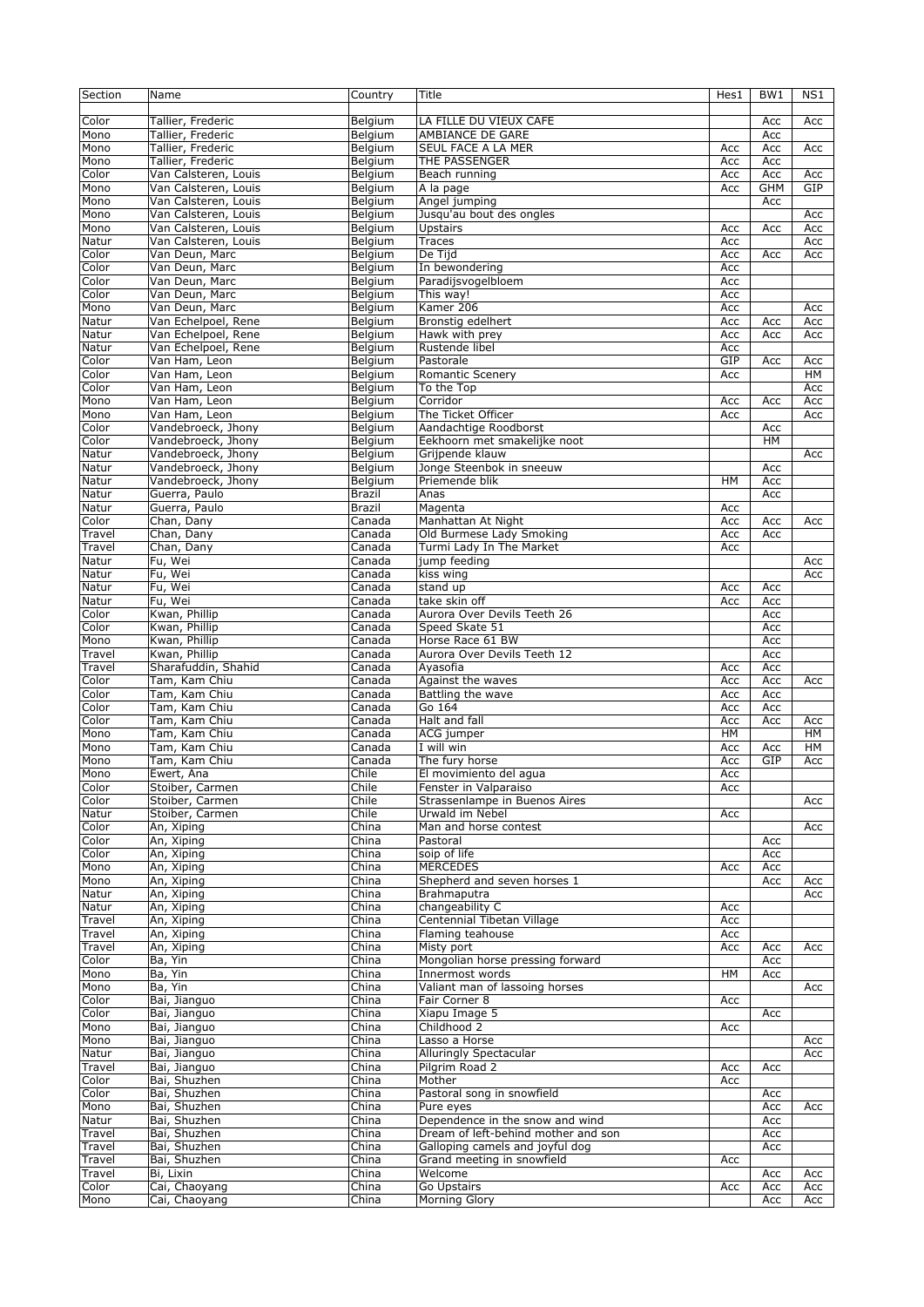| Section       | Name            | Country        | Title                                      | Hes1 | BW <sub>1</sub> | NS1         |
|---------------|-----------------|----------------|--------------------------------------------|------|-----------------|-------------|
|               |                 |                |                                            |      |                 |             |
| Travel        | Cai, Chaoyang   | China          | Picturesque Mud Flat                       |      | Acc             | Acc         |
| Travel        | Cai, Chaoyang   | China          | Purse Seine                                |      | Acc             |             |
| Color         | Cao, Xiaoguang  | China          | Years 1                                    |      | Acc             |             |
| Natur         | Cao, Xiaoguang  | China          | Play Snow 4                                |      |                 | Acc         |
| Travel        | Cao, Xiaoguang  | China          | Hui'an Women 5                             |      | Acc             |             |
| Travel        | Cao, Xiaoguang  | China          | Tribal Carnival 2                          |      | Acc             | Acc         |
| Color         | Chai, Jiajun    | China          | Cuba36                                     | Acc  |                 |             |
| Color         | Chai, Jiajun    | China          | Polar bear                                 |      | Acc             |             |
| Mono          | Chai, Jiajun    | China          | Cambodia3-m                                |      | Acc             | Acc         |
| Mono          | Chai, Jiajun    | China          | Cuba3-m                                    |      |                 | Acc         |
| Travel        | Chai, Jiajun    | China          | Polar bear15                               |      | Acc             | Acc         |
| Travel        | Chai, Jiajun    | China          | Xiapu2                                     |      | Acc             |             |
| Color         | Chang, Wei      | China          | memory                                     |      |                 | Acc         |
| Mono          | Chang, Wei      | China          | surge of wind and clouds                   | Acc  |                 | Acc         |
| Color         | Chen, Guangyao  | China          |                                            | Acc  | <b>HM</b>       |             |
|               |                 |                | Homing under the sunset                    |      |                 |             |
| Color         | Chen, Guangyao  | China          | Surfing on the cow                         |      |                 | Acc         |
| Mono          | Chen, Guangyao  | China          | Surfing                                    | Acc  | Acc             |             |
| Travel        | Chen, Guangyao  | China          | Pretty shadow in desert                    |      | Acc             |             |
| Mono          | Chen, Jianhua   | China          | Pine trees in Mount Huangshan              | Acc  |                 |             |
| Natur         | Chen, Jianhua   | China          | a pair of Butterfly                        | Acc  |                 |             |
| Travel        | Chen, Jianhua   | China          | horse racing                               |      | Acc             |             |
| Travel        | Chen, Jianhua   | China          | pasture cattle                             | Acc  |                 |             |
| Travel        | Chen, Jianhua   | China          | Peasant husband and wife                   | Acc  |                 | Acc         |
| Travel        | Chen, Jianhua   | China          | prayer                                     | GIP  |                 | Acc         |
| Color         | Chen, Jiangiu   | China          | Craftman                                   | Acc  |                 |             |
| Mono          | Chen, Jiangiu   | China          | Pure                                       |      | Acc             |             |
| Travel        | Chen, Jiangiu   | China          | <b>Inle Lake</b>                           |      |                 | Acc         |
| Travel        | Chen, Jiangiu   | China          | Preserved meat                             | Acc  |                 |             |
| Color         | Chen, Jinghui   | China          | THE COUNTRYSIDE AUTUMN NO2                 |      | Acc             |             |
| Travel        | Chen, Jinghui   | China          | FISHING FESTIVAL NO2                       |      |                 | Acc         |
| Travel        | Chen, Jinghui   | China          | PARADES NO1                                |      |                 | Acc         |
| Color         | Chen, Lin       | China          | Horse grazing figure                       | Acc  |                 |             |
| Color         | Chen, Lin       | China          | Sunset on the terrace                      |      | Acc             |             |
| Mono          | Chen, Lin       | China          | Sea breeze blowing gently                  | Acc  | Acc             | Acc         |
| Mono          | Chen, Lin       | China          | Sunrise on salt pan                        | Acc  | Acc             | Acc         |
| Color         |                 | China          | Man                                        |      |                 | Acc         |
|               | Chen, Maosheng  |                |                                            |      |                 |             |
| Mono          | Chen, Maosheng  | China          | <b>Stare</b>                               |      | Acc             |             |
| Travel        | Chen, Maosheng  | China          | Candlelight                                | Acc  |                 |             |
| Travel        | Chen, Maosheng  | China          | Crowded train                              |      |                 | Acc         |
| Travel        | Chen, Maosheng  | China          | Silent                                     | Acc  |                 |             |
| Color         | Chen, Mingchong | China          | Lonely                                     | Acc  | Acc             | Acc         |
| Color         | Chen, Mingchong | China          | Tibetan grandma                            |      | Acc             |             |
| Mono          | Chen, Mingchong | China          | Where is the dream                         | Acc  | Acc             |             |
| Travel        | Chen, Mingchong | China          | Family desire                              |      |                 | Acc         |
| Travel        | Chen, Mingchong | China          | New hat of Queen Victoria                  |      | Acc             |             |
| Color         | Chen, Ruiyuan   | China          | a beautiful shadow in tulou                |      |                 | Acc         |
| Color         | Chen, Ruiyuan   | China          | shepherd                                   |      | Acc             | Acc         |
| Color         | Chen, Ruiyuan   | China          | Years are like smoke                       |      | Acc             |             |
| Mono          | Chen, Ruiyuan   | China          | Share each other's fortunes                | Acc  |                 |             |
| Mono          | Chen, Ruiyuan   | China          | The ancient bridge                         |      | Acc             | Acc         |
| Natur         | Chen, Ruiyuan   | China          | deer running                               | GIP  | Acc             | Acc         |
| Natur         | Chen, Ruiyuan   | China          | forward in the snow                        | Acc  | Acc             | Acc         |
| Natur         | Chen, Ruiyuan   | China          | Glancing back                              | Acc  |                 | Acc         |
| Natur         | Chen, Ruiyuan   | China          | walk together in snow                      |      |                 | <b>FIAP</b> |
| Travel        | Chen, Ruiyuan   | China          | How much brighter the moonlight is at home | Acc  |                 | Acc         |
| Travel        | Chen, Ruiyuan   | China          | night in jiangnan                          | Acc  |                 | Acc         |
| Travel        | Chen, Ruiyuan   | China          | Streets of Shanghai                        | Acc  |                 | Acc         |
| Color         | Chen, Si        | China          | Take off the garyu Hundred day activities  |      | Acc             |             |
| Color         | Chen, Si        | China          | The color of the night                     | Acc  |                 |             |
| Natur         | Chen, Weijun    | China          | Fight for love                             | Acc  | Acc             | Acc         |
| Natur         | Chen, Weijun    | China          | Foraging                                   | Acc  | Acc             |             |
| Natur         | Chen, Weijun    | China          | Return                                     |      | Acc             |             |
|               | Chen, Weijun    |                |                                            |      |                 | Acc         |
| Natur<br>Mono | Chen, Xiaoqi    | China<br>China | Snow Ballet<br>Girl                        |      | Acc<br>Acc      |             |
|               |                 |                |                                            |      |                 |             |
| Mono          | Chen, Xiaoqi    | China          | Glancing back                              |      | Acc             |             |
| Mono          | Chen, Xiaogi    | China          | Sophie                                     | Acc  |                 | Acc         |
| Color         | Chen, Xiaoging  | China          | <b>Brickyard Works</b>                     |      |                 | Acc         |
| Color         | Chen, Xiaoqing  | China          | Homeland 20                                |      | Acc             |             |
| Mono          | Chen, Xiaoging  | China          | Teenager                                   |      | Acc             |             |
| Mono          | Chen, Xiaoging  | China          | Tribal Kid 4                               | Acc  |                 |             |
| Mono          | Chen, Xiaoging  | China          | Vendor on the Train                        |      | Acc             |             |
| Travel        | Chen, Xiaoqing  | China          | Homeland 21                                | Acc  |                 |             |
| Travel        | Chen, Xiaoging  | China          | Set out                                    |      | Acc             | GIP         |
| Color         | Chen, Xinxin    | China          | Fighting12                                 | Acc  | Acc             |             |
| Color         | Chen, Xinxin    | China          | Traditional industry1                      |      | Acc             |             |
| Color         | Chen, Xinxin    | China          | Xiapu5                                     |      | Acc             |             |
| Natur         | Chen, Xinxin    | China          | Face to each other12                       | Acc  | Acc             |             |
| Travel        | Chen, Xinxin    | China          | In a hurry6                                | Acc  | Acc             |             |
| Travel        | Chen, Xinxin    | China          | Private School in Bangladesh               |      |                 | Acc         |
| Color         | Chen, Yichao    | China          | Running                                    | Acc  |                 | Acc         |
| Color         | Chen, Yichao    | China          | Work                                       | Acc  |                 |             |
| Mono          | Chen, Yichao    | China          | Family                                     | Acc  |                 |             |
|               |                 |                |                                            |      |                 |             |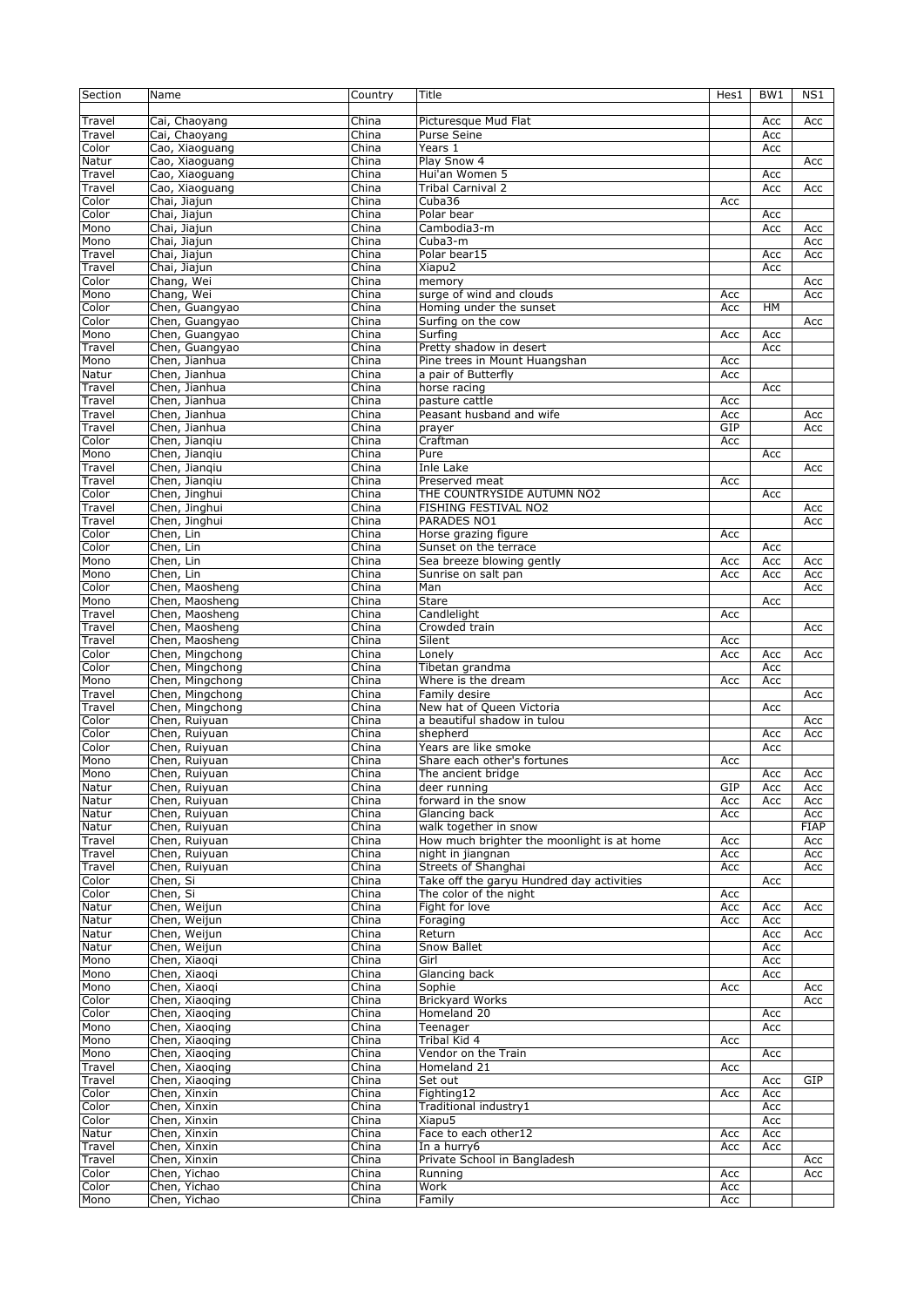| Section | Name           | Country | Title                                 | Hes1 | BW <sub>1</sub> | NS1       |
|---------|----------------|---------|---------------------------------------|------|-----------------|-----------|
|         |                |         |                                       |      |                 |           |
| Travel  | Chen, Yichao   | China   | Cross river                           |      | Acc             | Acc       |
| Travel  | Chen, Yichao   | China   | Home                                  | Acc  |                 |           |
| Travel  | Chen, Yichao   | China   | Light                                 |      | Acc             |           |
| Color   | Chen, Yuesheng | China   | Follow all the way                    |      | Acc             |           |
| Color   | Chen, Yuesheng | China   | On the verge of pouring               |      |                 | Acc       |
| Mono    | Chen, Yuesheng | China   | Waves                                 |      | Acc             |           |
|         |                |         | Father and daughter                   |      |                 |           |
| Travel  | Chen, Yuesheng | China   |                                       |      | Acc             |           |
| Travel  | Chen, Yuesheng | China   | Grazing back in winter                |      |                 | Acc       |
| Travel  | Chen, Yuesheng | China   | Hard-working                          |      |                 | Acc       |
| Travel  | Chen, Yuesheng | China   | Peer in the wind and snow             | Acc  | Acc             |           |
| Color   | Chen, Yuhou    | China   | Proud commander                       |      | Acc             |           |
| Color   | Chen, Yuhou    | China   | The vigor of life                     |      | Acc             |           |
| Mono    | Chen, Yuhou    | China   | The light                             |      |                 | Acc       |
| Mono    | Chen, Yuhou    | China   | Warrior                               | Acc  |                 | Acc       |
| Natur   | Chen, Yuhou    | China   | Intertwine                            | Acc  |                 |           |
| Natur   | Chen, Yuhou    | China   | Line up                               | Acc  |                 | Acc       |
| Travel  | Chen, Yuhou    | China   | Encounter innocence                   |      | Acc             |           |
| Travel  | Chen, Yuhou    | China   | Innocence                             | Acc  | Acc             | Acc       |
| Travel  | Chen, Zhixian  | China   | Beautiful Grassland is My Home        | Acc  |                 | Acc       |
| Color   | Chen, Zhou     | China   | Modern Woman 2                        |      | Acc             |           |
| Mono    | Chen, Zhou     | China   | Carrier 2                             | Acc  |                 |           |
| Mono    | Chen, Zhou     | China   | Child Labourer                        | Acc  |                 |           |
| Mono    | Chen, Zhou     | China   | Curious                               |      |                 |           |
|         |                |         |                                       |      | Acc             |           |
| Travel  | Chen, Zhou     | China   | Cross                                 | Acc  | Acc             |           |
| Travel  | Chen, Zhou     | China   | Crowded Journey                       |      | Acc             |           |
| Travel  | Chen, Zhou     | China   | Horseshoe Bend                        | Acc  |                 | Acc       |
| Color   | Chiu, Bob      | China   | Herd                                  |      |                 | Acc       |
| Color   | Chiu, Bob      | China   | Tour                                  |      | Acc             |           |
| Mono    | Chiu, Bob      | China   | Return                                |      | Acc             |           |
| Travel  | Chiu, Bob      | China   | Keep Watch 1                          |      | <b>HM</b>       |           |
| Travel  | Chiu, Bob      | China   | Set Out                               |      |                 | Acc       |
| Travel  | Chiu, Bob      | China   | Stare 2                               |      |                 | <b>HM</b> |
| Color   | Dai, Hailin    | China   | Grazing                               |      | Acc             |           |
| Color   | Dai, Liangi    | China   | Fight forward                         |      | Acc             |           |
| Travel  | Dai, Liangi    | China   | Elder with three-inch "golden lotuses |      |                 | Acc       |
| Color   | Dai, Shengwei  | China   | Felling                               | Acc  |                 |           |
| Color   | Dai, Shengwei  | China   | <b>Stare</b>                          |      | Acc             |           |
| Mono    | Dai, Shengwei  | China   | Old woman                             |      |                 | Acc       |
| Mono    | Dai, Shengwei  | China   | Pass through 1                        |      | Acc             |           |
| Natur   | Dai, Shengwei  | China   | Follow                                | Acc  |                 | Acc       |
|         |                | China   |                                       |      |                 |           |
| Natur   | Dai, Shengwei  |         | Penguin Family 1                      |      |                 | Acc       |
| Natur   | Dai, Shengwei  | China   | Sunset                                | GIP  | <b>GHM</b>      |           |
| Travel  | Dai, Shengwei  | China   | Potala Palace                         | Acc  | Acc             |           |
| Travel  | Dai, Shengwei  | China   | Search                                |      |                 | Acc       |
| Color   | Dai, Zuyu      | China   | Chatting                              | Acc  |                 |           |
| Mono    | Dai, Zuyu      | China   | Recycle                               | Acc  | Acc             | Acc       |
| Mono    | Dai, Zuyu      | China   | Two people                            | Acc  | Acc             | Acc       |
| Mono    | Dai, Zuyu      | China   | urban environmental workers           | Acc  |                 | Acc       |
| Natur   | Dai, Zuyu      | China   | Alert eyes of black swan              | HM   |                 |           |
| Travel  | Dai, Zuyu      | China   | Garden tour                           |      |                 | Acc       |
| Travel  | Dai, Zuyu      | China   | Insist                                |      | Acc             |           |
| Color   | Deng, Lizhen   | China   | In the fog                            |      | Acc             | Acc       |
| Color   | Diao, Ruixiang | China   | Qinghai land                          | Acc  |                 | Acc       |
| Natur   | Diao, Ruixiang | China   | Like tigers                           |      |                 | Acc       |
| Natur   | Diao, Ruixiang | China   | Trace                                 | Acc  |                 |           |
| Color   | Ding, Qingping | China   | basketball court                      | HM   |                 | Acc       |
| Color   | Ding, Qingping | China   | Happy girl                            | Acc  |                 |           |
| Color   | Ding, Qingping | China   | sweet honey                           | Acc  |                 |           |
| Mono    | Ding, Qingping | China   | Dream of heaven and earth             |      | Acc             |           |
|         |                | China   | autumn in the south region            |      |                 |           |
| Travel  | Ding, Qingping | China   |                                       | Acc  | Acc             | Acc       |
| Travel  | Ding, Qingping |         | Li river impression                   |      |                 | Acc       |
| Travel  | Ding, Qingping | China   | spring in a waterside village         |      |                 | Acc       |
| Color   | Dong, Shiyang  | China   | Kid                                   | Acc  |                 |           |
| Color   | Dong, Shiyang  | China   | Shuangfeng Temple 7                   | Acc  |                 | Acc       |
| Mono    | Dong, Shiyang  | China   | The memory of childhood               | Acc  |                 |           |
| Mono    | Dong, Shiyang  | China   | The sky                               |      | Acc             | Acc       |
| Natur   | Dong, Shiyang  | China   | A cat in the snow                     | Acc  | Acc             |           |
| Natur   | Dong, Shiyang  | China   | Swan Lake                             |      | Acc             |           |
| Travel  | Dong, Shiyang  | China   | Desert camel bell                     |      | Acc             |           |
| Travel  | Dong, Shiyang  | China   | Running                               |      | Acc             |           |
| Travel  | Dong, Shiyang  | China   | Strength                              | Acc  |                 | Acc       |
| Color   | Dong, Xiaolian | China   | Deep love                             |      | Acc             | Acc       |
| Color   | Dong, Xiaolian | China   | Grandpa and grandson                  | Acc  | Acc             | HМ        |
| Color   | Dong, Xiaolian | China   | Lasso horses                          |      |                 | Acc       |
| Travel  | Dong, Xiaolian | China   | Innocence of childhood friends        | Acc  |                 |           |
| Travel  | Dong, Xiaolian | China   | Morning reading                       |      | Acc             |           |
| Travel  | Dong, Xiaolian | China   | My classroom                          |      |                 | Acc       |
| Color   | Dong, Yunhui   | China   | Burner                                |      |                 |           |
| Color   |                | China   | Herding                               |      | Acc             | Acc       |
|         | Dong, Yunhui   |         |                                       |      |                 |           |
| Color   | Dong, Yunhui   | China   | Morning                               | Acc  |                 | Acc       |
| Color   | Dong, Yunhui   | China   | Praying                               |      | Acc             |           |
| Travel  | Dong, Yunhui   | China   | Bombing                               | Acc  |                 |           |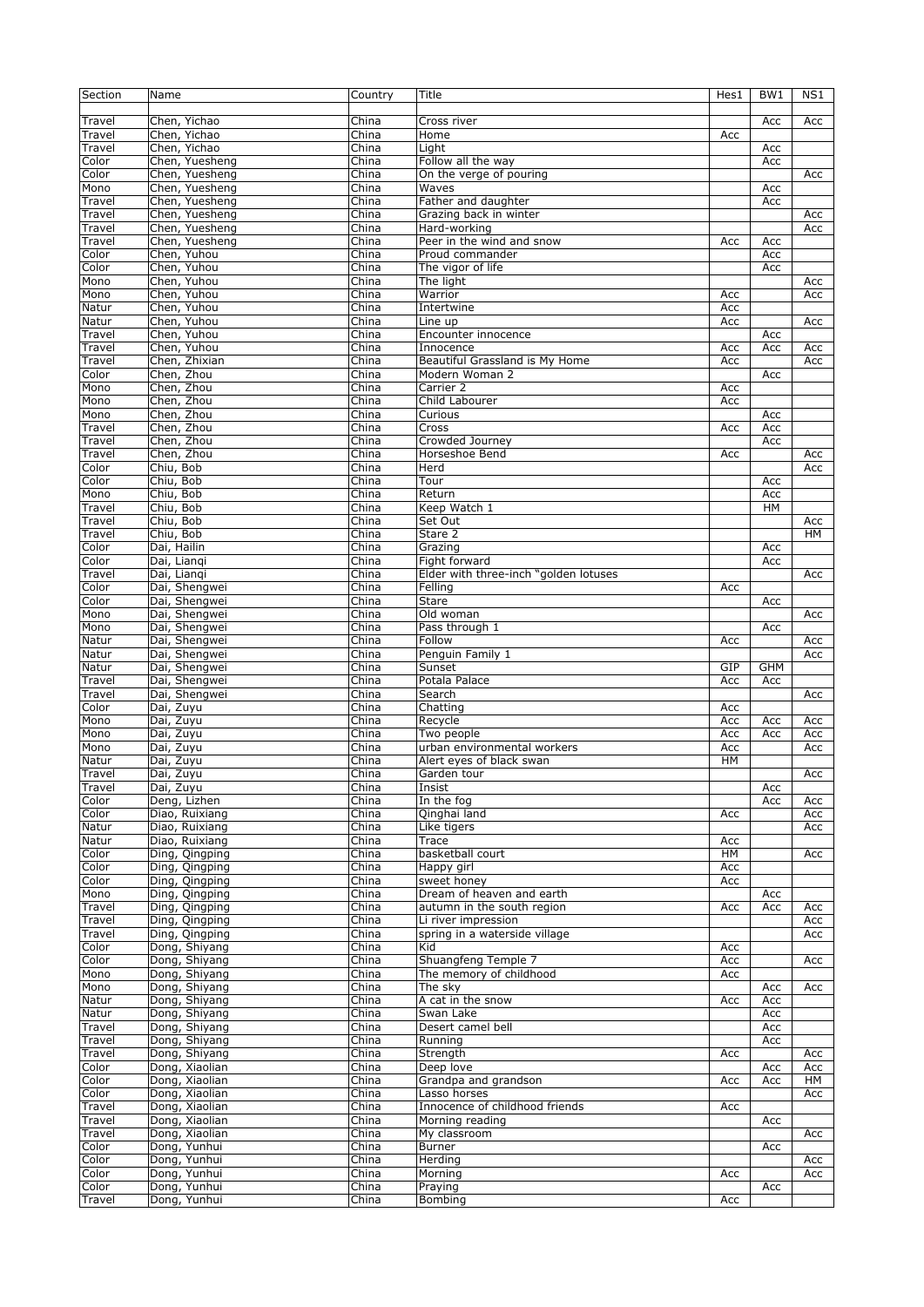| Section         | Name                           | Country                   | Title                                                | Hes1       | BW1        | NS1        |
|-----------------|--------------------------------|---------------------------|------------------------------------------------------|------------|------------|------------|
| Travel          | Dong, Yunhui                   | China                     | Celebration                                          |            | Acc        | Acc        |
| Color           | Du, Xueping                    | China                     | Golden Hall                                          | Acc        |            |            |
| Color           | Du, Xueping                    | China                     | Nuo                                                  | Acc        |            |            |
| Color           | Du, Xueping                    | China                     | The blue sky                                         | Acc        |            | Acc        |
| Travel          | Du, Xueping                    | China                     | inherit                                              | Acc        | Acc        |            |
| Color           | Fan, Ganyuan                   | China                     | Light                                                | Acc        | Acc        |            |
| Color           | Fan, Ganyuan                   | China                     | The north-west                                       | Acc        |            | Acc        |
| Mono            | Fan, Ganyuan                   | China                     | road                                                 | Acc        | Acc        | Acc        |
| Travel<br>Color | Fan, Ganyuan<br>Fan, Pingtai   | China<br>China            | Dry salted duck<br>The Elf In The Sea 2              | Acc<br>Acc | Acc        | Acc<br>Acc |
| Mono            | Fan, Pingtai                   | China                     | The Bam In Winter 1                                  |            |            | Acc        |
| Mono            | Fan, Pingtai                   | China                     | The Road                                             |            |            | Acc        |
| Natur           | Fan, Pingtai                   | China                     | Hunt                                                 |            | Acc        | Acc        |
| Natur           | Fan, Pingtai                   | China                     | Hunt 2                                               |            |            | Acc        |
| Natur           | Fan, Pingtai                   | China                     | New House                                            |            |            | Acc        |
| Natur           | Fan, Pingtai                   | China                     | Wait 2                                               | Acc        | Acc        |            |
| Travel          | Fan, Pingtai                   | China                     | Race Each Other                                      |            | Acc        |            |
| Travel          | Fan, Pingtai                   | China                     | The Fishmen In Rhine Lake 1                          |            |            | Acc        |
| Color           | Fang, Pingwu                   | China                     | Burning passion                                      |            | Acc        |            |
| Mono            | Fang, Pingwu                   | China                     | The soul of pottery                                  | Acc        | Acc        |            |
| Mono            | Fang, Pingwu                   | $\overline{\text{China}}$ | There are people in the mountains                    | Acc        |            |            |
| Travel          | Fang, Pingwu                   | China                     | back at dusk                                         |            | Acc        |            |
| Color<br>Color  | Fang, Shuitan<br>Fang, Shuitan | China<br>China            | dream<br>Ink and wash countryside                    |            |            | Acc        |
| Mono            | Fang, Shuitan                  | China                     | Beauty in the fog                                    | Acc        | Acc        | HМ         |
| Mono            | Fang, Shuitan                  | China                     | Lingering                                            | Acc        | Acc        | Acc        |
| Natur           | Fang, Shuitan                  | China                     | land                                                 | Acc        | Acc        |            |
| Travel          | Fang, Shuitan                  | China                     | <b>Barber Shop</b>                                   | HM         |            |            |
| Travel          | Fang, Shuitan                  | China                     | Sea lines                                            | Acc        |            | Acc        |
| Color           | Feng, Wanxia                   | China                     | Bud bloom                                            |            |            | Acc        |
| Color           | Fu, Jiaxiong                   | China                     | Morning air                                          |            |            | Acc        |
| Color           | Fu, Jiaxiong                   | China                     | Nine horse figure                                    | Acc        | Acc        |            |
| Mono            | Fu, Jiaxiong                   | China                     | Flyer                                                |            |            | Acc        |
| Mono            | Fu, Jiaxiong                   | China                     | Region with rivers in dream                          | Acc        |            | Acc        |
| Mono            | Fu, Jiaxiong                   | China                     | Remaining Lotus                                      |            | Acc        |            |
| Mono            | Fu, Jiaxiong                   | China                     | The fog of the forest                                | Acc        |            | Acc        |
| Natur           | Fu, Kangsheng                  | China                     | Feeding                                              | Acc        |            |            |
| Natur<br>Natur  | Fu, Kangsheng                  | China<br>China            | Protective umbrella<br>Splash                        |            | Acc<br>Acc |            |
| Travel          | Fu, Kangsheng<br>Fu, Kangsheng | China                     | Sun net                                              |            | Acc        |            |
|                 |                                |                           |                                                      |            |            |            |
|                 |                                |                           |                                                      |            |            |            |
| Travel          | Fu, Kangsheng                  | China                     | The sea                                              |            |            | Acc        |
| Color           | Gan, Yongan                    | China                     | chase                                                |            | Acc        |            |
| Color           | Gan, Yongan                    | China<br>China            | Helps one another                                    |            |            | Acc        |
| Color<br>Mono   | Gan, Yongan<br>Gan, Yongan     | China                     | Xiaodong River morning arrest<br>Large building      |            | Acc<br>Acc | Acc        |
| Mono            | Gan, Yongan                    | China                     | Morning fishing                                      |            |            | Acc        |
| Mono            | Gan, Yongan                    | China                     | The birds nest                                       | Acc        |            |            |
| Natur           | Gan, Yongan                    | China                     | <b>AIMS</b>                                          |            |            | Acc        |
| Natur           | Gan, Yongan                    | China                     | Mother and son's feelings                            |            |            | Acc        |
| Natur           | Gan, Yongan                    | China                     | The worship of God                                   | Acc        |            |            |
| Travel          | Gan, Yongan                    | China                     | Downtown area                                        | Acc        | Acc        |            |
| Travel          | Gan, Yongan                    | China                     | Life partner                                         | Acc        | Acc        |            |
| Travel          | Gan, Yongan                    | China                     | Please Fortuna                                       | Acc        | Acc        |            |
| Travel          | Gan, Yongan                    | China                     | Water meadow                                         |            |            | GIP        |
| Color           | Gao, Minggi                    | China                     | Making potter                                        | Acc        | Acc        |            |
| Color           | Gao, Zhihui                    | China                     | A leaf known autumn                                  | Acc        |            | Acc        |
| Color<br>Mono   | Gao, Zhihui<br>Gao, Zhihui     | China                     | Horse                                                |            | Acc        |            |
| Mono            | Gao, Zhihui                    | China<br>China            | $\overline{\text{Cat}}$ ch up<br>Focus               | Acc        | Acc<br>Acc |            |
| Travel          | Gao, Zhihui                    | China                     | Dawn                                                 |            | Acc        |            |
| Travel          | Gao, Zhihui                    | China                     | Hand-woven                                           | Acc        |            | Acc        |
| Travel          | Gao, Zhihui                    | China                     | young Buddhist monk                                  |            | Acc        | Acc        |
| Color           | Ge, Rong                       | China                     | Blue world                                           |            | Acc        |            |
| Color           | Ge, Rong                       | China                     | Twilight song                                        |            | Acc        | Acc        |
| Mono            | Ge, Rong                       | China                     | Yi Ethnic elder                                      |            | Acc        |            |
| Color           | Geng, Ni                       | China                     | Scenery of Niduo                                     | Acc        |            | Acc        |
| Travel          | Guo, Jing                      | China                     | Zen                                                  | Acc        |            |            |
| Mono            | Guo, Mei                       | China                     | Buddha Fate                                          | Acc        |            |            |
| Mono            | Guo, Mei                       | China                     | Lithe and Graceful                                   |            | Acc        |            |
| Natur           | Guo, Mei                       | China                     | Cloudy Mountain 1                                    | Acc        |            |            |
| Natur           | Guo, Mei                       | China                     | <b>Sweet Moment</b>                                  | Acc        |            |            |
| Travel          | Guo, Mei                       | China                     | Bangledesh festival train 2                          |            |            | Acc        |
| Travel          | Guo, Mei                       | China                     | Introspection                                        | Acc<br>GIP | Acc        |            |
| Mono<br>Mono    | Guo, Ying<br>Guo, Ying         | China<br>China            | Dance<br>Dancer                                      | Acc        | Acc<br>Acc | Acc<br>Acc |
| Mono            | Guo, Ying                      | China                     | The girl wearing beaded crown                        | Acc        |            | Acc        |
| Color           | Hai, Yang                      | China                     | Seeking dream                                        | Acc        |            |            |
| Mono            | Hai, Yang                      | China                     | Focus                                                |            |            | Acc        |
| Mono            | Hai, Yang                      | China                     | Inhabit                                              |            | Acc        |            |
| Mono            | Hai, Yang                      | China                     | Make clay body                                       | Acc        |            |            |
| Color<br>Color  | Han, Ying<br>Han, Ying         | China<br>China            | Camel bells from ancient times<br>Longing for return |            | Acc        | Acc        |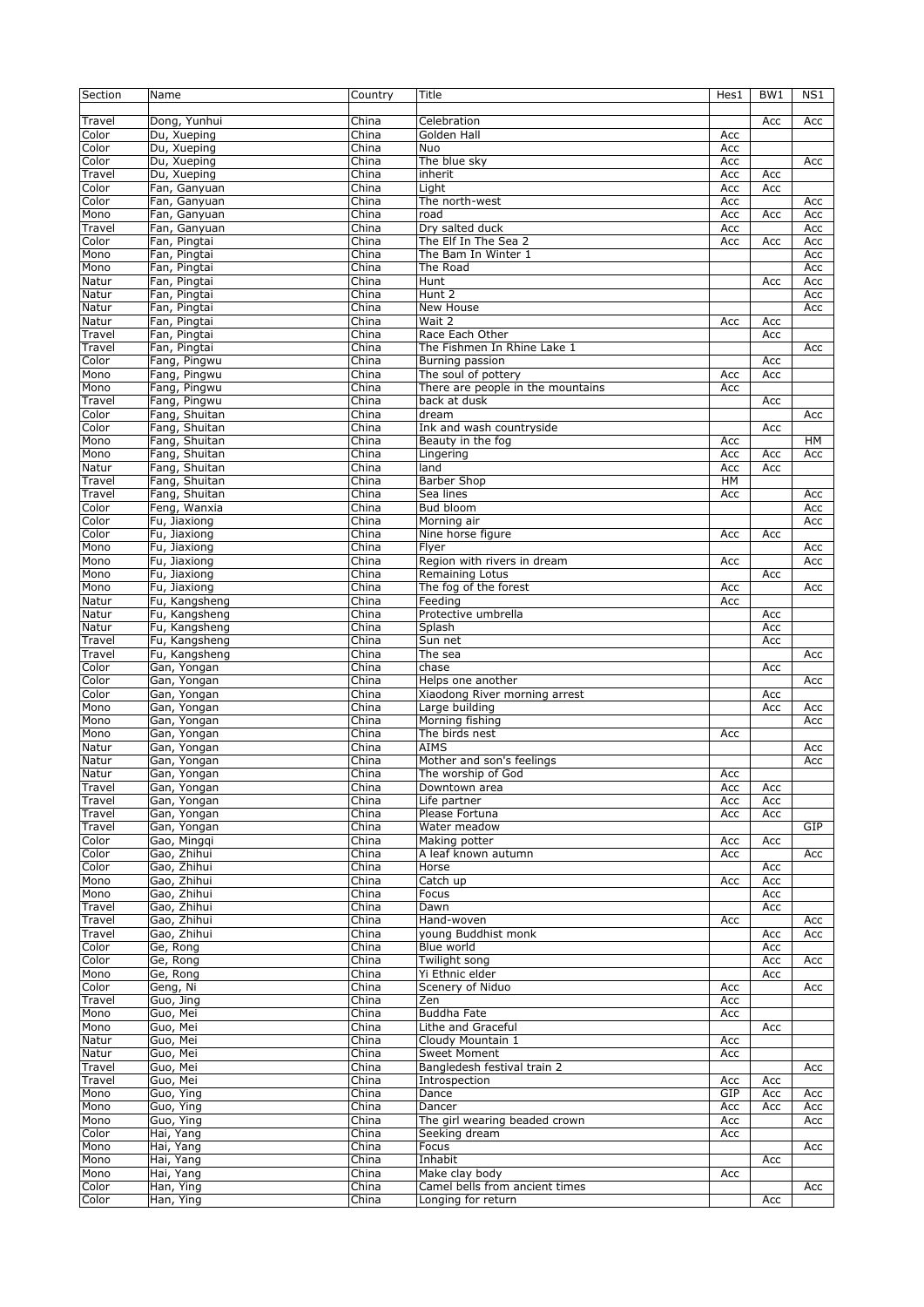| Section | Name            | Country                   | Title                                 | Hes1 | BW1 | NS1 |
|---------|-----------------|---------------------------|---------------------------------------|------|-----|-----|
|         |                 |                           |                                       |      |     |     |
| Color   | Han, Ying       | China                     | Various postures of zazen             |      | Acc | Acc |
| Mono    | Han, Ying       | China                     | Adding water                          | Acc  |     |     |
| Mono    | Han, Ying       | China                     | Distance                              |      |     | Acc |
| Mono    | Han, Ying       | China                     | Glance back                           | Acc  | Acc | Acc |
| Travel  | Han, Ying       | China                     | Barber with the sickle                | Acc  |     |     |
| Travel  | Han, Ying       | China                     | Sun Buddha                            | Acc  | Acc | Acc |
| Color   | He, Yuxiang     | China                     | bright                                | Acc  |     |     |
| Color   | He, Yuxiang     | China                     | dream                                 |      |     | Acc |
| Mono    | He, Yuxiang     | China                     | Old man                               | Acc  | Acc |     |
| Mono    | He, Yuxiang     | China                     | <b>Sisters</b>                        | Acc  |     |     |
| Travel  | He, Yuxiang     | China                     | High skill                            |      | Acc |     |
| Color   | Hou, Rongjun    | China                     | Populus euphratica in snowfield       |      | Acc |     |
| Travel  | Hou, Rongjun    | China                     | Camel shadow                          |      |     | Acc |
| Color   | Hou, Tongtong   | China                     | Child's playground                    | Acc  |     |     |
| Color   | Hou, Tongtong   | China                     | Nation of leaf boats                  | Acc  |     |     |
| Mono    | Hou, Tongtong   | China                     | Happy movement                        |      | Acc |     |
| Mono    | Hou, Tongtong   | China                     | Million people united as one man      | Acc  |     |     |
| Color   | Hu, Chongwu     | China                     | Look Back                             |      | Acc |     |
| Color   | Hu, Guohe       | China                     | Keep the same step                    |      |     | Acc |
| Color   | Hu, Guohe       | China                     | Setting sun and the tree on grassland |      | Acc |     |
| Natur   | Hu, Guohe       | China                     | Fly together                          | Acc  | Acc | Acc |
| Natur   | Hu, Guohe       | China                     | Mother and son                        |      | Acc |     |
| Mono    | Hu, Qiusheng    | China                     | Nestle                                | Acc  | Acc |     |
| Mono    | Hu, Qiusheng    | China                     | The phantom of the Opera              | Acc  | Acc |     |
| Natur   | Hu, Qiusheng    | China                     | Guard                                 |      |     | Acc |
| Natur   | Hu, Qiusheng    | China                     | Motherly love                         |      | Acc |     |
| Natur   | Hu, Qiusheng    | China                     | new life                              | Acc  |     |     |
| Natur   | Hu, Qiusheng    | China                     | <b>STARLIGHT</b>                      | Acc  | HM  |     |
| Travel  | Hu, Qiusheng    | China                     | Sunset uben Bridge                    |      | Acc | Acc |
| Color   | Hu, Weiguo      | China                     | Camels in the desert                  |      | Acc |     |
| Color   | Hu, Weiguo      | China                     | Herding back                          |      | Acc | Acc |
| Color   | Hu, Weiguo      | China                     | Thirsty                               | Acc  |     |     |
| Color   | Hu, Weiguo      | China                     | Young worker in workshop              | Acc  |     |     |
| Travel  | Hu, Weiguo      | China                     | Spending the summer                   |      |     | Acc |
| Travel  | Hu, Weiguo      | China                     | Stilt buildings                       | Acc  | Acc | Acc |
| Color   | Hu, Yeqing      | China                     | Song of the day                       |      | Acc |     |
| Natur   | Hu, Yeging      | China                     | Dependent                             |      | Acc | Acc |
| Natur   | Hu, Yeging      | China                     | Harvest                               | Acc  |     |     |
| Natur   | Hu, Yi          | China                     | Joyful song in the snow               | Acc  |     |     |
| Color   | Hu, Zhenzheng   | China                     | Du                                    |      |     | Acc |
| Color   | Hu, Zhenzheng   | China                     | Ink shicheng                          |      | Acc |     |
| Natur   | Hu, Zhenzheng   | China                     | accompany                             | Acc  | Acc |     |
| Natur   | Hu, Zhenzheng   | $\overline{\text{China}}$ | Feed                                  |      | Acc |     |
| Natur   | Hu, Zhenzheng   | China                     | Home                                  | Acc  |     |     |
| Natur   | Hu, Zhenzheng   | China                     | Linnaka Senko paradise Flycatcher     | Acc  |     |     |
| Travel  | Hu, Zhenzheng   | China                     | Clifford                              | Acc  | Acc |     |
| Travel  | Hu, Zhenzheng   | China                     | The night of the Buddha College       |      | Acc |     |
| Travel  | Hu, Zhenzheng   | China                     | Xia Hui                               |      | Acc |     |
| Natur   | Hua, Nan        | China                     | Follow up                             |      |     | Acc |
| Natur   | Hua, Nan        | China                     | Leisure Tibetan antelope              |      | Acc |     |
| Color   | Huang, Guixiang | China                     | The Childhood Memory 3                | Acc  |     |     |
| Color   | Huang, Guixiang | China                     | Tribal Headdress                      | Acc  |     | Acc |
| Mono    | Huang, Guixiang | China                     | Coming Back 2                         |      | Acc |     |
| Mono    | Huang, Guixiang | China                     | Female Cook 3                         |      |     | Acc |
| Mono    | Huang, Guixiang | China                     | Stare 6                               |      |     | Acc |
| Color   | Huang, Haiyan   | China                     | The Nenets30                          |      |     | Acc |
| Mono    | Huang, Haiyan   | China                     | Madagascar16-m                        | Acc  |     |     |
| Mono    | Huang, Haiyan   | China                     | Woman20-m                             | Acc  |     |     |
| Color   | Huang, Jingyang | China                     | Dawn                                  | Acc  |     |     |
| Travel  | Huang, Jingyang | China                     | The beautiful scenery of the beach    | Acc  |     | Acc |
| Color   | Huang, Peiwang  | China                     | go to a village fair                  | Acc  |     |     |
| Color   | Huang, Peiwang  | China                     | Smoking elder                         | Acc  |     |     |
| Color   | Huang, Peiwang  | China                     | Temptation                            | HМ   |     |     |
| Mono    | Huang, Peiwang  | China                     | elder                                 | Acc  |     |     |
| Mono    | Huang, Peiwang  | China                     | Yi mother and son                     | Acc  |     |     |
| Travel  | Huang, Peiwang  | China                     | dawn                                  |      | Acc |     |
| Travel  | Huang, Peiwang  | China                     | Swimming                              |      | Acc |     |
| Natur   | Huang, Yaoquan  | China                     | Co-dance                              | Acc  |     |     |
| Natur   | Huang, Yaoquan  | China                     | Melody                                | Acc  |     |     |
| Color   | Huang, Yong     | China                     | Magazine stall                        | Acc  |     | Acc |
| Mono    | Huang, Yong     | China                     | Big eyes girl                         |      | Acc |     |
| Mono    | Huang, Yong     | China                     | Children's Happiness                  |      | Acc |     |
| Natur   | Huang, Yong     | China                     | Capture                               |      |     | Acc |
| Natur   | Huang, Yong     | China                     | Drink                                 |      | Acc | Acc |
| Natur   | Huang, Yong     | China                     | Leopard                               | Acc  | Acc | Acc |
| Travel  | Huang, Yong     | China                     | Catch the train                       |      | Acc |     |
| Travel  | Huang, Yong     | China                     | Jump 1                                |      | Acc |     |
| Travel  | Huang, Yong     | China                     | Rain                                  | Acc  | Acc |     |
| Color   | Huang, Yuejia   | China                     | Left behind                           | Acc  |     |     |
| Color   | Huang, Yuejia   | China                     | look where                            |      |     | Acc |
| Color   | Huang, Yuejia   | China                     | The burden of life                    | Acc  | Acc |     |
| Mono    | Huang, Yuejia   | China                     | let me help you                       | Acc  | Acc | Acc |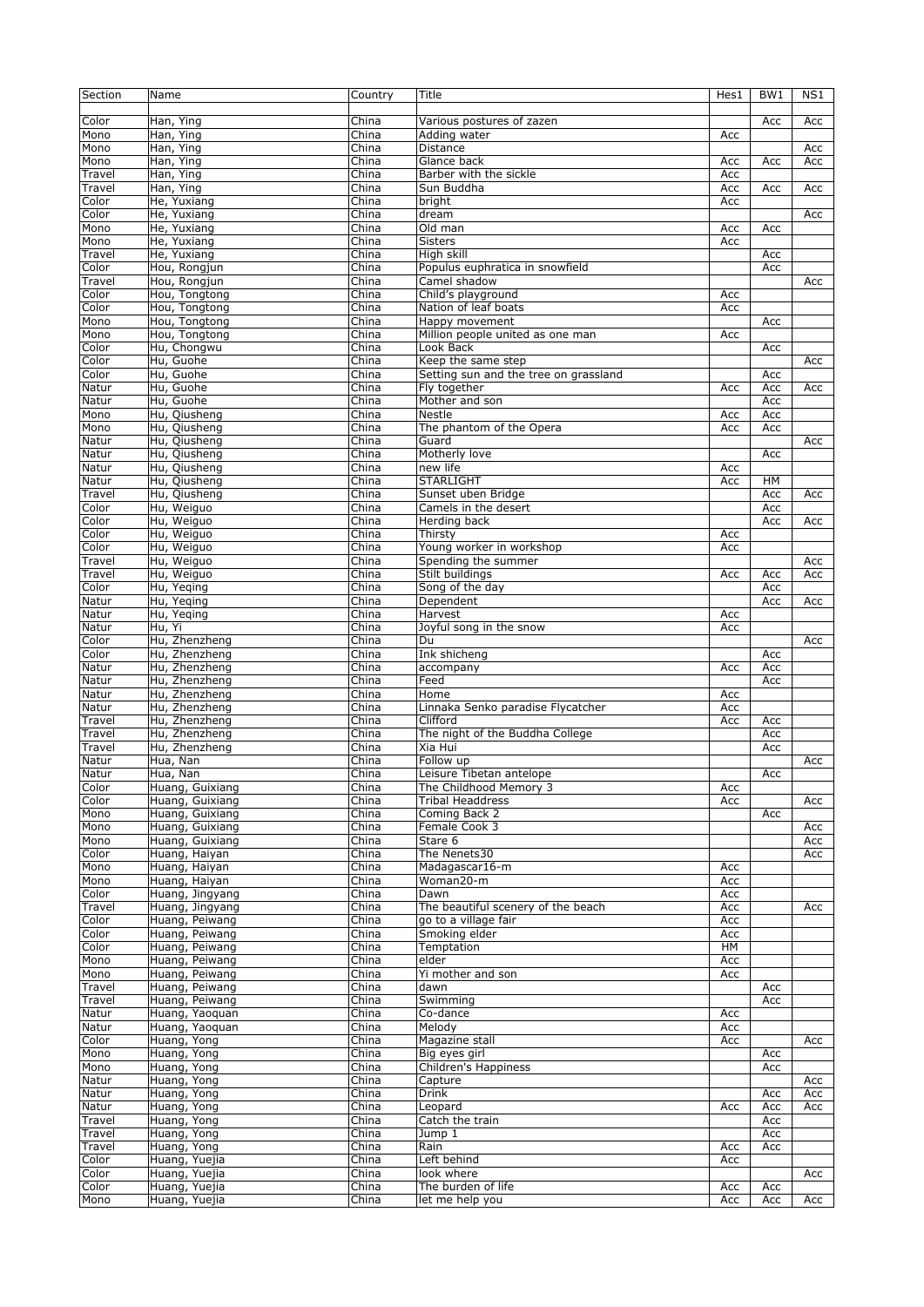| Section          | Name                             | Country                   | Title                                                      | Hes1       | BW <sub>1</sub> | NS1        |
|------------------|----------------------------------|---------------------------|------------------------------------------------------------|------------|-----------------|------------|
| Travel           | Huang, Yuejia                    | China                     | A different kind of childhood                              | Acc        |                 | GIP        |
| Travel           | Huang, Yuejia                    | China                     | The snow on the road                                       | Acc        | Acc             |            |
| Mono             | Huang, Yunping                   | China                     | Go home                                                    |            |                 | Acc        |
| Travel           | Huang, Yunping                   | China                     | Stubborn                                                   |            |                 | Acc        |
| Travel           | Ji, Zheng                        | China                     | Lion dance for new year                                    | Acc        |                 |            |
| Travel           | Ji, Zheng                        | China                     | Twilight arts                                              | Acc        |                 |            |
| Travel           | Jia, Shurong                     | China                     | Go to market                                               | Acc        | Acc             |            |
| Color<br>Color   | Jiang, Jinhua                    | China                     | Be with you all the way                                    | Acc        | Acc             |            |
| Color            | Jiang, Xinhua<br>Jiang, Xinhua   | China<br>China            | <b>Billion years</b><br>Making umbrella in traditional way |            | Acc             | Acc        |
| Mono             | Jiang, Xinhua                    | China                     | Against                                                    |            | Acc             | Acc        |
| Mono             | Jiang, Xinhua                    | China                     | Ploughing time                                             |            | Acc             |            |
| Travel           | Jiang, Xinhua                    | China                     | Girl playing with phone                                    | Acc        |                 |            |
| Travel           | Jiang, Xinhua                    | China                     | Goddess inspection                                         | Acc        |                 | Acc        |
| Color            | Jiang, Zhizhou                   | China                     | Decisive battle                                            |            |                 | Acc        |
| Color            | Jiang, Zhizhou                   | China                     | Winter grazing figure                                      | Acc        | Acc             | Acc        |
| Mono             | Jiang, Zhizhou                   | China                     | Fighting                                                   | Acc        |                 |            |
| Mono             | Jiang, Zhizhou                   | China                     | Soft and firm                                              |            |                 | Acc        |
| Natur            | Jiang, Zhizhou                   | China                     | Couple                                                     |            | Acc             |            |
| Natur            | Jiang, Zhizhou                   | China                     | Hard to escape                                             | Acc        |                 |            |
| Natur            | Jiang, Zhizhou                   | $\overline{\text{China}}$ | Mother and son                                             |            | GIP             |            |
| Natur            | Jiang, Zhizhou                   | China                     | Warm homeland                                              |            |                 | Acc        |
| Travel<br>Travel | Jiang, Zhizhou<br>Jiang, Zhizhou | China                     | Bangladeshi laborer<br>Fishing Boat In The Sunset          | Acc        |                 |            |
| Travel           | Jiang, Zhizhou                   | China<br>China            | Net                                                        | Acc        | Acc             |            |
| Travel           | Jiang, Zhizhou                   | China                     | The Great Labor                                            |            | Acc             |            |
| Color            | Jin, Yonghong                    | China                     | Good Brothers                                              |            | Acc             |            |
| Color            | Jin, Yonghong                    | China                     | Shv Girl                                                   |            | Acc             |            |
| Travel           | Jin, Yonghong                    | China                     | African Adult Ceremony                                     |            | Acc             | Acc        |
| Travel           | Jin, Yonghong                    | China                     | Lunch Time                                                 |            | Acc             | <b>HM</b>  |
| Color            | Kuang, Ya                        | China                     | Brotherhood                                                | Acc        | Acc             |            |
| Mono             | Kuang, Ya                        | China                     | Jump                                                       | Acc        |                 |            |
| Mono             | Kuang, Ya                        | China                     | Railways                                                   |            | Acc             |            |
| Travel           | Kuang, Ya                        | China                     | Go home                                                    | Acc        |                 | Acc        |
| Mono             | Lan, Gang                        | China                     | Barber                                                     | Acc        |                 |            |
| Mono             | Lan, Gang                        | China                     | Workmanship                                                |            |                 | Acc        |
| Travel           | Lei, Zunhui                      | China                     | Cage                                                       | Acc        |                 |            |
| Travel<br>Color  | Lei, Zunhui                      | China<br>China            | Winter<br>On the Class                                     | Acc        |                 | Acc        |
| Mono             | Li, Binyuan<br>Li, Binyuan       | China                     | The Call from Ancient                                      | Acc        | Acc<br>Acc      |            |
| Natur            | Li, Binyuan                      | China                     | Alone                                                      | Acc        |                 |            |
| Natur            | Li, Binyuan                      | $\overline{\text{China}}$ | Law of the Jungle 3                                        |            | Acc             |            |
| Natur            | Li, Binyuan                      | China                     | Swim                                                       |            | Acc             |            |
| Travel           | Li, Binyuan                      | China                     | Have Fun                                                   | Acc        |                 | Acc        |
| Color            | Li, Gang                         | China                     | Craftsman                                                  | Acc        |                 |            |
| Color            | Li, Guangjian                    | China                     | Beautiful prairie                                          |            | Acc             |            |
| Color            | Li, Guangjian                    | China                     | Carrying water                                             |            | Acc             |            |
| Color            | Li, Guangjian                    | China                     | Maasai girl                                                |            | Acc             | Acc        |
| Mono             | Li, Guangjian                    | China                     | Play                                                       |            | Acc             |            |
| Mono             | Li, Guangjian                    | China                     | Timid                                                      | Acc        |                 |            |
| Natur            | Li, Guangjian                    | China                     | Confrontation                                              |            | HМ              |            |
| Natur            | Li, Guangjian                    | China                     | Prairie class                                              | Acc        | HM              | Acc        |
| Natur            | Li, Guangjian                    | China                     | Sucking calf elephant<br>The prairie in sand storm         | Acc        | Acc             |            |
| Natur            | Li, Guangjian                    | China                     |                                                            | Acc        |                 |            |
| Travel<br>Travel | Li, Guangjian<br>Li, Guangjian   | China<br>China            | Care<br>Return at the sunset                               |            | Acc<br>Acc      | Acc        |
| Color            | Li, He                           | China                     | over the hill The only photo of her life                   | Acc        |                 |            |
| Mono             | Li, He                           | China                     | over the hill 09                                           | Acc        |                 |            |
| Travel           |                                  |                           |                                                            |            |                 |            |
| Color            |                                  |                           |                                                            |            |                 |            |
| Travel           | Li, He<br>Li, Honghui            | China<br>China            | FuJian Earthen23<br>Return                                 | Acc<br>Acc |                 | Acc        |
| Travel           | Li, Honghui                      | China                     | Cable Cars                                                 |            | Acc             | Acc        |
|                  | Li, Honghui                      | China                     | Nepal New Year's Carnival                                  | Acc        | Acc             | Acc        |
| Color            | Li, Jidong                       | China                     | Docker                                                     | Acc        |                 |            |
| Mono             | Li, Jidong                       | China                     | Coal heaver                                                | Acc        |                 |            |
| Mono             | Li, Jidong                       | China                     | Grievance                                                  | Acc        |                 |            |
| Mono             | Li, Jidong                       | China                     | Off work                                                   | Acc        |                 |            |
| Mono             | Li, Jidong                       | China                     | Porter                                                     |            | Acc             |            |
| Natur            | Li, Jidong                       | China                     | Homeward journey                                           |            | Acc             |            |
| Natur            | Li, Jidong                       | China                     | Pure and clean                                             |            | GIP             |            |
| Natur            | Li, Jidong                       | China                     | Zebra                                                      | Acc        |                 |            |
| Travel           | Li, Jidong                       | China                     | Fishman                                                    | Acc        | Acc             | Acc        |
| Travel           | Li, Jidong                       | China                     | Lunch                                                      | Acc        |                 |            |
| Color            | Li, Jing                         | China                     | Love                                                       |            | Acc             |            |
| Mono             | Li, Jing                         | China<br>China            | A nocturnal elephant                                       |            | Acc             | Acc<br>Acc |
| Natur            | Li, Jing                         |                           | Happy chase                                                | Acc        | Acc             |            |
| Natur<br>Travel  | Li, Jing<br>Li, Jing             | China<br>China            | Shadow Together<br>A harmonious home                       | Acc<br>Acc | Acc<br>Acc      |            |
| Travel           | Li, Jing                         | China                     | Winter Home                                                |            | Acc             |            |
| Color            | Li, Ming                         | China                     | Sand factory 1                                             | Acc        | Acc             |            |
| Color            | Li, Ming                         | China                     | Walk on the rail 1                                         | Acc        |                 |            |
| Color<br>Natur   | Li, Ming<br>Li, Ming             | China<br>China            | Window 1<br>Big eyes                                       | Acc<br>Acc | Acc             | Acc        |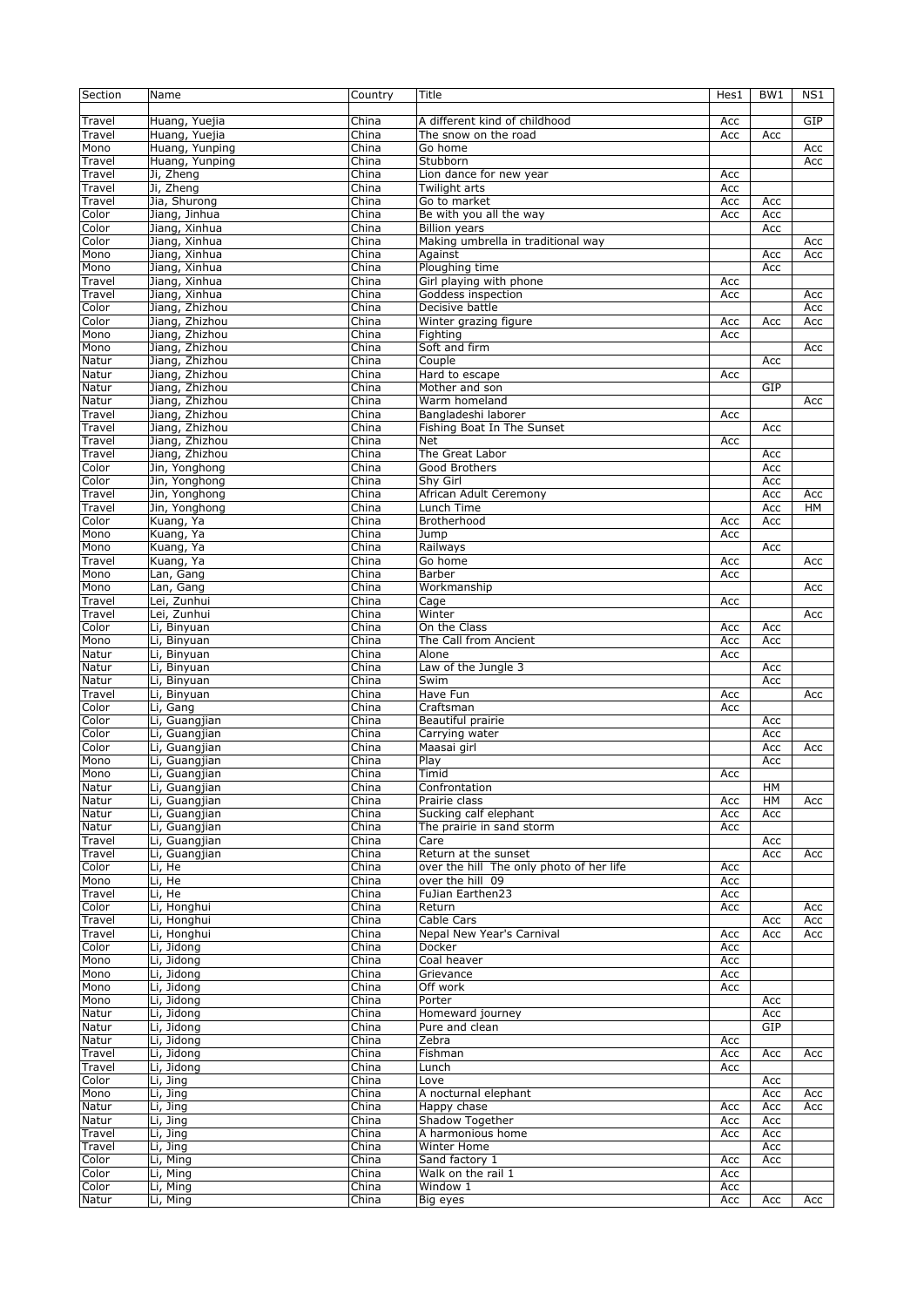| Section | Name          | Country | Title                                  | Hes1 | BW <sub>1</sub> | NS1        |
|---------|---------------|---------|----------------------------------------|------|-----------------|------------|
|         |               |         |                                        |      |                 |            |
| Natur   | Li, Ming      | China   | Grass blown by wind                    | Acc  |                 |            |
| Natur   | Li, Ming      | China   | Tacit understanding                    |      |                 | Acc        |
| Travel  | Li, Ming      | China   | Bull market owner 2                    | Acc  |                 |            |
| Travel  | Li, Ming      | China   | Look forward to return                 |      | Acc             |            |
| Travel  | Li, Ming      | China   | The slums beside the rail 1            | Acc  | Acc             | Acc        |
| Color   | Li, Shanmiao  | China   | Fall in love in twilight               |      | Acc             |            |
| Natur   | Li, Shanmiao  | China   | Feed                                   | Acc  |                 |            |
| Travel  | Li, Shanmiao  | China   | Alley in ancient village               | Acc  |                 |            |
| Mono    | Li, Siping    | China   | Ladder                                 |      |                 | Acc        |
| Mono    | Li, Siping    | China   | monkey face                            |      | Acc             |            |
| Mono    | Li, Siping    | China   | Painting the fence                     |      | Acc             |            |
| Natur   | Li, Siping    | China   | Hunter                                 | Acc  |                 |            |
| Natur   | Li, Siping    | China   | Lingering                              | Acc  | Acc             |            |
| Natur   | Li, Siping    | China   | Yingzi                                 | Acc  |                 |            |
| Travel  | Li, Siping    | China   | Sauce workers                          | Acc  | Acc             |            |
| Travel  | Li, Siping    | China   | Seven colored fishing grounds          |      |                 | Acc        |
| Color   | Li, Tao       | China   | Girl in Rock-hewn Churches of Lalibela | Acc  |                 | Acc        |
| Color   | Li, Tao       | China   | Love on the prairie                    |      | Acc             | Acc        |
| Color   | Li, Tao       | China   | Pastoral                               |      | Acc             |            |
| Color   | Li, Tao       | China   | Transition                             |      |                 |            |
| Mono    | Li, Tao       | China   |                                        |      |                 | Acc<br>Acc |
|         |               |         | The journey                            |      |                 |            |
| Color   | Li, Xiaodong  | China   | Courtship                              |      | Acc             |            |
| Color   | Li, Xiaodong  | China   | The child in the buckets               |      | Acc             |            |
| Travel  | Li, Xin       | China   | Movement of new city                   | Acc  |                 |            |
| Travel  | Li, Xin       | China   | The woman carrying firewood            |      |                 | Acc        |
| Mono    | Li, Xunlei    | China   | catch                                  |      | Acc             | Acc        |
| Travel  | Li, Xunlei    | China   | get up at sunrise                      | Acc  | Acc             | Acc        |
| Travel  | Li, Xunlei    | China   | little lambs                           | Acc  |                 |            |
| Travel  | Li, Xunlei    | China   | warm family                            |      |                 | Acc        |
| Color   | Li, Yue       | China   | Early spring                           | Acc  |                 |            |
| Color   | Li, Yue       | China   | Farming on the sea                     | Acc  |                 |            |
| Color   | Li, Yue       | China   | Traditional oil cloth umbrella         | Acc  |                 |            |
| Travel  | Li, Yue       | China   | Football boys                          |      | Acc             |            |
| Travel  | Li, Yue       | China   | In the first lunar month               | Acc  |                 |            |
| Color   | Li, Yushan    | China   | Love in the desert                     |      | Acc             |            |
| Color   | Li, Yushan    | China   | Willow forest out of window            | Acc  | Acc             |            |
| Natur   | Li, Yushan    | China   | Swan bathed in the snow                |      | Acc             |            |
| Travel  | Li, Yushan    | China   | Meet bride on prairie                  |      | Acc             | Acc        |
| Travel  | Li, Yushan    | China   | Tranquil harbor                        | Acc  |                 |            |
| Color   | Li, Zhemin    | China   | Bask in the sunshine                   |      | Acc             | Acc        |
| Color   | Li, Zhemin    | China   | Catch up                               | Acc  | Acc             |            |
| Color   | Li, Zhemin    | China   | Under the setting sun                  | Acc  | Acc             |            |
| Natur   | Li, Zhemin    | China   | Across the water                       |      | Acc             |            |
| Natur   | Li, Zhemin    | China   | Domineering                            | Acc  | Acc             |            |
| Natur   | Li, Zhemin    | China   | Water of a lake                        | Acc  | Acc             |            |
| Travel  | Li, Zhemin    | China   | Graze                                  | Acc  | Acc             |            |
| Travel  | Li, Zhemin    | China   | Mugui                                  |      | Acc             | Acc        |
| Travel  | Li, Zhemin    | China   | One's way home                         |      |                 | Acc        |
| Travel  | Li, Zhemin    | China   | Rural Courtyard                        | Acc  |                 | Acc        |
|         |               |         |                                        |      |                 |            |
| Mono    | Liao, Jianhui | China   | boiling                                | Acc  |                 | Acc        |
| Mono    | Liao, Jianhui | China   | Horses                                 |      | Acc             |            |
| Travel  | Liao, Jianhui | China   | Craftsmanship                          | Acc  |                 | Acc        |
| Travel  | Liao, Jianhui | China   | Old Teahouse                           | Acc  | HM              |            |
| Travel  | Liao, Jianhui | China   | Shadow play                            | GIP  | <b>DVF</b>      |            |
| Color   | Liao, Shiging | China   | Guardian                               |      | Acc             |            |
| Color   | Liao, Shiging | China   | The morning mist                       | Acc  | Acc             | Acc        |
| Color   | Lin, Jianguo  | China   | Asked the Buddha                       | Acc  |                 |            |
| Color   | Lin, Jianguo  | China   | Cooker                                 | Acc  | Acc             |            |
| Mono    | Lin, Jianguo  | China   | Big eyes                               |      | Acc             |            |
| Travel  | Lin, Jianguo  | China   | Old handicraft                         | Acc  |                 |            |
| Mono    | Lin, Qing     | China   | Night light Intrusion                  | Acc  |                 |            |
| Color   | Lin, Weining  | China   | <b>Fishing Ground</b>                  |      | Acc             |            |
| Color   | Lin, Weining  | China   | Land of Buddha                         | Acc  |                 |            |
| Mono    | Lin, Weining  | China   | Waiting                                |      |                 | Acc        |
| Travel  | Lin, Weining  | China   | Light up                               |      | Acc             |            |
| Travel  | Lin, Weining  | China   | Return                                 |      |                 | GIP        |
| Travel  | Lin, Weining  | China   | Silent                                 |      |                 | Acc        |
| Color   | Liu, Changxiu | China   | Old Canal                              | Acc  | Acc             | Acc        |
| Color   | Liu, Changxiu | China   | Workers                                | Acc  |                 |            |
| Mono    | Liu, Changxiu | China   | Alone                                  | Acc  | Acc             | Acc        |
| Natur   | Liu, Changxiu | China   | Drink 1                                | Acc  | Acc             | Acc        |
| Natur   | Liu, Changxiu | China   | Feeding                                | Acc  | Acc             | Acc        |
| Travel  | Liu, Changxiu | China   | Desert camels                          |      | Acc             |            |
| Travel  | Liu, Changxiu | China   | Homeward Journey                       |      | Acc             |            |
| Color   | Liu, Hong     | China   | Light and shadow                       |      |                 | Acc        |
| Color   | Liu, Hong     | China   | Look forward to                        | Acc  |                 | Acc        |
| Color   | Liu, Hongyu   | China   | Learning                               |      | Acc             |            |
| Color   | Liu, Hongyu   | China   | Left-behind child                      | Acc  |                 |            |
| Travel  | Liu, Hongyu   | China   | Classroom                              |      | Acc             |            |
| Travel  | Liu, Hongyu   | China   | Insist                                 | Acc  |                 |            |
| Travel  | Liu, Hongyu   | China   | Peasant yard                           | Acc  |                 |            |
| Color   | Liu, Jiazi    | China   | constitute                             |      | Acc             | Acc        |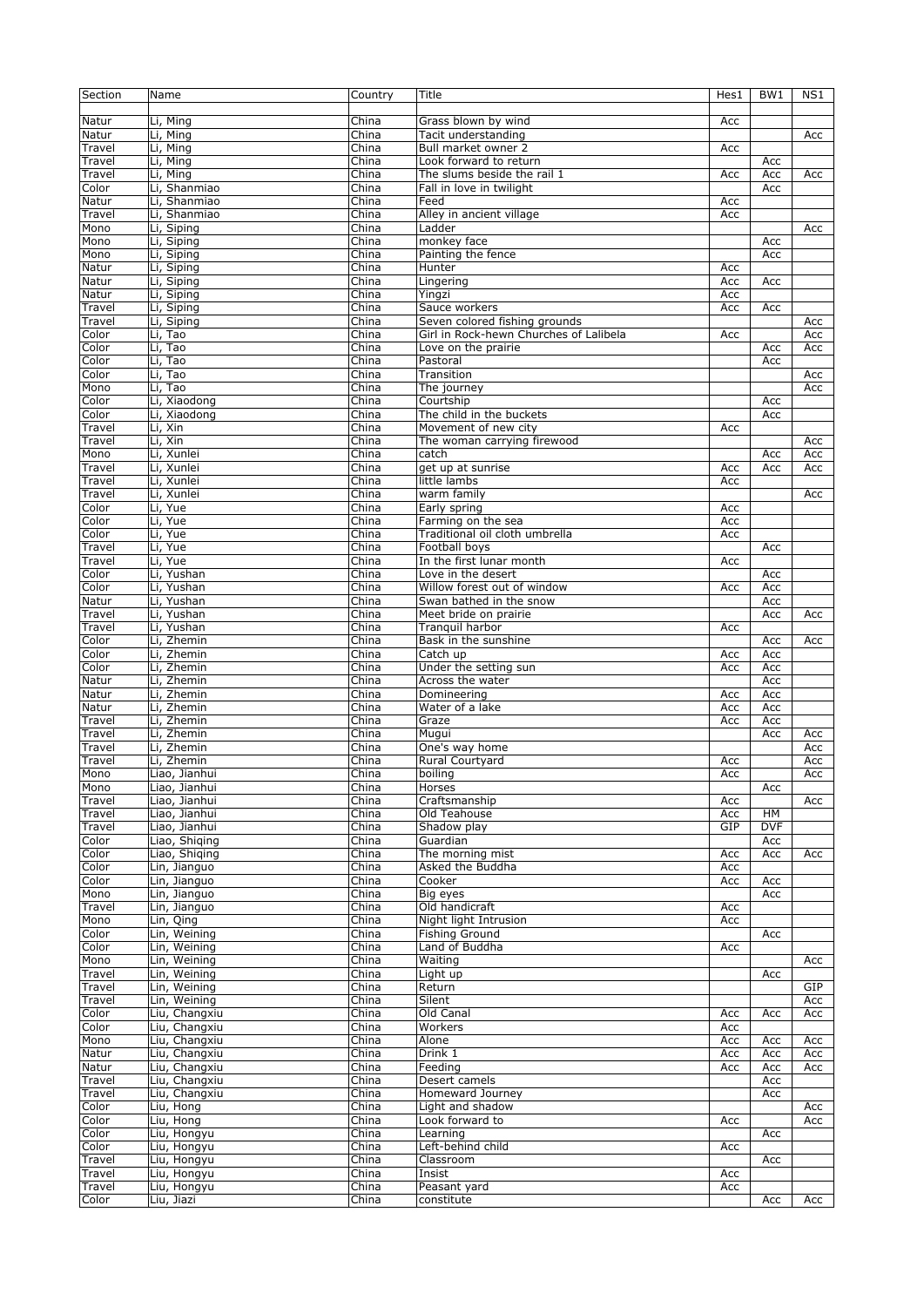| Section        | Name           | Country        | Title                            | Hes1 | BW <sub>1</sub> | NS1       |
|----------------|----------------|----------------|----------------------------------|------|-----------------|-----------|
|                |                |                |                                  |      |                 |           |
| Color          | Liu, Jiazi     | China          | superb skill                     |      |                 | Acc       |
| Color          | Liu, Jiazi     | China          | Under the setting sun            | Acc  | Acc             | Acc       |
| Mono           | Liu, Jiazi     | China          | A tall tree                      |      | Acc             | Acc       |
| Mono           | Liu, Jiazi     | China          | romantic                         | Acc  | Acc             |           |
| Travel         | Liu, Jiazi     | China          | Journey                          |      | Acc             | Acc       |
| Travel         | Liu, Jiazi     | China          | Market                           | Acc  |                 |           |
| Color          | Liu, Ligun     | China          | Spring rain in fields            | Acc  |                 |           |
| Color          | Liu, Ligun     | China          | Stove worker                     | Acc  | Acc             |           |
| Mono           | Liu, Ran       | China          | fishman                          |      |                 | Acc       |
| Travel         | Liu, Ran       | China          |                                  |      |                 | Acc       |
| Mono           | Liu, Shengdong | China          | lonely boat<br>Silent            |      |                 | Acc       |
|                | Liu, Shengdong |                | Keep watch                       |      |                 |           |
| Natur<br>Color | Liu, Shihui    | China<br>China | Pure and beautiful starry sky    | Acc  |                 |           |
|                |                |                |                                  | Acc  |                 | Acc       |
| Color          | Liu, Shihui    | China          | Rhythm of the city               | Acc  |                 | Acc       |
| Color          | Liu, Shihui    | China          | Sunning gambiered gauze          | Acc  |                 | Acc       |
| Travel         | Liu, Shihui    | China          | Camel bells in the desert        |      | Acc             |           |
| Travel         | Liu, Shihui    | China          | Lingnan water village            | Acc  | Acc             | Acc       |
| Travel         | Liu, Shihui    | China          | Lonesome boat                    | Acc  | HM              |           |
| Travel         | Liu, Shihui    | China          | Magnificent landscape            |      | Acc             |           |
| Color          | Liu, Shiliang  | China          | Quiet and modest young women     |      |                 | Acc       |
| Natur          | Liu, Shiliang  | China          | Mother and son                   | Acc  | Acc             |           |
| Natur          | Liu, Shiliang  | China          | Wait for me                      |      | Acc             | Acc       |
| Travel         | Liu, Shiliang  | China          | Set out                          | Acc  |                 |           |
| Color          | Liu, Weigiang  | China          | Embrace the sun                  |      | Acc             |           |
| Mono           | Liu, Weigiang  | China          | Enjoy snowy night                |      | Acc             |           |
| Color          | Liu, Xian      | China          | Man                              | Acc  |                 |           |
| Travel         | Liu, Xian      | China          | Punting                          | Acc  | Acc             |           |
| Travel         | Liu, Xiqing    | China          | Top effort                       | Acc  | Acc             |           |
| Travel         | Liu, Xiging    | China          | Work together                    | Acc  |                 |           |
| Color          | Liu, Yingping  | China          | Meditation                       | Acc  | Acc             |           |
| Color          | Liu, Yingping  | China          | Meditative mind                  |      |                 | Acc       |
| Travel         | Liu, Yingping  | China          | Eternal light                    |      | Acc             | Acc       |
| Color          | Liu, Yongming  | China          | Wild goose returns               |      |                 | Acc       |
| Mono           | Liu, Yongming  | China          | A Long Way to Go                 |      | Acc             |           |
| Travel         | Liu, Yongming  | China          | galloping in snowfield           |      |                 | Acc       |
| Travel         | Liu, Yongming  | China          | pray                             |      |                 | <b>HM</b> |
| Color          | Liu, Zhiquan   | China          | Fishing child in Jiabang Terrace |      | Acc             | Acc       |
| Natur          | Long, Dongwen  | China          | dialogue                         | Acc  |                 |           |
| Natur          | Long, Dongwen  | China          | Whisper                          |      | Acc             |           |
| Color          | Lu, Ping       | China          | Northern Tibet                   |      |                 | Acc       |
| Mono           | Lu, Ping       | China          | The sea and distance             |      |                 | Acc       |
| Natur          | Lu, Ping       | China          | Sky cloud shadow                 | Acc  |                 |           |
| Natur          | Lu, Ping       | China          | The waves of fog                 | Acc  |                 |           |
| Natur          | Lu, Qing       | China          | Blue love                        | Acc  | Acc             |           |
| Natur          | Lu, Qing       | China          | Cross the Mara River             |      | GIP             |           |
| Natur          | Lu, Qing       | China          | Set sail                         |      | Acc             |           |
| Natur          | Lu, Qing       | China          | <b>Steal</b>                     |      | Acc             | Acc       |
| Travel         | Lu, Qing       | China          | Anxious to return                | Acc  | Acc             |           |
| Travel         | Lu, Qing       | China          | Fantasia of sea                  |      | Acc             |           |
| Travel         | Lu, Qing       | China          | Variations of sea                |      | Acc             | Acc       |
| Travel         | Lu, Qing       | China          | Winter love of sea               |      | Acc             |           |
| Color          | Lu, Xuehai     | China          | impact                           |      | Acc             |           |
| Color          | Lu, Xuehai     | China          | Surfing                          | Acc  | HM              | Acc       |
| Mono           | Lu, Xuehai     | China          | Horsemen                         |      | Acc             |           |
| Mono           | Lu, Xuehai     | China          | Urga                             | Acc  | Acc             |           |
| Natur          | Lu, Xuehai     | China          | Dawn                             |      |                 | Acc       |
| Natur          | Lu, Xuehai     | China          | <b>Dusk</b>                      |      | Acc             |           |
| Natur          | Lu, Xuehai     | China          | Land                             |      | Acc             |           |
| Travel         | Lu, Xuehai     | China          | Drying noodles                   | Acc  |                 | Acc       |
| Travel         | Lu, Xuehai     | China          | Face painting                    | Acc  |                 |           |
| Travel         | Lu, Xuehai     | China          | Surfing 3                        |      | Acc             |           |
| Color          | Luo, Jianjun   | China          | Horses on the snow land          |      | Acc             |           |
| Color          | Luo, Jianjun   | China          | Rolling sand waves               |      | Acc             |           |
| Mono           | Luo, Wenjie    | China          | home alone                       | Acc  |                 |           |
| Travel         | Luo, Wenjie    | China          | expectation                      |      | Acc             |           |
| Travel         | Luo, Wenjie    | China          | teach by her own words and deeds | Acc  |                 |           |
| Travel         | Luo, Wenjie    | China          | the fun in leisure time          | Acc  |                 |           |
| Color          | Luo, Yan       | China          | Hongcun11                        | Acc  |                 |           |
| Color          | Luo, Yan       | China          | National Train Day 38            | Acc  |                 |           |
| Travel         | Luo, Yan       | China          | In India 19                      | Acc  |                 |           |
| Travel         | Luo, Yan       | China          | Shogun Bahar Festival 6          |      | Acc             |           |
| Color          | Lv, Ning       | China          | Intoxicated                      |      |                 | Acc       |
| Color          | Lv, Ning       | China          | Intoxicated 2                    |      | Acc             | Acc       |
| Mono           | Lv, Ning       | China          | Out of desert                    |      | HM              |           |
| Mono           | Lv, Ning       | China          | Wordless teardrops               |      | Acc             |           |
| Travel         | Lv, Ning       | China          | Mongolian wedding                |      |                 | Acc       |
| Color          | Ma, Yuandong   | China          | Peasant woman                    |      |                 | Acc       |
| Mono           | Ma, Yuandong   | China          | <b>Black Smith</b>               | Acc  |                 |           |
| Color          | Mao, Renfa     | China          | Antiquity                        | Acc  |                 | Acc       |
| Travel         | Mao, Renfa     | China          | Ceremony                         |      | Acc             | Acc       |
| Travel         | Mao, Renfa     | China          | Craftsman                        |      | Acc             |           |
| Travel         | Mao, Renfa     | China          | <b>Skills</b>                    |      | Acc             |           |
|                |                |                |                                  |      |                 |           |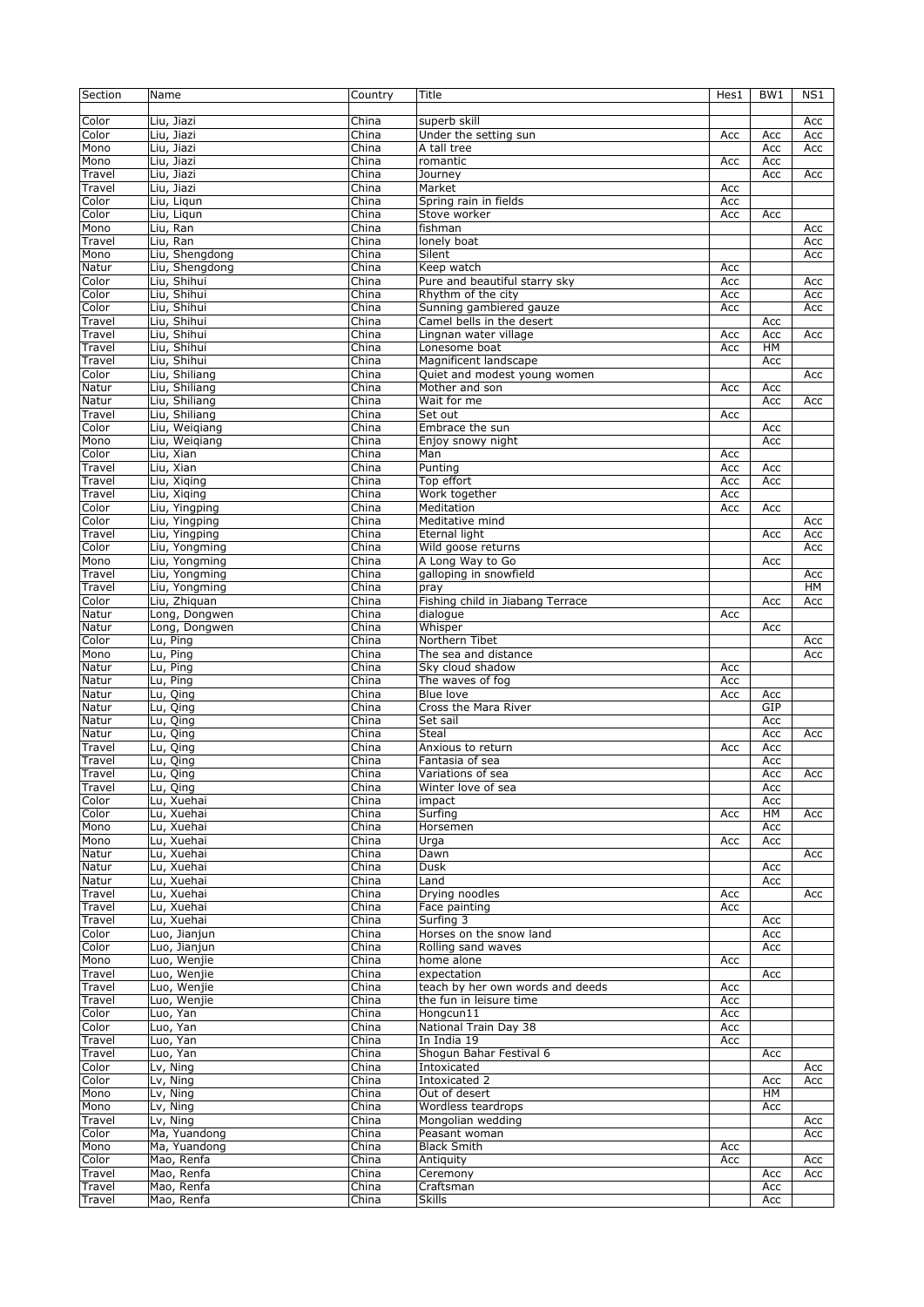| Section | Name             | Country                   | Title                              | Hes1 | BW1 | NS1 |
|---------|------------------|---------------------------|------------------------------------|------|-----|-----|
| Travel  | Mei, Xi          | China                     | Copy the fire                      |      |     | Acc |
| Travel  | Mei, Ying        | China                     | A hero on a horseback              | Acc  | Acc |     |
| Mono    | Nie, Jingsheng   | China                     | boats in water                     |      | Acc |     |
| Mono    | Nie, Jingsheng   | China                     | catch                              |      | Acc |     |
| Mono    | Nie, Jingsheng   | China                     | Time flies like a shuttle          | Acc  |     |     |
| Travel  | Nie, Jingsheng   | China                     | A happy country                    | Acc  | Acc | Acc |
| Travel  | Nie, Jingsheng   | China                     | Farm house                         | Acc  |     |     |
| Travel  | Nie, Jingsheng   | China                     | Mugui                              |      | Acc |     |
| Travel  | Nie, Jingsheng   | China                     | The sheep pavilion                 |      | Acc | Acc |
| Travel  | Ou, Weijian      | China                     | Look back                          | Acc  |     |     |
| Travel  | Ouyang, Haocheng | China                     | Left-behind elder                  |      |     | Acc |
| Travel  | Ouyang, Haocheng | China                     | Old village                        |      |     | Acc |
| Color   | Ouyang, Jiafeng  | China                     | Net                                | Acc  | Acc |     |
| Natur   | Ouyang, Jiafeng  | China                     | Affectionate                       | Acc  |     |     |
| Natur   |                  | China                     | Communication                      |      |     |     |
|         | Ouyang, Jiafeng  |                           |                                    |      | Acc |     |
| Color   | Peng, Ruchang    | China                     | Colorful beach                     |      | Acc |     |
| Color   | Peng, Ruchang    | China                     | Slow time in old tea house         | Acc  | Acc |     |
| Travel  | Peng, Ruchang    | China                     | Celebrate new year                 |      | Acc |     |
| Color   | Ren, Huijun      | China                     | Weaving                            |      | Acc |     |
| Mono    | Ren, Huijun      | China                     | Peeping                            |      | Acc |     |
| Color   | Sang, Zhuo       | $\overline{\text{China}}$ | Old tea house                      | Acc  |     | Acc |
| Color   | Sang, Zhuo       | China                     | Reminiscence                       | HM   |     | Acc |
| Color   | Sang, Zhuo       | China                     | The elder on the train             | Acc  |     |     |
| Mono    | Sang, Zhuo       | China                     | Morning station                    |      | Acc |     |
| Travel  | Sang, Zhuo       | China                     | Port in misty rain                 | Acc  |     |     |
| Travel  | Sang, Zhuo       | China                     | Ta Prohm                           |      | Acc |     |
| Color   | Shang, Ye        | China                     | <b>Brick porters</b>               |      | Acc |     |
| Color   | Shao, Ligeng     | China                     | Morning glow                       |      | Acc |     |
| Color   | Shao, Ligeng     | China                     | Weird forest                       |      | Acc |     |
| Travel  | Shao, Ligeng     | China                     | Angling                            | GIP  | Acc |     |
| Travel  | Shao, Ligeng     | China                     | <b>Bathing</b>                     |      | Acc | Acc |
| Mono    | She, Jiahu       | China                     | Rhyme in the morning               |      | Acc |     |
| Travel  | She, Jiahu       | China                     | Dawn pastoral                      | Acc  | Acc |     |
| Color   | Shen, Juanjuan   | China                     | Blossom age                        |      |     |     |
| Mono    | Shen, Juanjuan   | China                     | Hug of mom                         |      | Acc | Acc |
|         |                  |                           |                                    |      |     |     |
| Travel  | Shen, Juanjuan   | China                     | Happy Miao Village                 |      | Acc |     |
| Color   | Sheng, Yunshun   | China                     | Source of life                     |      | Acc |     |
| Color   | Sheng, Yunshun   | China                     | The Light of China                 |      |     | Acc |
| Mono    | Sheung, Siu Ming | China                     | Street view                        | Acc  |     |     |
| Travel  | Sheung, Siu Ming | China                     | Morning of grassland               |      | Acc |     |
| Travel  | Sheung, Siu Ming | China                     | Niagara Falls vapor                | Acc  |     |     |
| Color   | Shi, Weimeng     | China                     | Clear and effulgent                |      |     | Acc |
| Color   | Shi, Weimeng     | China                     | Dream Camel Bell                   |      | Acc |     |
| Mono    | Shi, Weimeng     | China                     | Heavy back                         |      | Acc |     |
| Mono    | Shi, Weimeng     | China                     | Sadhu1                             |      |     | Acc |
| Natur   | Shi, Weimeng     | China                     | Himalayas                          |      | Acc |     |
| Travel  | Shi, Weimeng     | China                     | Happiness of the Lantern Festival1 |      | Acc |     |
| Travel  | Shi, Weimeng     | China                     | inherit                            | Acc  |     |     |
| Travel  | Shi, Weimeng     | China                     | Love of the sea                    |      |     | Acc |
| Color   | Shi, Yongjian    | China                     | Foundryman                         |      | Acc |     |
| Color   | Shi, Yongjian    | China                     | Soaring dragon                     |      |     | Acc |
| Natur   | Shi, Yongjian    | China                     | Angel in the snow                  |      | HM  |     |
| Natur   | Shi, Yongjian    | China                     | Bee gathering honey                | Acc  | Acc | Acc |
| Natur   | Shi, Yongjian    | China                     | Feeding birdling                   |      | Acc | Acc |
| Mono    | Shi, Zhihui      | China                     | Pull The Sugar                     | HМ   | Acc |     |
| Color   | Shu, Lishu       | China                     | Close the net                      | Acc  | Acc |     |
| Mono    | Shu, Lishu       | China                     | Dig ear                            |      | Acc |     |
| Mono    | Shu, Lishu       | China                     | Mother and child                   |      | Acc |     |
|         | Shu, Lishu       | China                     | Fatal blow                         | HM   |     |     |
| Natur   |                  |                           |                                    |      |     | Acc |
| Natur   | Shu, Lishu       | China                     | Mother returns                     |      | Acc |     |
| Travel  | Shu, Lishu       | China                     | mark                               |      |     | Acc |
| Color   | Shui, Qinghua    | China                     | Geese                              |      | Acc |     |
| Color   | Shui, Qinghua    | China                     | Oriental carnival                  | Acc  |     |     |
| Color   | Shui, Qinghua    | China                     | Pilgrimage of millions of people   |      |     | Acc |
| Mono    | Shui, Qinghua    | China                     | Leisure time                       | Acc  | Acc |     |
| Color   | Song, Yilan      | China                     | Reading                            |      |     | Acc |
| Mono    | Song, Yilan      | China                     | In the Water Side                  |      | Acc |     |
| Natur   | Song, Yilan      | China                     | Mysterious                         |      |     | Acc |
| Natur   | Song, Yilan      | China                     | Shelter                            | Acc  | Acc |     |
| Natur   | Song, Yilan      | China                     | The Polar Elves 13                 |      |     | Acc |
| Travel  | Song, Yilan      | China                     | Trading on the Water 1             |      | Acc |     |
| Travel  | Song, Yilan      | China                     | <b>Tribal Dance</b>                |      | Acc |     |
| Travel  | Song, Yilan      | China                     | Tribal Dance 4                     |      | Acc |     |
| Color   | Su, Mingzai      | China                     | drink                              | Acc  | Acc |     |
| Color   | Su, Mingzai      | China                     | kiss                               | Acc  |     |     |
| Color   | Su, Mingzai      | China                     | weaving1                           | Acc  |     | Acc |
| Mono    | Su, Mingzai      | China                     | Keep watch1                        | Acc  |     | Acc |
| Mono    | Su, Mingzai      | China                     | Noon break time1                   | Acc  |     |     |
| Travel  | Su, Mingzai      | China                     | morning mist                       | Acc  | Acc | Acc |
| Travel  | Su, Mingzai      | China                     | The birch forest and snow          |      | Acc |     |
| Natur   | Sun, Caiyou      | China                     | Asylum port                        | Acc  | HM  | Acc |
| Natur   | Sun, Caiyou      | China                     | Swimming forward                   |      | Acc | Acc |
|         |                  |                           |                                    |      |     |     |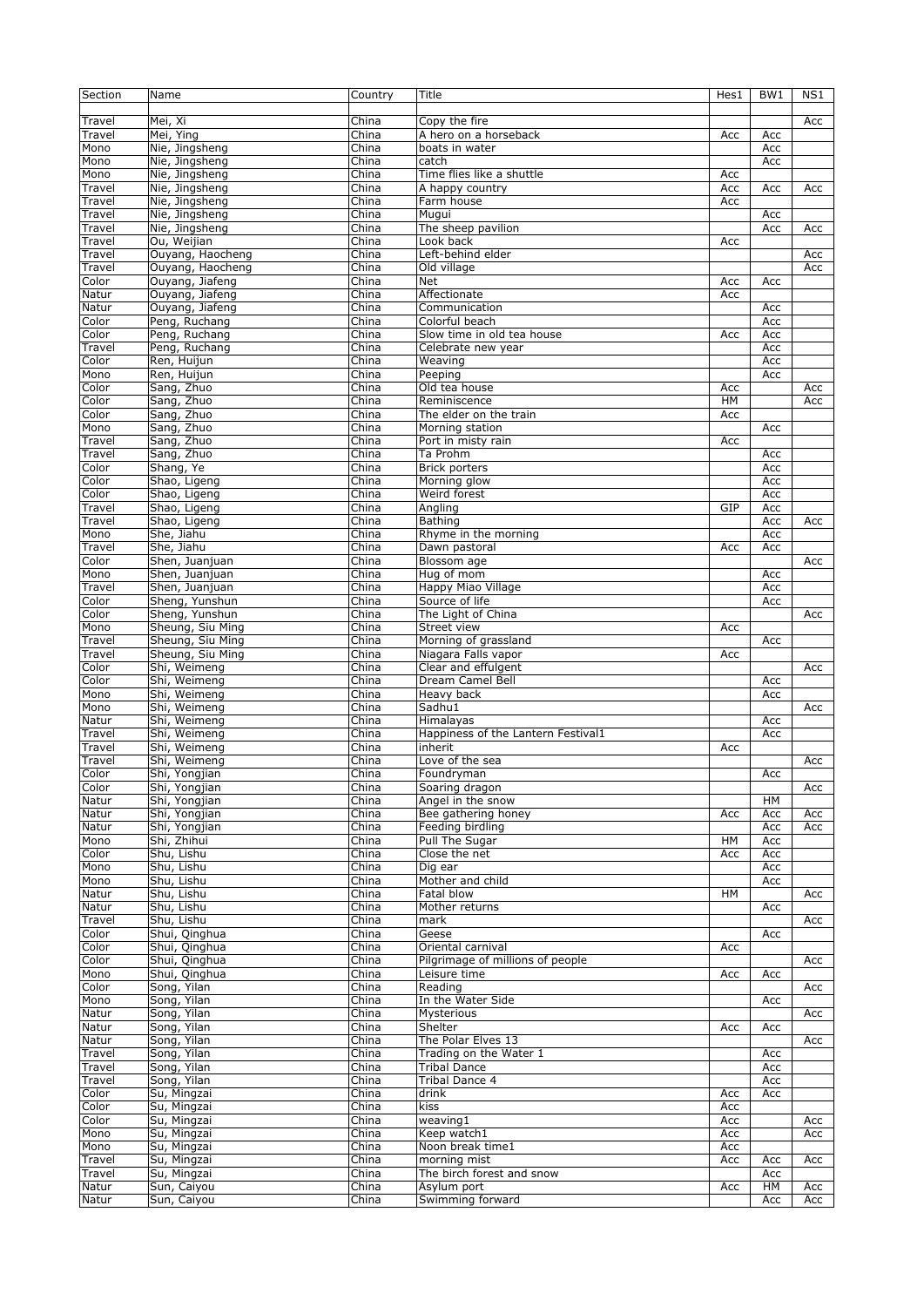| Section        | Name                           | Country                   | Title                                                  | Hes1       | BW <sub>1</sub> | NS1       |
|----------------|--------------------------------|---------------------------|--------------------------------------------------------|------------|-----------------|-----------|
| Natur          | Sun, Caiyou                    | China                     | Warm family                                            | Acc        | Acc             | Acc       |
| Color          | Sun, Guoxiang                  | China                     | Grandma                                                |            | Acc             |           |
| Mono           | Sun, Guoxiang                  | China                     | Senior                                                 | Acc        |                 |           |
| Travel         | Sun, Guoxiang                  | China                     | Ethiopia Culture                                       |            | Acc             |           |
| Travel         | Sun, Guoxiang                  | China                     | <b>Tribal Totem</b>                                    |            | HM              | <b>HM</b> |
| Color          | Tang, Junlin                   | China                     | The fairy of the Bay                                   | Acc        |                 | HM        |
| Mono           | Tang, Junlin                   | China                     | a broken boat under the starry sky                     | <b>HM</b>  |                 | Acc       |
| Mono           | Tang, Junlin<br>Tang, Junlin   | China<br>China            | Dreamlike starry sky<br>Half the sky                   | Acc        |                 |           |
| Mono<br>Mono   | Tang, Junlin                   | China                     | The stars of the old house1                            | Acc        | Acc<br>Acc      |           |
| Natur          | Tang, Junlin                   | China                     | Firefly in summer night                                | <b>RPS</b> |                 |           |
| Travel         | Tang, Junlin                   | China                     | Milky Way arch bridge                                  | GIP        | Acc             | Acc       |
| Travel         | Tang, Junlin                   | China                     | Overlooking the prairie                                |            |                 | Acc       |
| Travel         | Tang, Junlin                   | China                     | The night of Mount Huangshan                           | Acc        |                 |           |
| Color          | Tang, Shenxiong                | China                     | Devout                                                 | Acc        |                 |           |
| Color          | Tang, Shenxiong                | China                     | Unique                                                 | Acc        | Acc             |           |
| Travel         | Tang, Shenxiong                | China                     | Plateaus Lama basketball match                         |            | Acc             |           |
| Mono           | Tang, Wenming                  | China                     | Alert                                                  | Acc        |                 | Acc       |
| Mono           | Tang, Wenming                  | China                     | jump                                                   | Acc        | Acc             |           |
| Mono           | Tang, Wenming                  | China                     | King's memory                                          | Acc        | Acc             |           |
| Natur          | Tang, Wenming                  | China                     | catch                                                  | Acc        | Acc             |           |
| Natur          | Tang, Wenming                  | China                     | Dinner time                                            | Acc        | Acc             |           |
| Natur<br>Natur | Tang, Wenming<br>Tang, Wenming | China<br>China            | Elephant family<br>Waltz                               | GIP        | <b>GHM</b>      | Acc       |
| Color          | Tong, Jiangchuan               | China                     | Boats in the desert                                    | Acc        | Acc<br>Acc      | Acc       |
| Color          | Tong, Jiangchuan               | China                     | Love                                                   |            | Acc             |           |
| Natur          | Tong, Jiangchuan               | China                     | Chase                                                  |            | Acc             |           |
| Natur          | Tong, Jiangchuan               | $\overline{\text{China}}$ | Oriental horned owl                                    |            | Acc             |           |
| Natur          | Tong, Jiangchuan               | China                     | Owl                                                    |            |                 | Acc       |
| Color          | Wan, Yi                        | China                     | cameraman 3                                            | Acc        |                 |           |
| Color          | Wan, Yi                        | China                     | dragonfly 2                                            |            | Acc             |           |
| Mono           | Wan, Yi                        | China                     | hanging net 2M                                         |            | Acc             |           |
| Mono           | Wan, Yi                        | China                     | window 23                                              |            | Acc             |           |
| Travel         | Wan, Yi                        | China                     | Call It A Day 17                                       | Acc        | Acc             |           |
| Travel         | Wan, Yi                        | China                     | Festive Lantern Festival 21                            | <b>HM</b>  |                 | Acc       |
| Travel         | Wan, Yi                        | China                     | Greek Art Center 9                                     | Acc        | Acc             |           |
| Travel         | Wan, Yi                        | China                     | ladder 2                                               | Acc        |                 |           |
| Color<br>Color | Wang, Chunjie<br>Wang, Chunjie | China<br>China            | Fighting in spring                                     |            | Acc             | Acc       |
| Color          | Wang, Dunrong                  | China                     | Windy season<br>innocent and pure                      |            |                 | Acc       |
| Color          | Wang, Dunrong                  | China                     | liangshan elder                                        |            | Acc             |           |
| Travel         | Wang, Dunrong                  | China                     | A shepherd girl                                        | Acc        | Acc             | Acc       |
| Travel         | Wang, Dunrong                  | China                     | Walk alone in fairyland                                | Acc        |                 |           |
| Color          | Wang, Huifen                   | China                     | <b>Busy Dacca</b>                                      | Acc        |                 | Acc       |
| Color          | Wang, Huifen                   | China                     | Return 3                                               |            | Acc             | Acc       |
| Mono           | Wang, Huifen                   | China                     | Outside the Window 3                                   |            | Acc             |           |
| Mono           | Wang, Huifen                   | China                     | Seating in the Bench                                   | Acc        |                 |           |
| Travel         | Wang, Huifen                   | China                     | Dancing                                                | Acc        |                 |           |
| Travel         | Wang, Huifen                   | China                     | Old Teahouse Story 8                                   | Acc        | Acc             |           |
| Travel         | Wang, Huifen                   | China                     | Simple Life                                            | Acc        | Acc             |           |
| Color          | Wang, Jian                     | China                     | Ragpicker                                              |            |                 | Acc       |
| Color          | Wang, Jian                     | China                     | Sunset of Aba grassland<br>Come back with full baskets | Acc        |                 |           |
| Mono<br>Mono   | Wang, Jian<br>Wang, Jian       | China<br>China            | Homeward journey                                       | Acc<br>Acc |                 | Acc       |
| Mono           | Wang, Jian                     | China                     | Love is always                                         | HM         |                 |           |
| Mono           | Wang, Jian                     | China                     | Pilgrim of Jokhang Temple                              |            | Acc             |           |
| Mono           | Wang, Jian                     | China                     | Yi Ethnic elder                                        | Acc        |                 |           |
| Travel         | Wang, Jian                     | China                     | Grazing horses in the snowfield                        | Acc        | Acc             | Acc       |
| Travel         | Wang, Jian                     | China                     | Herding back                                           |            | Acc             |           |
| Travel         | Wang, Jian                     | China                     | Old tea house                                          | Acc        |                 | Acc       |
| Color          | Wang, Li                       | China                     | Tekesi-1406                                            |            | Acc             |           |
| Natur          | Wang, Li                       | China                     | Big and Small-3                                        |            | Acc             |           |
| Natur          | Wang, Li                       | China                     | Peeping                                                | Acc        | Acc             |           |
| Travel         | Wang, Li                       | China                     | Tekesi-1405                                            |            | Acc             |           |
| Travel         | Wang, Li                       | China                     | Welcome Pose                                           |            | Acc             |           |
| Travel         | Wang, Ruilin                   | China                     | Clear after snow                                       |            | Acc             |           |
| Travel         | Wang, Ruilin                   | China                     | Return with full load                                  | Acc        |                 |           |
| Travel         | Wang, Ruilin<br>Wang, Shibo    | China                     | The lonely shepherd<br>Cameleer                        | Acc        |                 | Acc       |
| Color<br>Color | Wang, Shibo                    | China<br>China            | Heroic style in the desert                             |            | Acc<br>Acc      |           |
| Color          | Wang, Shibo                    | China                     | Keep watching in the snowstorm                         | <b>FHM</b> | <b>GHM</b>      | GIP       |
| Mono           | Wang, Shibo                    | China                     | Curious eyes                                           | Acc        | Acc             |           |
| Mono           | Wang, Shibo                    | China                     | Love without words                                     | Acc        |                 |           |
| Natur          | Wang, Shibo                    | China                     | Roaring fierce tiger                                   | <b>PSA</b> | Acc             | Acc       |
| Travel         | Wang, Shibo                    | China                     | Camels on the way                                      |            | Acc             |           |
| Travel         | Wang, Shibo                    | China                     | Galloping in the desert                                |            | HM              |           |
| Travel         | Wang, Shibo                    | China                     | Last steam train                                       | Acc        | Acc             |           |
| Travel         | Wang, Shibo                    | China                     | On the way                                             | Acc        |                 | Acc       |
| Color          | Wang, Shimin                   | China                     | Buddha city maze2                                      | Acc        |                 | Acc       |
| Color          | Wang, Shimin                   | China                     | Fisherman and the sea                                  |            | Acc             |           |
| Color          | Wang, Shimin                   | China                     | Tea market rhythm                                      | Acc        |                 |           |
| Mono           | Wang, Shimin                   | China                     | Happy little sisters                                   | Acc        |                 |           |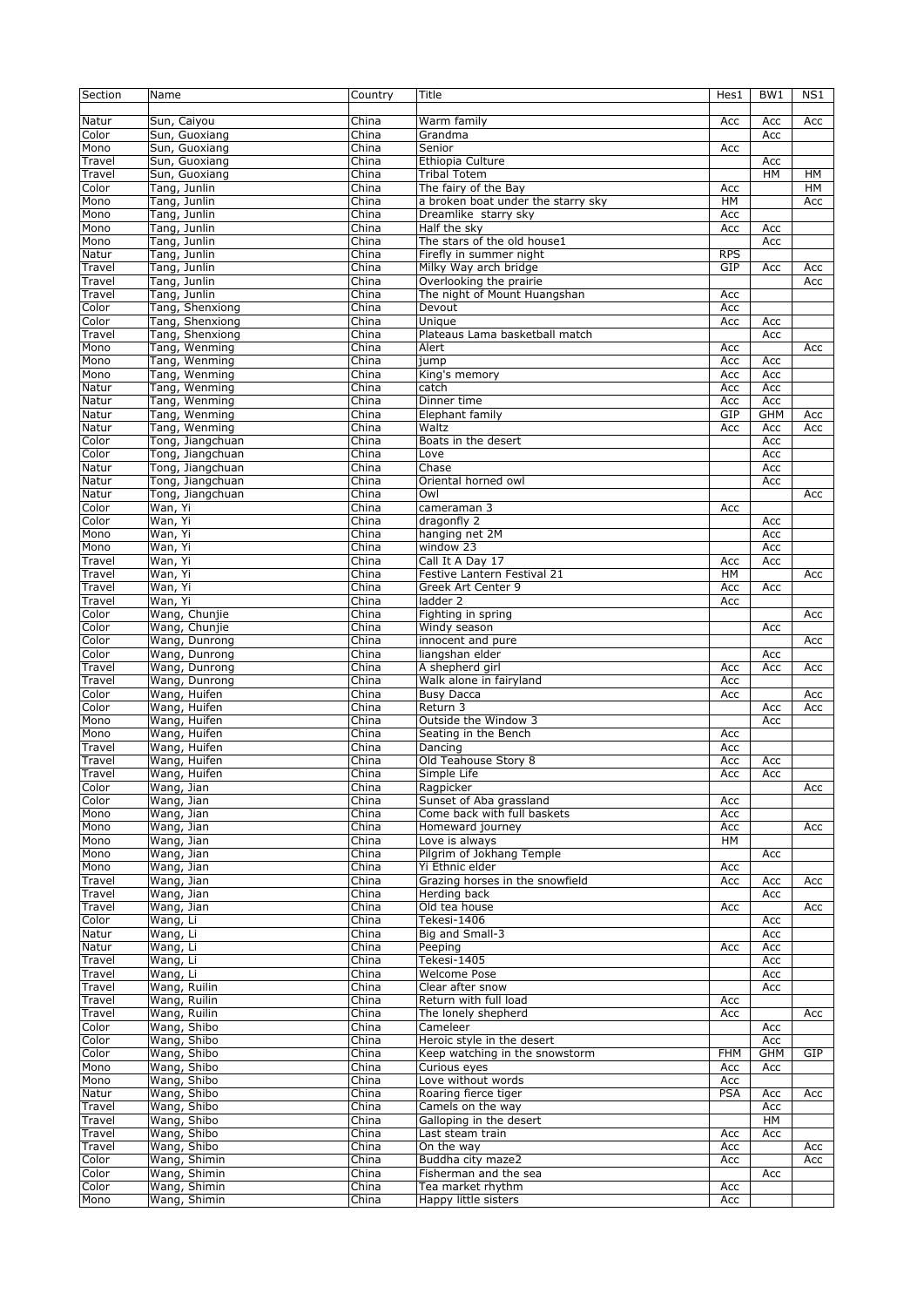| Section         | Name                       | Country        | Title                                 | Hes1 | BW <sub>1</sub> | N <sub>S1</sub> |
|-----------------|----------------------------|----------------|---------------------------------------|------|-----------------|-----------------|
|                 |                            |                |                                       |      |                 |                 |
| Natur           | Wang, Shimin               | China          | Shennongjia golden monkey             |      |                 | Acc             |
| Natur           | Wang, Shimin               | China          | the Milky Way in Taishan island       |      |                 | Acc             |
| Travel          | Wang, Shimin               | China          | Marine culture                        |      | Acc             | Acc             |
| Travel          | Wang, Shimin               | China          | Pray for good health                  |      |                 | Acc             |
| Travel          | Wang, Shimin               | China          | The morning light of the tea garden   |      | Acc             | Acc             |
| Mono            | Wang, Shougin              | China          | Early winter morning                  |      | Acc             |                 |
| Natur           | Wang, Shouqin              | China          | Contend                               |      |                 | Acc             |
| Natur           | Wang, Shouqin              | China          | Deers                                 |      | Acc             |                 |
| Mono            | Wang, Suyue                | China          | Mother's_Back                         | Acc  | Acc             |                 |
|                 |                            | China          |                                       |      |                 |                 |
| Mono            | Wang, Suyue<br>Wang, Suyue |                | Pray                                  | Acc  |                 |                 |
| Travel<br>Color | Wang, Xiaofa               | China<br>China | Dusk                                  |      |                 | Acc             |
|                 |                            |                | Glance back                           |      |                 | Acc             |
| Color           | Wang, Xiaofa               | China          | Peak in the snow mountain             |      | Acc             | Acc             |
| Mono            | Wang, Xiaofa               | China          | Smile gently                          |      | Acc             |                 |
| Mono            | Wang, Xiaofa               | China          | The world out of window               |      | Acc             |                 |
| Natur           | Wang, Xinrong              | China          | Love on the wheat                     |      |                 | Acc             |
| Color           | Wang, Xiuli                | China          | Caught it                             |      | Acc             |                 |
| Color           | Wang, Xiuli                | China          | Prey                                  |      |                 | Acc             |
| Color           | Wang, Xiuli                | China          | Transport with long whip              |      | Acc             | Acc             |
| Color           | Wang, Xuanlong             | China          | Playing game                          | Acc  |                 |                 |
| Color           | Wang, Yonghe               | China          | Camel grazing in the snow             |      | Acc             |                 |
| Color           | Wang, Yonghe               | China          | Overlook rivers                       |      | Acc             |                 |
| Color           | Wei, Fangru                | China          | Red house                             | Асс  | Acc             | Acc             |
| Color           | Wei, Fangru                | China          | Sunnet                                | Acc  | Acc             | Acc             |
| Mono            | Wei, Fangru                | China          | <b>Chinese Chess</b>                  | Acc  |                 |                 |
| Travel          | Wei, Fangru                | China          | Dragon dance1                         | Acc  |                 |                 |
| Travel          | Wei, Fangru                | China          | <b>Dried fish</b>                     |      | Acc             |                 |
| Travel          | Wei, Fangru                | China          | Purse seine                           |      | Acc             |                 |
| Color           | Wu, Chongfeng              | China          | Love                                  | Acc  |                 |                 |
| Color           | Wu, Chongfeng              | China          | Years                                 |      | Acc             |                 |
| Mono            | Wu, Chongfeng              | China          | Father's shoulder                     | Acc  |                 |                 |
| Mono            | Wu, Chongfeng              | China          | Woman                                 |      |                 | Acc             |
| Natur           | Wu, Chongfeng              | China          | Catch                                 | Acc  |                 |                 |
| Natur           | Wu, Chongfeng              | China          | Drink                                 | Acc  |                 |                 |
| Natur           | Wu, Chongfeng              | China          | Look Back                             |      | Acc             | Acc             |
| Travel          | Wu, Chongfeng              | China          | <b>Beautiful Scenery</b>              | Acc  |                 | Acc             |
| Travel          | Wu, Chongfeng              | China          | Go home                               | Acc  |                 |                 |
| Travel          | Wu, Hongwei                | China          | land purified by Buddhism             |      | Acc             |                 |
| Travel          | Wu, Hongwei                | China          | <b>Street</b>                         | Acc  | Acc             |                 |
| Travel          | Wu, Jian                   | China          | A window and a world                  | Acc  | HM              | Acc             |
| Travel          | Wu, Jian                   | China          | Handmade umbrella                     | Acc  |                 | Acc             |
| Travel          | Wu, Jian                   | China          | The old man smoking tobacco           |      | Acc             |                 |
| Travel          | Wu, Jian                   | China          | The old tea                           | Acc  |                 |                 |
| Color           | Wu, Jianxin                | China          | Camel team in the sunset              |      | Acc             |                 |
| Color           | Wu, Jianxin                | China          | Get together                          |      | Acc             |                 |
| Color           | Wu, Jianxun                | China          | <b>Blue Farmland</b>                  | Acc  |                 |                 |
| Color           | Wu, Jianxun                | China          | Childhood 3                           |      | Acc             |                 |
| Color           | Wu, Jianxun                | China          | Dull-looking                          |      | HM              |                 |
| Mono            | Wu, Jianxun                | China          | <b>Delicious</b>                      |      | Acc             |                 |
| Travel          | Wu, Jianxun                | China          | Crowded                               | Acc  | Acc             |                 |
| Travel          | Wu, Jianxun                | China          | Dance 1                               |      | Acc             |                 |
| Travel          | Wu, Jianxun                | China          | Yak Hold Sheep In Mouth 12            |      | Acc             |                 |
| Color           | Wu, Jinrong                | China          | Sheepherder                           | Acc  |                 |                 |
| Mono            | Wu, Jinrong                | China          | A passionate violinist                | GIP  |                 | Acc             |
| Mono            | Wu, Jinrong                | China          | Boat below the moonlight              |      | Acc             |                 |
| Color           | Wu, Shanling               | China          | Chasing dream                         |      |                 | Acc             |
| Color           | Wu, Shanling               | China          | Meet                                  | Acc  | Acc             | Acc             |
| Natur           | Wu, Yan                    | China          | Flamingo 4                            |      |                 | Acc             |
| Travel          | Wu, Yan                    | China          | Believers 4                           |      | Acc             | Acc             |
| Travel          | Wu, Yan                    | China          | Happy Jump                            |      |                 | Acc             |
| Travel          | Wu, Yan                    | China          | Having a Nice Meal                    |      | Acc             | Acc             |
| Travel          | Wu, Yan                    | China          | Living along the Track 3              |      | Acc             |                 |
| Mono            | Wu, Youliang               | China          | Flying to target1                     |      |                 | Acc             |
| Mono            | Wu, Youliang               | China          | Rhythmic flowerpot                    | Acc  |                 |                 |
| Natur           | Wu, Youliang               | China          | The rhythm of sand mountain           | Acc  |                 |                 |
| Travel          | Wu, Youliang               | China          | Fuzhou Daming delicacy Street opening | Acc  | Acc             |                 |
| Color           | Wu, Zhiyu                  | China          | Monk 5                                |      | Acc             |                 |
| Travel          | Wu, Zhiyu                  | China          | Monks                                 | Acc  |                 |                 |
| Travel          | Wu, Zhiyu                  | China          | Scrambling for a Sheep                | Acc  |                 |                 |
| Travel          | Wu, Zhiyu                  | China          | Study                                 |      | Acc             | Acc             |
| Color           | Xia, Tiangong              | China          | Full moon                             |      | Acc             |                 |
| Color           | Xia, Tiangong              | China          | Steeds in extremely cold land         | Acc  | Acc             | Acc             |
| Mono            | Xia, Tiangong              | China          | Pure land after snow                  | Acc  |                 |                 |
| Color           | Xia, Wenchuan              | China          | The way of pilgrimage                 | Acc  |                 |                 |
| Mono            | Xia, Wenchuan              | China          | The road is ahead                     |      | Acc             |                 |
| Mono            | Xia, Wenchuan              | China          | The Yi granny                         |      | HM              |                 |
| Travel          | Xia, Wenchuan              | China          | A balance of mind                     | Acc  |                 |                 |
| Travel          | Xia, Wenchuan              | China          | migrate                               |      |                 | Acc             |
| Mono            | Xia, Xuejun                | China          | Yi Ethnic elder                       | Acc  |                 |                 |
| Natur           | Xia, Xuejun                | China          | <b>Balang Peak</b>                    | Acc  |                 |                 |
| Natur           | Xia, Xuejun                | China          | Peaks in the mist                     | Acc  |                 |                 |
| Travel          | Xia, Xuejun                | China          | Dialogue of mountain and prayer flags | HM   | Acc             | Acc             |
|                 |                            |                |                                       |      |                 |                 |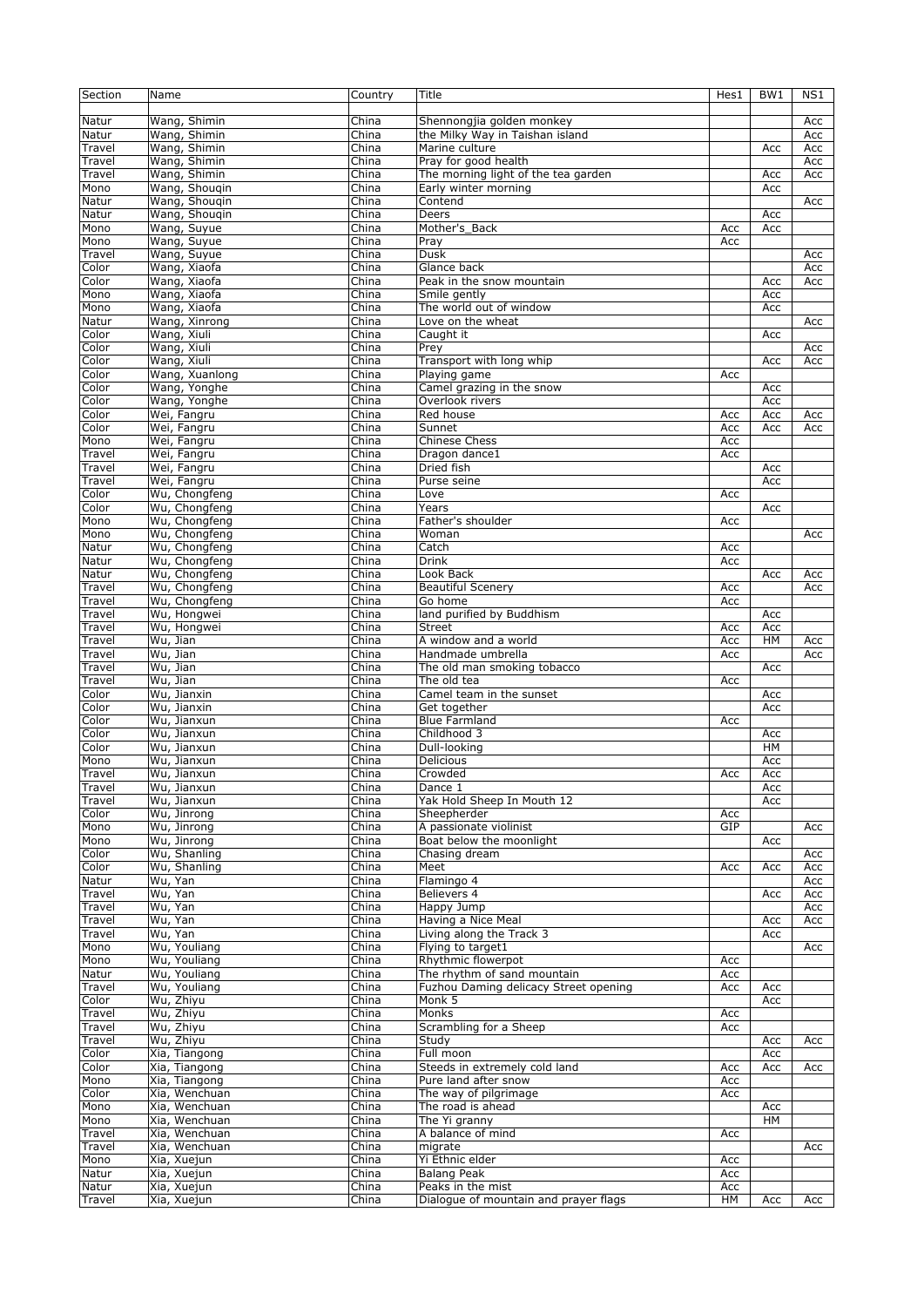| Section | Name           | Country        | Title                              | Hes1 | BW <sub>1</sub> | NS1       |
|---------|----------------|----------------|------------------------------------|------|-----------------|-----------|
|         |                |                |                                    |      |                 |           |
| Travel  | Xia, Xuejun    | China          | Great waves of Tiger Leaping Gorge | Acc  |                 |           |
| Color   | Xiang, Rong    | China          | Couple                             |      |                 | Acc       |
| Mono    | Xiang, Rong    | China          | Boys                               | Acc  |                 |           |
| Travel  | Xiang, Rong    | China          | A Uygur girl                       |      | Acc             |           |
| Travel  | Xiang, Rong    | China          | Farewell                           |      | Acc             |           |
| Travel  | Xiang, Rong    | China          | Happy                              |      |                 | Acc       |
| Mono    | Xiao, Xiao     | China          | Construction Of City               |      | Acc             | Acc       |
| Mono    | Xiao, Xiao     | China          | <b>Years of Vicissitudes</b>       |      | Acc             |           |
| Travel  | Xiao, Xiao     | China          | Play Mahjong                       | Acc  | Acc             | Acc       |
| Color   | Xiao, Xiaodie  | China          | sleeping                           |      |                 | Acc       |
| Color   | Xie, Jiujiang  | China          | Angel                              |      |                 | Acc       |
| Natur   | Xie, Jiujiang  | China          | My homeland                        |      |                 | Acc       |
| Travel  | Xiong, Jian    | China          | Leaf boat                          | Acc  |                 | Acc       |
| Color   | Xiong, Tianyi  | China          | Dream Forest                       | Acc  |                 |           |
| Color   | Xiong, Tianyi  | China          | going down                         | Acc  |                 | Acc       |
| Color   | Xiong, Tianyi  | China          | standing on one foot               |      | Acc             |           |
| Mono    | Xiong, Tianyi  | China          | <b>Roller Coaster</b>              | Acc  |                 | Acc       |
| Mono    | Xiong, Tianyi  | China          | the thinking old woman             |      | Acc             | Acc       |
| Natur   | Xiong, Tianyi  | China          | forest                             |      | HM              |           |
|         | Xiong, Tianyi  | China          | gorilla                            | Acc  |                 |           |
| Natur   | Xiong, Tianyi  | China          | like alien                         |      |                 |           |
| Natur   |                |                |                                    |      |                 | Acc       |
| Natur   | Xiong, Xiaowen | China          | Elf                                |      |                 | <b>HM</b> |
| Color   | Xu, Desheng    | China          | Ferry 20                           | Acc  | Acc             |           |
| Color   | Xu, Desheng    | China          | Talk                               | Acc  |                 |           |
| Natur   | Xu, Desheng    | China          | Returning crane                    |      | Acc             |           |
| Travel  | Xu, Desheng    | China          | <b>Have Great Originality</b>      |      | Acc             |           |
| Travel  | Xu, Desheng    | China          | Shadow Play 1                      | Acc  |                 | Acc       |
| Color   | Xu, Xiaomei    | China          | Training day                       |      | Acc             |           |
| Natur   | Xu, Xiaomei    | China          | Before growing up                  |      | Acc             | Acc       |
| Natur   | Xu, Xiaomei    | China          | My turn                            |      | Acc             | Acc       |
| Travel  | Xu, Xiaomei    | China          | Easter Island-Dawn                 |      | Acc             |           |
| Travel  | Xu, Xiaomei    | China          | Smoke from kitchen                 |      | Acc             |           |
| Natur   | Xu, Xiaowen    | China          | Swans                              |      | Acc             |           |
| Natur   | Xu, Yong       | China          | Mouth ballet on the mouth          |      | Acc             | HM        |
| Color   | Yan, Jinsong   | China          | sending out sacred fruit           |      |                 | Acc       |
| Mono    | Yan, Jinsong   | China          | The last guardian                  |      |                 | Acc       |
| Travel  | Yan, Xiaoyi    | China          | Gongfu on hand                     |      | GIP             |           |
| Travel  | Yan, Xiaoyi    | China          | pull the sugar                     | Acc  |                 |           |
| Color   | Yan, Xin       | China          | Greeting of Maasai people          |      | Acc             |           |
| Mono    | Yan, Xin       | China          | Ethiopian boy                      |      | Acc             |           |
| Mono    | Yan, Xin       | China          | Ethiopian girl                     |      |                 | Acc       |
| Mono    | Yan, Xin       | China          | Urge horses with whips             | Acc  |                 |           |
| Natur   | Yan, Xin       | China          | Crossing                           | Acc  |                 |           |
| Natur   | Yan, Xin       | China          | Earth is the home                  |      | Acc             |           |
| Travel  | Yan, Xin       | China          | Beautiful grassland is my home     | Acc  | Acc             |           |
| Travel  | Yan, Xin       | China          | Flying                             |      | Acc             | Acc       |
| Travel  | Yan, Xin       | China          | Tribal samba                       |      | Acc             |           |
| Color   | Yang, Huiqian  | China          | Cute Cat                           | Acc  |                 |           |
| Color   | Yang, Huigian  | China          | Mystery                            |      |                 | Acc       |
| Mono    | Yang, Huigian  | China          | Armed to the Teeth                 | Acc  |                 |           |
| Mono    | Yang, Huiqian  | China          | Eager for Delicacy                 | Acc  |                 |           |
| Travel  | Yang, Huigian  | China          | Have A Picnic                      |      | Acc             | HМ        |
| Travel  | Yang, Huigian  | China          | People Sea                         | Acc  | Acc             |           |
| Travel  | Yang, Huigian  | China          | Surfing 7                          |      | Acc             |           |
| Color   | Yang, Jinyan   | China          |                                    |      |                 |           |
| Color   | Yang, Jinyan   |                | Eager<br>Red mud people            | Acc  |                 |           |
|         | Yang, Jinyan   | China          |                                    |      | Acc             |           |
| Mono    | Yang, Jinyan   | China<br>China | Ferry 5                            | Acc  |                 |           |
| Travel  |                |                | Chicken 1                          | Acc  |                 |           |
| Travel  | Yang, Jinyan   | China          | Fullloaded 3                       |      | GIP             | Acc       |
| Travel  | Yang, Jinyan   | China          | Waiting boats                      | Acc  |                 |           |
| Travel  | Yang, Lihui    | China          | Beach comb                         | Acc  |                 |           |
| Travel  | Yang, Lihui    | China          | Weaving hope                       |      | Acc             |           |
| Travel  | Yang, Lihui    | China          | Working                            |      |                 | Acc       |
| Color   | Yang, Liming   | China          | Accompany                          |      | Acc             | Acc       |
| Color   | Yang, Liming   | China          | The elder collecting firewood      | Acc  | HM              |           |
| Mono    | Yang, Liming   | China          | Habitat                            |      |                 | Acc       |
| Natur   | Yang, Liming   | China          | Courtship                          | Acc  |                 | Acc       |
| Travel  | Yang, Liming   | China          | Massai pastoral song               |      | Acc             | Acc       |
| Color   | Yang, Liping   | China          | Sand production                    |      | Acc             |           |
| Travel  | Yang, Liping   | China          | breaking-out flaming               | Acc  |                 |           |
| Travel  | Yang, Liping   | China          | Fast mask-changing                 | Acc  |                 |           |
| Travel  | Yang, Liping   | China          | herding sheep                      | Acc  |                 |           |
| Travel  | Yang, Liping   | China          | wheat harvest                      |      |                 | Acc       |
| Color   | Yang, Shenghua | China          | markt from Miao                    | Acc  | Acc             |           |
| Color   | Yang, Shenghua | China          | near the window                    | Acc  | Acc             | Acc       |
| Mono    | Yang, Shenghua | China          | happy faces                        |      | Acc             |           |
| Mono    | Yang, Shenghua | China          | hope                               | Acc  | Acc             |           |
| Mono    | Yang, Shenghua | China          | mountain people                    |      | Acc             |           |
| Mono    | Yang, Shenghua | China          | The years of time                  | HМ   |                 | Acc       |
| Natur   | Yang, Shenghua | China          | Flamingos under moonlight          | Acc  |                 |           |
| Travel  | Yang, Shenghua | China          | Beautiful scenery                  | Acc  | Acc             |           |
| Travel  | Yang, Shenghua | China          | old town with snow                 |      | Acc             |           |
|         |                |                |                                    |      |                 |           |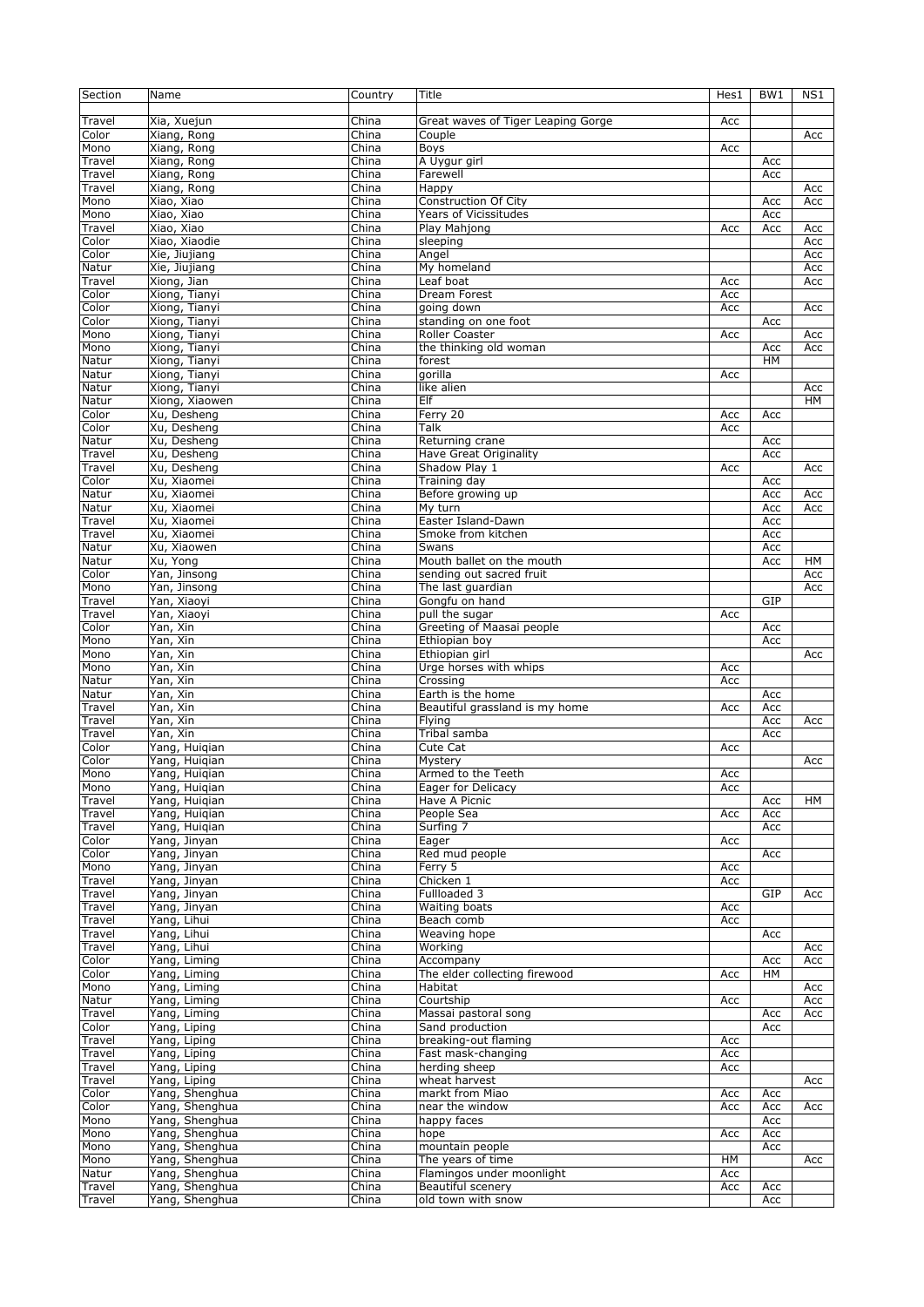| Section          | Name           | Country | Title                                     | Hes1 | BW <sub>1</sub> | NS1       |
|------------------|----------------|---------|-------------------------------------------|------|-----------------|-----------|
|                  |                |         |                                           |      |                 |           |
| Travel           | Yang, Shenghua | China   | surf in the desert                        |      | Acc             |           |
| Travel           | Yang, Shenghua | China   | the hanging house in the rain             | GIP  |                 | <b>HM</b> |
| Color            | Yang, Weiyu    | China   | $\overline{A}$ cigarette                  |      | Acc             |           |
| Color            | Yang, Weiyu    |         | <b>Brothers</b>                           |      |                 |           |
|                  |                | China   |                                           | Acc  |                 |           |
| Mono             | Yang, Yiliang  | China   | Liangshan Woman 1                         |      | Acc             |           |
| Mono             | Yang, Yiliang  | China   | Little Monk in the Snow 1                 | Acc  | Acc             |           |
| Natur            | Yang, Yiliang  | China   | <b>Blue World</b>                         |      | Acc             |           |
| Natur            | Yang, Yiliang  | China   | Zebra                                     | Acc  |                 |           |
| Travel           | Yang, Yiliang  | China   | Originality 3                             | Acc  |                 |           |
| Travel           | Yang, Yiliang  | China   | Seda in the Snow 3                        |      | Acc             |           |
| Travel           | Yang, Yiliang  | China   | Tribal Makeup 4                           | Acc  |                 |           |
| Color            | Yao, Wenbin    | China   | Fierce Smash                              | Acc  | Acc             | Acc       |
| Mono             | Yao, Wenbin    | China   | Goose in the mist pond                    | Acc  |                 |           |
|                  |                |         |                                           |      |                 |           |
| Mono             | Yao, Wenbin    | China   | Love each other                           |      |                 | Acc       |
| Natur            | Yao, Wenbin    | China   | Fishing alone in the snow                 |      |                 | Acc       |
| Natur            | Yao, Wenbin    | China   | Love season                               | Acc  |                 |           |
| Color            | Ye, Dewei      | China   | Air show                                  |      |                 | Acc       |
| Color            | Ye, Dewei      | China   | Beauty of composing                       |      | Acc             | Acc       |
| Color            | Ye, Dewei      | China   | Meet                                      | Acc  | Acc             | Acc       |
| Mono             | Ye, Dewei      | China   | Old stairs                                |      | Acc             | Acc       |
| Mono             | Ye, Hongbing   | China   | Concentration                             | Acc  |                 |           |
| Mono             | Ye, Hongbing   | China   | Good friend                               | Acc  |                 |           |
| Natur            |                | China   | fly high                                  |      |                 |           |
|                  | Ye, Hongbing   |         |                                           | Acc  |                 |           |
| Natur            | Ye, Hongbing   | China   | sandy desert 9                            |      |                 | Acc       |
| Travel           | Ye, Hongbing   | China   | Daily life 4                              | Acc  | Acc             | Acc       |
| Travel           | Ye, Hongbing   | China   | Fight for 20                              |      |                 | Acc       |
| Color            | Ye, Jun        | China   | sheep                                     | Acc  | Acc             |           |
| Mono             | Ye, Jun        | China   | Reflection                                |      | Acc             |           |
| Natur            | Ye, Jun        | China   | Big Family 6                              | Acc  |                 | Acc       |
| Natur            | Ye, Jun        | China   | take off                                  |      |                 | Acc       |
| Travel           | Ye, Jun        | China   | Full of rape flower 2                     | Acc  |                 |           |
| Travel           | Ye, Jun        | China   | Weaves                                    | Acc  |                 | Acc       |
|                  |                |         |                                           |      |                 |           |
| Color            | Ye, Wei        | China   | Harvest season                            |      | Acc             | Acc       |
| Color            | Ye, Wei        | China   | Overbridge                                | Acc  | Acc             | Acc       |
| Color            | Ye, Wei        | China   | Yi Ethnic mother                          |      |                 | Acc       |
| Mono             | Ye, Wei        | China   | Himba girl                                | Acc  | Acc             | Acc       |
| Mono             | Ye, Wei        | China   | Holy dream                                |      | Acc             |           |
| Mono             | Ye, Wei        | China   | Walk through years                        | Acc  | Acc             |           |
| Natur            | Ye, Wei        | China   | Chasing                                   |      | Acc             |           |
| Natur            | Ye, Wei        | China   | Fishing                                   |      | Acc             |           |
| Natur            | Ye, Wei        | China   | Morning tune of winter                    | Acc  |                 |           |
| Travel           | Ye, Wei        | China   | Descendant of Miao birdcage               |      | Acc             |           |
|                  | Ye, Wei        | China   |                                           |      |                 |           |
| Travel<br>Travel |                |         | The return of the king                    |      | Acc             |           |
|                  | Ye, Wei        | China   | Worship Impression                        |      | Acc             |           |
| Color            | Yi, Du         | China   | Meet Wutai Mount again                    |      | Acc             |           |
| Color            | Yi, Du         | China   | Silicone era                              | GIP  |                 | Acc       |
| Color            | Yi, Du         | China   | Wake up from dream                        | GIP  |                 | Acc       |
| Color            | Ying, Fengming | China   | Mountain road in the clouds               |      |                 | Acc       |
| Travel           | You, Fugiang   | China   | Fengjie sky hole                          |      | Acc             |           |
| Travel           | You, Fuqiang   | China   | Miao Ethnic Traditional festival          | Acc  |                 |           |
| Color            | Yu, Bin        | China   | Fog surrounded the oriental cherry garden | Acc  |                 |           |
| Color            | Yu, Bin        | China   | Shy                                       | HM   |                 | Acc       |
| Color            | Yu, Bin        | China   | Sun tea                                   |      |                 | Acc       |
| Mono             | Yu, Bin        | China   | Dancing dream                             |      |                 |           |
|                  |                |         |                                           | Acc  |                 |           |
| Mono             | Yu, Bin        | China   | years leave marks                         |      | Acc             |           |
| Travel           | Yu, Bin        | China   | a garden full of the beauty of spring     |      | <b>RPS</b>      | Acc       |
| Travel           | Yu, Bin        | China   | Have bumper harvest                       |      | Acc             |           |
| Travel           | Yu, Bin        | China   | Sea breeze singing1                       | Acc  |                 | Acc       |
| Travel           | Yu, Bin        | China   | To Wonderland                             | Acc  |                 |           |
| Color            | Yu, Bingwei    | China   | Bask crops                                | Acc  |                 |           |
| Color            | Yu, Bingwei    | China   | Dawn in winter                            |      | Acc             |           |
| Natur            | Yu, Chengjun   | China   | meet on a narrow path                     |      | Acc             | Acc       |
| Natur            | Yu, Chengjun   | China   | Want to fly                               |      |                 | Acc       |
| Color            | Yu, Fengli     | China   | Run to the future                         |      | Acc             |           |
| Color            | Yu, Fengli     | China   | Yi ethnic style                           |      | Acc             | Acc       |
|                  |                |         |                                           |      |                 |           |
| Color            | Yu, Jurong     | China   | Dajiuhu wetland in Hubei 1                |      |                 | Acc       |
| Natur            | Yu, Ningtai    | China   | Crane dance                               | Acc  |                 |           |
| Natur            | Yu, Ningtai    | China   | Flutter                                   | Acc  |                 |           |
| Natur            | Yu, Ningtai    | China   | Roaring lion in east Africa               |      | Acc             |           |
| Natur            | Yu, Ningtai    | China   | Together                                  | Acc  |                 |           |
| Travel           | Yu, Ningtai    | China   | Entertainment                             | Acc  | Acc             |           |
| Travel           | Yu, Ningtai    | China   | Pupil teacher in village entrance         | Acc  |                 |           |
| Travel           | Yu, Ningtai    | China   | Umbrella maker                            | Acc  | Acc             |           |
| Travel           | Yu, Songmao    | China   | Lovely nation children                    | Acc  |                 |           |
| Mono             | Yuan, Lin      | China   | Do not speak                              |      |                 |           |
|                  |                |         |                                           |      | Acc             |           |
| Travel           | Yuan, Lin      | China   | Firewood cutter on Pamirs plateau         |      | Acc             |           |
| Travel           | Yuan, Lin      | China   | Turning                                   | Acc  |                 |           |
| Color            | Yuan, Peide    | China   | Coal workers in Bangladesh                |      | Acc             |           |
| Travel           | Yuan, Peide    | China   | Heavy loaded                              | Acc  |                 |           |
| Color            | Yuan, Wenhui   | China   | Courtship                                 | Acc  | Acc             |           |
| Color            | Yuan, Wenhui   | China   | Group dance                               | Acc  | Acc             |           |
| Color            | Yuan, Wenhui   | China   | play                                      |      | Acc             |           |
|                  |                |         |                                           |      |                 |           |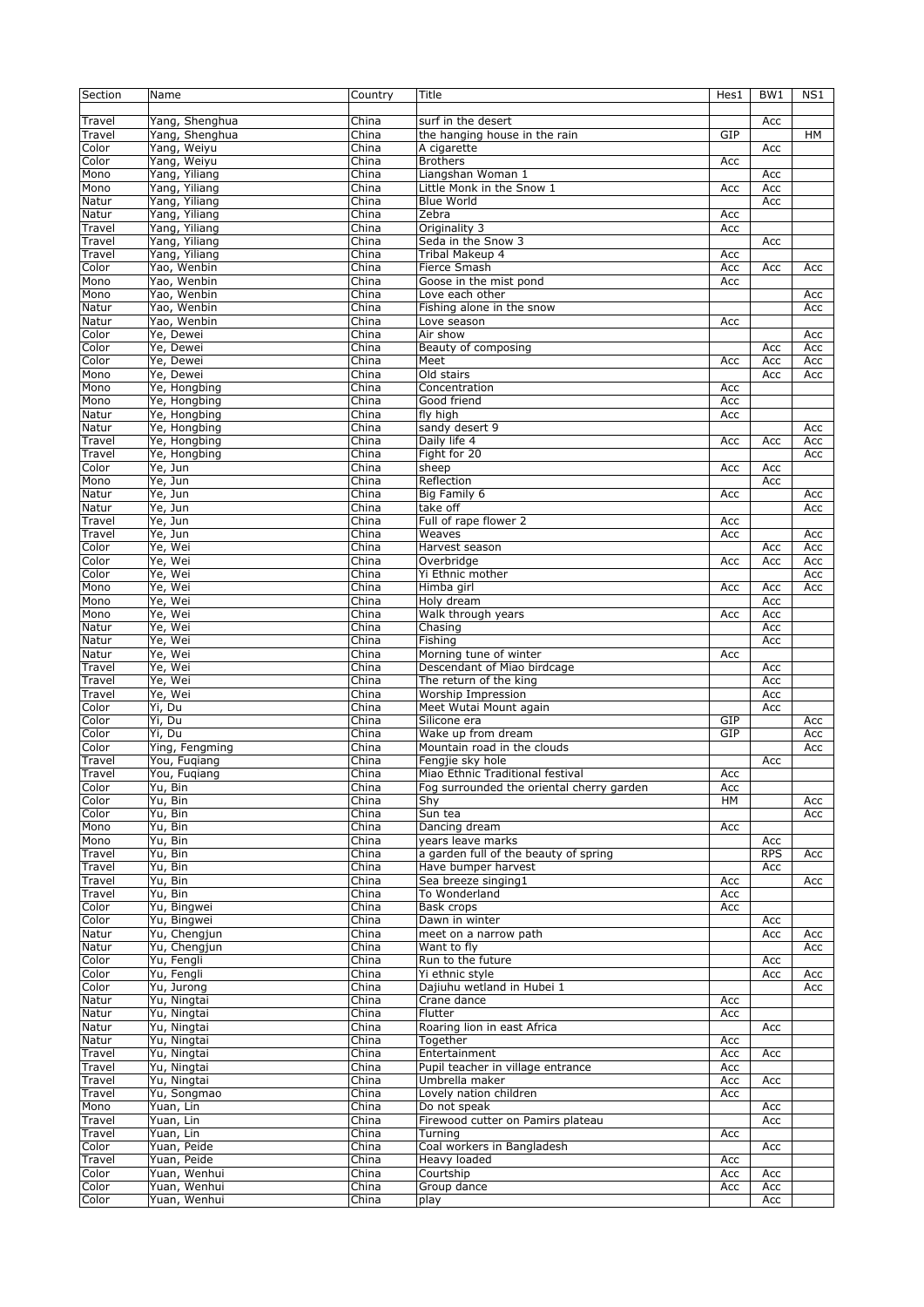| Section | Name             | Country | Title                                | Hes1 | BW1 | NS1       |
|---------|------------------|---------|--------------------------------------|------|-----|-----------|
|         |                  |         |                                      |      |     |           |
| Mono    | Yuan, Wenhui     | China   | love                                 | Acc  | GIP | Acc       |
| Travel  | Yuan, Wenhui     | China   | faith                                |      | Acc | Acc       |
| Travel  | Yuan, Wenhui     | China   | Morning cooking                      |      | Acc |           |
| Travel  | Yuan, Wenhui     | China   | The happiness of a family union      |      |     | Acc       |
| Travel  | Yuan, Xiangyang  | China   | Martial arts competition             | Acc  |     |           |
|         | Yuan, Xiangyang  | China   | Spring returns                       |      |     |           |
| Travel  |                  |         |                                      |      |     | Acc       |
| Travel  | Yuan, Xiangyang  | China   | Traveling amid Mountains and Streams |      |     | Acc       |
| Color   | Yue, Gang        | China   | Explore                              | Acc  | Acc |           |
| Color   | Yue, Gang        | China   | Migration                            |      |     | Acc       |
| Natur   | Yue, Gang        | China   | Beautiful homeland                   | Acc  | HM  | Acc       |
| Natur   | Yue, Gang        | China   | Cross                                | Acc  | Acc |           |
| Natur   | Yue, Gang        | China   | Fighters in woods                    | Acc  |     | Acc       |
| Natur   | Yue, Gang        | China   | Morning make-up                      | Acc  |     | Acc       |
| Color   | Zeng, Guiyang    | China   | Listen To The Rain                   | Acc  |     | Acc       |
| Mono    | Zeng, Guiyang    | China   | Catch up with dove                   |      |     | Acc       |
| Natur   | Zeng, Guiyang    | China   | Feeding fish                         |      |     | Acc       |
| Natur   | Zeng, Guiyang    | China   | Jumped up                            | Acc  | Acc | Acc       |
| Travel  | Zeng, Guiyang    | China   | Flying                               | Acc  | Acc |           |
| Travel  | Zeng, Guiyang    | China   | Old Craft                            | Acc  | Acc | Acc       |
| Travel  | Zeng, Guiyang    | China   | Sickle haircut                       | Acc  |     |           |
| Color   | Zeng, Lin        | China   | Letter                               | Acc  | Acc |           |
| Color   | Zeng, Lin        | China   | Tibetan Buddhism                     |      |     |           |
|         |                  |         |                                      |      |     | Acc       |
| Color   | Zhai, Guangsheng | China   | Thinking                             |      |     | Acc       |
| Color   | Zhai, Guangsheng | China   | Thought                              |      |     | Acc       |
| Mono    | Zhai, Guangsheng | China   | Best scene is here                   |      | Acc |           |
| Mono    | Zhai, Guangsheng | China   | Charming                             | Acc  |     | Acc       |
| Travel  | Zhai, Guangsheng | China   | Run                                  | Acc  | Acc |           |
| Color   | Zhang, Guang     | China   | Inheritance of cross-stitch work     | Acc  |     |           |
| Color   | Zhang, Hua       | China   | Fashion series                       | Acc  | Acc | Acc       |
| Color   | Zhang, Hua       | China   | Nanjing Eye Footbridge in twilight   | Acc  |     | Acc       |
| Color   | Zhang, Hua       | China   | Tornadus                             | Acc  | Acc |           |
| Mono    | Zhang, Huiying   | China   | Attentively                          |      | Acc |           |
| Mono    | Zhang, Huiying   | China   | Mother                               |      |     | Acc       |
| Natur   | Zhang, Huiying   | China   | Bird nest                            | Acc  | Acc |           |
| Natur   | Zhang, Huiying   | China   | Embrace                              | Acc  | Acc | Acc       |
| Travel  | Zhang, Huiying   | China   | Carry the sheep to evaluate          |      | Acc | Acc       |
| Travel  | Zhang, Huiying   | China   | Coiling dragon on Huangpu River      | Acc  |     |           |
| Travel  | Zhang, Huiying   | China   | Get home with grandma                | Acc  | Acc | <b>HM</b> |
| Travel  | Zhang, Huiying   | China   | Peep                                 | Acc  | Acc |           |
|         | Zhang, Jianping  |         |                                      |      |     |           |
| Travel  |                  | China   | Farming on the sea                   |      | Acc |           |
| Travel  | Zhang, Jianping  | China   | Fishing                              |      | Acc |           |
| Travel  | Zhang, Jianping  | China   | Plouging                             |      |     | Acc       |
| Travel  | Zhang, Kui       | China   | Welcoming spring                     |      |     | Acc       |
| Color   | Zhang, Mingyou   | China   | large unit                           | Acc  |     | Acc       |
| Mono    | Zhang, Mingyou   | China   | Horses                               |      | Acc | Acc       |
| Mono    | Zhang, Mingyou   | China   | Horses                               |      | Acc |           |
| Mono    | Zhang, Mingyou   | China   | Walk in snow                         |      | Acc | Acc       |
| Natur   | Zhang, Mingyou   | China   | A good hunter                        |      | HM  | Acc       |
| Natur   | Zhang, Mingyou   | China   | At the moon                          |      |     | Acc       |
| Color   | Zhang, Ping      | China   | <b>Bull-running Race</b>             |      | Acc |           |
| Mono    | Zhang, Ping      | China   | Painful                              | Acc  |     |           |
| Mono    | Zhang, Ping      | China   | The Morning of Chamo Lake            | Acc  |     | Acc       |
| Natur   | Zhang, Ping      | China   | A Larking Puppy1                     | Acc  | Acc |           |
| Natur   | Zhang, Ping      | China   | Octopus                              | Acc  | Acc | Acc       |
| Natur   | Zhang, Ping      | China   | Spy On                               | Acc  |     |           |
| Travel  | Zhang, Ping      | China   | Onlookers                            |      | Acc |           |
| Travel  | Zhang, Ping      | China   | Tribal War3                          |      | GIP | Acc       |
|         |                  |         | <b>Flying flowers</b>                |      |     |           |
| Travel  | Zhang, Qinghua   | China   |                                      | HМ   | Acc |           |
| Travel  | Zhang, Qinghua   | China   | Life                                 | Acc  | Acc | Acc       |
| Travel  | Zhang, Qinghua   | China   | Look forward to                      | Acc  |     |           |
| Color   | Zhang, Ruihong   | China   | back way in desert                   |      | Acc |           |
| Color   | Zhang, Ruihong   | China   | joyful watersprinkling               |      | Acc |           |
| Color   | Zhang, Ruihong   | China   | The Ship                             |      |     | Acc       |
| Color   | Zhang, Tianming  | China   | Loading kiln                         |      | Acc |           |
| Mono    | Zhang, Tianming  | China   | Fishing                              |      |     | Acc       |
| Mono    | Zhang, Tianming  | China   | The Last Smithy                      | Acc  |     |           |
| Travel  | Zhang, Tianming  | China   | Old tea house                        | Acc  |     |           |
| Color   | Zhang, Xiangli   | China   | Dancers in the African Field         |      | Acc | Acc       |
| Color   | Zhang, Xiangli   | China   | Mose children                        |      | Acc | Acc       |
| Color   | Zhang, Xiangli   | China   | Shepherd Shepherd                    |      | Acc |           |
| Color   | Zhang, Xiangli   | China   | Surfing                              |      |     | Acc       |
| Natur   | Zhang, Xiangli   | China   | A thunderbolt                        | Acc  | Acc |           |
| Travel  | Zhang, Xiangli   | China   | An adult dance                       |      | Acc |           |
| Travel  | Zhang, Xiangli   | China   | First                                |      |     | Acc       |
|         |                  |         | Game                                 |      |     |           |
| Travel  | Zhang, Xiangli   | China   |                                      | Acc  | Acc |           |
| Travel  | Zhang, Xiangli   | China   | Jungle maiden                        |      |     | Acc       |
| Color   | Zhang, Xiaomeng  | China   | Water county                         | Acc  |     | Acc       |
| Color   | Zhang, Xiaoging  | China   | Deep Thought                         |      |     | Acc       |
| Color   | Zhang, Xiaoqing  | China   | Lost In Phoenix Town 1               | Acc  |     |           |
| Color   | Zhang, Xiaoqing  | China   | The vendor in trail                  |      | Acc |           |
| Mono    | Zhang, Xiaoging  | China   | Pray                                 | Acc  |     |           |
| Mono    | Zhang, Xiaoging  | China   | Rail life 6                          | Acc  | Acc |           |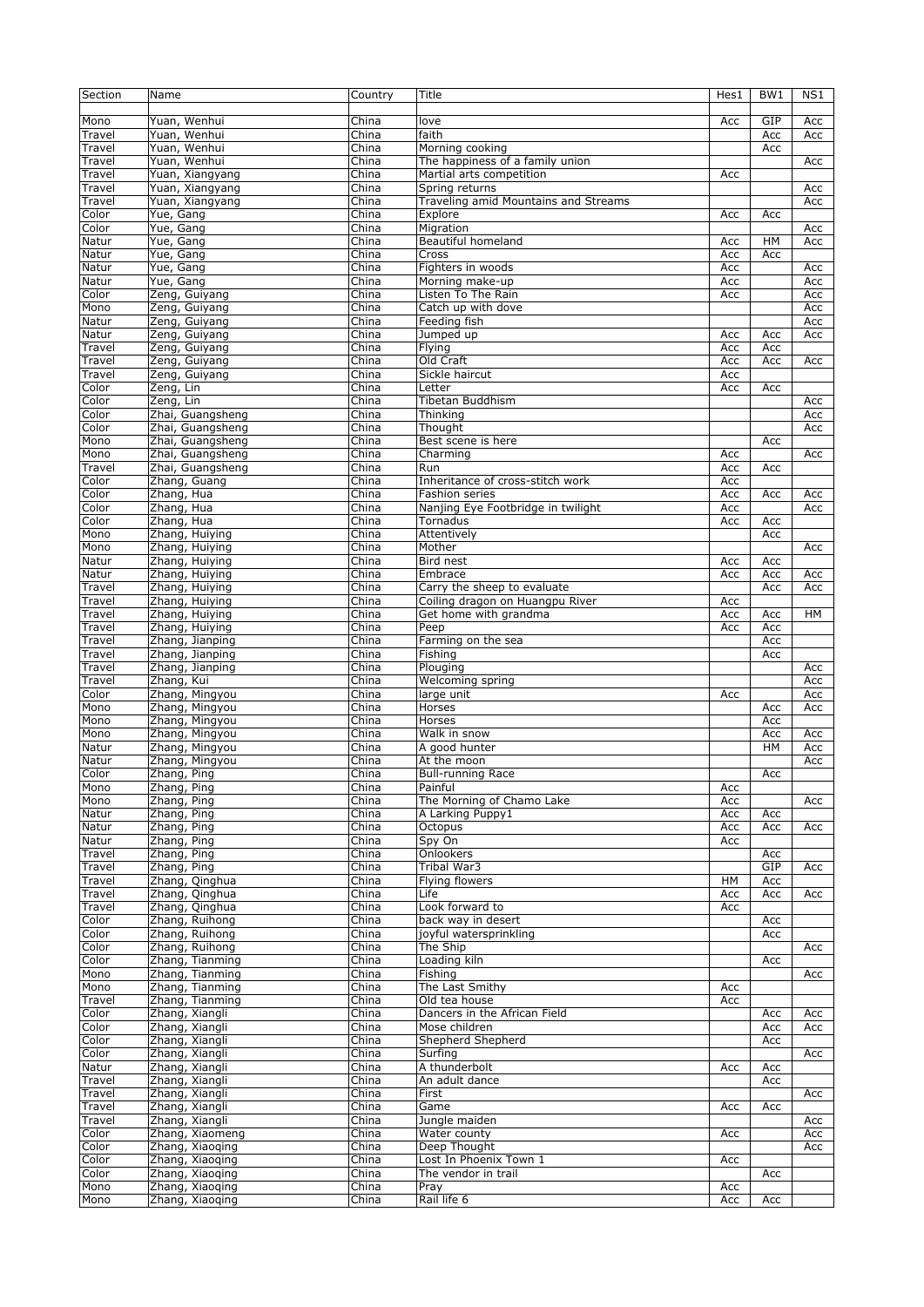| Section         | Name                           | Country | Title                               | Hes1 | BW <sub>1</sub> | NS1 |
|-----------------|--------------------------------|---------|-------------------------------------|------|-----------------|-----|
|                 |                                |         |                                     |      |                 |     |
| Travel          | Zhang, Xiaoging                | China   | Tribal Totem 14                     |      | Acc             |     |
| Color           | Zhang, Xinmin                  | China   | Herd back 4                         |      | Acc             |     |
| Color           | Zhang, Xinmin                  | China   | In Rain                             | Acc  |                 | Acc |
| Mono            | Zhang, Xinmin                  | China   | Freedom from Care 1                 |      |                 | Acc |
| Mono            | Zhang, Xinmin                  | China   | Hamal 2                             |      | Acc             |     |
| Natur           | Zhang, Xinmin                  | China   | Clean and Clear                     |      | Acc             | Acc |
| Travel          | Zhang, Xinmin                  | China   | Bangledesh train 4                  | Acc  |                 |     |
| Travel          | Zhang, Xinmin                  | China   | Fair 2                              | Acc  |                 |     |
| Travel          | Zhang, Xinmin                  | China   | To the Buddha                       |      |                 | Acc |
| Mono            | Zhang, Yan                     | China   | In Class                            | Acc  |                 | Acc |
| Mono            | Zhang, Yan                     | China   | Innocence                           | Acc  |                 |     |
| Natur           | Zhang, Yan                     | China   | A Family                            |      |                 | Acc |
| Natur           | Zhang, Yan                     | China   | Ostrich 3                           |      | Acc             | Acc |
| Natur           | Zhang, Yan                     | China   | Pink Seashore 1                     | Acc  | GPU             | Acc |
| Travel          | Zhang, Yan                     | China   | Red Clay Figurine 5                 |      |                 | Acc |
| Travel          | Zhang, Yan                     | China   | The Stamp of the Tribe 11           |      | Acc             |     |
| Color           | Zhang, Yanhong                 | China   | Player                              |      | Acc             |     |
| Mono            | Zhang, Yanhong                 | China   | turn prayer wheel                   |      | Acc             |     |
| Travel          |                                | China   | Faith                               |      | Acc             |     |
|                 | Zhang, Yanhong                 | China   | Outside                             | Acc  | GIP             |     |
| Travel<br>Color | Zhang, Yanhong<br>Zhang, Yinao | China   | <b>SEEKING DREAMS</b>               |      | Acc             | Acc |
|                 |                                |         |                                     |      |                 |     |
| Color           | Zhang, Yinao                   | China   | THE BEAUTY OF SWAN                  |      | Acc             | Acc |
| Color           | Zhang, Yinao                   | China   | THE BLUE DREAM                      |      | Acc             |     |
| Travel          | Zhang, Yinao                   | China   | LOOKING BACK                        | Acc  |                 |     |
| Travel          | Zhang, Yiwen                   | China   | Water rhyme of terrace              | Acc  |                 |     |
| Travel          | Zhang, Yongjiang               | China   | Circumanbulator                     | Acc  |                 |     |
| Travel          | Zhang, Yongjiang               | China   | Focus                               | Acc  |                 |     |
| Travel          | Zhang, Yongjiang               | China   | The elder 2                         | Acc  |                 |     |
| Color           | Zhang, Zhiying                 | China   | <b>Tiny hair</b>                    |      |                 | Acc |
| Travel          | Zhao, Chi                      | China   | Smoldering before the storm         | Acc  |                 |     |
| Color           | Zhao, Jinli                    | China   | Meet on the top                     |      |                 | Acc |
| Color           | Zhao, Jinli                    | China   | The old Wei Blacksmith              | Acc  |                 |     |
| Mono            | Zhao, Jinli                    | China   | A flock of cranes break through fog | Acc  |                 |     |
| Mono            | Zhao, Jinli                    | China   | Wisdom                              |      |                 | Acc |
| Travel          | Zhao, Jinli                    | China   | Snow land                           |      | Acc             | Acc |
| Color           | Zhao, Peigen                   | China   | Electrical welding                  |      |                 | Acc |
| Color           | Zhao, Peigen                   | China   | Life rope                           | Acc  |                 |     |
| Color           | Zhao, Peigen                   | China   | Steel wire men                      | Acc  |                 | Acc |
| Color           | Zhao, Weimin                   | China   | Purse seine                         | Acc  |                 |     |
| Travel          | Zhao, Weimin                   | China   | Ploughing in the morning            | Acc  | Acc             |     |
| Color           | Zheng, Chengle                 | China   | Earth UFO                           | Acc  |                 |     |
| Color           | Zheng, Chengle                 | China   | Symphony in tea market              | Acc  |                 |     |
| Mono            | Zheng, Chengle                 | China   | Livelihood                          |      | Acc             | Acc |
| Mono            | Zheng, Chengle                 | China   | Rob land BoGong                     | Acc  |                 | Acc |
| Travel          | Zheng, Chengle                 | China   | A drop in the ocean                 |      |                 | Acc |
| Travel          | Zheng, Chengle                 | China   | Grottoes                            |      | Acc             |     |
| Travel          | Zheng, Chengle                 | China   | Return of Hui women                 |      |                 | Acc |
| Color           | Zheng, Chenglin                | China   | <b>Brothers</b>                     | Acc  |                 |     |
| Color           | Zheng, Chenglin                | China   | Busy 1                              | Acc  |                 |     |
| Color           | Zheng, Chenglin                | China   | Life At Brick 2                     |      | Acc             |     |
| Mono            | Zheng, Chenglin                | China   | Tribe Woman 2                       |      | Acc             |     |
| Natur           | Zheng, Chenglin                | China   | African Elephant 1                  |      | Acc             | HМ  |
| Travel          | Zheng, Chenglin                | China   | Bangladesh Train 16                 |      | Acc             | Acc |
| Travel          | Zheng, Chenglin                | China   | Tribe Woman 3                       |      | Acc             |     |
| Color           | Zheng, Dingfeng                | China   | Grazing Horses 1                    |      | Acc             |     |
| Color           | Zheng, Dingfeng                | China   | Mother's Love                       |      |                 | Acc |
| Color           | Zheng, Dingfeng                | China   | Snow Landscape 1                    | Acc  |                 |     |
| Mono            | Zheng, Dingfeng                | China   | haze                                |      |                 | Acc |
| Mono            | Zheng, Dingfeng                | China   | Pray 1                              | Acc  |                 |     |
| Travel          | Zheng, Dingfeng                | China   | Festival                            | Acc  |                 |     |
| Color           | Zheng, Songjie                 | China   | funny                               | Acc  |                 |     |
| Color           | Zheng, Songjie                 | China   | Gaze                                | Acc  | Acc             | Acc |
| Color           | Zheng, Songjie                 | China   | innocent                            |      | Acc             |     |
| Color           | Zheng, Songjie                 | China   | looking up at the sky               | Acc  | Acc             | Acc |
| Mono            | Zheng, Songjie                 | China   | angel eyes                          |      | Acc             | Acc |
| Mono            | Zheng, Songjie                 | China   | Happy                               |      |                 | Acc |
| Color           | Zheng, Xiangui                 | China   | colorful style                      | Acc  |                 |     |
| Color           | Zheng, Xiangui                 | China   | elegant girl                        | HM   |                 | Acc |
| Color           | Zheng, Xiangui                 | China   | holding the book                    | Acc  |                 |     |
| Mono            | Zheng, Xiangui                 | China   | black and white                     | HM   |                 | Acc |
| Mono            | Zheng, Xiangui                 | China   | kiss                                |      |                 | Acc |
| Mono            | Zheng, Xiangui                 | China   | lonely girl                         | Acc  |                 |     |
| Color           | Zheng, Xiaoyun                 | China   | Childhood                           | Acc  | Acc             |     |
| Color           | Zheng, Xiaoyun                 | China   | Homestead                           |      | Acc             |     |
| Color           | Zheng, Xiaoyun                 | China   | Journey                             |      | Acc             |     |
| Mono            | Zheng, Xiaoyun                 | China   | At the foot of the snow             | HM   | Acc             |     |
| Mono            | Zheng, Xiaoyun                 | China   | Float                               |      |                 | Acc |
| Mono            | Zheng, Xiaoyun                 | China   | On the eve of a rainstorm           | Acc  |                 | Acc |
| Travel          | Zheng, Xiaoyun                 | China   | Chanting                            | Acc  | Acc             | Acc |
| Travel          | Zheng, Xiaoyun                 | China   | <b>Folk Festival</b>                |      | Acc             |     |
| Color           | Zhong, Limin                   | China   | Bright red earth                    | Acc  |                 |     |
| Color           | Zhong, Limin                   | China   | Colourful terraced fields           |      | Acc             | Acc |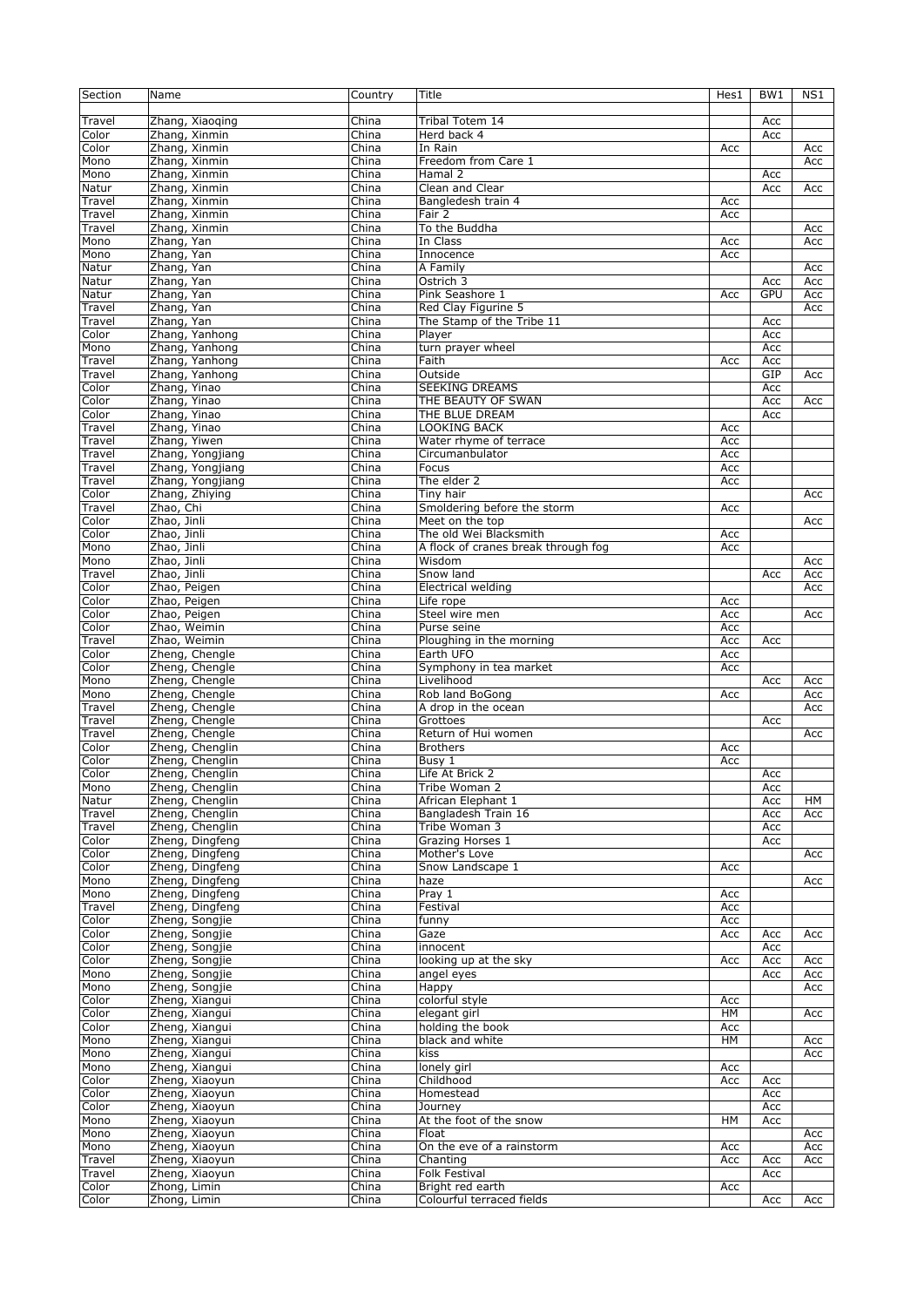| Section       | Name                 | Country | Title                            | Hes1      | BW <sub>1</sub> | NS1        |
|---------------|----------------------|---------|----------------------------------|-----------|-----------------|------------|
|               |                      |         |                                  |           |                 |            |
| Mono          | Zhong, Limin         | China   | <b>Buddhist service</b>          |           |                 | Acc        |
| Travel        | Zhong, Limin         | China   | morning                          | Acc       |                 | Acc        |
| Travel        | Zhong, Limin         | China   | Seek happiness                   |           | Acc             |            |
| Color         | Zhong, Weidong       | China   | horse racing                     | Acc       |                 | Acc        |
| Color         | Zhong, Weidong       | China   | Prairie gallop                   | Acc       |                 | Acc        |
| Color         | Zhong, Weidong       | China   | RIZ-ZOAWD                        |           | Acc             |            |
|               |                      |         |                                  |           |                 |            |
| Natur         | Zhong, Weidong       | China   | Flamingo tribe                   | HM        |                 |            |
| Natur         | Zhong, Weidong       | China   | Lingering                        | Acc       | Acc             |            |
| Natur         | Zhong, Weidong       | China   | Look far ahead from a high plane |           | Acc             |            |
| Natur         | Zhong, Weidong       | China   | warmth                           |           | Acc             |            |
| Travel        | Zhong, Weidong       | China   | Kung Fu immediately              |           | Acc             |            |
| Color         | Zhou, Deshang        | China   | Warm companion                   |           | Acc             |            |
| Natur         | Zhou, Deshang        | China   | Crane Dance                      |           |                 | Acc        |
| Mono          | Zhou, Fengyi         | China   | Rhythmic notes                   |           | Acc             |            |
| Mono          | Zhou, Fengyi         | China   | Sewing                           | Acc       |                 | Acc        |
| Natur         | Zhou, Fengyi         | China   | Extremely anxious                |           | Acc             | Acc        |
| Color         | Zhou, Lihe           | China   | Beautiful homeland               |           |                 | Acc        |
| Color         | Zhou, Lihe           | China   | Morning tune                     |           |                 | Acc        |
| Color         | Zhou, Lihe           | China   | On the land                      |           |                 | Acc        |
| Color         | Zhou, Lihe           | China   | Walk to the horizon              |           | Acc             |            |
| Travel        | Zhou, Lihe           | China   | Please drink the wine            | Acc       |                 |            |
| Travel        | Zhou, Lihe           | China   | Table banquet in forest          |           |                 | Acc        |
|               |                      |         |                                  |           |                 |            |
| Color         | Zhou, Muyang         | China   | beautiful image                  | Acc       |                 |            |
| Mono          | Zhou, Muyang         | China   | Wrangler                         |           |                 | Acc        |
| Natur         | Zhou, Muyang         | China   | Droiyan                          | GIP       | Acc             | Acc        |
| Natur         | Zhou, Muyang         | China   | embrace                          |           | Acc             |            |
| Natur         | Zhou, Muyang         | China   | Fight                            | Acc       |                 |            |
| Travel        | Zhou, Muyang         | China   | Mugui red sunset                 |           | Acc             |            |
| Travel        | Zhou, Muyang         | China   | Sun peppers                      | Acc       | Acc             | Acc        |
| Natur         | Zhou, Shizhong       | China   | Breakfast of eagle               |           |                 | Acc        |
| Travel        | Zhou, Shizhong       | China   | Golden glory of temple           | Acc       |                 |            |
| Travel        | Zhou, Shizhong       | China   | Pilgrim turns around mountain    |           |                 | Acc        |
| Travel        | Zhou, Shizhong       | China   | Welcoming the Buddha             | Acc       |                 | Acc        |
| Natur         | Zhu, Ming            | China   | Expectation for spring           |           | Acc             |            |
| Color         | Zhu, Wei             | China   | Companion                        |           |                 | HM         |
| Color         | Zhu, Wei             | China   | Diligent Huian Woman 3           |           |                 | Acc        |
| Color         | Zhu, Wei             | China   | The Tajik Family 5               |           | Acc             |            |
| Mono          | Zhu, Wei             | China   | The Years 2                      | Acc       |                 |            |
|               | Zhu, Wei             | China   |                                  |           |                 |            |
| Travel        |                      |         | Beach coming back                |           |                 | Acc        |
| Travel        | Zhu, Wei             | China   | Diligent Huian Woman 5           |           | Acc             |            |
| Mono          | Zhu, Yan             | China   | Sister                           | Acc       | Acc             |            |
| Natur         | Zhu, Yan             | China   | Have a try                       | Acc       |                 | Acc        |
| Natur         | Zhu, Yan             | China   | Live and death                   |           |                 | Acc        |
| Travel        | Zhu, Yan             | China   | Beach work                       | Acc       |                 |            |
| Travel        | Zhu, Yan             | China   | Homeward                         |           | Acc             |            |
| Travel        | Zhu, Yan             | China   | Panhandler                       | Acc       |                 |            |
| Color         | Zhuang, Zhesheng     | China   | Home 1                           | Acc       |                 |            |
| Color         | Zhuang, Zhesheng     | China   | Learn                            |           | Acc             |            |
| Natur         | Zhuang, Zhesheng     | China   | Spirit of the Polar 2            | Acc       |                 | Acc        |
| Travel        | Zhuang, Zhesheng     | China   | Liangshan Woman 3                | Acc       | <b>HM</b>       | Acc        |
| Travel        | Zhuang, Zhesheng     | China   | Mill 1                           |           | Acc             |            |
| Travel        | Zhuang, Zhesheng     | China   | Old Town Night                   | Acc       |                 | Acc        |
| Color         | Zou, Sen             | China   | Great feeding                    |           | Acc             |            |
| Travel        | Zou, Sen             | China   | Fairyland on the world           |           | Acc             | Acc        |
| Travel        | Zou, Sen             | China   | The city playing with fire       | Acc       |                 |            |
| Color         | Balkic, Nika         | Croatia | Ara                              | Acc       |                 | Acc        |
| Mono          | Balkic, Nika         | Croatia | Growing up                       | Acc       |                 |            |
|               |                      |         | Thua life                        |           |                 |            |
| Mono          | Balkic, Nika         | Croatia |                                  |           |                 | Acc        |
| Mono          | Balkic, Nika         | Croatia | Young look                       | Acc       | <b>GIP</b>      | <b>GIP</b> |
| <b>Travel</b> | Balkic, Nika         | Croatia | London Eye                       |           | Acc             | Acc        |
| <b>Travel</b> | Balkic, Nika         | Croatia | <b>Mosque</b>                    | Acc       |                 |            |
| Travel        | Balkic, Nika         | Croatia | The star                         | <b>BY</b> |                 |            |
| Color         | Bilas, Bojan         | Croatia | Rastoke                          |           |                 | Acc        |
| Color         | Bilas, Bojan         | Croatia | Sunlit                           | Acc       |                 |            |
| Mono          | Bilas, Bojan         | Croatia | All Aboard                       | Acc       |                 | Acc        |
| Mono          | Bilas, Bojan         | Croatia | Bled                             | Acc       | Acc             | Acc        |
| Mono          | Bilas, Bojan         | Croatia | Fork                             |           |                 | Acc        |
| Mono          | Marijancic, Bozo     | Croatia | Beggar Woman                     | Acc       |                 |            |
| Mono          | Stanusic, Ilija      | Croatia | Girl with pink scarf             | Acc       | Acc             | Acc        |
| Mono          | Stanusic, Ilija      | Croatia | Man from Slatine                 | Acc       |                 |            |
| Mono          | Stanusic, Ilija      | Croatia | Memories                         | Acc       | Acc             |            |
| Mono          | Stanusic, Ilija      | Croatia | Waking up                        | Acc       |                 |            |
| Color         | Constantinou, Costas | Cyprus  | Crowded Beach                    | Acc       |                 |            |
| Color         | Constantinou, Costas | Cyprus  | Elena                            | Acc       |                 |            |
| Mono          | Constantinou, Costas | Cyprus  | Lone Tree                        | Acc       | Acc             | Acc        |
| Mono          | Constantinou, Costas | Cyprus  | Me and my Baby                   |           |                 | Acc        |
|               |                      |         | London Eye London UK             |           |                 |            |
| Travel        | Constantinou, Costas | Cyprus  |                                  |           | Acc             | Acc        |
| Travel        | Constantinou, Costas | Cyprus  | Riomaggiore Cinque Terre Italy   | Acc       |                 |            |
| Travel        | Constantinou, Costas | Cyprus  | Val dOrcia Tuscany Italy         |           | Acc             |            |
| Travel        | Constantinou, Costas | Cyprus  | Vernazza Cinque Terre Italy      |           | Acc             |            |
| Color         | East, John R.        | Cyprus  | Red veined Darters paired 2      | Acc       |                 |            |
| Color         | Hurdeniz, Kenan      | Cyprus  | <b>Beauty of Valensole</b>       | Acc       | Acc             | Acc        |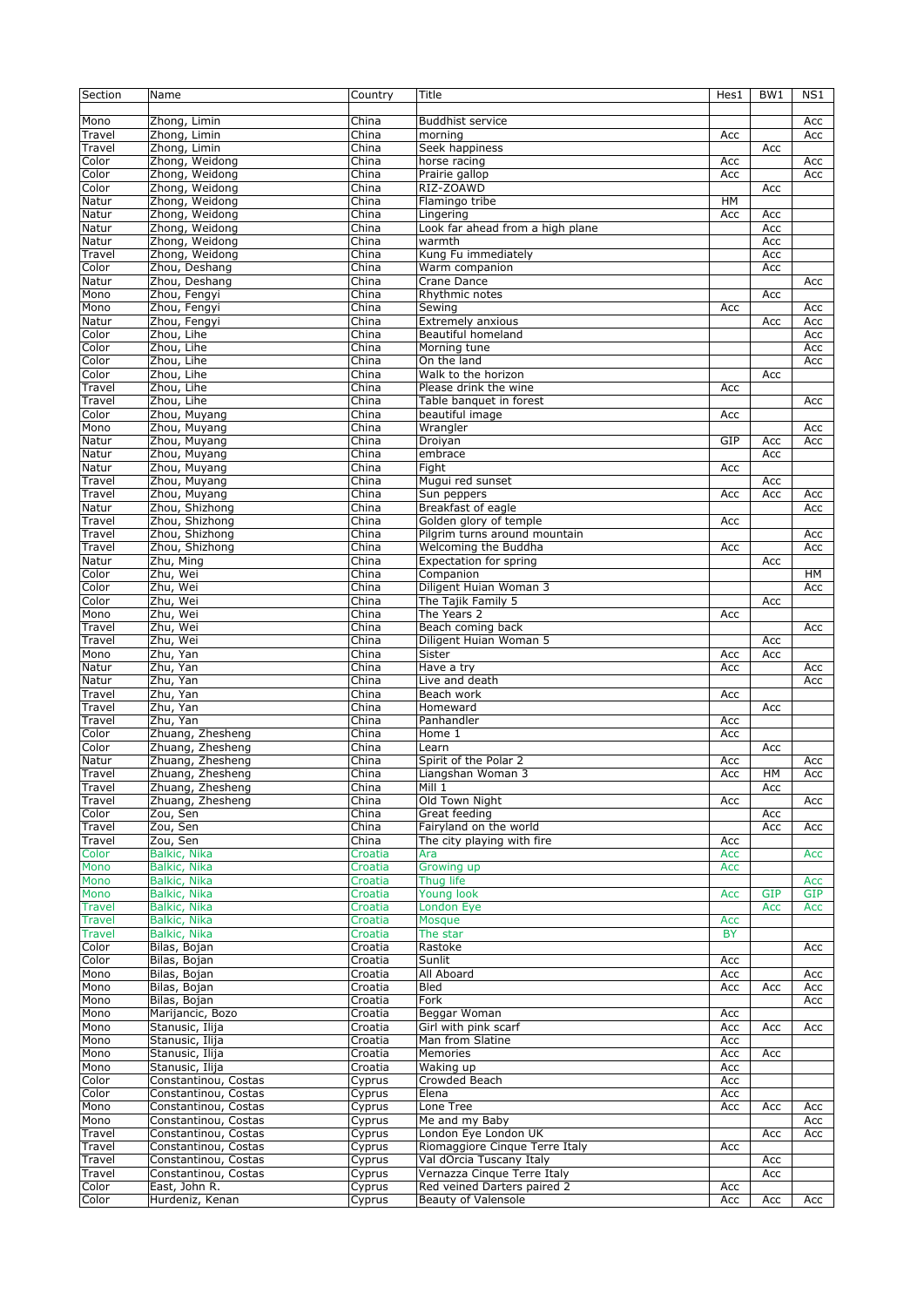| Color<br>Dance at Sky<br><b>HM</b><br>Hurdeniz, Kenan<br>Cyprus<br>Acc<br>Acc<br>Color<br>Hurdeniz, Kenan<br>First Lights of Morning<br>Acc<br>Cyprus<br>Color<br>Hurdeniz, Kenan<br>Cyprus<br>Haktan<br>Acc<br>Acc<br>Mono<br>Hurdeniz, Kenan<br>Cyprus<br>Fisherman<br>Acc<br>Mono<br>Hurdeniz, Kenan<br>Seiser Alm<br>Acc<br>Cyprus<br>Hurdeniz, Kenan<br>HM<br>Natur<br>Aliens<br>Acc<br>Cyprus<br>Hurdeniz, Kenan<br><b>Buket</b><br>Natur<br>Acc<br>Cyprus<br>Acc<br>Natur<br>Hurdeniz, Kenan<br>Leaf Cycle<br>Acc<br>Cyprus<br>Natur<br>Hurdeniz, Kenan<br>Wonderland<br>Cyprus<br>Acc<br>GIP<br>Travel<br>Hurdeniz, Kenan<br>Cyprus<br><b>Bled</b><br>Acc<br>Acc<br>Fisherman Village<br>Travel<br>Hurdeniz, Kenan<br>Acc<br>HM<br>Acc<br>Cyprus<br>Travel<br>Hurdeniz, Kenan<br>Magical Beach<br>Acc<br>Cyprus<br>Hurdeniz, Kenan<br>What a View<br>Travel<br>Acc<br>Cyprus<br>Acc<br>Color<br>Ileri, Tevfik<br><b>DREAMY V3</b><br>Cyprus<br>Acc<br>Ileri, Tevfik<br>DYNAMIC EQUILIBRIUM<br>Color<br>Cyprus<br>Acc<br>Color<br>Ileri, Tevfik<br><b>FACE TO FACE</b><br>Acc<br>Acc<br>Cyprus<br>Ileri, Tevfik<br>Color<br>Cyprus<br>RHYTHM AND HARMONY<br>Acc<br>Acc<br>Ileri, Tevfik<br>THE BREAK<br>Mono<br>Acc<br>Cyprus<br><b>WATCHING THE ARCHITECTURE</b><br>Ileri, Tevfik<br>Mono<br>Cyprus<br>Acc<br>Color<br>Konnari, Katerina<br>The sanctuary of Apollon Hyalites<br>Acc<br>Cyprus<br>Konnari, Katerina<br>Mono<br>Entrapment<br>Acc<br>Acc<br>Cyprus<br>Acc<br>Mono<br>Konnari, Katerina<br>Pier to nowhere<br>Acc<br>Cyprus<br>Mono<br>Konnari, Katerina<br>Travel souls<br>HМ<br>Acc<br>Cyprus<br>Travel<br>Konnari, Katerina<br>Cyprus<br>Golden sunset<br>Acc<br>Travel<br>Konnari, Katerina<br>Cyprus<br>Island streets<br>Acc<br>Acc<br>Travel<br>Konnari, Katerina<br>Island view<br>Cyprus<br>Acc<br>Konnari, Katerina<br>Rooms with a view<br>Travel<br>Acc<br>Acc<br>Cyprus<br>Color<br>Soy, Saydam<br>Enjoy Solitude<br>Acc<br>Cyprus<br>Soy, Saydam<br>Color<br>Silence of Obersee<br>Cyprus<br>Acc<br>Val Di Orcia<br>Color<br>Soy, Saydam<br>Cyprus<br>Acc<br>Acc<br>Soy, Saydam<br>Mono<br>Cyprus<br>Bagnoreggio<br>Acc<br>Soy, Saydam<br>Look Me<br>Travel<br>Cyprus<br>Acc<br>Soy, Saydam<br>Zaanse Schans<br>Travel<br>Cyprus<br>Acc<br>Acc<br>$C$ olor<br>Beijing friendly face 020<br>Alveen, Leif<br>Denmark<br>Acc<br>Color<br>Alveen, Leif<br>Camels and girl 010<br><b>Denmark</b><br>Acc<br>Acc<br>View to Hoffellsjokull<br>Mono<br>Alveen, Leif<br>Acc<br>Denmark<br>Acc<br>Pu'u O'o lava flow 008<br>Natur<br>Alveen, Leif<br>Denmark<br>Acc<br>Acc<br>Acc<br>Alveen, Leif<br>Camel caravan 086<br>Travel<br>Denmark<br>Acc<br>Acc<br>Floating lanterns 012<br>Travel<br>Alveen, Leif<br>Denmark<br>Acc<br>Color<br>Jensen, Roland<br>Squirrel_living<br>Denmark<br>Acc<br>Acc<br>Jensen, Roland<br>Color<br>Denmark<br>The lady in blue2<br>Acc<br>Acc<br>Color<br>Jensen, Roland<br>The lady in red<br>Denmark<br>Acc<br>Jensen, Roland<br><b>Bison attackBW</b><br>Mono<br>Denmark<br>Acc<br>Acc<br>Mono<br>Jensen, Roland<br>Greyhound 10BW<br>Denmark<br>Acc<br>Mono<br>Jensen, Roland<br>Denmark<br>PyremidBW<br>Acc<br>Jensen, Roland<br>Natur<br>Denmark<br><b>Brunst</b><br>Acc<br>Acc<br>Jensen, Roland<br>Curious<br>Natur<br>Denmark<br>Acc<br>Acc<br>Acc<br>Jensen, Roland<br>Natur<br>Denmark<br>Mating season<br>Acc<br>Acc<br>Acc<br>Jensen, Roland<br>Natur<br>Denmark<br>Phoenix<br>Acc<br>Acc<br>Jensen, Roland<br>Acc<br>Travel<br>Denmark<br>Steam train<br>Acc<br>Color<br>Larsen, Finn E.<br>Denmark<br>Fish shoal<br>Acc<br>Acc<br>Industry building<br>Color<br>Larsen, Finn E.<br>Denmark<br>Acc<br>Mono<br>Larsen, Finn E.<br>Denmark<br>Dokk 1<br>Acc<br>Acc<br>Acc<br>Larsen, Finn E.<br>Jinan 3<br>Travel<br>Denmark<br>Acc<br>Acc<br>Acc<br>Travel<br>Larsen, Finn E.<br>Denmark<br>Old street 2<br>Acc<br>Color<br>Lorenzen, Helle<br>Denmark<br>End of day<br>Acc<br>Color<br>Lorenzen, Helle<br>Denmark<br>Take off<br>Acc<br>Color<br>Lorenzen, Helle<br>Denmark<br>Toys<br>Acc<br>Acc<br>Mono<br>Lorenzen, Helle<br>Denmark<br>Stranger in the morning<br>Acc<br>Acc<br>Mono<br>Lorenzen, Helle<br>Denmark<br>Winter storm<br>HМ<br>Travel<br>Lorenzen, Helle<br>Denmark<br>Arriving<br>Acc<br>Travel<br>Lorenzen, Helle<br>Denmark<br>Autumn morning<br>Acc<br>Lorenzen, Helle<br>Out in no mans land<br>Travel<br>Denmark<br>Acc<br>Color<br>Moeller, Nicolaj<br>Denmark<br>Nathalie 2<br>Acc<br>Moeller, Nicolaj<br>Mono<br>Denmark<br>Nathalie<br>Acc<br>Acc<br>Mono<br>Moeller, Nicolaj<br>Denmark<br>Paraglider<br>Acc<br>Moeller, Nicolaj<br>Natur<br>Denmark<br>Alone<br>Acc<br>Moeller, Nicolaj<br>Travel<br>Denmark<br>43413<br>Acc<br>Moeller, Nicolai<br>Travel<br>Denmark<br>Women and Children<br>Acc<br>Color<br>Poulsen, Egon Hygom<br>Denmark<br>snow is falling<br>Acc<br>fishermans village<br>Mono<br>Poulsen, Egon Hygom<br>Denmark<br>Acc<br>Acc<br>Acc<br>Mono<br>Poulsen, Egon Hygom<br>Denmark<br>taking notes<br>Acc<br>Natur<br>Poulsen, Egon Hygom<br>Denmark<br>deer in freezing fog<br>Acc<br>Natur<br>Poulsen, Egon Hygom<br>Denmark<br>deer watching<br>Acc<br>Poulsen, Egon Hygom<br>Denmark<br>humbleness<br>Travel<br>Acc<br>Poulsen, Egon Hygom<br>Travel<br>Denmark<br>Laerdalen<br>HМ<br>Acc<br>Color<br>Suszkiewicz, Ole<br>Denmark<br><b>Blue Hour</b><br>Acc<br>Acc<br>Color<br>Suszkiewicz, Ole<br>Street Darken<br>Denmark<br>HМ<br>Acc<br>Color<br>Suszkiewicz, Ole<br>Denmark<br>The Pool<br>Acc<br>Acc<br>GIP<br>Color<br>Suszkiewicz, Ole<br>Denmark<br>Two Women in Motion<br>Acc<br>Acc<br>Denmark<br>Amina in Tunnel<br>Mono<br>Suszkiewicz, Ole<br>Acc<br>Acc<br>Acc<br>Mono<br>Suszkiewicz, Ole<br>Denmark<br>Girl with Cross<br>Acc<br>Acc | Section | Name | Country | Title | Hes1 | BW1 | NS1 |
|--------------------------------------------------------------------------------------------------------------------------------------------------------------------------------------------------------------------------------------------------------------------------------------------------------------------------------------------------------------------------------------------------------------------------------------------------------------------------------------------------------------------------------------------------------------------------------------------------------------------------------------------------------------------------------------------------------------------------------------------------------------------------------------------------------------------------------------------------------------------------------------------------------------------------------------------------------------------------------------------------------------------------------------------------------------------------------------------------------------------------------------------------------------------------------------------------------------------------------------------------------------------------------------------------------------------------------------------------------------------------------------------------------------------------------------------------------------------------------------------------------------------------------------------------------------------------------------------------------------------------------------------------------------------------------------------------------------------------------------------------------------------------------------------------------------------------------------------------------------------------------------------------------------------------------------------------------------------------------------------------------------------------------------------------------------------------------------------------------------------------------------------------------------------------------------------------------------------------------------------------------------------------------------------------------------------------------------------------------------------------------------------------------------------------------------------------------------------------------------------------------------------------------------------------------------------------------------------------------------------------------------------------------------------------------------------------------------------------------------------------------------------------------------------------------------------------------------------------------------------------------------------------------------------------------------------------------------------------------------------------------------------------------------------------------------------------------------------------------------------------------------------------------------------------------------------------------------------------------------------------------------------------------------------------------------------------------------------------------------------------------------------------------------------------------------------------------------------------------------------------------------------------------------------------------------------------------------------------------------------------------------------------------------------------------------------------------------------------------------------------------------------------------------------------------------------------------------------------------------------------------------------------------------------------------------------------------------------------------------------------------------------------------------------------------------------------------------------------------------------------------------------------------------------------------------------------------------------------------------------------------------------------------------------------------------------------------------------------------------------------------------------------------------------------------------------------------------------------------------------------------------------------------------------------------------------------------------------------------------------------------------------------------------------------------------------------------------------------------------------------------------------------------------------------------------------------------------------------------------------------------------------------------------------------------------------------------------------------------------------------------------------------------------------------------------------------------------------------------------------------------------------------------------------------------------------------------------------------------------------------------------------------------------------------------------------------------------------------------------------------------------------------------------------------------------------------------------------------------------------------------------------------------------------------------------------------------------------------------------------------------------------------------------------------------------------------------------------------------------------------------------------------------------|---------|------|---------|-------|------|-----|-----|
|                                                                                                                                                                                                                                                                                                                                                                                                                                                                                                                                                                                                                                                                                                                                                                                                                                                                                                                                                                                                                                                                                                                                                                                                                                                                                                                                                                                                                                                                                                                                                                                                                                                                                                                                                                                                                                                                                                                                                                                                                                                                                                                                                                                                                                                                                                                                                                                                                                                                                                                                                                                                                                                                                                                                                                                                                                                                                                                                                                                                                                                                                                                                                                                                                                                                                                                                                                                                                                                                                                                                                                                                                                                                                                                                                                                                                                                                                                                                                                                                                                                                                                                                                                                                                                                                                                                                                                                                                                                                                                                                                                                                                                                                                                                                                                                                                                                                                                                                                                                                                                                                                                                                                                                                                                                                                                                                                                                                                                                                                                                                                                                                                                                                                                                                                                                      |         |      |         |       |      |     |     |
|                                                                                                                                                                                                                                                                                                                                                                                                                                                                                                                                                                                                                                                                                                                                                                                                                                                                                                                                                                                                                                                                                                                                                                                                                                                                                                                                                                                                                                                                                                                                                                                                                                                                                                                                                                                                                                                                                                                                                                                                                                                                                                                                                                                                                                                                                                                                                                                                                                                                                                                                                                                                                                                                                                                                                                                                                                                                                                                                                                                                                                                                                                                                                                                                                                                                                                                                                                                                                                                                                                                                                                                                                                                                                                                                                                                                                                                                                                                                                                                                                                                                                                                                                                                                                                                                                                                                                                                                                                                                                                                                                                                                                                                                                                                                                                                                                                                                                                                                                                                                                                                                                                                                                                                                                                                                                                                                                                                                                                                                                                                                                                                                                                                                                                                                                                                      |         |      |         |       |      |     |     |
|                                                                                                                                                                                                                                                                                                                                                                                                                                                                                                                                                                                                                                                                                                                                                                                                                                                                                                                                                                                                                                                                                                                                                                                                                                                                                                                                                                                                                                                                                                                                                                                                                                                                                                                                                                                                                                                                                                                                                                                                                                                                                                                                                                                                                                                                                                                                                                                                                                                                                                                                                                                                                                                                                                                                                                                                                                                                                                                                                                                                                                                                                                                                                                                                                                                                                                                                                                                                                                                                                                                                                                                                                                                                                                                                                                                                                                                                                                                                                                                                                                                                                                                                                                                                                                                                                                                                                                                                                                                                                                                                                                                                                                                                                                                                                                                                                                                                                                                                                                                                                                                                                                                                                                                                                                                                                                                                                                                                                                                                                                                                                                                                                                                                                                                                                                                      |         |      |         |       |      |     |     |
|                                                                                                                                                                                                                                                                                                                                                                                                                                                                                                                                                                                                                                                                                                                                                                                                                                                                                                                                                                                                                                                                                                                                                                                                                                                                                                                                                                                                                                                                                                                                                                                                                                                                                                                                                                                                                                                                                                                                                                                                                                                                                                                                                                                                                                                                                                                                                                                                                                                                                                                                                                                                                                                                                                                                                                                                                                                                                                                                                                                                                                                                                                                                                                                                                                                                                                                                                                                                                                                                                                                                                                                                                                                                                                                                                                                                                                                                                                                                                                                                                                                                                                                                                                                                                                                                                                                                                                                                                                                                                                                                                                                                                                                                                                                                                                                                                                                                                                                                                                                                                                                                                                                                                                                                                                                                                                                                                                                                                                                                                                                                                                                                                                                                                                                                                                                      |         |      |         |       |      |     |     |
|                                                                                                                                                                                                                                                                                                                                                                                                                                                                                                                                                                                                                                                                                                                                                                                                                                                                                                                                                                                                                                                                                                                                                                                                                                                                                                                                                                                                                                                                                                                                                                                                                                                                                                                                                                                                                                                                                                                                                                                                                                                                                                                                                                                                                                                                                                                                                                                                                                                                                                                                                                                                                                                                                                                                                                                                                                                                                                                                                                                                                                                                                                                                                                                                                                                                                                                                                                                                                                                                                                                                                                                                                                                                                                                                                                                                                                                                                                                                                                                                                                                                                                                                                                                                                                                                                                                                                                                                                                                                                                                                                                                                                                                                                                                                                                                                                                                                                                                                                                                                                                                                                                                                                                                                                                                                                                                                                                                                                                                                                                                                                                                                                                                                                                                                                                                      |         |      |         |       |      |     |     |
|                                                                                                                                                                                                                                                                                                                                                                                                                                                                                                                                                                                                                                                                                                                                                                                                                                                                                                                                                                                                                                                                                                                                                                                                                                                                                                                                                                                                                                                                                                                                                                                                                                                                                                                                                                                                                                                                                                                                                                                                                                                                                                                                                                                                                                                                                                                                                                                                                                                                                                                                                                                                                                                                                                                                                                                                                                                                                                                                                                                                                                                                                                                                                                                                                                                                                                                                                                                                                                                                                                                                                                                                                                                                                                                                                                                                                                                                                                                                                                                                                                                                                                                                                                                                                                                                                                                                                                                                                                                                                                                                                                                                                                                                                                                                                                                                                                                                                                                                                                                                                                                                                                                                                                                                                                                                                                                                                                                                                                                                                                                                                                                                                                                                                                                                                                                      |         |      |         |       |      |     |     |
|                                                                                                                                                                                                                                                                                                                                                                                                                                                                                                                                                                                                                                                                                                                                                                                                                                                                                                                                                                                                                                                                                                                                                                                                                                                                                                                                                                                                                                                                                                                                                                                                                                                                                                                                                                                                                                                                                                                                                                                                                                                                                                                                                                                                                                                                                                                                                                                                                                                                                                                                                                                                                                                                                                                                                                                                                                                                                                                                                                                                                                                                                                                                                                                                                                                                                                                                                                                                                                                                                                                                                                                                                                                                                                                                                                                                                                                                                                                                                                                                                                                                                                                                                                                                                                                                                                                                                                                                                                                                                                                                                                                                                                                                                                                                                                                                                                                                                                                                                                                                                                                                                                                                                                                                                                                                                                                                                                                                                                                                                                                                                                                                                                                                                                                                                                                      |         |      |         |       |      |     |     |
|                                                                                                                                                                                                                                                                                                                                                                                                                                                                                                                                                                                                                                                                                                                                                                                                                                                                                                                                                                                                                                                                                                                                                                                                                                                                                                                                                                                                                                                                                                                                                                                                                                                                                                                                                                                                                                                                                                                                                                                                                                                                                                                                                                                                                                                                                                                                                                                                                                                                                                                                                                                                                                                                                                                                                                                                                                                                                                                                                                                                                                                                                                                                                                                                                                                                                                                                                                                                                                                                                                                                                                                                                                                                                                                                                                                                                                                                                                                                                                                                                                                                                                                                                                                                                                                                                                                                                                                                                                                                                                                                                                                                                                                                                                                                                                                                                                                                                                                                                                                                                                                                                                                                                                                                                                                                                                                                                                                                                                                                                                                                                                                                                                                                                                                                                                                      |         |      |         |       |      |     |     |
|                                                                                                                                                                                                                                                                                                                                                                                                                                                                                                                                                                                                                                                                                                                                                                                                                                                                                                                                                                                                                                                                                                                                                                                                                                                                                                                                                                                                                                                                                                                                                                                                                                                                                                                                                                                                                                                                                                                                                                                                                                                                                                                                                                                                                                                                                                                                                                                                                                                                                                                                                                                                                                                                                                                                                                                                                                                                                                                                                                                                                                                                                                                                                                                                                                                                                                                                                                                                                                                                                                                                                                                                                                                                                                                                                                                                                                                                                                                                                                                                                                                                                                                                                                                                                                                                                                                                                                                                                                                                                                                                                                                                                                                                                                                                                                                                                                                                                                                                                                                                                                                                                                                                                                                                                                                                                                                                                                                                                                                                                                                                                                                                                                                                                                                                                                                      |         |      |         |       |      |     |     |
|                                                                                                                                                                                                                                                                                                                                                                                                                                                                                                                                                                                                                                                                                                                                                                                                                                                                                                                                                                                                                                                                                                                                                                                                                                                                                                                                                                                                                                                                                                                                                                                                                                                                                                                                                                                                                                                                                                                                                                                                                                                                                                                                                                                                                                                                                                                                                                                                                                                                                                                                                                                                                                                                                                                                                                                                                                                                                                                                                                                                                                                                                                                                                                                                                                                                                                                                                                                                                                                                                                                                                                                                                                                                                                                                                                                                                                                                                                                                                                                                                                                                                                                                                                                                                                                                                                                                                                                                                                                                                                                                                                                                                                                                                                                                                                                                                                                                                                                                                                                                                                                                                                                                                                                                                                                                                                                                                                                                                                                                                                                                                                                                                                                                                                                                                                                      |         |      |         |       |      |     |     |
|                                                                                                                                                                                                                                                                                                                                                                                                                                                                                                                                                                                                                                                                                                                                                                                                                                                                                                                                                                                                                                                                                                                                                                                                                                                                                                                                                                                                                                                                                                                                                                                                                                                                                                                                                                                                                                                                                                                                                                                                                                                                                                                                                                                                                                                                                                                                                                                                                                                                                                                                                                                                                                                                                                                                                                                                                                                                                                                                                                                                                                                                                                                                                                                                                                                                                                                                                                                                                                                                                                                                                                                                                                                                                                                                                                                                                                                                                                                                                                                                                                                                                                                                                                                                                                                                                                                                                                                                                                                                                                                                                                                                                                                                                                                                                                                                                                                                                                                                                                                                                                                                                                                                                                                                                                                                                                                                                                                                                                                                                                                                                                                                                                                                                                                                                                                      |         |      |         |       |      |     |     |
|                                                                                                                                                                                                                                                                                                                                                                                                                                                                                                                                                                                                                                                                                                                                                                                                                                                                                                                                                                                                                                                                                                                                                                                                                                                                                                                                                                                                                                                                                                                                                                                                                                                                                                                                                                                                                                                                                                                                                                                                                                                                                                                                                                                                                                                                                                                                                                                                                                                                                                                                                                                                                                                                                                                                                                                                                                                                                                                                                                                                                                                                                                                                                                                                                                                                                                                                                                                                                                                                                                                                                                                                                                                                                                                                                                                                                                                                                                                                                                                                                                                                                                                                                                                                                                                                                                                                                                                                                                                                                                                                                                                                                                                                                                                                                                                                                                                                                                                                                                                                                                                                                                                                                                                                                                                                                                                                                                                                                                                                                                                                                                                                                                                                                                                                                                                      |         |      |         |       |      |     |     |
|                                                                                                                                                                                                                                                                                                                                                                                                                                                                                                                                                                                                                                                                                                                                                                                                                                                                                                                                                                                                                                                                                                                                                                                                                                                                                                                                                                                                                                                                                                                                                                                                                                                                                                                                                                                                                                                                                                                                                                                                                                                                                                                                                                                                                                                                                                                                                                                                                                                                                                                                                                                                                                                                                                                                                                                                                                                                                                                                                                                                                                                                                                                                                                                                                                                                                                                                                                                                                                                                                                                                                                                                                                                                                                                                                                                                                                                                                                                                                                                                                                                                                                                                                                                                                                                                                                                                                                                                                                                                                                                                                                                                                                                                                                                                                                                                                                                                                                                                                                                                                                                                                                                                                                                                                                                                                                                                                                                                                                                                                                                                                                                                                                                                                                                                                                                      |         |      |         |       |      |     |     |
|                                                                                                                                                                                                                                                                                                                                                                                                                                                                                                                                                                                                                                                                                                                                                                                                                                                                                                                                                                                                                                                                                                                                                                                                                                                                                                                                                                                                                                                                                                                                                                                                                                                                                                                                                                                                                                                                                                                                                                                                                                                                                                                                                                                                                                                                                                                                                                                                                                                                                                                                                                                                                                                                                                                                                                                                                                                                                                                                                                                                                                                                                                                                                                                                                                                                                                                                                                                                                                                                                                                                                                                                                                                                                                                                                                                                                                                                                                                                                                                                                                                                                                                                                                                                                                                                                                                                                                                                                                                                                                                                                                                                                                                                                                                                                                                                                                                                                                                                                                                                                                                                                                                                                                                                                                                                                                                                                                                                                                                                                                                                                                                                                                                                                                                                                                                      |         |      |         |       |      |     |     |
|                                                                                                                                                                                                                                                                                                                                                                                                                                                                                                                                                                                                                                                                                                                                                                                                                                                                                                                                                                                                                                                                                                                                                                                                                                                                                                                                                                                                                                                                                                                                                                                                                                                                                                                                                                                                                                                                                                                                                                                                                                                                                                                                                                                                                                                                                                                                                                                                                                                                                                                                                                                                                                                                                                                                                                                                                                                                                                                                                                                                                                                                                                                                                                                                                                                                                                                                                                                                                                                                                                                                                                                                                                                                                                                                                                                                                                                                                                                                                                                                                                                                                                                                                                                                                                                                                                                                                                                                                                                                                                                                                                                                                                                                                                                                                                                                                                                                                                                                                                                                                                                                                                                                                                                                                                                                                                                                                                                                                                                                                                                                                                                                                                                                                                                                                                                      |         |      |         |       |      |     |     |
|                                                                                                                                                                                                                                                                                                                                                                                                                                                                                                                                                                                                                                                                                                                                                                                                                                                                                                                                                                                                                                                                                                                                                                                                                                                                                                                                                                                                                                                                                                                                                                                                                                                                                                                                                                                                                                                                                                                                                                                                                                                                                                                                                                                                                                                                                                                                                                                                                                                                                                                                                                                                                                                                                                                                                                                                                                                                                                                                                                                                                                                                                                                                                                                                                                                                                                                                                                                                                                                                                                                                                                                                                                                                                                                                                                                                                                                                                                                                                                                                                                                                                                                                                                                                                                                                                                                                                                                                                                                                                                                                                                                                                                                                                                                                                                                                                                                                                                                                                                                                                                                                                                                                                                                                                                                                                                                                                                                                                                                                                                                                                                                                                                                                                                                                                                                      |         |      |         |       |      |     |     |
|                                                                                                                                                                                                                                                                                                                                                                                                                                                                                                                                                                                                                                                                                                                                                                                                                                                                                                                                                                                                                                                                                                                                                                                                                                                                                                                                                                                                                                                                                                                                                                                                                                                                                                                                                                                                                                                                                                                                                                                                                                                                                                                                                                                                                                                                                                                                                                                                                                                                                                                                                                                                                                                                                                                                                                                                                                                                                                                                                                                                                                                                                                                                                                                                                                                                                                                                                                                                                                                                                                                                                                                                                                                                                                                                                                                                                                                                                                                                                                                                                                                                                                                                                                                                                                                                                                                                                                                                                                                                                                                                                                                                                                                                                                                                                                                                                                                                                                                                                                                                                                                                                                                                                                                                                                                                                                                                                                                                                                                                                                                                                                                                                                                                                                                                                                                      |         |      |         |       |      |     |     |
|                                                                                                                                                                                                                                                                                                                                                                                                                                                                                                                                                                                                                                                                                                                                                                                                                                                                                                                                                                                                                                                                                                                                                                                                                                                                                                                                                                                                                                                                                                                                                                                                                                                                                                                                                                                                                                                                                                                                                                                                                                                                                                                                                                                                                                                                                                                                                                                                                                                                                                                                                                                                                                                                                                                                                                                                                                                                                                                                                                                                                                                                                                                                                                                                                                                                                                                                                                                                                                                                                                                                                                                                                                                                                                                                                                                                                                                                                                                                                                                                                                                                                                                                                                                                                                                                                                                                                                                                                                                                                                                                                                                                                                                                                                                                                                                                                                                                                                                                                                                                                                                                                                                                                                                                                                                                                                                                                                                                                                                                                                                                                                                                                                                                                                                                                                                      |         |      |         |       |      |     |     |
|                                                                                                                                                                                                                                                                                                                                                                                                                                                                                                                                                                                                                                                                                                                                                                                                                                                                                                                                                                                                                                                                                                                                                                                                                                                                                                                                                                                                                                                                                                                                                                                                                                                                                                                                                                                                                                                                                                                                                                                                                                                                                                                                                                                                                                                                                                                                                                                                                                                                                                                                                                                                                                                                                                                                                                                                                                                                                                                                                                                                                                                                                                                                                                                                                                                                                                                                                                                                                                                                                                                                                                                                                                                                                                                                                                                                                                                                                                                                                                                                                                                                                                                                                                                                                                                                                                                                                                                                                                                                                                                                                                                                                                                                                                                                                                                                                                                                                                                                                                                                                                                                                                                                                                                                                                                                                                                                                                                                                                                                                                                                                                                                                                                                                                                                                                                      |         |      |         |       |      |     |     |
|                                                                                                                                                                                                                                                                                                                                                                                                                                                                                                                                                                                                                                                                                                                                                                                                                                                                                                                                                                                                                                                                                                                                                                                                                                                                                                                                                                                                                                                                                                                                                                                                                                                                                                                                                                                                                                                                                                                                                                                                                                                                                                                                                                                                                                                                                                                                                                                                                                                                                                                                                                                                                                                                                                                                                                                                                                                                                                                                                                                                                                                                                                                                                                                                                                                                                                                                                                                                                                                                                                                                                                                                                                                                                                                                                                                                                                                                                                                                                                                                                                                                                                                                                                                                                                                                                                                                                                                                                                                                                                                                                                                                                                                                                                                                                                                                                                                                                                                                                                                                                                                                                                                                                                                                                                                                                                                                                                                                                                                                                                                                                                                                                                                                                                                                                                                      |         |      |         |       |      |     |     |
|                                                                                                                                                                                                                                                                                                                                                                                                                                                                                                                                                                                                                                                                                                                                                                                                                                                                                                                                                                                                                                                                                                                                                                                                                                                                                                                                                                                                                                                                                                                                                                                                                                                                                                                                                                                                                                                                                                                                                                                                                                                                                                                                                                                                                                                                                                                                                                                                                                                                                                                                                                                                                                                                                                                                                                                                                                                                                                                                                                                                                                                                                                                                                                                                                                                                                                                                                                                                                                                                                                                                                                                                                                                                                                                                                                                                                                                                                                                                                                                                                                                                                                                                                                                                                                                                                                                                                                                                                                                                                                                                                                                                                                                                                                                                                                                                                                                                                                                                                                                                                                                                                                                                                                                                                                                                                                                                                                                                                                                                                                                                                                                                                                                                                                                                                                                      |         |      |         |       |      |     |     |
|                                                                                                                                                                                                                                                                                                                                                                                                                                                                                                                                                                                                                                                                                                                                                                                                                                                                                                                                                                                                                                                                                                                                                                                                                                                                                                                                                                                                                                                                                                                                                                                                                                                                                                                                                                                                                                                                                                                                                                                                                                                                                                                                                                                                                                                                                                                                                                                                                                                                                                                                                                                                                                                                                                                                                                                                                                                                                                                                                                                                                                                                                                                                                                                                                                                                                                                                                                                                                                                                                                                                                                                                                                                                                                                                                                                                                                                                                                                                                                                                                                                                                                                                                                                                                                                                                                                                                                                                                                                                                                                                                                                                                                                                                                                                                                                                                                                                                                                                                                                                                                                                                                                                                                                                                                                                                                                                                                                                                                                                                                                                                                                                                                                                                                                                                                                      |         |      |         |       |      |     |     |
|                                                                                                                                                                                                                                                                                                                                                                                                                                                                                                                                                                                                                                                                                                                                                                                                                                                                                                                                                                                                                                                                                                                                                                                                                                                                                                                                                                                                                                                                                                                                                                                                                                                                                                                                                                                                                                                                                                                                                                                                                                                                                                                                                                                                                                                                                                                                                                                                                                                                                                                                                                                                                                                                                                                                                                                                                                                                                                                                                                                                                                                                                                                                                                                                                                                                                                                                                                                                                                                                                                                                                                                                                                                                                                                                                                                                                                                                                                                                                                                                                                                                                                                                                                                                                                                                                                                                                                                                                                                                                                                                                                                                                                                                                                                                                                                                                                                                                                                                                                                                                                                                                                                                                                                                                                                                                                                                                                                                                                                                                                                                                                                                                                                                                                                                                                                      |         |      |         |       |      |     |     |
|                                                                                                                                                                                                                                                                                                                                                                                                                                                                                                                                                                                                                                                                                                                                                                                                                                                                                                                                                                                                                                                                                                                                                                                                                                                                                                                                                                                                                                                                                                                                                                                                                                                                                                                                                                                                                                                                                                                                                                                                                                                                                                                                                                                                                                                                                                                                                                                                                                                                                                                                                                                                                                                                                                                                                                                                                                                                                                                                                                                                                                                                                                                                                                                                                                                                                                                                                                                                                                                                                                                                                                                                                                                                                                                                                                                                                                                                                                                                                                                                                                                                                                                                                                                                                                                                                                                                                                                                                                                                                                                                                                                                                                                                                                                                                                                                                                                                                                                                                                                                                                                                                                                                                                                                                                                                                                                                                                                                                                                                                                                                                                                                                                                                                                                                                                                      |         |      |         |       |      |     |     |
|                                                                                                                                                                                                                                                                                                                                                                                                                                                                                                                                                                                                                                                                                                                                                                                                                                                                                                                                                                                                                                                                                                                                                                                                                                                                                                                                                                                                                                                                                                                                                                                                                                                                                                                                                                                                                                                                                                                                                                                                                                                                                                                                                                                                                                                                                                                                                                                                                                                                                                                                                                                                                                                                                                                                                                                                                                                                                                                                                                                                                                                                                                                                                                                                                                                                                                                                                                                                                                                                                                                                                                                                                                                                                                                                                                                                                                                                                                                                                                                                                                                                                                                                                                                                                                                                                                                                                                                                                                                                                                                                                                                                                                                                                                                                                                                                                                                                                                                                                                                                                                                                                                                                                                                                                                                                                                                                                                                                                                                                                                                                                                                                                                                                                                                                                                                      |         |      |         |       |      |     |     |
|                                                                                                                                                                                                                                                                                                                                                                                                                                                                                                                                                                                                                                                                                                                                                                                                                                                                                                                                                                                                                                                                                                                                                                                                                                                                                                                                                                                                                                                                                                                                                                                                                                                                                                                                                                                                                                                                                                                                                                                                                                                                                                                                                                                                                                                                                                                                                                                                                                                                                                                                                                                                                                                                                                                                                                                                                                                                                                                                                                                                                                                                                                                                                                                                                                                                                                                                                                                                                                                                                                                                                                                                                                                                                                                                                                                                                                                                                                                                                                                                                                                                                                                                                                                                                                                                                                                                                                                                                                                                                                                                                                                                                                                                                                                                                                                                                                                                                                                                                                                                                                                                                                                                                                                                                                                                                                                                                                                                                                                                                                                                                                                                                                                                                                                                                                                      |         |      |         |       |      |     |     |
|                                                                                                                                                                                                                                                                                                                                                                                                                                                                                                                                                                                                                                                                                                                                                                                                                                                                                                                                                                                                                                                                                                                                                                                                                                                                                                                                                                                                                                                                                                                                                                                                                                                                                                                                                                                                                                                                                                                                                                                                                                                                                                                                                                                                                                                                                                                                                                                                                                                                                                                                                                                                                                                                                                                                                                                                                                                                                                                                                                                                                                                                                                                                                                                                                                                                                                                                                                                                                                                                                                                                                                                                                                                                                                                                                                                                                                                                                                                                                                                                                                                                                                                                                                                                                                                                                                                                                                                                                                                                                                                                                                                                                                                                                                                                                                                                                                                                                                                                                                                                                                                                                                                                                                                                                                                                                                                                                                                                                                                                                                                                                                                                                                                                                                                                                                                      |         |      |         |       |      |     |     |
|                                                                                                                                                                                                                                                                                                                                                                                                                                                                                                                                                                                                                                                                                                                                                                                                                                                                                                                                                                                                                                                                                                                                                                                                                                                                                                                                                                                                                                                                                                                                                                                                                                                                                                                                                                                                                                                                                                                                                                                                                                                                                                                                                                                                                                                                                                                                                                                                                                                                                                                                                                                                                                                                                                                                                                                                                                                                                                                                                                                                                                                                                                                                                                                                                                                                                                                                                                                                                                                                                                                                                                                                                                                                                                                                                                                                                                                                                                                                                                                                                                                                                                                                                                                                                                                                                                                                                                                                                                                                                                                                                                                                                                                                                                                                                                                                                                                                                                                                                                                                                                                                                                                                                                                                                                                                                                                                                                                                                                                                                                                                                                                                                                                                                                                                                                                      |         |      |         |       |      |     |     |
|                                                                                                                                                                                                                                                                                                                                                                                                                                                                                                                                                                                                                                                                                                                                                                                                                                                                                                                                                                                                                                                                                                                                                                                                                                                                                                                                                                                                                                                                                                                                                                                                                                                                                                                                                                                                                                                                                                                                                                                                                                                                                                                                                                                                                                                                                                                                                                                                                                                                                                                                                                                                                                                                                                                                                                                                                                                                                                                                                                                                                                                                                                                                                                                                                                                                                                                                                                                                                                                                                                                                                                                                                                                                                                                                                                                                                                                                                                                                                                                                                                                                                                                                                                                                                                                                                                                                                                                                                                                                                                                                                                                                                                                                                                                                                                                                                                                                                                                                                                                                                                                                                                                                                                                                                                                                                                                                                                                                                                                                                                                                                                                                                                                                                                                                                                                      |         |      |         |       |      |     |     |
|                                                                                                                                                                                                                                                                                                                                                                                                                                                                                                                                                                                                                                                                                                                                                                                                                                                                                                                                                                                                                                                                                                                                                                                                                                                                                                                                                                                                                                                                                                                                                                                                                                                                                                                                                                                                                                                                                                                                                                                                                                                                                                                                                                                                                                                                                                                                                                                                                                                                                                                                                                                                                                                                                                                                                                                                                                                                                                                                                                                                                                                                                                                                                                                                                                                                                                                                                                                                                                                                                                                                                                                                                                                                                                                                                                                                                                                                                                                                                                                                                                                                                                                                                                                                                                                                                                                                                                                                                                                                                                                                                                                                                                                                                                                                                                                                                                                                                                                                                                                                                                                                                                                                                                                                                                                                                                                                                                                                                                                                                                                                                                                                                                                                                                                                                                                      |         |      |         |       |      |     |     |
|                                                                                                                                                                                                                                                                                                                                                                                                                                                                                                                                                                                                                                                                                                                                                                                                                                                                                                                                                                                                                                                                                                                                                                                                                                                                                                                                                                                                                                                                                                                                                                                                                                                                                                                                                                                                                                                                                                                                                                                                                                                                                                                                                                                                                                                                                                                                                                                                                                                                                                                                                                                                                                                                                                                                                                                                                                                                                                                                                                                                                                                                                                                                                                                                                                                                                                                                                                                                                                                                                                                                                                                                                                                                                                                                                                                                                                                                                                                                                                                                                                                                                                                                                                                                                                                                                                                                                                                                                                                                                                                                                                                                                                                                                                                                                                                                                                                                                                                                                                                                                                                                                                                                                                                                                                                                                                                                                                                                                                                                                                                                                                                                                                                                                                                                                                                      |         |      |         |       |      |     |     |
|                                                                                                                                                                                                                                                                                                                                                                                                                                                                                                                                                                                                                                                                                                                                                                                                                                                                                                                                                                                                                                                                                                                                                                                                                                                                                                                                                                                                                                                                                                                                                                                                                                                                                                                                                                                                                                                                                                                                                                                                                                                                                                                                                                                                                                                                                                                                                                                                                                                                                                                                                                                                                                                                                                                                                                                                                                                                                                                                                                                                                                                                                                                                                                                                                                                                                                                                                                                                                                                                                                                                                                                                                                                                                                                                                                                                                                                                                                                                                                                                                                                                                                                                                                                                                                                                                                                                                                                                                                                                                                                                                                                                                                                                                                                                                                                                                                                                                                                                                                                                                                                                                                                                                                                                                                                                                                                                                                                                                                                                                                                                                                                                                                                                                                                                                                                      |         |      |         |       |      |     |     |
|                                                                                                                                                                                                                                                                                                                                                                                                                                                                                                                                                                                                                                                                                                                                                                                                                                                                                                                                                                                                                                                                                                                                                                                                                                                                                                                                                                                                                                                                                                                                                                                                                                                                                                                                                                                                                                                                                                                                                                                                                                                                                                                                                                                                                                                                                                                                                                                                                                                                                                                                                                                                                                                                                                                                                                                                                                                                                                                                                                                                                                                                                                                                                                                                                                                                                                                                                                                                                                                                                                                                                                                                                                                                                                                                                                                                                                                                                                                                                                                                                                                                                                                                                                                                                                                                                                                                                                                                                                                                                                                                                                                                                                                                                                                                                                                                                                                                                                                                                                                                                                                                                                                                                                                                                                                                                                                                                                                                                                                                                                                                                                                                                                                                                                                                                                                      |         |      |         |       |      |     |     |
|                                                                                                                                                                                                                                                                                                                                                                                                                                                                                                                                                                                                                                                                                                                                                                                                                                                                                                                                                                                                                                                                                                                                                                                                                                                                                                                                                                                                                                                                                                                                                                                                                                                                                                                                                                                                                                                                                                                                                                                                                                                                                                                                                                                                                                                                                                                                                                                                                                                                                                                                                                                                                                                                                                                                                                                                                                                                                                                                                                                                                                                                                                                                                                                                                                                                                                                                                                                                                                                                                                                                                                                                                                                                                                                                                                                                                                                                                                                                                                                                                                                                                                                                                                                                                                                                                                                                                                                                                                                                                                                                                                                                                                                                                                                                                                                                                                                                                                                                                                                                                                                                                                                                                                                                                                                                                                                                                                                                                                                                                                                                                                                                                                                                                                                                                                                      |         |      |         |       |      |     |     |
|                                                                                                                                                                                                                                                                                                                                                                                                                                                                                                                                                                                                                                                                                                                                                                                                                                                                                                                                                                                                                                                                                                                                                                                                                                                                                                                                                                                                                                                                                                                                                                                                                                                                                                                                                                                                                                                                                                                                                                                                                                                                                                                                                                                                                                                                                                                                                                                                                                                                                                                                                                                                                                                                                                                                                                                                                                                                                                                                                                                                                                                                                                                                                                                                                                                                                                                                                                                                                                                                                                                                                                                                                                                                                                                                                                                                                                                                                                                                                                                                                                                                                                                                                                                                                                                                                                                                                                                                                                                                                                                                                                                                                                                                                                                                                                                                                                                                                                                                                                                                                                                                                                                                                                                                                                                                                                                                                                                                                                                                                                                                                                                                                                                                                                                                                                                      |         |      |         |       |      |     |     |
|                                                                                                                                                                                                                                                                                                                                                                                                                                                                                                                                                                                                                                                                                                                                                                                                                                                                                                                                                                                                                                                                                                                                                                                                                                                                                                                                                                                                                                                                                                                                                                                                                                                                                                                                                                                                                                                                                                                                                                                                                                                                                                                                                                                                                                                                                                                                                                                                                                                                                                                                                                                                                                                                                                                                                                                                                                                                                                                                                                                                                                                                                                                                                                                                                                                                                                                                                                                                                                                                                                                                                                                                                                                                                                                                                                                                                                                                                                                                                                                                                                                                                                                                                                                                                                                                                                                                                                                                                                                                                                                                                                                                                                                                                                                                                                                                                                                                                                                                                                                                                                                                                                                                                                                                                                                                                                                                                                                                                                                                                                                                                                                                                                                                                                                                                                                      |         |      |         |       |      |     |     |
|                                                                                                                                                                                                                                                                                                                                                                                                                                                                                                                                                                                                                                                                                                                                                                                                                                                                                                                                                                                                                                                                                                                                                                                                                                                                                                                                                                                                                                                                                                                                                                                                                                                                                                                                                                                                                                                                                                                                                                                                                                                                                                                                                                                                                                                                                                                                                                                                                                                                                                                                                                                                                                                                                                                                                                                                                                                                                                                                                                                                                                                                                                                                                                                                                                                                                                                                                                                                                                                                                                                                                                                                                                                                                                                                                                                                                                                                                                                                                                                                                                                                                                                                                                                                                                                                                                                                                                                                                                                                                                                                                                                                                                                                                                                                                                                                                                                                                                                                                                                                                                                                                                                                                                                                                                                                                                                                                                                                                                                                                                                                                                                                                                                                                                                                                                                      |         |      |         |       |      |     |     |
|                                                                                                                                                                                                                                                                                                                                                                                                                                                                                                                                                                                                                                                                                                                                                                                                                                                                                                                                                                                                                                                                                                                                                                                                                                                                                                                                                                                                                                                                                                                                                                                                                                                                                                                                                                                                                                                                                                                                                                                                                                                                                                                                                                                                                                                                                                                                                                                                                                                                                                                                                                                                                                                                                                                                                                                                                                                                                                                                                                                                                                                                                                                                                                                                                                                                                                                                                                                                                                                                                                                                                                                                                                                                                                                                                                                                                                                                                                                                                                                                                                                                                                                                                                                                                                                                                                                                                                                                                                                                                                                                                                                                                                                                                                                                                                                                                                                                                                                                                                                                                                                                                                                                                                                                                                                                                                                                                                                                                                                                                                                                                                                                                                                                                                                                                                                      |         |      |         |       |      |     |     |
|                                                                                                                                                                                                                                                                                                                                                                                                                                                                                                                                                                                                                                                                                                                                                                                                                                                                                                                                                                                                                                                                                                                                                                                                                                                                                                                                                                                                                                                                                                                                                                                                                                                                                                                                                                                                                                                                                                                                                                                                                                                                                                                                                                                                                                                                                                                                                                                                                                                                                                                                                                                                                                                                                                                                                                                                                                                                                                                                                                                                                                                                                                                                                                                                                                                                                                                                                                                                                                                                                                                                                                                                                                                                                                                                                                                                                                                                                                                                                                                                                                                                                                                                                                                                                                                                                                                                                                                                                                                                                                                                                                                                                                                                                                                                                                                                                                                                                                                                                                                                                                                                                                                                                                                                                                                                                                                                                                                                                                                                                                                                                                                                                                                                                                                                                                                      |         |      |         |       |      |     |     |
|                                                                                                                                                                                                                                                                                                                                                                                                                                                                                                                                                                                                                                                                                                                                                                                                                                                                                                                                                                                                                                                                                                                                                                                                                                                                                                                                                                                                                                                                                                                                                                                                                                                                                                                                                                                                                                                                                                                                                                                                                                                                                                                                                                                                                                                                                                                                                                                                                                                                                                                                                                                                                                                                                                                                                                                                                                                                                                                                                                                                                                                                                                                                                                                                                                                                                                                                                                                                                                                                                                                                                                                                                                                                                                                                                                                                                                                                                                                                                                                                                                                                                                                                                                                                                                                                                                                                                                                                                                                                                                                                                                                                                                                                                                                                                                                                                                                                                                                                                                                                                                                                                                                                                                                                                                                                                                                                                                                                                                                                                                                                                                                                                                                                                                                                                                                      |         |      |         |       |      |     |     |
|                                                                                                                                                                                                                                                                                                                                                                                                                                                                                                                                                                                                                                                                                                                                                                                                                                                                                                                                                                                                                                                                                                                                                                                                                                                                                                                                                                                                                                                                                                                                                                                                                                                                                                                                                                                                                                                                                                                                                                                                                                                                                                                                                                                                                                                                                                                                                                                                                                                                                                                                                                                                                                                                                                                                                                                                                                                                                                                                                                                                                                                                                                                                                                                                                                                                                                                                                                                                                                                                                                                                                                                                                                                                                                                                                                                                                                                                                                                                                                                                                                                                                                                                                                                                                                                                                                                                                                                                                                                                                                                                                                                                                                                                                                                                                                                                                                                                                                                                                                                                                                                                                                                                                                                                                                                                                                                                                                                                                                                                                                                                                                                                                                                                                                                                                                                      |         |      |         |       |      |     |     |
|                                                                                                                                                                                                                                                                                                                                                                                                                                                                                                                                                                                                                                                                                                                                                                                                                                                                                                                                                                                                                                                                                                                                                                                                                                                                                                                                                                                                                                                                                                                                                                                                                                                                                                                                                                                                                                                                                                                                                                                                                                                                                                                                                                                                                                                                                                                                                                                                                                                                                                                                                                                                                                                                                                                                                                                                                                                                                                                                                                                                                                                                                                                                                                                                                                                                                                                                                                                                                                                                                                                                                                                                                                                                                                                                                                                                                                                                                                                                                                                                                                                                                                                                                                                                                                                                                                                                                                                                                                                                                                                                                                                                                                                                                                                                                                                                                                                                                                                                                                                                                                                                                                                                                                                                                                                                                                                                                                                                                                                                                                                                                                                                                                                                                                                                                                                      |         |      |         |       |      |     |     |
|                                                                                                                                                                                                                                                                                                                                                                                                                                                                                                                                                                                                                                                                                                                                                                                                                                                                                                                                                                                                                                                                                                                                                                                                                                                                                                                                                                                                                                                                                                                                                                                                                                                                                                                                                                                                                                                                                                                                                                                                                                                                                                                                                                                                                                                                                                                                                                                                                                                                                                                                                                                                                                                                                                                                                                                                                                                                                                                                                                                                                                                                                                                                                                                                                                                                                                                                                                                                                                                                                                                                                                                                                                                                                                                                                                                                                                                                                                                                                                                                                                                                                                                                                                                                                                                                                                                                                                                                                                                                                                                                                                                                                                                                                                                                                                                                                                                                                                                                                                                                                                                                                                                                                                                                                                                                                                                                                                                                                                                                                                                                                                                                                                                                                                                                                                                      |         |      |         |       |      |     |     |
|                                                                                                                                                                                                                                                                                                                                                                                                                                                                                                                                                                                                                                                                                                                                                                                                                                                                                                                                                                                                                                                                                                                                                                                                                                                                                                                                                                                                                                                                                                                                                                                                                                                                                                                                                                                                                                                                                                                                                                                                                                                                                                                                                                                                                                                                                                                                                                                                                                                                                                                                                                                                                                                                                                                                                                                                                                                                                                                                                                                                                                                                                                                                                                                                                                                                                                                                                                                                                                                                                                                                                                                                                                                                                                                                                                                                                                                                                                                                                                                                                                                                                                                                                                                                                                                                                                                                                                                                                                                                                                                                                                                                                                                                                                                                                                                                                                                                                                                                                                                                                                                                                                                                                                                                                                                                                                                                                                                                                                                                                                                                                                                                                                                                                                                                                                                      |         |      |         |       |      |     |     |
|                                                                                                                                                                                                                                                                                                                                                                                                                                                                                                                                                                                                                                                                                                                                                                                                                                                                                                                                                                                                                                                                                                                                                                                                                                                                                                                                                                                                                                                                                                                                                                                                                                                                                                                                                                                                                                                                                                                                                                                                                                                                                                                                                                                                                                                                                                                                                                                                                                                                                                                                                                                                                                                                                                                                                                                                                                                                                                                                                                                                                                                                                                                                                                                                                                                                                                                                                                                                                                                                                                                                                                                                                                                                                                                                                                                                                                                                                                                                                                                                                                                                                                                                                                                                                                                                                                                                                                                                                                                                                                                                                                                                                                                                                                                                                                                                                                                                                                                                                                                                                                                                                                                                                                                                                                                                                                                                                                                                                                                                                                                                                                                                                                                                                                                                                                                      |         |      |         |       |      |     |     |
|                                                                                                                                                                                                                                                                                                                                                                                                                                                                                                                                                                                                                                                                                                                                                                                                                                                                                                                                                                                                                                                                                                                                                                                                                                                                                                                                                                                                                                                                                                                                                                                                                                                                                                                                                                                                                                                                                                                                                                                                                                                                                                                                                                                                                                                                                                                                                                                                                                                                                                                                                                                                                                                                                                                                                                                                                                                                                                                                                                                                                                                                                                                                                                                                                                                                                                                                                                                                                                                                                                                                                                                                                                                                                                                                                                                                                                                                                                                                                                                                                                                                                                                                                                                                                                                                                                                                                                                                                                                                                                                                                                                                                                                                                                                                                                                                                                                                                                                                                                                                                                                                                                                                                                                                                                                                                                                                                                                                                                                                                                                                                                                                                                                                                                                                                                                      |         |      |         |       |      |     |     |
|                                                                                                                                                                                                                                                                                                                                                                                                                                                                                                                                                                                                                                                                                                                                                                                                                                                                                                                                                                                                                                                                                                                                                                                                                                                                                                                                                                                                                                                                                                                                                                                                                                                                                                                                                                                                                                                                                                                                                                                                                                                                                                                                                                                                                                                                                                                                                                                                                                                                                                                                                                                                                                                                                                                                                                                                                                                                                                                                                                                                                                                                                                                                                                                                                                                                                                                                                                                                                                                                                                                                                                                                                                                                                                                                                                                                                                                                                                                                                                                                                                                                                                                                                                                                                                                                                                                                                                                                                                                                                                                                                                                                                                                                                                                                                                                                                                                                                                                                                                                                                                                                                                                                                                                                                                                                                                                                                                                                                                                                                                                                                                                                                                                                                                                                                                                      |         |      |         |       |      |     |     |
|                                                                                                                                                                                                                                                                                                                                                                                                                                                                                                                                                                                                                                                                                                                                                                                                                                                                                                                                                                                                                                                                                                                                                                                                                                                                                                                                                                                                                                                                                                                                                                                                                                                                                                                                                                                                                                                                                                                                                                                                                                                                                                                                                                                                                                                                                                                                                                                                                                                                                                                                                                                                                                                                                                                                                                                                                                                                                                                                                                                                                                                                                                                                                                                                                                                                                                                                                                                                                                                                                                                                                                                                                                                                                                                                                                                                                                                                                                                                                                                                                                                                                                                                                                                                                                                                                                                                                                                                                                                                                                                                                                                                                                                                                                                                                                                                                                                                                                                                                                                                                                                                                                                                                                                                                                                                                                                                                                                                                                                                                                                                                                                                                                                                                                                                                                                      |         |      |         |       |      |     |     |
|                                                                                                                                                                                                                                                                                                                                                                                                                                                                                                                                                                                                                                                                                                                                                                                                                                                                                                                                                                                                                                                                                                                                                                                                                                                                                                                                                                                                                                                                                                                                                                                                                                                                                                                                                                                                                                                                                                                                                                                                                                                                                                                                                                                                                                                                                                                                                                                                                                                                                                                                                                                                                                                                                                                                                                                                                                                                                                                                                                                                                                                                                                                                                                                                                                                                                                                                                                                                                                                                                                                                                                                                                                                                                                                                                                                                                                                                                                                                                                                                                                                                                                                                                                                                                                                                                                                                                                                                                                                                                                                                                                                                                                                                                                                                                                                                                                                                                                                                                                                                                                                                                                                                                                                                                                                                                                                                                                                                                                                                                                                                                                                                                                                                                                                                                                                      |         |      |         |       |      |     |     |
|                                                                                                                                                                                                                                                                                                                                                                                                                                                                                                                                                                                                                                                                                                                                                                                                                                                                                                                                                                                                                                                                                                                                                                                                                                                                                                                                                                                                                                                                                                                                                                                                                                                                                                                                                                                                                                                                                                                                                                                                                                                                                                                                                                                                                                                                                                                                                                                                                                                                                                                                                                                                                                                                                                                                                                                                                                                                                                                                                                                                                                                                                                                                                                                                                                                                                                                                                                                                                                                                                                                                                                                                                                                                                                                                                                                                                                                                                                                                                                                                                                                                                                                                                                                                                                                                                                                                                                                                                                                                                                                                                                                                                                                                                                                                                                                                                                                                                                                                                                                                                                                                                                                                                                                                                                                                                                                                                                                                                                                                                                                                                                                                                                                                                                                                                                                      |         |      |         |       |      |     |     |
|                                                                                                                                                                                                                                                                                                                                                                                                                                                                                                                                                                                                                                                                                                                                                                                                                                                                                                                                                                                                                                                                                                                                                                                                                                                                                                                                                                                                                                                                                                                                                                                                                                                                                                                                                                                                                                                                                                                                                                                                                                                                                                                                                                                                                                                                                                                                                                                                                                                                                                                                                                                                                                                                                                                                                                                                                                                                                                                                                                                                                                                                                                                                                                                                                                                                                                                                                                                                                                                                                                                                                                                                                                                                                                                                                                                                                                                                                                                                                                                                                                                                                                                                                                                                                                                                                                                                                                                                                                                                                                                                                                                                                                                                                                                                                                                                                                                                                                                                                                                                                                                                                                                                                                                                                                                                                                                                                                                                                                                                                                                                                                                                                                                                                                                                                                                      |         |      |         |       |      |     |     |
|                                                                                                                                                                                                                                                                                                                                                                                                                                                                                                                                                                                                                                                                                                                                                                                                                                                                                                                                                                                                                                                                                                                                                                                                                                                                                                                                                                                                                                                                                                                                                                                                                                                                                                                                                                                                                                                                                                                                                                                                                                                                                                                                                                                                                                                                                                                                                                                                                                                                                                                                                                                                                                                                                                                                                                                                                                                                                                                                                                                                                                                                                                                                                                                                                                                                                                                                                                                                                                                                                                                                                                                                                                                                                                                                                                                                                                                                                                                                                                                                                                                                                                                                                                                                                                                                                                                                                                                                                                                                                                                                                                                                                                                                                                                                                                                                                                                                                                                                                                                                                                                                                                                                                                                                                                                                                                                                                                                                                                                                                                                                                                                                                                                                                                                                                                                      |         |      |         |       |      |     |     |
|                                                                                                                                                                                                                                                                                                                                                                                                                                                                                                                                                                                                                                                                                                                                                                                                                                                                                                                                                                                                                                                                                                                                                                                                                                                                                                                                                                                                                                                                                                                                                                                                                                                                                                                                                                                                                                                                                                                                                                                                                                                                                                                                                                                                                                                                                                                                                                                                                                                                                                                                                                                                                                                                                                                                                                                                                                                                                                                                                                                                                                                                                                                                                                                                                                                                                                                                                                                                                                                                                                                                                                                                                                                                                                                                                                                                                                                                                                                                                                                                                                                                                                                                                                                                                                                                                                                                                                                                                                                                                                                                                                                                                                                                                                                                                                                                                                                                                                                                                                                                                                                                                                                                                                                                                                                                                                                                                                                                                                                                                                                                                                                                                                                                                                                                                                                      |         |      |         |       |      |     |     |
|                                                                                                                                                                                                                                                                                                                                                                                                                                                                                                                                                                                                                                                                                                                                                                                                                                                                                                                                                                                                                                                                                                                                                                                                                                                                                                                                                                                                                                                                                                                                                                                                                                                                                                                                                                                                                                                                                                                                                                                                                                                                                                                                                                                                                                                                                                                                                                                                                                                                                                                                                                                                                                                                                                                                                                                                                                                                                                                                                                                                                                                                                                                                                                                                                                                                                                                                                                                                                                                                                                                                                                                                                                                                                                                                                                                                                                                                                                                                                                                                                                                                                                                                                                                                                                                                                                                                                                                                                                                                                                                                                                                                                                                                                                                                                                                                                                                                                                                                                                                                                                                                                                                                                                                                                                                                                                                                                                                                                                                                                                                                                                                                                                                                                                                                                                                      |         |      |         |       |      |     |     |
|                                                                                                                                                                                                                                                                                                                                                                                                                                                                                                                                                                                                                                                                                                                                                                                                                                                                                                                                                                                                                                                                                                                                                                                                                                                                                                                                                                                                                                                                                                                                                                                                                                                                                                                                                                                                                                                                                                                                                                                                                                                                                                                                                                                                                                                                                                                                                                                                                                                                                                                                                                                                                                                                                                                                                                                                                                                                                                                                                                                                                                                                                                                                                                                                                                                                                                                                                                                                                                                                                                                                                                                                                                                                                                                                                                                                                                                                                                                                                                                                                                                                                                                                                                                                                                                                                                                                                                                                                                                                                                                                                                                                                                                                                                                                                                                                                                                                                                                                                                                                                                                                                                                                                                                                                                                                                                                                                                                                                                                                                                                                                                                                                                                                                                                                                                                      |         |      |         |       |      |     |     |
|                                                                                                                                                                                                                                                                                                                                                                                                                                                                                                                                                                                                                                                                                                                                                                                                                                                                                                                                                                                                                                                                                                                                                                                                                                                                                                                                                                                                                                                                                                                                                                                                                                                                                                                                                                                                                                                                                                                                                                                                                                                                                                                                                                                                                                                                                                                                                                                                                                                                                                                                                                                                                                                                                                                                                                                                                                                                                                                                                                                                                                                                                                                                                                                                                                                                                                                                                                                                                                                                                                                                                                                                                                                                                                                                                                                                                                                                                                                                                                                                                                                                                                                                                                                                                                                                                                                                                                                                                                                                                                                                                                                                                                                                                                                                                                                                                                                                                                                                                                                                                                                                                                                                                                                                                                                                                                                                                                                                                                                                                                                                                                                                                                                                                                                                                                                      |         |      |         |       |      |     |     |
|                                                                                                                                                                                                                                                                                                                                                                                                                                                                                                                                                                                                                                                                                                                                                                                                                                                                                                                                                                                                                                                                                                                                                                                                                                                                                                                                                                                                                                                                                                                                                                                                                                                                                                                                                                                                                                                                                                                                                                                                                                                                                                                                                                                                                                                                                                                                                                                                                                                                                                                                                                                                                                                                                                                                                                                                                                                                                                                                                                                                                                                                                                                                                                                                                                                                                                                                                                                                                                                                                                                                                                                                                                                                                                                                                                                                                                                                                                                                                                                                                                                                                                                                                                                                                                                                                                                                                                                                                                                                                                                                                                                                                                                                                                                                                                                                                                                                                                                                                                                                                                                                                                                                                                                                                                                                                                                                                                                                                                                                                                                                                                                                                                                                                                                                                                                      |         |      |         |       |      |     |     |
|                                                                                                                                                                                                                                                                                                                                                                                                                                                                                                                                                                                                                                                                                                                                                                                                                                                                                                                                                                                                                                                                                                                                                                                                                                                                                                                                                                                                                                                                                                                                                                                                                                                                                                                                                                                                                                                                                                                                                                                                                                                                                                                                                                                                                                                                                                                                                                                                                                                                                                                                                                                                                                                                                                                                                                                                                                                                                                                                                                                                                                                                                                                                                                                                                                                                                                                                                                                                                                                                                                                                                                                                                                                                                                                                                                                                                                                                                                                                                                                                                                                                                                                                                                                                                                                                                                                                                                                                                                                                                                                                                                                                                                                                                                                                                                                                                                                                                                                                                                                                                                                                                                                                                                                                                                                                                                                                                                                                                                                                                                                                                                                                                                                                                                                                                                                      |         |      |         |       |      |     |     |
|                                                                                                                                                                                                                                                                                                                                                                                                                                                                                                                                                                                                                                                                                                                                                                                                                                                                                                                                                                                                                                                                                                                                                                                                                                                                                                                                                                                                                                                                                                                                                                                                                                                                                                                                                                                                                                                                                                                                                                                                                                                                                                                                                                                                                                                                                                                                                                                                                                                                                                                                                                                                                                                                                                                                                                                                                                                                                                                                                                                                                                                                                                                                                                                                                                                                                                                                                                                                                                                                                                                                                                                                                                                                                                                                                                                                                                                                                                                                                                                                                                                                                                                                                                                                                                                                                                                                                                                                                                                                                                                                                                                                                                                                                                                                                                                                                                                                                                                                                                                                                                                                                                                                                                                                                                                                                                                                                                                                                                                                                                                                                                                                                                                                                                                                                                                      |         |      |         |       |      |     |     |
|                                                                                                                                                                                                                                                                                                                                                                                                                                                                                                                                                                                                                                                                                                                                                                                                                                                                                                                                                                                                                                                                                                                                                                                                                                                                                                                                                                                                                                                                                                                                                                                                                                                                                                                                                                                                                                                                                                                                                                                                                                                                                                                                                                                                                                                                                                                                                                                                                                                                                                                                                                                                                                                                                                                                                                                                                                                                                                                                                                                                                                                                                                                                                                                                                                                                                                                                                                                                                                                                                                                                                                                                                                                                                                                                                                                                                                                                                                                                                                                                                                                                                                                                                                                                                                                                                                                                                                                                                                                                                                                                                                                                                                                                                                                                                                                                                                                                                                                                                                                                                                                                                                                                                                                                                                                                                                                                                                                                                                                                                                                                                                                                                                                                                                                                                                                      |         |      |         |       |      |     |     |
|                                                                                                                                                                                                                                                                                                                                                                                                                                                                                                                                                                                                                                                                                                                                                                                                                                                                                                                                                                                                                                                                                                                                                                                                                                                                                                                                                                                                                                                                                                                                                                                                                                                                                                                                                                                                                                                                                                                                                                                                                                                                                                                                                                                                                                                                                                                                                                                                                                                                                                                                                                                                                                                                                                                                                                                                                                                                                                                                                                                                                                                                                                                                                                                                                                                                                                                                                                                                                                                                                                                                                                                                                                                                                                                                                                                                                                                                                                                                                                                                                                                                                                                                                                                                                                                                                                                                                                                                                                                                                                                                                                                                                                                                                                                                                                                                                                                                                                                                                                                                                                                                                                                                                                                                                                                                                                                                                                                                                                                                                                                                                                                                                                                                                                                                                                                      |         |      |         |       |      |     |     |
|                                                                                                                                                                                                                                                                                                                                                                                                                                                                                                                                                                                                                                                                                                                                                                                                                                                                                                                                                                                                                                                                                                                                                                                                                                                                                                                                                                                                                                                                                                                                                                                                                                                                                                                                                                                                                                                                                                                                                                                                                                                                                                                                                                                                                                                                                                                                                                                                                                                                                                                                                                                                                                                                                                                                                                                                                                                                                                                                                                                                                                                                                                                                                                                                                                                                                                                                                                                                                                                                                                                                                                                                                                                                                                                                                                                                                                                                                                                                                                                                                                                                                                                                                                                                                                                                                                                                                                                                                                                                                                                                                                                                                                                                                                                                                                                                                                                                                                                                                                                                                                                                                                                                                                                                                                                                                                                                                                                                                                                                                                                                                                                                                                                                                                                                                                                      |         |      |         |       |      |     |     |
|                                                                                                                                                                                                                                                                                                                                                                                                                                                                                                                                                                                                                                                                                                                                                                                                                                                                                                                                                                                                                                                                                                                                                                                                                                                                                                                                                                                                                                                                                                                                                                                                                                                                                                                                                                                                                                                                                                                                                                                                                                                                                                                                                                                                                                                                                                                                                                                                                                                                                                                                                                                                                                                                                                                                                                                                                                                                                                                                                                                                                                                                                                                                                                                                                                                                                                                                                                                                                                                                                                                                                                                                                                                                                                                                                                                                                                                                                                                                                                                                                                                                                                                                                                                                                                                                                                                                                                                                                                                                                                                                                                                                                                                                                                                                                                                                                                                                                                                                                                                                                                                                                                                                                                                                                                                                                                                                                                                                                                                                                                                                                                                                                                                                                                                                                                                      |         |      |         |       |      |     |     |
|                                                                                                                                                                                                                                                                                                                                                                                                                                                                                                                                                                                                                                                                                                                                                                                                                                                                                                                                                                                                                                                                                                                                                                                                                                                                                                                                                                                                                                                                                                                                                                                                                                                                                                                                                                                                                                                                                                                                                                                                                                                                                                                                                                                                                                                                                                                                                                                                                                                                                                                                                                                                                                                                                                                                                                                                                                                                                                                                                                                                                                                                                                                                                                                                                                                                                                                                                                                                                                                                                                                                                                                                                                                                                                                                                                                                                                                                                                                                                                                                                                                                                                                                                                                                                                                                                                                                                                                                                                                                                                                                                                                                                                                                                                                                                                                                                                                                                                                                                                                                                                                                                                                                                                                                                                                                                                                                                                                                                                                                                                                                                                                                                                                                                                                                                                                      |         |      |         |       |      |     |     |
|                                                                                                                                                                                                                                                                                                                                                                                                                                                                                                                                                                                                                                                                                                                                                                                                                                                                                                                                                                                                                                                                                                                                                                                                                                                                                                                                                                                                                                                                                                                                                                                                                                                                                                                                                                                                                                                                                                                                                                                                                                                                                                                                                                                                                                                                                                                                                                                                                                                                                                                                                                                                                                                                                                                                                                                                                                                                                                                                                                                                                                                                                                                                                                                                                                                                                                                                                                                                                                                                                                                                                                                                                                                                                                                                                                                                                                                                                                                                                                                                                                                                                                                                                                                                                                                                                                                                                                                                                                                                                                                                                                                                                                                                                                                                                                                                                                                                                                                                                                                                                                                                                                                                                                                                                                                                                                                                                                                                                                                                                                                                                                                                                                                                                                                                                                                      |         |      |         |       |      |     |     |
|                                                                                                                                                                                                                                                                                                                                                                                                                                                                                                                                                                                                                                                                                                                                                                                                                                                                                                                                                                                                                                                                                                                                                                                                                                                                                                                                                                                                                                                                                                                                                                                                                                                                                                                                                                                                                                                                                                                                                                                                                                                                                                                                                                                                                                                                                                                                                                                                                                                                                                                                                                                                                                                                                                                                                                                                                                                                                                                                                                                                                                                                                                                                                                                                                                                                                                                                                                                                                                                                                                                                                                                                                                                                                                                                                                                                                                                                                                                                                                                                                                                                                                                                                                                                                                                                                                                                                                                                                                                                                                                                                                                                                                                                                                                                                                                                                                                                                                                                                                                                                                                                                                                                                                                                                                                                                                                                                                                                                                                                                                                                                                                                                                                                                                                                                                                      |         |      |         |       |      |     |     |
|                                                                                                                                                                                                                                                                                                                                                                                                                                                                                                                                                                                                                                                                                                                                                                                                                                                                                                                                                                                                                                                                                                                                                                                                                                                                                                                                                                                                                                                                                                                                                                                                                                                                                                                                                                                                                                                                                                                                                                                                                                                                                                                                                                                                                                                                                                                                                                                                                                                                                                                                                                                                                                                                                                                                                                                                                                                                                                                                                                                                                                                                                                                                                                                                                                                                                                                                                                                                                                                                                                                                                                                                                                                                                                                                                                                                                                                                                                                                                                                                                                                                                                                                                                                                                                                                                                                                                                                                                                                                                                                                                                                                                                                                                                                                                                                                                                                                                                                                                                                                                                                                                                                                                                                                                                                                                                                                                                                                                                                                                                                                                                                                                                                                                                                                                                                      |         |      |         |       |      |     |     |
|                                                                                                                                                                                                                                                                                                                                                                                                                                                                                                                                                                                                                                                                                                                                                                                                                                                                                                                                                                                                                                                                                                                                                                                                                                                                                                                                                                                                                                                                                                                                                                                                                                                                                                                                                                                                                                                                                                                                                                                                                                                                                                                                                                                                                                                                                                                                                                                                                                                                                                                                                                                                                                                                                                                                                                                                                                                                                                                                                                                                                                                                                                                                                                                                                                                                                                                                                                                                                                                                                                                                                                                                                                                                                                                                                                                                                                                                                                                                                                                                                                                                                                                                                                                                                                                                                                                                                                                                                                                                                                                                                                                                                                                                                                                                                                                                                                                                                                                                                                                                                                                                                                                                                                                                                                                                                                                                                                                                                                                                                                                                                                                                                                                                                                                                                                                      |         |      |         |       |      |     |     |
|                                                                                                                                                                                                                                                                                                                                                                                                                                                                                                                                                                                                                                                                                                                                                                                                                                                                                                                                                                                                                                                                                                                                                                                                                                                                                                                                                                                                                                                                                                                                                                                                                                                                                                                                                                                                                                                                                                                                                                                                                                                                                                                                                                                                                                                                                                                                                                                                                                                                                                                                                                                                                                                                                                                                                                                                                                                                                                                                                                                                                                                                                                                                                                                                                                                                                                                                                                                                                                                                                                                                                                                                                                                                                                                                                                                                                                                                                                                                                                                                                                                                                                                                                                                                                                                                                                                                                                                                                                                                                                                                                                                                                                                                                                                                                                                                                                                                                                                                                                                                                                                                                                                                                                                                                                                                                                                                                                                                                                                                                                                                                                                                                                                                                                                                                                                      |         |      |         |       |      |     |     |
|                                                                                                                                                                                                                                                                                                                                                                                                                                                                                                                                                                                                                                                                                                                                                                                                                                                                                                                                                                                                                                                                                                                                                                                                                                                                                                                                                                                                                                                                                                                                                                                                                                                                                                                                                                                                                                                                                                                                                                                                                                                                                                                                                                                                                                                                                                                                                                                                                                                                                                                                                                                                                                                                                                                                                                                                                                                                                                                                                                                                                                                                                                                                                                                                                                                                                                                                                                                                                                                                                                                                                                                                                                                                                                                                                                                                                                                                                                                                                                                                                                                                                                                                                                                                                                                                                                                                                                                                                                                                                                                                                                                                                                                                                                                                                                                                                                                                                                                                                                                                                                                                                                                                                                                                                                                                                                                                                                                                                                                                                                                                                                                                                                                                                                                                                                                      |         |      |         |       |      |     |     |
|                                                                                                                                                                                                                                                                                                                                                                                                                                                                                                                                                                                                                                                                                                                                                                                                                                                                                                                                                                                                                                                                                                                                                                                                                                                                                                                                                                                                                                                                                                                                                                                                                                                                                                                                                                                                                                                                                                                                                                                                                                                                                                                                                                                                                                                                                                                                                                                                                                                                                                                                                                                                                                                                                                                                                                                                                                                                                                                                                                                                                                                                                                                                                                                                                                                                                                                                                                                                                                                                                                                                                                                                                                                                                                                                                                                                                                                                                                                                                                                                                                                                                                                                                                                                                                                                                                                                                                                                                                                                                                                                                                                                                                                                                                                                                                                                                                                                                                                                                                                                                                                                                                                                                                                                                                                                                                                                                                                                                                                                                                                                                                                                                                                                                                                                                                                      |         |      |         |       |      |     |     |
|                                                                                                                                                                                                                                                                                                                                                                                                                                                                                                                                                                                                                                                                                                                                                                                                                                                                                                                                                                                                                                                                                                                                                                                                                                                                                                                                                                                                                                                                                                                                                                                                                                                                                                                                                                                                                                                                                                                                                                                                                                                                                                                                                                                                                                                                                                                                                                                                                                                                                                                                                                                                                                                                                                                                                                                                                                                                                                                                                                                                                                                                                                                                                                                                                                                                                                                                                                                                                                                                                                                                                                                                                                                                                                                                                                                                                                                                                                                                                                                                                                                                                                                                                                                                                                                                                                                                                                                                                                                                                                                                                                                                                                                                                                                                                                                                                                                                                                                                                                                                                                                                                                                                                                                                                                                                                                                                                                                                                                                                                                                                                                                                                                                                                                                                                                                      |         |      |         |       |      |     |     |
|                                                                                                                                                                                                                                                                                                                                                                                                                                                                                                                                                                                                                                                                                                                                                                                                                                                                                                                                                                                                                                                                                                                                                                                                                                                                                                                                                                                                                                                                                                                                                                                                                                                                                                                                                                                                                                                                                                                                                                                                                                                                                                                                                                                                                                                                                                                                                                                                                                                                                                                                                                                                                                                                                                                                                                                                                                                                                                                                                                                                                                                                                                                                                                                                                                                                                                                                                                                                                                                                                                                                                                                                                                                                                                                                                                                                                                                                                                                                                                                                                                                                                                                                                                                                                                                                                                                                                                                                                                                                                                                                                                                                                                                                                                                                                                                                                                                                                                                                                                                                                                                                                                                                                                                                                                                                                                                                                                                                                                                                                                                                                                                                                                                                                                                                                                                      |         |      |         |       |      |     |     |
|                                                                                                                                                                                                                                                                                                                                                                                                                                                                                                                                                                                                                                                                                                                                                                                                                                                                                                                                                                                                                                                                                                                                                                                                                                                                                                                                                                                                                                                                                                                                                                                                                                                                                                                                                                                                                                                                                                                                                                                                                                                                                                                                                                                                                                                                                                                                                                                                                                                                                                                                                                                                                                                                                                                                                                                                                                                                                                                                                                                                                                                                                                                                                                                                                                                                                                                                                                                                                                                                                                                                                                                                                                                                                                                                                                                                                                                                                                                                                                                                                                                                                                                                                                                                                                                                                                                                                                                                                                                                                                                                                                                                                                                                                                                                                                                                                                                                                                                                                                                                                                                                                                                                                                                                                                                                                                                                                                                                                                                                                                                                                                                                                                                                                                                                                                                      |         |      |         |       |      |     |     |
|                                                                                                                                                                                                                                                                                                                                                                                                                                                                                                                                                                                                                                                                                                                                                                                                                                                                                                                                                                                                                                                                                                                                                                                                                                                                                                                                                                                                                                                                                                                                                                                                                                                                                                                                                                                                                                                                                                                                                                                                                                                                                                                                                                                                                                                                                                                                                                                                                                                                                                                                                                                                                                                                                                                                                                                                                                                                                                                                                                                                                                                                                                                                                                                                                                                                                                                                                                                                                                                                                                                                                                                                                                                                                                                                                                                                                                                                                                                                                                                                                                                                                                                                                                                                                                                                                                                                                                                                                                                                                                                                                                                                                                                                                                                                                                                                                                                                                                                                                                                                                                                                                                                                                                                                                                                                                                                                                                                                                                                                                                                                                                                                                                                                                                                                                                                      |         |      |         |       |      |     |     |
|                                                                                                                                                                                                                                                                                                                                                                                                                                                                                                                                                                                                                                                                                                                                                                                                                                                                                                                                                                                                                                                                                                                                                                                                                                                                                                                                                                                                                                                                                                                                                                                                                                                                                                                                                                                                                                                                                                                                                                                                                                                                                                                                                                                                                                                                                                                                                                                                                                                                                                                                                                                                                                                                                                                                                                                                                                                                                                                                                                                                                                                                                                                                                                                                                                                                                                                                                                                                                                                                                                                                                                                                                                                                                                                                                                                                                                                                                                                                                                                                                                                                                                                                                                                                                                                                                                                                                                                                                                                                                                                                                                                                                                                                                                                                                                                                                                                                                                                                                                                                                                                                                                                                                                                                                                                                                                                                                                                                                                                                                                                                                                                                                                                                                                                                                                                      |         |      |         |       |      |     |     |
|                                                                                                                                                                                                                                                                                                                                                                                                                                                                                                                                                                                                                                                                                                                                                                                                                                                                                                                                                                                                                                                                                                                                                                                                                                                                                                                                                                                                                                                                                                                                                                                                                                                                                                                                                                                                                                                                                                                                                                                                                                                                                                                                                                                                                                                                                                                                                                                                                                                                                                                                                                                                                                                                                                                                                                                                                                                                                                                                                                                                                                                                                                                                                                                                                                                                                                                                                                                                                                                                                                                                                                                                                                                                                                                                                                                                                                                                                                                                                                                                                                                                                                                                                                                                                                                                                                                                                                                                                                                                                                                                                                                                                                                                                                                                                                                                                                                                                                                                                                                                                                                                                                                                                                                                                                                                                                                                                                                                                                                                                                                                                                                                                                                                                                                                                                                      |         |      |         |       |      |     |     |
|                                                                                                                                                                                                                                                                                                                                                                                                                                                                                                                                                                                                                                                                                                                                                                                                                                                                                                                                                                                                                                                                                                                                                                                                                                                                                                                                                                                                                                                                                                                                                                                                                                                                                                                                                                                                                                                                                                                                                                                                                                                                                                                                                                                                                                                                                                                                                                                                                                                                                                                                                                                                                                                                                                                                                                                                                                                                                                                                                                                                                                                                                                                                                                                                                                                                                                                                                                                                                                                                                                                                                                                                                                                                                                                                                                                                                                                                                                                                                                                                                                                                                                                                                                                                                                                                                                                                                                                                                                                                                                                                                                                                                                                                                                                                                                                                                                                                                                                                                                                                                                                                                                                                                                                                                                                                                                                                                                                                                                                                                                                                                                                                                                                                                                                                                                                      |         |      |         |       |      |     |     |
|                                                                                                                                                                                                                                                                                                                                                                                                                                                                                                                                                                                                                                                                                                                                                                                                                                                                                                                                                                                                                                                                                                                                                                                                                                                                                                                                                                                                                                                                                                                                                                                                                                                                                                                                                                                                                                                                                                                                                                                                                                                                                                                                                                                                                                                                                                                                                                                                                                                                                                                                                                                                                                                                                                                                                                                                                                                                                                                                                                                                                                                                                                                                                                                                                                                                                                                                                                                                                                                                                                                                                                                                                                                                                                                                                                                                                                                                                                                                                                                                                                                                                                                                                                                                                                                                                                                                                                                                                                                                                                                                                                                                                                                                                                                                                                                                                                                                                                                                                                                                                                                                                                                                                                                                                                                                                                                                                                                                                                                                                                                                                                                                                                                                                                                                                                                      |         |      |         |       |      |     |     |
|                                                                                                                                                                                                                                                                                                                                                                                                                                                                                                                                                                                                                                                                                                                                                                                                                                                                                                                                                                                                                                                                                                                                                                                                                                                                                                                                                                                                                                                                                                                                                                                                                                                                                                                                                                                                                                                                                                                                                                                                                                                                                                                                                                                                                                                                                                                                                                                                                                                                                                                                                                                                                                                                                                                                                                                                                                                                                                                                                                                                                                                                                                                                                                                                                                                                                                                                                                                                                                                                                                                                                                                                                                                                                                                                                                                                                                                                                                                                                                                                                                                                                                                                                                                                                                                                                                                                                                                                                                                                                                                                                                                                                                                                                                                                                                                                                                                                                                                                                                                                                                                                                                                                                                                                                                                                                                                                                                                                                                                                                                                                                                                                                                                                                                                                                                                      |         |      |         |       |      |     |     |
|                                                                                                                                                                                                                                                                                                                                                                                                                                                                                                                                                                                                                                                                                                                                                                                                                                                                                                                                                                                                                                                                                                                                                                                                                                                                                                                                                                                                                                                                                                                                                                                                                                                                                                                                                                                                                                                                                                                                                                                                                                                                                                                                                                                                                                                                                                                                                                                                                                                                                                                                                                                                                                                                                                                                                                                                                                                                                                                                                                                                                                                                                                                                                                                                                                                                                                                                                                                                                                                                                                                                                                                                                                                                                                                                                                                                                                                                                                                                                                                                                                                                                                                                                                                                                                                                                                                                                                                                                                                                                                                                                                                                                                                                                                                                                                                                                                                                                                                                                                                                                                                                                                                                                                                                                                                                                                                                                                                                                                                                                                                                                                                                                                                                                                                                                                                      |         |      |         |       |      |     |     |
|                                                                                                                                                                                                                                                                                                                                                                                                                                                                                                                                                                                                                                                                                                                                                                                                                                                                                                                                                                                                                                                                                                                                                                                                                                                                                                                                                                                                                                                                                                                                                                                                                                                                                                                                                                                                                                                                                                                                                                                                                                                                                                                                                                                                                                                                                                                                                                                                                                                                                                                                                                                                                                                                                                                                                                                                                                                                                                                                                                                                                                                                                                                                                                                                                                                                                                                                                                                                                                                                                                                                                                                                                                                                                                                                                                                                                                                                                                                                                                                                                                                                                                                                                                                                                                                                                                                                                                                                                                                                                                                                                                                                                                                                                                                                                                                                                                                                                                                                                                                                                                                                                                                                                                                                                                                                                                                                                                                                                                                                                                                                                                                                                                                                                                                                                                                      |         |      |         |       |      |     |     |
|                                                                                                                                                                                                                                                                                                                                                                                                                                                                                                                                                                                                                                                                                                                                                                                                                                                                                                                                                                                                                                                                                                                                                                                                                                                                                                                                                                                                                                                                                                                                                                                                                                                                                                                                                                                                                                                                                                                                                                                                                                                                                                                                                                                                                                                                                                                                                                                                                                                                                                                                                                                                                                                                                                                                                                                                                                                                                                                                                                                                                                                                                                                                                                                                                                                                                                                                                                                                                                                                                                                                                                                                                                                                                                                                                                                                                                                                                                                                                                                                                                                                                                                                                                                                                                                                                                                                                                                                                                                                                                                                                                                                                                                                                                                                                                                                                                                                                                                                                                                                                                                                                                                                                                                                                                                                                                                                                                                                                                                                                                                                                                                                                                                                                                                                                                                      |         |      |         |       |      |     |     |
|                                                                                                                                                                                                                                                                                                                                                                                                                                                                                                                                                                                                                                                                                                                                                                                                                                                                                                                                                                                                                                                                                                                                                                                                                                                                                                                                                                                                                                                                                                                                                                                                                                                                                                                                                                                                                                                                                                                                                                                                                                                                                                                                                                                                                                                                                                                                                                                                                                                                                                                                                                                                                                                                                                                                                                                                                                                                                                                                                                                                                                                                                                                                                                                                                                                                                                                                                                                                                                                                                                                                                                                                                                                                                                                                                                                                                                                                                                                                                                                                                                                                                                                                                                                                                                                                                                                                                                                                                                                                                                                                                                                                                                                                                                                                                                                                                                                                                                                                                                                                                                                                                                                                                                                                                                                                                                                                                                                                                                                                                                                                                                                                                                                                                                                                                                                      |         |      |         |       |      |     |     |
|                                                                                                                                                                                                                                                                                                                                                                                                                                                                                                                                                                                                                                                                                                                                                                                                                                                                                                                                                                                                                                                                                                                                                                                                                                                                                                                                                                                                                                                                                                                                                                                                                                                                                                                                                                                                                                                                                                                                                                                                                                                                                                                                                                                                                                                                                                                                                                                                                                                                                                                                                                                                                                                                                                                                                                                                                                                                                                                                                                                                                                                                                                                                                                                                                                                                                                                                                                                                                                                                                                                                                                                                                                                                                                                                                                                                                                                                                                                                                                                                                                                                                                                                                                                                                                                                                                                                                                                                                                                                                                                                                                                                                                                                                                                                                                                                                                                                                                                                                                                                                                                                                                                                                                                                                                                                                                                                                                                                                                                                                                                                                                                                                                                                                                                                                                                      |         |      |         |       |      |     |     |
|                                                                                                                                                                                                                                                                                                                                                                                                                                                                                                                                                                                                                                                                                                                                                                                                                                                                                                                                                                                                                                                                                                                                                                                                                                                                                                                                                                                                                                                                                                                                                                                                                                                                                                                                                                                                                                                                                                                                                                                                                                                                                                                                                                                                                                                                                                                                                                                                                                                                                                                                                                                                                                                                                                                                                                                                                                                                                                                                                                                                                                                                                                                                                                                                                                                                                                                                                                                                                                                                                                                                                                                                                                                                                                                                                                                                                                                                                                                                                                                                                                                                                                                                                                                                                                                                                                                                                                                                                                                                                                                                                                                                                                                                                                                                                                                                                                                                                                                                                                                                                                                                                                                                                                                                                                                                                                                                                                                                                                                                                                                                                                                                                                                                                                                                                                                      |         |      |         |       |      |     |     |
|                                                                                                                                                                                                                                                                                                                                                                                                                                                                                                                                                                                                                                                                                                                                                                                                                                                                                                                                                                                                                                                                                                                                                                                                                                                                                                                                                                                                                                                                                                                                                                                                                                                                                                                                                                                                                                                                                                                                                                                                                                                                                                                                                                                                                                                                                                                                                                                                                                                                                                                                                                                                                                                                                                                                                                                                                                                                                                                                                                                                                                                                                                                                                                                                                                                                                                                                                                                                                                                                                                                                                                                                                                                                                                                                                                                                                                                                                                                                                                                                                                                                                                                                                                                                                                                                                                                                                                                                                                                                                                                                                                                                                                                                                                                                                                                                                                                                                                                                                                                                                                                                                                                                                                                                                                                                                                                                                                                                                                                                                                                                                                                                                                                                                                                                                                                      |         |      |         |       |      |     |     |
|                                                                                                                                                                                                                                                                                                                                                                                                                                                                                                                                                                                                                                                                                                                                                                                                                                                                                                                                                                                                                                                                                                                                                                                                                                                                                                                                                                                                                                                                                                                                                                                                                                                                                                                                                                                                                                                                                                                                                                                                                                                                                                                                                                                                                                                                                                                                                                                                                                                                                                                                                                                                                                                                                                                                                                                                                                                                                                                                                                                                                                                                                                                                                                                                                                                                                                                                                                                                                                                                                                                                                                                                                                                                                                                                                                                                                                                                                                                                                                                                                                                                                                                                                                                                                                                                                                                                                                                                                                                                                                                                                                                                                                                                                                                                                                                                                                                                                                                                                                                                                                                                                                                                                                                                                                                                                                                                                                                                                                                                                                                                                                                                                                                                                                                                                                                      |         |      |         |       |      |     |     |
|                                                                                                                                                                                                                                                                                                                                                                                                                                                                                                                                                                                                                                                                                                                                                                                                                                                                                                                                                                                                                                                                                                                                                                                                                                                                                                                                                                                                                                                                                                                                                                                                                                                                                                                                                                                                                                                                                                                                                                                                                                                                                                                                                                                                                                                                                                                                                                                                                                                                                                                                                                                                                                                                                                                                                                                                                                                                                                                                                                                                                                                                                                                                                                                                                                                                                                                                                                                                                                                                                                                                                                                                                                                                                                                                                                                                                                                                                                                                                                                                                                                                                                                                                                                                                                                                                                                                                                                                                                                                                                                                                                                                                                                                                                                                                                                                                                                                                                                                                                                                                                                                                                                                                                                                                                                                                                                                                                                                                                                                                                                                                                                                                                                                                                                                                                                      |         |      |         |       |      |     |     |
|                                                                                                                                                                                                                                                                                                                                                                                                                                                                                                                                                                                                                                                                                                                                                                                                                                                                                                                                                                                                                                                                                                                                                                                                                                                                                                                                                                                                                                                                                                                                                                                                                                                                                                                                                                                                                                                                                                                                                                                                                                                                                                                                                                                                                                                                                                                                                                                                                                                                                                                                                                                                                                                                                                                                                                                                                                                                                                                                                                                                                                                                                                                                                                                                                                                                                                                                                                                                                                                                                                                                                                                                                                                                                                                                                                                                                                                                                                                                                                                                                                                                                                                                                                                                                                                                                                                                                                                                                                                                                                                                                                                                                                                                                                                                                                                                                                                                                                                                                                                                                                                                                                                                                                                                                                                                                                                                                                                                                                                                                                                                                                                                                                                                                                                                                                                      |         |      |         |       |      |     |     |
|                                                                                                                                                                                                                                                                                                                                                                                                                                                                                                                                                                                                                                                                                                                                                                                                                                                                                                                                                                                                                                                                                                                                                                                                                                                                                                                                                                                                                                                                                                                                                                                                                                                                                                                                                                                                                                                                                                                                                                                                                                                                                                                                                                                                                                                                                                                                                                                                                                                                                                                                                                                                                                                                                                                                                                                                                                                                                                                                                                                                                                                                                                                                                                                                                                                                                                                                                                                                                                                                                                                                                                                                                                                                                                                                                                                                                                                                                                                                                                                                                                                                                                                                                                                                                                                                                                                                                                                                                                                                                                                                                                                                                                                                                                                                                                                                                                                                                                                                                                                                                                                                                                                                                                                                                                                                                                                                                                                                                                                                                                                                                                                                                                                                                                                                                                                      |         |      |         |       |      |     |     |
|                                                                                                                                                                                                                                                                                                                                                                                                                                                                                                                                                                                                                                                                                                                                                                                                                                                                                                                                                                                                                                                                                                                                                                                                                                                                                                                                                                                                                                                                                                                                                                                                                                                                                                                                                                                                                                                                                                                                                                                                                                                                                                                                                                                                                                                                                                                                                                                                                                                                                                                                                                                                                                                                                                                                                                                                                                                                                                                                                                                                                                                                                                                                                                                                                                                                                                                                                                                                                                                                                                                                                                                                                                                                                                                                                                                                                                                                                                                                                                                                                                                                                                                                                                                                                                                                                                                                                                                                                                                                                                                                                                                                                                                                                                                                                                                                                                                                                                                                                                                                                                                                                                                                                                                                                                                                                                                                                                                                                                                                                                                                                                                                                                                                                                                                                                                      |         |      |         |       |      |     |     |
|                                                                                                                                                                                                                                                                                                                                                                                                                                                                                                                                                                                                                                                                                                                                                                                                                                                                                                                                                                                                                                                                                                                                                                                                                                                                                                                                                                                                                                                                                                                                                                                                                                                                                                                                                                                                                                                                                                                                                                                                                                                                                                                                                                                                                                                                                                                                                                                                                                                                                                                                                                                                                                                                                                                                                                                                                                                                                                                                                                                                                                                                                                                                                                                                                                                                                                                                                                                                                                                                                                                                                                                                                                                                                                                                                                                                                                                                                                                                                                                                                                                                                                                                                                                                                                                                                                                                                                                                                                                                                                                                                                                                                                                                                                                                                                                                                                                                                                                                                                                                                                                                                                                                                                                                                                                                                                                                                                                                                                                                                                                                                                                                                                                                                                                                                                                      |         |      |         |       |      |     |     |
|                                                                                                                                                                                                                                                                                                                                                                                                                                                                                                                                                                                                                                                                                                                                                                                                                                                                                                                                                                                                                                                                                                                                                                                                                                                                                                                                                                                                                                                                                                                                                                                                                                                                                                                                                                                                                                                                                                                                                                                                                                                                                                                                                                                                                                                                                                                                                                                                                                                                                                                                                                                                                                                                                                                                                                                                                                                                                                                                                                                                                                                                                                                                                                                                                                                                                                                                                                                                                                                                                                                                                                                                                                                                                                                                                                                                                                                                                                                                                                                                                                                                                                                                                                                                                                                                                                                                                                                                                                                                                                                                                                                                                                                                                                                                                                                                                                                                                                                                                                                                                                                                                                                                                                                                                                                                                                                                                                                                                                                                                                                                                                                                                                                                                                                                                                                      |         |      |         |       |      |     |     |
|                                                                                                                                                                                                                                                                                                                                                                                                                                                                                                                                                                                                                                                                                                                                                                                                                                                                                                                                                                                                                                                                                                                                                                                                                                                                                                                                                                                                                                                                                                                                                                                                                                                                                                                                                                                                                                                                                                                                                                                                                                                                                                                                                                                                                                                                                                                                                                                                                                                                                                                                                                                                                                                                                                                                                                                                                                                                                                                                                                                                                                                                                                                                                                                                                                                                                                                                                                                                                                                                                                                                                                                                                                                                                                                                                                                                                                                                                                                                                                                                                                                                                                                                                                                                                                                                                                                                                                                                                                                                                                                                                                                                                                                                                                                                                                                                                                                                                                                                                                                                                                                                                                                                                                                                                                                                                                                                                                                                                                                                                                                                                                                                                                                                                                                                                                                      |         |      |         |       |      |     |     |
|                                                                                                                                                                                                                                                                                                                                                                                                                                                                                                                                                                                                                                                                                                                                                                                                                                                                                                                                                                                                                                                                                                                                                                                                                                                                                                                                                                                                                                                                                                                                                                                                                                                                                                                                                                                                                                                                                                                                                                                                                                                                                                                                                                                                                                                                                                                                                                                                                                                                                                                                                                                                                                                                                                                                                                                                                                                                                                                                                                                                                                                                                                                                                                                                                                                                                                                                                                                                                                                                                                                                                                                                                                                                                                                                                                                                                                                                                                                                                                                                                                                                                                                                                                                                                                                                                                                                                                                                                                                                                                                                                                                                                                                                                                                                                                                                                                                                                                                                                                                                                                                                                                                                                                                                                                                                                                                                                                                                                                                                                                                                                                                                                                                                                                                                                                                      |         |      |         |       |      |     |     |
|                                                                                                                                                                                                                                                                                                                                                                                                                                                                                                                                                                                                                                                                                                                                                                                                                                                                                                                                                                                                                                                                                                                                                                                                                                                                                                                                                                                                                                                                                                                                                                                                                                                                                                                                                                                                                                                                                                                                                                                                                                                                                                                                                                                                                                                                                                                                                                                                                                                                                                                                                                                                                                                                                                                                                                                                                                                                                                                                                                                                                                                                                                                                                                                                                                                                                                                                                                                                                                                                                                                                                                                                                                                                                                                                                                                                                                                                                                                                                                                                                                                                                                                                                                                                                                                                                                                                                                                                                                                                                                                                                                                                                                                                                                                                                                                                                                                                                                                                                                                                                                                                                                                                                                                                                                                                                                                                                                                                                                                                                                                                                                                                                                                                                                                                                                                      |         |      |         |       |      |     |     |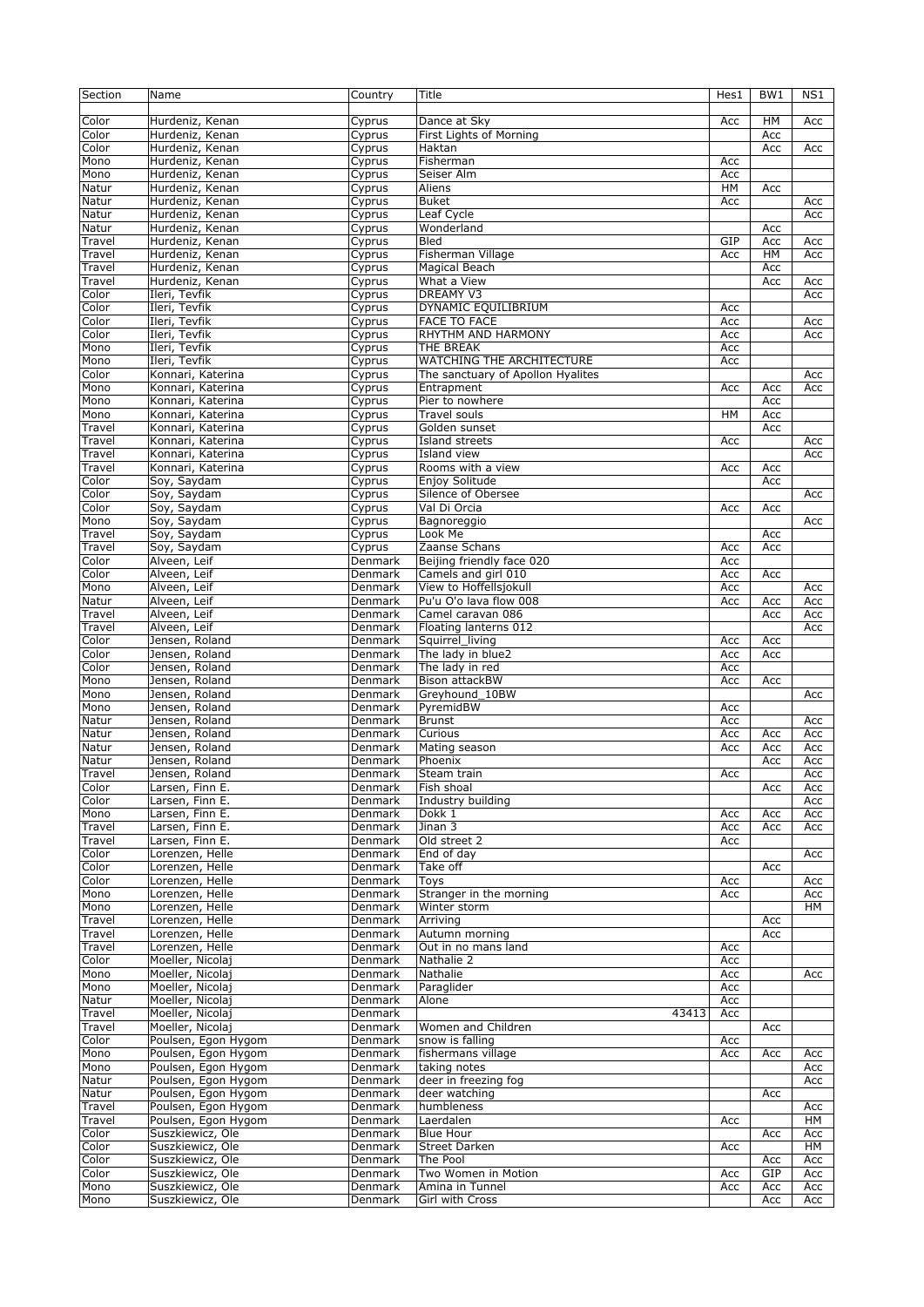| Section | Name               | Country | Title                          | Hes1       | BW1       | NS1 |
|---------|--------------------|---------|--------------------------------|------------|-----------|-----|
|         |                    |         |                                |            |           |     |
| Mono    | Suszkiewicz, Ole   | Denmark | Tree of Life                   | Acc        | Acc       | Acc |
| Mono    | Suszkiewicz, Ole   | Denmark | Upstairs 4                     | Acc        | Acc       | HM  |
|         |                    |         |                                |            |           |     |
| Natur   | Suszkiewicz, Ole   | Denmark | Fasan Movement                 |            | Acc       |     |
| Travel  | Suszkiewicz, Ole   | Denmark | Car Repair                     | GIP        | Acc       | GIP |
| Travel  | Suszkiewicz, Ole   | Denmark | Harmo Players                  | HM         |           | Acc |
| Travel  | Suszkiewicz, Ole   | Denmark | Passengers                     | Acc        | Acc       |     |
| Travel  | Suszkiewicz, Ole   | Denmark | Walk 2                         | Acc        |           |     |
| Color   | Eskelinen, Jouko   | Finland | Fisherman 4                    |            | Acc       | Acc |
| Color   | Eskelinen, Jouko   | Finland | It's coffee time               | Acc        |           | Acc |
| Color   | Eskelinen, Jouko   | Finland | Lace 2                         | Acc        | Acc       | GIP |
| Mono    | Eskelinen, Jouko   | Finland | Noble beauty                   |            |           | Acc |
|         |                    |         |                                |            |           |     |
| Mono    | Eskelinen, Jouko   | Finland | Salla and Heikki 2             |            | Acc       | Acc |
| Mono    | Eskelinen, Jouko   | Finland | Stribes 3                      |            | Acc       |     |
| Color   | Korhonen, Marjut   | Finland | Dance in the mist              |            | Acc       |     |
| Color   | Korhonen, Marjut   | Finland | First time alone               | Acc        |           |     |
| Color   | Korhonen, Marjut   | Finland | Listening to the forest        |            |           | Acc |
| Mono    | Korhonen, Marjut   | Finland | Letting go                     |            | <b>HM</b> | Acc |
| Color   | Kyttala, Osmo      | Finland | Surching Up                    | Acc        |           | Acc |
| Color   | Kyttala, Osmo      | Finland | Vanhuus 1                      |            | Acc       | Acc |
|         |                    |         |                                |            |           |     |
| Mono    | Kyttala, Osmo      | Finland | Cemitry BW2                    |            |           | Acc |
| Mono    | Kyttala, Osmo      | Finland | My Wings MW                    |            |           | Acc |
| Mono    | Kyttala, Osmo      | Finland | Wing Master MW                 |            |           | Acc |
| Natur   | Kyttala, Osmo      | Finland | Golden Eagle I                 |            | Acc       | Acc |
| Travel  | Kyttala, Osmo      | Finland | My Family                      | Acc        |           | Acc |
| Color   | Lehtonen, Kauko    | Finland | Girl at the Window             | Acc        |           | Acc |
| Color   | Lehtonen, Kauko    | Finland | Together for the Future        | Acc        |           | Acc |
|         |                    |         |                                |            |           |     |
| Mono    | Lehtonen, Kauko    | Finland | Depression                     |            |           | Acc |
| Mono    | Lehtonen, Kauko    | Finland | Passage                        | Acc        | Acc       | Acc |
| Mono    | Lehtonen, Kauko    | Finland | Quarrel on the Street          | Acc        |           |     |
| Color   | Mantykangas, Jarmo | Finland | Summer bike 7117               | Acc        |           | Acc |
| Mono    | Mantykangas, Jarmo | Finland | <b>Forest Brothers</b>         |            | Acc       |     |
| Mono    | Mantykangas, Jarmo | Finland | Swan 6152                      | Acc        | Acc       |     |
|         |                    |         |                                |            |           |     |
| Natur   | Mantykangas, Jarmo | Finland | Brawn hair applause            |            | Acc       | Acc |
| Natur   | Mantykangas, Jarmo | Finland | Butterfly beach                | Acc        |           | Acc |
| Natur   | Mantykangas, Jarmo | Finland | Goldeneye sliding              |            |           | Acc |
| Travel  | Mantykangas, Jarmo | Finland | Iceland landscape chair 2107   |            | Acc       |     |
| Travel  | Mantykangas, Jarmo | Finland | On vulcanic fields             | Acc        | Acc       |     |
| Travel  | Mantykangas, Jarmo | Finland | Wolf hat Ladys 2015            | <b>PSA</b> | Acc       |     |
| Color   | Ristimaki, Hemmo   | Finland | Feather                        | Acc        |           | Acc |
| Color   |                    |         | Wintery squirrel               |            |           |     |
|         | Ristimaki, Hemmo   | Finland |                                | Acc        | Acc       |     |
| Mono    | Ristimaki, Hemmo   | Finland | Big eye                        | Acc        |           |     |
| Mono    | Ristimaki, Hemmo   | Finland | Boring                         | Acc        |           | Acc |
| Mono    | Ristimaki, Hemmo   | Finland | Toffe                          | Acc        |           |     |
| Natur   | Ristimaki, Hemmo   | Finland | Skilla                         | Acc        |           |     |
| Natur   | Ristimaki, Hemmo   | Finland | Wren in the evening light      |            | Acc       | Acc |
| Color   | Saastamoinen, Juha | Finland | Bearded man                    | Acc        |           |     |
| Color   |                    | Finland | Traditional slash and burn     |            |           | Acc |
|         | Saastamoinen, Juha |         |                                |            |           |     |
| Mono    | Saastamoinen, Juha | Finland | Eagle spreading wings          |            | Acc       |     |
| Mono    | Saastamoinen, Juha | Finland | Stallion                       |            |           | Acc |
| Natur   | Saastamoinen, Juha | Finland | <b>Bearded Reedling</b>        |            | Acc       |     |
| Natur   | Saastamoinen, Juha | Finland | Common Tern                    |            | Acc       |     |
| Natur   | Saastamoinen, Juha | Finland | Mom and cub                    |            | Acc       |     |
| Natur   | Saastamoinen, Juha | Finland | Young whooper swan             |            | Acc       |     |
| Color   | Salonen, Kalle     | Finland | Blades 2                       | Acc        |           |     |
|         |                    |         |                                |            |           |     |
| Mono    | Salonen, Kalle     | Finland | Speedwaydrivers 16             | Acc        |           | Acc |
| Mono    | Salonen, Kalle     | Finland | Tyres                          | Acc        |           | Acc |
| Natur   | Salonen, Kalle     | Finland | Squirrel 6                     |            | Acc       | Acc |
| Color   | Sarparanta, Heikki | Finland | King penguins 1                |            | Acc       |     |
| Color   | Sarparanta, Heikki | Finland | Nightsky in Lappland           |            | Acc       |     |
| Natur   | Sarparanta, Heikki | Finland | Attacking leopard 1            | Acc        | Acc       |     |
| Natur   | Sarparanta, Heikki | Finland | Siberian Jay from Kuusamo      | Acc        | Acc       | Acc |
| Travel  | Sarparanta, Heikki | Finland | Boatride                       |            |           |     |
|         |                    |         |                                |            | Acc       | Acc |
| Travel  | Sarparanta, Heikki | Finland | Women from Mayotte             | Acc        |           |     |
| Travel  | Sarparanta, Heikki | Finland | Zulu dance 2                   |            |           | Acc |
| Color   | Seppala, Antti     | Finland | Jokke and beer                 |            | Acc       |     |
| Color   | Seppala, Antti     | Finland | Staircase                      |            |           | Acc |
| Mono    | Seppala, Antti     | Finland | The violinist 01               |            |           | Acc |
| Natur   | Seppala, Antti     | Finland | Owl                            |            |           | Acc |
| Travel  | Seppala, Antti     | Finland | Reflections                    | Acc        |           |     |
| Color   | Taukojarvi, Jouko  | Finland | According the Plan             |            |           | Acc |
|         |                    |         |                                |            |           |     |
| Mono    | Taukojarvi, Jouko  | Finland | Euro Fighter2                  |            | Acc       |     |
| Mono    | Taukojarvi, Jouko  | Finland | Fisher Men                     |            |           | Acc |
| Natur   | Taukojarvi, Jouko  | Finland | Golden Eagle in Stormy Weather |            |           | Acc |
| Natur   | Taukojarvi, Jouko  | Finland | May I Taste Too                |            |           | Acc |
| Natur   | Taukojarvi, Jouko  | Finland | Owl in Snow Storm              |            | Acc       | Acc |
| Travel  | Taukojarvi, Jouko  | Finland | Final Lap                      |            | Acc       | Acc |
| Travel  | Taukojarvi, Jouko  | Finland | Hall of Neptune2               | HМ         | Acc       |     |
|         |                    |         |                                |            |           | Acc |
| Travel  | Taukojarvi, Jouko  | Finland | Sister is Learning             |            |           | Acc |
| Color   | Toiviainen, Saana  | Finland | Kiilopaa                       |            | Acc       |     |
| Mono    | Vapanen, Mikko     | Finland | <b>Blues Man</b>               |            |           | Acc |
| Mono    | Vapanen, Mikko     | Finland | Holy Light                     | Acc        |           | Acc |
| Mono    | Vapanen, Mikko     | Finland | Telekinesis                    | Acc        | Acc       | Acc |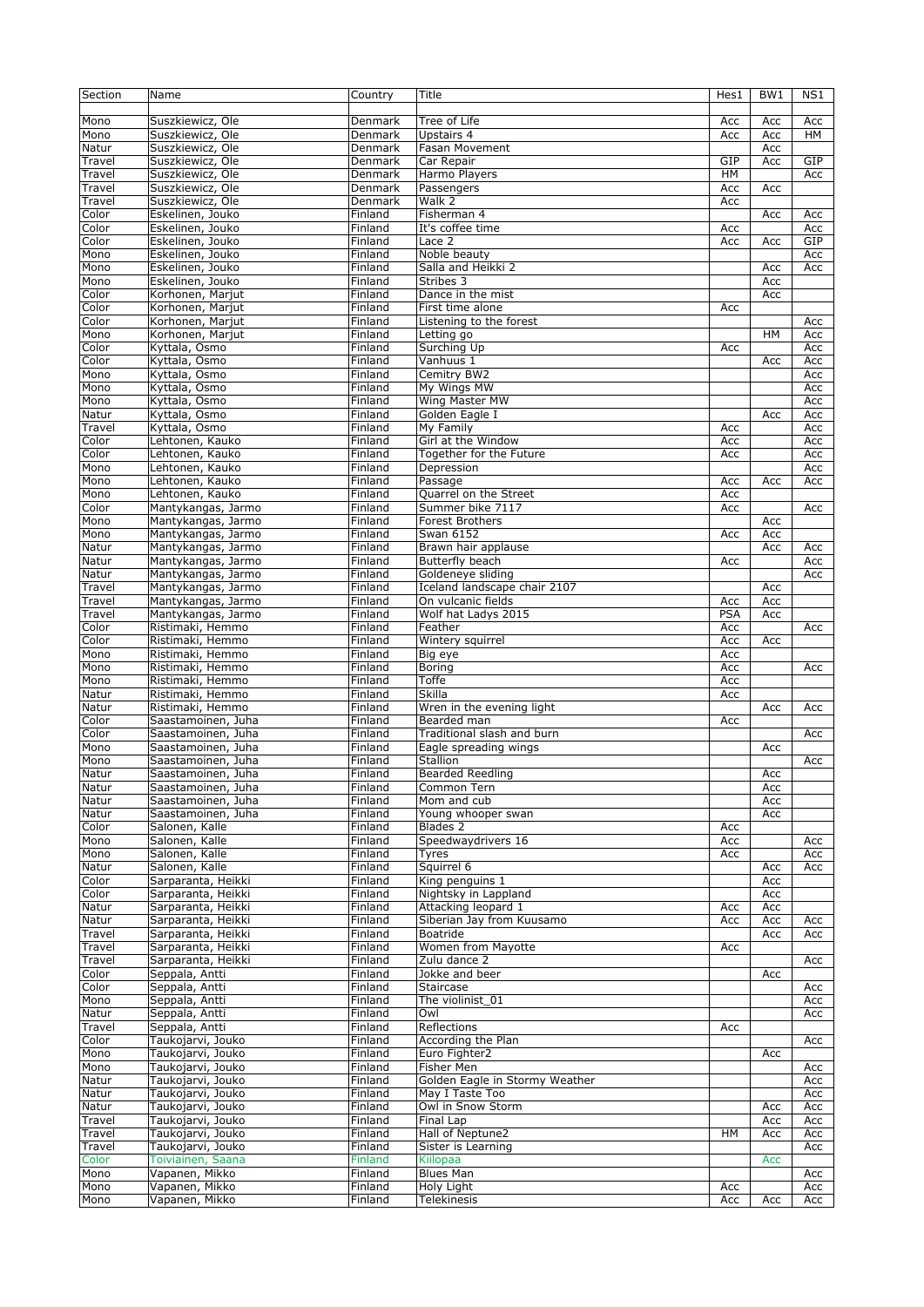| Section | Name                 | Country | Title                                      | Hes1 | BW1 | NS1 |
|---------|----------------------|---------|--------------------------------------------|------|-----|-----|
|         |                      |         |                                            |      |     |     |
| Natur   | Vapanen, Mikko       | Finland | Osprey Fishing 42                          |      |     | Acc |
| Travel  | Vapanen, Mikko       | Finland |                                            |      |     | Acc |
|         |                      |         | Fabulous Aurajoki                          |      |     |     |
| Natur   | Bacle, Jean Claude   | France  | <b>Bills crossing</b>                      |      | Acc |     |
| Color   | Barbier, Gerard      | France  | Poupee et tourterelle                      | Acc  |     |     |
| Color   | Barbier, Gerard      | France  | Roland 04                                  | Acc  | Acc | Acc |
| Mono    | Barbier, Gerard      | France  | Retour de peche                            |      | Acc | Acc |
| Mono    | Barbier, Gerard      | France  | Trois enfants massai                       | Acc  | Acc |     |
| Mono    | Barbier, Gerard      | France  | Vocifer nourrissage 02                     |      |     | Acc |
| Natur   | Barbier, Gerard      | France  | 3 anemones                                 | Acc  |     |     |
| Natur   | Barbier, Gerard      | France  | Leopard a I affut                          |      | Acc |     |
|         |                      |         | Malachite a la libellule                   |      |     |     |
| Natur   | Barbier, Gerard      | France  |                                            | Acc  |     |     |
| Color   | Chambre, Marc        | France  | Course et brouillard                       |      | Acc |     |
| Mono    | Chambre, Marc        | France  | Embranchement de routes                    |      | Acc |     |
| Color   | Collignon, Muriel    | France  | Orgues de Sibelius                         |      |     | Acc |
| Travel  | Collignon, Muriel    | France  | Puerto Natales et ses statues dans le vent |      | Acc |     |
| Color   | Dallavalle, Jean     | France  | Au dela du temps                           | Acc  |     |     |
| Mono    | Dallavalle, Jean     | France  | Plage d hiver                              |      |     | Acc |
|         |                      |         |                                            |      |     |     |
| Natur   | Dallavalle, Jean     | France  | Attentif                                   |      | Acc |     |
| Natur   | Dallavalle, Jean     | France  | Attention j arrive                         | Acc  |     |     |
| Travel  | Dallavalle, Jean     | France  | Attention au depart                        |      | Acc |     |
| Travel  | Dallavalle, Jean     | France  | Embarquement                               | Acc  |     |     |
| Travel  | Dallavalle, Jean     | France  | Juste a I heure                            | Acc  |     |     |
| Color   | Deroche, Christian   | France  | L'enfant seul                              | Acc  |     |     |
| Travel  | Deroche, Christian   |         |                                            | HM   |     |     |
|         |                      | France  | Le vieux couple                            |      |     |     |
| Travel  | Deroche, Christian   | France  | Tour Eiffel                                |      |     | Acc |
| Color   | Feret, Michel        | France  | La fille du forgeron 1                     |      |     | Acc |
| Color   | Feret, Michel        | France  | La petite d'Abomey                         | Acc  |     |     |
| Mono    | Feret, Michel        | France  | Ecolière de Djougou                        |      | Acc | Acc |
| Mono    | Feret, Michel        | France  | La bande dessinée                          | Acc  |     |     |
| Travel  | Feret, Michel        | France  | Damnoen Saduak                             | Acc  | Acc | Acc |
|         |                      | France  |                                            |      |     |     |
| Travel  | Feret, Michel        |         | Lac Nokoué                                 |      |     | Acc |
| Color   | Gaboriau, Christine  | France  | <b>Balade insolite</b>                     |      |     | Acc |
| Color   | Gaboriau, Christine  | France  | Kenyan boy                                 | Acc  |     |     |
| Mono    | Gaboriau, Christine  | France  | La Baule                                   |      |     | Acc |
| Natur   | Gaboriau, Christine  | France  | Nourrissage2                               | Acc  |     |     |
| Natur   | Gaboriau, Christine  | France  | Parthenos sylvia                           | Acc  | Acc |     |
|         |                      |         |                                            |      |     |     |
| Color   | Gabriel, Nicole      | France  | Sel givré                                  |      |     | HM  |
| Color   | Gabriel, Nicole      | France  | Voiles rouges                              |      |     | Acc |
| Mono    | Gabriel, Nicole      | France  | Basse Indre                                | Acc  |     | Acc |
| Mono    | Gabriel, Nicole      | France  | Dans le miroir                             |      |     | Acc |
| Mono    | Gabriel, Nicole      | France  | Sur le quai                                | Acc  |     | Acc |
| Natur   | Gabriel, Nicole      | France  | Cigogne                                    |      |     | Acc |
|         | Gabriel, Nicole      | France  | Eric le retour                             |      |     | Acc |
| Travel  |                      |         |                                            |      |     |     |
| Travel  | Gabriel, Nicole      | France  | Nantes                                     | Acc  |     | Acc |
| Travel  | Gabriel, Nicole      | France  | Patrice                                    |      |     | Acc |
| Color   | Jayet, Christian     | France  | Coursive                                   | Acc  |     | Acc |
| Color   | Jayet, Christian     | France  | GV 302634                                  |      |     | Acc |
| Color   | Jayet, Christian     | France  | Mer du Nord                                |      | Acc |     |
| Mono    | Jayet, Christian     | France  | Echoué                                     |      |     | Acc |
| Mono    | Jayet, Christian     |         | Paris bulle t-il                           |      |     |     |
|         |                      | France  |                                            | Acc  | Acc |     |
| Color   | Juillerat, Catherine | France  | Dyeing                                     |      | Acc |     |
| Color   | Juillerat, Catherine | France  | Gallop in the water                        |      |     | Acc |
| Mono    | Juillerat, Catherine | France  | Attentive girl                             | Acc  |     |     |
| Natur   | Juillerat, Catherine | France  | Flying gazelle                             | Acc  | Acc | Acc |
| Natur   | Juillerat, Catherine | France  | Yellow dragonfly                           | Acc  | Acc |     |
| Travel  | Juillerat, Catherine | France  | Praying girl                               |      | Acc |     |
| Travel  | Juillerat, Catherine | France  | Young Hmong woman and skirts               |      | Acc |     |
|         |                      |         |                                            |      |     |     |
| Color   | Lacombe, Remi        | France  | Denali national stag                       |      | Acc |     |
| Mono    | Lacombe, Remi        | France  | Dark light                                 |      |     | Acc |
| Mono    | Lacombe, Remi        | France  | In the morning fog                         |      |     | Acc |
| Natur   | Lacombe, Remi        | France  | Amboseli                                   |      |     | Acc |
| Travel  | Lacombe, Remi        | France  | <b>Buddhist monks</b>                      |      |     | Acc |
| Travel  | Lacombe, Remi        | France  | The umbrellas                              |      | Acc | Acc |
| Color   | Lepretre, Michel     | France  | L'extincteur                               | Acc  |     |     |
|         |                      |         |                                            |      |     |     |
| Mono    | Lepretre, Michel     | France  | Anxiety                                    |      | Acc |     |
| Natur   | Lepretre, Michel     | France  | Flower 2                                   | Acc  |     | Acc |
| Color   | Lesenne, Christian   | France  | En rase-mottes                             | Acc  | Acc |     |
| Color   | Lesenne, Christian   | France  | Sur la branche                             |      | Асс | Acc |
| Mono    | Lesenne, Christian   | France  | Detente                                    |      |     | Acc |
| Mono    | Lesenne, Christian   | France  | La galerie de la mine                      |      | Acc | Acc |
| Color   | Linstrument, Claude  |         | Feuillage doré                             |      |     | Acc |
|         |                      | France  |                                            |      |     |     |
| Color   | Linstrument, Claude  | France  | La voiture blanche                         | Acc  |     |     |
| Color   | Linstrument, Claude  | France  | Le cycle                                   |      | Acc |     |
| Color   | Linstrument, Claude  | France  | Loiregivre                                 | Acc  | Acc | Acc |
| Mono    | Linstrument, Claude  | France  | Départ                                     |      |     | Acc |
| Mono    | Linstrument, Claude  | France  | Running                                    |      | Acc |     |
| Travel  | Linstrument, Claude  |         | Mers les bains                             |      |     |     |
|         |                      | France  |                                            | Acc  |     | Acc |
| Color   | Logeais, Dominique   | France  | Duel                                       |      |     | Acc |
| Color   | Logeais, Dominique   | France  | Reflet                                     | Acc  |     | Acc |
| Color   | Logeais, Dominique   | France  | Vieilles coques                            |      |     | Acc |
| Mono    | Logeais, Dominique   | France  | Cloitre                                    |      | Acc |     |
| Mono    | Logeais, Dominique   | France  | Jour de givre                              | Acc  |     |     |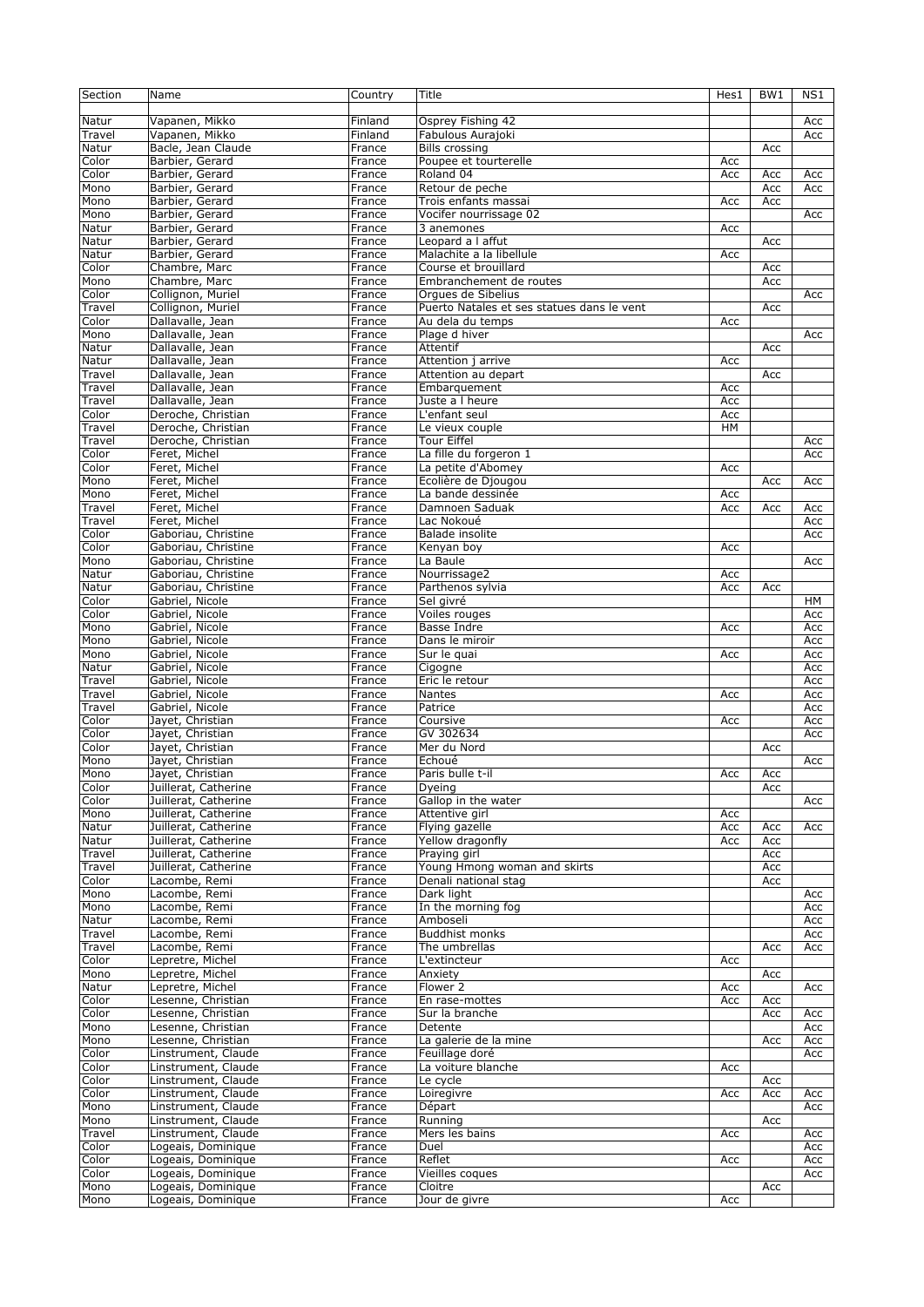| Section | Name                    | Country | Title                           | Hes1       | BW1 | NS1        |
|---------|-------------------------|---------|---------------------------------|------------|-----|------------|
|         |                         |         |                                 |            |     |            |
| Mono    | Logeais, Dominique      | France  | Miroir matinal                  |            |     | Acc        |
| Mono    | Logeais, Dominique      | France  | White coat                      | Acc        |     | Acc        |
|         |                         |         |                                 |            | Acc |            |
| Natur   | Logeais, Dominique      | France  | Crecerelle                      |            | Acc | Acc        |
| Natur   | Logeais, Dominique      | France  | Pose                            |            | Acc |            |
| Travel  | Logeais, Dominique      | France  | Canal de Venise                 | Acc        | Acc |            |
| Travel  | Logeais, Dominique      | France  | Rocher du lion                  |            |     | Acc        |
| Color   | Masse, Marie-Jo         | France  | Chardons                        | Acc        | Acc | Acc        |
| Color   | Masse, Marie-Jo         | France  | Dans la Lune                    |            |     | Acc        |
| Mono    | Masse, Marie-Jo         | France  | Arlesian Geometry               | Acc        |     | Acc        |
| Mono    | Masse, Marie-Jo         | France  | <b>Toilet Paper</b>             | Acc        | Acc | Acc        |
| Natur   | Masse, Marie-Jo         | France  | <b>Birds and Wave</b>           | Acc        | Acc |            |
|         |                         |         | Siminane la Rotonde             |            |     |            |
| Travel  | Masse, Marie-Jo         | France  |                                 | Acc        |     |            |
| Travel  | Masse, Marie-Jo         | France  | Walking the Beach               | Acc        | Acc |            |
| Color   | Morata, Alain           | France  | DUO <sub>2</sub>                | <b>GHM</b> | GIP | <b>FHM</b> |
| Color   | Morata, Alain           | France  | <b>NAV 6 CHAUME</b>             |            | Acc |            |
| Mono    | Morata, Alain           | France  | <b>DEB 12</b>                   |            | Acc |            |
| Mono    | Morata, Alain           | France  | PLACE MASSENA                   |            |     | Acc        |
| Color   | Morison, Isabelle       | France  | Compotier                       |            |     | Acc        |
| Color   | Morison, Isabelle       | France  | Les Coquelicots                 | Acc        | Acc | Acc        |
|         |                         |         |                                 |            |     |            |
| Color   | Morison, Isabelle       | France  | Michka                          | Acc        | Acc |            |
| Mono    | Morison, Isabelle       | France  | Ton Peignoir                    | Acc        | Acc | Acc        |
| Color   | Nigoul, Frédéric        | France  | Macho                           | Acc        |     |            |
| Color   | Nigoul, Frédéric        | France  | Maco                            | Acc        |     | Acc        |
| Color   | Nigoul, Frédéric        | France  | Rum agil gri                    | Acc        | Acc | Acc        |
| Mono    | Nigoul, Frédéric        | France  | Christian                       | Acc        |     | GIP        |
| Mono    | Nigoul, Frédéric        | France  | Les danseuses                   |            | HM  | Acc        |
|         |                         |         |                                 |            |     |            |
| Mono    | Nigoul, Frédéric        | France  | Ligne d'arbre                   | Acc        | Acc | Acc        |
| Natur   | Nigoul, Frédéric        | France  | Ecureuil anglais                |            | Acc |            |
| Natur   | Nigoul, Frédéric        | France  | Sauterelle                      | Acc        |     |            |
| Natur   | Nigoul, Frédéric        | France  | Sauterelle et nigelle           | Acc        | Acc |            |
| Travel  | Nigoul, Frédéric        | France  | Barrière rouge                  | Acc        |     | Acc        |
| Travel  | Nigoul, Frédéric        | France  | Salard                          |            |     | Acc        |
|         |                         |         |                                 |            |     |            |
| Color   | Perillat-Bottonet, Anne | France  | Frida                           | Acc        |     | Acc        |
| Mono    | Perillat-Bottonet, Anne | France  | L'Atelier                       |            |     | Acc        |
| Mono    | Perillat-Bottonet, Anne | France  | <b>Mains Dansantes</b>          |            | Acc | Acc        |
| Mono    | Perillat-Bottonet, Anne | France  | Métropolitain                   | Acc        | Acc | Acc        |
| Color   | Ponche, Gerard          | France  | le siege                        | Acc        |     | Acc        |
| Color   | Ponche, Gerard          | France  | sortie des tenebres             | Acc        |     | Acc        |
| Mono    | Ponche, Gerard          | France  | graphisme                       | Acc        |     | Acc        |
|         |                         |         |                                 |            |     |            |
| Mono    | Ponche, Gerard          | France  | La bete humaine                 |            | Acc |            |
| Mono    | Ponche, Gerard          | France  | soleil matinal                  |            |     | Acc        |
| Travel  | Ponche, Gerard          | France  | dans l'Atlas                    | Acc        |     |            |
| Travel  | Ponche, Gerard          | France  | les enfants                     |            |     | Acc        |
| Color   | Ribart, Guilhem         | France  | Dysturb                         |            |     | Acc        |
| Mono    | Ribart, Guilhem         | France  | Medina kids                     | Acc        | Acc |            |
|         |                         |         | Namibia Dune 3                  |            |     |            |
| Natur   | Ribart, Guilhem         | France  |                                 | Acc        |     |            |
| Travel  | Ribart, Guilhem         | France  | Black slope                     | Acc        |     | Acc        |
| Travel  | Ribart, Guilhem         | France  | <b>Blue Mosque</b>              |            | Acc | Acc        |
| Travel  | Ribart, Guilhem         | France  | Marchand de sable               |            | Acc | HM         |
| Color   | Rolland, Leslie         | France  | Jour de pluie                   | Acc        |     |            |
| Color   | Rolland, Leslie         | France  | Pastel                          | HМ         | Acc |            |
| Mono    | Rolland, Leslie         | France  | <b>Birds Storm</b>              | Acc        |     |            |
| Travel  | Rolland, Leslie         | France  | Retour de pêche                 | Acc        |     |            |
|         |                         |         |                                 |            |     |            |
| Color   | Roncaldier, Edoarda     | France  | Feu                             | Acc        |     |            |
| Mono    | Roncaldier, Edoarda     | France  | Alexis                          |            | Acc |            |
| Travel  | Roncaldier, Edoarda     | France  | En marge                        | Acc        |     |            |
| Travel  | Roncaldier, Edoarda     | France  | Village russe                   | Acc        |     |            |
| Color   | Samoyault, Guy B.       | France  | Handi wheelchair race 1         | Acc        |     | Acc        |
| Color   | Samoyault, Guy B.       | France  | Solitary effort                 |            | Acc | Acc        |
| Travel  | Samoyault, Guy B.       | France  | Gelati                          | Acc        |     |            |
| Travel  | Samoyault, Guy B.       | France  | House and balloons 1            |            | Acc |            |
|         |                         |         |                                 |            |     |            |
| Color   | Simon, Jean-Pierre      | France  | Red and yellow                  | Acc        |     |            |
| Mono    | Simon, Jean-Pierre      | France  | The labyrinth                   |            | Acc | Acc        |
| Natur   | Simon, Jean-Pierre      | France  | Argument                        |            | Acc |            |
| Natur   | Simon, Jean-Pierre      | France  | Dunes of Sossusvlei             | Acc        |     |            |
| Travel  | Simon, Jean-Pierre      | France  | Ceremony of Timkat              |            |     | Acc        |
| Color   | Tardy, Rene             | France  | <b>Brumisation</b>              | Acc        |     |            |
| Color   | Tardy, Rene             | France  | Morgane                         | Acc        |     | Acc        |
|         |                         |         |                                 |            |     |            |
| Color   | Vallas, Helene          | France  | Crazy New york 2                | Acc        | Acc |            |
| Color   | Vallas, Helene          | France  | flying blue                     | Acc        |     | Acc        |
| Color   | Vallas, Helene          | France  | Napoli                          | Acc        | Acc | Acc        |
| Mono    | Vallas, Helene          | France  | la chaise                       | Acc        | Acc |            |
| Color   | Vigneron, Dominique     | France  | <b>LONDON BRIDGE</b>            | Acc        | Acc |            |
| Color   | Vigneron, Dominique     | France  | <b>TULIP STAIRS</b>             |            |     | Acc        |
|         |                         |         |                                 |            |     |            |
| Color   | Vigneron, Dominique     | France  | <b>VERDUN SUR MEUSE</b>         |            | Acc |            |
| Mono    | Vigneron, Dominique     | France  | Fitdays LH 3                    | Acc        |     |            |
| Mono    | Vigneron, Dominique     | France  | The bark                        |            |     | Acc        |
| Travel  | Vigneron, Dominique     | France  | The light ship                  |            |     | Acc        |
| Color   | Vincent, Boirie         | France  | Fenetre d ouverture             |            | Acc |            |
| Color   | Vincent, Boirie         | France  | Front skate                     | Acc        |     |            |
| Natur   | Vincent, Boirie         | France  | Collier de corail sur centauree | Acc        |     | Acc        |
|         |                         |         |                                 |            |     |            |
| Travel  | Vincent, Boirie         | France  | Face a la mer                   |            |     | Acc        |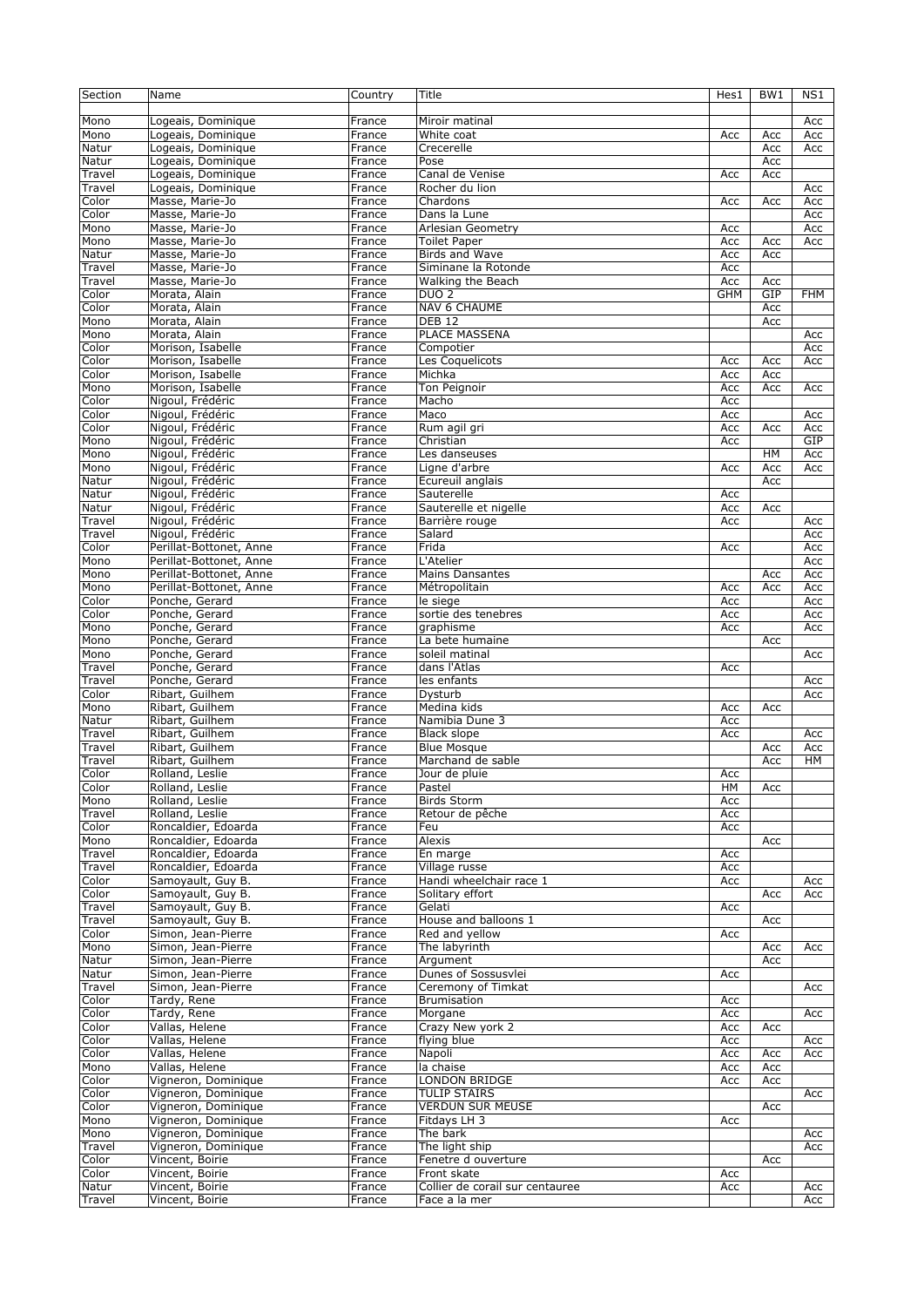| Section | Name                                 | Country | Title                               | Hes1       | BW <sub>1</sub> | NS1 |
|---------|--------------------------------------|---------|-------------------------------------|------------|-----------------|-----|
|         |                                      |         |                                     |            |                 |     |
| Travel  | Vincent, Boirie                      | France  | Penduick                            |            |                 | Acc |
| Color   | Vorac, Annie                         | France  | Hello Kitty                         |            | Acc             |     |
| Natur   | Vorac, Annie                         | France  | ara rouge                           |            |                 | Acc |
| Color   | Wagner, Herve                        | France  | Caches                              |            | Acc             |     |
| Mono    | Wagner, Herve                        | France  | Cygnes noirs                        | Acc        |                 | Acc |
| Color   | Ammon, Klaus                         | Germany | Church Großglockner                 | Acc        | Acc             | Acc |
| Travel  | Ammon, Klaus                         | Germany | Der Gewürzstand                     | Acc        | Acc             |     |
| Travel  | Ammon, Klaus                         | Germany | The Camel walk                      |            | Acc             |     |
| Color   | Andre, Jens-Uwe                      | Germany | Hobbyfotograf                       |            |                 | GIP |
| Color   | Andre, Jens-Uwe                      | Germany | nhow Rotterdam                      | Acc        |                 |     |
| Color   | Andre, Jens-Uwe                      | Germany | Traktor                             | Acc        |                 | Acc |
| Mono    | Andre, Jens-Uwe                      | Germany | ALicht                              | Acc        | Acc             | Acc |
| Color   | Arlt, Niklas                         | Germany | Achatgeode                          | Acc        |                 |     |
| Travel  | Aubel, Oliver                        | Germany | Einsam auf Hawaii                   |            |                 | Acc |
| Color   | Becker, Johannes                     |         |                                     |            |                 |     |
| Color   |                                      | Germany | knapp                               |            |                 | Acc |
|         | Becker, Johannes                     | Germany | Orchidee                            |            | Acc             | Acc |
| Mono    | Becker, Johannes<br>Becker, Johannes | Germany | <b>Island Sandur</b><br>Metallkunst | Acc        |                 | Acc |
| Mono    |                                      | Germany |                                     |            | Acc             | Acc |
| Mono    | Becker, Johannes                     | Germany | Nebelbaum                           |            |                 | Acc |
| Natur   | Becker, Johannes                     | Germany | Spinnwebe                           |            |                 | Acc |
| Mono    | Becker, Volker                       | Germany | At the end light                    | Acc        |                 | Acc |
| Mono    | Becker, Volker                       | Germany | In the Forest                       |            |                 | Acc |
| Mono    | Becker, Volker                       | Germany | Inwards                             |            | Acc             | Acc |
| Color   | Bellmann, Ernie                      | Germany | Auf Dem Heimweg                     |            |                 | Acc |
| Color   | Bellmann, Ernie                      | Germany | Licht und Schatten                  |            | Acc             | Acc |
| Color   | Bellmann, Ernie                      | Germany | Play of Colors                      | <b>GHM</b> | HM              | FHM |
| Mono    | Bellmann, Ernie                      | Germany | Abstieg in die Dunkelheit           |            | Acc             | Acc |
| Mono    | Bellmann, Ernie                      | Germany | Auf der Flucht                      |            | HM              | Acc |
| Mono    | Bellmann, Ernie                      | Germany | Weg in die Vergangenheit            | Acc        | Acc             |     |
| Natur   | Bellmann, Ernie                      | Germany | Anflua                              |            | Acc             |     |
| Travel  | Bellmann, Ernie                      | Germany | Alte Gasse In Colmar                | Acc        |                 |     |
| Travel  | Bellmann, Ernie                      | Germany | Hemispheric_Valencia                | Acc        | Acc             |     |
| Travel  | Bellmann, Ernie                      | Germany | Kinderdijk am Abend                 |            | Acc             |     |
| Travel  | Bellmann, Ernie                      | Germany | Oper Valencia                       |            |                 | Acc |
| Color   | Bellmann, Horst                      | Germany | Die-Chorprobe                       | GIP        | Acc             |     |
| Color   | Bellmann, Horst                      | Germany | <b>Roter Sessel</b>                 | Acc        | Acc             | HМ  |
| Mono    | Bellmann, Horst                      | Germany | Die-Blaue-Treppe                    | Acc        | HM              | Acc |
| Natur   | Bellmann, Horst                      | Germany | Forest-Flammable                    | <b>FHM</b> | Acc             | Acc |
| Natur   | Bellmann, Horst                      | Germany | Schneeeule-Bobo                     |            | Acc             | Acc |
| Travel  | Bellmann, Horst                      | Germany | Marais-La-Grande-Briere             |            | Acc             | Acc |
| Travel  | Bellmann, Horst                      | Germany | Space-Walk                          | Acc        |                 |     |
| Color   | Benninghoff, Heike                   | Germany | colourfull serenity                 |            |                 | Acc |
| Color   | Benninghoff, Heike                   | Germany | forrest                             | Acc        |                 | Acc |
| Color   | Benninghoff, Heike                   | Germany | if just                             |            | Acc             | Acc |
| Color   | Benninghoff, Heike                   | Germany | pretty prevalence                   |            | Acc             |     |
| Mono    | Benninghoff, Heike                   | Germany | Chains                              | <b>DVF</b> |                 |     |
| Mono    | Benninghoff, Heike                   | Germany | Cologne                             |            |                 | Acc |
| Mono    | Benninghoff, Heike                   | Germany | Over Water                          |            | Acc             |     |
| Mono    | Benninghoff, Heike                   | Germany | <b>Shattering Illusion</b>          |            | HM              | Acc |
| Travel  | Benninghoff, Heike                   | Germany | Castell del Monte                   |            | Acc             | Acc |
| Travel  | Benninghoff, Heike                   | Germany | Duomo di Siena                      |            |                 | Acc |
| Travel  | Benninghoff, Heike                   | Germany | two on a seat                       |            |                 | Acc |
| Color   | Benninghoff, Uwe                     | Germany | Sea Bridge                          | Acc        | Acc             |     |
| Color   | Benninghoff, Uwe                     | Germany | Waterfall                           |            |                 | Acc |
| Mono    | Benninghoff, Uwe                     | Germany | Castle Stairs                       |            | Acc             | Acc |
| Color   | Bennoit, Jürgen                      | Germany | Ela                                 |            | Acc             |     |
| Mono    | Bennoit, Jürgen                      | Germany | Brücke                              |            |                 | Acc |
| Mono    | Bennoit, Jürgen                      | Germany | Klangvoll                           | Acc        | Acc             | Acc |
| Travel  | Bennoit, Jürgen                      | Germany | Zitronenverkäufer                   | Acc        |                 |     |
| Color   | Berger, Anke                         | Germany | 8413                                |            |                 | Acc |
| Color   | Berger, Anke                         | Germany | Ewald-Kluge-Rennen 2017             |            |                 | Acc |
| Color   | Berger, Anke                         | Germany | mein Dresden                        |            |                 | Acc |
| Color   | Berger, Anke                         | Germany | schnelle Post                       |            | Acc             |     |
| Natur   | Berger, Anke                         | Germany | Meine ist die Schönste              |            |                 | Acc |
| Natur   | Berger, Anke                         | Germany | perfekte Adaptation                 |            |                 | Acc |
| Travel  | Berger, Anke                         | Germany | Morgenstimmung in Kapstadt          | Acc        |                 |     |
| Travel  | Berger, Anke                         | Germany | the shadow of the singapore flyer   |            |                 | Acc |
| Color   | Berger, Ingrid                       | Germany | Andrea                              |            |                 | Acc |
| Color   | Berger, Ingrid                       | Germany | Birke im Wind                       | Acc        |                 |     |
| Mono    | Berger, Ingrid                       | Germany | Sandsturm                           |            | Acc             |     |
| Mono    | Berger, Ingrid                       | Germany | Singapore by night                  |            | Acc             |     |
| Mono    | Berger, Ingrid                       | Germany | Strandfreundschaften                |            |                 | Acc |
| Color   | Bergmann, Dieter                     | Germany | Grün                                |            |                 | Acc |
| Mono    | Bergmann, Dieter                     | Germany | Elbphilharmonie                     |            | Acc             |     |
| Natur   | Bergmann, Dieter                     | Germany | Kalte Eiche                         |            |                 | Acc |
| Natur   | Bergmann, Dieter                     | Germany | Libellenversammlung                 |            |                 | Acc |
| Natur   | Bergmann, Dieter                     | Germany | Seitenansicht                       | Acc        |                 |     |
| Travel  | Bergmann, Dieter                     | Germany | Auf zu neuen Ufern                  |            | Acc             |     |
| Travel  | Bergmann, Dieter                     | Germany | Schlucht bei Petra                  |            | Acc             |     |
| Travel  | Bergmann, Dieter                     | Germany | Schnelle Kutsche                    | Acc        |                 | Acc |
| Color   | Bertelmann, Lia                      | Germany | <b>Eternity</b>                     |            |                 | Acc |
| Color   | Bertelmann, Lia                      | Germany | Generations                         |            |                 | Acc |
|         |                                      |         |                                     |            |                 |     |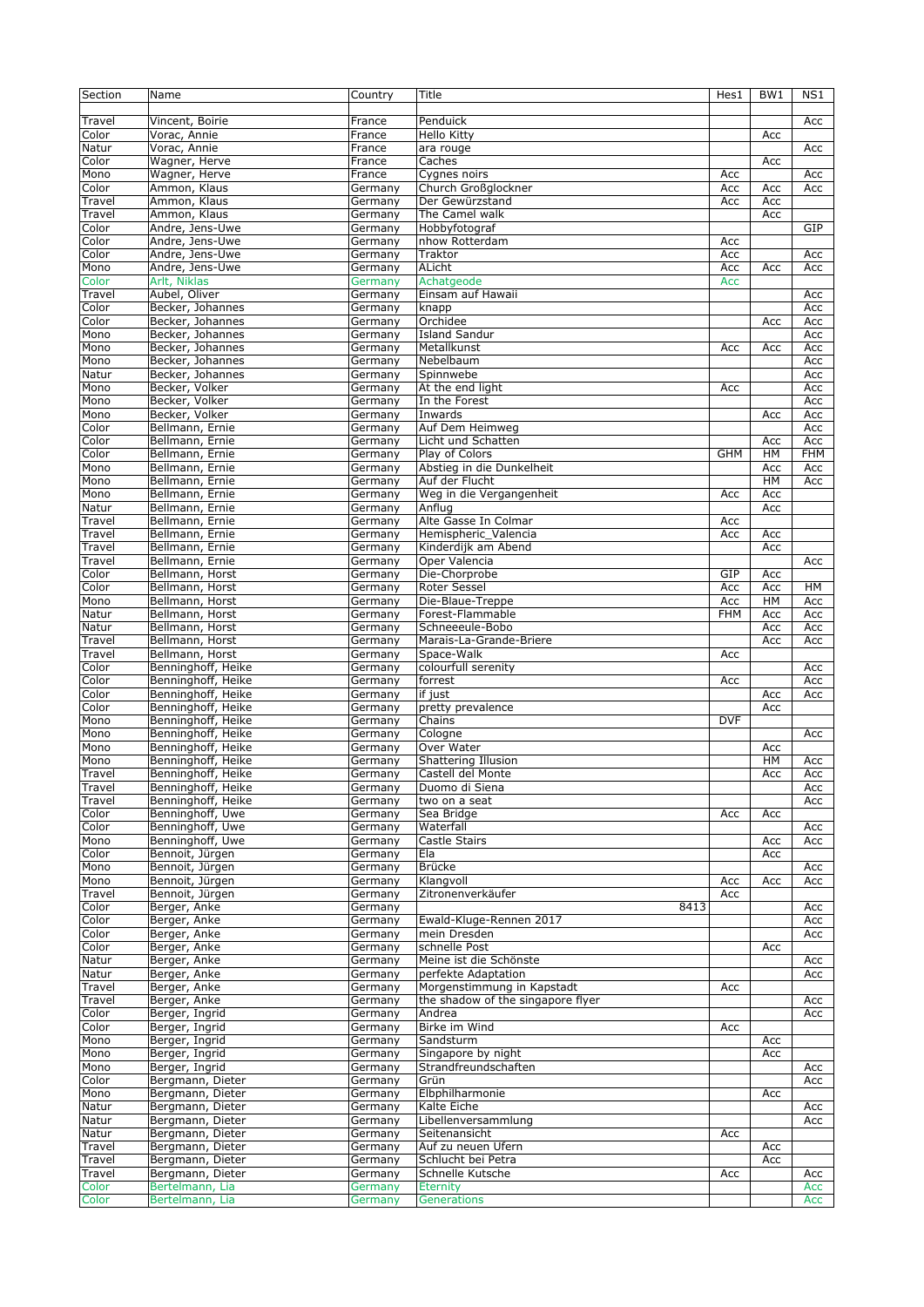| Section | Name              | Country | Title                               | Hes1       | BW <sub>1</sub> | NS1 |
|---------|-------------------|---------|-------------------------------------|------------|-----------------|-----|
|         |                   |         |                                     |            |                 |     |
| Color   | Blenk, Jürgen     | Germany | Aros in the Sky                     |            | Acc             |     |
| Color   | Blenk, Jürgen     | Germany | More London Place                   |            |                 | Acc |
| Color   |                   |         |                                     |            |                 |     |
|         | Blenk, Jürgen     | Germany | Sans Object                         |            | Acc             |     |
| Mono    | Blenk, Jürgen     | Germany | More London                         | Acc        | Acc             | Acc |
| Mono    | Blenk, Jürgen     | Germany | Tube                                | Acc        | Acc             |     |
| Travel  | Blenk, Jürgen     | Germany | End of Game                         | Acc        | Acc             | Acc |
| Travel  | Blenk, Jürgen     | Germany | Non-Swimmer                         |            | Acc             |     |
| Travel  | Blenk, Jürgen     | Germany | Splintered                          | Acc        | Acc             |     |
| Color   | Borde, Frank      | Germany | Angler                              |            | Acc             |     |
| Color   | Borde, Frank      | Germany | Heidelberg                          | Acc        |                 |     |
| Color   | Borde, Frank      | Germany | Marlene 3                           | Acc        |                 | Acc |
| Mono    | Borde, Frank      | Germany | Sprungturm                          |            | Acc             |     |
| Travel  | Borde, Frank      | Germany | Dampflok_1                          | Acc        | Acc             | Acc |
|         |                   |         |                                     |            |                 |     |
| Travel  | Borde, Frank      | Germany | Dampflok_2                          |            | Acc             |     |
| Travel  | Borde, Frank      | Germany | Dubrovnik                           | Acc        |                 |     |
| Color   | Böse, Oliver      | Germany | Snowpainting                        | Acc        |                 |     |
| Mono    | Böse, Oliver      | Germany | Jaguar                              |            | Acc             |     |
| Natur   | Böse, Oliver      | Germany | Taubenschwänzchen                   | Acc        |                 | Acc |
| Travel  | Böse, Oliver      | Germany | Burano 01                           | Acc        |                 | Acc |
| Color   | Brausch, Heidi    | Germany | im Bunker                           | Acc        |                 |     |
| Color   | Brausch, Heidi    | Germany | keine Zeit                          | Acc        |                 |     |
|         |                   |         |                                     |            |                 |     |
| Color   | Brausch, Heidi    | Germany | Tanz                                | Acc        | Acc             |     |
| Color   | Brausch, Heidi    | Germany | Trommler                            |            |                 | Acc |
| Mono    | Brausch, Heidi    | Germany | Stille                              | Acc        | Acc             | Acc |
| Mono    | Brausch, Heidi    | Germany | vergessen                           | Acc        | HM              | Acc |
| Color   | Brechtel, Baerbel | Germany | <b>Artic Surfing</b>                | Acc        | Acc             | Acc |
| Color   | Brechtel, Baerbel | Germany | Gasse                               |            | Acc             | Acc |
| Color   | Brechtel, Baerbel | Germany | Lights in the Sky                   | Acc        | Acc             | Acc |
|         |                   |         |                                     |            |                 |     |
| Color   | Brechtel, Baerbel | Germany | Race                                | Acc        | Acc             |     |
| Mono    | Brechtel, Baerbel | Germany | Drying Fish                         |            |                 | Acc |
| Mono    | Brechtel, Baerbel | Germany | Missed the Train                    |            | Acc             |     |
| Mono    | Brechtel, Baerbel | Germany | Ridge Hiking                        | Acc        |                 |     |
| Mono    | Brechtel, Baerbel | Germany | Washing Room                        | Acc        | Acc             |     |
| Natur   | Brechtel, Baerbel | Germany | Falling Water                       | Acc        |                 |     |
| Natur   | Brechtel, Baerbel | Germany | Glacier Lake                        |            | Acc             |     |
|         |                   |         |                                     |            |                 |     |
| Natur   | Brechtel, Baerbel | Germany | Ice Beach                           | Acc        |                 |     |
| Natur   | Brechtel, Baerbel | Germany | Vestrahorn                          | Acc        | Acc             | Acc |
| Travel  | Brechtel, Baerbel | Germany | Geysir                              |            | Acc             | Acc |
| Travel  | Brechtel, Baerbel | Germany | Winter                              | Acc        |                 | Acc |
| Color   | Brink, Petra      | Germany | Beiwagenrennen                      | Acc        |                 | Acc |
| Color   | Brink, Petra      | Germany | Technik                             |            |                 | Acc |
|         | Brink, Petra      |         |                                     |            |                 |     |
| Mono    |                   | Germany | Wandgestaltung                      |            |                 | Acc |
| Travel  | Brink, Petra      | Germany | Skyline Singapur                    | Acc        | Acc             | Acc |
| Travel  | Brink, Petra      | Germany | Thailand, Insel Koh Chang - Am Meer |            | Acc             | Acc |
| Color   | Bröker, Gerhard   | Germany | gang                                |            |                 | Acc |
| Color   | Bröker, Gerhard   | Germany | güterbahnhof                        |            | Acc             |     |
| Mono    | Bröker, Gerhard   | Germany | single light                        | Acc        | Acc             |     |
| Mono    | Bröker, Gerhard   | Germany | teilhabe                            |            | Acc             |     |
| Mono    | Brück, Stefan     | Germany | Schuss in die Sonne                 | Acc        |                 |     |
|         |                   |         |                                     |            |                 |     |
| Travel  | Brück, Stefan     | Germany | Schöne Wolken                       |            | Acc             |     |
| Color   | Bruder, Ursula    | Germany | Lofoten morning colours 1           |            | Acc             |     |
| Color   | Bruder, Ursula    | Germany | Lofoten sunset 2                    |            | Acc             |     |
| Color   | Bruder, Ursula    | Germany | Lofoten sunset 3                    | Acc        | Acc             | Acc |
| Color   | Bruder, Ursula    | Germany | Lofoten winter colours 1            | Acc        | Acc             | Acc |
| Mono    | Bruder, Ursula    | Germany | bodyscape 1                         | Acc        |                 |     |
| Mono    | Bruder, Ursula    | Germany | dignity sw                          |            | Acc             | Acc |
| Natur   | Bruder, Ursula    | Germany | chamois in golden light             |            | Acc             |     |
|         |                   |         |                                     |            |                 |     |
| Natur   | Bruder, Ursula    | Germany | Lofoten sunrise 1                   | Acc        | Acc             |     |
| Natur   | Bruder, Ursula    | Germany | Lofoten sunset 1                    |            | Acc             | Acc |
| Travel  | Bruder, Ursula    | Germany | Lofoten sunset 4                    | Acc        | <b>FHM</b>      | Acc |
| Travel  | Bruder, Ursula    | Germany | Monks of Myanmar 3                  |            | Acc             | GPU |
| Travel  | Bruder, Ursula    | Germany | Myanmar new media 3                 | <b>GPU</b> | Acc             | Acc |
| Color   | Büchler, Joachim  | Germany | Die Geige                           | HM         | Acc             | Acc |
| Color   | Büchler, Joachim  | Germany | Eingesackt                          |            | Acc             |     |
|         | Büchler, Joachim  |         | Isabelle                            | <b>FHM</b> | HM              |     |
| Color   |                   | Germany |                                     |            |                 | Acc |
| Color   | Büchler, Joachim  | Germany | Mich wundert, dass ich fröhlich bin | Acc        | Acc             |     |
| Mono    | Büchler, Joachim  | Germany | Der Lift                            | GIP        | GIP             | GIP |
| Mono    | Büchler, Joachim  | Germany | Der Mast                            |            |                 | Acc |
| Mono    | Büchler, Joachim  | Germany | Gut Beschirmt                       | Acc        | Acc             |     |
| Mono    | Büchler, Joachim  | Germany | Im Watt                             | Acc        | Acc             | Acc |
| Natur   | Büchler, Joachim  | Germany | Florian                             | Acc        |                 |     |
| Natur   | Büchler, Joachim  | Germany | Libelle                             | Acc        |                 |     |
|         |                   |         |                                     |            |                 |     |
| Natur   | Büchler, Joachim  | Germany | Spinnennetz                         | <b>GHM</b> | Acc             | Acc |
| Travel  | Büchler, Joachim  | Germany | Coco                                |            |                 | Acc |
| Travel  | Büchler, Joachim  | Germany | Die Mühle                           | Acc        |                 | Acc |
| Travel  | Büchler, Joachim  | Germany | Morgens in Venedig                  |            | Acc             |     |
| Color   | Buchmann, Hilmar  | Germany | Traumwald                           | Acc        | <b>FHM</b>      |     |
| Mono    | Buchmann, Hilmar  | Germany | empor                               |            | Acc             | Acc |
| Mono    | Buchmann, Hilmar  | Germany | museum                              | Acc        | <b>GHM</b>      | Acc |
|         |                   |         |                                     |            |                 |     |
| Mono    | Buchmann, Hilmar  | Germany | Strelitzia                          |            | Acc             |     |
| Natur   | Buchmann, Hilmar  | Germany | aufgetaucht                         |            |                 | Acc |
| Natur   | Buchmann, Hilmar  | Germany | Flossfahrt                          |            |                 | Acc |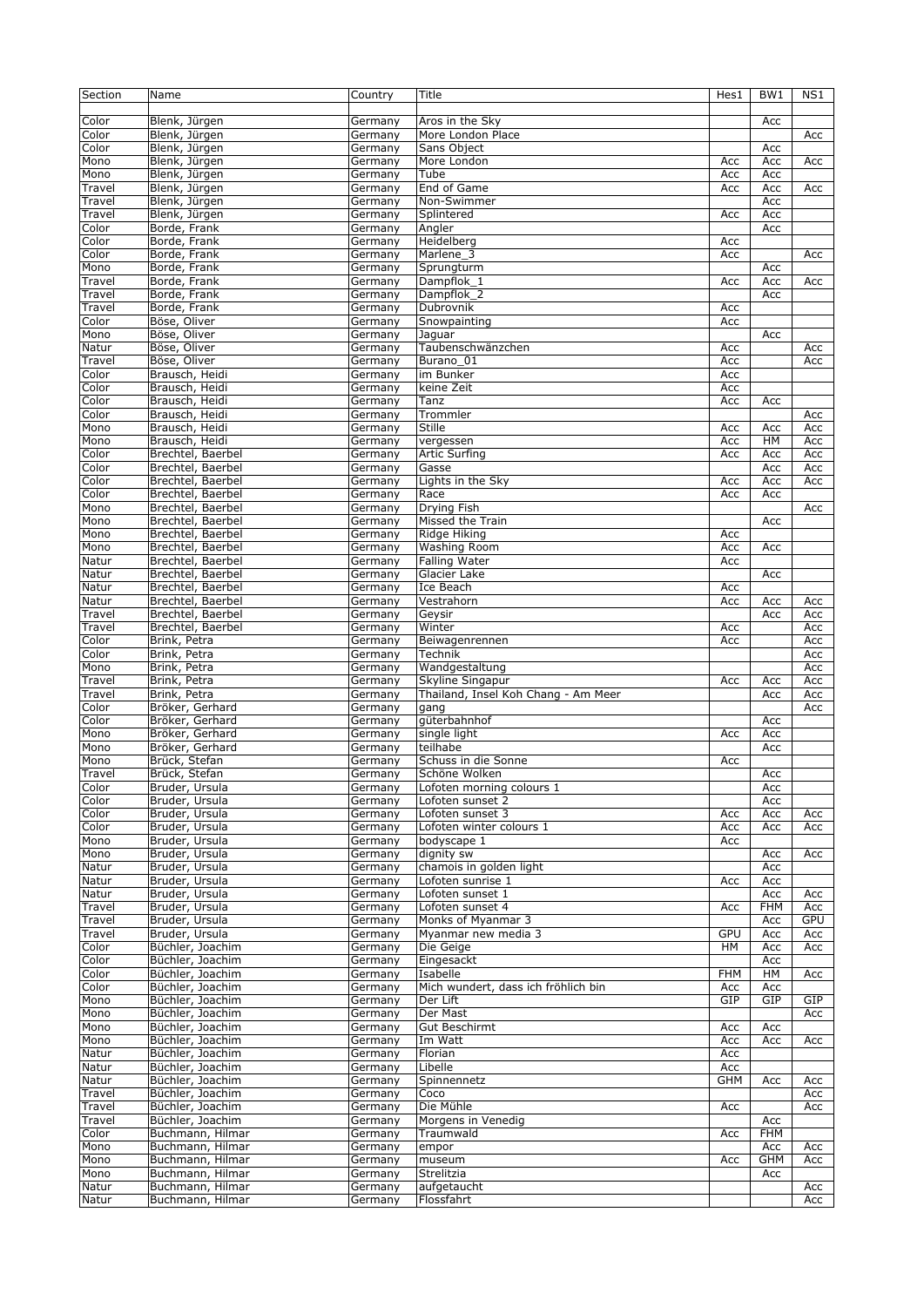| Section | Name                 | Country | Title                                       | Hes1       | BW <sub>1</sub> | NS1 |
|---------|----------------------|---------|---------------------------------------------|------------|-----------------|-----|
|         |                      |         |                                             |            |                 |     |
| Natur   | Buchmann, Hilmar     | Germany | Love                                        |            | Acc             |     |
| Color   | Buesching, Gunter    | Germany | Call                                        | Acc        |                 |     |
|         |                      |         |                                             |            |                 |     |
| Color   | Buesching, Gunter    | Germany | Langlauf                                    |            |                 | Acc |
| Color   | Buesching, Gunter    | Germany | Sailing                                     |            | Acc             | Acc |
| Color   | Buesching, Gunter    | Germany | Stroll                                      |            | Acc             | Acc |
| Mono    | Buesching, Gunter    | Germany | Heron                                       |            | Acc             | Acc |
| Mono    | Buesching, Gunter    | Germany | Tuerme                                      | Acc        |                 | Acc |
| Color   | Burkholz, Peter      | Germany | Borretschblüte                              | Acc        |                 |     |
| Natur   | Burkholz, Peter      | Germany | Lupine                                      | Acc        |                 |     |
| Natur   | Burkholz, Peter      | Germany | Pilze                                       | Acc        | Acc             |     |
| Color   | Cebulla, Christian   | Germany | Dieb                                        | Acc        |                 |     |
|         |                      |         | Match                                       |            |                 |     |
| Color   | Cebulla, Christian   | Germany |                                             | Acc        |                 | Acc |
| Color   | Cebulla, Christian   | Germany | mein Element                                | Acc        |                 |     |
| Color   | Cebulla, Christian   | Germany | rose Tower                                  | HM         |                 | Acc |
| Mono    | Cebulla, Christian   | Germany | der Buddha                                  |            | Acc             |     |
| Mono    | Cebulla, Christian   | Germany | die Kraft des Lebens                        | Acc        |                 | Acc |
| Natur   | Cebulla, Christian   | Germany | Früstück                                    |            |                 | Acc |
| Natur   | Cebulla, Christian   | Germany | hallo Mama                                  | Acc        |                 |     |
| Color   | Colditz, Eric        | Germany | Art Nouveau 1918                            | Acc        | Acc             | Acc |
|         |                      |         |                                             |            |                 |     |
| Color   | Colditz, Eric        | Germany | Mr Marble                                   |            |                 | Acc |
| Color   | Colditz, Eric        | Germany | Riding in Socks                             |            | Acc             | Acc |
| Color   | Colditz, Eric        | Germany | Zeitgeist                                   | Acc        | Acc             | Acc |
| Mono    | Colditz, Eric        | Germany | Berlin Airport Team                         | Acc        |                 |     |
| Mono    | Colditz, Eric        | Germany | Gespensterwald                              |            | Acc             |     |
| Mono    | Colditz, Eric        | Germany | Painful Moment                              |            |                 | Acc |
| Mono    | Colditz, Eric        | Germany | The Symbol                                  | Acc        | Acc             | Acc |
|         |                      |         |                                             |            |                 |     |
| Natur   | Colditz, Eric        | Germany | Stones vs. Sea                              |            | Acc             | Acc |
| Natur   | Colditz, Eric        | Germany | Weststrand                                  |            | Acc             |     |
| Color   | Collenbusch, Peter   | Germany | Ice Queen                                   | GIP        | Acc             | Acc |
| Color   | Collenbusch, Peter   | Germany | Strandhaeuser                               | Acc        |                 |     |
| Color   | Collenbusch, Peter   | Germany | <b>Underground Station</b>                  | Acc        |                 |     |
| Mono    | Collenbusch, Peter   | Germany | An der U-Bahn-Station                       |            | Acc             | Acc |
|         |                      |         |                                             |            |                 |     |
| Mono    | Collenbusch, Peter   | Germany | <b>Biker</b>                                | Acc        | Acc             |     |
| Mono    | Collenbusch, Peter   | Germany | Wendeltreppe                                | Acc        | Acc             |     |
| Mono    | Collenbusch, Peter   | Germany | Woman under the bridge                      | Acc        |                 |     |
| Color   | Condit, Achim        | Germany | Lichtbände                                  | Acc        |                 |     |
| Natur   | Dahlmanns, Ferdinand | Germany | Junger Igel                                 |            |                 | Acc |
| Color   | Damm, Albert         | Germany | Empis tesselata                             | Acc        |                 |     |
|         | Damm, Albert         |         |                                             |            |                 |     |
| Color   |                      | Germany | Herbstanemone                               | Acc        |                 |     |
| Color   | Damm, Albert         | Germany | Schaffschuh kaputt                          |            |                 | Acc |
| Color   | De Haan, Tobias      | Germany | Dünenlandschaft Sankt Peter-Ording          |            |                 | Acc |
| Color   | De Haan, Tobias      | Germany | Lorendamm Hallig Nordstrandischmoor         |            | Acc             | Acc |
| Color   | De Haan, Tobias      | Germany | Quermarkenfeuer Kampen auf Sylt             |            |                 | Acc |
| Color   | De Haan, Tobias      | Germany | Sonnenuntergang im November Westerheversand |            |                 | Acc |
| Color   | Delaan, Corry        | Germany | Morgenlicht                                 |            | Acc             | Acc |
|         |                      |         |                                             |            |                 |     |
| Color   | Delaan, Corry        | Germany | Rubjerg Knude steht noch                    | Acc        |                 | Acc |
| Color   | Delaan, Corry        | Germany | Stürmische Nordsee                          | Acc        | Acc             | Acc |
| Mono    | Delaan, Corry        | Germany | Der Gondoliere                              | Acc        |                 |     |
| Mono    | Delaan, Corry        | Germany | Schneebaum                                  |            |                 | Acc |
| Mono    | Delaan, Corry        | Germany | Stürmische Ruh                              | Acc        | HM              | Acc |
| Natur   | Delaan, Corry        | Germany | Hab Dich                                    | Acc        |                 |     |
|         |                      |         |                                             |            |                 |     |
| Natur   | Delaan, Corry        | Germany | Im Morgennebel                              | Acc        |                 |     |
| Natur   | Delaan, Corry        | Germany | Warten auf                                  | Acc        | Acc             |     |
| Travel  | Delaan, Corry        | Germany | Im letzten Licht                            |            |                 | Acc |
| Travel  | Delaan, Corry        | Germany | Kinderdijk frühmorgens                      |            |                 | Acc |
| Color   | Detzner, Thomas      | Germany | Eleo 2                                      | Acc        |                 |     |
| Color   | Detzner, Thomas      | Germany | Itah $3$                                    | Acc        |                 |     |
| Mono    | Detzner, Thomas      | Germany | Body with glass sphere 1                    | Acc        | Acc             | Acc |
| Mono    | Detzner, Thomas      | Germany | Chris 3                                     | Acc        |                 | Acc |
|         |                      |         |                                             |            |                 |     |
| Mono    | Detzner, Thomas      | Germany | Liz behind Wall 1                           | Acc        | <b>PSA</b>      |     |
| Travel  | Detzner, Thomas      | Germany | Barcadi Feeling 1                           |            | <b>FHM</b>      |     |
| Travel  | Detzner, Thomas      | Germany | Cotton spinning 1                           | Acc        |                 |     |
| Travel  | Detzner, Thomas      | Germany | Underground Tube 2                          | Acc        |                 | Acc |
| Mono    | Deubel, Peter        | Germany | Hotel                                       |            |                 | Acc |
| Mono    | Deubel, Peter        | Germany | Sonnenbrille                                |            | Acc             |     |
|         |                      |         |                                             |            |                 |     |
| Mono    | Deubel, Peter        | Germany | Treppe                                      |            | Acc             | GIP |
| Color   | Dietl, Claudia       | Germany | Auenland                                    |            | Acc             | Acc |
| Mono    | Dietl, Claudia       | Germany | ALE-HOP                                     |            | Acc             |     |
| Mono    | Dietl, Claudia       | Germany | Olympiastadion                              | Acc        | Acc             | Acc |
| Mono    | Dietl, Claudia       | Germany | Treppenkreisel                              |            | Acc             |     |
| Mono    | Dietl, Claudia       | Germany | Tropfenspiel                                |            | HM              | Acc |
| Natur   | Dietl, Claudia       | Germany | aufgetaucht                                 | Acc        | PSA             | GIP |
|         |                      |         |                                             |            |                 |     |
| Natur   | Dietl, Claudia       | Germany | Eispilz                                     | Acc        |                 |     |
| Natur   | Dietl, Claudia       | Germany | Synchronsprung                              | <b>GPU</b> | <b>FHM</b>      | GIP |
| Natur   | Dietl, Claudia       | Germany | zwei Falter                                 |            | Acc             | Acc |
| Travel  | Dietl, Claudia       | Germany | Dettifoss                                   |            |                 | Acc |
| Travel  | Dietl, Claudia       | Germany | Kajak                                       |            |                 | Acc |
| Travel  | Dietl, Claudia       | Germany | Kapelle am Grünstein                        |            | Acc             |     |
|         |                      |         | Lissabon Trams                              |            |                 |     |
| Travel  | Dietl, Claudia       | Germany |                                             | Acc        |                 | Acc |
| Color   | Dittus, Nicole       | Germany | Flower Queen                                |            |                 | Acc |
| Color   | Dittus, Nicole       | Germany | Gaia 3                                      | Acc        | Acc             | Acc |
| Color   | Dittus, Nicole       | Germany | Golden Queen                                | Acc        | Acc             | Acc |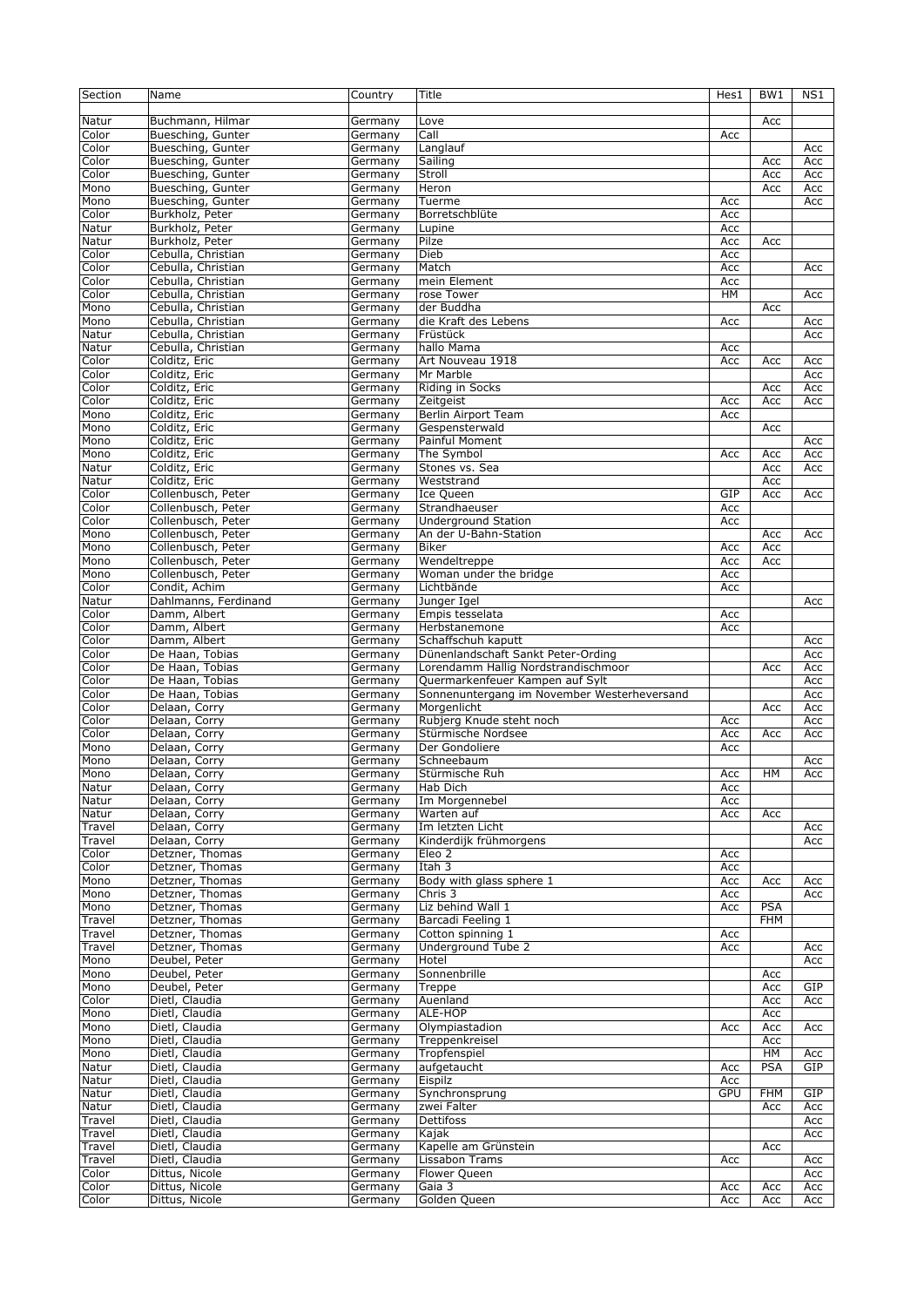| Section        | Name                                     | Country            | Title                           | Hes1 | BW <sub>1</sub> | NS1         |
|----------------|------------------------------------------|--------------------|---------------------------------|------|-----------------|-------------|
| Color          | Dittus, Nicole                           | Germany            | Pompeji 2                       | Acc  | Acc             |             |
| Mono           | Dittus, Nicole                           | Germany            | Lost Souls Part 1               |      |                 | HM          |
| Mono           | Dittus, Nicole                           | Germany            | Oueen of the Flowers            | Acc  | Acc             |             |
| Mono           | Dittus, Nicole                           | Germany            | Temptation                      | Acc  | Acc             |             |
| Natur          | Dittus, Nicole                           | Germany            | Pinocchio                       |      | Acc             | Acc         |
| Natur          | Dittus, Nicole                           | Germany            | Treefrog                        |      | Acc             | Acc         |
| Color          | Domnik, Heinz Werner                     | Germany            | Auf der Suche                   | Acc  |                 |             |
| Color          | Domnik, Heinz Werner                     | Germany            | Museum ohne Kunst               | Acc  | <b>DVF</b>      | Acc         |
| Color          | Domnik, Heinz Werner                     | Germany            | StahlFormen                     |      |                 | Acc         |
| Color          | Domnik, Heinz Werner                     | Germany            | Zweisam                         | Acc  | Acc             | Acc         |
| Mono           | Domnik, Heinz Werner                     | Germany            | Der Künstler                    | Acc  |                 |             |
| Mono           | Domnik, Heinz Werner                     | Germany            | Die Perlenkette                 |      |                 | Acc         |
| Mono           | Domnik, Heinz Werner                     | Germany            | Spitzentanz                     | Acc  | Acc             | Acc         |
| Mono           | Domnik, Heinz Werner                     | Germany            | Verzweiflung                    | Acc  |                 |             |
| Natur          | Domnik, Heinz Werner                     | Germany            | Airdance                        |      | Acc             |             |
| Natur          | Domnik, Heinz Werner                     | Germany            | David und Goliath               | Acc  |                 |             |
| Natur          | Domnik, Heinz Werner                     | Germany            | Stahlblau                       | Acc  |                 |             |
| Travel         | Domnik, Heinz Werner                     | Germany            | Mit dem Wind                    |      | Acc             |             |
| Travel         | Domnik, Heinz Werner                     | Germany            | Sierra Neada per Rad            |      | Acc             |             |
| Travel         | Domnik, Heinz Werner                     | Germany            | Warten                          | Acc  |                 |             |
| Color          | Dorscheid, Michael<br>Dorscheid, Michael | Germany            | Eisberge 02                     |      | Acc             |             |
| Color<br>Color |                                          | Germany<br>Germany | Gitarrist 02<br>Treppenaufstieg |      | HM              | HМ<br>Acc   |
|                | Dorscheid, Michael                       |                    | Adonis 01                       |      | Acc             | <b>GHM</b>  |
| Mono<br>Mono   | Dorscheid, Michael<br>Dorscheid, Michael | Germany<br>Germany | Lehern 02                       |      |                 |             |
| Mono           | Dorscheid, Michael                       | Germany            | Ralf 02                         | Acc  | Acc<br>Acc      | Acc         |
| Mono           | Dorscheid, Michael                       | Germany            | Woman Art                       |      | Acc             | Acc         |
| Natur          | Dorscheid, Michael                       | Germany            | Wal 01                          | Acc  | Acc             | Acc         |
| Color          | Dr. Böttcher, Michael E.                 | Germany            | Covered roses                   |      | Acc             |             |
| Color          | Dr. Böttcher, Michael E.                 | Germany            | Mimikry III                     |      |                 | Acc         |
| Mono           | Dr. Böttcher, Michael E.                 | Germany            | Footstep from the shadow        |      |                 | Acc         |
| Mono           | Dr. Böttcher, Michael E.                 | Germany            | Well protected? II              | Acc  | Acc             | Acc         |
| Travel         | Dr. Böttcher, Michael E.                 | Germany            | Am Ziel vorbei                  |      |                 | Acc         |
| Color          | Dr. Wolf, Alfons                         | Germany            | Flaschengeist                   | Acc  |                 | Acc         |
| Color          | Dr. Wolf, Alfons                         | Germany            | Weibertratsch                   |      | Acc             |             |
| Mono           | Dr. Wolf, Alfons                         | Germany            | Hammerfrau                      |      | Acc             |             |
| Mono           | Dr. Wolf, Alfons                         | Germany            | Hammermädchen1                  |      |                 | Acc         |
| Mono           | Dr. Wolf, Alfons                         | Germany            | Ostsee                          |      | Acc             | <b>HM</b>   |
| Mono           | Dr. Wolf, Alfons                         | Germany            | Verführung                      | Acc  | Acc             | <b>FHM</b>  |
| Travel         | Dr. Wolf, Alfons                         | Germany            | Peggy s cove                    | Acc  |                 | Acc         |
| Color          | Dupke, Frank                             | Germany            | Riskant                         |      | Acc             |             |
| Mono           | Dupke, Frank                             | Germany            | Hochhaus                        |      | Acc             |             |
| Color          | Eggenstein, Julius                       | Germany            | Abendsonne                      |      | Acc             |             |
| Color          | Eggenstein, Julius                       | Germany            | Fischerboot                     |      | Acc             | Acc         |
| Color          | Eggers, Reimer                           | Germany            | Bended                          | Acc  | Acc             | Acc         |
| Color          | Eggers, Reimer                           | Germany            | Station                         |      | Acc             | Acc         |
| Mono           | Eggers, Reimer                           | Germany            | Dome                            |      | Acc             |             |
| Mono           | Eggers, Reimer                           | Germany            | Forks                           |      | Acc             | Acc         |
| Mono           | Eggers, Reimer                           | Germany            | Nautilus                        |      | Acc             | GIP         |
| Mono           | Eggers, Reimer                           | Germany            | Windows                         |      | Acc             | Acc         |
| Natur          | Eggers, Reimer                           | Germany            | Eagle                           |      | Acc             |             |
| Natur          | Eggers, Reimer                           | Germany            | Gras                            | Acc  |                 |             |
| Travel         | Eggers, Reimer                           | Germany            | Beach                           |      | Acc             | GHM         |
| Travel         | Eggers, Reimer                           | Germany            | Philharmonie                    | Acc  | Acc             |             |
| Travel         | Eggers, Reimer                           | Germany            | Pier                            | Acc  | Acc             | Acc         |
| Color          | Ehlers, Heike                            | Germany            | colured                         | Acc  |                 |             |
| Travel         | Ehlers, Heike                            | Germany            | wedding                         |      | Acc             |             |
| Mono<br>Mono   | Ehlert, Ulrike<br>Ehlert, Ulrike         | Germany            | Ackerfurchen<br>Platanen        |      |                 | Acc         |
| Color          | Ehmke, Eberhard                          | Germany<br>Germany | Der Winter beginnt              | Acc  | Acc             | Acc         |
| Color          | Ehmke, Eberhard                          | Germany            | Die letzten Sonnenstrahlen      | Acc  | Acc             |             |
| Color          | Ehmke, Eberhard                          | Germany            | Nach eiskalter Nacht            | Acc  | Acc             |             |
| Mono           | Ehmke, Eberhard                          | Germany            | Eiswelt                         |      | Acc             |             |
| Mono           | Ehmke, Eberhard                          | Germany            | Krautfeld                       | Acc  |                 |             |
| Mono           | Ehmke, Eberhard                          | Germany            | Winteridvlle                    |      | HM              |             |
| Natur          | Ehmke, Eberhard                          | Germany            | Auf dem Meeresfelsen            | Acc  |                 |             |
| Natur          | Ehmke, Eberhard                          | Germany            | Kuechenschelle                  |      | Acc             |             |
| Travel         | Ehmke, Eberhard                          | Germany            | Reise durch den Winterwald      | Acc  | Acc             | <b>FIAP</b> |
| Travel         | Ehmke, Eberhard                          | Germany            | Über den Salzfeldern            |      | Acc             |             |
| Color          | Eichmann, Fritz                          | Germany            | Alte Buche                      |      |                 | Acc         |
| Color          | Eichmann, Fritz                          | Germany            | ärgerlich                       | Acc  | Acc             | Acc         |
| Color          | Eichmann, Fritz                          | Germany            | Die Zwanziger                   | Acc  |                 | Acc         |
| Color          | Eichmann, Fritz                          | Germany            | Reisebeginn                     | Acc  | Acc             |             |
| Color          | Ernszt, Carola                           | Germany            | Ghosttown                       |      |                 | Acc         |
| Color          | Ernszt, Carola                           | Germany            | tulips                          | Acc  |                 |             |
| Mono           | Ernszt, Carola                           | Germany            | Rush hour Dubai                 |      | Acc             |             |
| Color          | Ernszt, Peter                            | Germany            | Canditplatz                     |      | Acc             |             |
| Color          | Ernszt, Peter                            | Germany            | Flurkreuz                       |      |                 | HМ          |
| Color          | Ernszt, Peter                            | Germany            | <b>METALL</b>                   | Acc  |                 |             |
| Mono           | Ernszt, Peter                            | Germany            | Eisenhauer2                     | Acc  | Acc             | Acc         |
| Mono           | Ernszt, Peter                            | Germany            | In prayer                       | Acc  |                 | Acc         |
| Mono           | Ernszt, Peter                            | Germany            | The oval                        |      | Acc             |             |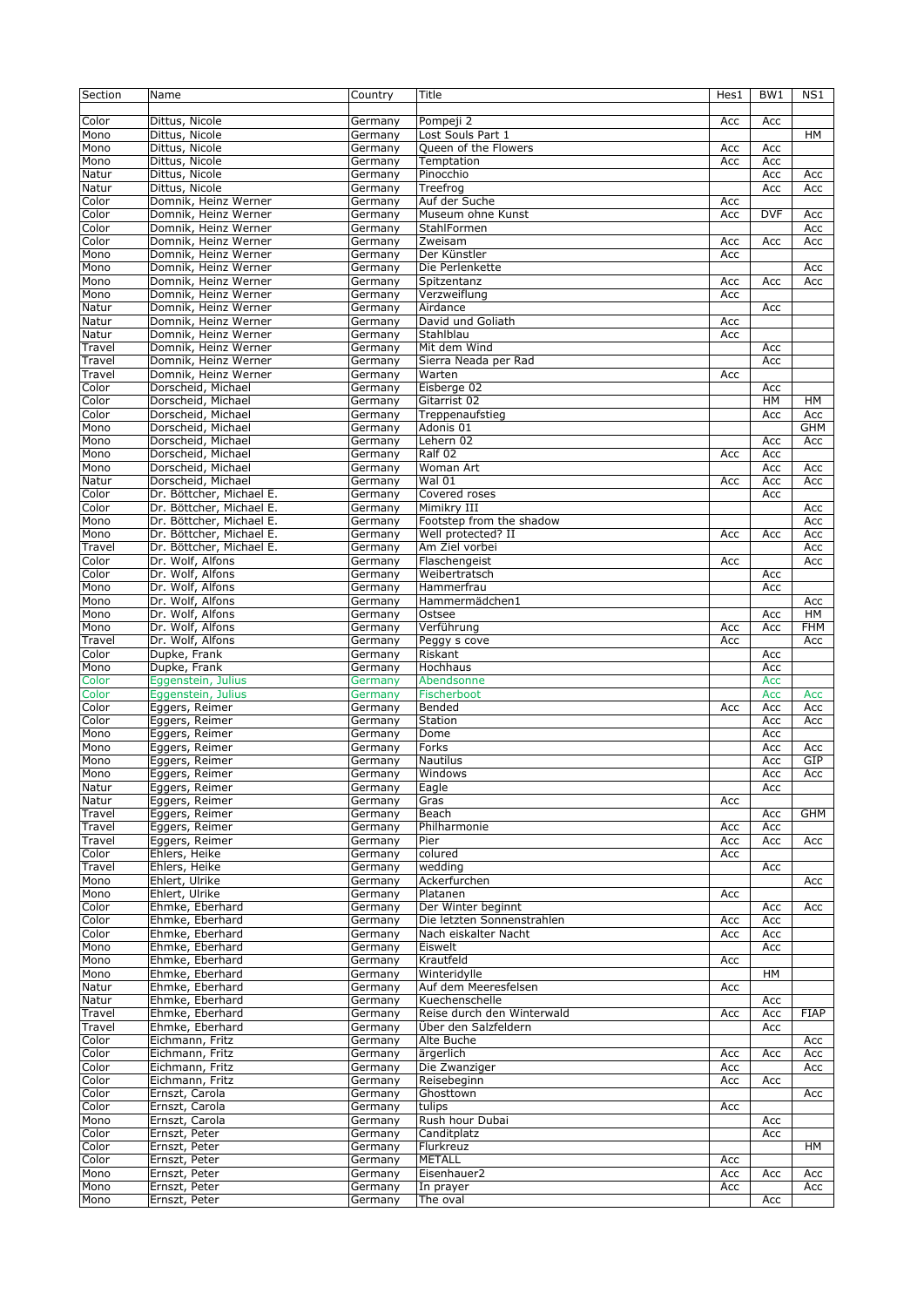| Section         | Name                          | Country            | Title                                                 | Hes1      | BW1        | NS1         |
|-----------------|-------------------------------|--------------------|-------------------------------------------------------|-----------|------------|-------------|
|                 |                               |                    |                                                       |           |            |             |
| Mono            | Ernszt, Peter                 | Germany            | Thunder and lightning                                 |           | Acc        | Acc         |
| Natur           | Ernszt, Peter                 | Germany            | Mating of kingfishers                                 |           |            | Acc         |
|                 |                               |                    | Oooh                                                  |           |            | GHM         |
| Natur           | Ernszt, Peter                 | Germany            |                                                       | Acc       |            |             |
| Travel          | Ernszt, Peter                 | Germany            | Bring milk                                            |           |            | Acc         |
| Color           | Escher, Alina                 | Germany            | Treppenstufen                                         |           | <b>Acc</b> |             |
| <b>Mono</b>     | Escher, Alina                 | Germany            | <b>Skull</b>                                          |           |            | Acc         |
| <b>Travel</b>   | Escher, Alina                 | Germany            | Rückblick                                             | Acc       |            |             |
| Color           | Escheu, Gabriele              | Germany            | Gondeln                                               |           | Acc        |             |
| Color           | Escheu, Gabriele              | Germany            | Morgendämmerung                                       |           | Acc        |             |
| $C$ olor        | Escheu, Gabriele              | Germany            | Trompeter                                             |           | Acc        |             |
| Mono            | Escheu, Gabriele              | Germany            | <b>Durchblick</b>                                     |           | Acc        | Acc         |
| Natur           | Escheu, Gabriele              | Germany            | Kleeblume                                             | Acc       |            |             |
| Travel          | Escheu, Gabriele              | Germany            | Havanna Centro                                        | Acc       |            | GHM         |
|                 |                               |                    |                                                       |           |            |             |
| Travel          | Escheu, Gabriele              | Germany            | Havanna Straßenszene                                  | Acc       |            |             |
| Travel          | Escheu, Gabriele              | Germany            | Play with me                                          |           |            | Acc         |
| Travel          | Escheu, Gabriele              | Germany            | Straßenszene Havanna                                  |           |            | Acc         |
| Color           | Fabian, Bräkow                | Germany            | Ähre im Wind                                          | Acc       |            |             |
| Color           | Falbisoner, Martin            | Germany            | Georg-Brauchle-Ring Dutch Angle                       |           | Acc        |             |
| Color           | Falbisoner, Martin            | Germany            | <b>Highlight Towers</b>                               | Acc       |            |             |
| Color           | Falbisoner, Martin            | Germany            | Thudufushi 08                                         |           |            | Acc         |
| Color           | Fischer, Anne                 | Germany            | Integration                                           |           |            | Acc         |
| Color           | Fischer, Michael              | Germany            | Halde Norddeutschland                                 |           | Acc        |             |
|                 |                               |                    | Lichter der Stadt                                     |           |            |             |
| Color           | Fischer, Michael              | Germany            |                                                       | Acc       | Acc        |             |
| Color           | Fischer, Michael              | Germany            | Notausstieg                                           | HM        | Acc        | GIP         |
| Mono            | Fischer, Michael              | Germany            | Futuristisch                                          | Acc       | Acc        | Acc         |
| Mono            | Fischer, Michael              | Germany            | Skogafoss                                             |           |            | Acc         |
| Mono            | Fischer, Michael              | Germany            | <b>Towers</b>                                         | Acc       | Acc        | GHM         |
| Mono            | Fischer, Michael              | Germany            | Windows                                               |           | Acc        | Acc         |
| Natur           | Fischer, Michael              | Germany            | Am Weststrand                                         |           | Acc        |             |
| Natur           | Fischer, Michael              | Germany            | Gygjarfoss                                            | Acc       |            | Acc         |
| Color           | Forster, Roland               | Germany            | Uluru                                                 |           | Acc        |             |
| Travel          | Forster, Roland               | Germany            | Antelope Canyon                                       |           | Acc        |             |
|                 |                               |                    |                                                       |           |            |             |
| Travel          | Frenzel, Christian            | Germany            | Überblick                                             |           |            | Acc         |
| Color           | Frenzel, Marianne             | Germany            | Abendlicht                                            |           | Acc        |             |
| Color           | Frenzel, Marianne             | Germany            | Farben des Nordlichtes                                |           | Acc        |             |
| Mono            | Frenzel, Marianne             | Germany            | Aufsteigend                                           | Acc       | Acc        | Acc         |
| Mono            | Frenzel, Marianne             | Germany            | Einsatz erforderlich                                  | Acc       |            |             |
| Natur           | Frenzel, Marianne             | Germany            | Aufgeschreckt                                         | Acc       |            |             |
| Color           | Freund, Hans-Helmut           | Germany            | Maßatelier                                            | Acc       |            | Acc         |
| Color           | Freund, Hans-Helmut           | Germany            | Strandspielplatz                                      | <b>HM</b> | Acc        | Acc         |
|                 |                               |                    |                                                       |           |            |             |
|                 |                               |                    |                                                       |           |            |             |
| Natur           | Freund, Hans-Helmut           | Germany            | Binsen                                                |           | Acc        |             |
| Mono            | Fuchs, Andreas                | Germany            | Das dritte Geschlecht Kampf zwischen Körper und Seele |           | Acc        | Acc         |
| Mono            | Fuchs, Andreas                | Germany            | Preiset den Herrn                                     |           |            | Acc         |
| Color           | Gerlach, Wolfgang             | Germany            | Die Heilige                                           | Acc       |            | Acc         |
| Mono            | Gerlach, Wolfgang             | Germany            | Crazy                                                 |           | Acc        | <b>FIAP</b> |
| Mono            | Gerlach, Wolfgang             | Germany            | Do not touch my car                                   | Acc       |            | Acc         |
| Mono            | Gerlach, Wolfgang             | Germany            | Lost between the rings                                |           |            | Acc         |
|                 |                               |                    |                                                       |           | Acc        |             |
| Mono            | Gerlach, Wolfgang             | Germany            | Tango                                                 |           |            |             |
| Natur           | Gerlach, Wolfgang             | Germany            | Lotusblume                                            | Acc       |            |             |
| Natur           | Gerlach, Wolfgang             | Germany            | Schachbrettblume                                      |           |            | Acc         |
| Travel          | Gerlach, Wolfgang             | Germany            | Barcelona Skyway                                      | Acc       |            | Acc         |
| Travel          | Gerlach, Wolfgang             | Germany            | geliebte Mona                                         | HМ        | Acc        | HM          |
| Color           | Görne, Andreas                | Germany            | Nummer 5                                              |           |            | Acc         |
| Mono            | Görne, Andreas                | Germany            | Strong                                                | Acc       |            |             |
| Mono            | Görne, Andreas                | Germany            | Winterzeit                                            | Acc       |            |             |
| Color           | Graf, Josef                   | Germany            | fliegende Paddel                                      | Acc       |            |             |
| Color           | Graf, Josef                   | Germany            | im Nebel                                              |           |            | Acc         |
| Natur           | Graf, Josef                   | Germany            | am Morgen                                             | Acc       |            |             |
| Natur           | Graf, Josef                   |                    | auf dem Ast                                           |           |            |             |
|                 |                               | Germany            |                                                       |           |            | Acc         |
| Natur           | Graf, Josef                   | Germany            | aufmerksam                                            |           | Асс        | Acc         |
| Color           | Grimm Dr., Gerhard            | Germany            | Schachtelhalmstruktur                                 |           |            | Acc         |
| Mono            | Grimm Dr., Gerhard            | Germany            | Haarnadelkurve                                        | Acc       | Acc        | Acc         |
| Mono            | Grimm Dr., Gerhard            | Germany            | Manufaktur                                            |           |            | Acc         |
| Mono            | Grimm Dr., Gerhard            | Germany            | Mudam                                                 | Acc       |            | Acc         |
| Travel          | Grimm Dr., Gerhard            | Germany            | Fuerteventura                                         | Acc       |            |             |
| Color           | Grinspun, Daniel              | Germany            | Wandern                                               | Acc       |            |             |
|                 |                               |                    | Ewige Kindheit                                        |           |            |             |
| Mono            | Grinspun, Daniel              | Germany            |                                                       | Acc       |            |             |
| Mono            | Grinspun, Daniel              | Germany            | Fata Morgana in Heilbronn                             | Acc       |            |             |
| Mono            | Grinspun, Daniel              | Germany            | Trough all stairs                                     |           |            | Acc         |
| Mono            | Grinspun, Irina               | Germany            | Seniorennachmittag                                    | Acc       |            |             |
| Travel          | Grinspun, Irina               | Germany            | Brandenburger Tor                                     |           | Acc        |             |
| Color           | Gutzeit, Gudrun               | Germany            | Stille                                                | Acc       | Acc        | Acc         |
| Mono            | Gutzeit, Gudrun               | Germany            | Stones of Callandish                                  |           |            | Acc         |
| Natur           | Halvas-Nielsen, Herdis        | Germany            | Echse                                                 |           |            | Acc         |
| Natur           | Halvas-Nielsen, Herdis        | Germany            | Vulture tree                                          | Acc       |            |             |
| Travel          | Halvas-Nielsen, Herdis        | Germany            | Muckle Flugga                                         | Acc       |            | Acc         |
|                 |                               |                    |                                                       |           |            |             |
| Color           | Hanisch, Ralf                 | Germany            | Flic Flac, Rain Love                                  | HМ        |            | Acc         |
| Natur           | Hanisch, Ralf                 | Germany            | Steppenadler, Kalt                                    | Acc       |            |             |
| Travel          | Hanisch, Ralf                 | Germany            | Iceland, Two Boats                                    |           |            | Acc         |
| Travel          | Hanisch, Ralf                 | Germany            | New York, Golden Top                                  |           |            | Acc         |
| Travel<br>Color | Hanisch, Ralf<br>Hank, Roland | Germany<br>Germany | Salzburg, Wegschatten<br>Hau weg den Dreck            | HM        | Acc<br>Acc | HМ          |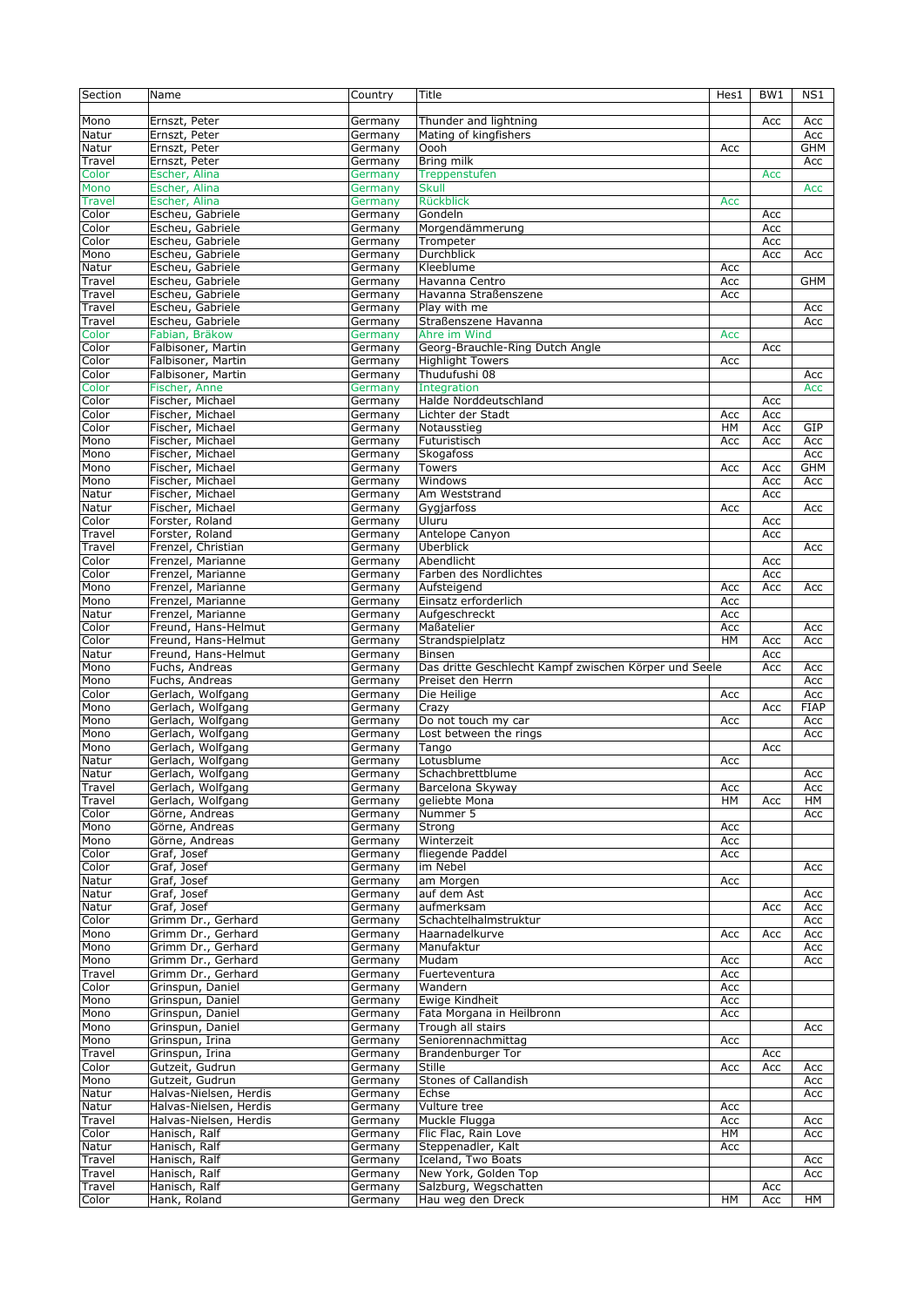| Section        | Name                | Country            | Title                          | Hes1  | BW1         | NS1        |
|----------------|---------------------|--------------------|--------------------------------|-------|-------------|------------|
|                |                     |                    |                                |       |             |            |
| Color          | Hank, Roland        | Germany            | Schneeeule                     |       | Acc         | Acc        |
| Mono           | Hank, Roland        | Germany            | Daemon                         | Acc   |             |            |
| Mono           | Hank, Roland        | Germany            | Heavy Weight                   | Acc   | Acc         |            |
| Mono           | Hank, Roland        | Germany            | Look like a UFO is landed      |       | Acc         |            |
| Mono           | Hank, Roland        | Germany            | Upstairs                       | Acc   | Acc         | Acc        |
| Natur          | Hank, Roland        | Germany            | Attack                         | HМ    | Acc         | Acc        |
| Natur          | Hank, Roland        | Germany            | Guck mal                       | Acc   | Acc         | Acc        |
| Natur          | Hank, Roland        | Germany            | I hate water                   | Acc   | Acc         | Acc        |
| Natur          | Hank, Roland        | Germany            | Wer hat Angst vorm boesen Wolf |       |             | Acc        |
| Travel         | Hank, Roland        | Germany            | Himalaya                       | Acc   |             | Acc        |
| Travel         | Hank, Roland        | Germany            | Shiraz Gallery                 | $H$ M | Acc         |            |
| Travel         | Hank, Roland        | Germany            | Tigernest                      | Acc   | <b>GHM</b>  | HM         |
| Travel         | Hank, Roland        | Germany            | Watching you                   | Acc   |             | HМ         |
| Color          | Hannemann, Gerd     | Germany            | Daenerys Dragon Dress          |       |             | Acc        |
| Mono           | Hannemann, Gerd     | Germany            | mirror of my soul              |       |             | Acc        |
| Mono           | Hannemann, Gerd     | Germany            | sentimental thoughts           |       |             | Acc        |
| Travel         | Hannemann, Gerd     | Germany            | Capetown                       |       | Acc         |            |
| Travel         | Hannemann, Gerd     | Germany            | Hout Bay                       |       |             | Acc        |
| Mono           | Hartmann, Kurt      | Germany            | Dachreiter                     |       | Acc         | Acc        |
| Color          | Haselhorst, Paul G. | Germany            | Homo Digitalis                 |       | Acc         |            |
| Color          | Haselhorst, Paul G. | Germany            | Pomegranate and Knife          | Acc   |             | Acc        |
| Travel         | Haselhorst, Paul G. | Germany            | Late Arrival                   | GIP   |             |            |
|                |                     |                    |                                |       |             |            |
| Travel         | Haselhorst, Paul G. | Germany            | Rafting                        | Acc   |             |            |
| Travel         | Haselhorst, Paul G. | Germany            | <b>Taurus and Razateur</b>     |       | Acc         | Acc        |
| Color          | Heidner, André      | Germany            | Pilzversammlung                | Acc   | Acc         |            |
| Mono           | Heidner, André      | Germany            | Kranballett                    | Acc   |             | Acc        |
| Mono           | Heidner, André      | Germany            | Stolz                          |       | Acc         |            |
| Mono           | Heidner, André      | Germany            | Winterlicht                    |       |             | Acc        |
| Color          | Heinrichs, Rolf J.  | Germany            | <b>Amphitheater Nimes</b>      | Acc   |             |            |
| Color          | Heinrichs, Rolf J.  | Germany            | GehryStyle                     |       | Acc         | Acc        |
| Color          | Heinrichs, Rolf J.  | Germany            | southern flair                 | Acc   | Acc         | Acc        |
| Mono           | Heinrichs, Rolf J.  | Germany            | architectural art              |       | Acc         | Acc        |
| Mono           | Heinrichs, Rolf J.  | Germany            | ordered relations              |       | HM          | Acc        |
| Mono           | Heinrichs, Rolf J.  | Germany            | Windows to the sky             | Acc   | Acc         | Acc        |
| Color          | Heinzl, Roland      | Germany            | Freunde                        | Acc   |             |            |
| Color          | Heinzl, Roland      | Germany            | Panik                          | Acc   |             | Acc        |
| Mono           | Heinzl, Roland      | Germany            | Am Pool                        |       | Acc         |            |
| Mono           | Heinzl, Roland      | Germany            | Therme                         |       | Acc         |            |
| Natur          | Heinzl, Roland      | Germany            | Panzerschrecken                | Acc   |             | Acc        |
| Travel         | Heinzl, Roland      | Germany            | Einsamer Job                   |       | Acc         | Acc        |
| Mono           | Heller, Gerlinde    | Germany            | Drachenflieger                 | Acc   |             |            |
| Color          | Henn, Annelie       | Germany            | Drinking the Morning Dew       | Acc   |             |            |
| Color          | Henn, Annelie       | Germany            | Jumping Jack                   |       | Acc         | Acc        |
| Color          | Henn, Annelie       | Germany            | <b>Modern Times</b>            |       | Acc         |            |
| Mono           | Henn, Annelie       | Germany            | Lordosis                       |       | Acc         | Acc        |
| Mono           | Henn, Annelie       | Germany            | <b>MUDAM</b>                   | Acc   |             |            |
| Mono           | Henn, Annelie       | Germany            | Sister Golden Hair             |       | Acc         | Acc        |
| Natur          | Henn, Annelie       | Germany            | Give Me Five                   |       | Acc         | Acc        |
| Natur          | Henn, Annelie       | Germany            | Quadruplet                     |       | Acc         | Acc        |
| Natur          | Henn, Annelie       | Germany            | Squirrel                       |       | Acc         | Acc        |
| Natur          | Henn, Annelie       | Germany            | Three Musketeers 2             | Acc   |             | Acc        |
| Travel         | Henn, Annelie       | Germany            | <b>Blue Bridge</b>             |       | Acc         |            |
| Color          | Hennings, Günther   | Germany            | Schwanzflosse                  | Acc   |             |            |
| Color          | Hennings, Günther   | Germany            | Segel                          |       | Acc         |            |
| Color          | Hennings, Günther   | Germany            | Spiegelungen                   | Acc   |             |            |
| Mono           | Hennings, Günther   | Germany            | <b>BMW Spiegelungen</b>        |       |             | Acc        |
| Travel         | Hennings, Günther   | Germany            | Chinatown Yokohama             | Acc   | Acc         |            |
| Color          | Hiob, Wolfgang      | Germany            | Gymnastinnen                   | Acc   | Acc         |            |
| Color          | Hiob, Wolfgang      | Germany            | Hürdenläuferin                 | Acc   | Acc         | Acc        |
| Color          | Hiob, Wolfgang      | Germany            | Weitsprung                     | Acc   | Acc         | Acc        |
| Mono           | Hiob, Wolfgang      | Germany            | Gymnastin mit Ball             |       | Acc         | Acc        |
| Mono           | Hiob, Wolfgang      | Germany            | Junge mit Hut                  |       | <b>FIAP</b> |            |
| Natur          | Hiob, Wolfgang      | Germany            | Durchblick                     | GIP   | Acc         | GHM        |
| Natur          | Hiob, Wolfgang      | Germany            | Geier                          | Acc   | Acc         | Acc        |
| Color          | Hochhaus, Alexander |                    |                                |       |             |            |
| Mono           | Hochhaus, Alexander | Germany<br>Germany | Cool<br>Fair                   |       |             | Acc<br>Acc |
| Mono           | Hochhaus, Alexander | Germany            | Tattooed                       | Acc   |             |            |
|                | Hoffmann, Christian |                    | Havanna                        |       |             | Acc        |
| Color          | Hoffmann, Christian | Germany            |                                |       | Acc         | Acc        |
| Color<br>Color | Hoffmann, Christian | Germany            | Nasenbohrer                    |       | Acc         |            |
|                |                     | Germany            | Spuren<br>Wolkenstraße         |       |             | Acc        |
| Mono           | Hoffmann, Christian | Germany            |                                | Acc   |             | Acc        |
| Natur          | Hoffmann, Christian | Germany            | Der Blick                      |       | Acc         |            |
| Travel         | Hoffmann, Christian | Germany            | Die Salzkarawane               |       | Acc         |            |
| Travel         | Hoffmann, Christian | Germany            | Landwirtschaft                 | Acc   |             |            |
| Travel         | Hoffmann, Christian | Germany            | Streit                         | Acc   |             |            |
| Color          | Hoffmann, Detlef    | Germany            | Guten Appetit                  | Acc   |             |            |
| Color          | Hoffmann, Detlef    | Germany            | Schattentänzer                 |       |             | Acc        |
| Color          | Hoffmann, Detlef    | Germany            | von oben                       | Acc   |             |            |
| Mono           | Hoffmann, Detlef    | Germany            | City in Motion                 |       |             | Acc        |
| Mono           | Hoffmann, Detlef    | Germany            | Haus am See                    |       | Acc         | Acc        |
| Mono           | Hoffmann, Detlef    | Germany            | im Tempel                      | Acc   |             |            |
| Travel         | Hoffmann, Detlef    | Germany            | Färber                         | Acc   |             |            |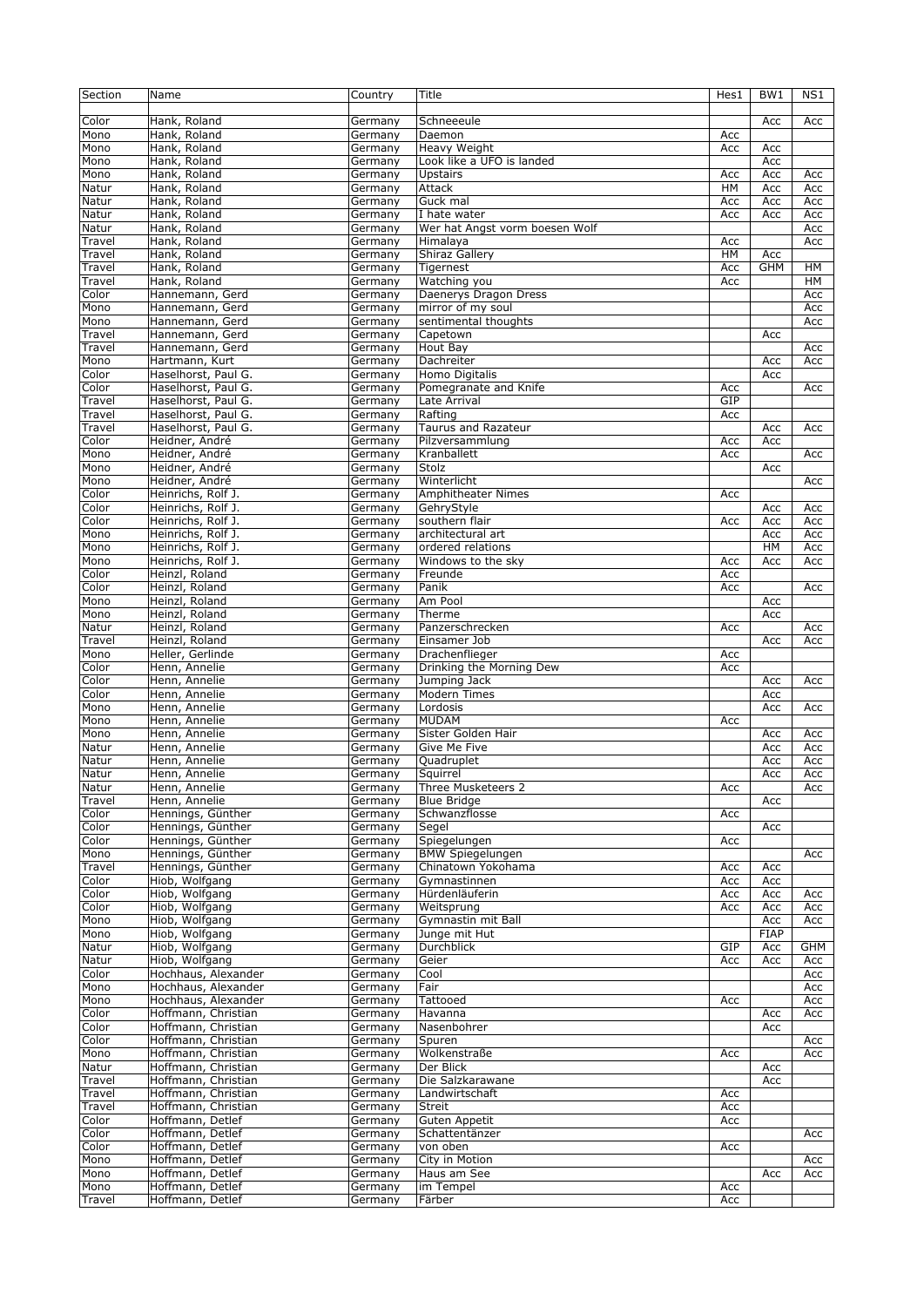| Section | Name                   | Country            | Title                                       | Hes1       | BW <sub>1</sub> | NS1        |
|---------|------------------------|--------------------|---------------------------------------------|------------|-----------------|------------|
|         |                        |                    |                                             |            |                 |            |
| Travel  | Hoffmann, Detlef       | Germany            | unterwegs                                   | HM         | HM              |            |
| Color   | Hofmann, Marc          | Germany            | <b>Blue light Subway</b>                    |            | Acc             |            |
| Color   | Hofmann, Marc          | Germany            | Niah Cave                                   |            |                 | Acc        |
| Color   | Hofmann, Marc          | Germany            | Wall of water                               | Acc        | Acc             |            |
| Mono    | Hofmann, Marc          | Germany            | Puma Concolor                               | Acc        |                 |            |
| Mono    | Hofmann, Marc          | Germany            | Rollers                                     | Acc        |                 |            |
| Natur   | Hofmann, Marc          | Germany            | Dem Fuchs sein Fisch                        | Acc        | Acc             |            |
| Natur   | Hofmann, Marc          | Germany            | Green Snapper                               | Acc        |                 |            |
| Travel  | Hofmann, Marc          | Germany            | Cassowary                                   | Acc        |                 | Acc        |
|         | Hohlfeld, Gottfried    |                    | Opel Motoclub 500 mit Neander - Seitenwagen | Acc        |                 |            |
| Mono    | Huber, Tobias          | Germany            | <b>FLY</b>                                  |            | Acc             |            |
| Color   | Huber, Tobias          | Germany            | Über den Wolken                             |            |                 |            |
| Color   | Huber, Tobias          | Germany<br>Germany | <b>Black Beach</b>                          | Acc        |                 |            |
| Mono    |                        |                    |                                             |            |                 | Acc        |
| Mono    | Huber, Tobias          | Germany            | Play our Song                               |            |                 | Acc        |
| Natur   | Huber, Tobias          | Germany            | Alpen                                       |            |                 | Acc        |
| Natur   | Huber, Tobias          | Germany            | Colors Beach                                |            |                 | Acc        |
| Color   | Hubmann, Hellmut       | Germany            | <b>FERNE BEGEGNUNG</b>                      | Acc        |                 | Acc        |
| Color   | Hubmann, Hellmut       | Germany            | <b>HAMLET</b>                               | Acc        |                 | Acc        |
| Mono    | Hubmann, Hellmut       | Germany            | <b>IM GEGENLICHT</b>                        |            | Acc             |            |
| Color   | Isberner, Jürgen       | Germany            | balance                                     |            | <b>FHM</b>      | Acc        |
| Color   | Isberner, Jürgen       | Germany            | Bodys                                       |            |                 | Acc        |
| Color   | Isberner, Jürgen       | Germany            | old and young                               |            |                 | Acc        |
| Color   | Isberner, Jürgen       | Germany            | old masters                                 |            |                 | Acc        |
| Color   | Jaloszynski, Bernd     | Germany            | Coloured up and down                        | Acc        |                 | Acc        |
| Color   | Jaloszynski, Bernd     | Germany            | Stockenstieg                                |            |                 | Acc        |
| Color   | Jaloszynski, Bernd     | Germany            | The last drop                               |            | Acc             | Acc        |
| Mono    | Jaloszynski, Bernd     | Germany            | Auditorium                                  | Acc        | Acc             | Acc        |
| Mono    | Jaloszynski, Bernd     | Germany            | Firefighter                                 |            |                 | Acc        |
| Mono    | Jaloszynski, Bernd     | Germany            | Hypnotic                                    | Acc        | Acc             | Acc        |
| Color   | Jassmann, Sylvia       | Germany            | Der Chefdirigent                            |            |                 | Acc        |
| Color   | Jassmann, Sylvia       | Germany            | Schatten-Macht                              | Acc        | GIP             |            |
| Mono    | Jassmann, Sylvia       | Germany            | Als ich fortging                            |            |                 | Acc        |
| Mono    | Jassmann, Sylvia       | Germany            | Nachdenklich                                |            | Acc             |            |
| Color   | Jebe, Renate           | Germany            | LaPaDu 815                                  | Acc        |                 |            |
| Color   | Jebe, Renate           | Germany            | wonderful morning 162                       | Acc        | Acc             | Acc        |
| Mono    | Jebe, Renate           | Germany            | empty_643                                   |            | Acc             | Acc        |
| Mono    | Jebe, Renate           | Germany            | in your eyes 643                            | Acc        |                 |            |
| Natur   | Jebe, Renate           | Germany            | Everything in view_182                      | Acc        | Acc             |            |
| Natur   | Jebe, Renate           | Germany            | In the evening light_200                    | Acc        | Acc             |            |
| Travel  | Jebe, Renate           | Germany            | in the air_412                              |            | Acc             |            |
| Travel  | Jebe, Renate           | Germany            | Star of luebeck_903                         | Acc        | Acc             | Acc        |
| Travel  | Jebe, Renate           | Germany            | under the rainbow 725                       | Acc        | Acc             | Acc        |
| Color   | Jezany, Ihsan          | Germany            | Arabische Pferde                            | Acc        | Acc             |            |
| Color   | Jezany, Ihsan          | Germany            | Schau                                       | Acc        | <b>RPS</b>      |            |
| Mono    | Jezany, Ihsan          | Germany            | Die Sumpfgebiete                            |            | Acc             |            |
| Natur   | Jezany, Ihsan          | Germany            | Sumpfland                                   |            | Acc             |            |
| Travel  | Jezany, Ihsan          | Germany            | Verkäufer Lächeln                           | Acc        | Acc             |            |
| Color   | Jung, Steffen          | Germany            | blockwork orange                            | Acc        |                 |            |
| Color   | Jung, Steffen          | Germany            | ignorance                                   |            | Acc             | Acc        |
| Color   | Jung, Steffen          | Germany            | moderne galerie                             |            |                 | Acc        |
| Color   | Jung, Steffen          | Germany            | zaun-tiger                                  |            | Acc             | Acc        |
| Mono    | Jung, Steffen          | Germany            | armer poet                                  |            | HM              | <b>DVF</b> |
| Mono    | Jung, Steffen          | Germany            | schneetreiben                               | Acc        |                 | Acc        |
| Natur   | Jung, Steffen          | Germany            | gimme five!                                 | Acc        | Acc             | Acc        |
| Natur   | Jung, Steffen          | Germany            | gluexpilze                                  | Acc        | Acc             | Acc        |
| Natur   | Jung, Steffen          | Germany            | on the rocky road                           | HM         | Acc             | Acc        |
| Natur   | Jung, Steffen          | Germany            | zen-binse                                   | Acc        | Acc             | Acc        |
| Travel  | Jung, Steffen          | Germany            | las salinas del teneguia                    |            | Acc             | Acc        |
| Travel  | Jung, Steffen          | Germany            | the mighty atlantic                         |            | Acc             |            |
| Travel  | Jung, Steffen          | Germany            | up and down                                 | HМ         |                 |            |
| Color   | Jürgen, Kremp          | Germany            | Allein in der Arbeitswelt                   | Acc        |                 |            |
| Color   | Jürgen, Kremp          | Germany            | Aussicht                                    |            |                 | Acc        |
| Color   | Jürgen, Kremp          | Germany            | Der Raucher                                 | Acc        |                 |            |
| Color   | Jürgen, Kremp          | Germany            | Im Quadrat                                  | Acc        |                 |            |
| Mono    | Jürgen, Kremp          | Germany            | Abenteurer                                  | Acc        |                 |            |
| Mono    | Jürgen, Kremp          | Germany            | Aufgang                                     | HM         | Acc             | HМ         |
| Mono    | Jürgen, Kremp          | Germany            | Eingesperrt                                 | Acc        |                 |            |
| Natur   | Jürgen, Kremp          | Germany            | Der Schrei                                  | Acc        | Acc             |            |
| Travel  | Jürgen, Kremp          | Germany            | Im Watt                                     | Acc        |                 | Acc        |
| Natur   | Kaeding, Wolfgang      | Germany            | brought down                                | Acc        | Acc             | Acc        |
| Natur   | Kaeding, Wolfgang      | Germany            | Where is the warthog                        |            | Acc             |            |
| Color   | Kamer, Jens            | Germany            | <b>Busstation</b>                           | Acc        |                 | Acc        |
| Color   | Kamer, Jens            | Germany            | Kulisse                                     | Acc        |                 |            |
| Color   | Kamer, Jens            | Germany            | Melancholy of the Alps                      |            | Acc             | Acc        |
| Mono    | Kamer, Jens            | Germany            | Have I packed everything?                   |            | Acc             |            |
| Mono    | Kamer, Jens            | Germany            | Two Steps                                   | Acc        | Acc             | Acc        |
| Mono    | Kamer, Jens            | Germany            | <b>Window Cleaner</b>                       |            | Acc             |            |
| Color   | Kaufmann, Paul-Richard | Germany            | <b>Devil</b>                                | <b>Acc</b> |                 |            |
| Color   | Kaufmann, Paul-Richard | Germany            | Gipswerk #2                                 |            |                 | Acc        |
| Mono    | Kaufmann, Paul-Richard | Germany            | 34                                          | <b>Acc</b> |                 |            |
| Color   | Kaufmann, Susanne      | Germany            | <b>Buntstift</b>                            | Acc        |                 |            |
| Color   | Kaufmann, Susanne      | Germany            | Sportschiessen                              |            |                 | Acc        |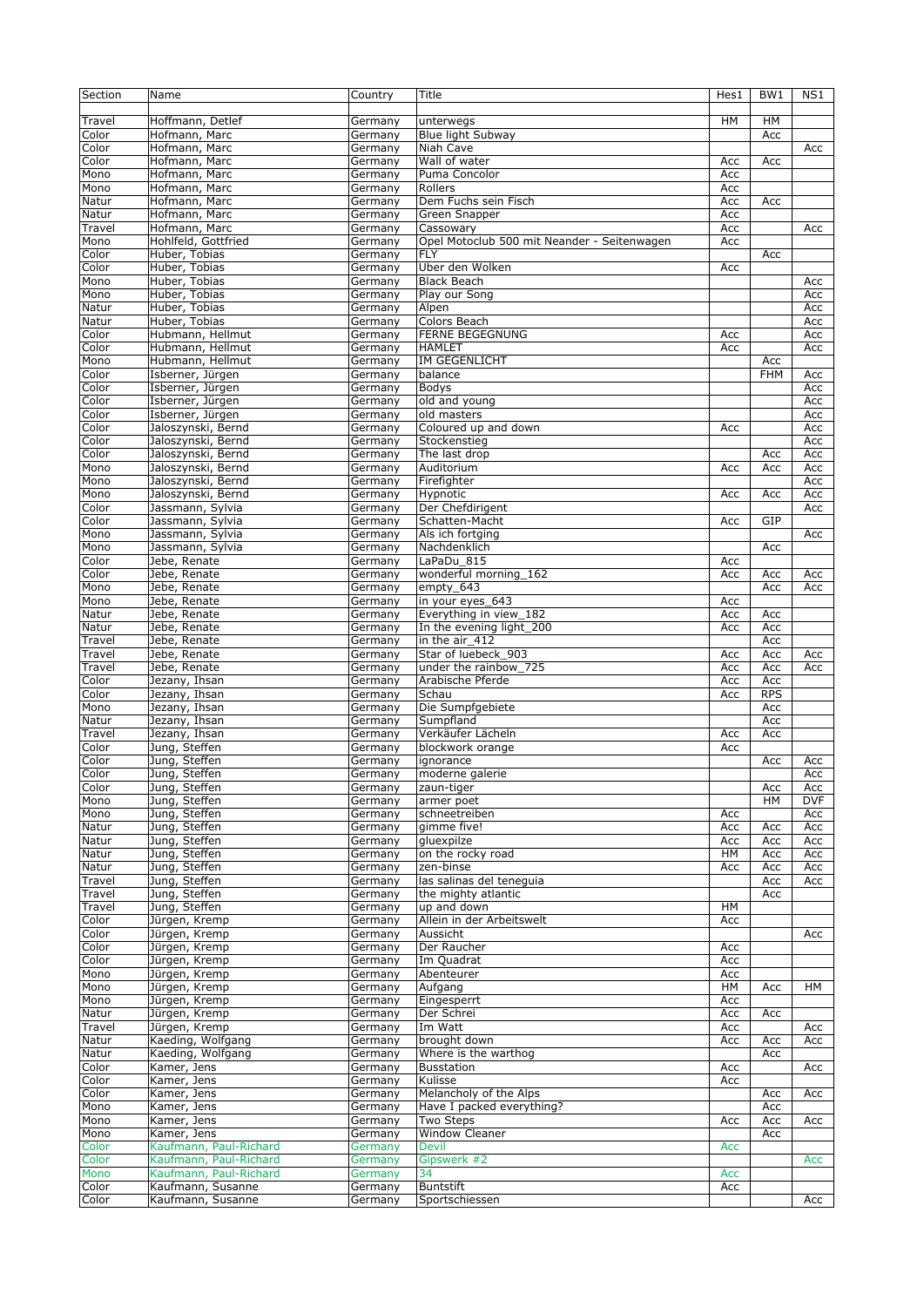| Section          | Name                                     | Country            | Title                                  | Hes1        | BW1              | NS1        |
|------------------|------------------------------------------|--------------------|----------------------------------------|-------------|------------------|------------|
| Natur            | Kaufmann, Susanne                        | Germany            | Biene_gelb                             | Acc         | Acc              |            |
| Natur            | Kaufmann, Susanne                        | Germany            | Grüß dich                              |             |                  | Acc        |
| Natur            | Kaufmann, Susanne                        | Germany            | Tautropfen                             | Acc         |                  |            |
| Natur            | Kaufmann, Susanne                        | Germany            | Trio                                   |             |                  | Acc        |
| Color            | Keller, Uwe                              | Germany            | kein Durchgang                         | Acc         |                  | Acc        |
| Color            | Keller, Uwe                              | Germany            | Meetingpoint                           | Acc         |                  |            |
| Color            | Keller, Uwe                              | Germany            | Palme                                  | Acc         |                  |            |
| Mono             | Keller, Uwe                              | Germany            | <b>Blick</b>                           | Acc         | GIP              |            |
| Mono             | Keller, Uwe                              | Germany            | Spiel                                  |             | Acc              |            |
| Travel<br>Travel | Keller, Uwe<br>Keller, Uwe               | Germany<br>Germany | Marrakech<br>Wildsee                   | GIP         | <b>HM</b><br>Acc | Acc<br>Acc |
| Color            | Kerner, Martin                           | Germany            | <b>Beelitz Piano</b>                   |             | Acc              | Acc        |
| Color            | Kerner, Martin                           | Germany            | weit weg                               | <b>HM</b>   | Acc              |            |
| Mono             | Kerner, Martin                           | Germany            | Jonas mit Diabolos                     |             | Acc              |            |
| Travel           | Kerner, Martin                           | Germany            | irische Ruhestätte                     |             | Acc              |            |
| Color            | Killich, Hans-Jürgen                     | Germany            | Feierabend                             | Acc         | Acc              | Acc        |
| Color            | Killich, Hans-Jürgen                     | Germany            | Flaschenlager                          | Acc         |                  | Acc        |
| Color            | Killich, Hans-Jürgen                     | Germany            | Mönch im Bayon                         |             | Acc              |            |
| Color            | Kipka, Leoni                             | Germany            | Fotografin                             |             |                  | Acc        |
| Mono             | Kipka, Leoni                             | Germany            | in the shadow                          | Acc         |                  |            |
| Mono             | Kipka, Leoni                             | Germany            | Lia                                    |             | Acc              | Acc        |
| Mono             | Kipka, Leoni                             | Germany            | Stroh im Kopf                          | Acc         |                  |            |
| Color            | Klapp, Lutz                              | Germany            | nebel                                  |             | Acc              | Acc        |
| Color            | Klapp, Lutz                              | Germany            | Sonnenaufgang                          |             | Acc              |            |
| Mono             | Klapp, Lutz                              | Germany            | raben braut                            |             |                  | Acc        |
| Natur<br>Natur   | Klapp, Lutz<br>Klapp, Lutz               | Germany<br>Germany | auge in auge<br>stare                  |             | Acc              | Acc<br>Acc |
| Travel           | Klapp, Lutz                              | Germany            | schafherde                             | Acc         |                  | Acc        |
| Travel           | Klapp, Lutz                              | Germany            | the fifties                            |             |                  | Acc        |
| Color            | Kleber, Günter                           | Germany            | Like A Movie Scene                     | Acc         |                  |            |
| Color            | Kleber, Günter                           | Germany            | Motocross                              | Acc         | Acc              | Acc        |
| Color            | Kleber, Günter                           | Germany            | Regenschirm                            | Acc         | Acc              | HM         |
| Color            | Kleber, Günter                           | Germany            | WBF 2017 - Alien Artist Yulia Vlasova  |             |                  | Acc        |
| Mono             | Kleber, Günter                           | Germany            | Birds At The Lighthouse                | Acc         | Acc              | Acc        |
| Mono             | Kleber, Günter                           | Germany            | <b>Etretat Alabaster Coast</b>         | Acc         |                  | Acc        |
| Mono             | Kleber, Günter                           | Germany            | Kleinkariert                           | Acc         | Acc              | Acc        |
| Travel           | Kleber, Günter                           | Germany            | <b>Botallack Mine</b>                  | Acc         | Acc              | Acc        |
| Travel<br>Travel | Kleber, Günter<br>Kleber, Günter         | Germany<br>Germany | Chapelle De La Garde<br>Tintagel       | Acc<br>Acc  | Acc<br>Acc       | Acc<br>Acc |
|                  |                                          |                    |                                        |             |                  |            |
|                  |                                          |                    |                                        |             |                  |            |
| Travel           | Kleber, Günter                           | Germany            | <b>Tuscan Hills</b>                    |             | Acc              | Acc        |
| Color<br>Mono    | Klos, Franz Rudolf                       | Germany            | Das ist mein Ball<br>Nebeltanz         | Acc         |                  |            |
| Mono             | Klos, Franz Rudolf<br>Klos, Franz Rudolf | Germany<br>Germany | Spiegelbild                            | Acc         | Acc<br>GIP       | Acc        |
| Color            | Knief, Jürgen                            | Germany            | Andacht                                |             |                  | Acc        |
| Color            | Knief, Jürgen                            | Germany            | Art museum 2                           | Acc         | Acc              | Acc        |
| Color            | Knief, Jürgen                            | Germany            | Nachtleben                             | Acc         | Acc              | Acc        |
| Color            | Knief, Jürgen                            | Germany            | Tower 185                              | Acc         | Acc              | Acc        |
| Mono             | Knief, Jürgen                            | Germany            | Moschee                                | Acc         | Acc              | Acc        |
| Mono             | Knief, Jürgen                            | Germany            | Rolltreppen                            | Acc         | Acc              | <b>RPS</b> |
| Mono             | Knief, Jürgen                            | Germany            | Sorrow                                 |             | GIP              | Acc        |
| Natur            | Knief, Jürgen                            | Germany            | Iceland shadows                        |             |                  | Acc        |
| Natur            | Knief, Jürgen                            | Germany            | Reflection                             |             | Acc              |            |
| Natur            | Knief, Jürgen                            | Germany            | Schwarzer Strand                       | Acc         |                  | Acc        |
| Travel<br>Travel | Knief, Jürgen<br>Knief, Jürgen           | Germany<br>Germany | Borkum Sturmflut<br>Tauben in Istanbul | <b>FIAP</b> |                  | Acc        |
| Travel           | Knief, Jürgen                            | Germany            | Taubenfutter                           | Acc         |                  |            |
| Travel           | Knief, Jürgen                            | Germany            | Warte-RAUM                             | Acc         | GIP              | Acc        |
| Color            | Koch, Mark                               | Germany            | Grossmuter                             |             |                  | Acc        |
| Color            | Koch, Mark                               | Germany            | The rain is over                       | Acc         |                  |            |
| Color            | Koch, Mark                               | Germany            | Winterladschaft                        | Acc         | Acc              |            |
| Mono             | Koch, Mark                               | Germany            | did not get there                      | Acc         |                  |            |
| Mono             | Koch, Mark                               | Germany            | die Straße in den Himmel               |             |                  | Acc        |
| Mono             | Koch, Mark                               | Germany            | Graphics skyscraper                    |             | Acc              | Acc        |
| Color<br>Color   | König, Hans<br>König, Hans               | Germany<br>Germany | altes Gemäuer<br>eingespieltes Team    | Acc<br>Acc  | Acc              | Acc        |
| Mono             | König, Hans                              | Germany            | altes Boot                             |             |                  | Acc        |
| Mono             | König, Hans                              | Germany            | Beobachter                             | Acc         |                  |            |
| Mono             | König, Hans                              | Germany            | Violinkonzert                          |             |                  | Acc        |
| Natur            | König, Hans                              | Germany            | Dekomposition                          |             | Acc              |            |
| Natur            | König, Hans                              | Germany            | Frühaufsteher                          | Acc         |                  |            |
| Natur            | König, Hans                              | Germany            | Herbstgold                             | Acc         | Acc              |            |
| Natur            | König, Hans                              | Germany            | Tropfensammler                         | Acc         |                  |            |
| Travel           | König, Hans                              | Germany            | Ballonfahrt                            |             |                  | HM         |
| Travel           | König, Hans                              | Germany            | Burano                                 |             | Acc              | Acc<br>Acc |
| Travel<br>Travel | König, Hans<br>König, Hans               | Germany<br>Germany | Gondelfahrt<br>Montechiari             | Acc         | Acc<br>Acc       |            |
| Color            | Kottmann, Rudi                           | Germany            | Alabasterwerkstatt                     |             |                  | Acc        |
| Color            | Kottmann, Rudi                           | Germany            | Immobil                                | Acc         |                  |            |
| Color            | Kottmann, Rudi                           | Germany            | Prager Stühle                          | HМ          |                  | Acc        |
| Color            | Kottmann, Rudi                           | Germany            | Sog ins Einkaufszentrum                | Acc         |                  |            |
| Travel<br>Travel | Kottmann, Rudi<br>Kottmann, Rudi         | Germany<br>Germany | El Golfo<br>Höhlenlicht                | Acc<br>Acc  |                  | Acc<br>Acc |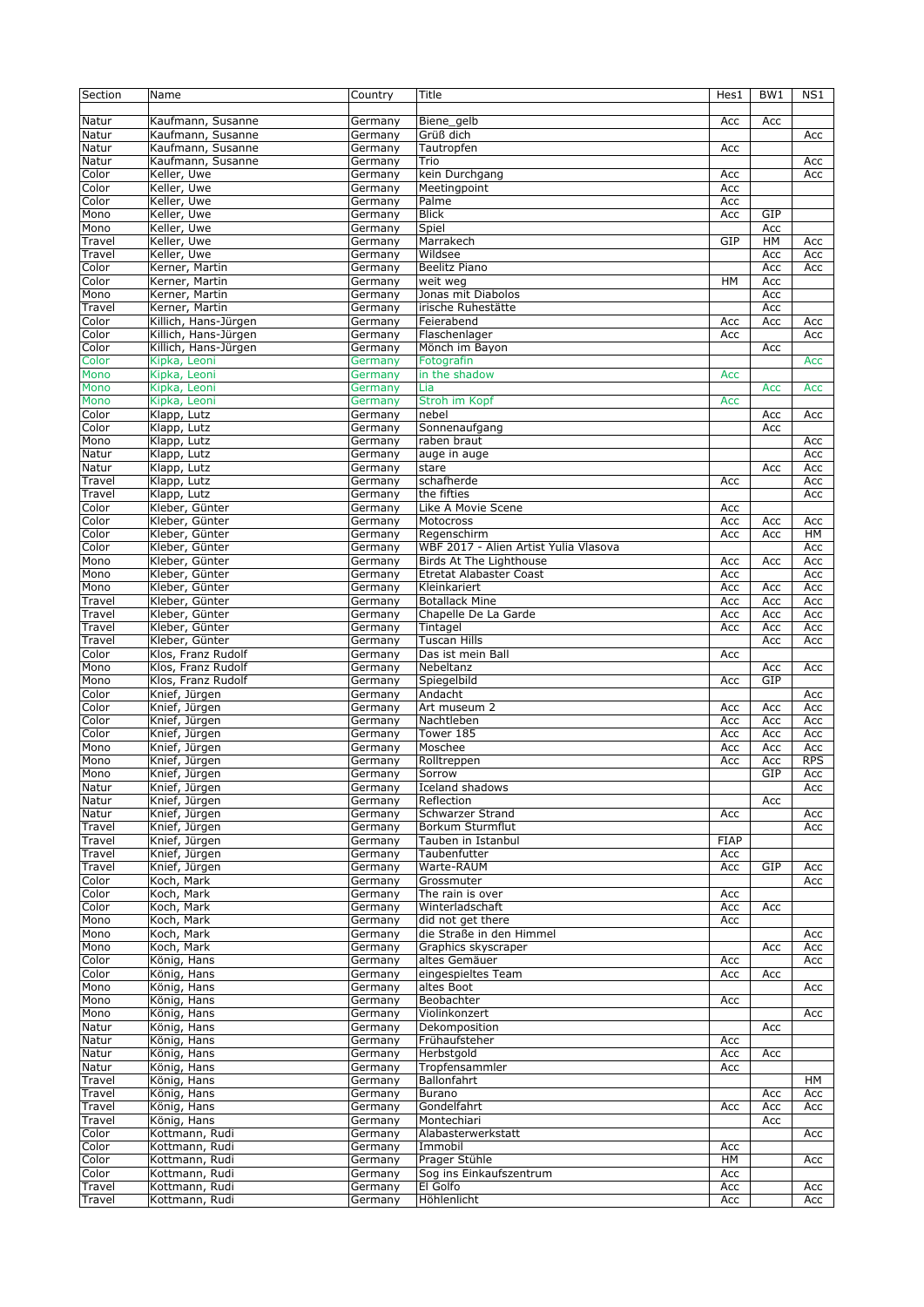| Section | Name              | Country | Title                               | Hes1       | BW1       | NS1        |
|---------|-------------------|---------|-------------------------------------|------------|-----------|------------|
|         |                   |         |                                     |            |           |            |
| Color   | Kraft, Roland     | Germany | But mostly you look at yourself     | Acc        |           |            |
| Color   | Kraft, Roland     |         | Pause                               | Acc        |           |            |
|         |                   | Germany |                                     |            |           | Acc        |
| Color   | Kraft, Roland     | Germany | Prisoners view                      |            | Acc       | Acc        |
| Mono    | Kraft, Roland     | Germany | Cross the line                      |            | Acc       | Acc        |
| Mono    | Kraft, Roland     | Germany | No more run, never                  |            | Acc       |            |
| Color   | Kraning, Richard  | Germany | schwarz                             |            | Acc       | Acc        |
| Color   | Kraning, Richard  | Germany | schwarz-weiss-gelb                  | HM         |           | Acc        |
| Color   | Kraning, Richard  | Germany | Valerie fährt Aufzug                | Acc        |           |            |
| Mono    | Kraning, Richard  | Germany | around the corner                   | <b>FHM</b> |           |            |
| Mono    | Kraning, Richard  | Germany | Komm mit                            | Acc        |           |            |
| Mono    | Kraning, Richard  | Germany | pur                                 | Acc        |           |            |
|         |                   |         |                                     |            |           |            |
| Mono    | Kraning, Richard  | Germany | Sarah im Wind                       | Acc        |           |            |
| Color   | Krause, Heidrun   | Germany | Gewunden                            | Acc        |           |            |
| Color   | Krüger, Johnny    | Germany | Geist 33                            | Acc        | Acc       |            |
| Color   | Krüger, Johnny    | Germany | Gimmli                              |            |           | Acc        |
| Color   | Krüger, Johnny    | Germany | Oksana in red                       | Acc        |           | Acc        |
| Color   | Krüger, Johnny    | Germany | Timmy                               | GIP        | Acc       |            |
| Mono    | Krüger, Johnny    | Germany | hueter des raben                    | Acc        | GIP       | <b>FHM</b> |
| Mono    | Krüger, Johnny    |         | Pirat                               | Acc        | Acc       | Acc        |
|         |                   | Germany |                                     |            |           |            |
| Mono    | Krüger, Johnny    | Germany | Sirene                              | Acc        |           |            |
| Natur   | Krüger, Johnny    | Germany | martes sprung                       | Acc        | Acc       | Acc        |
| Natur   | Krüger, Johnny    | Germany | Polarfuchsschlecker                 | <b>GHM</b> | Acc       | Acc        |
| Natur   | Krüger, Johnny    | Germany | Schweinsgallop Dachs                |            | Acc       | Acc        |
| Natur   | Krüger, Johnny    | Germany | Seeadler Spiegelung                 | Acc        | Acc       | Acc        |
| Color   | Kruska, Martin    | Germany | Gleich gehts los                    | Acc        | Acc       | Acc        |
| Color   | Kruska, Martin    | Germany | Nachtklettern                       |            | Acc       |            |
|         |                   |         |                                     |            |           |            |
| Color   | Kruska, Martin    | Germany | Zugverkehr                          |            | Acc       |            |
| Mono    | Kruska, Martin    | Germany | ich muss nur noch die Mails checken | <b>FHM</b> |           | Acc        |
| Mono    | Kruska, Martin    | Germany | Spaziergang durch Lissabon          |            |           | Acc        |
| Travel  | Kruska, Martin    | Germany | noch ein paar Minuten               | Acc        | Acc       | HM         |
| Travel  | Kruska, Martin    | Germany | So gefällt mir das                  |            | Acc       | Acc        |
| Color   | Kube, Thomas      | Germany | OMD                                 | Acc        | Acc       |            |
|         |                   |         |                                     |            |           |            |
| Color   | Kube, Thomas      | Germany | Triathlon                           | Acc        |           |            |
| Mono    | Kube, Thomas      | Germany | Erinnerungen                        |            | Acc       | Acc        |
| Mono    | Kube, Thomas      | Germany | Fragender Blick                     | Acc        | Acc       |            |
| Mono    | Kube, Thomas      | Germany | Smoking                             |            | Acc       |            |
| Mono    | Kuhn, Rainer      | Germany | Ferrari 250 GT SWB                  |            |           | Acc        |
| Mono    | Kuhn, Rainer      | Germany | Jaguar E Type                       | Acc        |           | Acc        |
| Mono    | Kuhn, Rainer      | Germany | Porsche 356                         | Acc        |           | Acc        |
|         |                   |         |                                     |            |           |            |
| Travel  | Kuhn, Rainer      | Germany | Brighton Badehäuschen               | Acc        |           |            |
| Color   | Kulpa, Beate      | Germany | Weißkopf-Seeadler 5                 |            | <b>HM</b> |            |
| Color   | Kulpa, Beate      | Germany | Wendeltreppe                        | Acc        |           | Acc        |
| Mono    | Kulpa, Beate      | Germany | Weißkopf-Seeadler 2                 | Acc        | Acc       |            |
| Natur   | Kulpa, Beate      | Germany | Badespaß 2                          |            | Acc       | Acc        |
| Natur   | Kulpa, Beate      | Germany | Skorpionsfliege                     | Acc        |           |            |
| Color   | Kunas, Wiebke     | Germany | Clouds                              |            |           | Acc        |
|         |                   |         |                                     |            |           |            |
| Color   | Kunas, Wiebke     | Germany | Petrona Towers                      |            | Acc       |            |
| Color   | Kunas, Wiebke     | Germany | Sunset                              |            | Acc       |            |
| Color   | Kunas, Wiebke     | Germany | Waterdrop                           |            | Acc       |            |
| Color   | Langhans, Thomas  | Germany | Paparazzi                           | Acc        | Acc       |            |
| Color   | Langhans, Thomas  | Germany | <b>Yellow Chucks</b>                | Acc        |           |            |
| Mono    | Langhans, Thomas  | Germany | Donation for the Music              | Acc        | Acc       |            |
| Mono    | Langhans, Thomas  | Germany | Heads Up                            |            | Acc       | Acc        |
|         |                   |         |                                     |            |           |            |
| Travel  | Langhans, Thomas  | Germany | Champ de Elysee                     | Acc        |           | Acc        |
| Travel  | Langhans, Thomas  | Germany | Glenfinnan                          |            | Acc       |            |
| Travel  | Langhans, Thomas  | Germany | Lofoten                             |            | Acc       |            |
| Travel  | Langhans, Thomas  | Germany | Marina Bay Sands                    |            | Acc       |            |
| Color   | Laskowski, Renja  | Germany | Bildbetrachtung 1                   |            | Acc       | Acc        |
| Color   | Laskowski, Renja  | Germany | Graf-Adolf-Platz                    | Acc        |           |            |
| Color   | Laskowski, Renja  | Germany | weisse Amaryllis 21                 |            | Acc       |            |
| Mono    | Laskowski, Renja  | Germany | Angriff                             |            |           | Acc        |
|         |                   |         |                                     |            |           |            |
| Mono    | Laskowski, Renja  | Germany | Niederrhein im Nebel                |            |           | Acc        |
| Mono    | Laskowski, Renja  | Germany | schwebend sw                        | Acc        |           | Acc        |
| Mono    | Laskowski, Renja  | Germany | Trist                               | Acc        |           |            |
| Natur   | Laskowski, Renja  | Germany | Denkpause                           |            | Acc       |            |
| Travel  | Laskowski, Renja  | Germany | Duesseldorf Hafen                   | Acc        |           |            |
| Travel  | Laskowski, Renja  | Germany | Freinsheim bei Nacht                | Acc        | Acc       | Acc        |
| Travel  | Laskowski, Renja  | Germany | Terrakotta Krieger                  | Acc        |           |            |
|         |                   |         |                                     |            |           |            |
| Color   | Lau, Peter        | Germany | Aufgeschnitten                      |            |           | Acc        |
| Travel  | Lau, Peter        | Germany | Angeseilt                           | Acc        | Acc       |            |
| Travel  | Lau, Peter        | Germany | Im Lichtkegel                       | Acc        |           |            |
| Color   | Lazaridis, Kosmas | Germany | Kardamena                           |            | Acc       | Acc        |
| Color   | Lazaridis, Kosmas | Germany | Road Snake                          |            |           | Acc        |
| Color   | Leibold, Bernhard | Germany | City walk                           |            | Acc       | Acc        |
|         |                   |         |                                     |            |           |            |
| Color   | Leibold, Bernhard | Germany | Urban art                           | Acc        |           |            |
| Color   | Leibold, Bernhard | Germany | Vergangenheit                       | Acc        |           | Acc        |
| Mono    | Leibold, Bernhard | Germany | Ausgang                             | Acc        | Acc       | HМ         |
| Mono    | Leibold, Bernhard | Germany | Flasche leer                        | Acc        |           | Acc        |
| Mono    | Leibold, Bernhard | Germany | Under the bridge                    | Acc        |           |            |
| Mono    | Leibold, Bernhard | Germany | Wegweiser                           | Acc        |           | Acc        |
| Color   | Letzner, Antje    | Germany | Ellenbogenschleifer                 | Acc        |           | HM         |
|         |                   |         |                                     |            |           |            |
| Color   | Letzner, Antje    | Germany | Faschingsmüde                       |            |           | Acc        |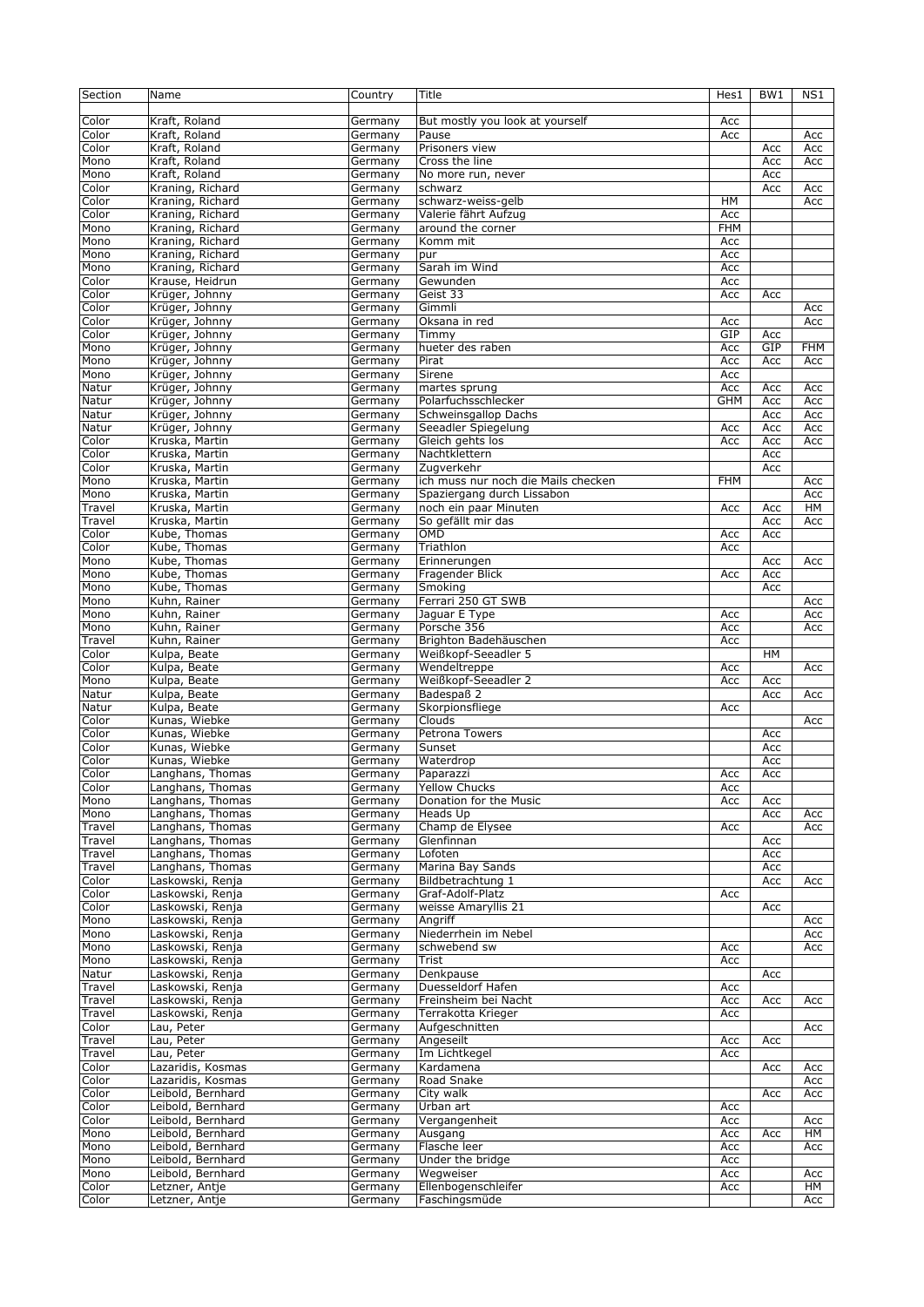| Mono<br>Flüstern<br>Letzner, Antje<br>Germany<br>Acc<br>Mono<br>Letzner, Antje<br>Acc<br>Germany<br>Staunen<br>Color<br>Liebertz, Norbert<br>Art expert<br>Acc<br>Germany<br>Acc<br>Liebertz, Norbert<br>Color<br>Every evening<br>Acc<br>Germany<br>Color<br>Liebertz, Norbert<br>Smoking<br>Acc<br>Acc<br>Germany<br>Liebertz, Norbert<br>Snowdeath<br>Color<br>Germany<br>Acc<br>Liebertz, Norbert<br>Mono<br>Mosque<br>Acc<br>Germany<br>Acc<br>Mono<br>Liebertz, Norbert<br>Streetmusic<br>Germany<br>Acc<br>Acc<br>Mono<br>Liebertz, Norbert<br>Subway Jazz<br>Acc<br>Germany<br>Travel<br>Liebertz, Norbert<br>Desert elephant<br>Germany<br>Acc<br>Travel<br>Liebertz, Norbert<br>Germany<br>Policehorse<br>Acc<br>Travel<br>Liebertz, Norbert<br>Staircase<br>Acc<br>Germany<br>Linker, Wolfgang<br>Color<br>Germany<br>Geierlay<br>Acc<br>Linker, Wolfgang<br>Color<br>Techno<br>Acc<br>Germany<br>Linker, Wolfgang<br>Color<br>Tunnelgesellschaft<br>Acc<br>Acc<br>Germany<br>Linker, Wolfgang<br>Mono<br>Germany<br>Guitarman<br>Acc<br>Acc<br>Mono<br>Linker, Wolfgang<br>Schneewanderer<br>Acc<br>Germany<br>Linker, Wolfgang<br>Germany<br>Acc<br>Natur<br>Leguan<br>Natur<br>Linker, Wolfgang<br>Riesig<br>Acc<br>Acc<br>Germany<br>Head to Head<br>Color<br>Loch, Ludwig<br>Germany<br>Acc<br>Acc<br>Acc<br>Loch, Ludwig<br>Color<br>Thunderbird<br>Acc<br>Germany<br>Color<br>Loch, Ludwig<br>Wasserschlacht<br>Acc<br>Acc<br>Acc<br>Germany<br>Color<br>Loch, Ludwig<br>Zugriff<br>Acc<br>Acc<br>Germany<br>Fischotter<br>Natur<br>Loch, Ludwig<br>Germany<br>Acc<br>Acc<br>Loch, Ludwig<br>Fishing 3<br>Natur<br>Germany<br>Acc<br>Natur<br>Loch, Ludwig<br>Sea Raven 1<br>Germany<br>Acc<br>Der Engel<br>Color<br>Ludwig, Dirk<br>Germany<br>Acc<br>Acc<br>Acc<br>Color<br>Ludwig, Dirk<br>Germany<br>Malgosia<br>Acc<br>Acc<br>Acc<br>Ludwig, Dirk<br>Color<br>Spiegelung<br>Acc<br>Germany<br>Color<br>Ludwig, Dirk<br>Tiphareth<br>Acc<br>Germany<br>Acc<br>HM<br>Mono<br>Ludwig, Dirk<br><b>Bianca</b><br>Germany<br>GIP<br>Mono<br>Ludwig, Dirk<br>Germany<br>Calvatie<br>Acc<br>Acc<br>Mono<br>Ludwig, Dirk<br>Laura<br>HM<br>Acc<br>Germany<br>Mono<br>Ludwig, Dirk<br>Sayuri<br>HM<br>Germany<br>Natur<br>Ludwig, Dirk<br>Herbst<br>Acc<br>Acc<br>Germany<br>Travel<br>Ludwig, Dirk<br>Santorini<br>Acc<br>Germany<br>Color<br>Ludwig, Peter<br>out of doors<br>Acc<br>Germany<br>Acc<br>Acc<br>Mono<br>Ludwig, Peter<br>stable<br>Acc<br>Acc<br>Germany<br>Ludwig, Peter<br>Mono<br>Germany<br>Treppenviertel_sw<br>Acc<br>Mahler, Steffen<br>Color<br>Germany<br><b>MMK Architecture</b><br>Acc<br>Acc<br>Mahler, Steffen<br>Color<br>Germany<br>Sagrada Colors<br>Acc<br>Mahler, Steffen<br>Stairs into the Light<br>Color<br>Germany<br>Acc<br>Acc<br>Acc<br>Mahler, Steffen<br>Three Clothespins<br>Color<br>Acc<br>Acc<br>Germany<br>Mono<br>Mahler, Steffen<br>Six Windows and a Moon<br>Germany<br>Acc<br>Acc<br>Relaxed<br>Natur<br>Mahler, Steffen<br>Acc<br>Germany<br>Mahler, Steffen<br>The Snake<br>Natur<br>Germany<br>Acc<br>Mahler, Steffen<br>Travel<br>Germany<br><b>Columbus Tower</b><br>Acc<br>Acc<br>Mahler, Steffen<br>Travel<br>Germany<br><b>NYC</b><br>Acc<br>Acc<br>Acc<br>Mahler, Steffen<br>The Bean<br>Travel<br>Germany<br>Acc<br>Color<br>Markloff, Karl<br><b>Bunte Schirme</b><br>Germany<br>Acc<br>Color<br>Markloff, Karl<br>Tubaspieler<br>Acc<br>Germany<br>Color<br>Menzel, Martin<br>Germany<br>Rutschparty<br>Acc<br>Color<br>Menzel, Martin<br>Schattenwelt<br>Germany<br>Acc<br>Color<br>Messer, Alexander<br>Bootsteg<br>Germany<br>Acc<br>Messer, Alexander<br>Color<br>Germany<br>Hunderennen<br>Acc<br>Acc<br>Messer, Alexander<br>Old Man<br>Mono<br>Germany<br>Acc<br>Messer, Alexander<br>Germany<br>St. Laurentius<br>Mono<br>Acc<br>Acc<br>Messer, Melanie<br>Color<br>Germany<br>Luftkampf<br>Acc<br>Color<br>Messer, Melanie<br>Pelikan Platsch<br>Germany<br>Acc<br>Messer, Melanie<br>Color<br>Germany<br>Sunrise<br>Acc<br>Mono<br>Messer, Melanie<br>Norbert<br>Acc<br>Germany<br>Acc<br>Messer, Melanie<br>Schwan<br>Mono<br>Germany<br>Acc<br>Messer, Melanie<br>Mono<br>Germany<br>Think<br>Acc<br>Acc<br>Color<br>Messerschmidt, Jakob<br>Germany<br>das rockt<br>Acc<br>Messerschmidt, Jakob<br>Color<br>Germany<br>der Schrei<br>Acc<br>Messerschmidt, Jakob<br>Mono<br>Germany<br>Larisssa<br>Acc<br>Acc<br>Acc<br>Messerschmidt, Jakob<br>Travel<br>Pote Pietra Verona<br>Germany<br>Acc<br>Mester, Rudolf<br>Color<br>Germany<br>Eichelberg im Nebel<br>Acc<br>Color<br>Mester, Rudolf<br>Germany<br>Rennrodler 01<br>Acc<br>Acc<br>Mester, Rudolf<br>Color<br>Wengertshütte<br>Germany<br>Acc<br>Acc<br>Acc<br>Travel<br>Mester, Rudolf<br>Germany<br>Pärchen 01<br>Acc<br>Color<br>Mock, Klaus<br>Germany<br>Kunstbetrachter<br>Acc<br>Mock, Klaus<br>Spiegelung<br>Color<br>Germany<br>Acc<br>Acc<br>Mono<br>Mock, Klaus<br>Germany<br>Gebrauchsfertig<br>Acc<br>Acc<br>Mono<br>Mock, Klaus<br>Treppenhaus<br>Germany<br>Acc<br>Acc<br>Mock, Klaus<br>Travel<br>Germany<br>Duisburg Hbf<br>HМ<br>Color<br>Möhle, Simone<br>Im Flug<br>Germany<br>Acc<br>Möhle, Simone<br>Germany<br>Scherbe<br>Color<br>Acc<br>Color<br>Möhle, Simone<br>Türe<br>Germany<br>Acc<br>Möhle, Simone<br>Mono<br>Germany<br>Dosen sw<br>Acc<br>Mono<br>Möhle, Simone<br>Rebe sw<br>Acc<br>Germany | Section | Name          | Country | Title   | Hes1 | BW <sub>1</sub> | NS1 |
|----------------------------------------------------------------------------------------------------------------------------------------------------------------------------------------------------------------------------------------------------------------------------------------------------------------------------------------------------------------------------------------------------------------------------------------------------------------------------------------------------------------------------------------------------------------------------------------------------------------------------------------------------------------------------------------------------------------------------------------------------------------------------------------------------------------------------------------------------------------------------------------------------------------------------------------------------------------------------------------------------------------------------------------------------------------------------------------------------------------------------------------------------------------------------------------------------------------------------------------------------------------------------------------------------------------------------------------------------------------------------------------------------------------------------------------------------------------------------------------------------------------------------------------------------------------------------------------------------------------------------------------------------------------------------------------------------------------------------------------------------------------------------------------------------------------------------------------------------------------------------------------------------------------------------------------------------------------------------------------------------------------------------------------------------------------------------------------------------------------------------------------------------------------------------------------------------------------------------------------------------------------------------------------------------------------------------------------------------------------------------------------------------------------------------------------------------------------------------------------------------------------------------------------------------------------------------------------------------------------------------------------------------------------------------------------------------------------------------------------------------------------------------------------------------------------------------------------------------------------------------------------------------------------------------------------------------------------------------------------------------------------------------------------------------------------------------------------------------------------------------------------------------------------------------------------------------------------------------------------------------------------------------------------------------------------------------------------------------------------------------------------------------------------------------------------------------------------------------------------------------------------------------------------------------------------------------------------------------------------------------------------------------------------------------------------------------------------------------------------------------------------------------------------------------------------------------------------------------------------------------------------------------------------------------------------------------------------------------------------------------------------------------------------------------------------------------------------------------------------------------------------------------------------------------------------------------------------------------------------------------------------------------------------------------------------------------------------------------------------------------------------------------------------------------------------------------------------------------------------------------------------------------------------------------------------------------------------------------------------------------------------------------------------------------------------------------------------------------------------------------------------------------------------------------------------------------------------------------------------------------------------------------------------------------------------------------------------------------------------------------------------------------------------------------------------------------------------------------------------------------------------------------------------------------------------------------------------------------------------------------------------------------------------------------------------------------------------------------------------------------------|---------|---------------|---------|---------|------|-----------------|-----|
|                                                                                                                                                                                                                                                                                                                                                                                                                                                                                                                                                                                                                                                                                                                                                                                                                                                                                                                                                                                                                                                                                                                                                                                                                                                                                                                                                                                                                                                                                                                                                                                                                                                                                                                                                                                                                                                                                                                                                                                                                                                                                                                                                                                                                                                                                                                                                                                                                                                                                                                                                                                                                                                                                                                                                                                                                                                                                                                                                                                                                                                                                                                                                                                                                                                                                                                                                                                                                                                                                                                                                                                                                                                                                                                                                                                                                                                                                                                                                                                                                                                                                                                                                                                                                                                                                                                                                                                                                                                                                                                                                                                                                                                                                                                                                                                                                                                                                                                                                                                                                                                                                                                                                                                                                                                                                                                                                                                  |         |               |         |         |      |                 |     |
|                                                                                                                                                                                                                                                                                                                                                                                                                                                                                                                                                                                                                                                                                                                                                                                                                                                                                                                                                                                                                                                                                                                                                                                                                                                                                                                                                                                                                                                                                                                                                                                                                                                                                                                                                                                                                                                                                                                                                                                                                                                                                                                                                                                                                                                                                                                                                                                                                                                                                                                                                                                                                                                                                                                                                                                                                                                                                                                                                                                                                                                                                                                                                                                                                                                                                                                                                                                                                                                                                                                                                                                                                                                                                                                                                                                                                                                                                                                                                                                                                                                                                                                                                                                                                                                                                                                                                                                                                                                                                                                                                                                                                                                                                                                                                                                                                                                                                                                                                                                                                                                                                                                                                                                                                                                                                                                                                                                  |         |               |         |         |      |                 |     |
|                                                                                                                                                                                                                                                                                                                                                                                                                                                                                                                                                                                                                                                                                                                                                                                                                                                                                                                                                                                                                                                                                                                                                                                                                                                                                                                                                                                                                                                                                                                                                                                                                                                                                                                                                                                                                                                                                                                                                                                                                                                                                                                                                                                                                                                                                                                                                                                                                                                                                                                                                                                                                                                                                                                                                                                                                                                                                                                                                                                                                                                                                                                                                                                                                                                                                                                                                                                                                                                                                                                                                                                                                                                                                                                                                                                                                                                                                                                                                                                                                                                                                                                                                                                                                                                                                                                                                                                                                                                                                                                                                                                                                                                                                                                                                                                                                                                                                                                                                                                                                                                                                                                                                                                                                                                                                                                                                                                  |         |               |         |         |      |                 |     |
|                                                                                                                                                                                                                                                                                                                                                                                                                                                                                                                                                                                                                                                                                                                                                                                                                                                                                                                                                                                                                                                                                                                                                                                                                                                                                                                                                                                                                                                                                                                                                                                                                                                                                                                                                                                                                                                                                                                                                                                                                                                                                                                                                                                                                                                                                                                                                                                                                                                                                                                                                                                                                                                                                                                                                                                                                                                                                                                                                                                                                                                                                                                                                                                                                                                                                                                                                                                                                                                                                                                                                                                                                                                                                                                                                                                                                                                                                                                                                                                                                                                                                                                                                                                                                                                                                                                                                                                                                                                                                                                                                                                                                                                                                                                                                                                                                                                                                                                                                                                                                                                                                                                                                                                                                                                                                                                                                                                  |         |               |         |         |      |                 |     |
|                                                                                                                                                                                                                                                                                                                                                                                                                                                                                                                                                                                                                                                                                                                                                                                                                                                                                                                                                                                                                                                                                                                                                                                                                                                                                                                                                                                                                                                                                                                                                                                                                                                                                                                                                                                                                                                                                                                                                                                                                                                                                                                                                                                                                                                                                                                                                                                                                                                                                                                                                                                                                                                                                                                                                                                                                                                                                                                                                                                                                                                                                                                                                                                                                                                                                                                                                                                                                                                                                                                                                                                                                                                                                                                                                                                                                                                                                                                                                                                                                                                                                                                                                                                                                                                                                                                                                                                                                                                                                                                                                                                                                                                                                                                                                                                                                                                                                                                                                                                                                                                                                                                                                                                                                                                                                                                                                                                  |         |               |         |         |      |                 |     |
|                                                                                                                                                                                                                                                                                                                                                                                                                                                                                                                                                                                                                                                                                                                                                                                                                                                                                                                                                                                                                                                                                                                                                                                                                                                                                                                                                                                                                                                                                                                                                                                                                                                                                                                                                                                                                                                                                                                                                                                                                                                                                                                                                                                                                                                                                                                                                                                                                                                                                                                                                                                                                                                                                                                                                                                                                                                                                                                                                                                                                                                                                                                                                                                                                                                                                                                                                                                                                                                                                                                                                                                                                                                                                                                                                                                                                                                                                                                                                                                                                                                                                                                                                                                                                                                                                                                                                                                                                                                                                                                                                                                                                                                                                                                                                                                                                                                                                                                                                                                                                                                                                                                                                                                                                                                                                                                                                                                  |         |               |         |         |      |                 |     |
|                                                                                                                                                                                                                                                                                                                                                                                                                                                                                                                                                                                                                                                                                                                                                                                                                                                                                                                                                                                                                                                                                                                                                                                                                                                                                                                                                                                                                                                                                                                                                                                                                                                                                                                                                                                                                                                                                                                                                                                                                                                                                                                                                                                                                                                                                                                                                                                                                                                                                                                                                                                                                                                                                                                                                                                                                                                                                                                                                                                                                                                                                                                                                                                                                                                                                                                                                                                                                                                                                                                                                                                                                                                                                                                                                                                                                                                                                                                                                                                                                                                                                                                                                                                                                                                                                                                                                                                                                                                                                                                                                                                                                                                                                                                                                                                                                                                                                                                                                                                                                                                                                                                                                                                                                                                                                                                                                                                  |         |               |         |         |      |                 |     |
|                                                                                                                                                                                                                                                                                                                                                                                                                                                                                                                                                                                                                                                                                                                                                                                                                                                                                                                                                                                                                                                                                                                                                                                                                                                                                                                                                                                                                                                                                                                                                                                                                                                                                                                                                                                                                                                                                                                                                                                                                                                                                                                                                                                                                                                                                                                                                                                                                                                                                                                                                                                                                                                                                                                                                                                                                                                                                                                                                                                                                                                                                                                                                                                                                                                                                                                                                                                                                                                                                                                                                                                                                                                                                                                                                                                                                                                                                                                                                                                                                                                                                                                                                                                                                                                                                                                                                                                                                                                                                                                                                                                                                                                                                                                                                                                                                                                                                                                                                                                                                                                                                                                                                                                                                                                                                                                                                                                  |         |               |         |         |      |                 |     |
|                                                                                                                                                                                                                                                                                                                                                                                                                                                                                                                                                                                                                                                                                                                                                                                                                                                                                                                                                                                                                                                                                                                                                                                                                                                                                                                                                                                                                                                                                                                                                                                                                                                                                                                                                                                                                                                                                                                                                                                                                                                                                                                                                                                                                                                                                                                                                                                                                                                                                                                                                                                                                                                                                                                                                                                                                                                                                                                                                                                                                                                                                                                                                                                                                                                                                                                                                                                                                                                                                                                                                                                                                                                                                                                                                                                                                                                                                                                                                                                                                                                                                                                                                                                                                                                                                                                                                                                                                                                                                                                                                                                                                                                                                                                                                                                                                                                                                                                                                                                                                                                                                                                                                                                                                                                                                                                                                                                  |         |               |         |         |      |                 |     |
|                                                                                                                                                                                                                                                                                                                                                                                                                                                                                                                                                                                                                                                                                                                                                                                                                                                                                                                                                                                                                                                                                                                                                                                                                                                                                                                                                                                                                                                                                                                                                                                                                                                                                                                                                                                                                                                                                                                                                                                                                                                                                                                                                                                                                                                                                                                                                                                                                                                                                                                                                                                                                                                                                                                                                                                                                                                                                                                                                                                                                                                                                                                                                                                                                                                                                                                                                                                                                                                                                                                                                                                                                                                                                                                                                                                                                                                                                                                                                                                                                                                                                                                                                                                                                                                                                                                                                                                                                                                                                                                                                                                                                                                                                                                                                                                                                                                                                                                                                                                                                                                                                                                                                                                                                                                                                                                                                                                  |         |               |         |         |      |                 |     |
|                                                                                                                                                                                                                                                                                                                                                                                                                                                                                                                                                                                                                                                                                                                                                                                                                                                                                                                                                                                                                                                                                                                                                                                                                                                                                                                                                                                                                                                                                                                                                                                                                                                                                                                                                                                                                                                                                                                                                                                                                                                                                                                                                                                                                                                                                                                                                                                                                                                                                                                                                                                                                                                                                                                                                                                                                                                                                                                                                                                                                                                                                                                                                                                                                                                                                                                                                                                                                                                                                                                                                                                                                                                                                                                                                                                                                                                                                                                                                                                                                                                                                                                                                                                                                                                                                                                                                                                                                                                                                                                                                                                                                                                                                                                                                                                                                                                                                                                                                                                                                                                                                                                                                                                                                                                                                                                                                                                  |         |               |         |         |      |                 |     |
|                                                                                                                                                                                                                                                                                                                                                                                                                                                                                                                                                                                                                                                                                                                                                                                                                                                                                                                                                                                                                                                                                                                                                                                                                                                                                                                                                                                                                                                                                                                                                                                                                                                                                                                                                                                                                                                                                                                                                                                                                                                                                                                                                                                                                                                                                                                                                                                                                                                                                                                                                                                                                                                                                                                                                                                                                                                                                                                                                                                                                                                                                                                                                                                                                                                                                                                                                                                                                                                                                                                                                                                                                                                                                                                                                                                                                                                                                                                                                                                                                                                                                                                                                                                                                                                                                                                                                                                                                                                                                                                                                                                                                                                                                                                                                                                                                                                                                                                                                                                                                                                                                                                                                                                                                                                                                                                                                                                  |         |               |         |         |      |                 |     |
|                                                                                                                                                                                                                                                                                                                                                                                                                                                                                                                                                                                                                                                                                                                                                                                                                                                                                                                                                                                                                                                                                                                                                                                                                                                                                                                                                                                                                                                                                                                                                                                                                                                                                                                                                                                                                                                                                                                                                                                                                                                                                                                                                                                                                                                                                                                                                                                                                                                                                                                                                                                                                                                                                                                                                                                                                                                                                                                                                                                                                                                                                                                                                                                                                                                                                                                                                                                                                                                                                                                                                                                                                                                                                                                                                                                                                                                                                                                                                                                                                                                                                                                                                                                                                                                                                                                                                                                                                                                                                                                                                                                                                                                                                                                                                                                                                                                                                                                                                                                                                                                                                                                                                                                                                                                                                                                                                                                  |         |               |         |         |      |                 |     |
|                                                                                                                                                                                                                                                                                                                                                                                                                                                                                                                                                                                                                                                                                                                                                                                                                                                                                                                                                                                                                                                                                                                                                                                                                                                                                                                                                                                                                                                                                                                                                                                                                                                                                                                                                                                                                                                                                                                                                                                                                                                                                                                                                                                                                                                                                                                                                                                                                                                                                                                                                                                                                                                                                                                                                                                                                                                                                                                                                                                                                                                                                                                                                                                                                                                                                                                                                                                                                                                                                                                                                                                                                                                                                                                                                                                                                                                                                                                                                                                                                                                                                                                                                                                                                                                                                                                                                                                                                                                                                                                                                                                                                                                                                                                                                                                                                                                                                                                                                                                                                                                                                                                                                                                                                                                                                                                                                                                  |         |               |         |         |      |                 |     |
|                                                                                                                                                                                                                                                                                                                                                                                                                                                                                                                                                                                                                                                                                                                                                                                                                                                                                                                                                                                                                                                                                                                                                                                                                                                                                                                                                                                                                                                                                                                                                                                                                                                                                                                                                                                                                                                                                                                                                                                                                                                                                                                                                                                                                                                                                                                                                                                                                                                                                                                                                                                                                                                                                                                                                                                                                                                                                                                                                                                                                                                                                                                                                                                                                                                                                                                                                                                                                                                                                                                                                                                                                                                                                                                                                                                                                                                                                                                                                                                                                                                                                                                                                                                                                                                                                                                                                                                                                                                                                                                                                                                                                                                                                                                                                                                                                                                                                                                                                                                                                                                                                                                                                                                                                                                                                                                                                                                  |         |               |         |         |      |                 |     |
|                                                                                                                                                                                                                                                                                                                                                                                                                                                                                                                                                                                                                                                                                                                                                                                                                                                                                                                                                                                                                                                                                                                                                                                                                                                                                                                                                                                                                                                                                                                                                                                                                                                                                                                                                                                                                                                                                                                                                                                                                                                                                                                                                                                                                                                                                                                                                                                                                                                                                                                                                                                                                                                                                                                                                                                                                                                                                                                                                                                                                                                                                                                                                                                                                                                                                                                                                                                                                                                                                                                                                                                                                                                                                                                                                                                                                                                                                                                                                                                                                                                                                                                                                                                                                                                                                                                                                                                                                                                                                                                                                                                                                                                                                                                                                                                                                                                                                                                                                                                                                                                                                                                                                                                                                                                                                                                                                                                  |         |               |         |         |      |                 |     |
|                                                                                                                                                                                                                                                                                                                                                                                                                                                                                                                                                                                                                                                                                                                                                                                                                                                                                                                                                                                                                                                                                                                                                                                                                                                                                                                                                                                                                                                                                                                                                                                                                                                                                                                                                                                                                                                                                                                                                                                                                                                                                                                                                                                                                                                                                                                                                                                                                                                                                                                                                                                                                                                                                                                                                                                                                                                                                                                                                                                                                                                                                                                                                                                                                                                                                                                                                                                                                                                                                                                                                                                                                                                                                                                                                                                                                                                                                                                                                                                                                                                                                                                                                                                                                                                                                                                                                                                                                                                                                                                                                                                                                                                                                                                                                                                                                                                                                                                                                                                                                                                                                                                                                                                                                                                                                                                                                                                  |         |               |         |         |      |                 |     |
|                                                                                                                                                                                                                                                                                                                                                                                                                                                                                                                                                                                                                                                                                                                                                                                                                                                                                                                                                                                                                                                                                                                                                                                                                                                                                                                                                                                                                                                                                                                                                                                                                                                                                                                                                                                                                                                                                                                                                                                                                                                                                                                                                                                                                                                                                                                                                                                                                                                                                                                                                                                                                                                                                                                                                                                                                                                                                                                                                                                                                                                                                                                                                                                                                                                                                                                                                                                                                                                                                                                                                                                                                                                                                                                                                                                                                                                                                                                                                                                                                                                                                                                                                                                                                                                                                                                                                                                                                                                                                                                                                                                                                                                                                                                                                                                                                                                                                                                                                                                                                                                                                                                                                                                                                                                                                                                                                                                  |         |               |         |         |      |                 |     |
|                                                                                                                                                                                                                                                                                                                                                                                                                                                                                                                                                                                                                                                                                                                                                                                                                                                                                                                                                                                                                                                                                                                                                                                                                                                                                                                                                                                                                                                                                                                                                                                                                                                                                                                                                                                                                                                                                                                                                                                                                                                                                                                                                                                                                                                                                                                                                                                                                                                                                                                                                                                                                                                                                                                                                                                                                                                                                                                                                                                                                                                                                                                                                                                                                                                                                                                                                                                                                                                                                                                                                                                                                                                                                                                                                                                                                                                                                                                                                                                                                                                                                                                                                                                                                                                                                                                                                                                                                                                                                                                                                                                                                                                                                                                                                                                                                                                                                                                                                                                                                                                                                                                                                                                                                                                                                                                                                                                  |         |               |         |         |      |                 |     |
|                                                                                                                                                                                                                                                                                                                                                                                                                                                                                                                                                                                                                                                                                                                                                                                                                                                                                                                                                                                                                                                                                                                                                                                                                                                                                                                                                                                                                                                                                                                                                                                                                                                                                                                                                                                                                                                                                                                                                                                                                                                                                                                                                                                                                                                                                                                                                                                                                                                                                                                                                                                                                                                                                                                                                                                                                                                                                                                                                                                                                                                                                                                                                                                                                                                                                                                                                                                                                                                                                                                                                                                                                                                                                                                                                                                                                                                                                                                                                                                                                                                                                                                                                                                                                                                                                                                                                                                                                                                                                                                                                                                                                                                                                                                                                                                                                                                                                                                                                                                                                                                                                                                                                                                                                                                                                                                                                                                  |         |               |         |         |      |                 |     |
|                                                                                                                                                                                                                                                                                                                                                                                                                                                                                                                                                                                                                                                                                                                                                                                                                                                                                                                                                                                                                                                                                                                                                                                                                                                                                                                                                                                                                                                                                                                                                                                                                                                                                                                                                                                                                                                                                                                                                                                                                                                                                                                                                                                                                                                                                                                                                                                                                                                                                                                                                                                                                                                                                                                                                                                                                                                                                                                                                                                                                                                                                                                                                                                                                                                                                                                                                                                                                                                                                                                                                                                                                                                                                                                                                                                                                                                                                                                                                                                                                                                                                                                                                                                                                                                                                                                                                                                                                                                                                                                                                                                                                                                                                                                                                                                                                                                                                                                                                                                                                                                                                                                                                                                                                                                                                                                                                                                  |         |               |         |         |      |                 |     |
|                                                                                                                                                                                                                                                                                                                                                                                                                                                                                                                                                                                                                                                                                                                                                                                                                                                                                                                                                                                                                                                                                                                                                                                                                                                                                                                                                                                                                                                                                                                                                                                                                                                                                                                                                                                                                                                                                                                                                                                                                                                                                                                                                                                                                                                                                                                                                                                                                                                                                                                                                                                                                                                                                                                                                                                                                                                                                                                                                                                                                                                                                                                                                                                                                                                                                                                                                                                                                                                                                                                                                                                                                                                                                                                                                                                                                                                                                                                                                                                                                                                                                                                                                                                                                                                                                                                                                                                                                                                                                                                                                                                                                                                                                                                                                                                                                                                                                                                                                                                                                                                                                                                                                                                                                                                                                                                                                                                  |         |               |         |         |      |                 |     |
|                                                                                                                                                                                                                                                                                                                                                                                                                                                                                                                                                                                                                                                                                                                                                                                                                                                                                                                                                                                                                                                                                                                                                                                                                                                                                                                                                                                                                                                                                                                                                                                                                                                                                                                                                                                                                                                                                                                                                                                                                                                                                                                                                                                                                                                                                                                                                                                                                                                                                                                                                                                                                                                                                                                                                                                                                                                                                                                                                                                                                                                                                                                                                                                                                                                                                                                                                                                                                                                                                                                                                                                                                                                                                                                                                                                                                                                                                                                                                                                                                                                                                                                                                                                                                                                                                                                                                                                                                                                                                                                                                                                                                                                                                                                                                                                                                                                                                                                                                                                                                                                                                                                                                                                                                                                                                                                                                                                  |         |               |         |         |      |                 |     |
|                                                                                                                                                                                                                                                                                                                                                                                                                                                                                                                                                                                                                                                                                                                                                                                                                                                                                                                                                                                                                                                                                                                                                                                                                                                                                                                                                                                                                                                                                                                                                                                                                                                                                                                                                                                                                                                                                                                                                                                                                                                                                                                                                                                                                                                                                                                                                                                                                                                                                                                                                                                                                                                                                                                                                                                                                                                                                                                                                                                                                                                                                                                                                                                                                                                                                                                                                                                                                                                                                                                                                                                                                                                                                                                                                                                                                                                                                                                                                                                                                                                                                                                                                                                                                                                                                                                                                                                                                                                                                                                                                                                                                                                                                                                                                                                                                                                                                                                                                                                                                                                                                                                                                                                                                                                                                                                                                                                  |         |               |         |         |      |                 |     |
|                                                                                                                                                                                                                                                                                                                                                                                                                                                                                                                                                                                                                                                                                                                                                                                                                                                                                                                                                                                                                                                                                                                                                                                                                                                                                                                                                                                                                                                                                                                                                                                                                                                                                                                                                                                                                                                                                                                                                                                                                                                                                                                                                                                                                                                                                                                                                                                                                                                                                                                                                                                                                                                                                                                                                                                                                                                                                                                                                                                                                                                                                                                                                                                                                                                                                                                                                                                                                                                                                                                                                                                                                                                                                                                                                                                                                                                                                                                                                                                                                                                                                                                                                                                                                                                                                                                                                                                                                                                                                                                                                                                                                                                                                                                                                                                                                                                                                                                                                                                                                                                                                                                                                                                                                                                                                                                                                                                  |         |               |         |         |      |                 |     |
|                                                                                                                                                                                                                                                                                                                                                                                                                                                                                                                                                                                                                                                                                                                                                                                                                                                                                                                                                                                                                                                                                                                                                                                                                                                                                                                                                                                                                                                                                                                                                                                                                                                                                                                                                                                                                                                                                                                                                                                                                                                                                                                                                                                                                                                                                                                                                                                                                                                                                                                                                                                                                                                                                                                                                                                                                                                                                                                                                                                                                                                                                                                                                                                                                                                                                                                                                                                                                                                                                                                                                                                                                                                                                                                                                                                                                                                                                                                                                                                                                                                                                                                                                                                                                                                                                                                                                                                                                                                                                                                                                                                                                                                                                                                                                                                                                                                                                                                                                                                                                                                                                                                                                                                                                                                                                                                                                                                  |         |               |         |         |      |                 |     |
|                                                                                                                                                                                                                                                                                                                                                                                                                                                                                                                                                                                                                                                                                                                                                                                                                                                                                                                                                                                                                                                                                                                                                                                                                                                                                                                                                                                                                                                                                                                                                                                                                                                                                                                                                                                                                                                                                                                                                                                                                                                                                                                                                                                                                                                                                                                                                                                                                                                                                                                                                                                                                                                                                                                                                                                                                                                                                                                                                                                                                                                                                                                                                                                                                                                                                                                                                                                                                                                                                                                                                                                                                                                                                                                                                                                                                                                                                                                                                                                                                                                                                                                                                                                                                                                                                                                                                                                                                                                                                                                                                                                                                                                                                                                                                                                                                                                                                                                                                                                                                                                                                                                                                                                                                                                                                                                                                                                  |         |               |         |         |      |                 |     |
|                                                                                                                                                                                                                                                                                                                                                                                                                                                                                                                                                                                                                                                                                                                                                                                                                                                                                                                                                                                                                                                                                                                                                                                                                                                                                                                                                                                                                                                                                                                                                                                                                                                                                                                                                                                                                                                                                                                                                                                                                                                                                                                                                                                                                                                                                                                                                                                                                                                                                                                                                                                                                                                                                                                                                                                                                                                                                                                                                                                                                                                                                                                                                                                                                                                                                                                                                                                                                                                                                                                                                                                                                                                                                                                                                                                                                                                                                                                                                                                                                                                                                                                                                                                                                                                                                                                                                                                                                                                                                                                                                                                                                                                                                                                                                                                                                                                                                                                                                                                                                                                                                                                                                                                                                                                                                                                                                                                  |         |               |         |         |      |                 |     |
|                                                                                                                                                                                                                                                                                                                                                                                                                                                                                                                                                                                                                                                                                                                                                                                                                                                                                                                                                                                                                                                                                                                                                                                                                                                                                                                                                                                                                                                                                                                                                                                                                                                                                                                                                                                                                                                                                                                                                                                                                                                                                                                                                                                                                                                                                                                                                                                                                                                                                                                                                                                                                                                                                                                                                                                                                                                                                                                                                                                                                                                                                                                                                                                                                                                                                                                                                                                                                                                                                                                                                                                                                                                                                                                                                                                                                                                                                                                                                                                                                                                                                                                                                                                                                                                                                                                                                                                                                                                                                                                                                                                                                                                                                                                                                                                                                                                                                                                                                                                                                                                                                                                                                                                                                                                                                                                                                                                  |         |               |         |         |      |                 |     |
|                                                                                                                                                                                                                                                                                                                                                                                                                                                                                                                                                                                                                                                                                                                                                                                                                                                                                                                                                                                                                                                                                                                                                                                                                                                                                                                                                                                                                                                                                                                                                                                                                                                                                                                                                                                                                                                                                                                                                                                                                                                                                                                                                                                                                                                                                                                                                                                                                                                                                                                                                                                                                                                                                                                                                                                                                                                                                                                                                                                                                                                                                                                                                                                                                                                                                                                                                                                                                                                                                                                                                                                                                                                                                                                                                                                                                                                                                                                                                                                                                                                                                                                                                                                                                                                                                                                                                                                                                                                                                                                                                                                                                                                                                                                                                                                                                                                                                                                                                                                                                                                                                                                                                                                                                                                                                                                                                                                  |         |               |         |         |      |                 |     |
|                                                                                                                                                                                                                                                                                                                                                                                                                                                                                                                                                                                                                                                                                                                                                                                                                                                                                                                                                                                                                                                                                                                                                                                                                                                                                                                                                                                                                                                                                                                                                                                                                                                                                                                                                                                                                                                                                                                                                                                                                                                                                                                                                                                                                                                                                                                                                                                                                                                                                                                                                                                                                                                                                                                                                                                                                                                                                                                                                                                                                                                                                                                                                                                                                                                                                                                                                                                                                                                                                                                                                                                                                                                                                                                                                                                                                                                                                                                                                                                                                                                                                                                                                                                                                                                                                                                                                                                                                                                                                                                                                                                                                                                                                                                                                                                                                                                                                                                                                                                                                                                                                                                                                                                                                                                                                                                                                                                  |         |               |         |         |      |                 |     |
|                                                                                                                                                                                                                                                                                                                                                                                                                                                                                                                                                                                                                                                                                                                                                                                                                                                                                                                                                                                                                                                                                                                                                                                                                                                                                                                                                                                                                                                                                                                                                                                                                                                                                                                                                                                                                                                                                                                                                                                                                                                                                                                                                                                                                                                                                                                                                                                                                                                                                                                                                                                                                                                                                                                                                                                                                                                                                                                                                                                                                                                                                                                                                                                                                                                                                                                                                                                                                                                                                                                                                                                                                                                                                                                                                                                                                                                                                                                                                                                                                                                                                                                                                                                                                                                                                                                                                                                                                                                                                                                                                                                                                                                                                                                                                                                                                                                                                                                                                                                                                                                                                                                                                                                                                                                                                                                                                                                  |         |               |         |         |      |                 |     |
|                                                                                                                                                                                                                                                                                                                                                                                                                                                                                                                                                                                                                                                                                                                                                                                                                                                                                                                                                                                                                                                                                                                                                                                                                                                                                                                                                                                                                                                                                                                                                                                                                                                                                                                                                                                                                                                                                                                                                                                                                                                                                                                                                                                                                                                                                                                                                                                                                                                                                                                                                                                                                                                                                                                                                                                                                                                                                                                                                                                                                                                                                                                                                                                                                                                                                                                                                                                                                                                                                                                                                                                                                                                                                                                                                                                                                                                                                                                                                                                                                                                                                                                                                                                                                                                                                                                                                                                                                                                                                                                                                                                                                                                                                                                                                                                                                                                                                                                                                                                                                                                                                                                                                                                                                                                                                                                                                                                  |         |               |         |         |      |                 |     |
|                                                                                                                                                                                                                                                                                                                                                                                                                                                                                                                                                                                                                                                                                                                                                                                                                                                                                                                                                                                                                                                                                                                                                                                                                                                                                                                                                                                                                                                                                                                                                                                                                                                                                                                                                                                                                                                                                                                                                                                                                                                                                                                                                                                                                                                                                                                                                                                                                                                                                                                                                                                                                                                                                                                                                                                                                                                                                                                                                                                                                                                                                                                                                                                                                                                                                                                                                                                                                                                                                                                                                                                                                                                                                                                                                                                                                                                                                                                                                                                                                                                                                                                                                                                                                                                                                                                                                                                                                                                                                                                                                                                                                                                                                                                                                                                                                                                                                                                                                                                                                                                                                                                                                                                                                                                                                                                                                                                  |         |               |         |         |      |                 |     |
|                                                                                                                                                                                                                                                                                                                                                                                                                                                                                                                                                                                                                                                                                                                                                                                                                                                                                                                                                                                                                                                                                                                                                                                                                                                                                                                                                                                                                                                                                                                                                                                                                                                                                                                                                                                                                                                                                                                                                                                                                                                                                                                                                                                                                                                                                                                                                                                                                                                                                                                                                                                                                                                                                                                                                                                                                                                                                                                                                                                                                                                                                                                                                                                                                                                                                                                                                                                                                                                                                                                                                                                                                                                                                                                                                                                                                                                                                                                                                                                                                                                                                                                                                                                                                                                                                                                                                                                                                                                                                                                                                                                                                                                                                                                                                                                                                                                                                                                                                                                                                                                                                                                                                                                                                                                                                                                                                                                  |         |               |         |         |      |                 |     |
|                                                                                                                                                                                                                                                                                                                                                                                                                                                                                                                                                                                                                                                                                                                                                                                                                                                                                                                                                                                                                                                                                                                                                                                                                                                                                                                                                                                                                                                                                                                                                                                                                                                                                                                                                                                                                                                                                                                                                                                                                                                                                                                                                                                                                                                                                                                                                                                                                                                                                                                                                                                                                                                                                                                                                                                                                                                                                                                                                                                                                                                                                                                                                                                                                                                                                                                                                                                                                                                                                                                                                                                                                                                                                                                                                                                                                                                                                                                                                                                                                                                                                                                                                                                                                                                                                                                                                                                                                                                                                                                                                                                                                                                                                                                                                                                                                                                                                                                                                                                                                                                                                                                                                                                                                                                                                                                                                                                  |         |               |         |         |      |                 |     |
|                                                                                                                                                                                                                                                                                                                                                                                                                                                                                                                                                                                                                                                                                                                                                                                                                                                                                                                                                                                                                                                                                                                                                                                                                                                                                                                                                                                                                                                                                                                                                                                                                                                                                                                                                                                                                                                                                                                                                                                                                                                                                                                                                                                                                                                                                                                                                                                                                                                                                                                                                                                                                                                                                                                                                                                                                                                                                                                                                                                                                                                                                                                                                                                                                                                                                                                                                                                                                                                                                                                                                                                                                                                                                                                                                                                                                                                                                                                                                                                                                                                                                                                                                                                                                                                                                                                                                                                                                                                                                                                                                                                                                                                                                                                                                                                                                                                                                                                                                                                                                                                                                                                                                                                                                                                                                                                                                                                  |         |               |         |         |      |                 |     |
|                                                                                                                                                                                                                                                                                                                                                                                                                                                                                                                                                                                                                                                                                                                                                                                                                                                                                                                                                                                                                                                                                                                                                                                                                                                                                                                                                                                                                                                                                                                                                                                                                                                                                                                                                                                                                                                                                                                                                                                                                                                                                                                                                                                                                                                                                                                                                                                                                                                                                                                                                                                                                                                                                                                                                                                                                                                                                                                                                                                                                                                                                                                                                                                                                                                                                                                                                                                                                                                                                                                                                                                                                                                                                                                                                                                                                                                                                                                                                                                                                                                                                                                                                                                                                                                                                                                                                                                                                                                                                                                                                                                                                                                                                                                                                                                                                                                                                                                                                                                                                                                                                                                                                                                                                                                                                                                                                                                  |         |               |         |         |      |                 |     |
|                                                                                                                                                                                                                                                                                                                                                                                                                                                                                                                                                                                                                                                                                                                                                                                                                                                                                                                                                                                                                                                                                                                                                                                                                                                                                                                                                                                                                                                                                                                                                                                                                                                                                                                                                                                                                                                                                                                                                                                                                                                                                                                                                                                                                                                                                                                                                                                                                                                                                                                                                                                                                                                                                                                                                                                                                                                                                                                                                                                                                                                                                                                                                                                                                                                                                                                                                                                                                                                                                                                                                                                                                                                                                                                                                                                                                                                                                                                                                                                                                                                                                                                                                                                                                                                                                                                                                                                                                                                                                                                                                                                                                                                                                                                                                                                                                                                                                                                                                                                                                                                                                                                                                                                                                                                                                                                                                                                  |         |               |         |         |      |                 |     |
|                                                                                                                                                                                                                                                                                                                                                                                                                                                                                                                                                                                                                                                                                                                                                                                                                                                                                                                                                                                                                                                                                                                                                                                                                                                                                                                                                                                                                                                                                                                                                                                                                                                                                                                                                                                                                                                                                                                                                                                                                                                                                                                                                                                                                                                                                                                                                                                                                                                                                                                                                                                                                                                                                                                                                                                                                                                                                                                                                                                                                                                                                                                                                                                                                                                                                                                                                                                                                                                                                                                                                                                                                                                                                                                                                                                                                                                                                                                                                                                                                                                                                                                                                                                                                                                                                                                                                                                                                                                                                                                                                                                                                                                                                                                                                                                                                                                                                                                                                                                                                                                                                                                                                                                                                                                                                                                                                                                  |         |               |         |         |      |                 |     |
|                                                                                                                                                                                                                                                                                                                                                                                                                                                                                                                                                                                                                                                                                                                                                                                                                                                                                                                                                                                                                                                                                                                                                                                                                                                                                                                                                                                                                                                                                                                                                                                                                                                                                                                                                                                                                                                                                                                                                                                                                                                                                                                                                                                                                                                                                                                                                                                                                                                                                                                                                                                                                                                                                                                                                                                                                                                                                                                                                                                                                                                                                                                                                                                                                                                                                                                                                                                                                                                                                                                                                                                                                                                                                                                                                                                                                                                                                                                                                                                                                                                                                                                                                                                                                                                                                                                                                                                                                                                                                                                                                                                                                                                                                                                                                                                                                                                                                                                                                                                                                                                                                                                                                                                                                                                                                                                                                                                  |         |               |         |         |      |                 |     |
|                                                                                                                                                                                                                                                                                                                                                                                                                                                                                                                                                                                                                                                                                                                                                                                                                                                                                                                                                                                                                                                                                                                                                                                                                                                                                                                                                                                                                                                                                                                                                                                                                                                                                                                                                                                                                                                                                                                                                                                                                                                                                                                                                                                                                                                                                                                                                                                                                                                                                                                                                                                                                                                                                                                                                                                                                                                                                                                                                                                                                                                                                                                                                                                                                                                                                                                                                                                                                                                                                                                                                                                                                                                                                                                                                                                                                                                                                                                                                                                                                                                                                                                                                                                                                                                                                                                                                                                                                                                                                                                                                                                                                                                                                                                                                                                                                                                                                                                                                                                                                                                                                                                                                                                                                                                                                                                                                                                  |         |               |         |         |      |                 |     |
|                                                                                                                                                                                                                                                                                                                                                                                                                                                                                                                                                                                                                                                                                                                                                                                                                                                                                                                                                                                                                                                                                                                                                                                                                                                                                                                                                                                                                                                                                                                                                                                                                                                                                                                                                                                                                                                                                                                                                                                                                                                                                                                                                                                                                                                                                                                                                                                                                                                                                                                                                                                                                                                                                                                                                                                                                                                                                                                                                                                                                                                                                                                                                                                                                                                                                                                                                                                                                                                                                                                                                                                                                                                                                                                                                                                                                                                                                                                                                                                                                                                                                                                                                                                                                                                                                                                                                                                                                                                                                                                                                                                                                                                                                                                                                                                                                                                                                                                                                                                                                                                                                                                                                                                                                                                                                                                                                                                  |         |               |         |         |      |                 |     |
|                                                                                                                                                                                                                                                                                                                                                                                                                                                                                                                                                                                                                                                                                                                                                                                                                                                                                                                                                                                                                                                                                                                                                                                                                                                                                                                                                                                                                                                                                                                                                                                                                                                                                                                                                                                                                                                                                                                                                                                                                                                                                                                                                                                                                                                                                                                                                                                                                                                                                                                                                                                                                                                                                                                                                                                                                                                                                                                                                                                                                                                                                                                                                                                                                                                                                                                                                                                                                                                                                                                                                                                                                                                                                                                                                                                                                                                                                                                                                                                                                                                                                                                                                                                                                                                                                                                                                                                                                                                                                                                                                                                                                                                                                                                                                                                                                                                                                                                                                                                                                                                                                                                                                                                                                                                                                                                                                                                  |         |               |         |         |      |                 |     |
|                                                                                                                                                                                                                                                                                                                                                                                                                                                                                                                                                                                                                                                                                                                                                                                                                                                                                                                                                                                                                                                                                                                                                                                                                                                                                                                                                                                                                                                                                                                                                                                                                                                                                                                                                                                                                                                                                                                                                                                                                                                                                                                                                                                                                                                                                                                                                                                                                                                                                                                                                                                                                                                                                                                                                                                                                                                                                                                                                                                                                                                                                                                                                                                                                                                                                                                                                                                                                                                                                                                                                                                                                                                                                                                                                                                                                                                                                                                                                                                                                                                                                                                                                                                                                                                                                                                                                                                                                                                                                                                                                                                                                                                                                                                                                                                                                                                                                                                                                                                                                                                                                                                                                                                                                                                                                                                                                                                  |         |               |         |         |      |                 |     |
|                                                                                                                                                                                                                                                                                                                                                                                                                                                                                                                                                                                                                                                                                                                                                                                                                                                                                                                                                                                                                                                                                                                                                                                                                                                                                                                                                                                                                                                                                                                                                                                                                                                                                                                                                                                                                                                                                                                                                                                                                                                                                                                                                                                                                                                                                                                                                                                                                                                                                                                                                                                                                                                                                                                                                                                                                                                                                                                                                                                                                                                                                                                                                                                                                                                                                                                                                                                                                                                                                                                                                                                                                                                                                                                                                                                                                                                                                                                                                                                                                                                                                                                                                                                                                                                                                                                                                                                                                                                                                                                                                                                                                                                                                                                                                                                                                                                                                                                                                                                                                                                                                                                                                                                                                                                                                                                                                                                  |         |               |         |         |      |                 |     |
|                                                                                                                                                                                                                                                                                                                                                                                                                                                                                                                                                                                                                                                                                                                                                                                                                                                                                                                                                                                                                                                                                                                                                                                                                                                                                                                                                                                                                                                                                                                                                                                                                                                                                                                                                                                                                                                                                                                                                                                                                                                                                                                                                                                                                                                                                                                                                                                                                                                                                                                                                                                                                                                                                                                                                                                                                                                                                                                                                                                                                                                                                                                                                                                                                                                                                                                                                                                                                                                                                                                                                                                                                                                                                                                                                                                                                                                                                                                                                                                                                                                                                                                                                                                                                                                                                                                                                                                                                                                                                                                                                                                                                                                                                                                                                                                                                                                                                                                                                                                                                                                                                                                                                                                                                                                                                                                                                                                  |         |               |         |         |      |                 |     |
|                                                                                                                                                                                                                                                                                                                                                                                                                                                                                                                                                                                                                                                                                                                                                                                                                                                                                                                                                                                                                                                                                                                                                                                                                                                                                                                                                                                                                                                                                                                                                                                                                                                                                                                                                                                                                                                                                                                                                                                                                                                                                                                                                                                                                                                                                                                                                                                                                                                                                                                                                                                                                                                                                                                                                                                                                                                                                                                                                                                                                                                                                                                                                                                                                                                                                                                                                                                                                                                                                                                                                                                                                                                                                                                                                                                                                                                                                                                                                                                                                                                                                                                                                                                                                                                                                                                                                                                                                                                                                                                                                                                                                                                                                                                                                                                                                                                                                                                                                                                                                                                                                                                                                                                                                                                                                                                                                                                  |         |               |         |         |      |                 |     |
|                                                                                                                                                                                                                                                                                                                                                                                                                                                                                                                                                                                                                                                                                                                                                                                                                                                                                                                                                                                                                                                                                                                                                                                                                                                                                                                                                                                                                                                                                                                                                                                                                                                                                                                                                                                                                                                                                                                                                                                                                                                                                                                                                                                                                                                                                                                                                                                                                                                                                                                                                                                                                                                                                                                                                                                                                                                                                                                                                                                                                                                                                                                                                                                                                                                                                                                                                                                                                                                                                                                                                                                                                                                                                                                                                                                                                                                                                                                                                                                                                                                                                                                                                                                                                                                                                                                                                                                                                                                                                                                                                                                                                                                                                                                                                                                                                                                                                                                                                                                                                                                                                                                                                                                                                                                                                                                                                                                  |         |               |         |         |      |                 |     |
|                                                                                                                                                                                                                                                                                                                                                                                                                                                                                                                                                                                                                                                                                                                                                                                                                                                                                                                                                                                                                                                                                                                                                                                                                                                                                                                                                                                                                                                                                                                                                                                                                                                                                                                                                                                                                                                                                                                                                                                                                                                                                                                                                                                                                                                                                                                                                                                                                                                                                                                                                                                                                                                                                                                                                                                                                                                                                                                                                                                                                                                                                                                                                                                                                                                                                                                                                                                                                                                                                                                                                                                                                                                                                                                                                                                                                                                                                                                                                                                                                                                                                                                                                                                                                                                                                                                                                                                                                                                                                                                                                                                                                                                                                                                                                                                                                                                                                                                                                                                                                                                                                                                                                                                                                                                                                                                                                                                  |         |               |         |         |      |                 |     |
|                                                                                                                                                                                                                                                                                                                                                                                                                                                                                                                                                                                                                                                                                                                                                                                                                                                                                                                                                                                                                                                                                                                                                                                                                                                                                                                                                                                                                                                                                                                                                                                                                                                                                                                                                                                                                                                                                                                                                                                                                                                                                                                                                                                                                                                                                                                                                                                                                                                                                                                                                                                                                                                                                                                                                                                                                                                                                                                                                                                                                                                                                                                                                                                                                                                                                                                                                                                                                                                                                                                                                                                                                                                                                                                                                                                                                                                                                                                                                                                                                                                                                                                                                                                                                                                                                                                                                                                                                                                                                                                                                                                                                                                                                                                                                                                                                                                                                                                                                                                                                                                                                                                                                                                                                                                                                                                                                                                  |         |               |         |         |      |                 |     |
|                                                                                                                                                                                                                                                                                                                                                                                                                                                                                                                                                                                                                                                                                                                                                                                                                                                                                                                                                                                                                                                                                                                                                                                                                                                                                                                                                                                                                                                                                                                                                                                                                                                                                                                                                                                                                                                                                                                                                                                                                                                                                                                                                                                                                                                                                                                                                                                                                                                                                                                                                                                                                                                                                                                                                                                                                                                                                                                                                                                                                                                                                                                                                                                                                                                                                                                                                                                                                                                                                                                                                                                                                                                                                                                                                                                                                                                                                                                                                                                                                                                                                                                                                                                                                                                                                                                                                                                                                                                                                                                                                                                                                                                                                                                                                                                                                                                                                                                                                                                                                                                                                                                                                                                                                                                                                                                                                                                  |         |               |         |         |      |                 |     |
|                                                                                                                                                                                                                                                                                                                                                                                                                                                                                                                                                                                                                                                                                                                                                                                                                                                                                                                                                                                                                                                                                                                                                                                                                                                                                                                                                                                                                                                                                                                                                                                                                                                                                                                                                                                                                                                                                                                                                                                                                                                                                                                                                                                                                                                                                                                                                                                                                                                                                                                                                                                                                                                                                                                                                                                                                                                                                                                                                                                                                                                                                                                                                                                                                                                                                                                                                                                                                                                                                                                                                                                                                                                                                                                                                                                                                                                                                                                                                                                                                                                                                                                                                                                                                                                                                                                                                                                                                                                                                                                                                                                                                                                                                                                                                                                                                                                                                                                                                                                                                                                                                                                                                                                                                                                                                                                                                                                  |         |               |         |         |      |                 |     |
|                                                                                                                                                                                                                                                                                                                                                                                                                                                                                                                                                                                                                                                                                                                                                                                                                                                                                                                                                                                                                                                                                                                                                                                                                                                                                                                                                                                                                                                                                                                                                                                                                                                                                                                                                                                                                                                                                                                                                                                                                                                                                                                                                                                                                                                                                                                                                                                                                                                                                                                                                                                                                                                                                                                                                                                                                                                                                                                                                                                                                                                                                                                                                                                                                                                                                                                                                                                                                                                                                                                                                                                                                                                                                                                                                                                                                                                                                                                                                                                                                                                                                                                                                                                                                                                                                                                                                                                                                                                                                                                                                                                                                                                                                                                                                                                                                                                                                                                                                                                                                                                                                                                                                                                                                                                                                                                                                                                  |         |               |         |         |      |                 |     |
|                                                                                                                                                                                                                                                                                                                                                                                                                                                                                                                                                                                                                                                                                                                                                                                                                                                                                                                                                                                                                                                                                                                                                                                                                                                                                                                                                                                                                                                                                                                                                                                                                                                                                                                                                                                                                                                                                                                                                                                                                                                                                                                                                                                                                                                                                                                                                                                                                                                                                                                                                                                                                                                                                                                                                                                                                                                                                                                                                                                                                                                                                                                                                                                                                                                                                                                                                                                                                                                                                                                                                                                                                                                                                                                                                                                                                                                                                                                                                                                                                                                                                                                                                                                                                                                                                                                                                                                                                                                                                                                                                                                                                                                                                                                                                                                                                                                                                                                                                                                                                                                                                                                                                                                                                                                                                                                                                                                  |         |               |         |         |      |                 |     |
|                                                                                                                                                                                                                                                                                                                                                                                                                                                                                                                                                                                                                                                                                                                                                                                                                                                                                                                                                                                                                                                                                                                                                                                                                                                                                                                                                                                                                                                                                                                                                                                                                                                                                                                                                                                                                                                                                                                                                                                                                                                                                                                                                                                                                                                                                                                                                                                                                                                                                                                                                                                                                                                                                                                                                                                                                                                                                                                                                                                                                                                                                                                                                                                                                                                                                                                                                                                                                                                                                                                                                                                                                                                                                                                                                                                                                                                                                                                                                                                                                                                                                                                                                                                                                                                                                                                                                                                                                                                                                                                                                                                                                                                                                                                                                                                                                                                                                                                                                                                                                                                                                                                                                                                                                                                                                                                                                                                  |         |               |         |         |      |                 |     |
|                                                                                                                                                                                                                                                                                                                                                                                                                                                                                                                                                                                                                                                                                                                                                                                                                                                                                                                                                                                                                                                                                                                                                                                                                                                                                                                                                                                                                                                                                                                                                                                                                                                                                                                                                                                                                                                                                                                                                                                                                                                                                                                                                                                                                                                                                                                                                                                                                                                                                                                                                                                                                                                                                                                                                                                                                                                                                                                                                                                                                                                                                                                                                                                                                                                                                                                                                                                                                                                                                                                                                                                                                                                                                                                                                                                                                                                                                                                                                                                                                                                                                                                                                                                                                                                                                                                                                                                                                                                                                                                                                                                                                                                                                                                                                                                                                                                                                                                                                                                                                                                                                                                                                                                                                                                                                                                                                                                  |         |               |         |         |      |                 |     |
|                                                                                                                                                                                                                                                                                                                                                                                                                                                                                                                                                                                                                                                                                                                                                                                                                                                                                                                                                                                                                                                                                                                                                                                                                                                                                                                                                                                                                                                                                                                                                                                                                                                                                                                                                                                                                                                                                                                                                                                                                                                                                                                                                                                                                                                                                                                                                                                                                                                                                                                                                                                                                                                                                                                                                                                                                                                                                                                                                                                                                                                                                                                                                                                                                                                                                                                                                                                                                                                                                                                                                                                                                                                                                                                                                                                                                                                                                                                                                                                                                                                                                                                                                                                                                                                                                                                                                                                                                                                                                                                                                                                                                                                                                                                                                                                                                                                                                                                                                                                                                                                                                                                                                                                                                                                                                                                                                                                  |         |               |         |         |      |                 |     |
|                                                                                                                                                                                                                                                                                                                                                                                                                                                                                                                                                                                                                                                                                                                                                                                                                                                                                                                                                                                                                                                                                                                                                                                                                                                                                                                                                                                                                                                                                                                                                                                                                                                                                                                                                                                                                                                                                                                                                                                                                                                                                                                                                                                                                                                                                                                                                                                                                                                                                                                                                                                                                                                                                                                                                                                                                                                                                                                                                                                                                                                                                                                                                                                                                                                                                                                                                                                                                                                                                                                                                                                                                                                                                                                                                                                                                                                                                                                                                                                                                                                                                                                                                                                                                                                                                                                                                                                                                                                                                                                                                                                                                                                                                                                                                                                                                                                                                                                                                                                                                                                                                                                                                                                                                                                                                                                                                                                  |         |               |         |         |      |                 |     |
|                                                                                                                                                                                                                                                                                                                                                                                                                                                                                                                                                                                                                                                                                                                                                                                                                                                                                                                                                                                                                                                                                                                                                                                                                                                                                                                                                                                                                                                                                                                                                                                                                                                                                                                                                                                                                                                                                                                                                                                                                                                                                                                                                                                                                                                                                                                                                                                                                                                                                                                                                                                                                                                                                                                                                                                                                                                                                                                                                                                                                                                                                                                                                                                                                                                                                                                                                                                                                                                                                                                                                                                                                                                                                                                                                                                                                                                                                                                                                                                                                                                                                                                                                                                                                                                                                                                                                                                                                                                                                                                                                                                                                                                                                                                                                                                                                                                                                                                                                                                                                                                                                                                                                                                                                                                                                                                                                                                  |         |               |         |         |      |                 |     |
|                                                                                                                                                                                                                                                                                                                                                                                                                                                                                                                                                                                                                                                                                                                                                                                                                                                                                                                                                                                                                                                                                                                                                                                                                                                                                                                                                                                                                                                                                                                                                                                                                                                                                                                                                                                                                                                                                                                                                                                                                                                                                                                                                                                                                                                                                                                                                                                                                                                                                                                                                                                                                                                                                                                                                                                                                                                                                                                                                                                                                                                                                                                                                                                                                                                                                                                                                                                                                                                                                                                                                                                                                                                                                                                                                                                                                                                                                                                                                                                                                                                                                                                                                                                                                                                                                                                                                                                                                                                                                                                                                                                                                                                                                                                                                                                                                                                                                                                                                                                                                                                                                                                                                                                                                                                                                                                                                                                  |         |               |         |         |      |                 |     |
|                                                                                                                                                                                                                                                                                                                                                                                                                                                                                                                                                                                                                                                                                                                                                                                                                                                                                                                                                                                                                                                                                                                                                                                                                                                                                                                                                                                                                                                                                                                                                                                                                                                                                                                                                                                                                                                                                                                                                                                                                                                                                                                                                                                                                                                                                                                                                                                                                                                                                                                                                                                                                                                                                                                                                                                                                                                                                                                                                                                                                                                                                                                                                                                                                                                                                                                                                                                                                                                                                                                                                                                                                                                                                                                                                                                                                                                                                                                                                                                                                                                                                                                                                                                                                                                                                                                                                                                                                                                                                                                                                                                                                                                                                                                                                                                                                                                                                                                                                                                                                                                                                                                                                                                                                                                                                                                                                                                  |         |               |         |         |      |                 |     |
|                                                                                                                                                                                                                                                                                                                                                                                                                                                                                                                                                                                                                                                                                                                                                                                                                                                                                                                                                                                                                                                                                                                                                                                                                                                                                                                                                                                                                                                                                                                                                                                                                                                                                                                                                                                                                                                                                                                                                                                                                                                                                                                                                                                                                                                                                                                                                                                                                                                                                                                                                                                                                                                                                                                                                                                                                                                                                                                                                                                                                                                                                                                                                                                                                                                                                                                                                                                                                                                                                                                                                                                                                                                                                                                                                                                                                                                                                                                                                                                                                                                                                                                                                                                                                                                                                                                                                                                                                                                                                                                                                                                                                                                                                                                                                                                                                                                                                                                                                                                                                                                                                                                                                                                                                                                                                                                                                                                  |         |               |         |         |      |                 |     |
|                                                                                                                                                                                                                                                                                                                                                                                                                                                                                                                                                                                                                                                                                                                                                                                                                                                                                                                                                                                                                                                                                                                                                                                                                                                                                                                                                                                                                                                                                                                                                                                                                                                                                                                                                                                                                                                                                                                                                                                                                                                                                                                                                                                                                                                                                                                                                                                                                                                                                                                                                                                                                                                                                                                                                                                                                                                                                                                                                                                                                                                                                                                                                                                                                                                                                                                                                                                                                                                                                                                                                                                                                                                                                                                                                                                                                                                                                                                                                                                                                                                                                                                                                                                                                                                                                                                                                                                                                                                                                                                                                                                                                                                                                                                                                                                                                                                                                                                                                                                                                                                                                                                                                                                                                                                                                                                                                                                  |         |               |         |         |      |                 |     |
|                                                                                                                                                                                                                                                                                                                                                                                                                                                                                                                                                                                                                                                                                                                                                                                                                                                                                                                                                                                                                                                                                                                                                                                                                                                                                                                                                                                                                                                                                                                                                                                                                                                                                                                                                                                                                                                                                                                                                                                                                                                                                                                                                                                                                                                                                                                                                                                                                                                                                                                                                                                                                                                                                                                                                                                                                                                                                                                                                                                                                                                                                                                                                                                                                                                                                                                                                                                                                                                                                                                                                                                                                                                                                                                                                                                                                                                                                                                                                                                                                                                                                                                                                                                                                                                                                                                                                                                                                                                                                                                                                                                                                                                                                                                                                                                                                                                                                                                                                                                                                                                                                                                                                                                                                                                                                                                                                                                  |         |               |         |         |      |                 |     |
|                                                                                                                                                                                                                                                                                                                                                                                                                                                                                                                                                                                                                                                                                                                                                                                                                                                                                                                                                                                                                                                                                                                                                                                                                                                                                                                                                                                                                                                                                                                                                                                                                                                                                                                                                                                                                                                                                                                                                                                                                                                                                                                                                                                                                                                                                                                                                                                                                                                                                                                                                                                                                                                                                                                                                                                                                                                                                                                                                                                                                                                                                                                                                                                                                                                                                                                                                                                                                                                                                                                                                                                                                                                                                                                                                                                                                                                                                                                                                                                                                                                                                                                                                                                                                                                                                                                                                                                                                                                                                                                                                                                                                                                                                                                                                                                                                                                                                                                                                                                                                                                                                                                                                                                                                                                                                                                                                                                  |         |               |         |         |      |                 |     |
|                                                                                                                                                                                                                                                                                                                                                                                                                                                                                                                                                                                                                                                                                                                                                                                                                                                                                                                                                                                                                                                                                                                                                                                                                                                                                                                                                                                                                                                                                                                                                                                                                                                                                                                                                                                                                                                                                                                                                                                                                                                                                                                                                                                                                                                                                                                                                                                                                                                                                                                                                                                                                                                                                                                                                                                                                                                                                                                                                                                                                                                                                                                                                                                                                                                                                                                                                                                                                                                                                                                                                                                                                                                                                                                                                                                                                                                                                                                                                                                                                                                                                                                                                                                                                                                                                                                                                                                                                                                                                                                                                                                                                                                                                                                                                                                                                                                                                                                                                                                                                                                                                                                                                                                                                                                                                                                                                                                  |         |               |         |         |      |                 |     |
|                                                                                                                                                                                                                                                                                                                                                                                                                                                                                                                                                                                                                                                                                                                                                                                                                                                                                                                                                                                                                                                                                                                                                                                                                                                                                                                                                                                                                                                                                                                                                                                                                                                                                                                                                                                                                                                                                                                                                                                                                                                                                                                                                                                                                                                                                                                                                                                                                                                                                                                                                                                                                                                                                                                                                                                                                                                                                                                                                                                                                                                                                                                                                                                                                                                                                                                                                                                                                                                                                                                                                                                                                                                                                                                                                                                                                                                                                                                                                                                                                                                                                                                                                                                                                                                                                                                                                                                                                                                                                                                                                                                                                                                                                                                                                                                                                                                                                                                                                                                                                                                                                                                                                                                                                                                                                                                                                                                  |         |               |         |         |      |                 |     |
|                                                                                                                                                                                                                                                                                                                                                                                                                                                                                                                                                                                                                                                                                                                                                                                                                                                                                                                                                                                                                                                                                                                                                                                                                                                                                                                                                                                                                                                                                                                                                                                                                                                                                                                                                                                                                                                                                                                                                                                                                                                                                                                                                                                                                                                                                                                                                                                                                                                                                                                                                                                                                                                                                                                                                                                                                                                                                                                                                                                                                                                                                                                                                                                                                                                                                                                                                                                                                                                                                                                                                                                                                                                                                                                                                                                                                                                                                                                                                                                                                                                                                                                                                                                                                                                                                                                                                                                                                                                                                                                                                                                                                                                                                                                                                                                                                                                                                                                                                                                                                                                                                                                                                                                                                                                                                                                                                                                  |         |               |         |         |      |                 |     |
|                                                                                                                                                                                                                                                                                                                                                                                                                                                                                                                                                                                                                                                                                                                                                                                                                                                                                                                                                                                                                                                                                                                                                                                                                                                                                                                                                                                                                                                                                                                                                                                                                                                                                                                                                                                                                                                                                                                                                                                                                                                                                                                                                                                                                                                                                                                                                                                                                                                                                                                                                                                                                                                                                                                                                                                                                                                                                                                                                                                                                                                                                                                                                                                                                                                                                                                                                                                                                                                                                                                                                                                                                                                                                                                                                                                                                                                                                                                                                                                                                                                                                                                                                                                                                                                                                                                                                                                                                                                                                                                                                                                                                                                                                                                                                                                                                                                                                                                                                                                                                                                                                                                                                                                                                                                                                                                                                                                  |         |               |         |         |      |                 |     |
|                                                                                                                                                                                                                                                                                                                                                                                                                                                                                                                                                                                                                                                                                                                                                                                                                                                                                                                                                                                                                                                                                                                                                                                                                                                                                                                                                                                                                                                                                                                                                                                                                                                                                                                                                                                                                                                                                                                                                                                                                                                                                                                                                                                                                                                                                                                                                                                                                                                                                                                                                                                                                                                                                                                                                                                                                                                                                                                                                                                                                                                                                                                                                                                                                                                                                                                                                                                                                                                                                                                                                                                                                                                                                                                                                                                                                                                                                                                                                                                                                                                                                                                                                                                                                                                                                                                                                                                                                                                                                                                                                                                                                                                                                                                                                                                                                                                                                                                                                                                                                                                                                                                                                                                                                                                                                                                                                                                  |         |               |         |         |      |                 |     |
|                                                                                                                                                                                                                                                                                                                                                                                                                                                                                                                                                                                                                                                                                                                                                                                                                                                                                                                                                                                                                                                                                                                                                                                                                                                                                                                                                                                                                                                                                                                                                                                                                                                                                                                                                                                                                                                                                                                                                                                                                                                                                                                                                                                                                                                                                                                                                                                                                                                                                                                                                                                                                                                                                                                                                                                                                                                                                                                                                                                                                                                                                                                                                                                                                                                                                                                                                                                                                                                                                                                                                                                                                                                                                                                                                                                                                                                                                                                                                                                                                                                                                                                                                                                                                                                                                                                                                                                                                                                                                                                                                                                                                                                                                                                                                                                                                                                                                                                                                                                                                                                                                                                                                                                                                                                                                                                                                                                  |         |               |         |         |      |                 |     |
|                                                                                                                                                                                                                                                                                                                                                                                                                                                                                                                                                                                                                                                                                                                                                                                                                                                                                                                                                                                                                                                                                                                                                                                                                                                                                                                                                                                                                                                                                                                                                                                                                                                                                                                                                                                                                                                                                                                                                                                                                                                                                                                                                                                                                                                                                                                                                                                                                                                                                                                                                                                                                                                                                                                                                                                                                                                                                                                                                                                                                                                                                                                                                                                                                                                                                                                                                                                                                                                                                                                                                                                                                                                                                                                                                                                                                                                                                                                                                                                                                                                                                                                                                                                                                                                                                                                                                                                                                                                                                                                                                                                                                                                                                                                                                                                                                                                                                                                                                                                                                                                                                                                                                                                                                                                                                                                                                                                  |         |               |         |         |      |                 |     |
|                                                                                                                                                                                                                                                                                                                                                                                                                                                                                                                                                                                                                                                                                                                                                                                                                                                                                                                                                                                                                                                                                                                                                                                                                                                                                                                                                                                                                                                                                                                                                                                                                                                                                                                                                                                                                                                                                                                                                                                                                                                                                                                                                                                                                                                                                                                                                                                                                                                                                                                                                                                                                                                                                                                                                                                                                                                                                                                                                                                                                                                                                                                                                                                                                                                                                                                                                                                                                                                                                                                                                                                                                                                                                                                                                                                                                                                                                                                                                                                                                                                                                                                                                                                                                                                                                                                                                                                                                                                                                                                                                                                                                                                                                                                                                                                                                                                                                                                                                                                                                                                                                                                                                                                                                                                                                                                                                                                  |         |               |         |         |      |                 |     |
|                                                                                                                                                                                                                                                                                                                                                                                                                                                                                                                                                                                                                                                                                                                                                                                                                                                                                                                                                                                                                                                                                                                                                                                                                                                                                                                                                                                                                                                                                                                                                                                                                                                                                                                                                                                                                                                                                                                                                                                                                                                                                                                                                                                                                                                                                                                                                                                                                                                                                                                                                                                                                                                                                                                                                                                                                                                                                                                                                                                                                                                                                                                                                                                                                                                                                                                                                                                                                                                                                                                                                                                                                                                                                                                                                                                                                                                                                                                                                                                                                                                                                                                                                                                                                                                                                                                                                                                                                                                                                                                                                                                                                                                                                                                                                                                                                                                                                                                                                                                                                                                                                                                                                                                                                                                                                                                                                                                  |         |               |         |         |      |                 |     |
|                                                                                                                                                                                                                                                                                                                                                                                                                                                                                                                                                                                                                                                                                                                                                                                                                                                                                                                                                                                                                                                                                                                                                                                                                                                                                                                                                                                                                                                                                                                                                                                                                                                                                                                                                                                                                                                                                                                                                                                                                                                                                                                                                                                                                                                                                                                                                                                                                                                                                                                                                                                                                                                                                                                                                                                                                                                                                                                                                                                                                                                                                                                                                                                                                                                                                                                                                                                                                                                                                                                                                                                                                                                                                                                                                                                                                                                                                                                                                                                                                                                                                                                                                                                                                                                                                                                                                                                                                                                                                                                                                                                                                                                                                                                                                                                                                                                                                                                                                                                                                                                                                                                                                                                                                                                                                                                                                                                  |         |               |         |         |      |                 |     |
|                                                                                                                                                                                                                                                                                                                                                                                                                                                                                                                                                                                                                                                                                                                                                                                                                                                                                                                                                                                                                                                                                                                                                                                                                                                                                                                                                                                                                                                                                                                                                                                                                                                                                                                                                                                                                                                                                                                                                                                                                                                                                                                                                                                                                                                                                                                                                                                                                                                                                                                                                                                                                                                                                                                                                                                                                                                                                                                                                                                                                                                                                                                                                                                                                                                                                                                                                                                                                                                                                                                                                                                                                                                                                                                                                                                                                                                                                                                                                                                                                                                                                                                                                                                                                                                                                                                                                                                                                                                                                                                                                                                                                                                                                                                                                                                                                                                                                                                                                                                                                                                                                                                                                                                                                                                                                                                                                                                  |         |               |         |         |      |                 |     |
|                                                                                                                                                                                                                                                                                                                                                                                                                                                                                                                                                                                                                                                                                                                                                                                                                                                                                                                                                                                                                                                                                                                                                                                                                                                                                                                                                                                                                                                                                                                                                                                                                                                                                                                                                                                                                                                                                                                                                                                                                                                                                                                                                                                                                                                                                                                                                                                                                                                                                                                                                                                                                                                                                                                                                                                                                                                                                                                                                                                                                                                                                                                                                                                                                                                                                                                                                                                                                                                                                                                                                                                                                                                                                                                                                                                                                                                                                                                                                                                                                                                                                                                                                                                                                                                                                                                                                                                                                                                                                                                                                                                                                                                                                                                                                                                                                                                                                                                                                                                                                                                                                                                                                                                                                                                                                                                                                                                  |         |               |         |         |      |                 |     |
|                                                                                                                                                                                                                                                                                                                                                                                                                                                                                                                                                                                                                                                                                                                                                                                                                                                                                                                                                                                                                                                                                                                                                                                                                                                                                                                                                                                                                                                                                                                                                                                                                                                                                                                                                                                                                                                                                                                                                                                                                                                                                                                                                                                                                                                                                                                                                                                                                                                                                                                                                                                                                                                                                                                                                                                                                                                                                                                                                                                                                                                                                                                                                                                                                                                                                                                                                                                                                                                                                                                                                                                                                                                                                                                                                                                                                                                                                                                                                                                                                                                                                                                                                                                                                                                                                                                                                                                                                                                                                                                                                                                                                                                                                                                                                                                                                                                                                                                                                                                                                                                                                                                                                                                                                                                                                                                                                                                  |         |               |         |         |      |                 |     |
|                                                                                                                                                                                                                                                                                                                                                                                                                                                                                                                                                                                                                                                                                                                                                                                                                                                                                                                                                                                                                                                                                                                                                                                                                                                                                                                                                                                                                                                                                                                                                                                                                                                                                                                                                                                                                                                                                                                                                                                                                                                                                                                                                                                                                                                                                                                                                                                                                                                                                                                                                                                                                                                                                                                                                                                                                                                                                                                                                                                                                                                                                                                                                                                                                                                                                                                                                                                                                                                                                                                                                                                                                                                                                                                                                                                                                                                                                                                                                                                                                                                                                                                                                                                                                                                                                                                                                                                                                                                                                                                                                                                                                                                                                                                                                                                                                                                                                                                                                                                                                                                                                                                                                                                                                                                                                                                                                                                  |         |               |         |         |      |                 |     |
|                                                                                                                                                                                                                                                                                                                                                                                                                                                                                                                                                                                                                                                                                                                                                                                                                                                                                                                                                                                                                                                                                                                                                                                                                                                                                                                                                                                                                                                                                                                                                                                                                                                                                                                                                                                                                                                                                                                                                                                                                                                                                                                                                                                                                                                                                                                                                                                                                                                                                                                                                                                                                                                                                                                                                                                                                                                                                                                                                                                                                                                                                                                                                                                                                                                                                                                                                                                                                                                                                                                                                                                                                                                                                                                                                                                                                                                                                                                                                                                                                                                                                                                                                                                                                                                                                                                                                                                                                                                                                                                                                                                                                                                                                                                                                                                                                                                                                                                                                                                                                                                                                                                                                                                                                                                                                                                                                                                  |         |               |         |         |      |                 |     |
|                                                                                                                                                                                                                                                                                                                                                                                                                                                                                                                                                                                                                                                                                                                                                                                                                                                                                                                                                                                                                                                                                                                                                                                                                                                                                                                                                                                                                                                                                                                                                                                                                                                                                                                                                                                                                                                                                                                                                                                                                                                                                                                                                                                                                                                                                                                                                                                                                                                                                                                                                                                                                                                                                                                                                                                                                                                                                                                                                                                                                                                                                                                                                                                                                                                                                                                                                                                                                                                                                                                                                                                                                                                                                                                                                                                                                                                                                                                                                                                                                                                                                                                                                                                                                                                                                                                                                                                                                                                                                                                                                                                                                                                                                                                                                                                                                                                                                                                                                                                                                                                                                                                                                                                                                                                                                                                                                                                  |         |               |         |         |      |                 |     |
|                                                                                                                                                                                                                                                                                                                                                                                                                                                                                                                                                                                                                                                                                                                                                                                                                                                                                                                                                                                                                                                                                                                                                                                                                                                                                                                                                                                                                                                                                                                                                                                                                                                                                                                                                                                                                                                                                                                                                                                                                                                                                                                                                                                                                                                                                                                                                                                                                                                                                                                                                                                                                                                                                                                                                                                                                                                                                                                                                                                                                                                                                                                                                                                                                                                                                                                                                                                                                                                                                                                                                                                                                                                                                                                                                                                                                                                                                                                                                                                                                                                                                                                                                                                                                                                                                                                                                                                                                                                                                                                                                                                                                                                                                                                                                                                                                                                                                                                                                                                                                                                                                                                                                                                                                                                                                                                                                                                  |         |               |         |         |      |                 |     |
|                                                                                                                                                                                                                                                                                                                                                                                                                                                                                                                                                                                                                                                                                                                                                                                                                                                                                                                                                                                                                                                                                                                                                                                                                                                                                                                                                                                                                                                                                                                                                                                                                                                                                                                                                                                                                                                                                                                                                                                                                                                                                                                                                                                                                                                                                                                                                                                                                                                                                                                                                                                                                                                                                                                                                                                                                                                                                                                                                                                                                                                                                                                                                                                                                                                                                                                                                                                                                                                                                                                                                                                                                                                                                                                                                                                                                                                                                                                                                                                                                                                                                                                                                                                                                                                                                                                                                                                                                                                                                                                                                                                                                                                                                                                                                                                                                                                                                                                                                                                                                                                                                                                                                                                                                                                                                                                                                                                  |         |               |         |         |      |                 |     |
|                                                                                                                                                                                                                                                                                                                                                                                                                                                                                                                                                                                                                                                                                                                                                                                                                                                                                                                                                                                                                                                                                                                                                                                                                                                                                                                                                                                                                                                                                                                                                                                                                                                                                                                                                                                                                                                                                                                                                                                                                                                                                                                                                                                                                                                                                                                                                                                                                                                                                                                                                                                                                                                                                                                                                                                                                                                                                                                                                                                                                                                                                                                                                                                                                                                                                                                                                                                                                                                                                                                                                                                                                                                                                                                                                                                                                                                                                                                                                                                                                                                                                                                                                                                                                                                                                                                                                                                                                                                                                                                                                                                                                                                                                                                                                                                                                                                                                                                                                                                                                                                                                                                                                                                                                                                                                                                                                                                  |         |               |         |         |      |                 |     |
|                                                                                                                                                                                                                                                                                                                                                                                                                                                                                                                                                                                                                                                                                                                                                                                                                                                                                                                                                                                                                                                                                                                                                                                                                                                                                                                                                                                                                                                                                                                                                                                                                                                                                                                                                                                                                                                                                                                                                                                                                                                                                                                                                                                                                                                                                                                                                                                                                                                                                                                                                                                                                                                                                                                                                                                                                                                                                                                                                                                                                                                                                                                                                                                                                                                                                                                                                                                                                                                                                                                                                                                                                                                                                                                                                                                                                                                                                                                                                                                                                                                                                                                                                                                                                                                                                                                                                                                                                                                                                                                                                                                                                                                                                                                                                                                                                                                                                                                                                                                                                                                                                                                                                                                                                                                                                                                                                                                  |         |               |         |         |      |                 |     |
|                                                                                                                                                                                                                                                                                                                                                                                                                                                                                                                                                                                                                                                                                                                                                                                                                                                                                                                                                                                                                                                                                                                                                                                                                                                                                                                                                                                                                                                                                                                                                                                                                                                                                                                                                                                                                                                                                                                                                                                                                                                                                                                                                                                                                                                                                                                                                                                                                                                                                                                                                                                                                                                                                                                                                                                                                                                                                                                                                                                                                                                                                                                                                                                                                                                                                                                                                                                                                                                                                                                                                                                                                                                                                                                                                                                                                                                                                                                                                                                                                                                                                                                                                                                                                                                                                                                                                                                                                                                                                                                                                                                                                                                                                                                                                                                                                                                                                                                                                                                                                                                                                                                                                                                                                                                                                                                                                                                  |         |               |         |         |      |                 |     |
|                                                                                                                                                                                                                                                                                                                                                                                                                                                                                                                                                                                                                                                                                                                                                                                                                                                                                                                                                                                                                                                                                                                                                                                                                                                                                                                                                                                                                                                                                                                                                                                                                                                                                                                                                                                                                                                                                                                                                                                                                                                                                                                                                                                                                                                                                                                                                                                                                                                                                                                                                                                                                                                                                                                                                                                                                                                                                                                                                                                                                                                                                                                                                                                                                                                                                                                                                                                                                                                                                                                                                                                                                                                                                                                                                                                                                                                                                                                                                                                                                                                                                                                                                                                                                                                                                                                                                                                                                                                                                                                                                                                                                                                                                                                                                                                                                                                                                                                                                                                                                                                                                                                                                                                                                                                                                                                                                                                  |         |               |         |         |      |                 |     |
|                                                                                                                                                                                                                                                                                                                                                                                                                                                                                                                                                                                                                                                                                                                                                                                                                                                                                                                                                                                                                                                                                                                                                                                                                                                                                                                                                                                                                                                                                                                                                                                                                                                                                                                                                                                                                                                                                                                                                                                                                                                                                                                                                                                                                                                                                                                                                                                                                                                                                                                                                                                                                                                                                                                                                                                                                                                                                                                                                                                                                                                                                                                                                                                                                                                                                                                                                                                                                                                                                                                                                                                                                                                                                                                                                                                                                                                                                                                                                                                                                                                                                                                                                                                                                                                                                                                                                                                                                                                                                                                                                                                                                                                                                                                                                                                                                                                                                                                                                                                                                                                                                                                                                                                                                                                                                                                                                                                  |         |               |         |         |      |                 |     |
|                                                                                                                                                                                                                                                                                                                                                                                                                                                                                                                                                                                                                                                                                                                                                                                                                                                                                                                                                                                                                                                                                                                                                                                                                                                                                                                                                                                                                                                                                                                                                                                                                                                                                                                                                                                                                                                                                                                                                                                                                                                                                                                                                                                                                                                                                                                                                                                                                                                                                                                                                                                                                                                                                                                                                                                                                                                                                                                                                                                                                                                                                                                                                                                                                                                                                                                                                                                                                                                                                                                                                                                                                                                                                                                                                                                                                                                                                                                                                                                                                                                                                                                                                                                                                                                                                                                                                                                                                                                                                                                                                                                                                                                                                                                                                                                                                                                                                                                                                                                                                                                                                                                                                                                                                                                                                                                                                                                  | Mono    | Möhle, Simone | Germany | Reck sw | Acc  |                 |     |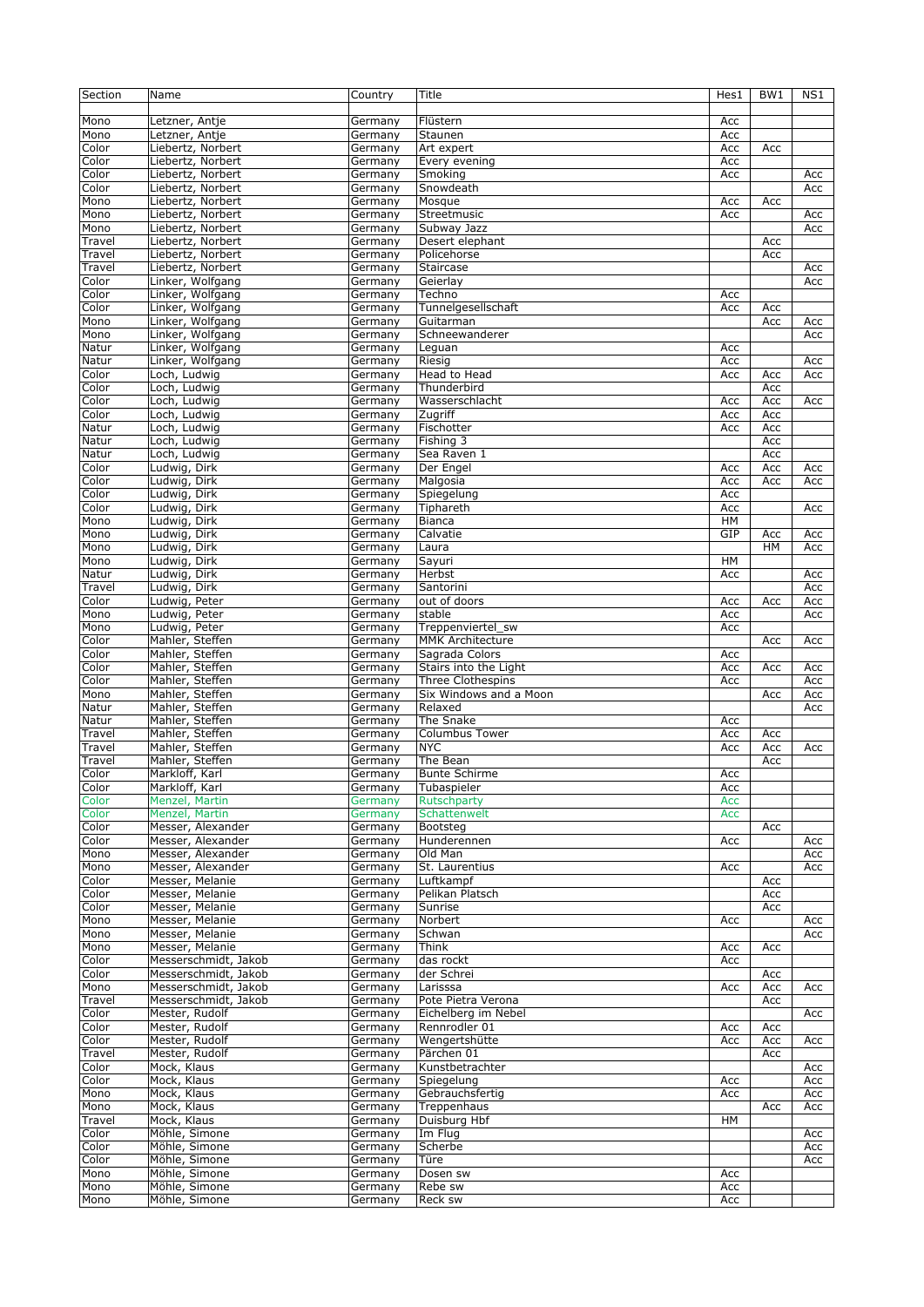| Section      | Name                   | Country | Title                      | Hes1       | BW1 | NS1 |
|--------------|------------------------|---------|----------------------------|------------|-----|-----|
| Natur        | Möhle, Simone          | Germany | Affentheater               |            | Acc | Acc |
| Natur        | Möhle, Simone          | Germany | Biene im Frühling          | Acc        | Acc |     |
| Travel       | Möhle, Simone          | Germany | Capraia                    |            | Acc |     |
| Color        | Mohr, Hermann          | Germany | Amelie                     |            |     | Acc |
| Color        | Mohr, Hermann          | Germany | Halia Venezia              | Acc        | Acc |     |
| Color        | Mohr, Hermann          | Germany | Light-Painting             | Acc        |     |     |
| Color        | Mohr, Hermann          | Germany | Pilzkreation               | Acc        | Acc | Acc |
| Mono         | Mohr, Hermann          | Germany | Campusbrücke               | Acc        | Acc | Acc |
| Mono         | Mohr, Hermann          | Germany | Galway                     | Acc        | Acc | Acc |
| Natur        | Mohr, Hermann          | Germany | Flusslauf                  |            | Acc |     |
| Natur        | Mohr, Hermann          | Germany | Spiegelung                 | Acc        | Acc | Acc |
| Travel       | Mohr, Hermann          | Germany | <b>Bruarfoss</b>           | Acc        |     |     |
| Travel       | Mohr, Hermann          | Germany | Il Pescatore               | Acc        |     |     |
| Color        | Mottyll, Günter        | Germany | In passing                 | Acc        |     |     |
| Color        | Mottyll, Günter        | Germany | Zollverein                 | Acc        | Acc | Acc |
| Mono         | Mottyll, Günter        | Germany | Cranger Kirmes             |            |     | Acc |
| Mono         | Mottyll, Günter        | Germany | exhibition                 |            | Acc |     |
| Mono         | Mottyll, Günter        | Germany | Floor U 5                  |            | Acc |     |
| Mono         | Müller, Erhard         | Germany | aufgewirbelt               | Acc        |     | HM  |
| Mono         | Müller, Erhard         | Germany | Eisenbahnbaron             | Acc        |     |     |
| Mono         | Müller, Erhard         | Germany | unter Dampf                | Acc        |     |     |
| Natur        | Müller, Erhard         | Germany | Futtersuche                | Acc        |     |     |
| Natur        | Müller, Erhard         | Germany | Huflattich                 | Acc        | Acc |     |
| Natur        | Müller, Erhard         | Germany | vorbei                     |            | Acc |     |
| Natur        | Müller, Erhard         | Germany | wilde Karde                |            |     | Acc |
| Natur        | Müller, Peter          |         | Weißwangengans am Katrevel |            | Acc |     |
|              |                        | Germany |                            |            |     |     |
| Travel       | Müller, Peter          | Germany | <b>Blue Mirror Window</b>  |            |     | Acc |
| Travel       | Müller, Peter          | Germany | Dämmerung in Kampen        | <b>GHM</b> | Acc | Acc |
| Travel       | Müller, Peter          | Germany | Sunrise                    | <b>FHM</b> | Acc |     |
| Color        | Müller, Rainer         | Germany | Fips                       |            |     | Acc |
| Color        | Müller, Rainer         | Germany | König der Tiere            |            | Acc |     |
| Color        | Müller, Rainer         | Germany | schau mir in die Augen     | Acc        | HM  |     |
| Color        | Müller, Rainer         | Germany | Stabhochsprung             | Acc        | Acc | Acc |
| Mono         | Müller, Rainer         | Germany | Relaxed                    |            | Acc | Acc |
| Natur        | Müller, Rainer         | Germany | Baumpython                 | GIP        | HM  | Acc |
| Natur        | Müller, Rainer         | Germany | Islands                    |            |     | Acc |
| Travel       | Müller, Rainer         | Germany | Relax                      | Acc        | GIP |     |
| Travel       | Müller, Rainer         | Germany | way up 2                   | Acc        |     | Acc |
| Color        | Müllers, Theo          | Germany | Cranehouse Cologne         |            | Acc | Acc |
| Color        | Müllers, Theo          | Germany | Light and Shadow           | Acc        | Acc | Acc |
| Mono         | Müllers, Theo          | Germany | Cathedral                  | Acc        | Acc | Acc |
| Mono         | Müllers, Theo          | Germany | Screen                     | Acc        | Acc | Acc |
| Mono         | Müllers, Theo          | Germany | Tao 2                      | Acc        |     |     |
| Travel       | Müllers, Theo          | Germany | Gare Liege                 | Acc        | Acc | Acc |
| Travel       | Müllers, Theo          | Germany | Petronas Towers            | Acc        | Acc |     |
| Travel       | Müllers, Theo          | Germany | Violent Storm              | Acc        | Acc | HМ  |
| Color        | Münz, André            | Germany | Radler Am Wehr             | Acc        | Acc | Acc |
| Mono         | Münz, André            | Germany | Endhaltestelle             | Acc        | Acc | Acc |
| Mono         | Münz, André            | Germany | Zeittunnel                 |            |     | Acc |
| Natur        | Mütterthies, Christian | Germany | Ton in Ton                 | Acc        | Acc |     |
| Natur        | Mütterthies, Christian | Germany | Wasserkraft                |            |     | Acc |
| Travel       | Mütterthies, Christian | Germany | Steg zur Ruhe              | Acc        |     |     |
| Travel       | Mütterthies, Christian | Germany | Strandspuren               | Acc        | Acc | Acc |
| Color        | Nöth, Lothar           | Germany | 4 HS                       |            | Acc |     |
| Color        | Nöth, Lothar           | Germany | Feuerrad                   | Acc        |     |     |
| Color        | Nöth, Lothar           | Germany | Kopf an Kopf               | Acc        | Acc |     |
| Mono         | Nöth, Lothar           | Germany | Mittendrin                 |            | Acc |     |
| Mono         | Nöth, Lothar           | Germany | Schwungvolle Akrobatik     | Acc        | Acc |     |
| Travel       | Nöth, Lothar           | Germany | Pagodeninsel               | Acc        | Acc |     |
| Travel       | Nöth, Lothar           | Germany | Staubige Arbeit            | Acc        |     |     |
| Color        | Olfert, Peter          | Germany | Over all                   |            | Acc | Acc |
| Color        | Olfert, Peter          | Germany | Over flyer                 | Acc        | Acc | Acc |
| Color        | Olfert, Peter          | Germany | Voice in the night         | Acc        | Acc |     |
| Mono         | Olfert, Peter          | Germany | Double speed               |            |     | Acc |
| Natur        | Olfert, Peter          | Germany | Big meal                   |            |     | Acc |
| Natur        | Olfert, Peter          | Germany | Hot heads                  |            | Acc | Acc |
| Natur        | Olfert, Peter          | Germany | Reindeers ramble           |            | Acc |     |
|              |                        |         |                            |            |     | Acc |
| Color        | Ott, Heiner            | Germany | Reacing                    | Acc        | Acc | Acc |
| Color        | Panarotto, Alessa      | Germany | Psychedelic                |            |     | Acc |
| <b>Natur</b> | Panarotto, Alessa      | Germany | <b>Hibiskus</b>            | Acc        |     |     |
| <b>Natur</b> | Panarotto, Alessa      | Germany | Puderquatenstrauch         | Acc        |     |     |
| Natur        | Panarotto, Alessa      | Germany | Weißer Kelch               |            |     | Acc |
| Color        | Papez, Andreas         | Germany | cat eyes2                  |            |     | Acc |
| Mono         | Papez, Andreas         | Germany | Bätsch!                    |            |     | Acc |
| Mono         | Papez, Andreas         | Germany | in thoughts                |            |     | Acc |
| Color        | Paramonti, Michael     | Germany | Feldberg                   |            | Acc |     |
| Mono         | Paramonti, Michael     | Germany | <b>Black Trees</b>         |            | Acc |     |
| Mono         | Paramonti, Michael     | Germany | Hornisgrinde               |            |     | Acc |
| Mono         | Paramonti, Michael     | Germany | Rainy Girl                 | Acc        |     |     |
| Natur        | Paramonti, Michael     | Germany | <b>Blue Bay</b>            | Acc        |     |     |
| Natur        | Paramonti, Michael     | Germany | Stand alone                |            |     | Acc |
| Travel       | Paramonti, Michael     | Germany | Early Bird                 |            | Acc |     |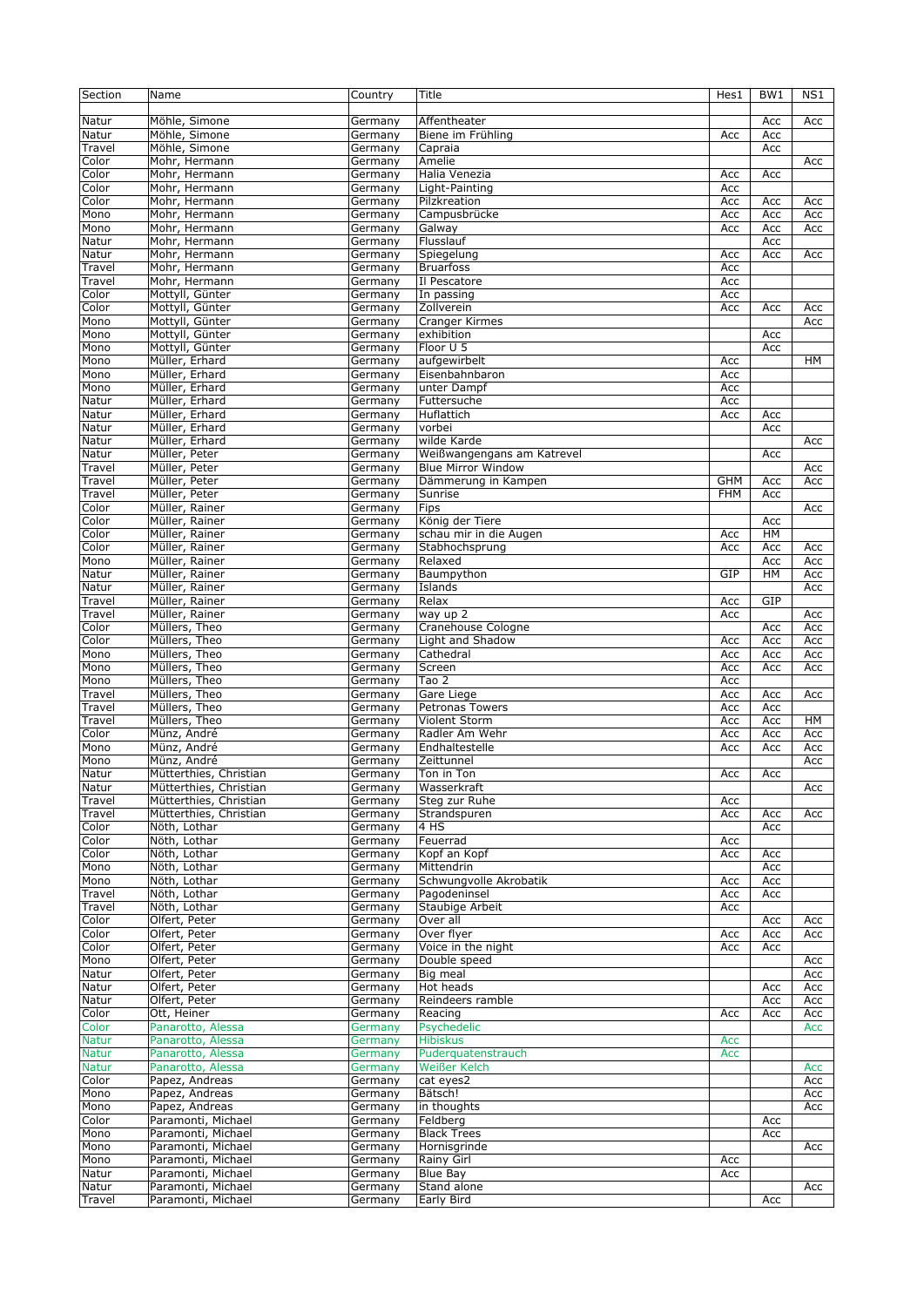| Section       | Name                         | Country            | Title                       | Hes1       | BW <sub>1</sub> | N <sub>S1</sub> |
|---------------|------------------------------|--------------------|-----------------------------|------------|-----------------|-----------------|
|               |                              |                    |                             |            |                 |                 |
| Travel        | Paramonti, Michael           | Germany            | <b>Sisters</b>              |            |                 | Acc             |
| Color         | Peerenboom, Markus           |                    | Langen Foundation           | Acc        |                 | Acc             |
|               |                              | Germany            |                             |            |                 |                 |
| Color         | Peerenboom, Markus           | Germany            | Spiral Treppenhaus          | Acc        |                 | GIP             |
| Color         | Peerenboom, Markus           | Germany            | U Bahnstation Hafencity     | Acc        | Acc             | Acc             |
| Color         | Peerenboom, Markus           | Germany            | Windenwaerterhaus           | Acc        | Acc             | Acc             |
| Mono          | Peerenboom, Markus           | Germany            | <b>Big Hall</b>             | Acc        | Acc             | Acc             |
| Mono          | Peerenboom, Markus           | Germany            | Once Upon a Time            |            | HM              |                 |
| Mono          | Peerenboom, Markus           | Germany            | Small and Big               |            | Acc             |                 |
| Color         | Peks, Heinz                  | Germany            | Sonnenaufgang               |            | Acc             |                 |
| Mono          | Peks, Heinz                  | Germany            | Fami_s                      |            | Acc             |                 |
| Mono          | Peks, Heinz                  | Germany            | Hindipriester               |            | Acc             |                 |
|               |                              |                    |                             |            |                 |                 |
| Mono          | Peks, Heinz                  | Germany            | Pushkar                     |            | Acc             |                 |
| Natur         | Peks, Heinz                  | Germany            | Elefanten Heimweg           |            | Acc             |                 |
| Natur         | Peks, Heinz                  | Germany            | Familie Fuchs               |            | Acc             | Acc             |
| Natur         | Peks, Heinz                  | Germany            | Rangordnung                 |            |                 | Acc             |
| Travel        | Peks, Heinz                  | Germany            | besetzt                     | Acc        |                 | Acc             |
| Travel        | Peks, Heinz                  | Germany            | Opferritual                 |            | Acc             | Acc             |
| Color         | Peschen, Dirk                | Germany            | stretching                  |            | Acc             | Acc             |
| Mono          | Peschen, Dirk                | Germany            | beautiful ballerina         |            | Acc             | Acc             |
|               |                              |                    |                             |            |                 |                 |
| Mono          | Peschen, Dirk                | Germany            | grace of ballet dancer      | <b>GHM</b> |                 | Acc             |
| Mono          | Peschen, Dirk                | Germany            | perfect posing              |            | Acc             |                 |
| Color         | Petersohn, Uwe               | Germany            | Funkstille-2                |            |                 | Acc             |
| Color         | Petersohn, Uwe               | Germany            | Selfie-2                    | Acc        |                 | Acc             |
| Mono          | Petersohn, Uwe               | Germany            | <b>Storks</b>               |            |                 | Acc             |
| Natur         | Petersohn, Uwe               | Germany            | Eichhoernchen               |            | Acc             |                 |
| Natur         | Petersohn, Uwe               | Germany            | Gottesanbeterin             |            | Acc             | Acc             |
| Travel        | Petersohn, Uwe               | Germany            | Alberobello                 |            | Acc             |                 |
|               | Petersohn, Uwe               |                    |                             |            |                 |                 |
| Travel        |                              | Germany            | Szechenyi ter               |            |                 | Acc             |
| Color         | Petrasek, Birgit             | Germany            | Morgens in Lissabon         | Acc        |                 |                 |
| Color         | Petrasek, Birgit             | Germany            | Tagträumer                  | Acc        | Acc             | Acc             |
| Color         | Petrasek, Birgit             | Germany            | Über der Themse             | HM         |                 |                 |
| Mono          | Petrasek, Birgit             | Germany            | Myo San                     | Acc        | Acc             |                 |
| Natur         | Petrasek, Birgit             | Germany            | Unterwegs                   | Acc        |                 |                 |
| Travel        | Petrasek, Birgit             | Germany            | Tagesausklang               |            |                 | Acc             |
| Travel        | Petrasek, Birgit             | Germany            | White Cat                   | Acc        |                 |                 |
|               |                              |                    |                             |            |                 |                 |
| Color         | Pfitzenmaier, Lukas          | Germany            | bunt                        |            | Acc             |                 |
| Color         | Pfitzenmaier, Lukas          | Germany            | Greifvogel                  |            | Acc             |                 |
| Natur         | Pils, Jochen                 | Germany            | Südafrika II                |            |                 | Acc             |
| Color         | Platte, Martina              | Germany            | Welcome on Board            | Acc        |                 | Acc             |
| Mono          | Platte, Martina              | Germany            | In Between                  |            |                 | Acc             |
| Mono          | Platte, Martina              | Germany            | Queue                       | Acc        |                 |                 |
| Mono          | Platte, Martina              | Germany            | Sunday with Dog             |            | Acc             |                 |
| Travel        | Platte, Martina              | Germany            | Glendalough                 |            |                 | Acc             |
|               |                              |                    | Gueterbahnhof Hagen         |            |                 | GIP             |
| Color         | Poell, Juergen               | Germany            |                             | Acc        |                 |                 |
| Color         | Poell, Juergen               | Germany            | <b>LWL Museum Muenster</b>  |            |                 | Acc             |
| Color         | Poell, Juergen               | Germany            | Sparkasse RE                |            | Acc             | Acc             |
| Mono          | Poell, Juergen               | Germany            | Verbindungen                |            |                 | Acc             |
| Travel        |                              |                    | Dingl                       |            |                 |                 |
|               | Poell, Juergen               | Germany            |                             |            | Acc             | Acc             |
|               |                              |                    |                             |            |                 |                 |
| Travel        | Poell, Juergen               | Germany            | Fototermin                  |            |                 | Acc             |
| Travel        | Poell, Juergen               | Germany            | U-Bahnstation Gelsenkirchen |            | Acc             |                 |
| Color         | Poell, Klaus                 | Germany            | Giebel                      |            | Acc             | Acc             |
| Mono          | Poell, Klaus                 | Germany            | Dach                        |            | Acc             |                 |
| Color         | Pörsel, Anton                | Germany            | Weg ins Meer                |            |                 | Acc             |
| Travel        | Prautzsch, Uta               | Germany            | Doftana Valley              |            |                 | Acc             |
| Travel        | Prediger, Rosemarie          | Germany            | Aufwärts                    | Acc        |                 |                 |
| Color         | Pries, Simone                | Germany            | boring                      | Acc        |                 | Acc             |
| Mono          | Pries, Simone                | Germany            | dusty day                   |            |                 | Acc             |
|               |                              |                    |                             |            |                 |                 |
| Natur         | Pries, Simone                | Germany            | Fuchs im Schnee             |            | Acc             | Acc             |
| Natur         | Pries, Simone                | Germany            | Wolf                        | Acc        |                 |                 |
| Color         | Ouandt, Hans-Ludwig          | Germany            | Lost Place                  |            |                 | Acc             |
| Mono          | Quandt, Hans-Ludwig          | Germany            | Downstairs                  | Acc        |                 | Acc             |
| Mono          | Quandt, Hans-Ludwig          | Germany            | Missing Paul 2              |            |                 | Acc             |
| Mono          | Quandt, Hans-Ludwig          | Germany            | Power Slide 2               | Acc        |                 |                 |
| Mono          | Quandt, Hans-Ludwig          | Germany            | Seebruecke Sellin           |            |                 | Acc             |
| Natur         | Quandt, Hans-Ludwig          | Germany            | Erdhoernchen                |            | Acc             |                 |
| Natur         | Quandt, Hans-Ludwig          | Germany            | Ich bin der Groesste        |            | Acc             |                 |
|               |                              |                    |                             |            |                 |                 |
| Natur         | Quandt, Hans-Ludwig          | Germany            | Zahnpflege                  |            | Acc             |                 |
| Travel        | Quandt, Hans-Ludwig          | Germany            | Gare Guillemin Liege        | Acc        | Acc             |                 |
| Travel        | Quandt, Hans-Ludwig          | Germany            | Neue Hafencity Aarhus       |            |                 | Acc             |
| Color         | Ramge, Peter                 | Germany            | Dudelsackspieler            |            | Acc             |                 |
| Color         | Ramge, Peter                 | Germany            | Wrestling                   |            | Acc             |                 |
| Mono          | Ramge, Peter                 | Germany            | Abgestorben                 | Acc        |                 |                 |
| Mono          | Ramge, Peter                 | Germany            | Bergkapelle                 |            |                 | Acc             |
|               |                              |                    | Morgennebel                 |            |                 |                 |
| Mono          | Ramge, Peter                 | Germany            |                             |            |                 | Acc             |
| Travel        | Ramge, Peter                 | Germany            | Los Hervideros              | Acc        | Acc             |                 |
| Travel        | Ramge, Peter                 | Germany            | Ploumanach                  | Acc        | Acc             |                 |
| Travel        | Ramge, Peter                 | Germany            | San Juan                    | Acc        |                 | Acc             |
| Color         | Reibl, Klaus                 | Germany            | Geister                     | Acc        | Acc             | Acc             |
| Color         | Reibl, Klaus                 | Germany            | Mirror House                | Acc        |                 |                 |
| Color         | Reibl, Klaus                 | Germany            | The Group                   | Acc        | Acc             | Acc             |
| Color<br>Mono | Reibl, Klaus<br>Reibl, Klaus | Germany<br>Germany | Venedig<br>Ana Log          | HM         |                 | Acc<br>HM       |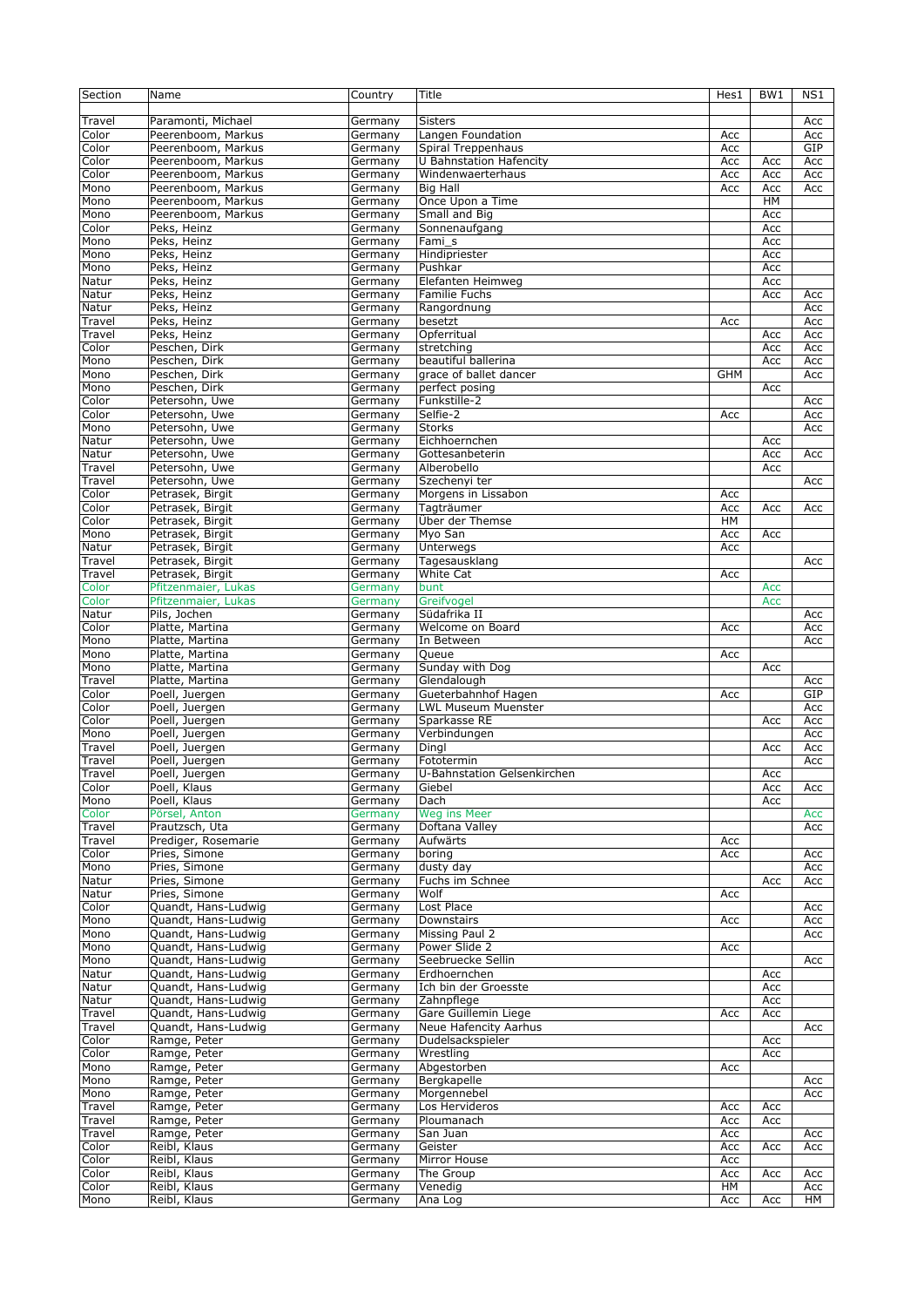| Section         | Name                                   | Country            | Title                                        | Hes1       | BW1        | NS1       |
|-----------------|----------------------------------------|--------------------|----------------------------------------------|------------|------------|-----------|
| Mono            | Reibl, Klaus                           | Germany            | <b>Bicycle</b>                               | Acc        | Acc        | Acc       |
| Mono            | Reibl, Klaus                           | Germany            | Tunnel                                       | Acc        | <b>FHM</b> | Acc       |
| Mono            | Reibl, Klaus                           | Germany            | Wendeltreppe                                 |            | Acc        |           |
| Natur           | Reibl, Klaus                           | Germany            | Uhu                                          | Acc        | Acc        |           |
| Travel          | Reibl, Klaus                           | Germany            | Alltag                                       |            | Acc        |           |
| Travel          | Reibl, Klaus                           | Germany            | Kontraste                                    |            | <b>GHM</b> | Acc       |
| Travel          | Reibl, Klaus                           | Germany            | Meteora                                      | Acc        | Acc        | Acc       |
| Color           | Reinhardt, Thomas                      | Germany            | Im Autohaus                                  | Acc        | Acc        |           |
| Color           | Reinhardt, Thomas                      | Germany            | Junge Boxer                                  | <b>HM</b>  | Acc        | Acc       |
| Color           | Reinhardt, Thomas                      | Germany            | Überkopf                                     |            |            | Acc       |
| Mono            | Reinhardt, Thomas                      | Germany            | Buhnen                                       |            | Acc        |           |
| Mono            | Reinhardt, Thomas                      | Germany            | Ruine                                        | Acc        |            | Acc       |
| Mono            | Reinhardt, Thomas                      | Germany            | Weststrand                                   |            | Acc        |           |
| Natur           | Reinhardt, Thomas                      | Germany            | Dicker Happen                                | Acc        | Acc        | Acc       |
| Natur           | Reinhardt, Thomas                      | Germany            | Landung                                      | Acc        |            |           |
| Travel          | Reinhardt, Thomas                      | Germany            | <b>Cliffs</b>                                |            | Acc        | Acc       |
| Travel          | Reinhardt, Thomas                      | Germany            | Preikestolen                                 |            | Acc        |           |
| Color           | Reinke, Ursula                         | Germany            | Flat Iron                                    | Acc        | Acc        | Acc       |
| Mono            | Reinke, Ursula                         | Germany            | Im Gleichschritt                             |            |            | <b>HM</b> |
| Mono            | Reinke, Ursula                         | Germany            | Lady Liberty                                 |            |            | HM        |
| Mono            | Reinke, Ursula                         | Germany            | Paul-Loebe-Haus                              | Acc        | Acc        | Acc       |
| Mono            | Reinke, Ursula                         | Germany            | Schwungvoll                                  | Acc        | Acc        | Acc       |
| Travel          | Reinke, Ursula                         | Germany            | Die Rasur<br>Frische Bananen                 |            | Acc        | Acc       |
| Travel          | Reinke, Ursula                         | Germany            |                                              |            | Acc        |           |
| Travel<br>Color | Reinke, Ursula<br>Reiß, Ulrich         | Germany            | Herrschen und dienen<br>Autos                | Acc        |            |           |
| Color           | Reiß, Ulrich                           | Germany<br>Germany | <b>Bus</b>                                   | Acc<br>Acc |            |           |
| Color           | Reiß, Ulrich                           | Germany            | Puppe                                        | HM         |            | Acc       |
| Color           | Reiß, Ulrich                           | Germany            | Scooter                                      | Acc        |            |           |
| Mono            | Reiß, Ulrich                           | Germany            | Fussabdruck                                  | Acc        |            |           |
| Mono            | Reiß, Ulrich                           | Germany            | Solitär                                      | Acc        |            |           |
| Mono            | Reiß, Ulrich                           | Germany            | Treppe                                       | Acc        | Acc        | Acc       |
| Color           | Retter, Silvana                        | Germany            | Ballet in the tunnel of love                 |            |            | Acc       |
| Color           | Retter, Silvana                        | Germany            | The Final Prayer                             | Acc        |            | Acc       |
| Color           | Retter, Silvana                        | Germany            | The Warrior Princess                         | Acc        |            |           |
| Mono            | Retter, Silvana                        | Germany            | Agony                                        |            |            | Acc       |
| Mono            | Retter, Silvana                        | Germany            | Breathe you In My Dreams                     |            |            | Acc       |
| Mono            | Retter, Silvana                        | Germany            | <b>Eternal Secret</b>                        |            | Acc        |           |
| Mono            | Retter, Silvana                        | Germany            | Unstoppable                                  |            | Acc        |           |
| Natur           | Retter, Silvana                        | Germany            | <b>Elephant Family</b>                       |            |            | Acc       |
| Natur           | Retter, Silvana                        | Germany            | Lazy Cheetah                                 |            |            | Acc       |
| Mono            | Rewicki, Nadja                         | Germany            | <b>Mirrorwalls</b>                           | Acc        |            |           |
| Color           | Rieger, Thomas                         | Germany            | Petersdom in Rom                             |            |            | Acc       |
| Natur           | Rieger, Thomas                         | Germany            | Morgenstimmung am Hintersee                  |            |            | Acc       |
| Natur           | Rieger, Thomas                         | Germany            | Sonnenuntergang am Lusen im bayerischen Wald |            | Acc        | Acc       |
| Travel          | Rieger, Thomas                         | Germany            | Abendstimmung in Hallstatt in Österreich     | Acc        | Acc        | Acc       |
| Travel          | Rieger, Thomas                         | Germany            | ein Wintermorgen in Regensburg               | Acc        | Acc        | Acc       |
| Travel          | Rieger, Thomas                         | Germany            | Sonnenuntergang Regensburg                   | Acc        | Acc        | Acc       |
| Travel          | Rieger, Thomas                         | Germany            | Winterabend in Salzburg vom Kapuzinerberg    |            | Acc        |           |
| Color           | Roeser, Karl                           | Germany            | Einsamer Sumo                                | GIP        |            |           |
| Color           | Roeser, Karl                           | Germany            | <b>Ritsurin Park</b>                         | Acc        |            |           |
| Color           | Roeser, Karl                           | Germany            | Telephone                                    | Acc        |            | Acc       |
| Color           | Roeser, Karl                           | Germany            | Witzbold                                     | Acc        |            | Acc       |
| Mono            | Roeser, Karl                           | Germany            | Stillgestanden!                              | HМ         | Acc        |           |
| Mono            | Roeser, Karl                           | Germany            | Treppe                                       |            | Acc        | Acc       |
| Natur           | Roeser, Karl                           | Germany            | Agame                                        | HM         | Acc        | Acc       |
| Natur           | Roeser, Karl                           | Germany            | Anemone                                      | Acc        | Acc        |           |
| Natur           | Roeser, Karl                           | Germany            | Makaken 2                                    |            |            | Acc       |
| Travel          | Roeser, Karl                           | Germany            | Momiji                                       | Acc        |            |           |
| Travel          | Roeser, Karl                           | Germany            | <b>Sky Tree</b>                              | Acc        | Acc        |           |
| Travel          | Roeser, Karl                           | Germany            | Sumo Kampf                                   | Acc        |            | Acc       |
| Travel          | Roeser, Karl                           | Germany            | Tkyo Sonnenaufgang                           | <b>GHM</b> |            |           |
| Color           | Röger, Heide                           | Germany            | Durstig                                      | Acc        | Acc        |           |
| Mono            | Röger, Heide                           | Germany            | Hausfassade                                  | Acc        |            |           |
| Mono            | Röger, Heide                           | Germany            | Im Blickfeld                                 | <b>GPU</b> | Acc        |           |
| Mono            | Röger, Heide                           | Germany            | Training                                     |            |            | Acc       |
| Natur           | Röger, Heide                           | Germany            | Fliegenpilze                                 | Acc        |            |           |
| Natur           | Röger, Heide                           | Germany            | Morgentau                                    | Acc        |            |           |
| Travel          | Röger, Heide                           | Germany            | Zum Gedenken                                 | Acc        | Acc        | Acc       |
| Natur           | Romann, Karl-Heinz                     | Germany            | Pilz am Baum                                 | Acc        |            |           |
| Travel          | Romann, Karl-Heinz                     | Germany            | Angelfähre                                   | Acc        |            |           |
| Travel          | Romann, Karl-Heinz                     | Germany            | Lake Louise Kanada<br>Regenbogen 6 Aarhus    |            |            | Acc       |
| Color           | Romanowski, Jan                        | Germany            |                                              |            | <b>HM</b>  |           |
| Travel          | Rönsch, Hannes                         | Germany            | "Kranhaus" Berlin                            | Acc        |            |           |
| Mono            | Roth, Hans-Dieter                      | Germany            | Flughafen Luxor                              |            | Acc        |           |
| Mono            | Roth, Hans-Dieter                      | Germany            | Running up                                   | Acc        | Acc        | Acc       |
| Mono            | Roth, Hans-Dieter<br>Roth, Hans-Dieter | Germany            | Treppen<br>Usedom Vogelzug                   |            |            | Acc       |
| Natur<br>Travel | Roth, Hans-Dieter                      | Germany<br>Germany | Agypten                                      |            | Acc        | Acc       |
| Travel          | Roth, Hans-Dieter                      | Germany            | Berlin Graffiti                              | Acc        |            |           |
| Travel          | Roth, Hans-Dieter                      | Germany            | Berlin U-Bahn                                | Acc        |            | Acc       |
| Mono            | Rothammel, Steffen                     | Germany            | The Anchor, London                           |            | Acc        |           |
|                 |                                        |                    |                                              |            |            |           |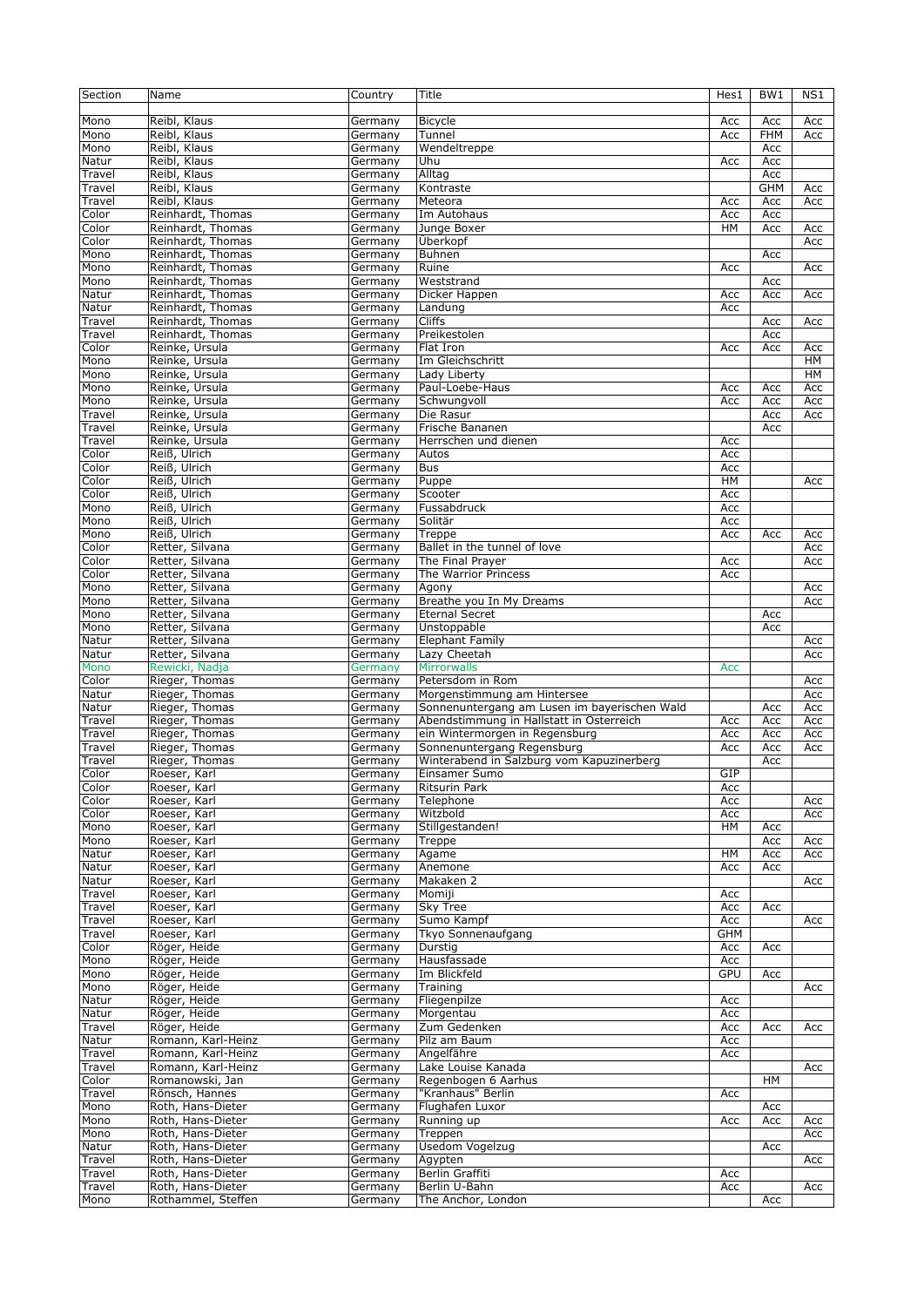| Section        | Name                                                 | Country            | Title                             | Hes1       | BW1         | NS1        |
|----------------|------------------------------------------------------|--------------------|-----------------------------------|------------|-------------|------------|
| Natur          | Rothammel, Steffen                                   | Germany            | Skye, Schottland                  |            | Acc         |            |
| Travel         | Rothammel, Steffen                                   | Germany            | Toskana                           | Acc        |             |            |
| Travel         | Rothammel, Steffen                                   | Germany            | Trinidad, Cuba                    | Acc        |             | Acc        |
| Color          | Rückert, Stephan                                     | Germany            | Ehrenfriedhof                     | Acc        |             | Acc        |
| Color          | Rückert, Stephan                                     | Germany            | grüne Balkone                     |            |             | Acc        |
| Color          | Rückert, Stephan                                     | Germany            | gute Aussicht                     | Acc        | Acc         | Acc        |
| Color          | Rückert, Stephan                                     | Germany            | shopping center                   | Acc        | Acc         | Acc        |
| Mono           | Rückert, Stephan                                     | Germany            | Glienicker Bögen                  |            | Acc         |            |
| Mono           | Rückert, Stephan                                     | Germany            | Stadthaus Ulm                     |            | Acc         | Acc        |
| Mono           | Rückert, Stephan                                     | Germany            | You can leave your hat on         | Acc        |             |            |
| Travel         | Rückert, Stephan                                     | Germany            | Foggy Ulm                         | Acc        |             |            |
| Color          | Sager, Jens Wolf                                     | Germany            | After sunset Madagascar           |            | Acc         |            |
| Color          | Sager, Jens Wolf                                     | Germany            | Mohnfeld                          |            | Acc         |            |
| Natur          | Sager, Jens Wolf                                     | Germany            | Abflug                            |            |             | Acc        |
| Natur          | Sager, Jens Wolf                                     | Germany            | Begrüßung                         |            | Acc         |            |
| Color          | Santoro, Antonio                                     | Germany            | Glasbläser                        | Acc        |             |            |
| Color          | Santoro, Antonio                                     | Germany            | in Flammen                        | Acc        |             |            |
| Color          | Santoro, Antonio                                     | Germany            | Spigelung                         | Acc        | Acc         | Acc        |
| Color          | Santoro, Antonio                                     | Germany            | Weinglas                          |            | Acc         |            |
| Mono           | Santoro, Antonio                                     | Germany            | Cita                              |            | Acc         | Acc        |
| Mono           | Santoro, Antonio                                     | Germany            | Sascha                            | Acc        | Acc         |            |
| Color          | Sattler, Stefan                                      | Germany            | Lolas Favorite                    |            | Acc         |            |
| Color          | Sattler, Stefan                                      | Germany            | Surround Liaht                    |            | Acc         | Acc        |
| Mono           | Sattler, Stefan                                      | Germany            | Symmetry                          |            |             | Acc        |
| Travel         | Sattler, Stefan                                      | Germany            | Criccieth Tea House               |            | Acc         |            |
| Travel         | Sattler, Stefan                                      | Germany            | Lost Ferry                        |            |             | Acc        |
| Color          | Sbresny, Peter                                       | Germany            | Aldeyjarfoss                      |            |             | Acc        |
| Color          | Sbresny, Peter                                       | Germany            | Basaltfelsen                      |            | Acc         | Acc        |
| Mono           | Sbresny, Peter                                       | Germany            | Frühnebel                         | Acc        |             |            |
| Mono           | Sbresny, Peter                                       | Germany            | Wasserfall                        |            |             | Acc        |
| Natur          | Sbresny, Peter                                       | Germany            | Hirschfamilie                     |            |             | Acc        |
| Travel         | Sbresny, Peter                                       | Germany            | HH Speicherstadt 1                |            | Acc         | Acc        |
| Travel         | Sbresny, Peter                                       | Germany            | Island                            |            | Acc         | Acc        |
| Travel         | Sbresny, Peter                                       | Germany            | Neuschwanstein                    | Acc        | Acc         |            |
| Travel         | Sbresny, Peter                                       | Germany            | Wiegende Gondeln                  |            | Acc         |            |
| Mono           | Schad, Günther                                       | Germany            | Adler                             | Acc        |             |            |
| Mono           | Schad, Günther                                       | Germany            | Gasse                             | Acc        |             |            |
| Mono           | Schad, Günther                                       | Germany            | Pusteblume                        | Acc        |             | Acc        |
| Color          | Schano, Peter                                        | Germany            | Betriebsschluss                   | Acc        |             |            |
| Color          | Schano, Peter                                        | Germany            | dreispurig                        | Acc        |             | Acc        |
| Color          | Schano, Peter                                        | Germany            | Revierduell                       |            | Acc         |            |
| Mono           | Schano, Peter                                        | Germany            | Rohrlandschaft                    |            |             | Acc        |
| Natur          | Schano, Peter                                        | Germany            | angestrahlt                       |            | Acc         |            |
| Natur          | Schano, Peter                                        | Germany            | hoch oben                         | Acc        | Acc         | Acc        |
| Natur          | Schano, Peter                                        | Germany            | türkis und grün                   |            | Acc         | Acc        |
| Travel         | Schano, Peter                                        | Germany            | ausgedient                        | Acc        |             |            |
| Travel         | Schano, Peter                                        | Germany            | märchenhaft                       |            |             | Acc        |
| Color          | Scherhag, Ute                                        | Germany            | Haus der Musiker                  | Acc        | Acc         | Acc        |
| Color          | Scherhag, Ute                                        | Germany            | into the next level               | <b>DVF</b> | Acc         | GHM        |
| Color          | Scherhag, Ute                                        | Germany            | Nachbarn                          |            | Acc         | Acc        |
| Color          | Scherhag, Ute                                        | Germany            | roots                             | HМ         | Acc         |            |
| Mono           | Scherhag, Ute                                        | Germany            | Elevators                         | GIP        | Acc         | Acc        |
| Mono           | Scherhag, Ute                                        | Germany            | Messe Basel                       | Acc        | Acc         |            |
| Mono           | Scherhag, Ute                                        | Germany            | nix los                           | Acc        |             |            |
| Mono           | Scherhag, Ute                                        | Germany            | Vitra Design Museum               | Acc        |             | Acc        |
| Travel         | Scherhag, Ute                                        | Germany            | foggy Venice                      | Acc        | Acc         |            |
| Travel         | Scherhag, Ute                                        | Germany            | Marina Bay Singapore              | Acc        | <b>FIAP</b> | <b>DVF</b> |
| Color          | Schleder, Karl-Heinz                                 | Germany            | Callanish                         | Acc        | Acc         | HМ         |
| Color          | Schleder, Karl-Heinz                                 | Germany            | Dunnottar Castle                  |            | Acc         | Acc        |
| Color          | Schleder, Karl-Heinz                                 | Germany            | Noir Flohay                       | Acc        | Acc         |            |
| Mono           | Schleder, Karl-Heinz                                 | Germany            | Fagne Wallonne                    |            |             | Acc        |
| Mono           | Schleder, Karl-Heinz                                 | Germany            | Moorbirken                        |            | Acc         |            |
| Mono           | Schleder, Karl-Heinz                                 | Germany            | Rannoch Moor                      |            |             | Acc        |
| Natur          | Schleder, Karl-Heinz                                 | Germany            | Loch Voil                         |            |             | Acc        |
| Travel         | Schleder, Karl-Heinz                                 | Germany            | Elgol                             | Acc        |             | Acc        |
| Travel         | Schleder, Karl-Heinz                                 | Germany            | Lochside House                    |            |             | Acc        |
| Travel         | Schleder, Karl-Heinz                                 | Germany            | Morning Glory                     |            | Acc         | Acc        |
| Travel         | Schleder, Karl-Heinz<br>Schleicher-Schwarz, Roswitha | Germany            | Old Man of Storr                  | Acc        | Acc         |            |
| Color<br>Color | Schleicher-Schwarz, Roswitha                         | Germany            | art and architecture              |            | HМ          | GHM        |
| Color          | Schleicher-Schwarz, Roswitha                         | Germany            | calmness returns<br>rain in Paris | Acc        | GIP         | Acc<br>Acc |
| Color          | Schleicher-Schwarz, Roswitha                         | Germany            | the tend                          | Acc        | Acc         | Acc        |
| Mono           |                                                      | Germany            | rain in Munich                    |            | HM          | Acc        |
|                | Schleicher-Schwarz, Roswitha                         | Germany            |                                   | Acc        |             |            |
| Mono           | Schleicher-Schwarz, Roswitha                         | Germany            | the blues killer                  | HM         | Acc         | Acc        |
| Mono           | Schleicher-Schwarz, Roswitha                         | Germany            | the cellist                       |            |             | GIP        |
| Mono           | Schleicher-Schwarz, Roswitha                         | Germany            | the farewell                      | Acc        | HМ          | GIP        |
| Color          | Schlüter, Marianne<br>Schmid, Thomas                 | Germany            | Museumstreppe                     |            | Acc         | Acc        |
| Color<br>Mono  | Schmid, Thomas                                       | Germany            | Kraftvoll<br>KSB 01 2017          | Acc        |             |            |
|                | Schmid, Thomas                                       | Germany            | Sunglasses 2                      |            | Acc         |            |
| Mono<br>Natur  | Schmid, Thomas                                       | Germany<br>Germany | Backstroke                        | Acc        | Acc         | Acc        |
| Natur          | Schmid, Thomas                                       | Germany            | Einblick                          | Acc        |             |            |
|                |                                                      |                    |                                   |            |             |            |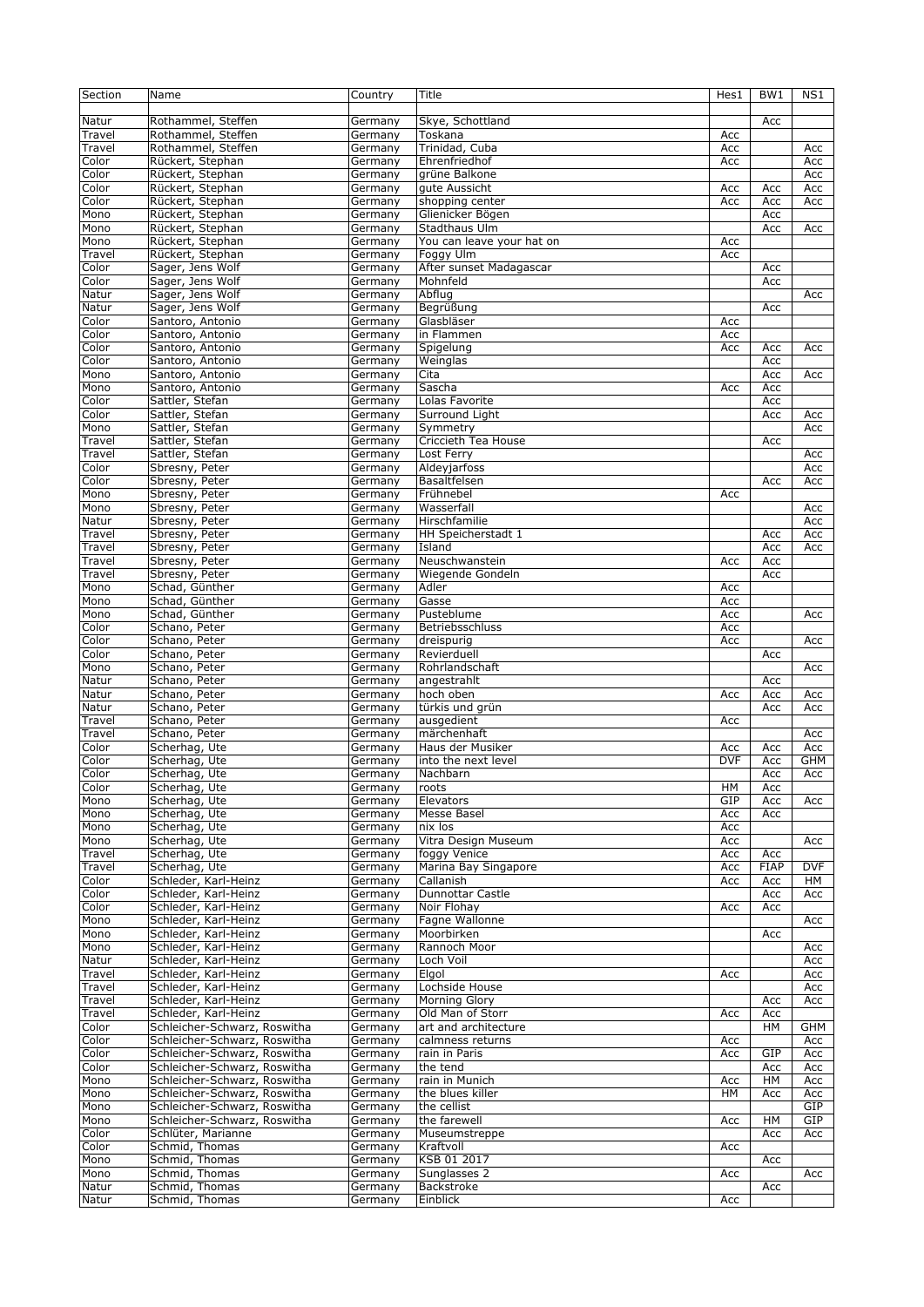| Section         | Name                                         | Country            | Title                             | Hes1       | BW <sub>1</sub> | NS1        |
|-----------------|----------------------------------------------|--------------------|-----------------------------------|------------|-----------------|------------|
| Color           | Schmidt, Barbara                             | Germany            | concrete gray                     | Acc        | Acc             | Acc        |
| Color           | Schmidt, Barbara                             | Germany            | movable                           | Acc        | Acc             |            |
| Color           | Schmidt, Barbara                             | Germany            | The Secret Garden                 | Acc        |                 | Acc        |
| Color           | Schmidt, Barbara                             | Germany            | <b>XXX</b>                        | Acc        | Acc             | Acc        |
| Mono            | Schmidt, Barbara                             | Germany            | Brunkebergtunnel                  | Acc        |                 | Acc        |
| Mono            | Schmidt, Barbara                             | Germany            | Die Perle                         | Acc        | Acc             | Acc        |
| Mono            | Schmidt, Barbara                             | Germany            | <b>Iceland lines</b>              |            | Acc             | Acc        |
| Mono            | Schmidt, Barbara                             | Germany            | it 's magic                       | Acc        |                 | Acc        |
| Natur<br>Travel | Schmidt, Barbara<br>Schmidt, Barbara         | Germany<br>Germany | Mond im Venn<br>Cologne Cathedral | Acc        |                 | Acc        |
| Travel          | Schmidt, Barbara                             | Germany            | Dragonfly Lake at Night           | Acc        |                 | Acc        |
| Travel          | Schmidt, Barbara                             | Germany            | Kirkjufellsfoss                   |            | Acc             | Acc        |
| Travel          | Schmidt, Barbara                             | Germany            | Singapore                         |            | Acc             |            |
| Color           | Schmidt, Gilbert                             | Germany            | Strandinsel                       |            |                 | GIP        |
| Mono            | Schmidt, Gilbert                             | Germany            | Betonelemente                     |            |                 | Acc        |
| Mono            | Schmidt, Gilbert                             | Germany            | Boje                              |            |                 | Acc        |
| Mono            | Schmidt, Gilbert                             | Germany            | Model 2                           |            |                 | Acc        |
| Mono            | Schmidt, Gilbert                             | Germany            | Strandsegler                      |            | Acc             | Acc        |
| Color           | Schmidt, Hans-Jürgen                         | Germany            | Im Sonnenuntergang                |            |                 | Acc        |
| Color           | Schmidt, Hans-Jürgen                         | Germany            | Jump                              |            |                 | Acc        |
| Color           | Schmidt, Hans-Jürgen                         | Germany            | Waldgeist                         |            | Acc             | Acc        |
| Color           | Schmidt, Hans-Jürgen                         | Germany            | Zauberwald                        | Acc        | Acc             | Acc        |
| Mono<br>Mono    | Schmidt, Hans-Jürgen<br>Schmidt, Hans-Jürgen | Germany<br>Germany | Chapel<br>Stairway to Heaven      | GIP        | Acc<br>Acc      | Acc<br>Acc |
| Natur           | Schmidt, Hans-Jürgen                         | Germany            | Frühlingsspitzen                  | Acc        |                 | Acc        |
| Natur           | Schmidt, Hans-Jürgen                         | Germany            | Märchenwald                       | GIP        | Acc             |            |
| Natur           | Schmidt, Hans-Jürgen                         | Germany            | <b>Wildes Lerautal</b>            | Acc        |                 |            |
| Color           | Schmidt, Kruno                               | Germany            | Deep Valley                       |            | Acc             | Acc        |
| Color           | Schmidt, Kruno                               | Germany            | <b>Final Point</b>                | Acc        | Acc             | Acc        |
| Color           | Schmidt, Kruno                               | Germany            | The red Chapel                    | Acc        | Acc             | Acc        |
| Mono            | Schmidt, Kruno                               | Germany            | Blind street musician             |            |                 | Acc        |
| Mono            | Schmidt, Kruno                               | Germany            | Form an Function                  | Acc        |                 | Acc        |
| Mono            | Schmidt, Kruno                               | Germany            | On the edge                       |            | Acc             |            |
| Natur<br>Natur  | Schmidt, Kruno<br>Schmidt, Kruno             | Germany            | Autumn colors<br>Rainy day        | Acc<br>Acc |                 |            |
| Travel          | Schmidt, Kruno                               | Germany<br>Germany | Cottage and Chapel                | Acc        | Acc             | Acc        |
| Travel          | Schmidt, Kruno                               | Germany            | Dark vision                       |            | Acc             | Acc        |
| Travel          | Schmidt, Kruno                               | Germany            | The Lighthouse                    | Acc        |                 |            |
| Travel          | Schmidt, Kruno                               | Germany            | Venice in early dust              | Acc        | Acc             | Acc        |
| Color           | Schmidt, Manfred                             | Germany            | Meditation                        | Acc        |                 | Acc        |
| Color           | Schmidt, Manfred                             | Germany            | Nonverbal                         | Acc        |                 |            |
| Color           | Schmidt, Manfred                             | Germany            | Walzer                            |            | HM              |            |
| Color           | Schmidt, Manuel                              | Germany            | endless staircase                 |            | Acc             |            |
| Color           | Schmidt, Manuel                              | Germany            | Erdfunk<br>Take a seat 2          | Acc        |                 | Acc        |
| Color<br>Mono   | Schmidt, Manuel<br>Schmidt, Manuel           | Germany<br>Germany | Judith                            | Acc<br>Acc |                 | Acc        |
| Mono            | Schmidt, Manuel                              | Germany            | Monolith                          |            | Acc             | Acc        |
| Mono            | Schmidt, Manuel                              | Germany            | Needle                            |            | Acc             |            |
| Mono            | Schmidt, Manuel                              | Germany            | Skylab                            | Acc        | Acc             | Acc        |
| Color           | Schmidt, Ralf                                | Germany            | Balance                           | Acc        | Acc             |            |
| Color           | Schmidt, Ralf                                | Germany            | in der Schleife                   | Acc        | Acc             |            |
| Color           | Schmidt, Ralf                                | Germany            | zwei Felsen                       | Acc        |                 |            |
| Mono            | Schmidt, Ralf                                | Germany            | eingeklemmt                       |            |                 | Acc        |
| Mono            | Schmidt, Ralf<br>Schmidt, Ralf               | Germany            | Rush-hour<br>im Flug              |            | Acc             | Acc        |
| Natur<br>Natur  | Schmidt, Ralf                                | Germany<br>Germany | im Profil                         |            | Acc             | Acc        |
| Travel          | Schmidt, Ralf                                | Germany            | Ebbe                              | Acc        |                 | Acc        |
| Travel          | Schmidt, Ralf                                | Germany            | Hamburg                           |            | Acc             |            |
| Color           | Schmitt, Joachim                             | Germany            | Alone Between Nobody              | HМ         | Acc             | Acc        |
| Color           | Schmitt, Joachim                             | Germany            | Die Schlange endet hinten         | Acc        |                 | Acc        |
| Color           | Schmitt, Joachim                             | Germany            | Regenschirme                      | Acc        |                 |            |
| Mono            | Schmitt, Joachim                             | Germany            | Eiswueste                         |            | Acc             |            |
| Mono            | Schmitt, Joachim                             | Germany            | Gruen gewinnt                     |            | Acc             |            |
| Natur           | Schmitt, Joachim                             | Germany            | Damaged Ice                       | Acc        |                 |            |
| Natur<br>Travel | Schmitt, Joachim<br>Schmitt, Joachim         | Germany<br>Germany | Qualle 3<br>Castelletto           | Acc<br>Acc | Acc<br>Acc      | Acc        |
| Travel          | Schmitt, Joachim                             | Germany            | Sirmione                          |            | Acc             | Acc        |
| Color           | Schmitz, Willi                               | Germany            | Gimpel                            |            | Acc             |            |
| Color           | Schmitz, Willi                               | Germany            | Gleich da                         | Acc        | Acc             |            |
| Color           | Schmitz, Willi                               | Germany            | Hummel und Fliege                 | Acc        | Acc             |            |
| Color           | Schmitz, Willi                               | Germany            | Licht im Ahrtal                   | Acc        |                 | Acc        |
| Mono            | Schmitz, Willi                               | Germany            | Ruhender Lux                      | Acc        |                 |            |
| Natur           | Schmitz, Willi                               | Germany            | Eichhörnchen                      | Acc        | Acc             | Acc        |
| Natur           | Schmitz, Willi                               | Germany            | Erster Schnee                     |            | Acc             | Acc        |
| Natur           | Schmitz, Willi                               | Germany            | Überflug                          | Acc        | HM              |            |
| Natur<br>Travel | Schmitz, Willi<br>Schmitz, Willi             | Germany<br>Germany | Verbissen<br>Details in Venedig   | Acc<br>Acc |                 |            |
| Travel          | Schmitz, Willi                               | Germany            | Hafeneinfahrt                     | Acc        | Acc             |            |
| Color           | Schneider, Hannelore                         | Germany            | Colonel                           | Acc        |                 | Acc        |
| Color           | Schneider, Hannelore                         | Germany            | Fliegen                           | <b>RPS</b> |                 | GIP        |
| Color           | Schneider, Hannelore                         | Germany            | Silence                           |            |                 | Acc        |
| Color           | Schneider, Hannelore                         | Germany            | Time to say good bye              |            | Acc             |            |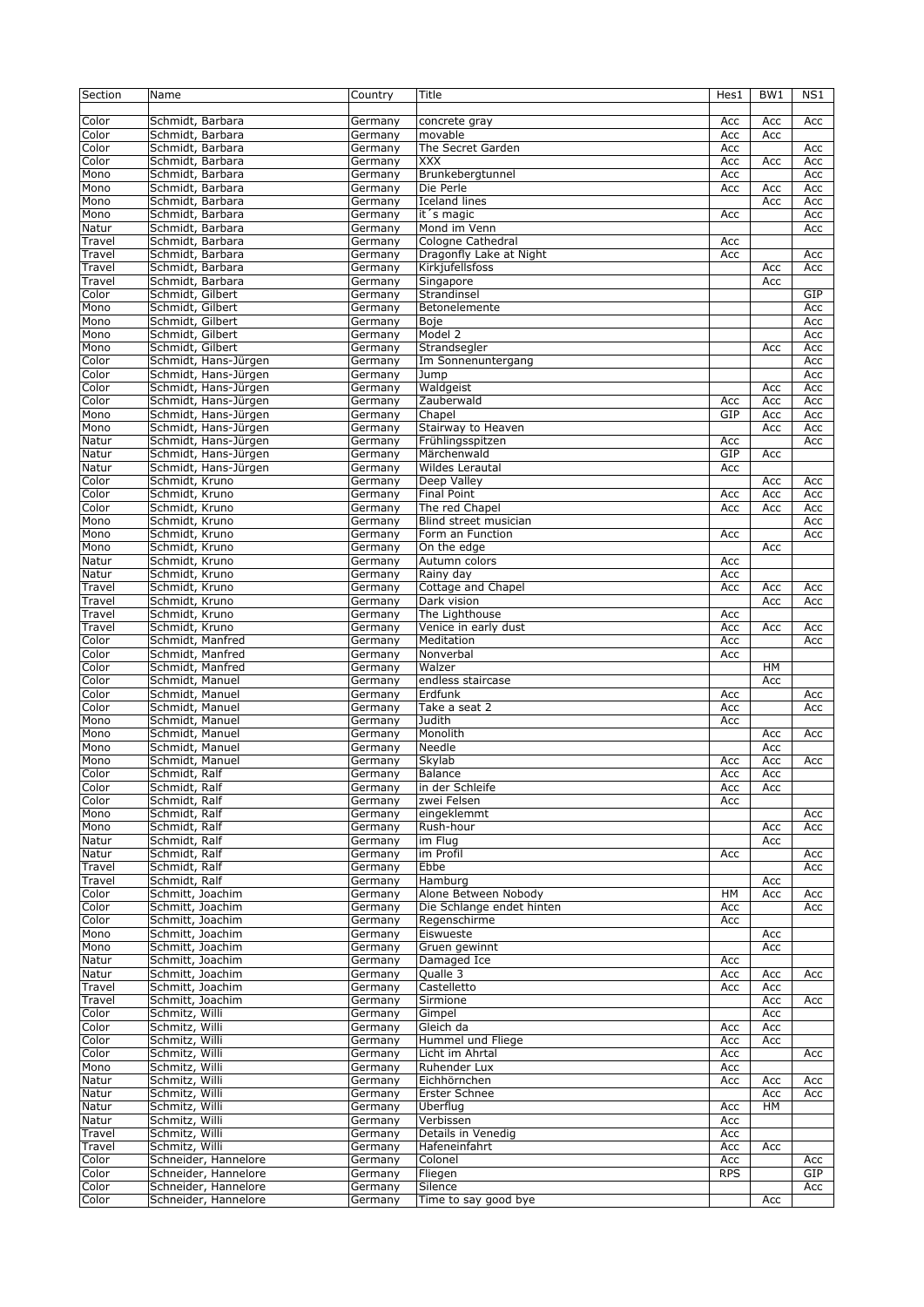| Section      | Name                                     | Country | Title                               | Hes1       | BW1        | NS1       |
|--------------|------------------------------------------|---------|-------------------------------------|------------|------------|-----------|
|              |                                          |         |                                     |            |            |           |
| Mono         | Schneider, Hannelore                     | Germany | Cool man                            | GIP        |            | Acc       |
| Mono         | Schneider, Hannelore                     | Germany | Gotham                              |            | Acc        | Acc       |
| Mono         | Schneider, Hannelore                     | Germany | Louvre                              |            | Acc        | Acc       |
| Mono         | Schneider, Hannelore                     | Germany | Neverland                           | Acc        |            | Acc       |
| Color        | Scholtz, Gunter                          | Germany | Judo Fight                          | Acc        | Acc        |           |
| Color        | Scholtz, Gunter                          | Germany | Red Chapel II                       | Acc        | Acc        | Acc       |
| Mono         | Scholtz, Gunter                          | Germany | Auf der Rolltreppe                  |            | Acc        |           |
| Mono         | Scholtz, Gunter                          | Germany | Face                                | Acc        | HM         |           |
| Mono         | Scholtz, Gunter                          | Germany | Santa Maria della Salute II         |            | Acc        |           |
| Mono         | Scholtz, Gunter                          | Germany | Weserlandschaft                     | Acc        |            |           |
| Natur        | Scholtz, Gunter                          | Germany | Mushrooms                           | Acc        |            |           |
| Travel       | Scholtz, Gunter                          | Germany | Eye                                 |            | Acc        |           |
| Travel       | Scholtz, Gunter                          | Germany | Pigeons                             | Acc        |            | Acc       |
| Color        | Scholz, Christian                        | Germany | London Eye                          | Acc        |            |           |
| Color        | Scholz, Christian                        | Germany | Metamorphose                        | Acc        |            |           |
| Color        | Scholz, Christian                        | Germany | Nachdenklich                        |            | Acc        |           |
| Mono         | Scholz, Christian                        | Germany | Schattenmotiv                       |            | Acc        |           |
| Natur        | Scholz, Christian                        | Germany | Mahlzeit                            |            | Acc        |           |
| Travel       | Scholz, Christian                        | Germany | Gegensätze                          | Acc        |            |           |
| Travel       | Scholz, Christian                        | Germany | Realität                            | Acc        |            |           |
| Travel       | Scholz, Christian                        | Germany | Siesta                              |            | Acc        |           |
| Travel       | Scholz, Christian                        | Germany | Station 21                          |            |            | Acc       |
|              | Scholze, Alfred                          |         | Hero                                |            |            |           |
| Color        | Scholze, Alfred                          | Germany |                                     | Acc        | Acc        | Acc       |
| Color        |                                          | Germany | sleeping venus                      |            | Acc        |           |
| Mono         | Scholze, Alfred                          | Germany | darkprincess                        | Acc        |            |           |
| Mono         | Scholze, Alfred                          | Germany | Der Pate                            | Acc        | Acc        | Acc       |
| Mono         | Scholze, Alfred                          | Germany | half face                           |            | Acc        |           |
| Mono         | Scholze, Alfred                          | Germany | Table                               |            | Acc        |           |
| Color        | Schönberg, Elina                         | Germany | Glühbirne                           | Acc        |            | Acc       |
| Mono         | Schönberg, Elina                         | Germany | <b>Ausblick</b>                     |            | Acc        |           |
| Mono         | Schönberg, Elina                         | Germany | La Chinta                           | <b>BY</b>  |            |           |
| Color        | Schönberg, Fiona                         | Germany | Seebrücke                           | Acc        | Acc        |           |
| Mono         | Schönberg, Fiona                         | Germany | Mall of Berlin                      | Acc        | Acc        | Acc       |
| Mono         | Schönberg, Fiona                         | Germany | Zugemauert                          |            | Acc        |           |
| <b>Natur</b> | Schönberg, Fiona                         | Germany | Ein Schirmchen steht im Walde       | Acc        |            |           |
| Color        | Schönherr, Lilly                         | Germany | blackwoman                          | Acc        | Acc        | <b>BY</b> |
| Color        | Schönherr, Lilly                         | Germany | bubbles                             | Acc        |            |           |
| Mono         | Schönherr, Lilly                         | Germany | Profil                              |            | Acc        |           |
| Mono         | Schönherr, Lilly                         | Germany | Silhouette                          | Acc        | <b>BY</b>  |           |
| Color        | Schrader, Uwe                            | Germany | Wattrennen                          |            | Acc        |           |
| Mono         | Schrader, Uwe                            | Germany | <b>BIG DADDY WILSON</b>             | Acc        |            | Acc       |
| Mono         | Schrader, Uwe                            | Germany | Erich Steinfurth Sanatorium         |            | Acc        |           |
| Mono         | Schrader, Uwe                            | Germany | Mama Rosa                           | Acc        | Acc        |           |
| Travel       | Schrader, Uwe                            | Germany | Ahrenshoop                          |            |            | Acc       |
| Color        | Schulze, Günther                         | Germany | Eingesperrt                         |            |            | Acc       |
| Color        | Schulze, Günther                         | Germany | Entfesselt                          | Acc        |            | Acc       |
| Mono         | Schulze, Günther                         | Germany | Der frühe Vogel                     | Acc        | Acc        | HM        |
| Mono         | Schulze, Günther                         | Germany | Mainhattan                          |            | Acc        |           |
| Mono         | Schulze, Günther                         | Germany | Unter Kontrolle                     |            | Acc        |           |
| Color        | Schütze, Kerstin                         | Germany | Beobachtungen                       | Acc        |            |           |
| Color        | Schütze, Kerstin                         | Germany | Kundschaft                          | Acc        |            |           |
| Mono         | Schütze, Kerstin                         | Germany | Kalt                                |            |            | Acc       |
| Mono         | Schütze, Kerstin                         | Germany | Paris                               |            | Acc        |           |
| Travel       | Schütze, Kerstin                         | Germany | Morgens in Vinales                  |            | Acc        |           |
| Travel       | Schütze, Kerstin                         | Germany | Oldtimer                            |            |            | Acc       |
| Travel       | Schütze, Kerstin                         | Germany | schöner Parken                      |            |            | Acc       |
| Mono         | Schweden, Wolfgang                       | Germany | Dressed up 5 BW                     |            |            | Acc       |
|              | Schweden, Wolfgang                       |         |                                     |            |            |           |
| Mono         |                                          | Germany | Lost in thought 1                   | Acc        |            | Acc       |
| Natur        | Schweden, Wolfgang                       | Germany | Vogelfelsen 3                       |            |            | Acc       |
| Travel       | Schweden, Wolfgang<br>Schweden, Wolfgang | Germany | Norway 6997 C<br>Starke Duenung 1 C |            |            | Acc       |
| Travel       |                                          | Germany |                                     |            | Acc        |           |
| Color        | Schweizer, Dieter                        | Germany | Gletschermilch                      |            | Acc        |           |
| Color        | Schweizer, Dieter                        | Germany | Kindheitserinnerungen               | Acc        |            |           |
| Color        | Schweizer, Dieter                        | Germany | Lost in Stokksnes                   |            |            | Acc       |
| Mono         | Schweizer, Dieter                        | Germany | Church and Cemetery                 |            |            | Acc       |
| Mono         | Schweizer, Dieter                        | Germany | Last Landing                        |            |            | Acc       |
| Mono         | Schweizer, Dieter                        | Germany | like a Footprint                    |            |            | Acc       |
| Natur        | Schweizer, Dieter                        | Germany | Diskussion am Vogelfelsen           |            | Acc        | Acc       |
| Natur        | Schweizer, Dieter                        | Germany | like a snake                        |            | Acc        |           |
| Natur        | Schweizer, Dieter                        | Germany | Malerei der Brandung                |            | Acc        |           |
| Color        | Schwinges, Klaus                         | Germany | Deich                               |            |            | Acc       |
| Mono         | Schwinges, Klaus                         | Germany | Kunstradfahren 7                    | Acc        | Acc        | Acc       |
| Natur        |                                          |         | Blick auf Twelve Pins 5             |            |            |           |
| Natur        | Schwinges, Klaus                         | Germany |                                     |            | Acc        |           |
|              | Schwinges, Klaus                         | Germany | Muede                               |            |            | Acc       |
| Travel       | Schwinges, Klaus                         | Germany | Brockenbahn 3                       | Acc        |            |           |
| Travel       | Schwinges, Klaus                         | Germany | Moulin de Craca 2                   |            |            | Acc       |
| Color        | Seiffert, Susanne                        | Germany | angelehnt                           |            | Acc        |           |
| Color        | Seiffert, Susanne                        | Germany | Der Clown                           | <b>PSA</b> | Acc        | Acc       |
| Color        | Seiffert, Susanne                        | Germany | Venice Lamplight                    | Acc        | HМ         | Acc       |
| Color        | Seiffert, Susanne                        | Germany | Weisskopfseeadler                   |            | Acc        |           |
| Mono<br>Mono | Seiffert, Susanne<br>Seiffert, Susanne   | Germany | Floribanani<br>Kleiner Kämpfer      |            | Acc<br>Acc | Acc       |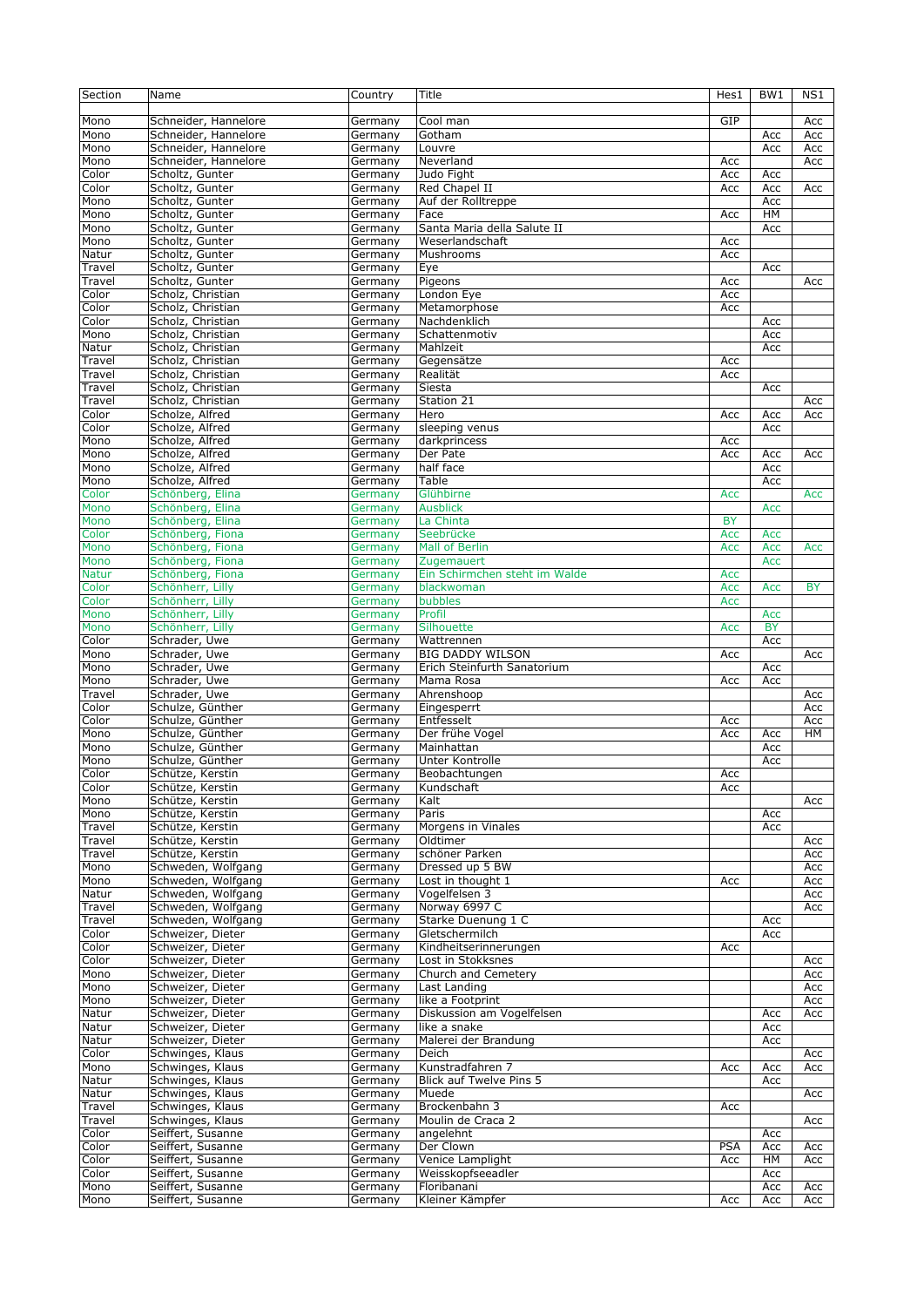| Section         | Name                              | Country            | Title                               | Hes1       | BW1       | NS1 |
|-----------------|-----------------------------------|--------------------|-------------------------------------|------------|-----------|-----|
|                 |                                   |                    |                                     |            |           |     |
| Mono            | Seiffert, Susanne                 | Germany            | Sturmfrisur                         | Acc        | Acc       | Acc |
| Natur           | Seiffert, Susanne                 |                    | Angriff der Schneeeule              |            | Acc       | Acc |
|                 |                                   | Germany            |                                     |            |           |     |
| Natur           | Seiffert, Susanne                 | Germany            | auf Augenhöhe                       | Acc        | Acc       | Acc |
| Natur           | Seiffert, Susanne                 | Germany            | Fett Beute                          |            | HM        | Acc |
| Natur           | Seiffert, Susanne                 | Germany            | Lautlos im Herbstwald               |            | Acc       |     |
| Travel          | Seiffert, Susanne                 | Germany            | <b>Elgol Strand</b>                 |            |           | GIP |
| Travel          | Seiffert, Susanne                 | Germany            | Fairyglen                           | Acc        | Acc       | Acc |
| Travel          | Seiffert, Susanne                 | Germany            | Forggensee                          |            | Acc       | Acc |
| Travel          | Seiffert, Susanne                 | Germany            | <b>Tiger and Turtle</b>             |            |           | Acc |
|                 |                                   |                    |                                     |            |           | Acc |
| Color           | Seiffert, Wolfgang                | Germany            | <b>Burlesque</b>                    |            | Acc       |     |
| Color           | Seiffert, Wolfgang                | Germany            | Fairy Glen                          |            |           | Acc |
| Color           | Seiffert, Wolfgang                | Germany            | Venice Sunrise                      |            | Acc       |     |
| Color           | Seiffert, Wolfgang                | Germany            | Zeche Zollverein                    |            |           | Acc |
| Mono            | Seiffert, Wolfgang                | Germany            | Die Fütterung                       |            | $H$ M     | Acc |
| Mono            | Seiffert, Wolfgang                | Germany            | Marlowe                             |            | Acc       |     |
| Mono            | Seiffert, Wolfgang                | Germany            | The Crow                            |            | Acc       |     |
|                 | Seiffert, Wolfgang                |                    |                                     |            |           |     |
| Natur           |                                   | Germany            | Eagle's Eyes                        |            | Acc       |     |
| Natur           | Seiffert, Wolfgang                | Germany            | Gleitflug                           |            | Acc       |     |
| Natur           | Seiffert, Wolfgang                | Germany            | Wo ist Rotkäppchen?                 |            | Acc       |     |
| Travel          | Seiffert, Wolfgang                | Germany            | Isle of Skye                        |            | Acc       |     |
| Travel          | Seiffert, Wolfgang                | Germany            | The Jacobite                        | Acc        | Acc       | Acc |
| Travel          | Seiffert, Wolfgang                | Germany            | Tiger&Turtle                        | Acc        |           |     |
| Travel          |                                   |                    | Venice Cafe                         |            |           |     |
|                 | Seiffert, Wolfgang                | Germany            |                                     |            |           | Acc |
| Color           | Selzer, Klaus-Peter               | Germany            | Frozen Flower                       | Acc        |           | Acc |
| Color           | Selzer, Klaus-Peter               | Germany            | Iceland                             |            | Acc       | Acc |
| Color           | Selzer, Klaus-Peter               | Germany            | Schlammfussball                     |            |           | Acc |
| Color           | Selzer, Klaus-Peter               | Germany            | Winterworld                         |            |           | Acc |
| Mono            | Selzer, Klaus-Peter               | Germany            | Relax                               | <b>GHM</b> |           | Acc |
| Mono            | Selzer, Klaus-Peter               |                    | Tuchhändler                         | Acc        |           |     |
|                 |                                   | Germany            |                                     |            |           |     |
| Mono            | Selzer, Klaus-Peter               | Germany            | Vanessa                             | Acc        |           | Acc |
| Natur           | Selzer, Klaus-Peter               | Germany            | Doppeldecker                        |            |           | Acc |
| Natur           | Selzer, Klaus-Peter               | Germany            | Feed me                             |            | Acc       | Acc |
| Natur           | Selzer, Klaus-Peter               | Germany            | Lioness                             | Acc        | Acc       |     |
| Natur           | Selzer, Klaus-Peter               | Germany            | Sparrowfight                        |            | Acc       |     |
| Travel          | Selzer, Klaus-Peter               | Germany            | Dubai Mall                          | Acc        |           |     |
|                 |                                   |                    |                                     |            |           |     |
| Travel          | Selzer, Klaus-Peter               | Germany            | Fruitdealer                         | Acc        | Acc       |     |
| Travel          | Selzer, Klaus-Peter               | Germany            | zingst                              | Acc        | Acc       |     |
| Color           | Senser, Norbert                   | Germany            | Dornum                              | HМ         |           | Acc |
| Color           | Senser, Norbert                   | Germany            | Hofstätt                            |            |           | Acc |
| Color           | Senser, Norbert                   | Germany            | <b>Mystical Island</b>              |            | Acc       | Acc |
|                 |                                   |                    |                                     |            |           |     |
|                 |                                   |                    |                                     |            |           |     |
| Color           | Senser, Norbert                   | Germany            | Vogelschwarm                        | Acc        |           |     |
| Mono            | Senser, Norbert                   | Germany            | Der Baum                            |            | Acc       | Acc |
| Mono            | Senser, Norbert                   | Germany            | Feld am Abend                       | Acc        | Acc       | Acc |
| Mono            | Senser, Norbert                   | Germany            | Strandkörbe                         | Acc        |           | Acc |
| Color           | Seraphin, Martin                  |                    | <b>Best Friends</b>                 |            | Acc       |     |
|                 |                                   | Germany            |                                     |            |           |     |
| Color           | Seraphin, Martin                  | Germany            | Cool Lady                           |            |           | Acc |
| Color           | Seraphin, Martin                  | Germany            | Metropolis Canyon                   |            | Acc       |     |
| Mono            | Seraphin, Martin                  | Germany            | Cuatro                              |            | Acc       | Acc |
| Mono            | Seraphin, Martin                  | Germany            | Highlander                          | Acc        | Acc       | Acc |
| Mono            | Seraphin, Martin                  | Germany            | Oversteek                           | Acc        | Acc       | Acc |
| Color           | Seyfert, Ulf                      | Germany            | I feel lonely                       |            |           | Acc |
| Color           | Seyfert, Ulf                      | Germany            |                                     |            |           |     |
|                 |                                   |                    | Trainspotting                       | Acc        |           |     |
| Natur           | Seyfert, Ulf                      | Germany            | Camouflage                          |            |           | Acc |
| Travel          | Seyfert, Ulf                      | Germany            | Chefs de cuisine                    | Acc        | Acc       | Acc |
| Travel          | Seyfert, Ulf                      | Germany            | <b>Highlands Train</b>              | Acc        | Acc       | Acc |
| Travel          | Seyfert, Ulf                      | Germany            | <b>Mobile Monk</b>                  | Acc        |           |     |
| Color           | Spiegel, Reiner                   | Germany            | Beim Drechseln                      | Acc        |           |     |
| Color           | Spiegel, Reiner                   | Germany            | Donnerkeil                          | Acc        | Acc       | Acc |
| Color           | Spiegel, Reiner                   | Germany            | Flur mit Ausblick                   | Acc        | Acc       |     |
|                 |                                   |                    |                                     |            |           |     |
| Color           | Spiegel, Reiner                   | Germany            | In der Bibliothek                   | Acc        | Acc       |     |
| Mono            | Spiegel, Reiner                   | Germany            | Startnummer 82                      |            | Acc       | Acc |
| Mono            | Spiegel, Reiner                   | Germany            | vom Starfighter                     | Acc        |           |     |
| Mono            | Spiegel, Reiner                   | Germany            | Zwei auf BMW                        | Acc        | Acc       |     |
| Natur           | Spiegel, Reiner                   | Germany            | Fliege im Dunkel                    | Acc        |           |     |
| Natur           | Spiegel, Reiner                   | Germany            | Fliege im Grün                      | Acc        |           |     |
|                 |                                   |                    |                                     |            |           |     |
| Natur           | Spiegel, Reiner                   | Germany            | Krabbenspinne auf Rose              | Acc        |           | Acc |
| Natur           | Spiegel, Reiner                   | Germany            | Wanze hält Ausschau                 |            |           | Acc |
| Natur           | Spohn, Daniel                     | Germany            | Scratching wombat                   |            |           | Acc |
| Natur           | Spohn, Daniel                     | Germany            | Twilight                            | Acc        |           |     |
| Travel          | Spohn, Daniel                     | Germany            | Malagasy campfire                   | Acc        |           |     |
| Travel          | Spohn, Daniel                     | Germany            | Streetfood                          |            | Acc       |     |
| Travel          | Spohn, Daniel                     | Germany            | the day before holiday              | Acc        | GIP       |     |
|                 |                                   |                    |                                     |            |           |     |
| Color           | Sprenger, Robert                  | Germany            | Spiegelung                          |            | Acc       |     |
| Mono            | Sprenger, Robert                  | Germany            | Es war einmal                       | Acc        |           | Acc |
| Mono            | Sprenger, Robert                  | Germany            | Nobbin                              | Acc        |           |     |
| Mono            | Sprenger, Robert                  | Germany            | Treppenaufgang                      |            | Acc       | Acc |
| Mono            | Sprenger, Robert                  | Germany            | Wolkenkratzer                       |            |           | Acc |
| Natur           | Sprenger, Robert                  | Germany            | Azur Window                         | Acc        | HМ        | Acc |
|                 |                                   |                    |                                     |            |           |     |
| Natur           | Sprenger, Robert                  | Germany            | Düne                                | Acc        |           | Acc |
| Natur           | Sprenger, Robert                  | Germany            | Welle                               |            |           | Acc |
| Travel<br>Color | Sprenger, Robert<br>Steeb, Martin | Germany<br>Germany | Ausritt<br>Milky way over Dolomites | Acc<br>Acc | HM<br>Acc | Acc |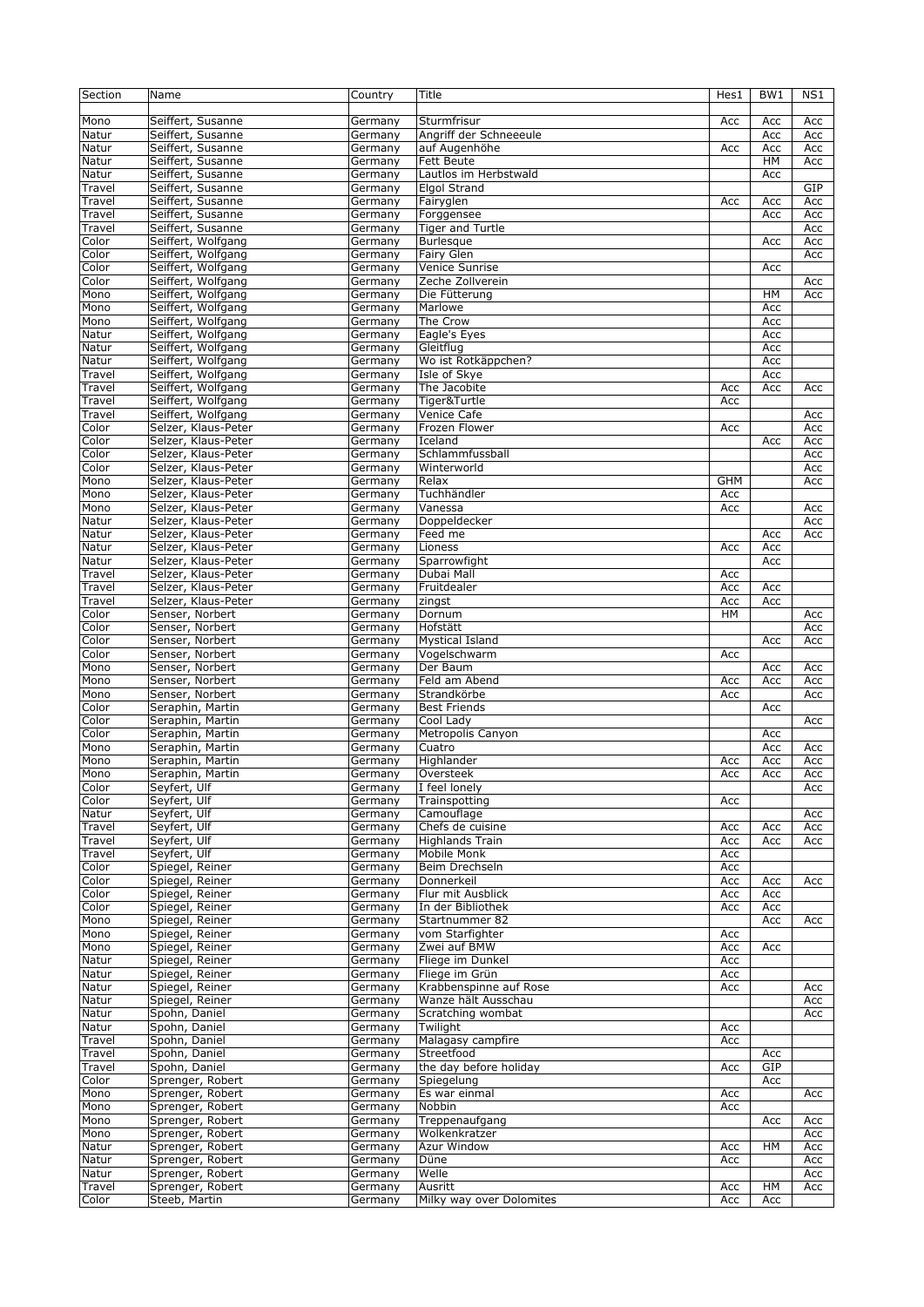| Section              | Name                                     | Country            | Title                                       | Hes1       | BW1       | NS1        |
|----------------------|------------------------------------------|--------------------|---------------------------------------------|------------|-----------|------------|
| Color                | Steeb, Martin                            | Germany            | The Pier                                    |            | Acc       | HМ         |
| Color                | Steeb, Martin                            | Germany            | <b>Winding Road</b>                         | Acc        |           | Acc        |
| Mono                 | Steeb, Martin                            | Germany            | Oak Alley                                   | Acc        | Acc       | Acc        |
| Mono                 | Steeb, Martin                            | Germany            | The valley of Villnöss                      | Acc        |           | Acc        |
| Mono                 | Steeb, Martin                            | Germany            | <b>Train Station</b>                        | Acc        | Acc       |            |
| Natur                | Steeb, Martin                            | Germany            | DolomitesOverview                           | Acc        | Acc       | GIP        |
| Natur                | Steeb, Martin                            | Germany            | Lofoten Islands                             | Acc        |           |            |
| Natur                | Steeb, Martin                            | Germany            | Northern Lights                             |            |           | Acc        |
| Natur                | Steeb, Martin                            | Germany            | Waiting for the Storm                       |            |           | Acc        |
| Travel               | Steeb, Martin                            | Germany            | Kyoto                                       | <b>FHM</b> |           |            |
| Travel               | Steeb, Martin                            | Germany            | North of Eden                               | Acc        |           | Acc        |
| Travel               | Steeb, Martin                            | Germany            | Shibuja Crossing                            | GIP        | HM        |            |
| Travel               | Steeb, Martin                            | Germany            | Under an arctic sky                         |            | Acc       | Acc        |
| Color                | Steinke, Jannek                          | Germany            | Rampenlicht                                 |            |           | Acc        |
| Mono<br><b>Natur</b> | Steinke, Jannek<br>Steinke, Jannek       | Germany            | platsch<br>letzte Sonnenstrahlen            |            |           | Acc        |
| <b>Natur</b>         | Steinke, Jannek                          | Germany<br>Germany | Stabheuschrecke                             | Acc        |           | Acc<br>Acc |
| <b>Natur</b>         | Steinke, Jannek                          | Germany            | Swimming                                    |            | Acc       | Acc        |
| Color                | Stodt, Jürgen                            | Germany            | der Sprung                                  |            | Acc       |            |
| Mono                 | Stodt, Jürgen                            | Germany            | Die Balletttänzerin                         | Acc        | Acc       | Acc        |
| Color                | Stöfer, Gerhard                          | Germany            | Seebruecke                                  | Acc        |           | Acc        |
| Color                | Stöfer, Gerhard                          | Germany            | Upside Down                                 |            |           | Acc        |
| Mono                 | Stöfer, Gerhard                          | Germany            | <b>Black Window</b>                         | Acc        |           | Acc        |
| Mono                 | Stöfer, Gerhard                          | Germany            | Drummer in Action                           | Acc        | Acc       | GIP        |
| Mono                 | Stöfer, Gerhard                          | Germany            | <b>Upstairs</b>                             | Acc        |           | Acc        |
| Color                | Strathmann, Martin                       | Germany            | rückständig XVI                             | Acc        |           | Acc        |
| Travel               | Strathmann, Martin                       | Germany            | Manshausen Island - Ausblick aus dem Zimmer |            | Acc       |            |
| Travel               | Strathmann, Martin                       | Germany            | Svalbard - auf dem Weg nach Barentsburg     | Acc        |           | Acc        |
| Travel               | Strathmann, Martin                       | Germany            | Tromsö - kleines Haus                       | GIP        |           |            |
| Color                | Straulini, Daniel                        | Germany            | Dockland                                    | Acc        |           |            |
| Color                | Straulini, Daniel                        | Germany            | Tower                                       |            | Acc       |            |
| Color                | Straulini, Daniel                        | Germany            | U-Bahn                                      |            | <b>HM</b> |            |
| Mono                 | Straulini, Daniel                        | Germany            | Speicherstadt                               | Acc        |           |            |
| Mono                 | Straulini, Daniel                        | Germany            | Symmetrie                                   | Acc        | Acc       | Acc        |
| Mono                 | Straulini, Daniel                        | Germany            | up                                          |            | Acc       |            |
| Color                | Strehlke, Klaus                          | Germany            | Schnecke-22                                 | Acc        |           |            |
| Mono                 | Strehlke, Klaus                          | Germany            | Turtle 2424                                 |            |           | Acc        |
| Travel               | Strehlke, Klaus                          | Germany            | Niagara-095                                 | Acc        |           | Acc        |
| Mono                 | Strubel, Catrin                          | Germany            | Lüneburger Heide                            | Acc        |           |            |
| Color                | Stucke, Friedrich                        | Germany            | Lichtspiel                                  |            |           | Acc        |
| $C$ olor<br>Color    | Stucke, Friedrich                        | Germany            | Räucherei                                   | Acc        |           | Acc        |
| Natur                | Stucke, Friedrich<br>Stucke, Friedrich   | Germany            | Zurück in den Stall<br>Abendruhe            | Acc        | Acc       | Acc        |
| Natur                | Stucke, Friedrich                        | Germany<br>Germany | Salti                                       | Acc        |           |            |
| Travel               | Stucke, Friedrich                        | Germany            | Der Eingang                                 |            | Acc       |            |
| Color                | Tesching, Klaus                          | Germany            | <b>Backside</b>                             | Acc        | GIP       | HM         |
| Color                | Tesching, Klaus                          | Germany            | Berber                                      |            |           | Acc        |
| Mono                 | Tesching, Klaus                          | Germany            | Extrem                                      |            |           | HM         |
| Mono                 | Tesching, Klaus                          | Germany            | What                                        |            |           | Acc        |
| Mono                 | Tesching, Klaus                          | Germany            | Ying & Yang                                 | Acc        | Acc       | Acc        |
| Natur                | Tesching, Klaus                          | Germany            | <b>Monument Valley</b>                      |            | Acc       |            |
| Travel               | Tesching, Klaus                          | Germany            | Long Train                                  | Acc        |           | Acc        |
| Travel               | Tesching, Klaus                          | Germany            | The Bryce                                   |            |           | Acc        |
| Color                | Teuschel, Peter                          | Germany            | Bright eye                                  | Acc        | Acc       | Acc        |
| Color                | Teuschel, Peter                          | Germany            | Burnt out                                   |            |           | Acc        |
| Color                | Teuschel, Peter                          | Germany            | On glass                                    |            |           | Acc        |
| Mono                 | Teuschel, Peter                          | Germany            | Pathway to heaven                           | Acc        | Acc       | Acc        |
| Mono                 | Teuschel, Peter                          | Germany            | Samarus                                     | Acc        | Acc       | Acc        |
| Mono                 | Teuschel, Peter                          | Germany            | Tunnel bw                                   |            | Acc       |            |
| Natur<br>Natur       | Teuschel, Peter<br>Teuschel, Peter       | Germany            | After the rain<br>Heliconius                | Acc        | Acc       | Acc        |
| Natur                | Teuschel, Peter                          | Germany<br>Germany | New life                                    | Acc        | Acc       |            |
| Natur                | Teuschel, Peter                          | Germany            | Ridibundus                                  |            | Acc       | Acc        |
| Color                | Theiß, Rüdiger                           | Germany            | Abendrot                                    |            | Acc       |            |
| Mono                 | Theiß, Rüdiger                           | Germany            | Aufgang                                     |            | Acc       |            |
| Travel               | Theiß, Rüdiger                           | Germany            | Spiekeroog                                  | Acc        | Acc       |            |
| Travel               | Theiß, Rüdiger                           | Germany            | Sturmvogel                                  |            |           | Acc        |
| Color                | Thomas, Karl-Heinz                       | Germany            | Am Flussufer                                |            |           | Acc        |
| Color                | Thomas, Karl-Heinz                       | Germany            | Oben                                        | Acc        |           | Acc        |
| Color                | Thomas, Karl-Heinz                       | Germany            | Project Future                              |            | HM        | Acc        |
| Mono                 | Thomas, Karl-Heinz                       | Germany            | Freunde                                     | Acc        | Acc       | Acc        |
| Mono                 | Thomas, Karl-Heinz                       | Germany            | Gemeinsam                                   |            | Acc       |            |
| Travel               | Thomas, Karl-Heinz                       | Germany            | Bootshäuser                                 | Acc        | Acc       |            |
| Travel               | Thomas, Karl-Heinz                       | Germany            | Fjordfähre                                  |            |           | Acc        |
| Travel               | Thomas, Karl-Heinz                       | Germany            | Im Fjord                                    | Acc        | Acc       | Acc        |
| Color                | Van Hauten, Markus                       | Germany            | Those stormy days                           |            |           | Acc        |
| Color                | Van Hauten, Markus                       | Germany            | Toskana                                     |            | Acc       |            |
| Mono                 | Van Hauten, Markus                       | Germany            | 141 seconds of Lofoten                      |            |           | Acc        |
| Mono                 | Van Hauten, Markus                       | Germany            | Der Traurige                                | Acc        | Acc       | Acc        |
| Mono                 | Van Hauten, Markus                       | Germany            | Jump                                        | Acc        | Acc       | Acc        |
| Mono<br>Natur        | Van Hauten, Markus<br>Van Hauten, Markus | Germany            | Tower 185                                   | Acc        | Acc       | Acc        |
|                      |                                          | Germany            | Dancing snake                               |            |           | Acc        |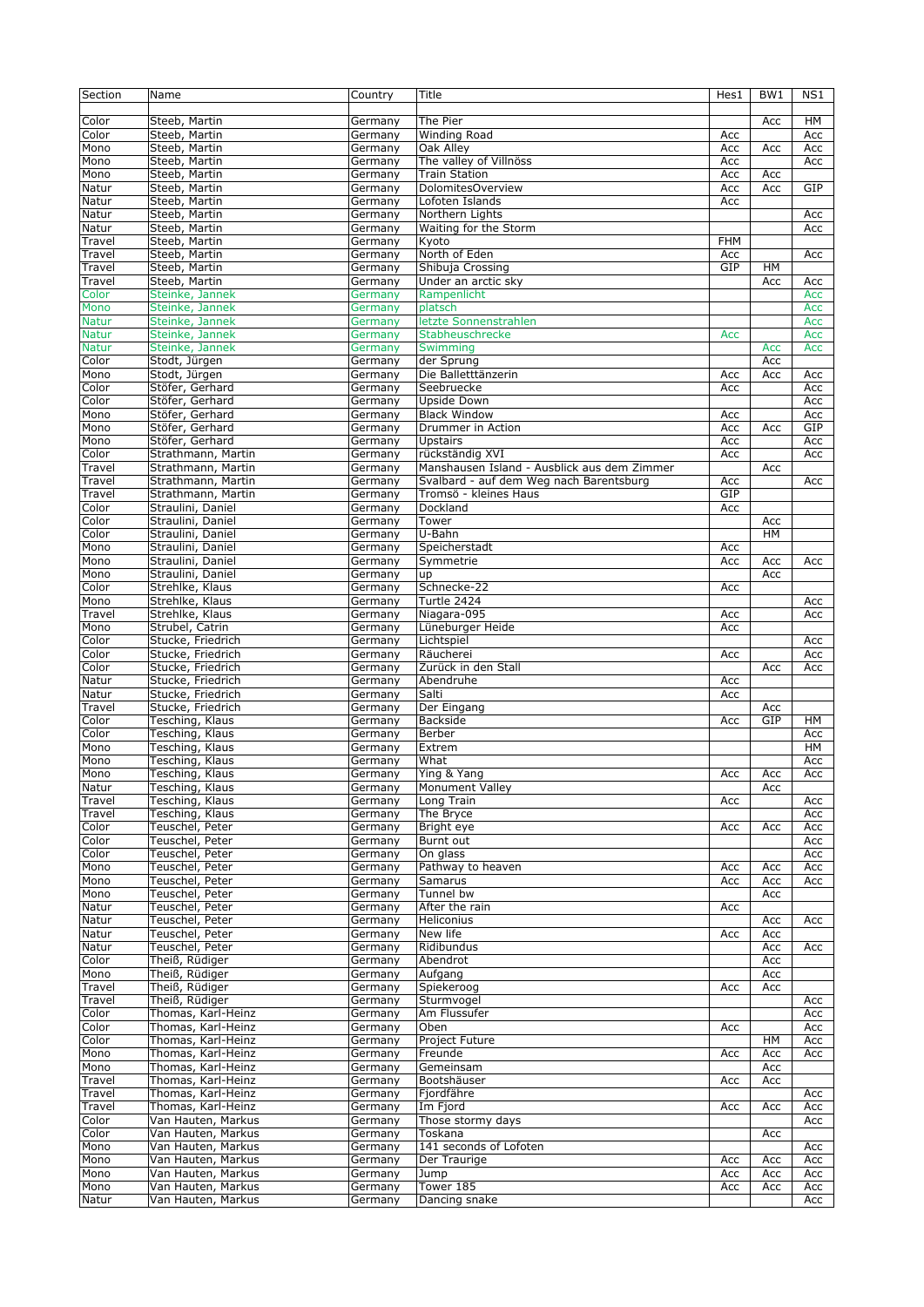| Section         | Name                               | Country            | Title                                   | Hes1        | BW <sub>1</sub> | NS1        |
|-----------------|------------------------------------|--------------------|-----------------------------------------|-------------|-----------------|------------|
|                 |                                    |                    |                                         |             |                 |            |
| Natur           | Van Hauten, Markus                 | Germany            | Ents                                    | Acc         |                 |            |
| Natur           | Van Hauten, Markus                 | Germany            | Farbexplosion                           | Acc         |                 | Acc        |
| Travel          | Van Hauten, Markus                 |                    | <b>Burg Eltz</b>                        |             |                 |            |
|                 |                                    | Germany            |                                         |             | Acc             |            |
| Travel          | Van Hauten, Markus                 | Germany            | London 5 am                             | Acc         | Acc             |            |
| Travel          | Van Hauten, Markus                 | Germany            | Tanzende Gondeln                        |             | Acc             | GIP        |
| <b>Travel</b>   | Vögelein, Isabel                   | Germany            | Zwergenhaus                             | Acc         |                 |            |
| Color           | Voss, Manfred                      | Germany            | Downtown LA                             | Acc         | Acc             |            |
| Color           | Voss, Manfred                      | Germany            | Frozen Lighthouse                       | GIP         | <b>FIAP</b>     | HM         |
| Color           | Voss, Manfred                      | Germany            | <b>Monument Valley</b>                  |             | Acc             |            |
| Color           | Voss, Manfred                      | Germany            | Zion Overlook                           | Acc         |                 |            |
| Mono            | Voss, Manfred                      | Germany            | <b>Endless Bridge</b>                   | Acc         | Acc             | Acc        |
| Mono            | Voss, Manfred                      | Germany            | Fields of Gold black                    | Acc         | Acc             | Acc        |
|                 | Voss, Manfred                      |                    |                                         |             |                 |            |
| Mono            |                                    | Germany            | Köln Kranhäuser                         |             | Acc             | Acc        |
| Mono            | Voss, Manfred                      | Germany            | Leuchtfeuer                             | Acc         | Acc             | Acc        |
| Natur           | Voss, Manfred                      | Germany            | Horseshoebend                           |             | Acc             |            |
| Natur           | Voss, Manfred                      | Germany            | Santa Cruz                              |             | Acc             | Acc        |
| Travel          | Voss, Manfred                      | Germany            | Angelds Bridge                          | Acc         | Acc             |            |
| Travel          | Voss, Manfred                      | Germany            | <b>Bootswerft</b>                       | Acc         | Acc             |            |
| Travel          | Voss, Manfred                      | Germany            | Curacao Colours                         | GIP         | Acc             |            |
| Travel          | Voss, Manfred                      | Germany            | <b>Tower Bridge</b>                     | Acc         | HM              |            |
| Color           | Wächter, Gertrud                   | Germany            | Licht und Schatten                      | Acc         | Acc             | Acc        |
| Color           | Wächter, Gertrud                   |                    | Old Windows 1                           |             |                 | Acc        |
|                 |                                    | Germany            |                                         |             |                 |            |
| Color           | Wächter, Gertrud                   | Germany            | Pavillon 21 München                     | Acc         | Acc             | Acc        |
| Co <sub>I</sub> | Wächter, Gertrud                   | Germany            | Wasserversorgung                        | HМ          | Acc             |            |
| Mono            | Wächter, Gertrud                   | Germany            | Hochglanz                               |             | Acc             | Acc        |
| Mono            | Wächter, Gertrud                   | Germany            | Kreuz und Quer                          |             | Acc             |            |
| Mono            | Wächter, Gertrud                   | Germany            | Old Windows 2                           |             | Acc             |            |
| Mono            | Wächter, Gertrud                   | Germany            | Windows                                 | Acc         | HM              |            |
| Natur           | Wächter, Gertrud                   | Germany            | Borstig                                 |             |                 | Acc        |
| Natur           | Wächter, Gertrud                   | Germany            | Vertrocknet                             | Acc         |                 |            |
| Travel          | Wächter, Gertrud                   | Germany            | Frankfurt 2                             | Acc         | Acc             |            |
|                 | Wächter, Gertrud                   |                    | München Maximilianeum                   |             |                 |            |
| Travel          |                                    | Germany            |                                         |             | Acc             | Acc        |
| Travel          | Wächter, Gertrud                   | Germany            | München Stachus 2                       |             |                 | Acc        |
| Color           | Waffenschmid, Irmgard              | Germany            | A Joke                                  | Acc         |                 | Acc        |
| Color           | Waffenschmid, Irmgard              | Germany            | Ein Oldie hebt ab                       | Acc         |                 |            |
| Color           | Waffenschmid, Irmgard              | Germany            | These Blue Shoes                        |             |                 | Acc        |
| Mono            | Waffenschmid, Irmgard              | Germany            | Kleine weiße Wolke                      |             |                 | Acc        |
| Natur           | Waffenschmid, Irmgard              | Germany            | Haubentaucherfamilie                    |             |                 | Acc        |
| Travel          | Waffenschmid, Irmgard              | Germany            | Hafen-Nixe                              | Acc         | Acc             |            |
| Travel          | Waffenschmid, Irmgard              | Germany            | Sonntag Morgen                          |             | Acc             |            |
| Color           | Waffenschmid, Karl-Heinz           | Germany            | Gnat                                    | Acc         |                 |            |
|                 | Waffenschmid, Karl-Heinz           | Germany            | View                                    |             |                 |            |
| Mono            | Waffenschmid, Karl-Heinz           |                    | Milkyway                                |             | Acc             |            |
|                 |                                    |                    |                                         |             |                 | Acc        |
| Natur           |                                    | Germany            |                                         |             |                 |            |
| Natur           | Waffenschmid, Karl-Heinz           | Germany            | out of breakfast                        |             |                 | Acc        |
| Travel          | Waffenschmid, Karl-Heinz           | Germany            | <b>Big Pool</b>                         |             | Acc             |            |
| Travel          | Waffenschmid, Karl-Heinz           | Germany            | <b>First Meeting</b>                    | Acc         | HM              | Acc        |
| Travel          | Waffenschmid, Karl-Heinz           | Germany            | Salt Lake                               |             |                 | Acc        |
| Color           |                                    |                    |                                         | Acc         |                 | Acc        |
|                 | Walch, Michael                     | Germany            | Damals                                  |             |                 |            |
| Color           | Walch, Michael                     | Germany            | Farb-Verbot                             | Acc         |                 |            |
| Color           | Walch, Michael                     | Germany            | Steg                                    |             | Acc             | Acc        |
| Color           | Walch, Michael                     | Germany            | Viehscheid                              | Acc         |                 |            |
| Mono            | Walch, Michael                     | Germany            | Anflug                                  | Acc         |                 | Acc        |
| Mono            | Walch, Michael                     | Germany            | Gitarre                                 |             | Acc             |            |
| Mono            | Walch, Michael                     | Germany            | Kapelle                                 | Acc         |                 | Acc        |
| Mono            | Walch, Michael                     | Germany            | Tor                                     |             |                 | Acc        |
| Natur           | Walch, Michael                     | Germany            | Augenblick                              |             | Acc             |            |
| Natur           | Walch, Michael                     | Germany            | Hirsch                                  |             | Acc             | Acc        |
| Natur           |                                    | Germany            | Kampf                                   |             | Acc             |            |
| Travel          | Walch, Michael<br>Walch, Michael   | Germany            | Nebelboot                               |             | Acc             |            |
|                 |                                    |                    |                                         |             |                 |            |
| Travel          | Walch, Michael                     | Germany            | Reise durch die Wüste                   |             | Acc             |            |
| Travel          | Walch, Michael                     | Germany            | Wasserspeicher                          | <b>RPS</b>  | Асс             | Acc        |
| Color           | Walter, Dieter                     | Germany            | Fliehende Zeit                          |             |                 | Acc        |
| Color           | Walter, Dieter                     | Germany            | Zeitfluss                               | Acc         | Acc             |            |
| Color           | Walter, Dieter                     | Germany            | Zeitgeist                               |             | Acc             |            |
| Color           | Walter, Dieter                     | Germany            | Zeitlos                                 |             |                 | Acc        |
| Mono            | Walter, Dieter                     | Germany            | Ach da kommt sie ja                     |             |                 | Acc        |
| Mono            | Walter, Dieter                     | Germany            | Gendarmenmarkt                          |             | Acc             | Acc        |
| Mono            | Walter, Dieter                     | Germany            | Rauchfantasie                           |             | Асс             |            |
| Mono            | Walter, Dieter                     | Germany            | Sie hütet das Augenlicht                |             | Acc             |            |
|                 |                                    |                    |                                         |             |                 |            |
| Color           | Weber, Petra                       | Germany            | "Seine Majestät"  der König der Lüfte   |             | Acc             |            |
| Color           | Weber, Petra                       | Germany            | Bugspitze!!!  weiter vorn geht nicht!!! | HM          | Acc             |            |
| Color           | Weinmann, Paul                     | Germany            | Gestrandet                              |             |                 | Acc        |
| Color           | Weinmann, Paul                     | Germany            | <b>Skater</b>                           | Acc         |                 |            |
| Color           | Weinmann, Paul                     | Germany            | Spiegelung                              | Acc         | Acc             | Acc        |
| Color           | Weller, Claudia                    | Germany            | Flooding Rhine                          | Acc         | Acc             | Acc        |
| Color           | Weller, Claudia                    | Germany            | Orb im Vollmond                         | <b>FIAP</b> |                 | Acc        |
| Color           | Weller, Claudia                    | Germany            | Savignystrasse                          | Acc         |                 |            |
| Color           | Weller, Claudia                    | Germany            | <b>Walking Bizkit</b>                   | Acc         | Acc             | HM         |
| Mono            | Weller, Claudia                    | Germany            | Downstairs                              |             | Acc             | Acc        |
|                 |                                    |                    |                                         |             |                 |            |
| Mono            | Weller, Claudia                    | Germany            | Lightness                               | Acc         |                 |            |
| Mono<br>Mono    | Weller, Claudia<br>Weller, Claudia | Germany<br>Germany | New Young Pioneer<br>Way Out            | Acc         | Acc<br>Acc      | Acc<br>Acc |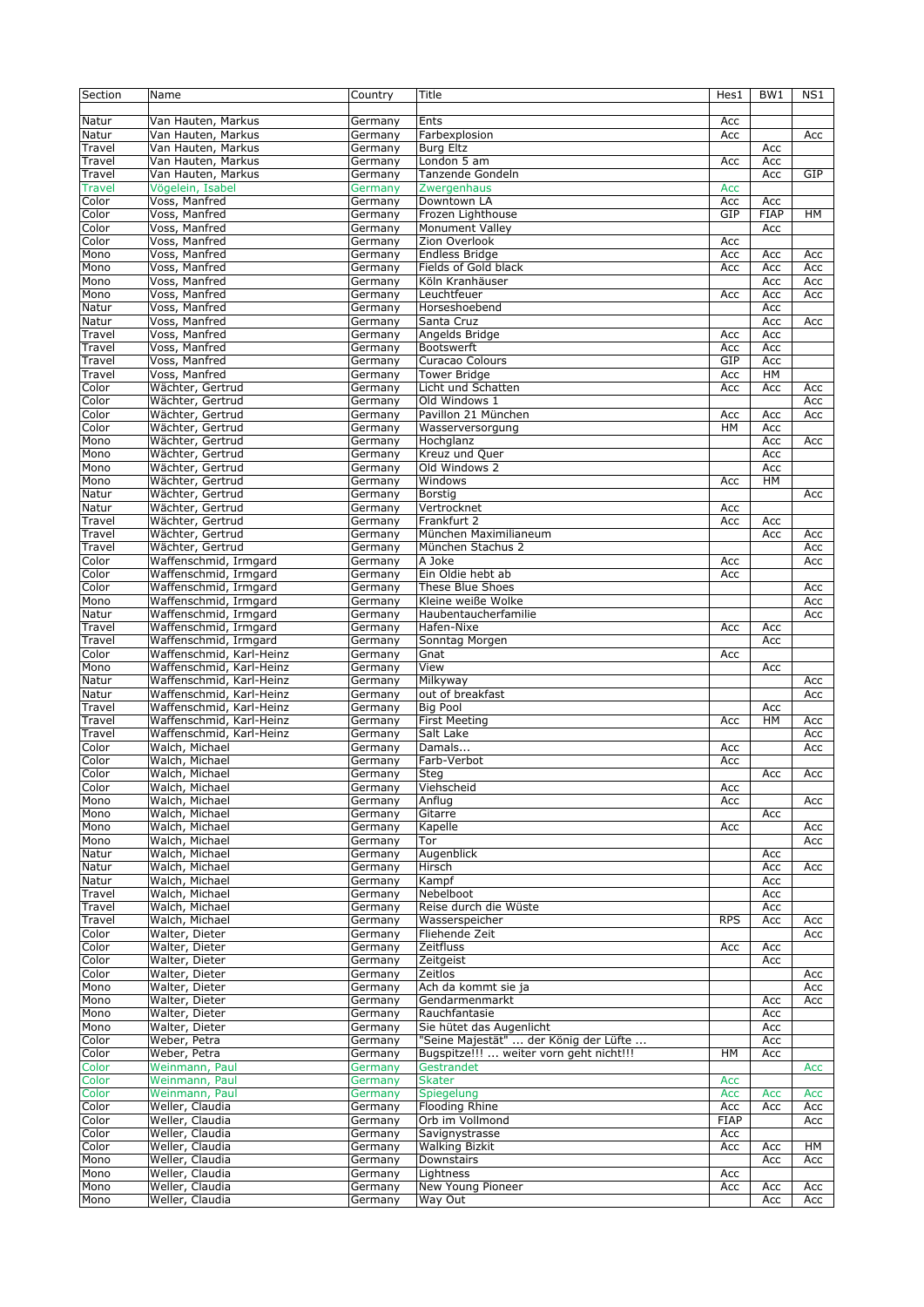| Section        | Name                                     | Country            | Title                                               | Hes1       | BW1 | NS1 |
|----------------|------------------------------------------|--------------------|-----------------------------------------------------|------------|-----|-----|
| Travel         | Weller, Claudia                          | Germany            | Allez allez                                         |            | Acc |     |
| Travel         | Weller, Claudia                          | Germany            | Soft Atlantic Ocean                                 |            | Acc |     |
| Color          | Werner, Weigl                            | Germany            | Der Kuss                                            | Acc        |     |     |
| Color          | Werner, Weigl                            | Germany            | Sonycenter Berlin                                   | Acc        |     |     |
| Mono           | Werner, Weigl                            | Germany            | Rhytmus                                             |            | Acc |     |
| Travel         | Werner, Weigl                            | Germany            | Reis for Monks Myanmar                              |            |     | Acc |
| Color          | Wichmann, Hans                           | Germany            | Light Arcade                                        | HM         |     | Acc |
| Color          | Wichmann, Hans                           | Germany            | Lighthouse                                          | Acc        |     |     |
| Color          | Wichmann, Hans                           | Germany            | Porto Street                                        | Acc        |     |     |
| Mono           | Wichmann, Hans                           | Germany            | Aviles Urban                                        | HM         | Acc | Acc |
| Mono           | Wichmann, Hans                           | Germany            | Erasmus Bridge                                      | Acc        | Acc | Acc |
| Mono           | Wichmann, Hans                           | Germany            | Lagos                                               | Acc        | Acc | Acc |
| Travel         | Wichmann, Hans                           | Germany            | Chnum Temple                                        | HМ         | Acc | Acc |
| Travel         | Wichmann, Hans                           | Germany            | Palmenhain                                          |            |     | Acc |
| Travel         | Wichmann, Hans                           | Germany            | Timanfaya                                           |            | Acc | Acc |
| Travel         | Wichmann, Hans                           | Germany            | Zabriskie Point                                     |            | Acc | Acc |
| Color          | Winkens, Georg                           | Germany            | Magic Wood                                          | Acc        |     | Acc |
| Color          | Winkens, Georg<br>Winkens, Georg         | Germany            | Monaco<br><b>Bavarian Wedding</b>                   | Acc        |     | Acc |
| Mono<br>Mono   | Winkens, Georg                           | Germany<br>Germany | Frost                                               | Acc<br>Acc |     | Acc |
| Mono           | Winkens, Georg                           | Germany            | <b>Stairs Structure</b>                             | Acc        | Acc | Acc |
| Mono           | Wirth, Ralf                              | Germany            | quitar                                              | Acc        |     | Acc |
| Color          | Wolf, Thomas                             | Germany            | Perspektivwechsel                                   |            | Acc | Acc |
| Color          | Wolf, Thomas                             | Germany            | Tagebau                                             | Acc        |     | Acc |
| Color          | Wolf, Thomas                             | Germany            | verwunschen                                         | Acc        |     | Acc |
| Color          | Wolf, Thomas                             | Germany            | wet red                                             | Acc        |     |     |
| Mono           | Wolf, Thomas                             | Germany            | verschränkt                                         | Acc        |     |     |
| Travel         | Wolf, Thomas                             | Germany            | Elbflorenz                                          |            | Acc |     |
| Travel         | Wolf, Thomas                             | Germany            | nach getaner Arbeit                                 | Acc        |     |     |
| Color          | Wolfert, Anke                            | Germany            | Zimmer mit Aussicht                                 | GIP        |     | Acc |
| Travel         | Wolfert, Anke                            | Germany            | Fotograf auf der Karlsbrücke                        | Acc        |     |     |
| Color          | Zacharias, Evelyn                        | Germany            | Hortensie                                           |            |     | Acc |
| Color          | Zacharias, Evelyn                        | Germany            | Smoker                                              |            |     | Acc |
| Color          | Zacharias, Evelyn                        | Germany            | Stille                                              | Acc        |     | HM  |
| Color          | Zernig, Eva Maria                        | Germany            | Chiemsee Morning 3                                  |            | Acc |     |
| Color          | Zernig, Eva Maria                        | Germany            | Colours of Dawn 3                                   | Acc        | Acc |     |
| Color          | Zernig, Eva Maria                        | Germany            | Tree Symphony 1                                     | Acc        |     | HМ  |
| Mono           | Zernig, Eva Maria                        | Germany            | Cloudy 3                                            | Acc        |     | Acc |
| Mono           | Zernig, Eva Maria                        | Germany            | Home again 1                                        |            | Acc | Acc |
| Mono           | Zernig, Eva Maria                        | Germany            | Next to Heaven 2                                    | Acc        | Acc | Acc |
| Mono           | Zernig, Eva Maria                        | Germany            | Remember                                            | Acc        | HM  | Acc |
| Natur          | Zernig, Eva Maria                        | Germany            | Floral Chess 1                                      | HM         |     |     |
| Natur          | Zernig, Eva Maria                        | Germany            | White Bells 1                                       | Acc        | Acc |     |
| Travel         | Zernig, Eva Maria                        | Germany            | Colours of Chiemsee 1                               |            | Acc | Acc |
| Travel         | Zernig, Eva Maria                        | Germany            | Fraueninsel 1                                       | Acc        |     |     |
| Travel         | Zernig, Eva Maria                        | Germany            | Morning Clouds 1                                    | Acc        |     |     |
| Travel         | Zernig, Eva Maria                        | Germany            | <b>Mystic Morning 1</b>                             |            | Acc | HМ  |
| Color          | Zimmer, Tanja                            | Germany            | Blüte im Wasser 2                                   | Acc        |     |     |
| Color          | Zimmer, Tanja                            | Germany            | Kugel                                               | Acc        |     |     |
| Mono           | Zimmer, Tanja                            | Germany            | ballett                                             | Acc        |     |     |
| Mono           | Zimmer, Tanja                            | Germany            | lisa                                                |            |     | Acc |
| Mono           | Zimmer, Tanja                            | Germany            | treppe                                              | Acc        | Acc | Acc |
| Travel         | Zimmer, Tanja                            | Germany            | Mühlen                                              |            | Acc | Acc |
| Travel         | Zimmer, Tanja                            | Germany            | Sardinien_rot                                       | Acc        | Acc | Acc |
| Color          | Zimmermann, Ute                          | Germany            | Papsteisamen                                        | Acc        |     | Acc |
| Color<br>Color | Zimmermann, Ute<br>Chalkiadakis, Michail | Germany            | Portrait Nadja                                      | Acc        |     |     |
| Mono           | Chalkiadakis, Michail                    | Greece<br>Greece   | London Waterplay<br>Boy Looking Towards the ligt bw | Acc<br>Acc | Acc |     |
| Mono           | Chalkiadakis, Michail                    | Greece             | Dazzling Look                                       |            | Acc |     |
| Mono           | Chalkiadakis, Michail                    | Greece             | Like a Ghost                                        | Acc        |     | Acc |
| Travel         | Chalkiadakis, Michail                    | Greece             | Al Halili market                                    |            | Acc |     |
| Travel         | Chalkiadakis, Michail                    | Greece             | Porto 3                                             | Acc        | Acc |     |
| Travel         | Chalkiadakis, Michail                    | Greece             | Thessaloniki                                        | Acc        | Acc | Acc |
| Color          | Kazazis, Georgios                        | Greece             | Purple pose                                         | Acc        |     |     |
| Mono           | Kazazis, Georgios                        | Greece             | Wise man                                            | Acc        |     |     |
| Travel         | Kazazis, Georgios                        | Greece             | Baobab village                                      |            | Acc |     |
| Travel         | Kazazis, Georgios                        | Greece             | Leave me alone                                      |            |     | Acc |
| Color          | Kazepidis, Vasilis                       | Greece             | Ballerina No 06                                     |            | Acc |     |
| Color          | Kazepidis, Vasilis                       | Greece             | Holding a candle                                    |            | Acc |     |
| Color          | Kazepidis, Vasilis                       | Greece             | Stories from red lips No 06                         | HM         | HМ  | Acc |
| Mono           | Kazepidis, Vasilis                       | Greece             | La petite Larisa No 04                              | <b>PSA</b> | Acc |     |
| Mono           | Kazepidis, Vasilis                       | Greece             | Night walker                                        | HМ         | Acc | Acc |
| Mono           | Kazepidis, Vasilis                       | Greece             | Stories from red lips No 04                         | Acc        |     | Acc |
| Travel         | Kazepidis, Vasilis                       | Greece             | Epirus River Voidomatis No 01                       |            | Acc |     |
| Color          | Konsolaki, Eleftheria                    | Greece             | A walk inside the castle                            | Acc        | Acc | Acc |
| Mono           | Konsolaki, Eleftheria                    | Greece             | loop                                                | Acc        | Acc |     |
| Mono           | Konsolaki, Eleftheria                    | Greece             | The accordeon player                                | Acc        |     | Acc |
| Travel         | Konsolaki, Eleftheria                    | Greece             | an unforgetable journey                             |            |     | Acc |
| Travel         | Konsolaki, Eleftheria                    | Greece             | Morrocan dessert                                    |            | Acc |     |
| Travel         | Konsolaki, Eleftheria                    | Greece             | Vatican Stairs                                      |            | Acc |     |
| Color          | Tsigkas, Giorgos                         | Greece             | angel                                               | Acc        |     | Acc |
| Color          | Tsigkas, Giorgos                         | Greece             | in the old factory                                  |            | Acc |     |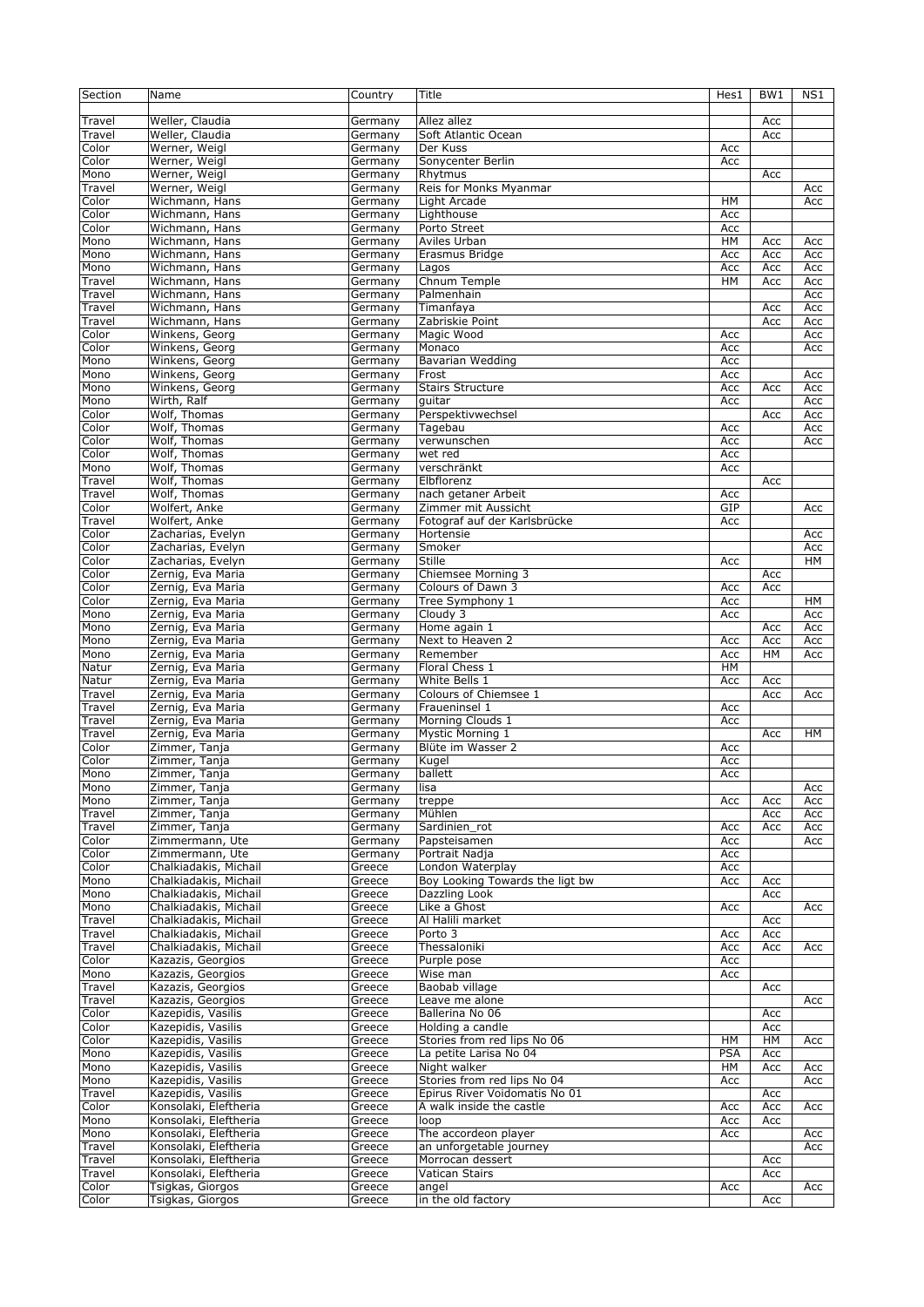| Section | Name                                     | Country               | Title                                | Hes1        | BW1       | NS1        |
|---------|------------------------------------------|-----------------------|--------------------------------------|-------------|-----------|------------|
|         |                                          |                       |                                      |             |           |            |
| Color   | Tsigkas, Giorgos                         | Greece                | smile Lia                            |             | Acc       |            |
| Color   | Tsigkas, Giorgos                         | Greece                | You're on my mind                    | Acc         |           | Acc        |
| Mono    | Tsigkas, Giorgos                         | Greece                | enfranchisement                      | Acc         |           |            |
| Mono    | Tsigkas, Giorgos                         | Greece                | following the staircase              |             | Acc       |            |
| Mono    | Tsigkas, Giorgos                         | Greece                | the eye sees everything              | Acc         | Acc       | Acc        |
| Natur   | Tsigkas, Giorgos                         | Greece                | Brown bear                           | Acc         |           |            |
| Natur   | Tsigkas, Giorgos                         | Greece                | Landscape in the Mist                |             |           | Acc        |
| Natur   | Tsigkas, Giorgos                         | Greece                | sea coast                            | Acc         |           | Acc        |
| Natur   | Tsigkas, Giorgos                         | Greece                | two giraffes                         | Acc         | HM        |            |
| Travel  | Tsigkas, Giorgos                         |                       |                                      |             |           |            |
|         | Tsigkas, Giorgos                         | Greece                | Harmony<br>lone                      | HМ          |           | Acc        |
| Travel  | Tsigkas, Giorgos                         | Greece                |                                      |             | Acc       | Acc        |
| Travel  | Tsigkas, Giorgos                         | Greece                | Messolonghi lagoon                   | Acc         |           | Acc        |
| Travel  | Au Yeung, Kwong Ying                     | Greece                | sunrise in the Agia Triada           | Acc         |           | Acc        |
| Color   |                                          |                       | Hong Kong Bicycle Racing 04          |             | Acc       | Acc        |
| Color   | Au Yeung, Kwong Ying                     | Hong Kong             | Blacksmith 01                        | Acc         |           |            |
| Color   | Au Yeung, Kwong Ying                     | Hong Kong             | Fire Dragon 01                       |             | Acc       |            |
| Mono    | Au Yeung, Kwong Ying                     |                       | Hong Kong Black Bean Factory 02      | Acc         |           |            |
| Mono    | Au Yeung, Kwong Ying                     | Hong Kong             | Tsing Yi Bridge                      | Acc         |           |            |
| Natur   | Au Yeung, Kwong Ying                     | Hong Kong Attack      |                                      | Acc         |           |            |
| Natur   | Au Yeung, Kwong Ying                     | Hong Kong Big Eyes 02 |                                      | Acc         |           | GIP        |
| Natur   | Au Yeung, Kwong Ying                     | Hong Kong             | Love Moment 02                       | Acc         | Acc       | Acc        |
| Travel  | Au Yeung, Kwong Ying                     | Hong Kong Fishman 01  |                                      |             | Acc       |            |
| Travel  | Au Yeung, Kwong Ying                     |                       | Hong Kong Hanging Fabric 02          |             | Acc       |            |
| Color   | Au, Wing Chun                            |                       | Hong Kong Happy to be happy          | Acc         |           |            |
| Color   | Au, Wing Chun                            | Hong Kong             | Red on red                           |             | Acc       |            |
| Mono    | Au, Wing Chun                            | Hong Kong             | Clouds great wall                    | Acc         |           |            |
| Mono    | Au, Wing Chun                            | Hong Kong             | Granddaughter of emotion             | Acc         | Acc       | Acc        |
| Natur   | Au, Wing Chun                            |                       | Hong Kong You fight for me           |             |           | Acc        |
| Travel  | Au, Wing Chun                            | Hong Kong             | Fire dragon festival                 |             |           | Acc        |
| Travel  | Au, Wing Chun                            |                       | Hong Kong Properity and light        |             |           | Acc        |
| Travel  | Au, Wing Chun                            |                       | Hong Kong Sunrise great wall         | Acc         | <b>HM</b> | Acc        |
| Travel  | Au, Wing Chun                            | Hong Kong             | The beauty of reflection             | Acc         |           |            |
| Color   | Chan, H. W.                              | Hong Kong             | Gather to join                       |             | Acc       |            |
| Color   | Chan, H. W.                              |                       | Hong Kong Sky in the water 3         | Acc         |           |            |
| Color   | Chan, H. W.                              | Hong Kong Snow fly 5  |                                      |             | Acc       | HМ         |
| Mono    | Chan, H. W.                              |                       | Hong Kong It is happy Bw             | Acc         |           | Acc        |
| Mono    | Chan, H. W.                              |                       | Hong Kong Shoifumi 19 Bw Japan       | Acc         |           | Acc        |
| Mono    | Chan, H. W.                              |                       | Hong Kong Street with rain 12 Bw     | Acc         | Acc       |            |
| Mono    | Chan, H. W.                              | Hong Kong Tree Bw     |                                      | Acc         | Acc       | HМ         |
| Natur   | Chan, H. W.                              |                       | Hong Kong Brown bear 1_Alaska        |             | Acc       | Acc        |
| Natur   | Chan, H. W.                              |                       | Hong Kong Hope that god blesses      |             | Acc       |            |
| Natur   | Chan, H. W.                              | Hong Kong             | Lrosalia 1                           | Acc         | Acc       | Acc        |
| Travel  | Chan, H. W.                              | Hong Kong             | Beginning of the night               | Acc         |           | Acc        |
| Travel  | Chan, H. W.                              | Hong Kong             | Lake Bled_Ljubljana                  | HM          | HM        | Acc        |
| Travel  | Chan, H. W.                              |                       | Hong Kong   Running of the Bulls 8   |             | Acc       | Acc        |
| Color   | Chan, Siu King Maree                     |                       | Hong Kong Beautiful Lady 8           |             |           | Acc        |
| Color   | Chan, Siu King Maree                     |                       | Hong Kong Dragon Boat Competition 08 | Acc         | HM        |            |
| Color   | Chan, Siu King Maree                     | Hong Kong Racing      |                                      |             | Acc       |            |
| Mono    | Chan, Siu King Maree                     |                       | Hong Kong Blacksmith Worker 11       | Acc         | Acc       |            |
| Mono    | Chan, Siu King Maree                     |                       | Hong Kong Foggy Morning              |             | Acc       | Acc        |
| Natur   | Chan, Siu King Maree                     | Hong Kong   Inspector |                                      |             | Acc       |            |
| Natur   | Chan, Siu King Maree                     |                       | Hong Kong   Mother and Son           | Acc         | GIP       | <b>PSA</b> |
| Natur   | Chan, Siu King Maree                     |                       | Hong Kong   Red Eye Fog              | Acc         | Acc       | Acc        |
| Natur   | Chan, Siu King Maree                     | Hong Kong Surprise    |                                      |             | Acc       |            |
| Travel  | Chan, Siu King Maree                     |                       | Hong Kong   Fa Yuen Street 14        |             |           | Acc        |
| Travel  | Chan, Siu King Maree                     |                       | Hong Kong   Fung Shun Fire Dragon 16 |             | Acc       |            |
| Travel  | Chan, Siu King Maree                     | Hong Kong Old Bridge  |                                      |             |           | Acc        |
| Travel  | Chan, Siu King Maree                     |                       | Hong Kong Secret Forest              |             | Acc       |            |
| Color   | Chan, Suk Han                            |                       | Hong Kong Bicycle racing 001         |             | Acc       |            |
| Mono    | Chan, Suk Han                            | Hong Kong             | Old man 001                          | Acc         | Acc       |            |
| Natur   | Chan, Suk Han                            | Hong Kong Big Cat     |                                      | Acc         |           | Acc        |
| Natur   | Chan, Suk Han                            |                       | Hong Kong  I am coming               |             |           | Acc        |
| Travel  | Chan, Suk Han                            |                       | Hong Kong Tam Kung Festival 003      | Acc         |           |            |
| Travel  | Chan, Suk Han                            |                       | Hong Kong Waiting 001                | Acc         | Acc       | Acc        |
| Color   | Che, Arnaldo Paulo                       | Hong Kong             | Dive for the win 1                   | Acc         |           |            |
| Color   | Che, Arnaldo Paulo                       |                       | Hong Kong My younger brother         |             | Acc       |            |
| Color   | Che, Arnaldo Paulo                       | Hong Kong             | New star 2                           | Acc         | Acc       |            |
| Color   | Che, Arnaldo Paulo                       | Hong Kong             | We are not alone                     |             | Acc       |            |
| Mono    | Che, Arnaldo Paulo                       | Hong Kong             | Challenge 2                          | Acc         | Acc       | Acc        |
| Mono    | Che, Arnaldo Paulo                       |                       | Hong Kong Happy childhood 3          | <b>FIAP</b> | Acc       | Acc        |
| Mono    | Che, Arnaldo Paulo                       |                       | Hong Kong Morning exercises          | Acc         | Acc       |            |
| Mono    | Che, Arnaldo Paulo                       |                       | Hong Kong Unveiled to attraction     |             | Acc       |            |
| Natur   | Che, Arnaldo Paulo                       |                       | Hong Kong Family sand Spa            |             | Acc       |            |
| Natur   | Che, Arnaldo Paulo                       | Hong Kong             | Food is coming 3                     | HМ          |           | HМ         |
|         | Che, Arnaldo Paulo                       | Hong Kong Hunting 1   |                                      |             | Acc       |            |
| Natur   | Che, Arnaldo Paulo                       |                       | Web of life                          | Acc         | Acc       |            |
| Natur   |                                          | Hong Kong             | Hong Kong First light at Bagan       | Acc         | Acc       | Acc        |
| Travel  | Che, Arnaldo Paulo<br>Che, Arnaldo Paulo |                       |                                      | Acc         | Acc       | Acc        |
| Travel  | Che, Arnaldo Paulo                       |                       | Hong Kong Himba dance                |             | Acc       | Acc        |
| Travel  |                                          |                       | Hong Kong Lamb snatching 1           | Acc         |           |            |
| Travel  | Che, Arnaldo Paulo                       |                       | Hong Kong Nunnery at dusk            | Acc         |           |            |
| Mono    | Cheung, Catherine Pui Kuen               |                       | Hong Kong Boat around Stars          |             |           | Acc        |
| Mono    | Cheung, Catherine Pui Kuen               |                       | Hong Kong   Brick Pattern 1          |             |           | Acc        |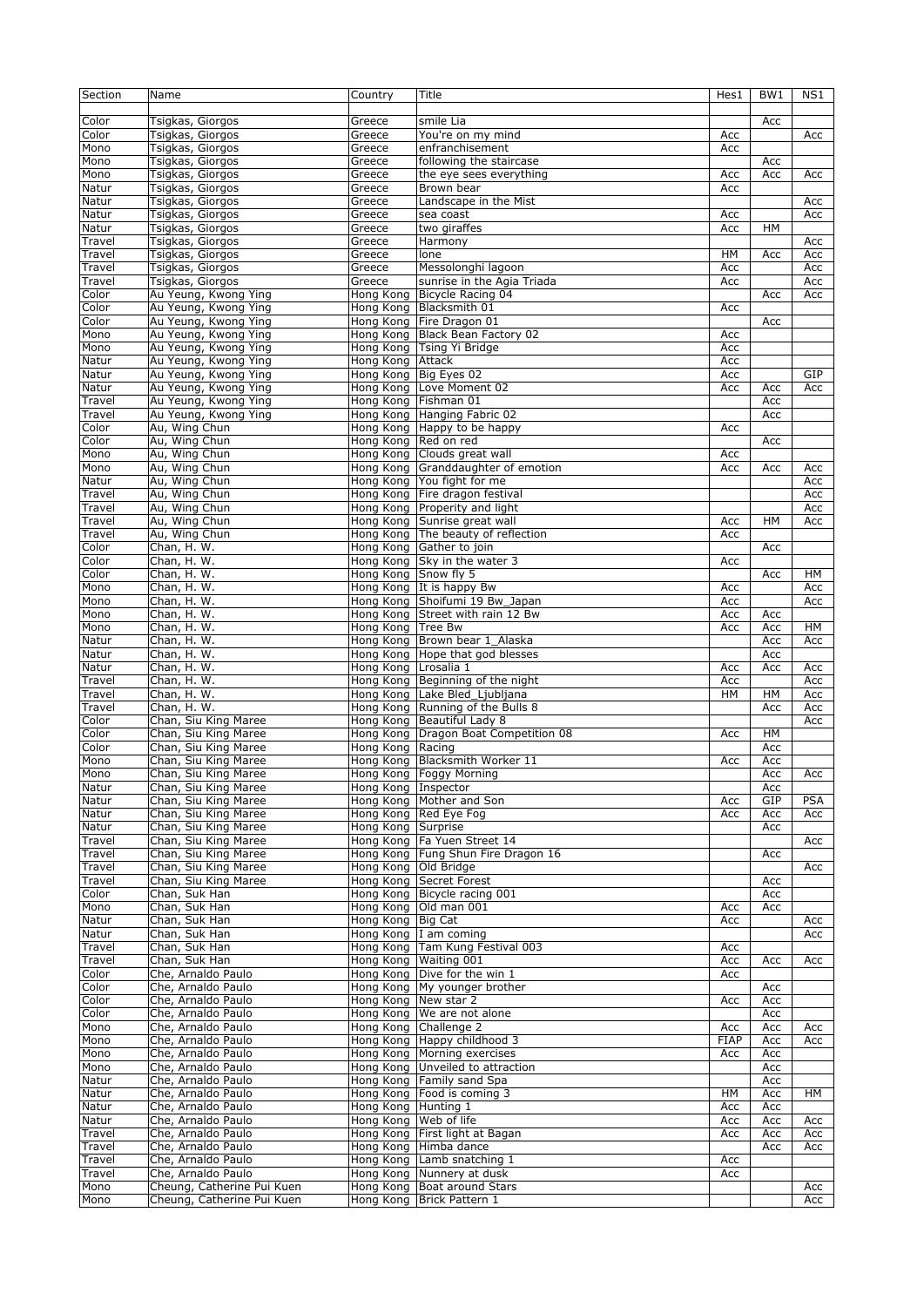| Section | Name                       | Country               | Title                            | Hes1       | BW1 | NS1 |
|---------|----------------------------|-----------------------|----------------------------------|------------|-----|-----|
|         |                            |                       |                                  |            |     |     |
| Natur   | Cheung, Catherine Pui Kuen | Hong Kong             | Looking Back                     |            | Acc |     |
| Travel  | Cheung, Catherine Pui Kuen | Hong Kong             | Adventure 2                      |            |     | Acc |
| Travel  | Cheung, Catherine Pui Kuen |                       | Hong Kong   Men Gossip           | Acc        |     |     |
| Color   | Cheung, Koon Nam           | Hong Kong             | Hawk Owl A11                     | Acc        | Acc |     |
| Color   | Cheung, Koon Nam           | Hong Kong             | Hawk Owl A27                     |            | Acc | Acc |
| Color   | Cheung, Koon Nam           | Hong Kong             | Snowy Owl A10                    |            | Acc | Acc |
| Color   | Cheung, Koon Nam           | Hong Kong             | Snowy Owl A11                    |            | Acc | Acc |
| Natur   | Cheung, Koon Nam           | Hong Kong             | Great Grey Owl A27               |            | Acc |     |
| Natur   | Cheung, Koon Nam           | Hong Kong             | Hawk Owl A18                     | Acc        | Acc |     |
| Natur   | Cheung, Koon Nam           |                       | Hong Kong Snowy Owl A09          |            | Acc | Acc |
| Natur   | Cheung, Koon Nam           | Hong Kong             | Snowy Owl A12                    | Acc        |     |     |
| Color   | Choi, Lewis K. Y.          |                       | Hong Kong Final Race 2           | Acc        |     | Acc |
| Color   | Choi, Lewis K. Y.          | Hong Kong             | Game Players 2                   | Acc        |     |     |
| Color   | Choi, Lewis K. Y.          | Hong Kong             | <b>Great Challengers</b>         | Acc        |     |     |
| Color   | Choi, Lewis K. Y.          |                       | Hong Kong Happy Winter           |            | Acc |     |
| Mono    | Choi, Lewis K. Y.          | Hong Kong             | Dusk                             |            |     | Acc |
| Mono    | Choi, Lewis K. Y.          | Hong Kong             | Perfect Action M                 |            | Acc |     |
| Mono    | Choi, Lewis K. Y.          | Hong Kong             | <b>Storming City</b>             | Acc        |     | Acc |
| Natur   | Choi, Lewis K. Y.          | Hong Kong Bright Red  |                                  | Acc        |     |     |
| Natur   | Choi, Lewis K. Y.          | Hong Kong Like a Bird |                                  |            |     | Acc |
| Travel  | Choi, Lewis K. Y.          |                       | Hong Kong Colorful Night         |            |     | Acc |
| Travel  | Choi, Lewis K. Y.          | Hong Kong             | <b>New City</b>                  | Acc        |     |     |
| Travel  | Choi, Lewis K. Y.          |                       | Hong Kong Sun and Beach          |            | Acc |     |
| Color   | Chung, Raymond Yik Cheung  | Hong Kong Waitig 001  |                                  | Acc        |     | Acc |
| Mono    | Chung, Raymond Yik Cheung  | Hong Kong             | Danger 001                       | Acc        |     |     |
| Mono    | Chung, Raymond Yik Cheung  | Hong Kong             | Pier 001                         |            | Acc |     |
| Travel  | Chung, Raymond Yik Cheung  | Hong Kong             | Catching Incense Smoke 001       | Acc        |     |     |
| Travel  | Chung, Raymond Yik Cheung  |                       | Hong Kong Lion Rock 001          | Acc        |     |     |
| Color   | Lam, Wendy Wai Man         | Hong Kong             | dancing competition              |            | Acc |     |
| Color   | Lam, Wendy Wai Man         | Hong Kong             | pray                             |            | Acc | Acc |
| Color   | Lam, Wendy Wai Man         | Hong Kong             | touch 2                          |            | Acc | Acc |
| Mono    | Lam, Wendy Wai Man         | Hong Kong             | arch                             |            |     | Acc |
| Natur   | Lam, Wendy Wai Man         | Hong Kong             | chasing                          |            | Acc |     |
| Natur   | Lam, Wendy Wai Man         | Hong Kong             | ice bubbles 1                    |            | Acc |     |
| Travel  | Lam, Wendy Wai Man         |                       | Hong Kong Bagan sunrise          |            | Acc |     |
| Travel  | Lam, Wendy Wai Man         |                       | Hong Kong   fiery dragon         |            |     | Acc |
| Travel  | Lam, Wendy Wai Man         | Hong Kong             | ice bubbles 2                    |            | Acc | Acc |
| Travel  | Lam, Wendy Wai Man         | Hong Kong             | serenity                         | Acc        |     | Acc |
| Color   | Law, Kai Hay Clement       | Hong Kong             | New year sunrise                 | Acc        |     |     |
| Color   | Law, Kai Hay Clement       |                       | Hong Kong Sunset at Lau Fau San  |            | Acc | Acc |
| Color   | Law, Kai Hay Clement       | Hong Kong             | Urban high rise                  | Acc        | Acc |     |
| Natur   | Law, Kai Hay Clement       |                       | Hong Kong Amboseli elephants 1   |            | Acc |     |
| Travel  | Law, Kai hay Clement       |                       | Hong Kong Amboseli elephants 2   |            | Acc | Acc |
| Travel  | Law, Kai Hay Clement       |                       | Hong Kong   Maasai Mara warriors |            | Acc |     |
| Color   | Lee, Kwok Leung            |                       | Hong Kong Lady in the Mirror     | Acc        |     |     |
| Color   | Lee, Kwok Leung            | Hong Kong The dust-1  |                                  | Acc        | Acc | Acc |
| Mono    | Lee, Kwok Leung            | Hong Kong             | Goddess of fire                  |            |     | Acc |
| Mono    | Lee, Kwok Leung            | Hong Kong             | On target                        | Acc        | Acc |     |
| Color   | Leung, Cyril Kwok Keung    |                       | Hong Kong Two Dragons            |            | Acc |     |
| Color   | Leung, Wut Bun             | Hong Kong Attacking   |                                  |            | Асс |     |
| Color   | Leung, Wut Bun             | Hong Kong Ruby 1      |                                  |            | Acc | Acc |
| Mono    | Leung, Wut Bun             |                       | Hong Kong   A Fancy Dinner       | Acc        |     |     |
| Mono    | Leung, Wut Bun             | Hong Kong             | White Dew 1                      | Acc        |     |     |
| Mono    | Leung, Wut Bun             |                       | Hong Kong White Dew 2            | Acc        |     | Acc |
| Travel  | Leung, Wut Bun             | Hong Kong             | Celebration 1                    |            | Acc |     |
| Travel  | Leung, Wut Bun             | Hong Kong Fire Pit    |                                  | Acc        | GIP |     |
| Travel  | Leung, Wut Bun             | Hong Kong Sun Rise 1  |                                  |            |     | Acc |
| Color   | Lin, Wolfgang              | Hong Kong             | Choir                            | Acc        |     |     |
| Color   | Lin, Wolfgang              |                       | Hong Kong Like a Plane           | Acc        | Acc | Acc |
| Color   | Lin, Wolfgang              | Hong Kong             | Pricking with Speed              | Acc        |     | Acc |
| Mono    | Lin, Wolfgang              |                       | Hong Kong Good Protection        | Acc        |     |     |
| Travel  | Lin, Wolfgang              |                       | Hong Kong At the Minibus Stop    | <b>DVF</b> |     |     |
| Travel  | Lin, Wolfgang              |                       | Hong Kong  HK Big Wheel          | Acc        |     |     |
| Travel  | Lin, Wolfgang              |                       | Hong Kong SG Garden At Night     | Acc        | Acc | Acc |
| Color   | Man, Suk Han Amanda        | Hong Kong             | Ribbon Hockey 2                  | Acc        |     |     |
| Mono    | Man, Suk Han Amanda        | Hong Kong Ruby 1      |                                  | Acc        |     | Acc |
| Mono    | Man, Suk Han Amanda        | Hong Kong             | Waterfall 1                      | Acc        |     | Acc |
| Natur   | Man, Suk Han Amanda        |                       | Hong Kong Endless Love 1         |            |     | Acc |
| Travel  | Man, Suk Han Amanda        | Hong Kong             | Working 1                        | Acc        | Acc |     |
| Travel  | Man, Suk Han Amanda        | Hong Kong             | Working 2                        |            | Acc |     |
| Travel  | Man, Suk Han Amanda        | Hong Kong             | Working 3                        | Acc        | Acc |     |
| Color   | Pang, Man Chung Patrick    | Hong Kong             | City Dancer 02                   |            |     | Acc |
| Color   | Pang, Man Chung Patrick    | Hong Kong             | My Merry-Go-Round Dream 01       |            |     | Acc |
| Color   | Pang, Man Chung Patrick    | Hong Kong             | Petrol Pier at Dusk 01           |            | Acc |     |
| Mono    | Pang, Man Chung Patrick    | Hong Kong             | City Dancer b01                  |            | Acc |     |
| Mono    | Pang, Man Chung Patrick    | Hong Kong             | Egyptian Woman 09                |            | Acc | Acc |
| Mono    | Pang, Man Chung Patrick    | Hong Kong             | Ferris Wheel Carnival 01         | Acc        |     | Acc |
| Mono    | Pang, Man Chung Patrick    | Hong Kong             | Metal Worker 01                  | HM         |     |     |
| Natur   | Pang, Man Chung Patrick    | Hong Kong             | White breasted Kingfisher 02     |            |     | Acc |
| Natur   | Pang, Man Chung Patrick    | Hong Kong             | White breasted Kingfisher 05     |            |     | Acc |
| Travel  | Pang, Man Chung Patrick    | Hong Kong             | Bean Curd Sheet Worker 02        | Acc        |     | Acc |
| Travel  | Pang, Man Chung Patrick    |                       | Hong Kong Happy Childhood 03     | Acc        |     |     |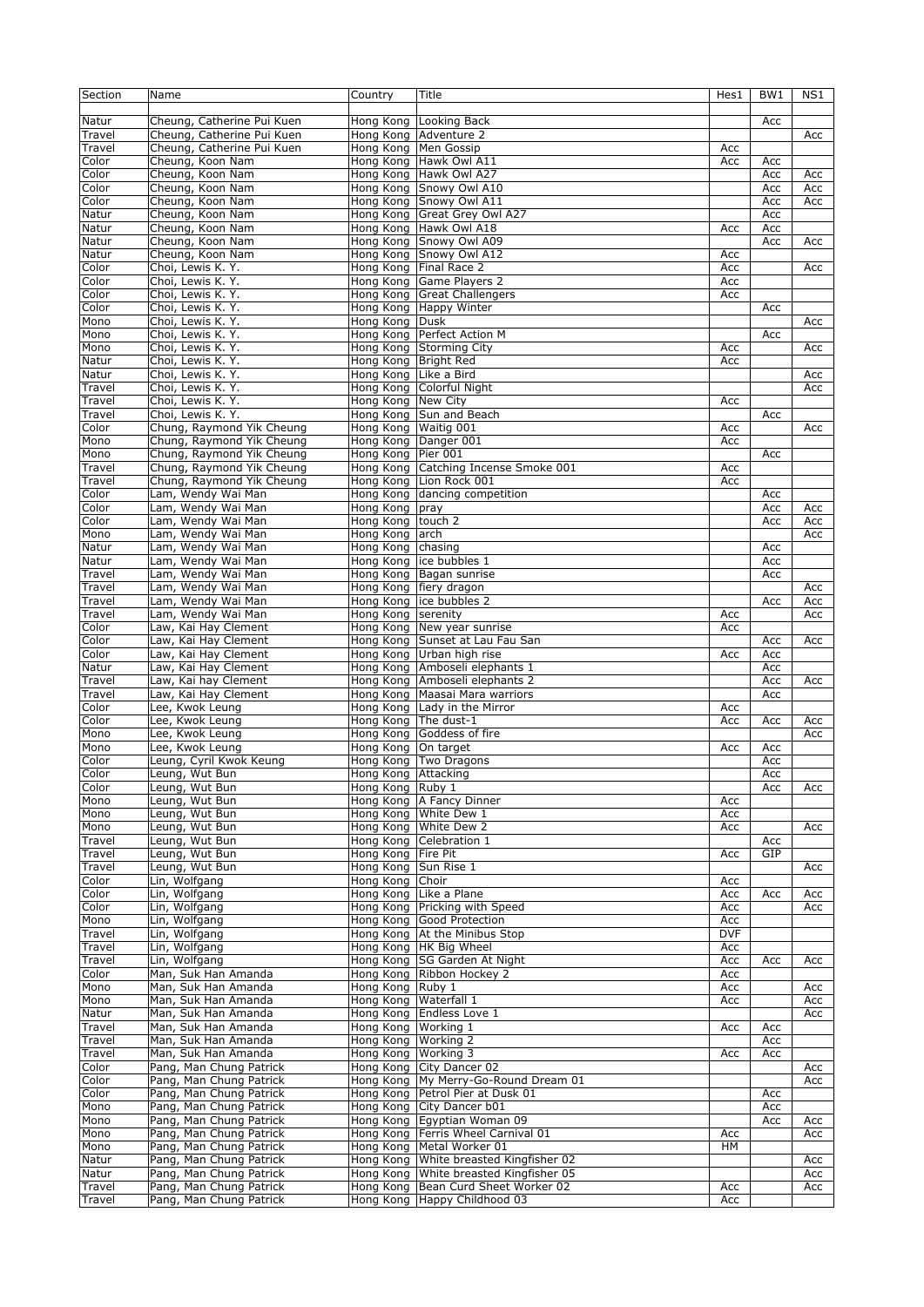| Section         | Name                                       | Country               | Title                                                          | Hes1       | BW1        | NS1        |
|-----------------|--------------------------------------------|-----------------------|----------------------------------------------------------------|------------|------------|------------|
| Mono            | Pang, Solution                             | Hong Kong             | Couple in Love 001                                             | Acc        |            | Acc        |
| Mono            | Pang, Solution                             |                       | Hong Kong Hong Kong at Night                                   | Acc        |            | Acc        |
| Travel          | Pang, Solution                             | Hong Kong Bravery     |                                                                |            |            | Acc        |
| Travel          | Pang, Solution                             |                       | Hong Kong Fishing Boat in Burma                                |            | Acc        |            |
| Travel          | Pang, Solution                             |                       | Hong Kong Monks & Woman                                        | Acc        |            | Acc        |
| Mono            | Poon, Jasper                               |                       | Hong Kong Big Wheel Central 001                                |            | Acc        |            |
| Mono            | Poon, Jasper                               | Hong Kong             | Dragon Boat 001                                                | Acc        |            |            |
| Mono            | Poon, Jasper                               |                       | Hong Kong Formula 003A                                         | Acc        | Acc        | Acc        |
| Travel          | Poon, Jasper                               |                       | Hong Kong Dragon Firing 006                                    | Acc        |            |            |
| Travel<br>Color | Poon, Jasper<br>Qiu, Yanping               | Hong Kong Contend     | Hong Kong Foggy Harbour 001                                    | Acc<br>Acc | Acc        | Acc<br>Acc |
| Color           | Qiu, Yanping                               |                       | Hong Kong Dreaming Camel Shadow                                |            |            | Acc        |
| Color           | Qiu, Yanping                               | Hong Kong Expect      |                                                                |            | HM         | Acc        |
| Color           | Qiu, Yanping                               | Hong Kong One Touch   |                                                                | Acc        | Acc        | Acc        |
| Mono            | Qiu, Yanping                               | Hong Kong Beat Out    |                                                                | Acc        | Acc        | Acc        |
| Mono            | Qiu, Yanping                               | Hong Kong             | Riding The Waves                                               | Acc        | Acc        | Acc        |
| Mono            | Qiu, Yanping                               |                       | Hong Kong   Try The Best                                       |            |            | Acc        |
| Mono            | Qiu, Yanping                               | Hong Kong             | Waiting                                                        |            |            | Acc        |
| Natur           | Qiu, Yanping                               |                       | Hong Kong Happy Birds                                          | Acc        |            | Acc        |
| Natur           | Qiu, Yanping                               | Hong Kong Monkeys     |                                                                |            |            | Acc        |
| Travel          | Qiu, Yanping                               | Hong Kong             | Camel Team                                                     |            |            | Acc        |
| Travel<br>Color | Qiu, Yanping<br>Shi, Qi                    |                       | Hong Kong Sail Together<br>Bicycle game 005                    |            | Acc        | Acc        |
| Color           | Shi, Qi                                    | Hong Kong             | Hong Kong Rugby game 003                                       |            | Acc        | Acc        |
| Mono            | Shi, Qi                                    | Hong Kong Girls swim  |                                                                |            | Acc        |            |
| Mono            | Shi, Qi                                    | Hong Kong Helmsman    |                                                                | Acc        |            |            |
| Mono            | Shi, Qi                                    |                       | Hong Kong Rugby game 003                                       |            |            | Acc        |
| Mono            | Shi, Qi                                    | Hong Kong             | Woman 002                                                      |            | Acc        |            |
| Travel          | Shi, Qi                                    |                       | Hong Kong   Make noodles 001                                   | Acc        | Acc        |            |
| Travel          | Shi, Qi                                    | Hong Kong Talking 002 |                                                                |            | Acc        |            |
| Travel          | Shi, Qi                                    |                       | Hong Kong   We are cooking 002                                 |            |            | Acc        |
| Color           | Wong, Edward                               | Hong Kong             | Baikal Ice Cave 01                                             |            | Acc        | Acc        |
| Color           | Wong, Edward                               | Hong Kong             | Miner 1                                                        | Acc        |            | Acc        |
| Color           | Wong, Edward                               | Hong Kong             | Miner 4                                                        |            | Acc        |            |
| Mono<br>Mono    | Wong, Edward                               | Hong Kong             | Onion Porter                                                   | Acc<br>Acc |            |            |
| Natur           | Wong, Edward<br>Wong, Edward               | Hong Kong StreetNight | Hong Kong Baikal Island 01                                     | Acc        | Acc<br>GIP | Acc<br>Acc |
| Natur           | Wong, Edward                               |                       | Hong Kong Snowflake Road 01                                    |            | Acc        |            |
| Travel          | Wong, Edward                               |                       | Hong Kong Baikal Cave 03                                       |            | Acc        |            |
|                 |                                            |                       |                                                                |            | Acc        | Acc        |
| Travel          |                                            |                       |                                                                |            |            |            |
| Travel          | Wong, Edward<br>Wong, Edward               |                       | Hong Kong Photography on Ice 01<br>Hong Kong Trolley on Ice 01 | Acc        |            | Acc        |
| Color           | Wong, Loretta Yat                          |                       | Hong Kong The Nenets campsite1                                 |            | Acc        |            |
| Color           | Wong, Loretta Yat                          | Hong Kong Zhaji 6     |                                                                |            |            | Acc        |
| Mono            | Wong, Loretta Yat                          |                       | Hong Kong Kungu opera15-m                                      | Acc        | Acc        | Acc        |
| Travel          | Wong, Loretta Yat                          |                       | Hong Kong Iron forging2                                        |            | Acc        |            |
| Travel          | Wong, Loretta Yat                          |                       | Hong Kong The Nenets campsite7                                 | Acc        | Acc        | Acc        |
| Color           | Wong, Yiu Wah                              | Hong Kong             | Dancing girl 02                                                | Acc        | Acc        |            |
| Color           | Wong, Yiu Wah                              | Hong Kong             | Shadow 04                                                      |            | Acc        |            |
| Color           | Wong, Yiu Wah                              | Hong Kong Sunset      |                                                                |            | Acc        |            |
| Mono            | Wong, Yiu Wah                              | Hong Kong Girl 34     |                                                                |            | Acc        |            |
| Mono            | Wong, Yiu Wah<br>Wong, Yiu Wah             | Hong Kong Bird 100    | Hong Kong Sinking ship                                         | Acc        | Acc        | GIP        |
| Natur<br>Natur  | Wong, Yiu Wah                              | Hong Kong             | Bird 86                                                        | Acc        |            | Acc<br>Acc |
| Travel          | Wong, Yiu Wah                              |                       | Hong Kong Bridge cross 03                                      | Acc        |            |            |
| Color           | Yick, Kam Yuk Anita                        |                       | Hong Kong Yellow knife 016                                     | Acc        | Acc        |            |
| Color           | Yick, Kam Yuk Anita                        | Hong Kong             | Yellow Lighting 110                                            | Acc        | Acc        | Acc        |
| Mono            | Yick, Kam Yuk Anita                        |                       | Hong Kong Boating racing 101                                   |            | Acc        | Acc        |
| Mono            | Yick, Kam Yuk Anita                        | Hong Kong             | Hong Kong 110                                                  |            | Acc        |            |
| Mono            | Yick, Kam Yuk Anita                        |                       | Hong Kong Square Housing                                       |            | Acc        | Acc        |
| Natur           | Yick, Kam Yuk Anita                        | Hong Kong Egret 004   |                                                                |            | Acc        |            |
| Natur           | Yick, Kam Yuk Anita                        |                       | Hong Kong Egret family 113                                     |            |            | HM         |
| Natur           | Yick, Kam Yuk Anita<br>Yick, Kam Yuk Anita |                       | Hong Kong Play water 001                                       | Acc        |            | Acc<br>Acc |
| Natur<br>Travel | Yick, Kam Yuk Anita                        | Hong Kong             | Hong Kong Play water 002<br>Citylife Firwork 110               | Acc        | Acc        |            |
| Travel          | Yick, Kam Yuk Anita                        | Hong Kong             | People in home 110                                             |            |            | Acc        |
| Color           | Yu, Chun Wa                                | Hong Kong             | HK Mountain 001                                                | Acc        |            |            |
| Travel          | Yu, Chun Wa                                | Hong Kong             | Japan Tower 001                                                | Acc        | Acc        |            |
| Travel          | Yu, Chun Wa                                | Hong Kong             | Tsing Yi Oil Tank 01                                           | Acc        |            |            |
| Color           | András, Schafer                            | Hungary               | Light on the hill                                              | Acc        |            | Acc        |
| Color           | András, Schafer                            | Hungary               | Sunset colors                                                  |            | Acc        |            |
| Mono            | András, Schafer                            | Hungary               | One and two                                                    |            |            | Acc        |
| Mono            | András, Schafer                            | Hungary               | Tree and cross                                                 | Acc        |            |            |
| Mono            | András, Schafer                            | Hungary               | Twisting                                                       |            | Acc        | Acc        |
| Mono            | András, Schafer                            | Hungary               | Winter graphics                                                | Acc        | Acc        | Acc        |
| Color           | Bajko, Csaba                               | Hungary               | Championship                                                   | Acc        | HM         | Acc        |
| Mono<br>Mono    | Bajko, Csaba<br>Bajko, Csaba               | Hungary<br>Hungary    | <b>String Quartet</b><br>Touch                                 | Acc        | Acc        | Acc        |
| Mono            | Bajko, Csaba                               | Hungary               | Wisdom                                                         |            |            | HM         |
| Travel          | Bajko, Csaba                               | Hungary               | Endless tunnel                                                 |            | Acc        |            |
| Travel          | Bajko, Csaba                               | Hungary               | Maintenance                                                    |            | Acc        |            |
| Mono<br>Natur   | C. Varnai, Gyorgy<br>C. Varnai, Gyorgy     | Hungary<br>Hungary    | Trompeter Nr1<br><b>Brodie</b>                                 | Acc        | Acc        |            |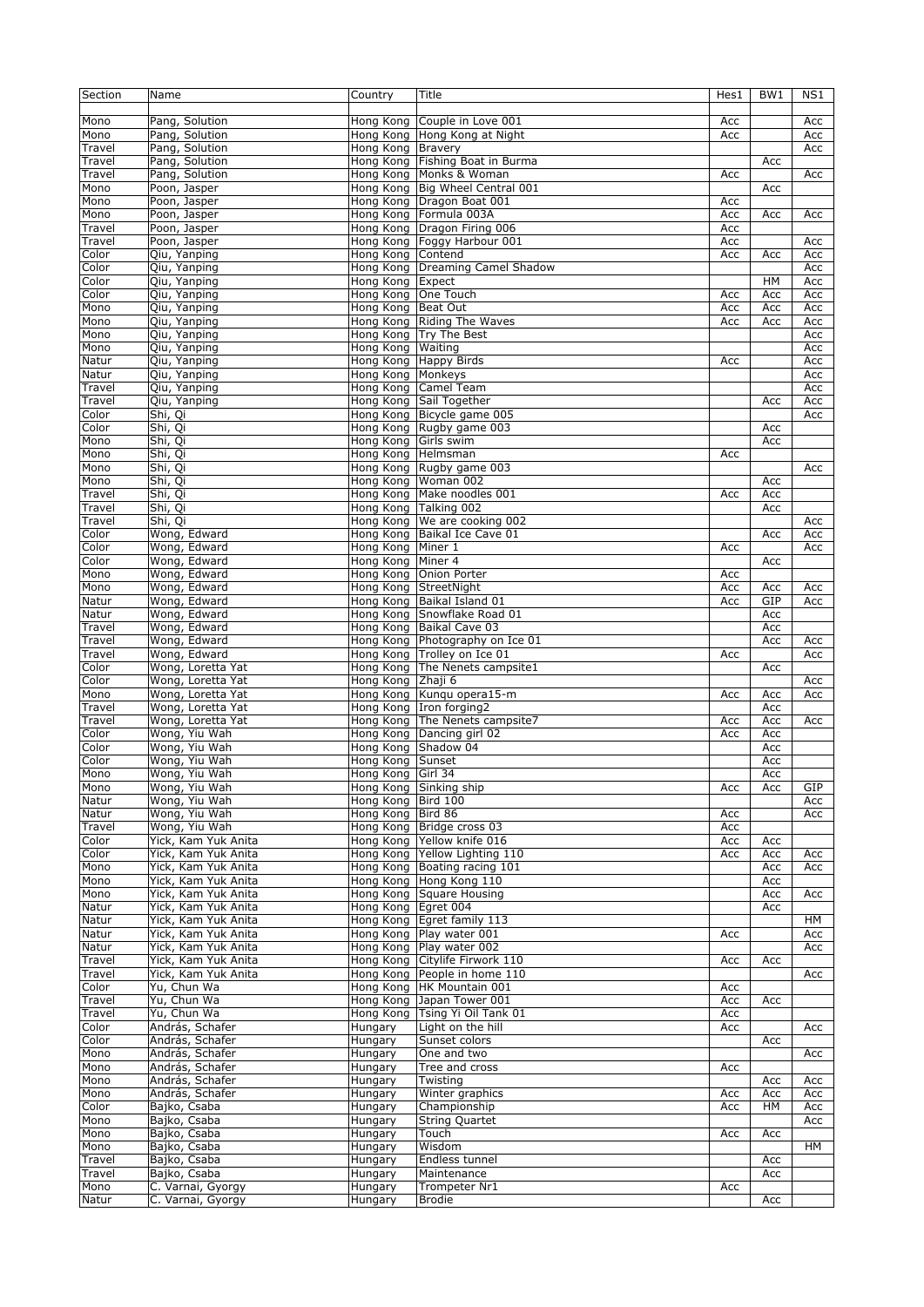| Section          | Name                                   | Country            | Title                                   | Hes1       | BW1        | NS1        |
|------------------|----------------------------------------|--------------------|-----------------------------------------|------------|------------|------------|
| Color            | Danis, Janos                           | Hungary            | Pathfinder                              | Acc        |            |            |
| Natur            | Danis, Janos                           | Hungary            | Eagle Portrait                          |            | Acc        | Acc        |
| Travel           | Danis, Janos                           | Hungary            | Dachstein                               | Acc        |            | Acc        |
| Travel           | Danis, Janos                           | Hungary            | Glacier Climber                         |            |            | Acc        |
| Color            | Dr. Toth, Katalin                      | Hungary            | Fallen apart                            | Acc        |            |            |
| Mono             | Dr. Toth, Katalin<br>Dr. Toth, Katalin | Hungary            | Forms and lights<br>Picture of a woman  |            | Acc        |            |
| Mono<br>Natur    | Dr. Toth, Katalin                      | Hungary<br>Hungary | Naughty bruins                          | Acc        | Acc        | Acc<br>Acc |
| Natur            | Dr. Toth, Katalin                      | Hungary            | Nursing                                 |            | Acc        | Acc        |
| Travel           | Dr. Toth, Katalin                      | Hungary            | Azori persons                           | Acc        |            | Acc        |
| Color            | Eifert, Janos                          | Hungary            | Dance Study                             | Acc        | Acc        |            |
| Color            | Eifert, Janos                          | Hungary            | Light shifts the Shadow                 | Acc        | PSA        |            |
| Mono             | Eifert, Janos                          | Hungary            | Gallop                                  |            | Acc        |            |
| Mono             | Eifert, Janos                          | Hungary            | Nude series Study                       |            | Acc        |            |
| Mono             | Eifert, Janos                          | Hungary            | The game continues                      | HM         | HM         | Acc        |
| Natur            | Eifert, Janos                          | Hungary            | Deer in the fields                      |            | Acc        |            |
| Natur            | Eifert, Janos                          | Hungary            | Hart                                    | Acc        |            |            |
| Travel<br>Travel | Eifert, Janos<br>Eifert, Janos         | Hungary            | Dawn ceremony Bali<br>Donkey Driving    |            | Acc<br>Acc | GIP        |
| Travel           | Eifert, Janos                          | Hungary<br>Hungary | Elizabeth Bridge in Budapest            | Acc        | Acc        |            |
| Natur            | Gaal, Zoltan, Peter                    | Hungary            | Moonlightbattle                         | <b>HM</b>  |            | Acc        |
| Natur            | Gaal, Zoltan, Peter                    | Hungary            | Nighthunter                             |            |            | HM         |
| Natur            | Gaal, Zoltan, Peter                    | Hungary            | On the beach                            |            | Acc        | Acc        |
| Color            | Göndör, László                         | Hungary            | We were on the beach                    |            | <b>HM</b>  |            |
| Mono             | Göndör, László                         | Hungary            | Distance                                | Acc        |            |            |
| Mono             | Göndör, László                         | Hungary            | Outlook                                 |            |            | Acc        |
| Mono             | Göndör, László                         | Hungary            | Texting                                 | Acc        | Acc        |            |
| Travel           | Göndör, László                         | Hungary            | Chainbridge Budapest                    | Acc        | Acc        | Acc        |
| Travel           | Göndör, László                         | Hungary            | Light traces                            | Acc        | HM         | Acc        |
| Travel           | Göndör, László                         | Hungary<br>Hungary | Streetview in Yangon                    |            | Acc        |            |
| Mono<br>Mono     | Kiss, Imre<br>Kiss, Imre               | Hungary            | Express train<br>In bus                 | Acc<br>Acc | Acc        |            |
| Color            | Krisztina, Szakolczai                  | Hungary            | Golden Belvedere                        | Acc        |            |            |
| Color            | Krisztina, Szakolczai                  | Hungary            | Masks of Venice C                       | Acc        | Acc        | Acc        |
| Mono             | Krisztina, Szakolczai                  | Hungary            | Lady under Doge's Palace                |            | Acc        |            |
| Mono             | Krisztina, Szakolczai                  | Hungary            | Masks of Venice D                       |            | Acc        |            |
| Natur            | Krisztina, Szakolczai                  | Hungary            | Fjords of Lofoten                       |            | Acc        |            |
| Natur            | Krisztina, Szakolczai                  | Hungary            | Moonlite sonata                         |            | Acc        |            |
| Natur            | Krisztina, Szakolczai                  | Hungary            | The curious                             |            | Acc        | Acc        |
| Travel           | Krisztina, Szakolczai                  | Hungary            | The lady and the pigeon                 |            | Acc        |            |
| Travel           | Krisztina, Szakolczai                  | Hungary            | Toscan desert                           |            | Acc        |            |
| Travel           | Krisztina, Szakolczai                  | Hungary            | Toscan fields                           |            | Acc        |            |
| Color<br>Color   | Laskay, Ildiko<br>Laskay, Ildiko       | Hungary<br>Hungary | Colourful Staircase<br>In Sync          |            | Acc        | Acc<br>Acc |
| Color            | Laskay, Ildiko                         | Hungary            | Sand Saffron                            |            |            | Acc        |
| Mono             | Laskay, Ildiko                         | Hungary            | Above                                   |            |            | Acc        |
| Mono             | Laskay, Ildiko                         | Hungary            | Playful Lights                          |            | Acc        | Acc        |
| Mono             | Laskay, Ildiko                         | Hungary            | Snail                                   |            | Acc        |            |
| Natur            | Laskay, Ildiko                         | Hungary            | Golden Magic                            | Acc        |            |            |
| Color            | Maraczi, Laszlo                        | Hungary            | Parottfish detail                       |            | Acc        |            |
| Color            | Maraczi, Laszlo                        | Hungary            | Tale house                              | Acc        |            |            |
| Mono             | Maraczi, Laszlo                        | Hungary            | Louvre staircase                        | Acc        | Acc        |            |
| Mono             | Maraczi, Laszlo                        | Hungary            | Stuka                                   | Acc        |            |            |
| Natur            | Maraczi, Laszlo<br>Maraczi, Laszlo     | Hungary            | Spanish dancer nudibranch               |            |            | Acc        |
| Travel<br>Color  | Mátyás, Zsófia                         | Hungary<br>Hungary | Tisno dawn<br>Painting                  | Acc        | Acc        |            |
| <b>Natur</b>     | Mátyás, Zsófia                         | Hungary            | Fight                                   | Acc        | Acc        | Acc        |
| Color            | Mekli, Zoltan                          | Hungary            | <b>Birdie</b>                           | Acc        | HM         |            |
| Color            | Mekli, Zoltan                          | Hungary            | Confrontation                           |            | Acc        |            |
| Color            | Mekli, Zoltan                          | Hungary            | Painting of water                       |            | Acc        | Acc        |
| Color            | Mekli, Zoltan                          | Hungary            | Skeeter                                 |            |            | Acc        |
| Mono             | Mekli, Zoltan                          | Hungary            | <b>Blurred future</b>                   |            | Acc        |            |
| Mono             | Mekli, Zoltan                          | Hungary            | Stretching shadows                      |            | Acc        | Acc        |
| Mono             | Mekli, Zoltan                          | Hungary            | Sunday morning                          |            |            | Acc        |
| Travel           | Mekli, Zoltan                          | Hungary            | Old friends                             |            |            | Acc        |
| Travel<br>Color  | Mekli, Zoltan<br>Papp, Laszlo          | Hungary<br>Hungary | Peppery moment<br>Is this the Heaven    | Acc        |            |            |
| Color            | Papp, Laszlo                           | Hungary            | Sky Lake                                |            |            | Acc<br>Acc |
| Mono             | Papp, Laszlo                           | Hungary            | Fly with me                             | Acc        |            |            |
| Mono             | Papp, Laszlo                           | Hungary            | Inhibitions                             |            |            | Acc        |
| Mono             | Papp, Laszlo                           | Hungary            | On the Turning Point                    |            |            | Acc        |
| Travel           | Papp, Laszlo                           | Hungary            | <b>Budapest</b>                         |            | Acc        | Acc        |
| Travel           | Papp, Laszlo                           | Hungary            | <b>Stories</b>                          |            | Acc        | Acc        |
| Travel           | Papp, Laszlo                           | Hungary            | Under the Ice                           | Acc        | HM         | Acc        |
| Color            | Racz, Peter                            | Hungary            | Icy Coast                               | Acc        | Acc        |            |
| Color            | Racz, Peter                            | Hungary            | Ray of light                            |            | Acc        | Acc        |
| Mono             | Racz, Peter                            | Hungary            | Caressing sea                           |            |            | Acc        |
| Mono             | Racz, Peter                            | Hungary            | Outlook                                 |            | Acc        |            |
| Natur<br>Natur   | Racz, Peter<br>Racz, Peter             | Hungary<br>Hungary | Butterfly in wonderland<br>Hand in hand | Acc        | Acc<br>Acc |            |
| Natur            | Racz, Peter                            | Hungary            | Hoopoe flying                           | Acc        | Acc        | Acc        |
| Travel           | Racz, Peter                            | Hungary            | Horseshoe band                          | Acc        |            |            |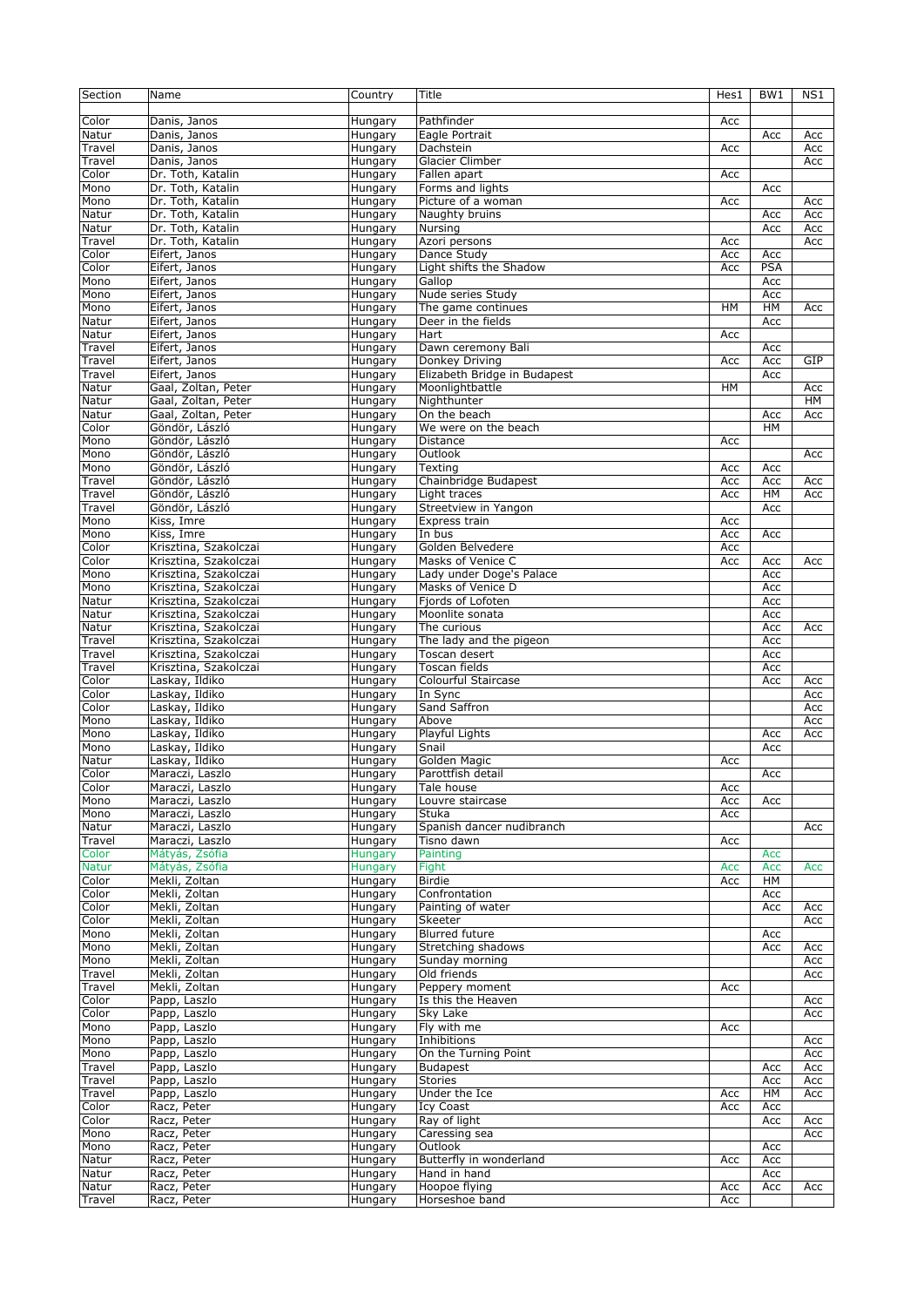| Section       | Name                 | Country        | Title                          | Hes1 | BW1 | NS1 |
|---------------|----------------------|----------------|--------------------------------|------|-----|-----|
|               |                      |                |                                |      |     |     |
| Travel        | Racz, Peter          | Hungary        | Lightning storm                | Acc  |     |     |
| Travel        | Racz, Peter          | Hungary        | Reine                          |      |     | Acc |
| Travel        | Racz, Peter          | Hungary        | Uttakleiv                      | Acc  | Acc | Acc |
| Color         |                      | Hungary        |                                |      |     |     |
|               | Szabo, Irma          |                | Last shine                     |      |     | Acc |
| Color         | Szabo, Irma          | Hungary        | The dwarf                      |      | Acc | Acc |
| Mono          | Szabo, Irma          | Hungary        | The angel                      |      | Acc | Acc |
| Natur         | Szabo, Irma          | Hungary        | Action                         |      | Acc | Acc |
| Natur         | Szabo, Irma          | Hungary        | In pair                        |      |     | Acc |
| Natur         | Szabo, Irma          | Hungary        | Two                            | Acc  |     |     |
| <b>Travel</b> | Szcs, Bianka         | <b>Hungary</b> | <b>Beach</b>                   |      |     | Acc |
| Color         | Tonomár, Mónika      | Hungary        | Dawn at Hortobagy              |      | Acc |     |
| Color         | Tonomár, Mónika      | Hungary        | Door                           | Acc  |     | Acc |
| Mono          | Tonomár, Mónika      |                | Railing                        |      |     | Acc |
|               |                      | Hungary        |                                |      |     |     |
| Mono          | Tonomár, Mónika      | Hungary        | Rhythm                         |      |     | Acc |
| Natur         | Tonomár, Mónika      | Hungary        | In the dawn of light           | Acc  |     |     |
| Travel        | Tonomár, Mónika      | Hungary        | Difficult decisions            | Acc  |     | Acc |
| Color         | Agarwala, Adit       | India          | <b>STREET DANCERS</b>          |      | Acc | Acc |
| Mono          | Agarwala, Adit       | India          | <b>INVITATION</b>              | Acc  | Acc |     |
| Mono          | Agarwala, Adit       | India          | <b>MORNING DUTY</b>            | Acc  |     |     |
| Mono          | Agarwala, Adit       | India          | <b>MR HAPPY</b>                |      | Acc | Acc |
| Travel        | Agarwala, Adit       | India          | <b>BEAUTY OF TAJ</b>           |      | Acc |     |
|               |                      |                |                                |      |     |     |
| Travel        | Agarwala, Adit       | India          | <b>HOLI REVELRY 5</b>          | Acc  |     |     |
| Travel        | Agarwala, Adit       | India          | <b>HOLI REVELRY 8</b>          |      | Acc |     |
| Color         | Athavale, Bhaskar    | India          | <b>SERENE</b>                  | Acc  |     |     |
| Travel        | Athavale, Bhaskar    | India          | CLOUD AND WIND SHOW            |      |     | Acc |
| Mono          | Bandyopadhyay, Purna | India          | <b>GRANDMAA</b>                | Acc  |     |     |
| Natur         | Bandyopadhyay, Purna | India          | DEAD CORAL REEF AND THE SEA    |      | Acc |     |
| Travel        | Bandyopadhyay, Purna | India          | NATURAL BRIDGE                 |      | Acc |     |
|               |                      |                |                                |      |     |     |
| Color         | Banerjee, Subrata P. | India          | <b>ASTONISHED</b>              | Acc  |     |     |
| Color         | Baneriee, Subrata P. | India          | <b>ENJOYING BROTHERHOOD</b>    |      | Acc |     |
| Color         | Banerjee, Subrata P. | India          | <b>STILL ALIVE</b>             | Acc  |     |     |
| Mono          | Banerjee, Subrata P. | India          | <b>BE BLESSED</b>              |      | Acc |     |
| Mono          | Banerjee, Subrata P. | India          | <b>WALKS OF LIFE</b>           | Acc  |     |     |
| Travel        | Banerjee, Subrata P. | India          | <b>TRIBAL GAMBOL</b>           |      | Acc |     |
| Color         | Bangera, Suresh      | India          | Fakir                          |      | Acc | Acc |
|               |                      |                |                                |      |     |     |
| Color         | Bangera, Suresh      | India          | My New Cycle                   | Acc  | Acc | Acc |
| Color         | Bangera, Suresh      | India          | pleasant sound                 |      | Acc | Acc |
| Mono          | Bangera, Suresh      | India          | cloudy weather                 | Acc  |     | Acc |
| Mono          | Bangera, Suresh      | India          | man return with his cow        |      | Acc |     |
| Mono          | Bangera, Suresh      | India          | wheel of life                  | Acc  | HM  | Acc |
| Natur         | Bangera, Suresh      | India          | birds fighting                 |      | Acc |     |
|               | Bangera, Suresh      | India          | Black buck fighting            |      |     |     |
| Natur         |                      |                |                                | Acc  | Acc |     |
| Natur         | Bangera, Suresh      | India          | Male chasing female            |      | Acc | Acc |
| Natur         | Bangera, Suresh      | India          | Rosy Pelican gang              |      |     | Acc |
| Travel        | Bangera, Suresh      | India          | camel owners                   |      | Acc | Acc |
| Travel        | Bangera, Suresh      | India          | ganga puja at varanasi         |      |     | Acc |
| Travel        | Bangera, Suresh      | India          | THE GLOW OF YELLOWS            | Acc  | Acc |     |
| Color         | Bartakke, Deepak     | India          | <b>BACK TO HOME</b>            | Acc  |     |     |
| Color         | Bartakke, Deepak     | India          | O, GOD GIVE ME POWER           |      | Acc |     |
|               |                      |                |                                |      |     |     |
| Color         | Bartakke, Deepak     | India          | <b>RACE</b>                    |      | Acc |     |
| Mono          | Bartakke, Deepak     | India          | <b>MISTY MORNING</b>           |      | Acc | Acc |
| Mono          | Bartakke, Deepak     | India          | ROUND-N-ROUND                  | Acc  |     | Acc |
| Natur         | Bartakke, Deepak     | India          | <b>COUPLE</b>                  |      |     | HМ  |
| Travel        | Bartakke, Deepak     | India          | <b>KEY MONRISTRY</b>           | Acc  | Acc | Acc |
| Travel        | Bartakke, Deepak     | India          | NO TOURIST NO INCOME TODAY     |      |     | Acc |
| Color         | Basak, Abhishek      | India          | MY BLUE HOUSE                  | Acc  | Acc | Acc |
|               |                      |                |                                |      |     |     |
| Color         | Basak, Abhishek      | India          | <b>WORK IN LINE</b>            |      | Acc |     |
| Mono          | Basak, Abhishek      | India          | <b>DEEPLY FOCUSED</b>          |      | Acc |     |
| Mono          | Basak, Abhishek      | India          | <b>FULL OF ACTION</b>          | HM   | Acc | Acc |
| Mono          | Basak, Abhishek      | India          | PASSING AWAY                   | Acc  | Acc |     |
| Travel        | Basak, Abhishek      | India          | <b>FISHING</b>                 |      | Acc |     |
| Travel        | Basak, Abhishek      | India          | <b>STAND STILL</b>             |      | Acc | Acc |
| Color         | Basak, Dr. Sanjib    | India          | A COLOURFUL PORTRAIT 01        |      |     | Acc |
| Color         | Basak, Dr. Sanjib    | India          | KRISHNAKALI                    | Acc  | Acc |     |
|               |                      |                | THE HOLY MAN OF VRINDAVAN      |      |     |     |
| Color         | Basak, Dr. Sanjib    | India          |                                |      |     | Acc |
| Color         | Basak, Dr. Sanjib    | India          | THE LOOK                       | Acc  |     | Acc |
| Mono          | Basak, Dr. Sanjib    | India          | <b>FISHY EYES</b>              |      | Acc | Acc |
| Mono          | Basak, Dr. Sanjib    | India          | WAITING                        |      | GIP |     |
| Travel        | Basak, Dr. Sanjib    | India          | CALL OF THE MOUNTAIN           |      | Acc | GIP |
| Travel        | Basak, Dr. Sanjib    | India          | CONNECTION                     | Acc  |     | Acc |
| Travel        | Basak, Dr. Sanjib    | India          | DOWN MEMORY LANE               | HМ   |     | Acc |
|               |                      |                |                                |      |     |     |
| Travel        | Basak, Dr. Sanjib    | India          | <b>SYMMETRY</b>                | Acc  | HМ  | GIP |
| Color         | Basu, Supritam       | India          | Me And My Friend               | Acc  |     | Acc |
| Color         | Basu, Supritam       | India          | The Saint                      |      | Acc |     |
| Mono          | Basu, Supritam       | India          | Awaiting the Kid               | Acc  |     |     |
| Travel        | Basu, Supritam       | India          | Reflection of Camel Riders     |      | Acc |     |
| Travel        | Basu, Supritam       | India          | <b>Thiksey Monastery</b>       | Acc  |     | Acc |
| Travel        | Basu, Supritam       | India          | Zig Zag Route of Zuluk at Dusk |      |     |     |
|               |                      |                |                                | Acc  | Acc |     |
| Color         | Bhaduri, Indranil    | India          | WALK TOWARDS HEAVEN            |      |     | Acc |
| Mono          | Bhaduri, Indranil    | India          | LONE WALK                      |      | Acc | Acc |
| Travel        | Bhaduri, Indranil    | India          | SHADES OF THE RIVER BANK       | Acc  |     |     |
| Travel        | Bhaduri, Indranil    | India          | <b>WORSHIP AND SMOKE</b>       |      | Acc |     |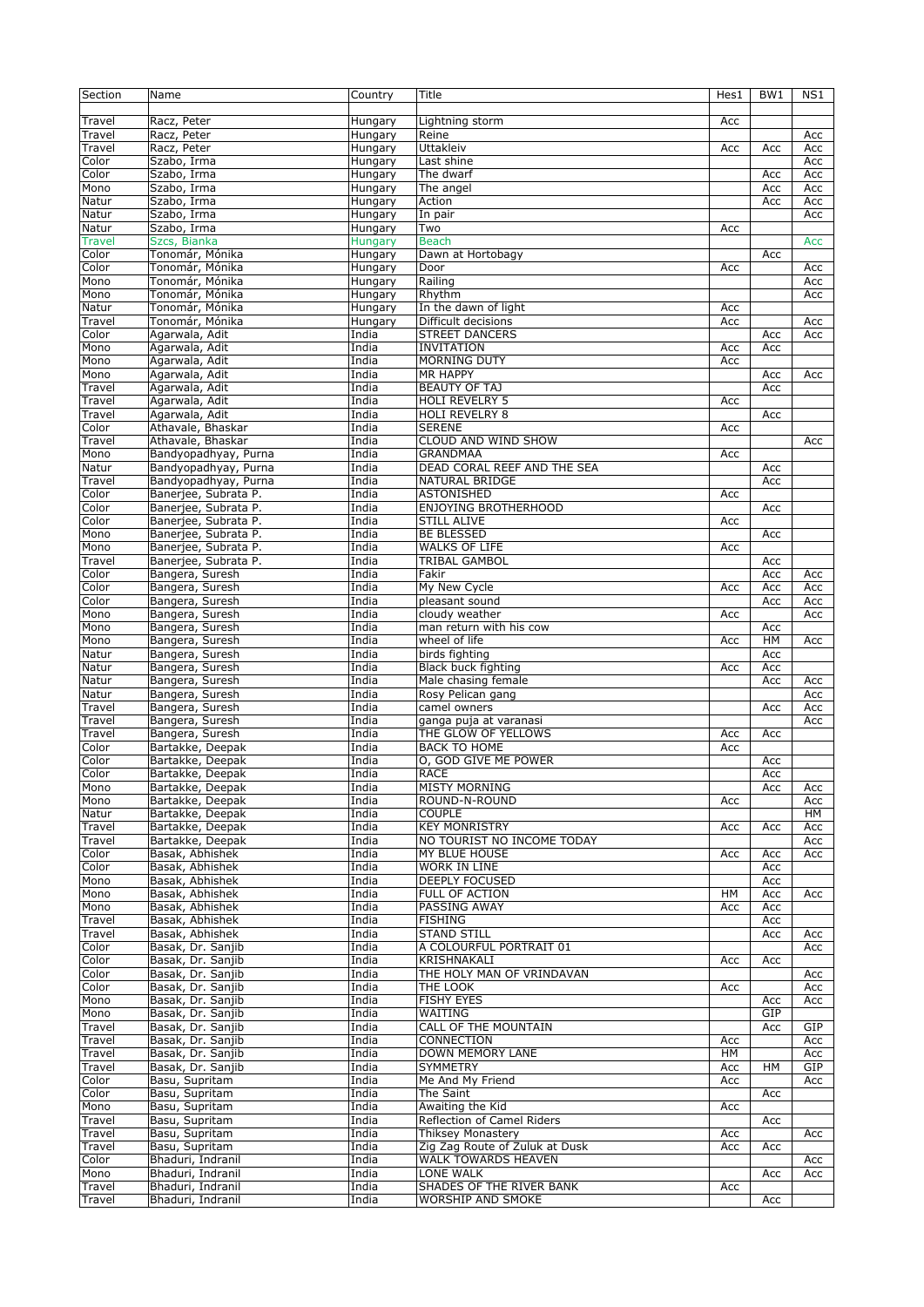| Section         | Name                                           | Country        | Title                                   | Hes1 | BW1        | NS1        |
|-----------------|------------------------------------------------|----------------|-----------------------------------------|------|------------|------------|
| Mono            | Bhandari, Subhasish                            | India          | OPEN AIR SALOON                         |      |            | Acc        |
| Mono            | Bhandari, Subhasish                            | India          | <b>SMILEY POSE</b>                      | Acc  |            |            |
| Travel          | Bhandari, Subhasish                            | India          | WINDING ROADS IN CLOUDS IN ZULUK        | Acc  |            |            |
| Color           | Bhati, Pinkesh                                 | India          | Desire in woods                         |      | Acc        |            |
| Color           | Bhati, Pinkesh                                 | India          | rescue                                  |      | Acc        | Acc        |
| Mono            | Bhati, Pinkesh                                 | India          | Fire in her eyes                        |      | Acc        |            |
| Mono            | Bhati, Pinkesh                                 | India          | riddle                                  |      | <b>HM</b>  | Acc        |
| Natur           | Bhati, Pinkesh                                 | India          | Camouflage                              |      |            | Acc        |
| Natur           | Bhati, Pinkesh                                 | India          | fight for pride                         |      | Acc        |            |
| Travel          | Bhati, Pinkesh                                 | India          | Master in desert                        |      | Acc        |            |
| Color           | Bhattacharya, Dinabandhu                       | India          | Alone                                   | HM   | Acc        | HM         |
| Color           | Bhattacharya, Dinabandhu                       | India          | Cow Wash                                |      | Acc        |            |
| Color           | Bhattacharya, Dinabandhu                       | India          | Fishing                                 |      | Acc        |            |
| Color           | Bhattacharya, Dinabandhu                       | India          | Joy Ride                                |      | Acc        | Acc        |
| Mono            | Bhattacharya, Sanjoy                           | India          | PIETISM                                 |      | Acc        | Acc        |
| Travel          | Bhattacharya, Sanjoy                           | India          | <b>COLOUR BURST</b>                     |      | Acc        |            |
| Travel          | Bhattacharya, Sanjoy                           | India          | <b>INFINITE VISION</b>                  | Acc  |            |            |
| Color           | Biswas, Arhat                                  | India          | <b>GUARD</b>                            | Acc  |            | Acc        |
| Color           | Biswas, Arhat                                  | India          | WITHIN THE WORLD OF DESIGN              |      | Acc        |            |
| Mono            | Biswas, Arhat                                  | India          | <b>GENTLEMAN</b>                        | Acc  |            |            |
| Mono            | Biswas, Arhat                                  | India          | <b>RUN</b>                              | Acc  | Acc        |            |
| Color           | Bysack, Subrata                                | India          | <b>AMONG MUD POTS</b>                   |      | Acc        |            |
| Mono            | Bysack, Subrata                                | India          | <b>GARLAND OF SMOKE</b>                 | Acc  |            |            |
| Mono            | Bysack, Subrata                                | India          | <b>GLOWING LADY</b>                     |      | Acc        |            |
| Travel          | Bysack, Subrata                                | India          | <b>STUDENTS AT CLASS</b>                | HМ   | Acc        | Acc        |
| Travel<br>Color | Bysack, Subrata                                | India          | <b>WOMAN PAINTER</b>                    | Acc  | Acc        |            |
|                 | Chakraborty, Pradipta                          | India          | THE PERFORMENCE                         | Acc  |            |            |
| Color           | Chakraborty, Pradipta                          | India          | <b>VIEW FROM HILL</b>                   | Acc  |            |            |
| Travel<br>Color | Chakraborty, Pradipta                          | India<br>India | <b>GRAND MOSQUE AFTER SUNSET</b>        |      | Acc        |            |
| Color           | Chakraborty, Rajarshi<br>Chakraborty, Rajarshi | India          | Play of light<br>Riverscape             |      |            | Acc<br>Acc |
| Color           |                                                | India          | The Painter                             | Acc  | Acc        |            |
| Mono            | Chakraborty, Rajarshi<br>Chakraborty, Rajarshi | India          | Just For You                            |      |            | Acc        |
| Natur           | Chakraborty, Rajarshi                          | India          | Chandratal                              | Acc  |            | Acc        |
| Travel          | Chakraborty, Rajarshi                          | India          | Happy Soul                              | Acc  |            |            |
| Travel          | Chakraborty, Rajarshi                          | India          | Spiti Valley                            |      | Acc        |            |
| Mono            | Chakraborty, Subhankar                         | India          | <b>CLOSE UP</b>                         | Acc  |            |            |
| Mono            | Chakraborty, Subhankar                         | India          | grandmother                             |      | Acc        |            |
| <b>Travel</b>   | Chakraborty, Subhankar                         | India          | ganga arati                             | Acc  |            |            |
| Color           | Chatterjee, Tania                              | India          | <b>COLOURFUL STEPS</b>                  | Acc  |            |            |
| Color           | Chatterjee, Tania                              | India          | PHOOLON WALI HOLI                       |      | Acc        |            |
| Mono            | Chatterjee, Tania                              | India          | A MURIA WOMAN                           |      |            | Acc        |
| Mono            | Chatterjee, Tania                              | India          | ITS YOGA TIME                           |      | Acc        |            |
| Mono            | Chatterjee, Tania                              | India          | THROUGH MY EYES                         | Acc  |            |            |
| Travel          | Chatterjee, Tania                              | India          | DEV DIWALI PRAYER                       |      | Acc        |            |
| Travel          | Chatterjee, Tania                              | India          | RHYTHM OF FESTIVAL                      | Acc  |            |            |
| Mono            | Chaudhuri, Asim Kumar                          | India          | AT CHICAGO                              |      | Acc        |            |
| Natur           | Chaudhuri, Asim Kumar                          | India          | Calotes catches a dragon fly 1          | Acc  |            |            |
| Natur           | Chaudhuri, Asim Kumar                          | India          | Calotes catches a dragon fly 2A         | GIP  |            | Acc        |
| Natur           | Chaudhuri, Asim Kumar                          | India          | MATING FOR EXISTANCE 9                  | Acc  | Acc        |            |
| Natur           | Chaudhuri, Asim Kumar                          | India          | TEMPERATURE REGULATION OF HOUSE FLY 1   | Acc  |            | Acc        |
| Travel          | Chaudhuri, Asim Kumar                          | India          | CELLA PASS2 AT ARUNACHAL PRADESH, INDIA |      |            | Acc        |
| Travel          | Chaudhuri, Asim Kumar                          | India          | GOLDEN CITY JAISALMER INDIA             | Acc  |            | Acc        |
| Travel          | Chaudhuri, Asim Kumar                          | India          | ON THE WAY TO LADAKH                    | Acc  |            |            |
| Travel          | Chaudhuri, Asim Kumar                          | India          | PANGONG LAKE INDIA                      |      |            | Acc        |
| Mono            | Dalvi, Prasad                                  | India          | Dark Cerulean                           |      |            | Acc        |
| Natur           | Dalvi, Prasad                                  | India          | Cormorant with a catch-5792             | Acc  | Acc        |            |
| Natur           | Dalvi, Prasad                                  | India          | <b>Mating Flies</b>                     | Acc  | Acc        | Acc        |
| Natur           | Dalvi, Prasad                                  | India          | Tiny Insect                             | Acc  | Acc        | Acc        |
| Color           | Das, Mayukh Ranjan                             | India          | <b>HOLI CELEBRATION 2</b>               | Acc  |            |            |
| Color           | Das, Mayukh Ranjan                             | India          | PEEK A BOO                              | Acc  | Acc        | Acc        |
| Mono            | Das, Mayukh Ranjan                             | India          | <b>INDIAN SAINT</b>                     |      | Acc        |            |
| Mono            | Das, Mayukh Ranjan                             | India          | SOUL                                    |      |            | Acc        |
| Natur           | Das, Mayukh Ranjan                             | India          | <b>RUSSELS VIPER</b>                    |      |            | Acc        |
| Travel          | Das, Mayukh Ranjan                             | India          | <b>HOLI CELEBRATION 3</b>               | Acc  |            |            |
| Color           | Das, Swapan                                    | India          | ALONE IN MY DREAM                       | Acc  | Acc        |            |
| Color           | Das, Swapan                                    | India          | DIFFERENT DREAM                         |      |            | Acc        |
| Color           | Das, Swapan                                    | India          | NOSTALGIA FOR OLD SERAMPORE             | Acc  |            | Acc        |
| Color           | Das, Swapan                                    | India          | TOO CUTE TO HANDLE                      | Acc  | Acc        |            |
| Mono            | Das, Swapan                                    | India          | MELODY OF DARKNESS                      |      | Acc        | Acc        |
| Mono            | Das, Swapan                                    | India          | <b>QUEEN BEE</b>                        |      | Acc        |            |
| Mono            | Das, Swapan                                    | India          | <b>READY FOR STEP UP</b>                |      | Acc        | Acc        |
| Mono            | Das, Swapan                                    | India          | <b>SILENT STORY</b>                     | Acc  | GIP        |            |
| Natur           | Das, Swapan                                    | India          | <b>REFLECTIONS</b>                      | Acc  |            |            |
| Travel          | Das, Swapan                                    | India          | A VISION OF ANDAMAN                     |      | Acc        |            |
| Travel          | Das, Swapan                                    | India          | NATURES BEAUTY                          | Acc  |            |            |
| Color           | Datta Roy, Dipankar                            | India          | Terminator                              |      |            | Acc        |
| Color           | Datta Roy, Dipankar                            | India<br>India | Working Man                             | Acc  |            | Acc        |
| Mono<br>Mono    | Datta Roy, Dipankar<br>Datta Roy, Dipankar     | India          | eyes only<br>Fish market                |      | Acc<br>Acc | Acc        |
| Mono            | Datta Roy, Dipankar                            | India          | Street in a festive mood                |      | Acc        |            |
| Travel          | Datta Roy, Dipankar                            | India          | Pamban Rail Bridge                      |      |            | Acc        |
|                 |                                                |                |                                         |      |            |            |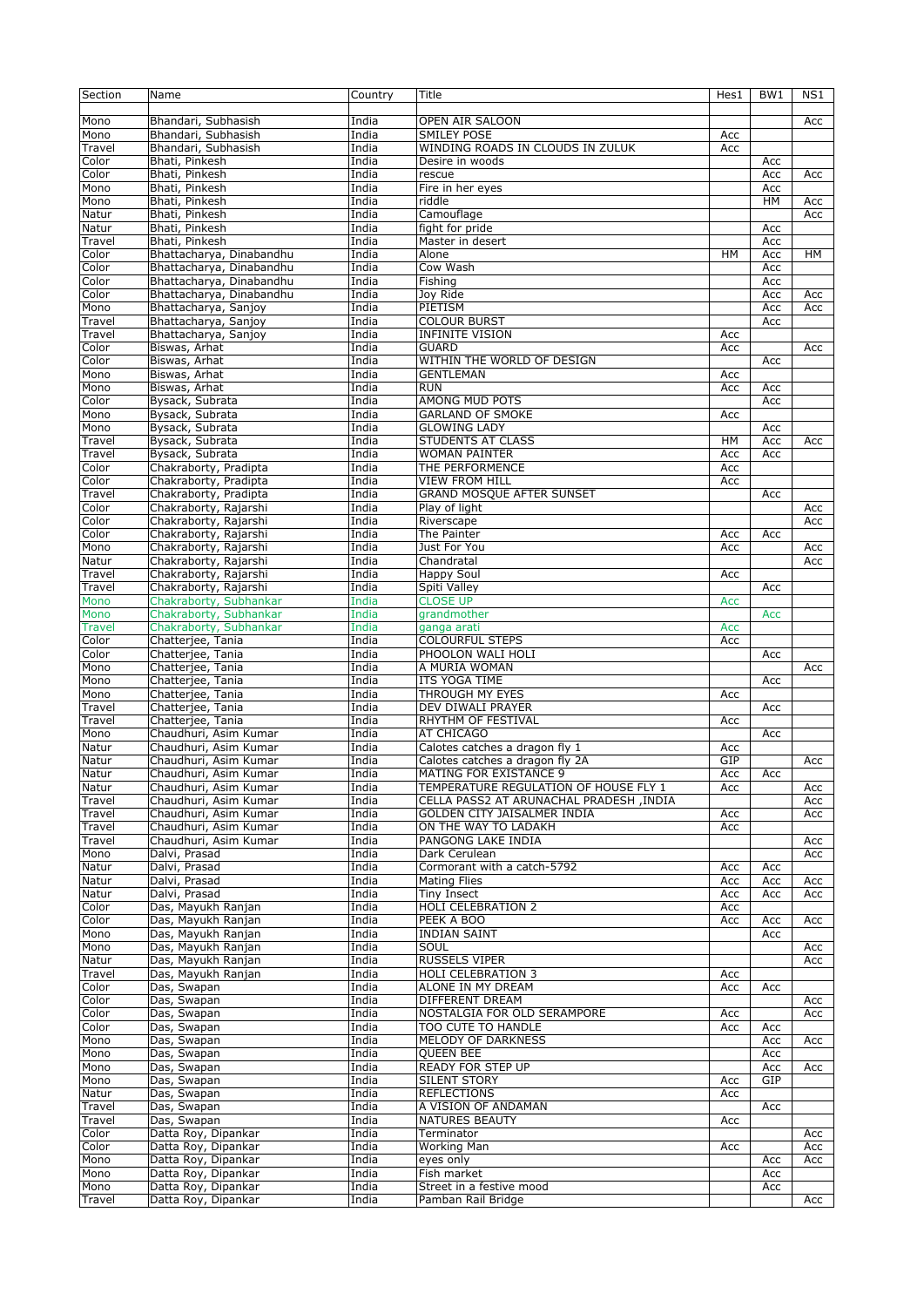| Section         | Name                      | Country | Title                                  | Hes1      | BW1 | NS1       |
|-----------------|---------------------------|---------|----------------------------------------|-----------|-----|-----------|
|                 |                           |         |                                        |           |     |           |
| Color           | Deb, Siddhartha Ranjan    | India   | <b>DREAM GIRL</b>                      | Acc       | Acc |           |
| Color           | Deb, Siddhartha Ranian    | India   | <b>EXPRESSION OF FEELINGS</b>          |           | Acc |           |
| Mono            | Deb, Siddhartha Ranjan    | India   | <b>CALM</b>                            | Acc       | Acc | Acc       |
| Mono            | Deb, Siddhartha Ranjan    | India   | <b>DISCONSOLATE</b>                    |           | Acc |           |
| Mono            | Deb, Siddhartha Ranjan    | India   | THINKING FOR LOVE MATE                 | Acc       |     |           |
| Mono            | Dey, Pradyut kumar        | India   | <b>READ WITH JOY</b>                   | Acc       | Acc |           |
| Natur           | Dey, Pradyut kumar        | India   | <b>GRAPHOS WITH LIGHT</b>              |           | Acc |           |
| Natur           | Dey, Pradyut kumar        | India   | PIXCEL OF WATER                        | Acc       |     |           |
| Travel          | Dey, Pradyut kumar        | India   | DREAMLAND                              |           |     | Acc       |
| Travel          | Dey, Pradyut kumar        | India   | THE CAMP SITE IS                       |           | Acc |           |
| Color           | Dutta, Dibyendu           | India   | <b>GANESHA</b>                         | Acc       | Acc |           |
| Color           | Dutta, Dibyendu           | India   | <b>TERRIFIED</b>                       | <b>HM</b> | Acc |           |
| Mono            | Dutta, Dibyendu           | India   | <b>DEEP THOUGHT</b>                    |           | Acc |           |
| Mono            | Dutta, Dibyendu           | India   | <b>MAN &amp; SHADE</b>                 |           |     |           |
|                 |                           |         |                                        |           |     | Acc       |
| Mono            | Dutta, Dibyendu           | India   | SURVIVAL                               |           | Acc |           |
| Mono            | Dutta, Dibyendu           | India   | THE CYCLIST                            | Acc       |     |           |
| Travel          | Dutta, Dibyendu           | India   | <b>MANIKJOR</b>                        |           |     | Acc       |
| Color           | Dutta, Dr amit bijon      | India   | kite runner                            |           |     | Acc       |
| Mono            | Dutta, Dr amit bijon      | India   | Balanced                               |           | Acc | Acc       |
| Mono            | Dutta, Dr amit bijon      | India   | half is better than full               |           | Acc |           |
| Mono            | Dutta, Dr amit bijon      | India   | <b>Student Teacher</b>                 | Acc       |     |           |
| Natur           | Dutta, Dr amit bijon      | India   | Mating Chat                            |           | Acc | Acc       |
| Natur           | Dutta, Dr amit bijon      | India   | <b>Mating Frog</b>                     | Acc       | Acc | Acc       |
| Natur           | Dutta, Dr amit bijon      | India   | Roller                                 | Acc       | Acc | Acc       |
| Natur           | Dutta, Dr amit bijon      | India   | The Attack                             | Acc       | Acc | GPU       |
| Travel          | Dutta, Dr amit bijon      | India   | morning bath                           | Acc       |     |           |
| Travel          | Dutta, Dr amit bijon      | India   | top view                               | Acc       | Acc |           |
| Mono            | Dutta, Goutam Kumar       | India   | SOLITARY                               |           | Acc |           |
| Natur           | Dutta, Goutam Kumar       | India   | <b>BLUE BITTLE MATING</b>              | Acc       |     | Acc       |
| Natur           | Dutta, Goutam Kumar       | India   | DANCING SNAKE                          | Acc       |     | Acc       |
| Natur           | Dutta, Goutam Kumar       | India   | EGGS SURROUNDED BY BUGS                | Acc       |     | Acc       |
| Natur           | Dutta, Goutam Kumar       | India   | SNAKE PAIR                             | Acc       |     | Acc       |
| Travel          | Dutta, Goutam Kumar       | India   | <b>CURVE ROAD</b>                      | HM        |     | Acc       |
|                 | Dutta, Goutam Kumar       |         | MOVING DANCE                           |           |     |           |
| Travel<br>Color | Dutta, Kaushik            | India   |                                        | Acc       |     |           |
|                 |                           | India   | flowerishbaby-2                        | Acc       |     |           |
| Mono            | Dutta, Kaushik            | India   | Lostthe soul-2                         |           | Acc |           |
| Mono            | Dutta, Kaushik            | India   | throughthewalk-4                       | Acc       | Acc |           |
| <b>Travel</b>   | Dutta, Kaushik            | India   | becolourd-2                            | Acc       |     |           |
| <b>Travel</b>   | Dutta, Kaushik            | India   | waytohaven-3                           |           |     | Acc       |
| Color           | Eshwar, Deepak            | India   | Ray of light                           |           |     | Acc       |
| Mono            | Eshwar, Deepak            | India   | mist women                             |           |     | Acc       |
| Natur           | Eshwar, Deepak            | India   | damesnfly                              | Acc       |     |           |
| Natur           | Eshwar, Deepak            | India   | spy with dew drops                     | Acc       |     | Acc       |
| Travel          | Eshwar, Deepak            | India   | life in sea                            | Acc       |     | Acc       |
| Color           | Gain, Prithwiraj          | India   | The Teddy Bear Seller                  | Acc       |     |           |
| Mono            | Gain, Prithwiraj          | India   | In The Shadows                         | Acc       |     | <b>HM</b> |
| Mono            | Gain, Prithwiraj          | India   | <b>The Divines Call</b>                |           | Acc |           |
| <b>Natur</b>    | Gain, Prithwiraj          | India   | <b>First Touch Of Autumn</b>           | Acc       |     |           |
| <b>Natur</b>    | Gain, Prithwiraj          | India   | The Long Wait                          |           |     | Acc       |
| <b>Travel</b>   | Gain, Prithwiraj          | India   | <b>Drying Poses</b>                    |           | Acc |           |
| Travel          | Gain, Prithwiraj          | India   | <b>Tired Eyes</b>                      |           | HM  |           |
| Color           | Ganthade, Nilesh          | India   | Holi play 1                            |           | Acc |           |
| Mono            | Ganthade, Nilesh          | India   | Holly baba at barsana                  |           | Acc |           |
| Mono            | Ganthade, Nilesh          | India   | Mumbai Sealink_1                       | Acc       | Acc | Acc       |
| Mono            | Ganthade, Nilesh          | India   | Sadhu at barsana                       | Acc       | Acc |           |
| Natur           | Ganthade, Nilesh          | India   | <b>Black Duck1</b>                     |           | Acc |           |
| Travel          | Ganthade, Nilesh          | India   | Camels of rajasthan                    |           | Acc |           |
| Travel          | Ganthade, Nilesh          | India   | Nandgao holi colour 1                  |           |     |           |
| Travel          |                           | India   | Nandgao holi colour 2                  | Acc       |     |           |
|                 | Ganthade, Nilesh          |         | Love of a mother                       |           | Acc |           |
| Color           | Gowda, Vivek              | India   |                                        | Acc       |     |           |
| Mono            | Gowda, Vivek              | India   | new guest                              | Acc       |     | Acc       |
| Travel          | Gowda, Vivek              | India   | Festival of togetherness               |           | Acc | Acc       |
| Color           | Guha, Anupam              | India   | mysterious girl                        |           | Acc |           |
| Color           | Guha, Anupam              | India   | window story                           | Acc       |     |           |
| Mono            | Guha, Anupam              | India   | ivlina3                                | Acc       | Acc |           |
| Mono            | Guha, Anupam              | India   | river and life                         |           | Acc |           |
| Mono            | Guha, Anupam              | India   | the alone walker                       |           |     | Acc       |
| Travel          | Guha, Anupam              | India   | deathrace 2                            | Acc       |     |           |
| Travel          | Guha, Anupam              | India   | running life                           |           |     | HМ        |
| Color           | H. Dr., Ramakrishnaiah    | India   | Devotion                               | Acc       |     |           |
| Color           | H. Dr., Ramakrishnaiah    | India   | Home Bound                             | Acc       |     |           |
| Color           | H. Dr., Ramakrishnaiah    | India   | Kambala Race 2                         |           | Acc |           |
| Color           | H. Dr., Ramakrishnaiah    | India   | Pottery Art 2                          |           | Acc |           |
| Mono            | H. Dr., Ramakrishnaiah    | India   | White Beauty                           |           | Acc | Acc       |
| Mono            | H. Dr., Ramakrishnaiah    | India   | Winnoing 2                             | Acc       |     |           |
| Natur           | H. Dr., Ramakrishnaiah    | India   | Fantail Warbler Feeding Chicks         | <b>HM</b> | Acc | Acc       |
| Natur           | H. Dr., Ramakrishnaiah    | India   | Red Munia with Feather                 |           |     | Acc       |
| Natur           | H. Dr., Ramakrishnaiah    | India   | The Fight                              | Acc       | Acc |           |
| Travel          | H. Dr., Ramakrishnaiah    | India   | Ruins                                  |           | Acc |           |
| Natur           | Hiremath, Shashidharswamy | India   | <b>SCORPION</b>                        | HM        | Acc | HМ        |
| Natur           | Hiremath, Shashidharswamy | India   | YELLOW BANDED HORNET EATING WASP LARVA |           |     |           |
| Natur           | Hiremath, Shashidharswamy |         |                                        |           |     | Acc       |
|                 |                           | India   | YELLOW BUTTERFLIES MATING              | Acc       |     | HМ        |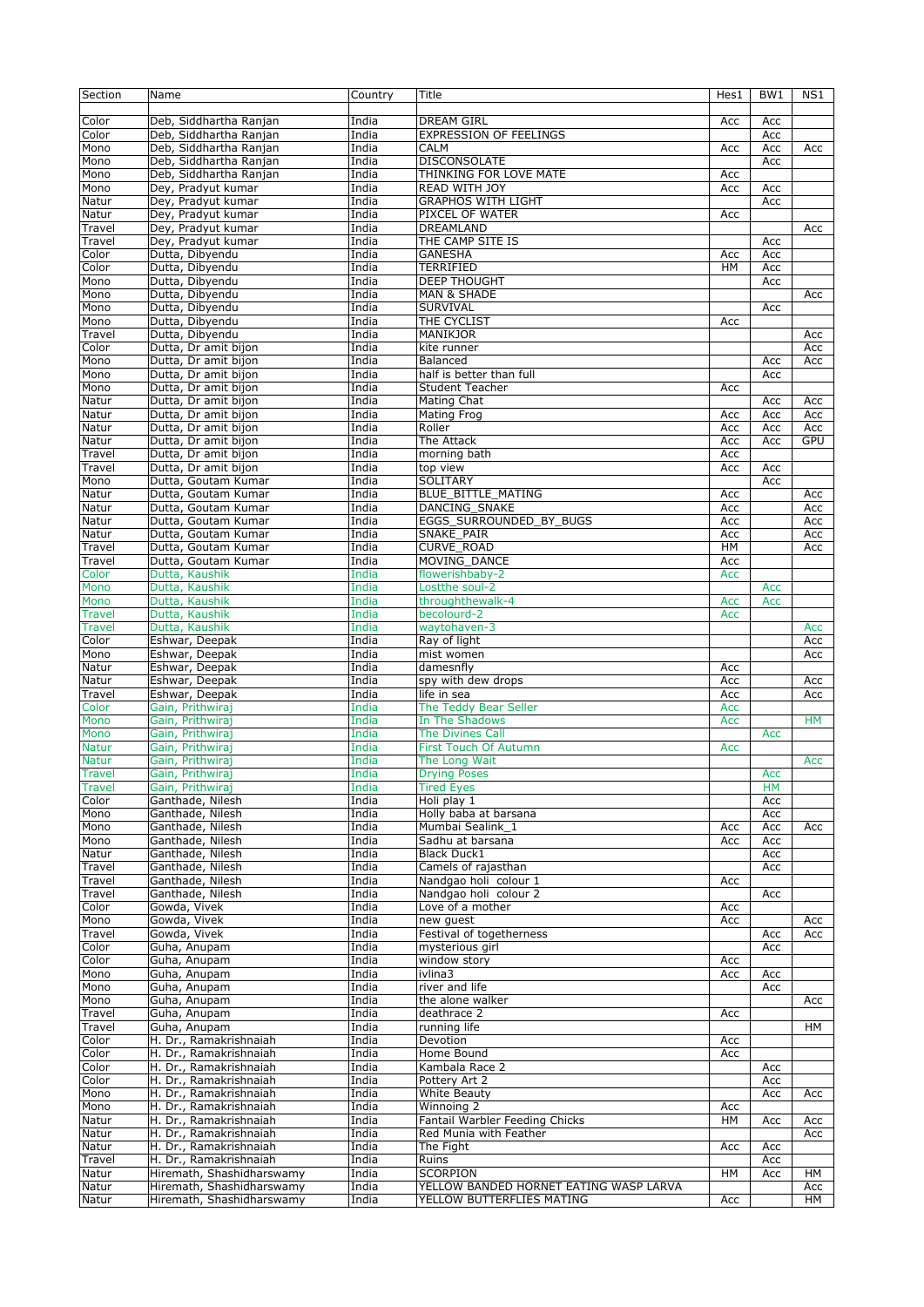| Section      | Name                         | Country | Title                        | Hes1 | BW1        | NS1 |
|--------------|------------------------------|---------|------------------------------|------|------------|-----|
|              |                              |         |                              |      |            |     |
| Color        | Ibrahim, Mohammed            | India   | <b>Ageless Companions</b>    |      |            | Acc |
| Color        | Ibrahim, Mohammed            | India   | Meraki                       |      |            | Acc |
|              |                              |         |                              |      |            |     |
| Color        | Ibrahim, Mohammed            | India   | The Tent                     |      | Acc        | Acc |
| Mono         | Ibrahim, Mohammed            | India   | Conversation                 | Acc  | <b>RPS</b> |     |
| Mono         | Ibrahim, Mohammed            | India   | Storm Ahead                  | Acc  |            | Acc |
| Natur        | Ibrahim, Mohammed            | India   | The Crater                   |      | Acc        | Acc |
| Natur        | Ibrahim, Mohammed            | India   | The Extended Branch          |      |            | Acc |
| Natur        | Ibrahim, Mohammed            | India   | The Hunt                     |      | Acc        |     |
| Travel       | Ibrahim, Mohammed            | India   | Liquid Gold                  | Acc  | Acc        | Acc |
|              | Ibrahim, Mohammed            | India   |                              |      | <b>HM</b>  |     |
| Travel       |                              |         | Peregrination                |      |            |     |
| Color        | Jhaveri, Shirish             | India   | TWO MOONS                    |      |            | Acc |
| Mono         | Jhaveri, Shirish             | India   | <b>NAGIN BW</b>              |      |            | Acc |
| Mono         | Jhaveri, Shirish             | India   | PRATIKSHA                    |      |            | Acc |
| Natur        | Jhaveri, Shirish             | India   | PRAIRIE DOG COUPLE           |      | Acc        |     |
| <b>Natur</b> | K. M., Johnson               | India   | Indian roller take off       |      | Acc        |     |
|              |                              |         |                              |      |            |     |
| <b>Natur</b> | K. M., Johnson               | India   | Plain Wren Warbler with feed |      |            | Acc |
| Color        | Kandhakrishnan, Senthilkumar | India   | Memorable Childhood          | Acc  |            |     |
| Mono         | Kandhakrishnan, Senthilkumar | India   | Fiction                      | Acc  |            | Acc |
| Mono         | Kandhakrishnan, Senthilkumar | India   | Light Catcher                | Acc  |            | Acc |
| Mono         | Kandhakrishnan, Senthilkumar | India   | Live the Life                |      | Acc        |     |
| Travel       | Kandhakrishnan, Senthilkumar | India   | Balloons over Bagan          |      | Acc        |     |
|              |                              |         |                              |      |            |     |
| Travel       | Kandhakrishnan, Senthilkumar | India   | <b>Chinese Fishnets</b>      |      |            | Acc |
| Travel       | Kandhakrishnan, Senthilkumar | India   | LightenUp                    | Acc  | Acc        | Acc |
| Color        | Karmakar, Pijush             | India   | <b>HOW IS LIFE</b>           | Acc  |            |     |
| Color        | Karmakar, Pijush             | India   | PEEP OUT                     | Acc  |            |     |
| Mono         | Karmakar, Pijush             | India   | <b>INTERESTING M</b>         |      | Acc        |     |
|              | Karmakar, Pijush             | India   |                              |      |            | Acc |
| Natur        |                              |         | LETS RUN                     |      |            |     |
| Travel       | Karmakar, Pijush             | India   | <b>GANGA ARATI</b>           |      | Acc        |     |
| Travel       | Karmakar, Pijush             | India   | <b>VICTORIA</b>              |      |            | Acc |
| Travel       | Khatri, Sharifa              | India   | Taj Ay Dawn                  |      | Acc        |     |
| Color        | Khot, Husna                  | India   | BEAUTY IN HIGH KEY           |      |            | Acc |
| Color        |                              | India   | <b>FLOWER MARKET</b>         |      |            |     |
|              | Khot, Husna                  |         |                              |      | Acc        |     |
| Color        | Khot, Husna                  | India   | RUCHITA IN HIGH KEY          |      |            | Acc |
| Color        | Khot, Husna                  | India   | <b>SEXY PROMITA</b>          | Acc  |            |     |
| Mono         | Khot, Husna                  | India   | LITTLE FAMILY                | Acc  |            |     |
| Mono         | Khot, Husna                  | India   | <b>NUBRA VALLEY 2</b>        |      | Acc        |     |
| Mono         | Khot, Husna                  | India   | PRIYANKA 6 BW                |      | Acc        |     |
|              |                              |         |                              |      |            |     |
| Mono         | Khot, Husna                  | India   | <b>RUCHITA 1</b>             | Acc  | Acc        | Acc |
| Natur        | Khot, Husna                  | India   | <b>REFLECTION 2</b>          |      |            | Acc |
| Travel       | Khot, Husna                  | India   | <b>REFLECTION</b>            |      |            | Acc |
| Mono         | Majumdar, Anindya            | India   | Spectator                    | Acc  |            |     |
| Natur        | Majumdar, Anindya            | India   | Green eyed killer            | Acc  |            |     |
|              |                              |         |                              |      |            |     |
| Natur        | Majumdar, Anindya            | India   | Tossed                       |      | Acc        | HM  |
| Travel       | Majumdar, Anindya            | India   | The saffron man              | Acc  |            | Acc |
| Color        | Marathe, Suniel              | India   | SENSUAL RUCHITA              |      |            | Acc |
| Mono         | Marathe, Suniel              | India   | ELEGANT PRIYANKA BW          |      | Acc        |     |
| Mono         | Marathe, Suniel              | India   | <b>ELEGANT RUCHITA BW</b>    |      | Acc        | Acc |
| Mono         | Marathe, Suniel              | India   | MYSTERY QUEEN                | HM   | Acc        | Acc |
|              |                              |         |                              |      |            |     |
| Mono         | Marathe, Suniel              | India   | <b>NUDE CONCEPT 1BW</b>      |      | Acc        |     |
| Natur        | Marathe, Suniel              | India   | DELAYED LANDING              |      | Acc        | Acc |
| Natur        | Marathe, Suniel              | India   | RHYTHMIC WALK                | Acc  |            |     |
| Natur        | Marathe, Suniel              | India   | SEAGULL CATCH 3              |      | Acc        | Acc |
| Travel       | Marathe, Suniel              | India   | NUBRA VALLEY 2017A           |      |            | Acc |
|              |                              | India   | PANGONG LAKE 2017A           |      |            |     |
| Travel       | Marathe, Suniel              |         |                              |      |            | Acc |
| Mono         | Maulik, Sudipta              | India   | Bonding                      | Acc  |            |     |
| Mono         | Maulik, Sudipta              | India   | Look 02                      |      | HM         |     |
| Mono         | Maulik, Sudipta              | India   | Sabar boy with rat catchers  | Acc  | Acc        |     |
| Natur        | Maulik, Sudipta              | India   | Catching moth                | Acc  |            |     |
| Natur        | Maulik, Sudipta              | India   | Caterpillar                  |      |            | Acc |
|              |                              | India   | City in twilight             |      |            |     |
| Travel       | Maulik, Sudipta              |         |                              |      |            | Acc |
| Travel       | Maulik, Sudipta              | India   | Colurful music               | Acc  | Acc        |     |
| Color        | Mitra, Piyali                | India   | Turmeric festival            |      | Acc        |     |
| Mono         | Mitra, Piyali                | India   | Blowing baloon               |      | Acc        |     |
| Mono         | Mitra, Piyali                | India   | Fairy tale                   | Acc  | Acc        |     |
| Natur        | Mitra, Piyali                | India   | <b>Flying Heron</b>          |      | Acc        |     |
|              |                              |         |                              |      |            |     |
| Travel       | Mitra, Piyali                | India   | Blowing trumpet              |      | Acc        |     |
| Travel       | Mitra, Piyali                | India   | Mingling with divinity       |      | Acc        |     |
| Mono         | Mitra, Suman                 | India   | Eyespeak                     | Acc  |            |     |
| Mono         | Mitra, Suman                 | India   | Peeping Childhood            | Acc  |            | Acc |
| Color        | Mohapatra, Sovana            | India   | <b>DUAD</b>                  |      |            | Acc |
| Mono         | Mohapatra, Sovana            | India   | <b>CYCLING</b>               | Acc  | Acc        |     |
|              |                              |         |                              |      |            |     |
| Mono         | Mondal, Kalyan               | India   | <b>SPARKLE</b>               | Acc  |            |     |
| Mono         | Mondal, Kalyan               | India   | UNCONDITIONAL LOVE           |      | Acc        |     |
| Travel       | Mondal, Kalyan               | India   | <b>GROUP APART</b>           |      |            | Acc |
| Travel       | Mondal, Kalyan               | India   | <b>KNOCK</b>                 | Acc  | Acc        | Acc |
| Travel       | Mondal, Kalyan               | India   | <b>SWEET MOMENT</b>          | Acc  |            |     |
|              |                              |         |                              |      |            |     |
| Travel       | Mondal, Kalyan               | India   | TOUCH THE SKY                |      | Acc        |     |
| Color        | Mondal, Soham                | India   | SENESCHAL                    | Acc  | Acc        | Acc |
| Mono         | Mondal, Soham                | India   | <b>DISTRESS</b>              |      | Acc        |     |
| Color        | Mukherjee, Santanu           | India   | <b>SANDY TRAIL</b>           |      | Acc        | Acc |
| Mono         | Mukherjee, Santanu           | India   | <b>FISHING FANTASY</b>       |      |            | Acc |
|              |                              |         |                              |      |            |     |
| Mono         | Mukherjee, Santanu           | India   | <b>JUMPING FUN</b>           | Acc  |            |     |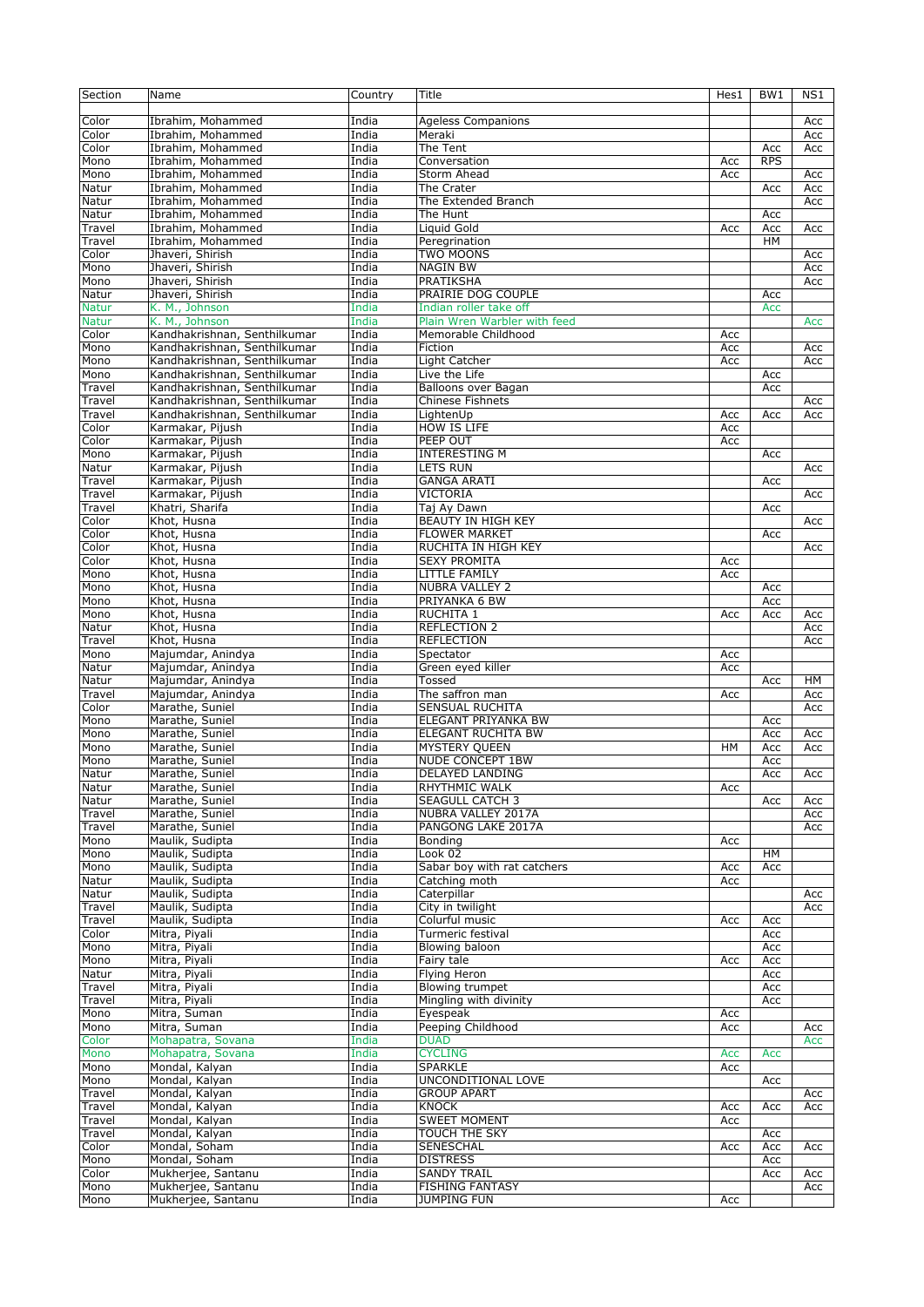| Section       | Name                   | Country | Title                              | Hes1      | BW <sub>1</sub> | NS1 |
|---------------|------------------------|---------|------------------------------------|-----------|-----------------|-----|
|               |                        |         |                                    |           |                 |     |
| Travel        | Mukherjee, Santanu     | India   | <b>FISHING TRAIL</b>               | Acc       | Acc             |     |
| Travel        | Mukherjee, Santanu     | India   | <b>HAPPY HOME</b>                  |           | Acc             |     |
| Travel        |                        | India   | <b>RAINING GRAINS</b>              |           |                 |     |
|               | Mukherjee, Santanu     |         |                                    |           |                 | Acc |
| Travel        | Mukherjee, Santanu     | India   | THE LOOK                           | Acc       |                 |     |
| Color         | Nath, Tanmay Chandra   | India   | <b>Hand of Hardship</b>            | <b>BY</b> |                 |     |
| Color         | Nath, Tanmay Chandra   | India   | The ritual with the coin           | Acc       |                 | Acc |
| Color         | Nath, Tanmay Chandra   | India   | The workers at the Market          |           |                 | Acc |
| Mono          | Nath, Tanmay Chandra   | India   | <b>Curtains of Shadows</b>         |           | Acc             |     |
| <b>Travel</b> | Nath, Tanmay Chandra   | India   | In between work                    |           | Acc             | Acc |
| Travel        | Nath, Tanmay Chandra   | India   | The hard life                      | Acc       |                 | Acc |
| Color         | Parab, Vilas           | India   | DOG CHASING SPOTTED DEER           |           |                 | Acc |
|               |                        |         |                                    |           |                 |     |
| Color         | Parab, Vilas           | India   | FLOWER POT-1                       |           |                 | Acc |
| Color         | Parab, Vilas           | India   | PANGONG LAKE                       | Acc       | Acc             | Acc |
| Mono          | Parab, Vilas           | India   | <b>OLD MAN READING</b>             | Acc       |                 | Acc |
| Mono          | Parab, Vilas           | India   | <b>SMILING FACE</b>                | Acc       |                 |     |
| Natur         | Parab, Vilas           | India   | ANGRY BLACK KITE                   |           | Acc             | Acc |
| Travel        | Parab, Vilas           | India   | <b>GUDI PADWA</b>                  |           | Acc             | Acc |
| Travel        | Parab, Vilas           | India   | LEH PALACE                         | Acc       |                 |     |
| Travel        | Parab, Vilas           | India   | <b>MONASTERY</b>                   | Acc       |                 |     |
|               |                        |         |                                    |           |                 |     |
| Color         | Paul, Tapas Kumar      | India   | Fallen Down                        |           |                 | Acc |
| Natur         | Paul, Tapas Kumar      | India   | Midday Rest                        |           | Acc             |     |
| Natur         | Paul, Tapas Kumar      | India   | Perfection                         |           |                 | Acc |
| Travel        | Paul, Tapas Kumar      | India   | <b>Beautiful Shonmarg</b>          |           | Acc             |     |
| Travel        | Paul, Tapas Kumar      | India   | Reflection                         |           |                 | Acc |
| Mono          | Poddar, Subhamita      | India   | <b>DUAL SOUL</b>                   | Acc       |                 |     |
| Color         |                        | India   |                                    |           |                 | Acc |
|               | Pramanick, Krishnendu  |         | Struggle of life                   | Acc       |                 |     |
| Color         | Pramanick, Krishnendu  | India   | You light my way in the dark       |           |                 | Acc |
| Mono          | Pramanick, Krishnendu  | India   | <b>Weaving Bamboo Basket</b>       | Acc       |                 |     |
| Travel        | Pramanick, Krishnendu  | India   | Ganga Arati in Varanasi            | Acc       |                 |     |
| Travel        | Pramanick, Krishnendu  | India   | Wazoo Khana, Nakhoda Masjid        | Acc       |                 |     |
| Color         | Purohit, Abhishek      | India   | blue freedom                       | <b>HM</b> |                 |     |
| Color         | Purohit, Abhishek      | India   | desert holi                        | Acc       |                 |     |
|               |                        |         |                                    |           |                 |     |
| Color         | Purohit, Abhishek      | India   | red balance                        | Acc       |                 |     |
| Color         | Purohit, Abhishek      | India   | sitaron ki barat                   | Acc       | Acc             | Acc |
| Mono          | Purohit, Abhishek      | India   | Journey                            |           | Acc             |     |
| Mono          | Purohit, Abhishek      | India   | light maker                        | Acc       |                 |     |
| Mono          | Purohit, Abhishek      | India   | sun dust                           |           | HM              |     |
| Natur         | Purohit, Abhishek      | India   | Mothers love                       | Acc       | Acc             |     |
|               |                        | India   | The catch                          |           |                 |     |
| Natur         | Purohit, Abhishek      |         |                                    |           |                 | Acc |
| Travel        | Purohit, Abhishek      | India   | pushkar                            | Acc       | PSA             |     |
| Travel        | Purohit, Abhishek      | India   | Sandship trader                    |           |                 | Acc |
| Travel        | Purohit, Abhishek      | India   | Traveler                           |           |                 | HМ  |
| Color         | Rakshit, Amaresh       | India   | blue face                          | Acc       |                 |     |
| Color         | Rakshit, Amaresh       | India   | THE JOURNEY                        | Acc       |                 | Acc |
| Color         | Rakshit, Amaresh       | India   | <b>WAVE LENGTH</b>                 | Acc       |                 |     |
|               | Rakshit, Amaresh       | India   | <b>BLANK</b>                       |           |                 |     |
| Mono          |                        |         |                                    |           | Acc             |     |
| Mono          | Rakshit, Amaresh       | India   | CALL OF DEVOTION                   |           |                 | Acc |
| Mono          | Rakshit, Amaresh       | India   | LOVE                               |           | Acc             |     |
| Mono          | Rakshit, Amaresh       | India   | RUN TO WIN                         | Acc       |                 |     |
| Travel        | Rakshit, Amaresh       | India   | HAPPINESS ALTOGETHER               |           | Acc             |     |
| Color         | Rawale, Vijay          | India   | HOLI CELEBRATION 1                 | Acc       | Acc             |     |
| Color         | Rawale, Vijay          | India   | <b>SENSUAL TANYA</b>               |           | Acc             | Acc |
| Mono          | Rawale, Vijay          | India   | BW CYCLING INSIDE SANCTUARY        |           | Acc             | Acc |
|               |                        |         |                                    |           |                 |     |
| Mono          | Rawale, Vijay          | India   | <b>BW SENSUAL TANYA 2</b>          |           | Acc             | Acc |
| Mono          | Rawale, Vijay          | India   | <b>BW SENSUAL TANYA 3</b>          | Acc       | Acc             |     |
| Travel        | Rawale, Vijay          | India   | BEAUTY OF PIN VALLEY               | Acc       | Acc             |     |
| Travel        | Rawale, Vijay          | India   | <b>EVENING CHICHAT</b>             |           |                 | Acc |
| Travel        | Rawale, Vijay          | India   | KAY MONASTRY IN KAZA 1             |           | Acc             |     |
| Travel        | Rawale, Vijay          | India   | TRAVELLING IN NUBRA VALLEY 1       |           | Acc             |     |
| Color         | Roy Choudhury, Parijat | India   | <b>UMTYNGHIANG FALLS</b>           |           | Acc             |     |
| Mono          | Roy Choudhury, Parijat | India   | Innocent                           |           | Acc             |     |
|               |                        |         |                                    |           |                 |     |
| Mono          | Roy Choudhury, Parijat | India   | Zig-Zag Road                       |           |                 | Acc |
| Travel        | Roy Choudhury, Parijat | India   | <b>SUM SYIEM FALLS</b>             | Acc       |                 |     |
| Natur         | S., Balu               | India   | <b>INDIAN THICK KNEE IN FLIGHT</b> |           |                 | Acc |
| Natur         | S., Balu               | India   | NIGHT HERON WITH NESTING MATERIAL  |           | Acc             |     |
| Natur         | S., Balu               | India   | RIVER TERN PREENING                |           | Acc             | Acc |
| Color         | Saha, Shibasish        | India   | Bring me back life                 |           | Acc             |     |
| Color         | Saha, Shibasish        | India   | Moichara2                          |           |                 | Acc |
|               |                        |         |                                    |           |                 |     |
| Color         | Saha, Shibasish        | India   | The golden sadhu                   | Acc       | Acc             | Acc |
| Color         | Saha, Shibasish        | India   | The pinkish girl                   | Acc       | Acc             | Acc |
| Mono          | Saha, Shibasish        | India   | Old face                           |           | Acc             | Acc |
| Mono          | Saha, Shibasish        | India   | The eyes                           |           | Acc             |     |
| Mono          | Saha, Shibasish        | India   | Touch of hands                     |           | Acc             |     |
| Natur         | Saha, Shibasish        | India   | Risen up                           | Acc       |                 | Acc |
|               |                        |         |                                    |           |                 |     |
| Travel        | Saha, Shibasish        | India   | Into the dark territory            | HМ        | Acc             | Acc |
| Travel        | Saha, Shibasish        | India   | Life in colors                     |           | GIP             |     |
| Travel        | Saha, Shibasish        | India   | The colorful sadhu                 | Acc       | GIP             |     |
| Travel        | Saha, Shibasish        | India   | The colorful singer                |           | GIP             | Acc |
| Mono          | Samanta, Joyraj        | India   | <b>EPIC</b>                        |           | Acc             |     |
| Mono          | Samanta, Joyraj        | India   | <b>GENERATION GAP</b>              |           | Acc             |     |
| Mono          | Samanta, Joyraj        | India   | MIGRANT                            | Acc       |                 |     |
|               |                        |         |                                    |           |                 |     |
| Natur         | Samanta, Joyraj        | India   | <b>DRAGON</b>                      | Acc       |                 |     |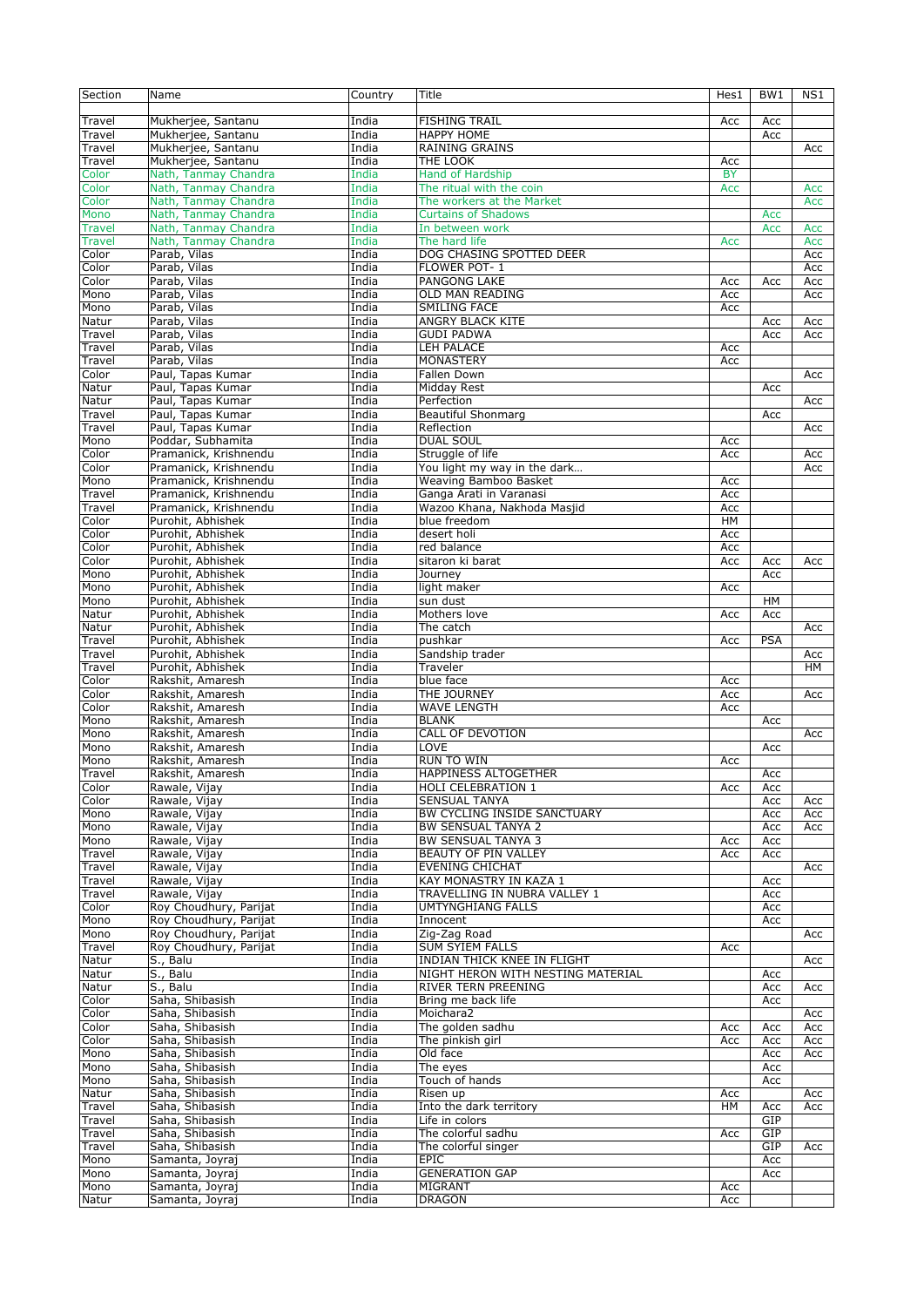| Section       | Name                    | Country   | Title                       | Hes1 | BW1       | NS1 |
|---------------|-------------------------|-----------|-----------------------------|------|-----------|-----|
|               |                         |           |                             |      |           |     |
| Travel        | Samanta, Joyraj         | India     | LIFE IN VRINDAVAN           | Acc  | Acc       |     |
| Color         | Santra, Dr. Manab Kumar | India     | WHITE SOUL 3                |      | Acc       | Acc |
| Mono          | Santra, Dr. Manab Kumar | India     | HARD DREAM MONO             | Acc  | Acc       | Acc |
|               | Santra, Dr. Manab Kumar | India     | <b>INDIAN ARMY</b>          |      |           |     |
| Travel        |                         |           |                             | Acc  | Acc       |     |
| Travel        | Santra, Dr. Manab Kumar | India     | TO THE CALL OF DUTY         | Acc  | HM        |     |
| Color         | Sarkar, Mousumi         | India     | <b>PASSERS BY</b>           |      | Acc       | Acc |
| Color         | Sarkar, Mousumi         | India     | <b>STUDYING</b>             | Acc  |           |     |
| Mono          | Sarkar, Mousumi         | India     | <b>DUTIES</b>               | Acc  | Acc       |     |
| Mono          | Sarkar, Mousumi         | India     | SPINNING                    |      | Acc       |     |
| Travel        | Sarkar, Mousumi         | India     | <b>BUSY AT WORK</b>         | Acc  |           | Acc |
| Travel        | Sarkar, Mousumi         | India     | <b>FESTIVE</b>              |      | Acc       |     |
| Travel        | Sarkar, Mousumi         | India     | <b>GLORY BATH</b>           | Acc  | Acc       |     |
| Travel        | Sarkar, Mousumi         | India     | <b>LIVEHOOD</b>             |      |           | Acc |
| Color         | Sen, Debasis            | India     | <b>SCULPTURE</b>            |      |           | Acc |
|               |                         |           |                             |      |           |     |
| Mono          | Sen, Debasis            | India     | <b>ENTANGLED</b>            |      | Acc       |     |
| Mono          | Sen, Debasis            | India     | <b>SYMMETRY</b>             |      |           | Acc |
| Travel        | Sen, Debasis            | India     | THROUGH THE WILDLIFE        | Acc  | Acc       | Acc |
| Color         | Sengupta, Joydeep       | India     | <b>INDIAN MESSI</b>         | Acc  |           |     |
| Color         | Sengupta, Joydeep       | India     | THE JUMPING JOY             |      | Acc       |     |
| Mono          | Sengupta, Joydeep       | India     | WORDS UNSPOKEN SAYS IT ALL  |      | Acc       |     |
| Natur         | Sengupta, Joydeep       | India     | MANDARMANI RED CRAB         | Acc  |           |     |
| Natur         | Sengupta, Joydeep       | India     | <b>WATERFALLS</b>           | Acc  |           |     |
| Travel        | Sengupta, Joydeep       | India     | <b>TAJMAHAL</b>             |      | Acc       |     |
| Travel        | Sengupta, Joydeep       | India     | THE TRIANGLE                |      | Acc       |     |
| Mono          | Sharma, Tanmay          | India     | In air                      | Acc  |           |     |
| Mono          | Sharma, Tanmay          | India     |                             | Acc  | Acc       | Acc |
|               |                         |           | <b>Waves</b>                |      |           |     |
| <b>Travel</b> | Sharma, Tanmay          | India     | Colourful devotees          |      |           | Acc |
| <b>Travel</b> | Sharma, Tanmay          | India     | Look                        |      |           | Acc |
| Color         | Shit, Sourav            | India     | <b>MONSOON FUN</b>          |      | Acc       |     |
| Color         | Shit, Sourav            | India     | SWIMMING ABSTRACT           |      |           | Acc |
| Mono          | Shit, Sourav            | India     | <b>FREEDOM</b>              |      | Acc       | Acc |
| Mono          | Shit, Sourav            | India     | LIFE OF SHADOW              |      | HM        | Acc |
| Travel        | Shit, Sourav            | India     | COLOURFUL JOURNEY           | Acc  | Acc       | Acc |
| Travel        | Shit, Sourav            | India     | <b>TOP VIEW</b>             | Acc  | Acc       | Acc |
| Mono          | Sil, Amitabha           | India     | ARUNIMA-2                   |      | Acc       | Acc |
| Mono          | Sil, Amitabha           | India     | <b>BLACK AND WHITE</b>      |      | Acc       | Acc |
|               |                         |           |                             |      |           |     |
| Mono          | Sil, Amitabha           | India     | SHAPE-4                     |      |           | Acc |
| Mono          | Sil, Amitabha           | India     | <b>TAJPUR BEACH</b>         | Acc  |           | Acc |
| Natur         | Sil, Amitabha           | India     | <b>BLACK BUCKS FIGHTING</b> |      |           | Acc |
| Natur         | Sil, Amitabha           | India     | BRAHMANI KITE WITH FOOD     |      | Acc       | Acc |
| Travel        | Sil, Amitabha           | India     | FISHERMAN OF GODAVARI       | Acc  |           | Acc |
| Travel        | Sil, Amitabha           | India     | RITUAL AT MONASTRY          |      |           | Acc |
| Mono          | Vijayakumar, Lokesha    | India     | THE STANGER                 |      | Acc       |     |
| Natur         | Vijavakumar, Lokesha    | India     | <b>FRIENDLY CHASE</b>       |      |           | Acc |
| Color         | Viswanathan, Ashok      | India     | behind the pots             |      |           | Acc |
| Travel        | Viswanathan, Ashok      | India     | bridge of sighs             |      |           | Acc |
| Travel        | Viswanathan, Ashok      | India     | thar desert                 |      |           | Acc |
| Color         | Adriani, Maria          | Indonesia | Jupiter Aerobatic           |      |           | Acc |
|               |                         |           |                             |      |           |     |
| Color         | Adriani, Maria          | Indonesia | Satu Kaki                   | Acc  |           | Acc |
| Color         | Adriani, Maria          | Indonesia | Saweran                     | GIP  | HM        | Acc |
| Mono          | Adriani, Maria          | Indonesia | Clean The Floor             | GIP  |           |     |
| Mono          | Adriani, Maria          | Indonesia | Frame The Veil              |      | Acc       |     |
| Mono          | Adriani, Maria          | Indonesia | Inside The Veil             |      | Acc       |     |
| Mono          | Adriani, Maria          | Indonesia | Just The Two Of Us          |      |           | Acc |
| Natur         | Adriani, Maria          | Indonesia | Hungry                      |      |           | Acc |
| Natur         | Adriani, Maria          | Indonesia | I Want Food                 |      | Acc       |     |
| Travel        | Adriani, Maria          | Indonesia | Melasti Siyut               |      | Acc       |     |
| Travel        | Adriani, Maria          | Indonesia | Nenek Panggao               | Acc  | Acc       |     |
| Mono          |                         |           |                             |      |           |     |
|               | Ardiningtyas, Susana    | Indonesia | The Monk                    | Acc  |           | Acc |
| Travel        | Ardiningtyas, Susana    | Indonesia | Kelabamajja Sabu            | Acc  |           | Acc |
| Travel        | Ardiningtyas, Susana    | Indonesia | Morning Light of Bromo      |      | Acc       |     |
| Color         | Ariani, Dikye           | Indonesia | Dancing with the lights     | Acc  |           |     |
| Color         | Ariani, Dikye           | Indonesia | Jumping rope                |      | Acc       |     |
| Color         | Ariani, Dikye           | Indonesia | The chess master            |      | Acc       | Acc |
| Color         | Ariani, Dikye           | Indonesia | Three ballerinas            | Acc  | Acc       | Acc |
| Mono          | Ariani, Dikye           | Indonesia | The final hit               |      | Acc       | Acc |
| Mono          | Ariani, Dikye           | Indonesia | The messanger               | Acc  |           | Acc |
| Mono          | Ariani, Dikye           | Indonesia | The musician                | Acc  |           |     |
| Color         | Dasuki, Elyana          | Indonesia | dancer                      |      |           | Acc |
| Color         | Dasuki, Elyana          | Indonesia | sibling                     |      |           | Acc |
|               |                         |           |                             |      |           |     |
| Mono          | Dasuki, Elyana          | Indonesia | nice smile                  | Acc  |           |     |
| Mono          | Dasuki, Elyana          | Indonesia | pattern                     | Acc  | <b>HM</b> |     |
| Natur         | Dasuki, Elyana          | Indonesia | grassland                   | Acc  |           |     |
| Natur         | Dasuki, Elyana          | Indonesia | stone garden                | Acc  |           | Acc |
| Travel        | Dasuki, Elyana          | Indonesia | no limit                    | Acc  |           |     |
| Travel        | Dasuki, Elyana          | Indonesia | race                        |      | Acc       |     |
| Travel        | Dasuki, Elyana          | Indonesia | walakiri beach              | Acc  | HM        |     |
| Color         | Gunadi, Bani            | Indonesia | Wushu 1                     |      |           | Acc |
| Color         | Gunadi, Bani            | Indonesia | Wushu 3                     | Acc  | Acc       | Acc |
| Color         | Gunadi, Bani            | Indonesia | Wushu 4                     |      | Acc       |     |
| Mono          | Gunadi, Bani            | Indonesia | The Peacock                 |      |           |     |
|               |                         |           |                             |      |           | Acc |
| Natur         | Gunadi, Bani            | Indonesia | <b>Breakfast</b>            | Acc  |           |     |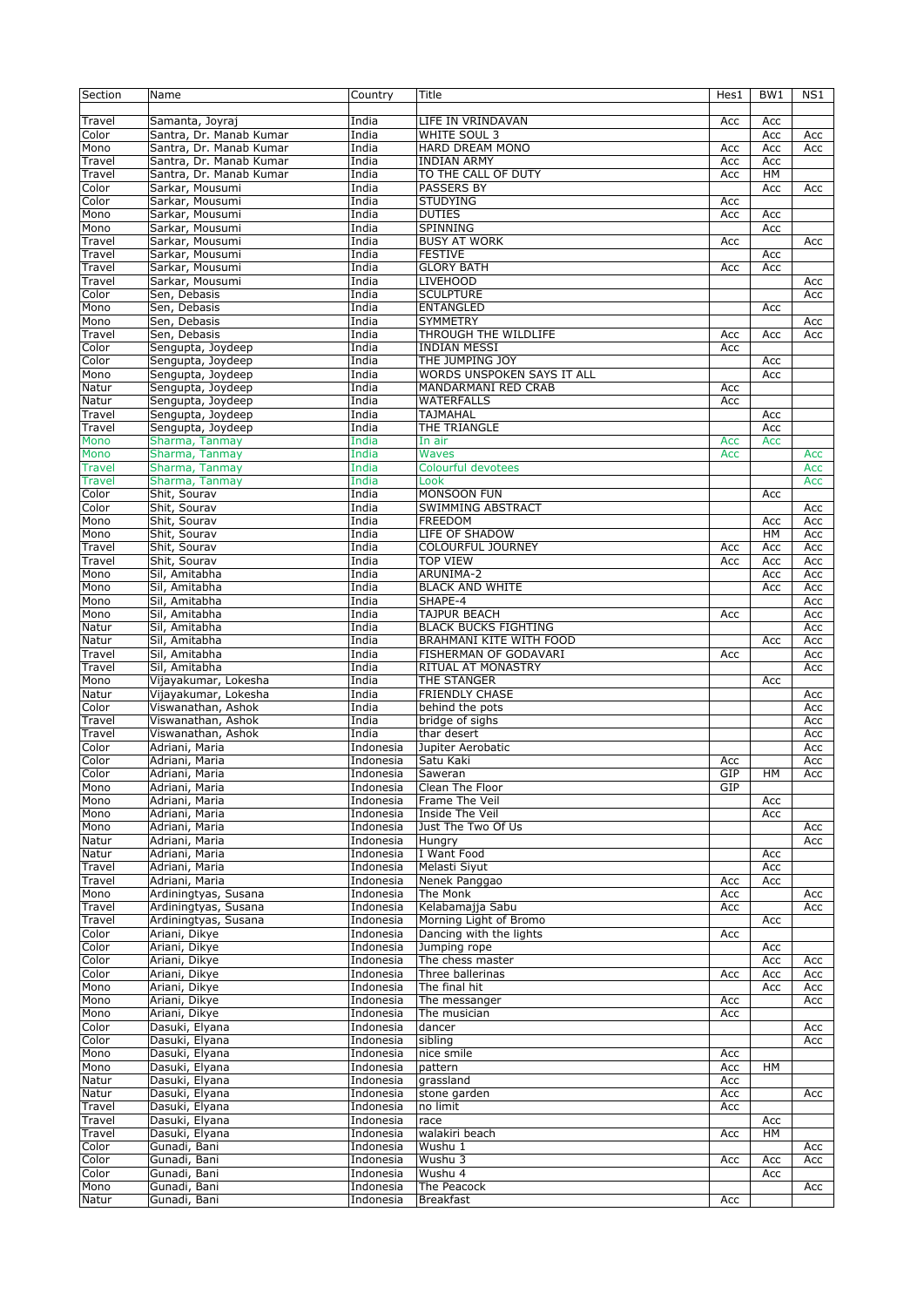| Section                       | Name                                                             | Country                | Title                                         | Hes1       | BW1        | NS1        |
|-------------------------------|------------------------------------------------------------------|------------------------|-----------------------------------------------|------------|------------|------------|
| Natur                         | Gunadi, Bani                                                     | Indonesia              | Feed Me                                       |            | Acc        |            |
| Travel                        | Gunadi, Bani                                                     | Indonesia              | Fish Hunter                                   |            |            | Acc        |
| Travel                        | Gunadi, Bani                                                     | Indonesia              | Pagoda                                        | Acc        |            |            |
| Travel                        | Gunadi, Bani                                                     | Indonesia              | Twin Pagoda                                   | Acc        |            | Acc        |
| Color                         | Gunawan, Lina                                                    | Indonesia              | Padar<br>Pot Maker                            |            |            | Acc        |
| Color<br>Color                | Gunawan, Lina<br>Gunawan, Lina                                   | Indonesia<br>Indonesia | Sunset at Pushkar                             |            | Acc<br>Acc |            |
| Mono                          | Gunawan, Lina                                                    | Indonesia              | Men at work                                   | HM         | Acc        | Acc        |
| Color                         | Hioe, Hendro                                                     | Indonesia              | Big Rock on enders statepark                  | Acc        |            |            |
| Color                         | Hioe, Hendro                                                     | Indonesia              | My dancing Partner last Night                 |            | Acc        |            |
| Color                         | Hioe, Hendro                                                     | Indonesia              | Portland Head Lighthouse on sunset II         | Acc        | Acc        | Acc        |
| Color                         | Hioe, Hendro                                                     | Indonesia              | Winter Lighthouse                             |            | Acc        | Acc        |
| Mono                          | Hioe, Hendro                                                     | Indonesia              | Madakaripura on Black and white               | Acc        |            | Acc        |
| Mono                          | Hioe, Hendro                                                     | Indonesia              | Nine<br>Stockness in BW                       |            |            | Acc        |
| Mono<br>Natur                 | Hioe, Hendro<br>Hioe, Hendro                                     | Indonesia<br>Indonesia | Connecticut on Foliage                        | Acc        |            | HМ         |
| Natur                         | Hioe, Hendro                                                     | Indonesia              | Milkyway over gullfoss                        | Acc        | Acc        |            |
| Natur                         | Hioe, Hendro                                                     | Indonesia              | nemo on green                                 | Acc        | Acc        | Acc        |
| Natur                         | Hioe, Hendro                                                     | Indonesia              | New Beggining                                 |            |            | Acc        |
| Travel                        | Hioe, Hendro                                                     | Indonesia              | The dancing Night 2                           |            | Acc        | Acc        |
| Color                         | Jason, Hioe                                                      | Indonesia              | melasti ceremony 3                            | Acc        |            | Acc        |
| Natur                         | Jason, Hioe                                                      | Indonesia              | dolphins 1                                    |            | Acc        | Acc        |
| Natur                         | Jason, Hioe                                                      | Indonesia              | humpback whale tail 1                         |            | Acc        | Acc        |
| Travel<br>Travel              | Jason, Hioe<br>Jason, Hioe                                       | Indonesia<br>Indonesia | melasti ceremony 19<br>melasti ceremony 21    | Acc        |            | Acc        |
| Color                         | Javran, Pamela Alexis Callista                                   | Indonesia              | milford sound on sunrise                      |            |            | Acc        |
| Color                         | Javran, Pamela Alexis Callista                                   | Indonesia              | star trails over bromo                        | Acc        | Acc        |            |
| Color                         | Javran, Pamela Alexis Callista                                   | Indonesia              | stileto lighthouse                            | <b>HM</b>  | Acc        | Acc        |
| Mono                          | Javran, Pamela Alexis Callista                                   | Indonesia              | All the rocky way                             | Acc        |            | Acc        |
| Mono                          | Javran, Pamela Alexis Callista                                   | Indonesia              | <b>BW Channel</b>                             | Acc        | Acc        |            |
| Mono                          | Javran, Pamela Alexis Callista                                   | Indonesia              | Potraiture of Old Lady                        | HМ         | Acc        | H M        |
| <b>Natur</b>                  | Javran, Pamela Alexis Callista                                   | Indonesia              | <b>Decorator Crab</b>                         |            |            | Acc        |
| <b>Natur</b>                  | Javran, Pamela Alexis Callista<br>Javran, Pamela Alexis Callista | Indonesia              | <b>Green Turtle</b>                           | Acc        | Acc        | <b>BY</b>  |
| <b>Natur</b><br><b>Travel</b> | Javran, Pamela Alexis Callista                                   | Indonesia<br>Indonesia | <b>Stingler</b><br>situ Gunung empty          | Acc<br>HM  | Acc        |            |
| <b>Travel</b>                 | Javran, Pamela Alexis Callista                                   | Indonesia              | situ gunung on sunrise                        |            |            | <b>GIP</b> |
| <b>Travel</b>                 | Javran, Pamela Alexis Callista                                   | Indonesia              | the horseman waiting                          | Acc        |            | <b>PSA</b> |
| <b>Travel</b>                 | Javran, Pamela Alexis Callista                                   | Indonesia              | twilight on Manhattan                         | Acc        | Acc        | Acc        |
| Color                         | Jenny Taner, Elizabeth                                           | Indonesia              | Fisherman                                     |            |            | Acc        |
| Color                         | Jenny Taner, Elizabeth                                           | Indonesia              | <b>Floating Market</b>                        | Acc        | HM         |            |
|                               |                                                                  |                        |                                               |            |            |            |
| Color                         | Jenny Taner, Elizabeth                                           | Indonesia              | <b>Misty Morning</b>                          |            | Acc        |            |
| Mono                          | Jenny Taner, Elizabeth                                           | Indonesia              | Eruption                                      |            |            | Acc        |
| Mono                          | Jenny Taner, Elizabeth                                           | Indonesia              | Light and Shadow                              | Acc        | Acc        | Acc        |
| Mono                          | Jenny Taner, Elizabeth                                           | Indonesia              | Under The Cave                                | Acc        |            | HM         |
| Natur<br>Travel               | Jenny Taner, Elizabeth<br>Jenny Taner, Elizabeth                 | Indonesia<br>Indonesia | Sundown<br>Going Home                         | <b>HM</b>  | Acc        | Acc        |
| Travel                        | Jenny Taner, Elizabeth                                           | Indonesia              | Making Fire                                   |            | Acc        |            |
| Travel                        | Jenny Taner, Elizabeth                                           | Indonesia              | <b>Wild Nature</b>                            |            | Acc        | Acc        |
| Color                         | Krisprimandoyo, D. Agung                                         | Indonesia              | Persepolis                                    | Acc        |            |            |
| Mono                          | Krisprimandoyo, D. Agung                                         | Indonesia              | Daughter of Bajau                             |            | Acc        |            |
| Mono                          | Krisprimandoyo, D. Agung                                         | Indonesia              | Vakil Mosque                                  | HМ         |            |            |
| Travel                        | Krisprimandoyo, D. Agung                                         | Indonesia              | Borj-e Azadi                                  |            | Acc        | Acc        |
| Travel<br>Color               | Krisprimandoyo, D. Agung<br>Laksono, Handi                       | Indonesia<br>Indonesia | Masjid-e Sultani Vakil<br>Chanbaori Stepwells | Acc        | Acc        | Acc        |
| Color                         | Laksono, Handi                                                   | Indonesia              | Mount Bromo                                   | GIP        | Acc        | Acc        |
| Color                         | Laksono, Handi                                                   | Indonesia              | The Gong Maker                                | Acc        |            | Acc        |
| Mono                          | Laksono, Handi                                                   | Indonesia              | 2                                             | Acc        |            |            |
| Mono                          | Laksono, Handi                                                   | Indonesia              | <b>Band Of Brothers</b>                       | Acc        | Acc        | Acc        |
| Mono                          | Laksono, Handi                                                   | Indonesia              | Me Time                                       | Acc        | Acc        |            |
| Travel                        | Laksono, Handi                                                   | Indonesia              | Bishwa Itjema Devotee                         | Acc        | Acc        |            |
| Travel                        | Laksono, Handi                                                   | Indonesia              | Deep Devotion                                 |            | Acc        |            |
| Travel                        | Laksono, Handi                                                   | Indonesia              | Noryangjin Fish Market                        | Acc        | Acc        | HM         |
| Travel<br>Mono                | Laksono, Handi                                                   | Indonesia<br>Indonesia | Three Windows<br>Wheels of pray               | Acc        | Acc        |            |
| Color                         | Langi, Sully Jolanda<br>Lie, Kristanto                           | Indonesia              | Lunch Time                                    |            | Acc        |            |
| Color                         | Lie, Kristanto                                                   | Indonesia              | Perfect Throwing                              |            | Acc        | Acc        |
| Mono                          | Lie, Kristanto                                                   | Indonesia              | Chase to Tame BW                              |            | Acc        | Acc        |
| Mono                          | Lie, Kristanto                                                   | Indonesia              | Frog BW                                       | Acc        | Acc        | Acc        |
| Mono                          | Lie, Kristanto                                                   | Indonesia              | Giant and Cows BW                             |            | Acc        |            |
| Natur                         | Lie, Kristanto                                                   | Indonesia              | Mother and Child ND                           | Acc        | Acc        |            |
| Natur                         | Lie, Kristanto                                                   | Indonesia              | Snake ND                                      | Acc        | Acc        | Acc        |
| Natur<br>Natur                | Lie, Kristanto<br>Lie, Kristanto                                 | Indonesia<br>Indonesia | Swim ND<br>The Eye ND                         | Acc<br>Acc | Acc        |            |
| Color                         | Permana, Hendra                                                  | Indonesia              | Lady in Red                                   | Acc        |            | Acc        |
| Color                         | Permana, Hendra                                                  | Indonesia              | Old and new my motorcycle                     |            | Acc        | Acc        |
| Color                         | Permana, Hendra                                                  | Indonesia              | Playing With Father                           | GIP        |            |            |
| Mono                          | Permana, Hendra                                                  | Indonesia              | Playing Wayang                                | Acc        |            |            |
| Natur                         | Permana, Hendra                                                  | Indonesia              | Green in Green                                | Acc        | Acc        | Acc        |
| Color                         | Rinaldy, Rafly                                                   | Indonesia              | Pursuit                                       | Acc        | Acc        | Acc        |
| Mono<br>Mono                  | Rinaldy, Rafly<br>Rinaldy, Rafly<br>Rinaldy, Rafly               | Indonesia<br>Indonesia | <b>Body Slim</b><br>Symetris                  | Acc        |            | Acc<br>Acc |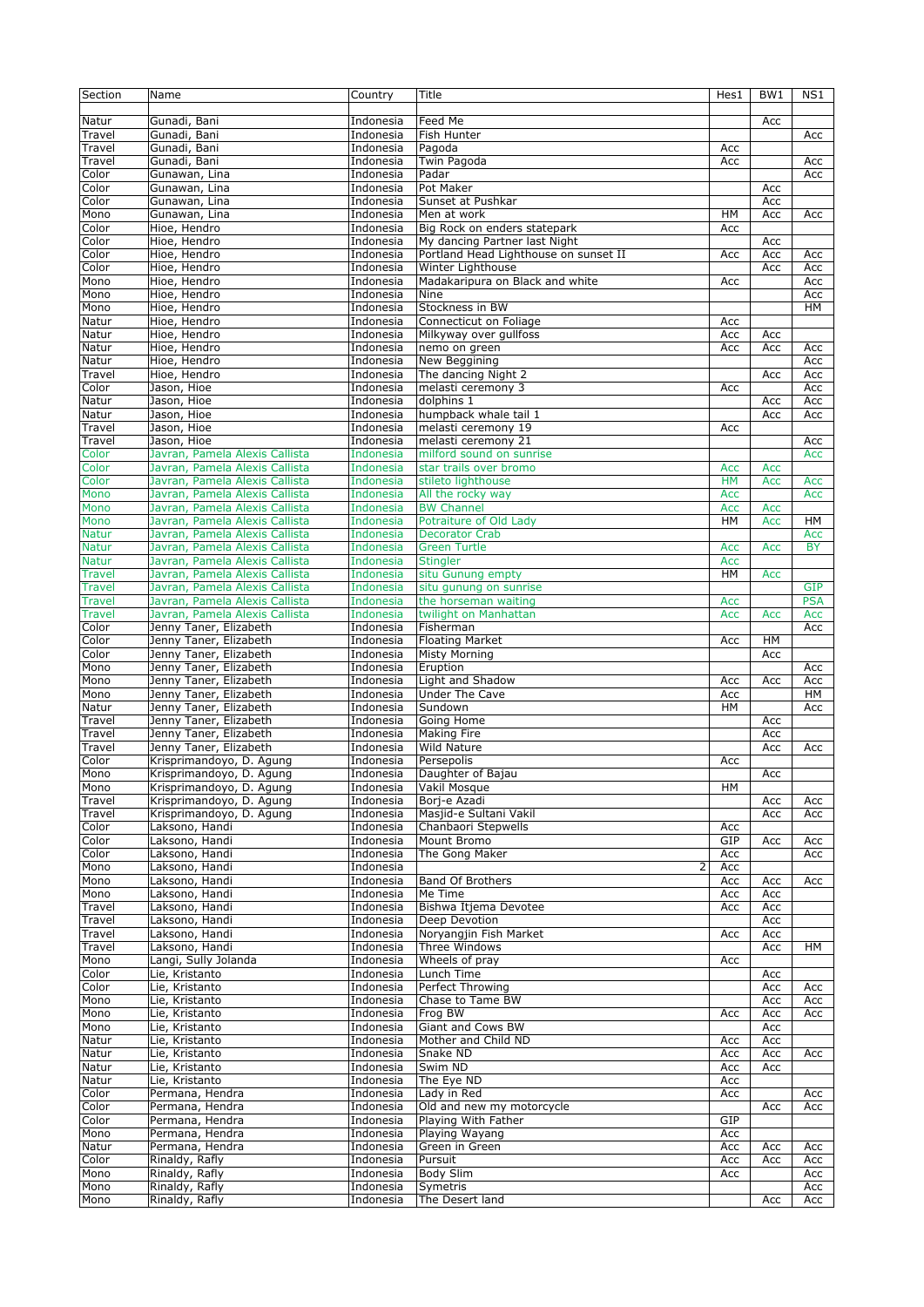| Section         | Name                                     | Country                | Title                                             | Hes1       | BW1        | NS1 |
|-----------------|------------------------------------------|------------------------|---------------------------------------------------|------------|------------|-----|
| Mono            | Rinaldy, Rafly                           | Indonesia              | Tsunami Museum                                    | Acc        |            |     |
| Natur           | Rinaldy, Rafly                           | Indonesia              | Paradise bird                                     |            |            | Acc |
| Travel          | Rinaldy, Rafly                           | Indonesia              | Morning at Selorejo                               | Acc        | Acc        |     |
| Travel          | Rinaldy, Rafly                           | Indonesia              | Pesona Kelumbayan                                 | Acc        |            | Acc |
| Color           | Rukmantara, Adji                         | Indonesia              | Playing with Neighbours                           |            | Acc        |     |
| Mono<br>Mono    | Rukmantara, Adji                         | Indonesia              | One more Candle<br>Sending a Short Message        |            | Acc        |     |
| Natur           | Rukmantara, Adji<br>Rukmantara, Adji     | Indonesia<br>Indonesia | After the Lions Left                              |            | Acc<br>Acc | Acc |
| Natur           | Rukmantara, Adji                         | Indonesia              | Crossing the River                                |            | Acc        |     |
| Travel          | Rukmantara, Adii                         | Indonesia              | Once upon a Sunny Day                             |            |            | Acc |
| Color           | Somali-Chow, David                       | Indonesia              | Beautiful Nothern Lights in Norway                |            |            | Acc |
| Color           | Somali-Chow, David                       | Indonesia              | Two fighting Komodos dragons                      | Acc        | Acc        | Acc |
| Mono            | Somali-Chow, David                       | Indonesia              | <b>Birdcage Makers bw</b>                         |            | Acc        |     |
| Mono            | Somali-Chow, David                       | Indonesia              | Looking out the door bw                           |            |            | Acc |
| Natur           | Somali-Chow, David                       | Indonesia              | Beautiful magic in West Papua                     | Acc        | Acc        |     |
| Natur           | Somali-Chow, David                       | Indonesia              | <b>Beautiful Sweetlips</b>                        |            |            | Acc |
| Natur<br>Travel | Somali-Chow, David<br>Somali-Chow, David | Indonesia<br>Indonesia | Dancing Aurora in Norway<br>Hamnoy Village Norway | Acc<br>Acc |            | Acc |
| Travel          | Somali-Chow, David                       | Indonesia              | Miao people relaxing                              | Acc        |            |     |
| Travel          | Somali-Chow, David                       | Indonesia              | Sakrisoy fishing village in Norway                |            | Acc        | Acc |
| Color           | Sugeng, Apin Budiarto                    | Indonesia              | Harmony of life                                   |            | Acc        |     |
| Color           | Sugeng, Apin Budiarto                    | Indonesia              | Herding home                                      |            |            | Acc |
| Mono            | Sugeng, Apin Budiarto                    | Indonesia              | Cheers                                            |            |            | Acc |
| Natur           | Sujasin, Joshua                          | Indonesia              | The Eye of Heaven                                 |            | <b>HM</b>  |     |
| Travel          | Sujasin, Joshua                          | Indonesia              | The Centre Point @ Chuomachi                      |            |            | Acc |
| Travel          | Sujasin, Joshua                          | Indonesia              | Welcoming Mr. Sun                                 | Acc        |            | Acc |
| Color           | Sumawan, Harjanto                        | Indonesia              | Keeping the lights                                | Acc        |            |     |
| Color           | Susilo, Udi                              | Indonesia              | <b>Baby Sky</b>                                   |            | Acc        |     |
| Color<br>Color  | Susilo, Udi<br>Susilo, Udi               | Indonesia<br>Indonesia | <b>Best Friends</b><br>The Harmony                | Acc        | Acc        | Acc |
| Mono            | Susilo, Udi                              | Indonesia              | My Baby Duck                                      | Acc        |            |     |
| Mono            | Susilo, Udi                              | Indonesia              | The Warmth                                        |            |            | Acc |
| Travel          | Susilo, Udi                              | Indonesia              | The X Over                                        |            | Acc        |     |
| Mono            | Sutarko, Erwin                           | Indonesia              | Fisherman                                         |            | Acc        |     |
| Mono            | Sutarko, Erwin                           | Indonesia              | Foggy                                             |            |            | Acc |
| Natur           | Sutarko, Erwin                           | Indonesia              | <b>Belitong Beach</b>                             |            |            | Acc |
| Natur           | Sutarko, Erwin                           | Indonesia              | Wave Line                                         |            | Acc        |     |
| Travel          | Sutarko, Erwin                           | Indonesia              | After the Rain                                    | HM         | Acc        | Acc |
| Travel          | Sutarko, Erwin                           | Indonesia              | Surfer                                            | Acc        | Acc        | Acc |
| Natur           | Syafei, An Totis                         | Indonesia              | Relaxing                                          |            |            | Acc |
| Travel          | Syafei, An Totis<br>Tair, Rudy           | Indonesia              | Photographing Fishermen and Sunset<br>back home   |            |            | Acc |
| Mono<br>Mono    | Tair, Rudy                               | Indonesia<br>Indonesia | grand ma                                          | Acc<br>Acc | Acc<br>Acc | Acc |
| Natur           | Tair, Rudy                               | Indonesia              | Marina Beach                                      |            | Acc        |     |
| Color           | Tedy, Narsiskus                          | Indonesia              | contemplate                                       |            | Acc        | Acc |
| Color           | Tedy, Narsiskus                          | Indonesia              | fishing                                           |            | Acc        |     |
| Mono            | Tedy, Narsiskus                          | Indonesia              | passion                                           |            |            | Acc |
| Mono            | Tedy, Narsiskus                          | Indonesia              | sanctus                                           | Acc        | Acc        |     |
| Natur           | Tedy, Narsiskus                          | Indonesia              | beauty red                                        |            |            | Acc |
| Travel          | Tedy, Narsiskus                          | Indonesia              | melasti ceremony                                  |            | Acc        |     |
| Color           | Wiharyono, Medi                          | Indonesia              | Open Door                                         |            | Acc        |     |
| Color<br>Color  | Wiharyono, Medi<br>Wiharyono, Medi       | Indonesia              | Red Butterfly<br>Red Wine                         | Acc        | GIP        | Acc |
| Mono            | Wiharyono, Medi                          | Indonesia<br>Indonesia | Easy Kid                                          | Acc        | HM         | Acc |
| Mono            | Wiharyono, Medi                          | Indonesia              | Lines Melody                                      |            | Acc        | Acc |
| Mono            | Wiharyono, Medi                          | Indonesia              | <b>Off Water Fall</b>                             | Acc        |            | Acc |
| Mono            | Wiharyono, Medi                          | Indonesia              | Water Crock 2                                     |            |            | HМ  |
| Travel          | Wiharyono, Medi                          | Indonesia              | Cash On Hand                                      | Acc        |            |     |
| Travel          | Wiharyono, Medi                          | Indonesia              | No Body                                           | Acc        |            |     |
| Travel          | Wiharyono, Medi                          | Indonesia              | <b>Water Crock</b>                                |            | Acc        |     |
| Mono            | Winarto, Soerjo                          | Indonesia              | Praying for the death                             |            |            | Acc |
| Travel          | Winarto, Soerjo                          | Indonesia              | CGM Parade 2                                      |            | Acc        |     |
| Color           | Wongso, Herman                           | Indonesia              | Splashing                                         |            |            | Acc |
| Natur<br>Travel | Wongso, Herman<br>Wongso, Herman         | Indonesia<br>Indonesia | Sunset in Pacuma East Jawa<br>Ceremony Dance      |            | Acc<br>Acc |     |
| Color           | Yeoh, Fendy P.C.                         | Indonesia              | Web beauty                                        |            |            | Acc |
| Color           | Yeoh, Fendy P.C.                         | Indonesia              | Working hard                                      | Acc        |            |     |
| Mono            | Yeoh, Fendy P.C.                         | Indonesia              | supper moon                                       |            | Acc        |     |
| Mono            | Yeoh, Fendy P.C.                         | Indonesia              | Waiting by the fence                              |            | Acc        |     |
| Natur           | Yeoh, Fendy P.C.                         | Indonesia              | Ant buddies                                       | Acc        | Acc        | Acc |
| Natur           | Yeoh, Fendy P.C.                         | Indonesia              | Seagull                                           |            | Acc        | Acc |
| Travel          | Yeoh, Fendy P.C.                         | Indonesia              | Fun and happy                                     | Acc        |            | Acc |
| Travel          | Yeoh, Fendy P.C.                         | Indonesia              | Painting the last supper                          | Acc        |            |     |
| Travel          | Yeoh, Fendy P.C.                         | Indonesia              | Tibetan boy                                       | Acc        |            |     |
| Travel          | Yeoh, Fendy P.C.                         | Indonesia              | Tibetan ceremonials                               |            |            | Acc |
| Mono<br>Mono    | Yudiarta, Lili<br>Yudiarta, Lili         | Indonesia<br>Indonesia | Never give up<br>Praying                          | Acc        | Acc        |     |
| Travel          | Yudiarta, Lili                           | Indonesia              | Lake Tekapo                                       |            | Acc        |     |
| Travel          | Yudiarta, Lili                           | Indonesia              | Putra Jaya Mosque                                 |            | Acc        |     |
| Color           | Attariani, Alireza                       | Iran                   | Daily sleep                                       | Acc        |            |     |
| Mono            | Attariani, Alireza                       | Iran                   | Grandfather                                       | Acc        |            |     |
| Mono            | Attariani, Alireza                       | Iran                   | Winter                                            |            | Acc        |     |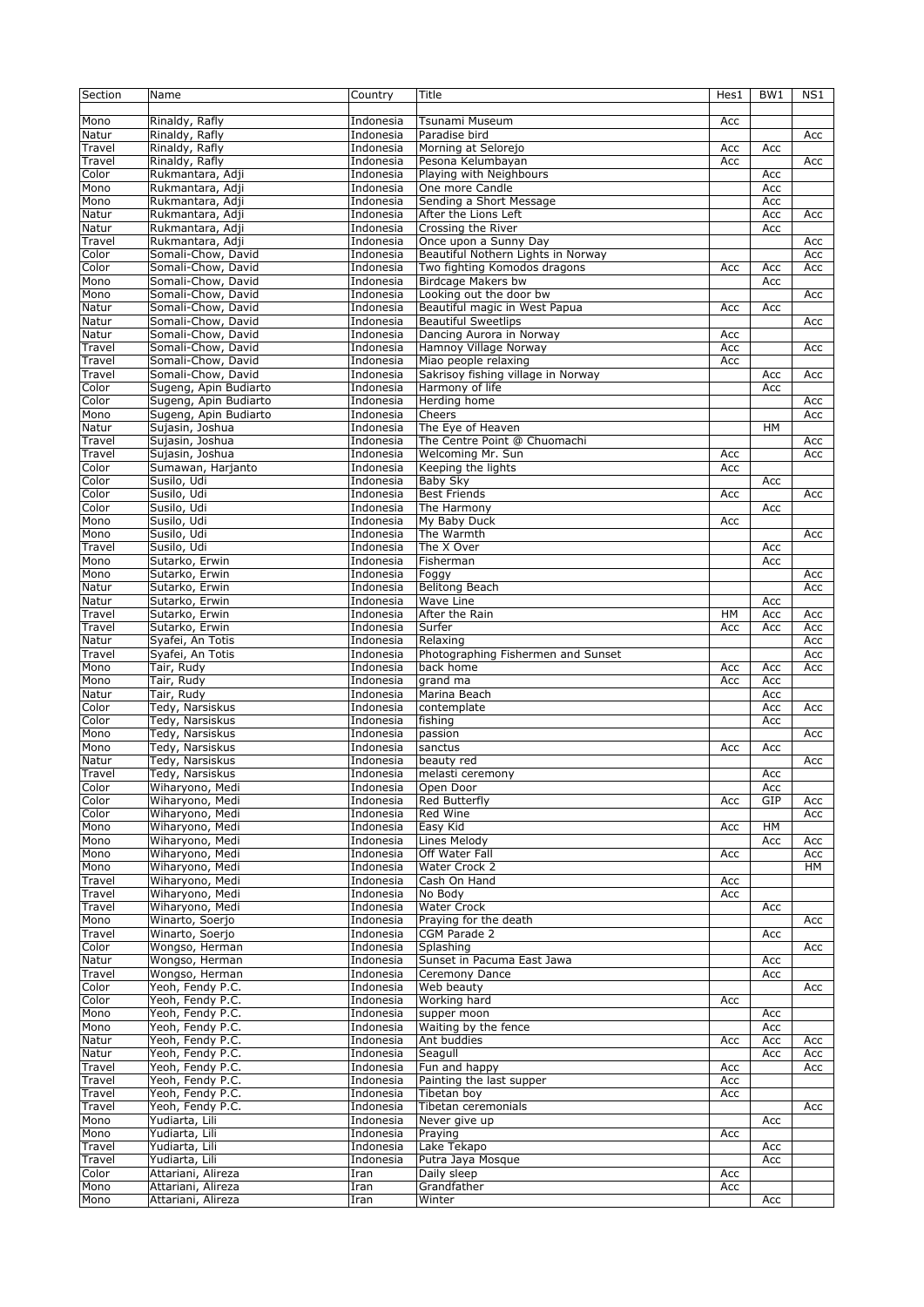| Section | Name                    | Country | Title                       | Hes1      | BW1       | NS1 |
|---------|-------------------------|---------|-----------------------------|-----------|-----------|-----|
|         |                         |         |                             |           |           |     |
| Travel  | Attariani, Alireza      | Iran    | Alone in the grate wall     |           | Acc       |     |
| Travel  | Attariani, Alireza      | Iran    | Self portrait               |           |           | Acc |
| Color   | Bagherian, Masoumeh     | Iran    | No title                    | Acc       |           | Acc |
| Natur   | Bagherian, Masoumeh     | Iran    | Flight                      | Acc       |           | Acc |
| Color   | Fekri, Majid            | Iran    | Chess player                | Acc       |           | Acc |
| Natur   | Fekri, Majid            | Iran    | The beach                   |           | Acc       |     |
| Travel  | Fekri, Majid            | Iran    | In the beach                |           |           | Acc |
| Color   | Hosseinpour, Ahmad      | Iran    | Mother and child            | Acc       |           |     |
| Color   | Hosseinpour, Ahmad      | Iran    | Smiler                      |           | Acc       |     |
| Travel  | Hosseinpour, Ahmad      | Iran    | In the desert               |           | Acc       | Acc |
| Travel  | Hosseinpour, Ahmad      | Iran    | Passenger                   | Acc       |           |     |
| Color   | Jalali, Reza            | Iran    | Playing                     |           |           | Acc |
| Travel  | Jalali, Reza            | Iran    | Pass                        |           | HM        |     |
| Mono    | Karimi, Masoumeh        | Iran    | Horse                       |           |           | Acc |
| Travel  | Karimi, Masoumeh        | Iran    | My mother is photographer   |           | Acc       |     |
| Travel  | Karimi, Masoumeh        | Iran    | Seler                       | Асс       |           |     |
| Mono    | Mohammadi, Naser        | Iran    | A lone in the way           |           |           | Acc |
| Natur   | Mohammadi, Naser        | Iran    | In the winter               | Acc       |           |     |
| Travel  | Mohammadi, Naser        | Iran    | Flight                      | Acc       |           | Acc |
|         |                         |         |                             |           |           |     |
| Color   | Oliyazadeh, Rasoul      | Iran    | Dead                        | Acc       |           | HМ  |
| Color   | Oliyazadeh, Rasoul      | Iran    | Self portrait               |           | <b>HM</b> | Acc |
| Color   | Oliyazadeh, Rasoul      | Iran    | Self portrait               |           | Acc       |     |
| Mono    | Oliyazadeh, Rasoul      | Iran    | Cemetery                    |           |           | Acc |
| Travel  | Oliyazadeh, Rasoul      | Iran    | Pass                        | Acc       |           |     |
| Color   | Rahmani, Ammar          | Iran    | Flight                      | Acc       |           |     |
| Color   | Rahmani, Ammar          | Iran    | Pass                        |           |           | Acc |
| Color   | Rahmani, Ammar          | Iran    | The woman                   | Acc       |           |     |
| Mono    | Rahmani, Ammar          | Iran    | Shout                       |           | Acc       |     |
| Mono    | Rahmani, Ammar          | Iran    | The birds                   | Acc       |           |     |
| Mono    | Rahmani, Ammar          | Iran    | The home                    |           |           | Acc |
| Travel  | Rahmani, Ammar          | Iran    | Pass                        |           | Acc       | Acc |
| Color   | Zabolabbasi, Mahdi      | Iran    | Mahya                       | Acc       | Acc       | Acc |
| Mono    | Zabolabbasi, Mahdi      | Iran    | Toward to light             |           | Acc       |     |
| Mono    | Zabolabbasi, Mahdi      | Iran    | Waiting                     | Acc       |           | Acc |
| Natur   | Zabolabbasi, Mahdi      | Iran    | Tree in the sundown         |           | Acc       | Acc |
| Travel  | Zabolabbasi, Mahdi      | Iran    | Film shop                   | <b>HM</b> |           |     |
| Travel  | Zabolabbasi, Mahdi      | Iran    | Passengers                  |           |           | Acc |
| Color   | Bushe, Catherine        | Ireland | Spiral form                 | Acc       |           | Acc |
| Color   | Bushe, Catherine        | Ireland | The old bridge              | Acc       |           |     |
| Mono    | Bushe, Catherine        | Ireland | Calatrava Bridge            | Acc       | Acc       | Acc |
| Mono    | Bushe, Catherine        | Ireland | Collision course            | Acc       |           | Acc |
| Color   | Collins, Darragh        | Ireland | Take my hand                | Acc       |           |     |
| Natur   | Collins, Darragh        | Ireland | Alert                       |           | Acc       | Acc |
| Natur   | Collins, Darragh        | Ireland | Bird and plant              |           | Acc       |     |
| Color   | Condra, Frank           | Ireland | The Lady Recycler - Painted | Acc       |           | Acc |
| Mono    | Condra, Frank           | Ireland | Heros On The Beach          | Acc       |           |     |
| Mono    | Condra, Frank           | Ireland | Xiao Wang                   |           |           | Acc |
| Natur   | Condra, Frank           | Ireland | <b>Puffball Group</b>       | Acc       | Acc       |     |
| Mono    | Doyle, Dick             | Ireland | Cove at Ballydwane          |           |           | Acc |
| Mono    | Doyle, Dick             | Ireland | Flying in the fog           |           | Acc       | Acc |
| Mono    | Doyle, Dick             | Ireland | High tide Newtown cove      | Acc       |           | Acc |
| Mono    | Doyle, Dick             | Ireland | Lumen magna Ballydwane      |           | Acc       |     |
| Color   | Kennedy, Michael Joseph | Ireland | Bashfull                    | Acc       |           |     |
| Color   | Kennedy, Michael Joseph | Ireland | Posing duchess              |           | Acc       |     |
| Mono    | Kennedy, Michael Joseph | Ireland | Holdingontotime             |           |           | Acc |
| Mono    | Kennedy, Michael Joseph | Ireland | Perfect flower              |           |           | Acc |
| Color   | Maher, Paul             | Ireland | Fredau 2                    |           | Acc       |     |
| Natur   | Maher, Paul             | Ireland | Hind in the Woods           |           |           | Acc |
| Natur   | Maher, Paul             | Ireland | Robin in the Snow           |           |           | Acc |
| Travel  | Maher, Paul             | Ireland | Lady in Sunglasses          | Acc       |           | Acc |
| Travel  | Maher, Paul             | Ireland | Leisurely Cycle             | Acc       | Acc       | Acc |
| Color   | Martin, Ita             | Ireland | <b>GOTTA YA</b>             | Acc       | Acc       | Acc |
| Color   | Martin, Ita             | Ireland | The perfect Ascent          |           | Acc       |     |
| Color   | Martin, Ita             | Ireland | WILD HORSES AT SUNRISE      |           | Acc       |     |
| Mono    | Martin, Ita             | Ireland | Stallions interacting       |           |           | Acc |
| Mono    | Martin, Ita             | Ireland | Stallions playacting        |           |           | Acc |
| Mono    |                         | Ireland | THAT LOOK                   |           |           |     |
|         | Martin, Ita             |         | <b>WILD STOAT</b>           | Acc       | Acc       | Acc |
| Natur   | Martin, Ita             | Ireland | WREN SINGING HIS HEART OUT  | Acc       | Acc       | Acc |
| Natur   | Martin, Ita             | Ireland |                             |           | Acc       | Acc |
| Color   | McNamee, Brian          | Ireland | Baby Blue Eyes.             | Acc       | Acc       | Acc |
| Color   | McNamee, Brian          | Ireland | Christmas Day Princess.     |           | Acc       | Acc |
| Color   | McNamee, Brian          | Ireland | Rock Chick.                 | Acc       | Acc       |     |
| Mono    | McNamee, Brian          | Ireland | Emilys Eyes.                | Acc       | GIP       | Acc |
| Mono    | McNamee, Brian          | Ireland | One Last shot.              | Acc       | Acc       | Acc |
| Mono    | McNamee, Brian          | Ireland | Pony For Sale.              | Acc       |           |     |
| Natur   | McNamee, Brian          | Ireland | Gods Country.               | Acc       | Acc       | Acc |
| Color   | Power, Bill             | Ireland | <b>Beautiful Desire</b>     |           | Acc       | Acc |
| Color   | Power, Bill             | Ireland | Graceful Curves             | Acc       |           | GIP |
| Color   | Power, Bill             | Ireland | No Second Troy              |           | Acc       |     |
| Mono    | Power, Bill             | Ireland | <b>Eight Arches</b>         |           | Acc       |     |
| Mono    | Power, Bill             | Ireland | Framed by Stone             |           |           | Acc |
| Mono    | Power, Bill             | Ireland | Grace by Windowlight        | Acc       | Acc       | Acc |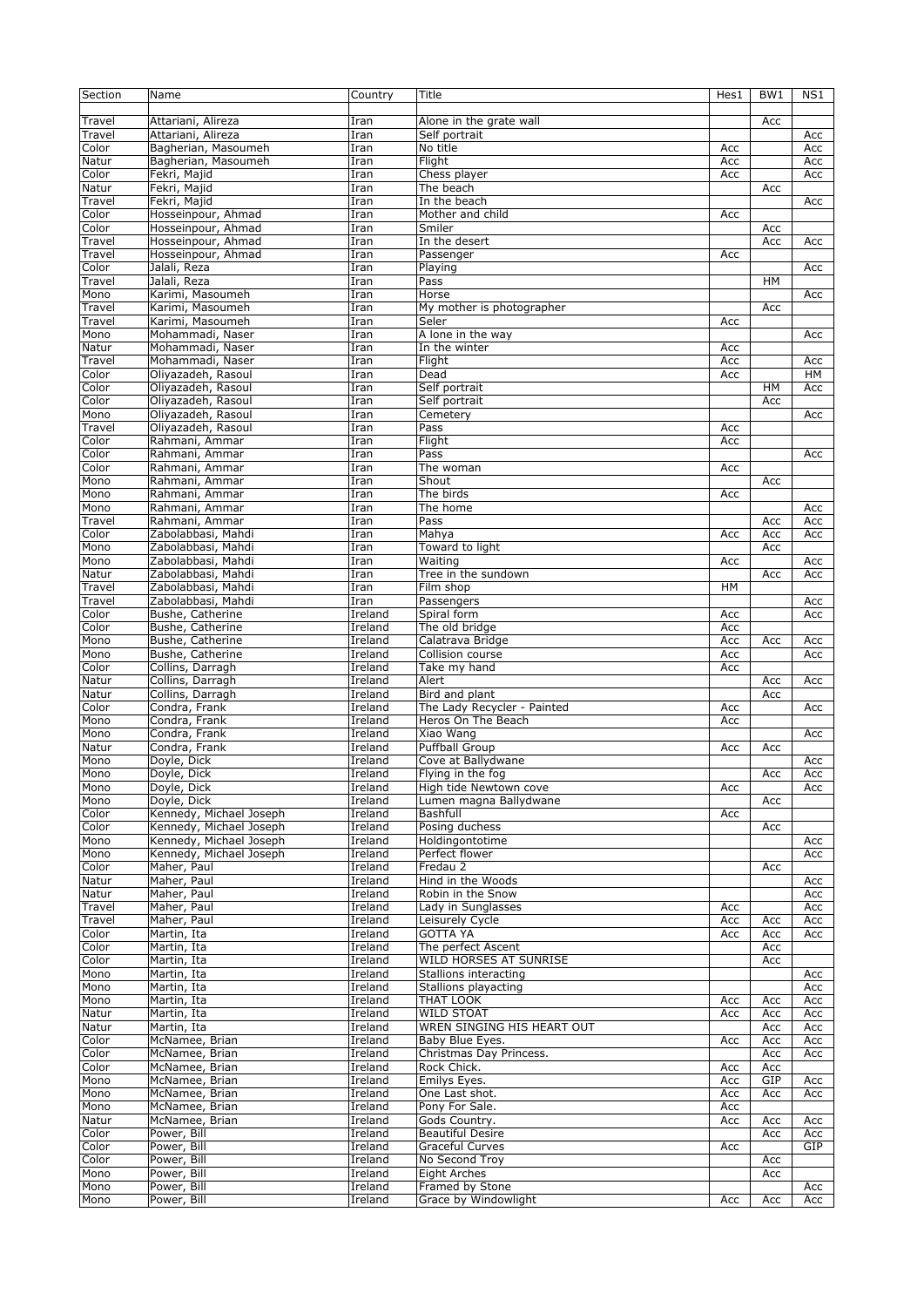| Section          | Name                               | Country          | Title                                       | Hes1             | BW <sub>1</sub> | NS1        |
|------------------|------------------------------------|------------------|---------------------------------------------|------------------|-----------------|------------|
| Natur            | Power, Bill                        | Ireland          | Greenfinch Resting on Lichen                |                  | Acc             |            |
| Natur            | Power, Bill                        | Ireland          | Siskin on a Curve                           |                  | Acc             |            |
| Natur            | Power, Bill                        | Ireland          | Winter Brambling                            |                  | Acc             |            |
| Travel           | Power, Bill                        | Ireland          | <b>Eiffel Tower</b>                         |                  | Acc             |            |
| Color            | Goldin, Leonid                     | Israel           | BE SEEN BY MILLIONS                         |                  | Acc             | Acc        |
| Color<br>Color   | Goldin, Leonid<br>Goldin, Leonid   | Israel<br>Israel | <b>Ideal Figure</b><br><b>JAMESON</b>       | GIP              | GIP             | Acc        |
| Color            | Goldin, Leonid                     | Israel           | Pink rain                                   | Acc<br>Acc       | Acc             | Acc        |
| Mono             | Goldin, Leonid                     | Israel           | Male and female                             | Acc              | Acc             |            |
| Mono             | Goldin, Leonid                     | Israel           | Municipal patrimony                         |                  | Acc             |            |
| Travel           | Goldin, Leonid                     | Israel           | At the Edge of the Earth                    | Acc              | Acc             | Acc        |
| Travel           | Goldin, Leonid                     | Israel           | For Mercedes owners                         |                  |                 | Acc        |
| Travel           | Goldin, Leonid                     | Israel           | In a month of sundays                       |                  |                 | Acc        |
| Travel           | Goldin, Leonid                     | Israel           | The Portuguese Liquor                       | Acc              | Acc             |            |
| Color            | Shepelev, Yuri                     | Israel           | <b>Butterflies</b>                          |                  |                 | Acc        |
| Color<br>Color   | Shepelev, Yuri                     | Israel           | Rainy day<br>Reflections                    | Acc<br><b>HM</b> |                 | GIP        |
| Mono             | Shepelev, Yuri<br>Shepelev, Yuri   | Israel<br>Israel | Dive                                        |                  | Acc             | Acc        |
| Mono             | Shepelev, Yuri                     | Israel           | Messiah is coming                           | Acc              |                 |            |
| Mono             | Shepelev, Yuri                     | Israel           | Strings                                     | HM               |                 | Acc        |
| Color            | Baio, Rita                         | Italy            | Nemo                                        | Acc              | Acc             |            |
| Color            | Baio, Rita                         | Italy            | red lips                                    | Acc              |                 | Acc        |
| Mono             | Baio, Rita                         | Italy            | silence                                     |                  | Acc             | Acc        |
| Mono             | Baio, Rita                         | Italy            | the walk in Venaria Reale                   | Acc              | Acc             |            |
| Travel           | Baio, Rita                         | Italy            | Andalusian lookout point                    |                  | Acc             |            |
| Travel           | Baio, Rita                         | Italy            | Genoa in color                              | Acc              | Acc             |            |
| Travel<br>Travel | Baio, Rita<br>Baio, Rita           | Italy<br>Italy   | Milan in color 1<br>the sentinels           | Acc              | Acc             |            |
| Color            | Boddi, Simone                      | Italy            | carnevale 56                                | Acc              |                 |            |
| Color            | Boddi, Simone                      | Italy            | carnevale 57                                |                  | Acc             |            |
| Travel           | Boddi, Simone                      | Italy            | pienza 36                                   | Acc              | Acc             | Acc        |
| Travel           | Boddi, Simone                      | Italy            | val d orcia 16                              |                  | Acc             | Acc        |
| Travel           | Boddi, Simone                      | Italy            | val d orcia 18                              |                  | Acc             | HМ         |
| Travel           | Boddi, Simone                      | Italy            | val d orcia 9                               |                  |                 | Acc        |
| Color            | Borella, Aurelio                   | Italy            | Anna                                        | Acc              | Acc             | Acc        |
| Mono             | Borella, Aurelio                   | Italy            | Artista senese 1                            | Acc              |                 | Acc        |
| Mono             | Borella, Aurelio                   | Italy            | <b>Black and White</b>                      | Acc              | Acc             | Acc        |
| Mono<br>Color    | Borella, Aurelio<br>Bugli, Pietro  | Italy<br>Italy   | Davanti a me<br>Colors of the countryside 5 | Acc              | Acc             | Acc        |
| Color            | Bugli, Pietro                      | Italy            | Crystals 2                                  | Acc              | Acc             | Acc        |
| Color            | Bugli, Pietro                      | Italy            | Landscape with homestead                    | Acc              | Acc             | Acc        |
| Mono             | Bugli, Pietro                      | Italy            | December 19 at Ardenza                      | Acc              | Acc             | Acc        |
| Mono             | Bugli, Pietro                      | Italy            | Homage to Lorenzo Quinn                     | Acc              |                 |            |
| Mono             | Bugli, Pietro                      | Italy            | To the sea of winter 4                      | Acc              |                 |            |
| Mono             | Bugli, Pietro                      | Italy            | To the sea of winter 7                      |                  |                 | Acc        |
| Travel           | Bugli, Pietro                      | Italy            | Colors of Burano 3                          | Acc              | Acc             |            |
| Travel           | Bugli, Pietro                      | Italy            | Colors of Burano 5                          |                  |                 | Acc        |
| Travel<br>Color  | Bugli, Pietro<br>Cella, Roberto    | Italy<br>Italy   | Colors of Burano 6<br>Absolute quietness    |                  |                 | Acc<br>Acc |
| Color            | Cella, Roberto                     | Italy            | Jameos del agua                             |                  | Acc             | HМ         |
| Mono             | Cella, Roberto                     | Italy            | In hoc signo vinces                         |                  | Acc             |            |
| Mono             | Cella, Roberto                     | Italy            | The chapel in the fields                    |                  | Acc             |            |
| Mono             | Cella, Roberto                     | Italy            | Two on Calatrava 2                          |                  | Acc             |            |
| Natur            | Cella, Roberto                     | Italy            | Araneus diadematus                          |                  | Acc             |            |
| Natur            | Cella, Roberto                     | Italy            | Gonepteryx rhamni                           | Acc              |                 |            |
| Natur            | Cella, Roberto                     | Italy            | Parnassius apollo                           |                  | Acc             | Acc        |
| Travel           | Cella, Roberto                     | Italy            | Crete senesi 05                             |                  | Acc             |            |
| Travel<br>Travel | Cella, Roberto<br>Cella, Roberto   | Italy<br>Italy   | La Geria 2<br>Manhattan                     | Acc              | Acc<br>Acc      | Acc        |
| Travel           | Cella, Roberto                     | Italy            | Venice at night 2                           | Acc              | Acc             | Acc        |
| Color            | De Rosa, Luigi                     | Italy            | <b>FENCING</b>                              | Acc              |                 |            |
| Color            | De Rosa, Luigi                     | Italy            | <b>GOCCE SPAZIALI</b>                       | Acc              | Acc             |            |
| Color            | De Rosa, Luigi                     | Italy            | ROSSO DI SERA                               |                  | Acc             | Acc        |
| Mono             | De Rosa, Luigi                     | Italy            | <b>FISHING</b>                              |                  |                 | Acc        |
| Mono             | De Rosa, Luigi                     | Italy            | <b>GIMNASTA</b>                             |                  | Acc             |            |
| Mono             | De Rosa, Luigi                     | Italy            | <b>HUDSON RIVER</b>                         |                  | Acc             |            |
| Mono             | De Rosa, Luigi                     | Italy            | TREES                                       |                  | Acc             |            |
| Natur<br>Natur   | De Rosa, Luigi<br>De Rosa, Luigi   | Italy<br>Italy   | APE<br>ORA DI CENA                          | Acc<br>Acc       | Acc             | Acc        |
| Natur            | De Rosa, Luigi                     | Italy            | PRIMAVERA                                   |                  | Acc<br>Acc      | Acc        |
| Natur            | De Rosa, Luigi                     | Italy            | TAKE OFF                                    |                  | Acc             |            |
| Color            | Fratini, Franco                    | Italy            | Dancing                                     | Acc              |                 |            |
| Color            | Fratini, Franco                    | Italy            | Explosion                                   |                  | Acc             |            |
| Color            | Fratini, Franco                    | Italy            | In the sky                                  |                  |                 | Acc        |
| Color            | Fratini, Franco                    | Italy            | Natural power 2                             | Acc              | Acc             | Acc        |
| Mono             | Fratini, Franco                    | Italy            | Just woke up                                |                  | Acc             | Acc        |
| Natur            | Fratini, Franco                    | Italy            | Chipman                                     |                  | Acc             | Acc        |
| Natur<br>Natur   | Fratini, Franco<br>Fratini, Franco | Italy<br>Italy   | The drink<br>The moose 2                    | Acc              | Acc             | Acc<br>HМ  |
| Travel           | Fratini, Franco                    | Italy            | At School 2                                 | Acc              | Acc             |            |
| Travel           | Fratini, Franco                    | Italy            | Monks lunch                                 |                  | Acc             |            |
| Travel           | Fratini, Franco                    | Italy            | Poised                                      | Acc              |                 |            |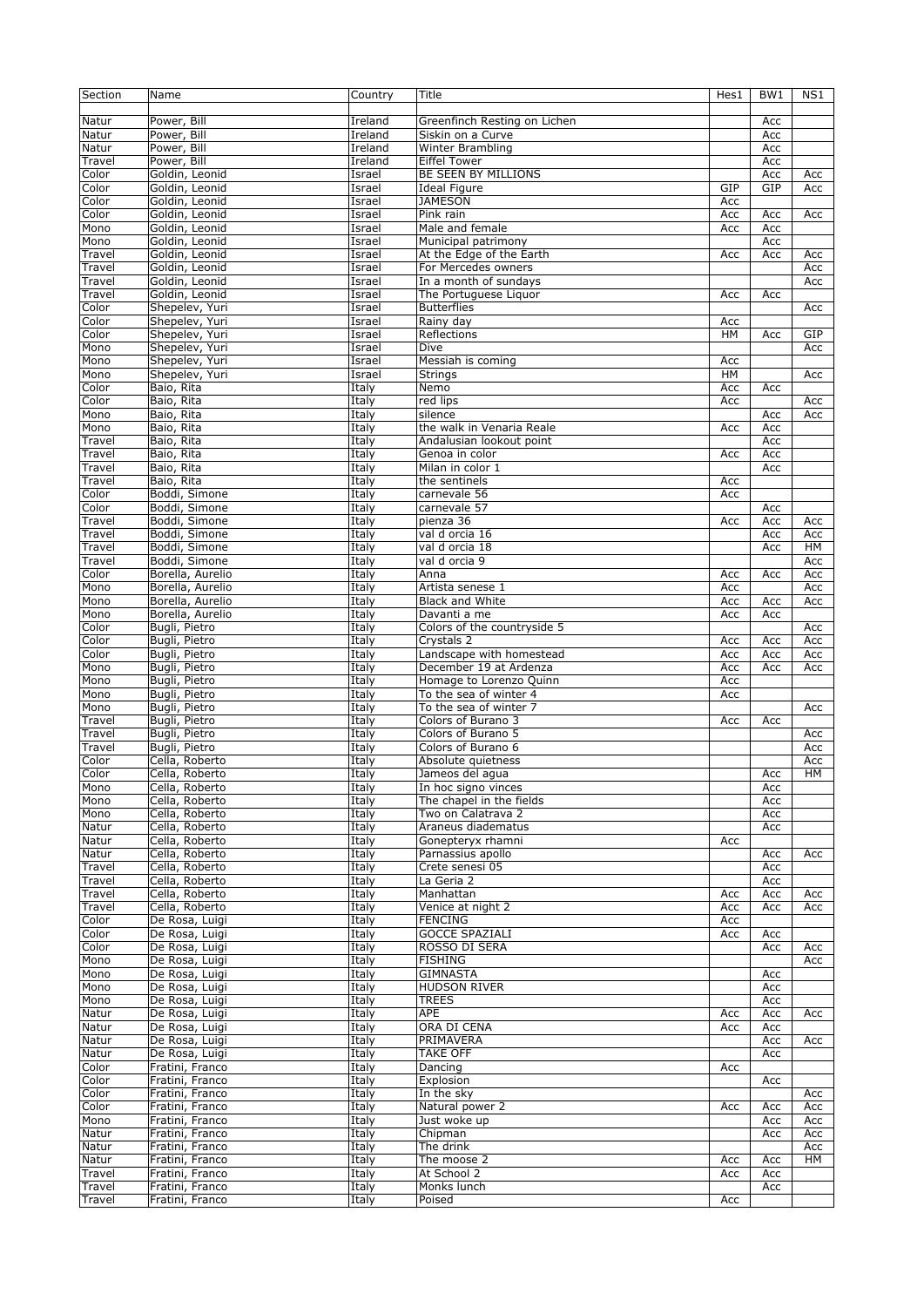| Section | Name                  | Country | Title                              | Hes1       | BW1 | NS1 |
|---------|-----------------------|---------|------------------------------------|------------|-----|-----|
|         |                       |         |                                    |            |     |     |
| Travel  | Fratini, Franco       | Italy   | Sailing on the clouds              |            |     | Acc |
| Natur   | Frescura, Giovanni    | Italy   | night hole                         | Acc        | Acc |     |
| Natur   | Frescura, Giovanni    | Italy   | on the snow 21                     | Acc        | Acc | Acc |
| Natur   | Frescura, Giovanni    | Italy   | red face 6                         | Acc        | Acc | Acc |
| Color   | Galbiati, Enrico      | Italy   | Drinking fresh water               | Acc        |     | Acc |
| Color   | Galbiati, Enrico      | Italy   | New Narcissus                      | Acc        | Acc | Acc |
| Color   | Galbiati, Enrico      | Italy   | Silence                            |            | Acc | Acc |
| Natur   | Galbiati, Enrico      | Italy   | It's mine!                         | Acc        |     |     |
|         |                       |         |                                    |            |     |     |
| Natur   | Galbiati, Enrico      | Italy   | Just for you milady                | Acc        |     |     |
| Natur   | Galbiati, Enrico      | Italy   | On the fly                         |            |     | Acc |
| Color   | Gandolfo, Pietro      | Italy   | il carrello                        | Acc        |     | Acc |
| Color   | Gandolfo, Pietro      | Italy   | la defense                         |            | Acc | Acc |
| Mono    | Gandolfo, Pietro      | Italy   | ora esatta                         |            | Acc |     |
| Travel  | Gandolfo, Pietro      | Italy   | spuntino                           | Acc        |     |     |
| Travel  | Gandolfo, Pietro      | Italy   | street                             | Acc        |     |     |
| Color   | Ghio, Giulio          | Italy   | the child reflex                   | Acc        |     |     |
| Color   | Giudice, Monica       | Italy   | Lapland <sub>2</sub>               |            |     | Acc |
| Color   | Giudice, Monica       | Italy   | Stairs12                           | Acc        |     | Acc |
| Color   | Giudice, Monica       | Italy   | TheRoom                            |            | Acc | Acc |
| Mono    | Giudice, Monica       | Italy   | Discussion                         | Acc        |     |     |
| Mono    | Giudice, Monica       | Italy   | Snowing5                           |            |     | Acc |
| Mono    | Giudice, Monica       | Italy   | Stairs8                            | Acc        | Acc | HМ  |
| Natur   | Giudice, Monica       | Italy   | Argentina35                        |            |     | Acc |
| Natur   | Giudice, Monica       | Italy   | Harpseal103                        | Acc        | Acc | Acc |
| Travel  | Giudice, Monica       | Italy   | Manitoba32                         |            | Acc | Acc |
| Travel  | Giudice, Monica       | Italy   | Northernlights99                   |            |     | Acc |
| Travel  | Giudice, Monica       | Italy   | Praha5                             |            | GIP |     |
| Color   | Iannaccone, Matteo    | Italy   | chiesa sul lago                    | Acc        |     |     |
| Color   |                       |         |                                    | Acc        |     |     |
|         | Iannaccone, Matteo    | Italy   | la casa del pescatore              |            |     |     |
| Color   | Iannaccone, Matteo    | Italy   | la casa sul mare                   | Acc        |     | Acc |
| Mono    | Iannaccone, Matteo    | Italy   | Antico negozio                     |            | Acc | Acc |
| Mono    | Iannaccone, Matteo    | Italy   | mediopadana                        |            | Acc |     |
| Travel  | Iannaccone, Matteo    | Italy   | la strada dello stelvio            |            | Acc |     |
| Travel  | Iannaccone, Matteo    | Italy   | lago di mergozzo                   |            | Acc | Acc |
| Travel  | Iannaccone, Matteo    | Italy   | riflessi a comacchio               | Acc        | Acc | HМ  |
| Color   | Incerti, Andrea       | Italy   | Alone into water                   | Acc        |     | Acc |
| Color   | Incerti, Andrea       | Italy   | Man with umbrella                  | Acc        | Acc | Acc |
| Color   | Incerti, Andrea       | Italy   | Trees in full                      |            | Acc | Acc |
| Color   | Incerti, Andrea       | Italy   | Triangles                          |            |     | Acc |
| Mono    | Incerti, Andrea       | Italy   | Lonely tree                        |            | Acc |     |
| Mono    | Incerti, Andrea       | Italy   | Scream                             | Acc        |     | Acc |
| Natur   | Incerti, Andrea       | Italy   | Bee at work                        |            | Acc |     |
| Travel  | Incerti, Andrea       | Italy   | Curves                             | Acc        |     |     |
| Color   | Ingino, Alfredo       | Italy   | Autumn Landscape                   | Acc        |     | Acc |
| Color   | Ingino, Alfredo       | Italy   | Contemplation 2                    |            |     | Acc |
| Mono    | Ingino, Alfredo       | Italy   | Compound fracture                  |            |     | Acc |
| Natur   | Ingino, Alfredo       | Italy   | Butterfly on the flower            | Acc        |     | Acc |
|         | Ingino, Alfredo       |         |                                    |            |     |     |
| Travel  |                       | Italy   | The wait                           | Acc        |     |     |
| Color   | Malafronte, Giancarlo | Italy   | ANTONIO - RICORDI DEL PASSATO      | Acc        |     |     |
| Color   | Malafronte, Giancarlo | Italy   | <b>VINCENZO</b>                    | Acc        | Acc |     |
| Mono    | Malafronte, Giancarlo | Italy   | FRATE CON IL BASTONE               |            | Acc |     |
| Mono    | Malafronte, Giancarlo | Italy   | LUCE DI SPERANZA                   |            |     | Acc |
| Mono    | Malafronte, Giancarlo | Italy   | MARY 2                             |            | Acc |     |
| Natur   | Marchi, Franco        | Italy   | Starlings in flight after bathroom | Acc        | Acc | Acc |
| Color   | Nesti, Claudio        | Italy   | See you                            | Acc        |     |     |
| Mono    | Nesti, Claudio        | Italy   | Coppia di anziani                  | Acc        |     |     |
| Mono    | Nesti, Claudio        | Italy   | Getti di luce                      |            | Acc |     |
| Travel  | Nesti, Claudio        | Italy   | After                              | Асс        |     |     |
| Travel  | Nesti, Claudio        | Italy   | Tradizioni                         | Acc        | Acc | Acc |
| Color   | Oliveri, Bruno        | Italy   | MARE D'INVERNO                     |            |     | Acc |
| Color   | Oliveri, Bruno        | Italy   | STILL LIFE 2                       |            |     | Acc |
| Color   | Oliveri, Bruno        | Italy   | STILL LIFE 3                       | Acc        |     | Acc |
| Color   | Oliveri, Bruno        | Italy   | STILL LIFE 4                       |            |     | Acc |
| Mono    | Oliveri, Bruno        | Italy   | LA CURVA                           |            |     | Acc |
| Mono    | Oliveri, Bruno        | Italy   | <b>LANGHE NEVE 90</b>              |            | Acc |     |
| Travel  | Oliveri, Bruno        | Italy   | LANGHE 4                           |            |     | Acc |
| Travel  | Oliveri, Bruno        | Italy   | LANGHE 8                           |            |     | Acc |
| Travel  | Oliveri, Bruno        | Italy   | LANGHE 9                           |            | Acc |     |
| Color   | Pelle, Francesco      | Italy   | End of season                      |            |     |     |
| Color   | Pelle, Francesco      | Italy   | Marche 2                           | Acc        |     | Acc |
|         |                       |         |                                    |            |     | Acc |
| Mono    | Pelle, Francesco      | Italy   | Langhe                             |            |     | Acc |
| Mono    | Pelle, Francesco      | Italy   | Ombrelloni                         | Acc        | Acc | Acc |
| Color   | Persano, Antonio      | Italy   | Dreamin of you                     |            |     | Acc |
| Color   | Persano, Antonio      | Italy   | Her door                           |            |     | Acc |
| Color   | Persano, Antonio      | Italy   | Moments                            | Acc        |     |     |
| Mono    | Persano, Antonio      | Italy   | Her chance                         | Acc        |     | Acc |
| Mono    | Persano, Antonio      | Italy   | Her corner                         |            |     | Acc |
| Mono    | Persano, Antonio      | Italy   | His last delay                     | <b>RPS</b> | HM  | Acc |
| Mono    | Persano, Antonio      | Italy   | Mirrors                            | Acc        | Acc |     |
| Color   | Robiglio, Massimo     | Italy   | Diario segreto                     |            |     | Acc |
| Mono    | Robiglio, Massimo     | Italy   | La bottega del ciclista 2          | Acc        |     | Acc |
| Mono    | Robiglio, Massimo     | Italy   | La Sfinge                          | Acc        | Acc | Acc |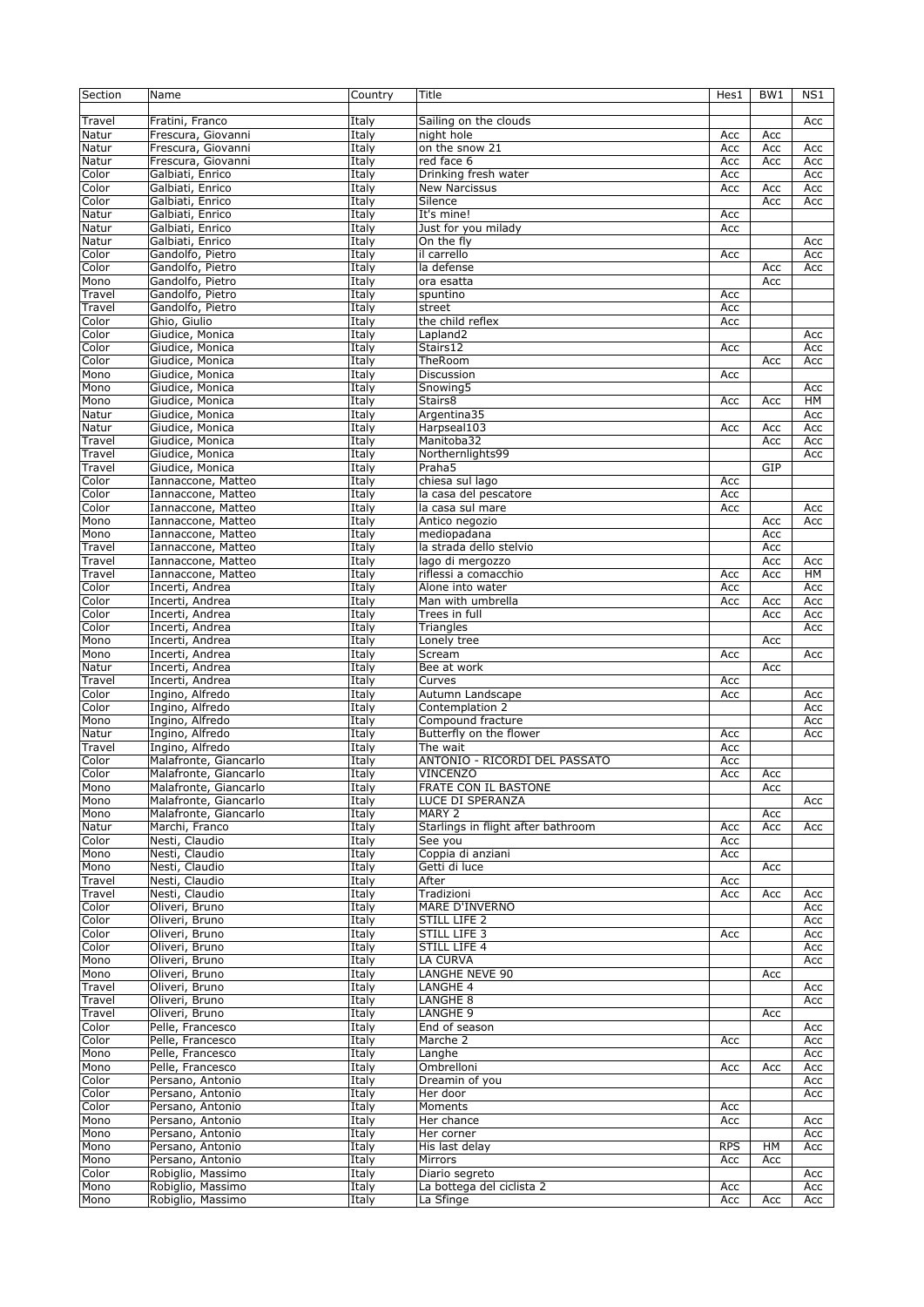| Section      | Name                  | Country                | Title                                  | Hes1      | BW1       | NS1       |
|--------------|-----------------------|------------------------|----------------------------------------|-----------|-----------|-----------|
|              |                       |                        |                                        |           |           |           |
| Mono         | Robiglio, Massimo     | Italy                  | Le stagioni della vita 4               | Acc       |           | Acc       |
| Mono         | Robiglio, Massimo     | Italy                  | Soffio di primavera                    |           | Acc       |           |
| Color        |                       |                        | <b>HOUSEWIFE</b>                       |           | Acc       |           |
|              | Salice, Francesca     | Italy                  |                                        |           |           |           |
| Color        | Salice, Francesca     | Italy                  | TIBETAN FRIENDS                        | Acc       |           |           |
| Travel       | Salice, Francesca     | Italy                  | <b>HOLY MAN</b>                        | Acc       | Acc       |           |
| Travel       | Salice, Francesca     | Italy                  | <b>REFLECTIONS</b>                     |           | Acc       |           |
| Travel       | Salice, Francesca     | Italy                  | <b>SISTERS</b>                         | Acc       | Acc       |           |
| Color        | Salvaterra, Alberto   | Italy                  | Relax                                  | Acc       |           | Acc       |
| Mono         | Salvaterra, Alberto   | Italy                  | Sabbioneta                             | Acc       |           |           |
| Travel       | Salvaterra, Alberto   | Italy                  | At the market with mom                 | Acc       |           | Acc       |
| Travel       |                       |                        | Fruit seller                           | Acc       |           |           |
|              | Salvaterra, Alberto   | Italy                  |                                        |           |           |           |
| Travel       | Salvaterra, Alberto   | Italy                  | Religion mix                           |           | Acc       |           |
| Color        | Semiglia, Antonio     | Italy                  | ANA                                    |           | Acc       | Acc       |
| Color        | Semiglia, Antonio     | Italy                  | <b>PETRA</b>                           |           | Acc       |           |
| Color        | Semiglia, Antonio     | Italy                  | <b>SA FILONZANA</b>                    |           | Acc       |           |
| Mono         | Semiglia, Antonio     | Italy                  | <b>MERDULES</b>                        |           | Acc       |           |
| Mono         | Semiglia, Antonio     | Italy                  | <b>MOTHER</b>                          | Acc       | Acc       |           |
| Mono         | Semiglia, Antonio     | Italy                  | SONATA A QUATTRO MANI                  | Acc       | Acc       |           |
| Mono         | Semiglia, Antonio     | Italy                  | VIETNAM SCHOOL                         | Acc       | Acc       |           |
|              |                       |                        |                                        |           |           |           |
| Natur        | Semiglia, Antonio     | Italy                  | <b>CHOBE 2508</b>                      |           |           | HM        |
| Natur        | Semiglia, Antonio     | Italy                  | <b>CHOBE 2549</b>                      | Acc       | Acc       |           |
| Natur        | Semiglia, Antonio     | Italy                  | SAVUTE 1894                            | Acc       | Acc       | <b>HM</b> |
| Natur        | Semiglia, Antonio     | Italy                  | TAU PAN 435                            |           | Acc       | HМ        |
| Color        | Simaz, Dario Mario    | Italy                  | <b>BIRD ON THE LAKE 2</b>              |           | Acc       | Acc       |
| Color        | Simaz, Dario Mario    | Italy                  | <b>BRIDE AND HORSE</b>                 |           | Acc       |           |
| Color        | Simaz, Dario Mario    | Italy                  | THE LAST SNOWFALL                      |           | Acc       |           |
|              |                       |                        |                                        |           |           |           |
| Color        | Simaz, Dario Mario    | Italy                  | WHITE IN DAWN                          |           |           | Acc       |
| Color        | Tavaroli, Paolo       | Italy                  | teen present himself                   |           | Acc       | Acc       |
| Mono         | Tavaroli, Paolo       | Italy                  | distorsion of desire                   | Acc       |           |           |
| Mono         | Tavaroli, Paolo       | Italy                  | glimmers                               | Acc       |           |           |
| Mono         | Tavaroli, Paolo       | Italy                  | towards destiny                        | Acc       | <b>HM</b> | Acc       |
| Color        | Testi, Bruno          | Italy                  | Verdure                                |           | Acc       |           |
|              |                       |                        |                                        |           |           |           |
| Mono         | Testi, Bruno          | Italy                  | Fisarmonica                            | Acc       |           |           |
| Travel       | Testi, Bruno          | Italy                  | Plitvice                               |           |           | Acc       |
| Travel       | Testi, Bruno          | Italy                  | S. Giorgio                             | Acc       |           |           |
| Color        | Zuffo, Emanuele       | Italy                  | Composizione floreale 2                | Acc       |           | Acc       |
| Color        | Zuffo, Emanuele       | Italy                  | spaghetti                              | Acc       | GIP       | Acc       |
| Mono         | Zuffo, Emanuele       | Italy                  | Fashion                                | Acc       |           |           |
| Travel       | Zuffo, Emanuele       | Italy                  | Cimento invernale                      | Acc       |           | Acc       |
|              | Zurla, Marco          |                        |                                        |           |           |           |
| Color        |                       | Italy                  | Cinema in Paris                        | Acc       |           |           |
| Color        | Zurla, Marco          | Italy                  | Rain in Bilbao                         | Acc       | HM        | Acc       |
| Natur        | Zurla, Marco          | Italy                  | Ice gems                               | Acc       |           |           |
| Travel       | Zurla, Marco          | Italy                  | 2 CV                                   |           | Acc       |           |
| Travel       | Zurla, Marco          | Italy                  | Algerian woman                         |           | Acc       |           |
| Travel       | Zurla, Marco          | Italy                  | Departing train                        | Acc       |           | Acc       |
| Color        | Bodry, Gaston         | Luxembourd En secret   |                                        |           |           | Acc       |
|              |                       |                        |                                        |           |           |           |
| Color        | Bodry, Gaston         |                        | Luxembourg Gestes de tennis            |           | Acc       |           |
| Color        | Bodry, Gaston         |                        | Luxembourd Inondations                 |           |           | Acc       |
| Color        | Bodry, Gaston         |                        | Luxembourg Le soir au lac              |           |           | Acc       |
| Mono         | Bodry, Gaston         |                        | Luxembourg II tempo vola               |           |           | Acc       |
| Mono         | Bodry, Gaston         |                        | Luxembourg Lumiere et ombre            |           | HM        | Acc       |
| Mono         | Bodry, Gaston         |                        | Luxembourd Three of a kind             | Acc       |           | Acc       |
| Natur        | Bodry, Gaston         |                        | Luxembourg Erannis defoliaria          | Acc       | Acc       | Acc       |
|              |                       |                        | Luxembourg Mantis religiosa            |           |           |           |
| Natur        | Bodry, Gaston         |                        |                                        | HМ        |           |           |
| Natur        | Bodry, Gaston         |                        | Luxembourg Rencontre du troisieme type | Acc       |           | Acc       |
| Natur        | Bodry, Gaston         |                        | Luxembourg Vierfleck Kreuzspinne       | Acc       |           |           |
| Travel       | Bodry, Gaston         |                        | Luxembourg Gare Belval-Universite      | Acc       | Acc       | Acc       |
| Travel       | Bodry, Gaston         | Luxembourd Guter Wurf  |                                        |           |           | Acc       |
| Travel       | Bodry, Gaston         |                        | Luxembourg Kommen und Gehen            |           | Acc       |           |
| Travel       | Bodry, Gaston         | Luxembourg Landing     |                                        |           |           | Acc       |
| Color        | Brachtenbach, Fernand |                        | Luxembourg Cathedral by night          | Acc       | Acc       |           |
|              |                       |                        |                                        |           |           |           |
| Color        | Brachtenbach, Fernand |                        | Luxembourg The umbrella                | Acc       |           |           |
| Mono         | Brachtenbach, Fernand |                        | Luxembourg Der Weg zum Altar           | Acc       |           | Acc       |
| Mono         | Brachtenbach, Fernand |                        | Luxembourg Ravens on winter tree       | Acc       | Acc       | Acc       |
| Mono         | Brachtenbach, Fernand |                        | Luxembourd The cross country skier     | Acc       |           |           |
| Natur        | Brachtenbach, Fernand |                        | Luxembourg In freier Natur             |           | Acc       |           |
| Color        | Brachtenbach, Marco   |                        | Luxembourg Galanthus nivalis           |           | Acc       | Acc       |
| Color        | Brachtenbach, Marco   | Luxembourg Mega cool   |                                        |           |           | Acc       |
|              |                       |                        | Luxembourg Red umbrella                |           |           |           |
| Color        | Brachtenbach, Marco   |                        |                                        | Acc       | Acc       | HM        |
| Mono         | Brachtenbach, Marco   |                        | Luxembourg Gourmet curves              | GIP       | Acc       | Acc       |
| Mono         | Brachtenbach, Marco   | Luxembourg Linienspiel |                                        |           |           | Acc       |
| Mono         | Brachtenbach, Marco   |                        | Luxembourg Speicherstadt               | Acc       | Acc       |           |
| Natur        | Brachtenbach, Marco   |                        | Luxembourg Soft Dandelion              |           |           | Acc       |
| Color        | Goelff, Charel        |                        | Luxembourg Staudammmauer               |           |           | Acc       |
| <b>Natur</b> | Goelff, Charel        | Luxembourg Fünf Pilze  |                                        | <b>BY</b> |           |           |
| <b>Natur</b> | Goelff, Charel        |                        | Luxembourg Pilze im Wald               | Acc       |           |           |
|              |                       |                        |                                        |           | Acc       |           |
| <b>Natur</b> | Goelff, Charel        |                        | Luxembourg Spinne isst Schmetterling   | Acc       |           | Acc       |
| Color        | Goelff, Claude        | Luxembourg Enough      |                                        | Acc       |           |           |
| Color        | Goelff, Claude        | Luxembourg Lost shoe   |                                        | Acc       |           |           |
| Mono         | Goelff, Claude        |                        | Luxembourg Forschetten                 | Acc       | Acc       | Acc       |
| Mono         | Goelff, Claude        |                        | Luxembourg Young fireman               | Acc       |           | Acc       |
| Travel       | Goelff, Claude        |                        | Luxembourg Crossing the street         | Acc       | Acc       |           |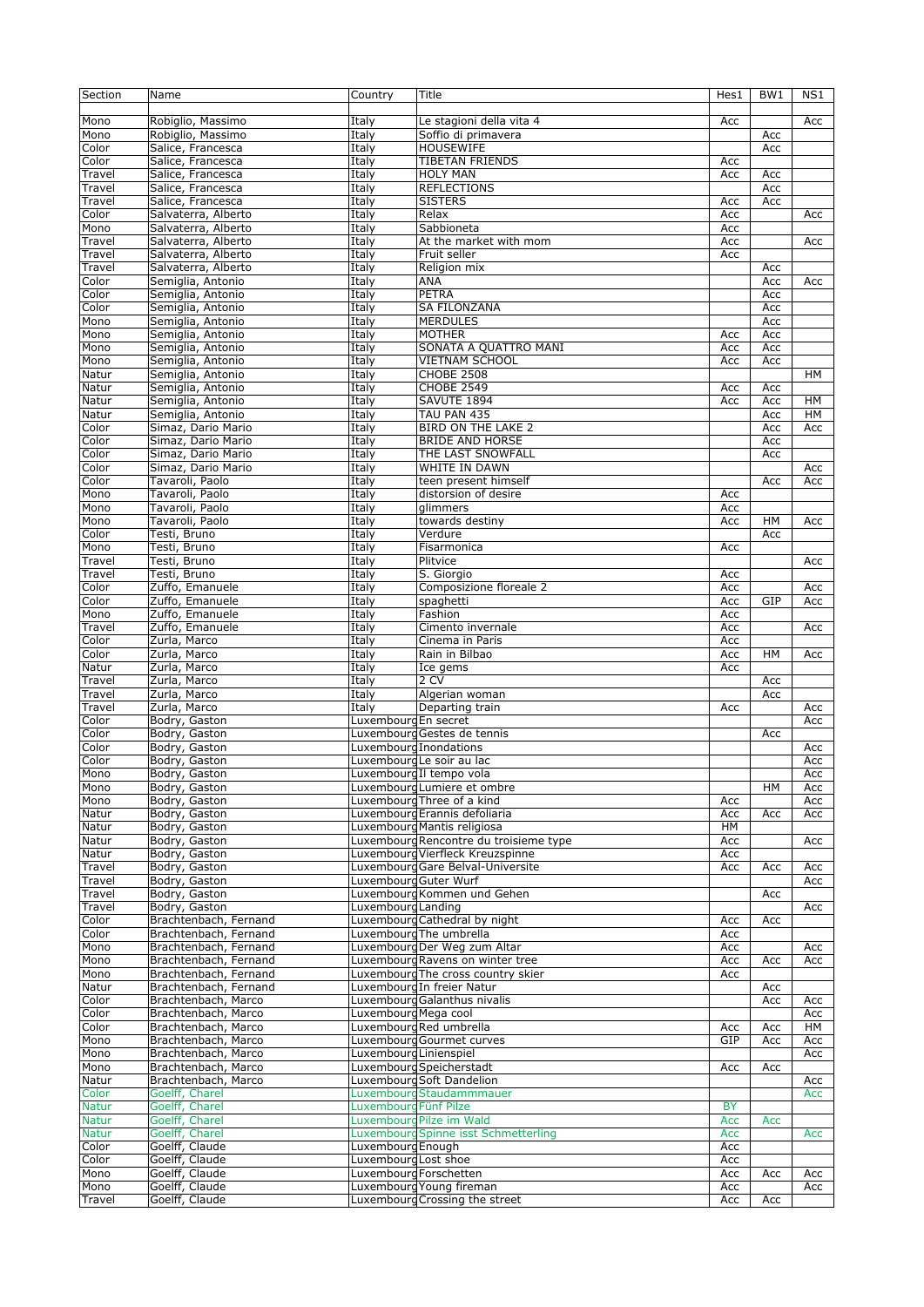| Section      | Name                                 | Country                    | Title                                       | Hes1 | BW1       | NS1        |
|--------------|--------------------------------------|----------------------------|---------------------------------------------|------|-----------|------------|
|              |                                      |                            |                                             |      |           |            |
| Color        | Hostert-Marx, Jeanny                 |                            | Luxembourg Das Gewicht erstellen            |      |           | Acc        |
| Color        | Hostert-Marx, Jeanny                 |                            | Luxembourd der Karottenschneider            | Acc  | Acc       | Acc        |
| Color        | Hostert-Marx, Jeanny                 |                            | Luxembourg Der Schluessel                   | Acc  |           |            |
| Color        | Hostert-Marx, Jeanny                 |                            | Luxembourg Die Zeit vergeht                 | Acc  |           | Acc        |
| Mono         | Hostert-Marx, Jeanny                 |                            | Luxembourg carte pour menageres             | Acc  |           | Acc        |
| Mono         | Hostert-Marx, Jeanny                 |                            | Luxembourg De klenge Museker                |      | Acc       |            |
| Mono         | Hostert-Marx, Jeanny                 |                            | Luxembourg Gemeissschneppelen               | HM   | Acc       |            |
| Mono         | Hostert-Marx, Jeanny                 |                            | Luxembourgleere Glaeser                     |      | Acc       | Acc        |
| Natur        | Hostert-Marx, Jeanny                 |                            | Luxembourg Der Staeubling                   |      | HM        | Acc        |
| Natur        | Hostert-Marx, Jeanny                 |                            | Luxembourg Die rote Kappe im Wald           | Acc  | Acc       |            |
| Travel       | Hostert-Marx, Jeanny                 |                            | Luxembourg Cadzand Bad                      | Acc  |           | Acc        |
| Color        | Schumann, Chiara                     |                            | Luxembourg Farbenfrohe Linien               | Acc  |           |            |
| Color        | Schumann, Chiara                     |                            | Luxembourd Tour de France                   |      | Acc       |            |
| Mono         | Schumann, Chiara                     |                            | Luxembourg Bluetenlinien                    |      |           | Acc        |
|              | Schumann, Chiara                     | <b>Luxembourg Das Ziel</b> |                                             |      |           |            |
| Mono         |                                      |                            |                                             |      |           | Acc        |
| <b>Natur</b> | Schumann, Chiara                     | <b>Luxembourg Neugier</b>  |                                             |      | <b>BY</b> | Acc        |
| <b>Natur</b> | Schumann, Chiara                     | Luxembourg Waldpilz        |                                             | Acc  |           |            |
| Color        | Airosa, Alexandrino Lei              | Macao                      | Halloween Night 07                          | GIP  | Acc       | HM         |
| Color        | Airosa, Alexandrino Lei              | Macao                      | Kids chasing the goose                      | Acc  |           | Acc        |
| Color        | Airosa, Alexandrino Lei              | Macao                      | Kungfu Tea Master 06                        |      | GIP       | Acc        |
| Mono         | Airosa, Alexandrino Lei              | Macao                      | Buffalo bathing 02                          |      |           | GIP        |
| Mono         | Airosa, Alexandrino Lei              | Macao                      | Fashion Girl 04                             | HM   | Acc       | Acc        |
| Mono         | Airosa, Alexandrino Lei              | Macao                      | Muppets master 02                           |      | Acc       | Acc        |
| Mono         | Airosa, Alexandrino Lei              | Macao                      | recite prayers                              |      |           | Acc        |
| Natur        | Airosa, Alexandrino Lei              | Macao                      | Strav from fellow                           |      |           | Acc        |
| Travel       | Airosa, Alexandrino Lei              | Macao                      | adoration 02                                | Acc  |           |            |
| Travel       | Airosa, Alexandrino Lei              | Macao                      | Be attracted                                |      | Acc       | HМ         |
| Travel       | Airosa, Alexandrino Lei              | Macao                      | Mentawai aboriginal                         |      | Acc       | GIP        |
| Travel       | Airosa, Alexandrino Lei              | Macao                      | Waiting for accompany                       | Acc  |           | <b>GIP</b> |
| Color        | Chiang, Ka Chon                      | Macao                      | Dance with Me                               | Acc  |           | Acc        |
| Color        | Chiang, Ka Chon                      | Macao                      | I win                                       | Acc  |           |            |
| Mono         | Chiang, Ka Chon                      | Macao                      | <b>Heavy Punch</b>                          | Acc  | Acc       | Acc        |
| Mono         | Chiang, Ka Chon                      | Macao                      | Left Blow                                   | GIP  | Acc       | <b>HM</b>  |
| Travel       | Chiang, Ka Chon                      | Macao                      | Boating In the Fog                          | Acc  |           |            |
| Travel       | Chiang, Ka Chon                      | Macao                      | Hallstatt                                   | Acc  |           |            |
| Travel       | Chiang, Ka Chon                      | Macao                      | <b>Huangling Village</b>                    | Acc  |           |            |
| Color        | Fu, Kin Keong                        | Macao                      | Farmhouse Kitchen                           | Acc  |           |            |
|              |                                      |                            |                                             |      | Acc       |            |
| Color        | Fu, Kin Keong                        | Macao                      | Fishing In Dawn                             |      | Acc       | Acc        |
| Color        | Fu, Kin Keong                        | Macao                      | Follow the circle                           | Acc  |           | Acc        |
| Color        | Fu, Kin Keong                        | Macao                      | Lost in maze                                |      | Acc       |            |
| Mono         | Fu, Kin Keong                        | Macao                      | Follow my footsteps                         | Acc  | Acc       | Acc        |
| Mono         | Fu, Kin Keong                        | Macao                      | Set Sail                                    |      | Acc       |            |
| Travel       | Fu, Kin Keong                        | Macao                      | <b>Bumper Harvest</b>                       | Acc  |           |            |
| Travel       | Fu, Kin Keong                        | Macao                      | Fishing in Morning Fog                      |      | Acc       |            |
| Travel       | Fu, Kin Keona                        | Macao                      | Sunrise at Terrence Field                   | Acc  |           |            |
| Travel       | Fu, Kin Keong                        | Macao                      | Village Children                            |      | Acc       |            |
| Color        | Ho, Ka Wun                           | Macao                      | Children1803                                | Acc  | Acc       | Acc        |
| Color        | Ho, Ka Wun                           | Macao                      | <b>Elephant World</b>                       |      | Acc       | Acc        |
| Color        | Ho, Ka Wun                           | Macao                      | <b>Girl Fighting</b>                        | Acc  | Acc       | Acc        |
| Color        | Ho, Ka Wun                           | Macao                      | Moving Dance                                | Acc  | Acc       |            |
| Mono         | Ho, Ka Wun                           | Macao                      | Dancing 6                                   | Acc  | Acc       |            |
| Mono         | Ho, Ka Wun                           | Macao                      | Happy Girl 1                                | Acc  | Acc       |            |
| Mono         | Ho, Ka Wun                           | Macao                      | Old Lady 1802                               |      | Acc       |            |
| Natur        | Ho, Ka Wun                           | Macao                      | Hunting 003                                 |      | Acc       |            |
| Natur        | Ho, Ka Wun                           | Macao                      | Mother and Son                              | Acc  | Acc       | Acc        |
| Natur        | Ho, Ka Wun                           | Macao                      | Wildebeest Running 1704                     |      | Acc       |            |
| Travel       | Ho, Ka Wun                           | Macao                      | <b>Busy Fish Market</b>                     | Acc  | Acc       | Acc        |
| Travel       | Ho, Ka Wun                           | Macao                      | Fishermen1803                               |      | Acc       |            |
| Travel       | Ho, Ka Wun                           | Macao                      | On the way home 1803                        | Acc  |           | Acc        |
| Color        | Lam, Choi-Cheun                      | Macao                      | Conceit                                     | Acc  | Acc       |            |
| Color        | Lam, Choi-Cheun                      | Macao                      | Fighting for Food                           | Acc  |           |            |
| Color        | Lam, Choi-Cheun                      | Macao                      | Follow the Foot Mark                        |      | Acc       |            |
| Mono         |                                      |                            |                                             |      |           |            |
|              | Lam, Choi-Cheun                      | Macao                      | Follow my Sweetheart<br>Grandmom & Grandson | Acc  | Acc       |            |
| Mono         | Lam, Choi-Cheun                      | Macao                      |                                             |      | Acc       |            |
| Mono         | Lam, Choi-Cheun                      | Macao                      | What's in Mind                              |      | Acc       |            |
| Natur        | Lam, Choi-Cheun                      | Macao                      | Doze Off                                    | Acc  |           | Acc        |
| Natur        | Lam, Choi-Cheun                      | Macao                      | Follow the Flower                           | Acc  | Acc       |            |
| Natur        | Lam, Choi-Cheun                      | Macao                      | In the Hot Spring                           |      | Acc       | Acc        |
| Travel       | Lam, Choi-Cheun                      | Macao                      | <b>Blue Mood</b>                            |      | Acc       |            |
| Travel       | Lam, Choi-Cheun                      | Macao                      | Follow the Downhill Trail                   |      | Acc       | Acc        |
| Color        | Leong, Im Kai                        | Macao                      | Birds fly around                            | GIP  |           | Acc        |
| Color        | Leong, Im Kai                        | Macao                      | Fighting                                    | Acc  | Acc       | Acc        |
| Color        | Leong, Im Kai                        | Macao                      | Fire dragon dance                           | Acc  |           |            |
| Mono         | Leong, Im Kai                        | Macao                      | Competition                                 | Acc  | Acc       |            |
| Mono         | Leong, Im Kai                        | Macao                      | temple keeper                               | Acc  | Acc       |            |
| Travel       | Leong, Im Kai                        | Macao                      | Sunrise                                     | Acc  |           |            |
| Color        | Leung, Kwok Tung                     | Macao                      | Cow home                                    |      | Acc       |            |
| Color        | Leung, Kwok Tung                     | Macao                      | Fog in morning river                        | Acc  | Acc       |            |
| Mono         |                                      |                            |                                             |      |           | Acc        |
|              | Leung, Kwok Tung                     | Macao                      | Cart                                        |      |           |            |
| Mono         |                                      | Macao                      | Coach                                       | HM   | Acc       |            |
| Natur        | Leung, Kwok Tung<br>Leung, Kwok Tung | Macao                      | Give me                                     |      | Acc       | Acc        |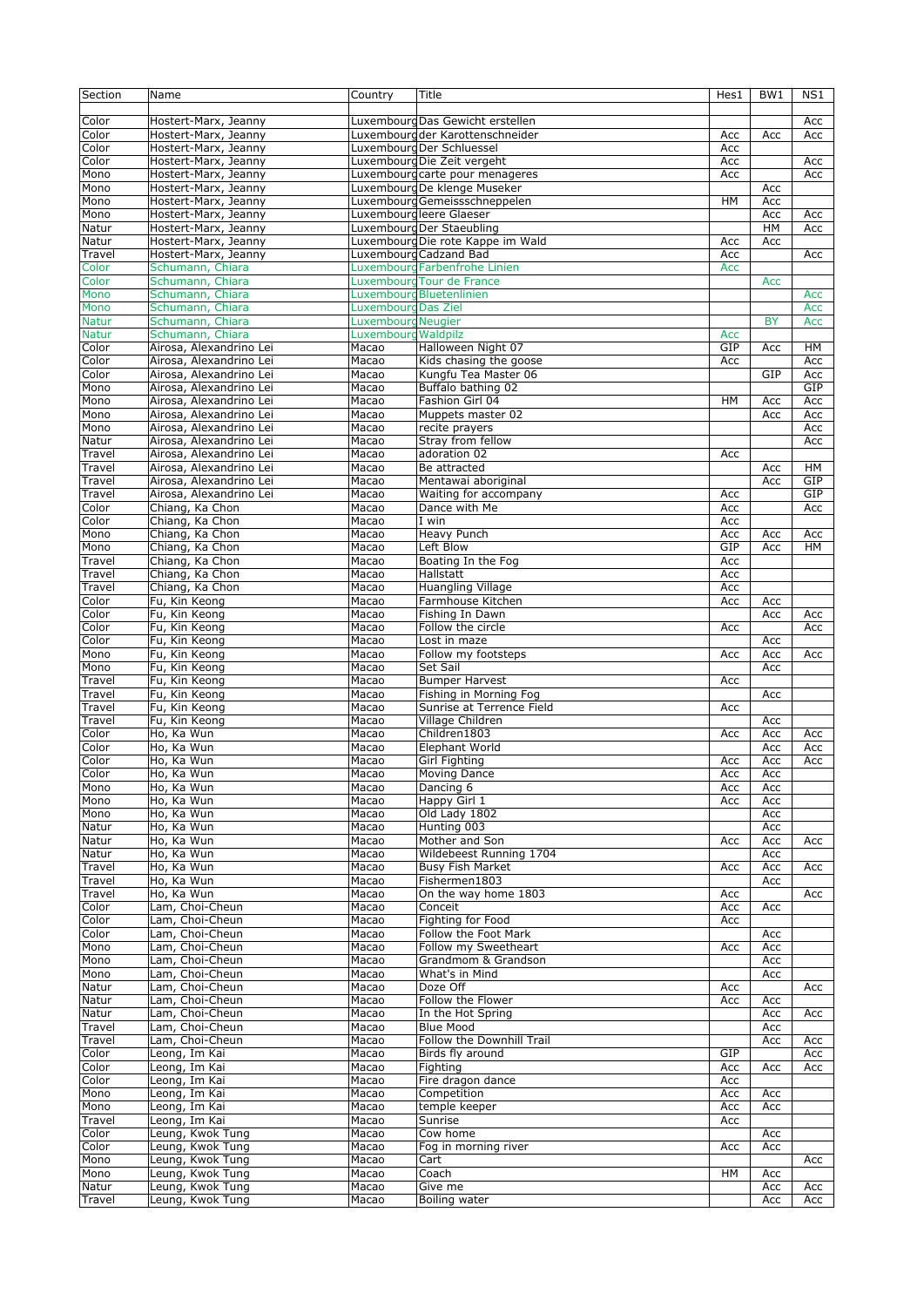| Section          | Name                                 | Country              | Title                                          | Hes1       | BW <sub>1</sub> | NS1        |
|------------------|--------------------------------------|----------------------|------------------------------------------------|------------|-----------------|------------|
| Travel           | Leung, Kwok Tung                     | Macao                | Morning fog                                    |            |                 | Acc        |
| Travel           | Leung, Kwok Tung                     | Macao                | River fog                                      |            | Acc             |            |
| Color            | Ng, Fong Chi                         | Macao                | Boxing 2                                       | GIP        | Acc             | <b>HM</b>  |
| Color            | Ng, Fong Chi                         | Macao                | Kids time                                      | Acc        |                 |            |
| Travel           | Ng, Fong Chi                         | Macao                | Different generation                           |            |                 | HM         |
| Travel           | Ng, Fong Chi                         | Macao                | Father with kids                               | Acc        | Acc             | Acc        |
| Color            | Pun, Tak Cheong                      | Macao                | Firework Dragon Faucet                         |            | Acc             |            |
| Color            | Pun, Tak Cheong                      | Macao                | The Beautiful Morning                          | Acc        |                 |            |
| Mono<br>Mono     | Pun, Tak Cheong<br>Pun, Tak Cheong   | Macao<br>Macao       | <b>Butoh Style</b><br>Kicker Kick              | Acc<br>Acc | Acc             |            |
| Mono             | Pun, Tak Cheong                      | Macao                | Shooting The Salon Phasa                       | Acc        | Acc             |            |
| Natur            | Pun, Tak Cheong                      | Macao                | <b>Beautiful Bird</b>                          | Acc        |                 |            |
| Natur            | Pun, Tak Cheong                      | Macao                | Ice Bubble                                     |            | Acc             |            |
| Natur            | Pun, Tak Cheong                      | Macao                | Playing Water                                  |            |                 | Acc        |
| Natur            | Pun, Tak Cheong                      | Macao                | The Wildebeest Up Rive                         |            | Acc             |            |
| Travel           | Pun, Tak Cheong                      | Macao                | Festive Firework                               | Acc        | Acc             | Acc        |
| Travel           | Pun, Tak Cheong                      | Macao                | Firework Dragon                                | <b>HM</b>  | <b>HM</b>       |            |
| Travel           | Pun, Tak Cheong                      | Macao                | The Villages In The Morning                    |            |                 | Acc        |
| Color            | Tam, Chan Ieong                      | Macao                | Cow Racing8                                    |            | Acc             |            |
| Color            | Tam, Chan Ieong                      | Macao                | Fire Dragon7                                   |            | Acc             | Acc        |
| Mono             | Tam, Chan Ieong                      | Macao                | Children21                                     | Acc        | Acc             | Acc        |
| Mono             | Tam, Chan Ieong                      | Macao                | Cow Racing13                                   | Acc        | Acc             |            |
| Mono             | Tam, Chan Ieong                      | Macao                | Dancer18                                       |            | Acc             |            |
| Natur            | Tam, Chan Ieong                      | Macao                | Lion7                                          | Acc        | HM              |            |
| Natur            | Tam, Chan Ieong                      | Macao                | Wild Trek1                                     | Acc        | Acc             |            |
| Natur            | Tam, Chan Ieong                      | Macao                | Wild Trek2                                     |            | Acc             |            |
| Natur            | Tam, Chan Ieong                      | Macao                | Wild Trek4                                     | Acc        | Acc             |            |
| Travel           | Tam, Chan Ieong                      | Macao                | Fire Dragon12                                  | Acc        | Acc             |            |
| Travel           | Tam, Chan Ieong                      | Macao                | Peddler1                                       | Acc        |                 |            |
| Color            | Wong, Weng Sang                      | Macao                | <b>Blessing C1</b>                             | Acc        |                 | Acc        |
| Color            | Wong, Weng Sang                      | Macao                | Durbar Square C1                               | Acc        | Acc             | Acc        |
| Color            | Wong, Weng Sang                      | Macao                | Morning Discussion C1                          | Acc        | Acc             |            |
| Travel           | Wong, Weng Sang                      | Macao                | <b>Blessing T1</b>                             | GIP        | Acc             | Acc        |
| Travel           | Wong, Weng Sang<br>Wong, Weng Sang   | Macao                | Going Home T6<br>Grand Daughter T1             | HM         | Acc             |            |
| Travel<br>Travel |                                      | Macao<br>Macao       | Train T1                                       | Acc<br>Acc |                 |            |
| Color            | Wong, Weng Sang<br>Yeung, Chi Yip    | Macao                | crops                                          | Acc        |                 | Acc        |
| Color            | Yeung, Chi Yip                       | Macao                | cup and fish                                   | Acc        |                 | Acc        |
| Color            | Yeung, Chi Yip                       | Macao                | mask                                           |            | Acc             | Acc        |
| Mono             | Yeung, Chi Yip                       | Macao                | snow riding2                                   |            |                 | Acc        |
| Natur            | Yeung, Chi Yip                       | Macao                | deers                                          |            | Acc             | Acc        |
| Travel           | Yeung, Chi Yip                       | Macao                | fisherman                                      |            | Acc             |            |
| Travel           | Yeung, Chi Yip                       | Macao                | fog                                            | Acc        | Acc             | Acc        |
| Travel           | Yeung, Chi Yip                       | Macao                | train                                          | Acc        | Acc             | Acc        |
| Color            | Chiam, Kaan Yuan                     | Malaysia             | Different Childhood Life                       | Acc        |                 |            |
| Color            | Chiam, Kaan Yuan                     | Malaysia             | <b>Empty Eyes</b>                              |            | Acc             |            |
| Color            | Chiam, Kaan Yuan                     | Malaysia             | Happy in the Bath                              | Acc        |                 |            |
| Mono             | Chiam, Kaan Yuan                     | Malaysia             | Invincible                                     |            |                 | Acc        |
| Mono             | Chiam, Kaan Yuan                     | Malaysia             | nonstop                                        |            | Acc             |            |
| Mono             | Chiam, Kaan Yuan                     | Malaysia             | <b>Talking Eyes</b>                            | Acc        |                 |            |
| Travel           | Chiam, Kaan Yuan                     | Malaysia             | Paint worker                                   |            | Acc             |            |
| Travel           | Chiam, Kaan Yuan                     | Malaysia             | Pots cleaning                                  |            |                 | Acc        |
| Travel           | Chiam, Kaan Yuan                     | Malaysia             | Praying Woman                                  |            | Acc             |            |
| Natur            | Koh, Yeokkian                        | Malaysia             | Big catch                                      | Acc        |                 | Acc        |
| Natur            | Koh, Yeokkian                        | Malaysia             | Delicacies 9                                   | Acc        | Acc             |            |
| Natur            | Koh, Yeokkian                        | Malaysia             | Mating 18                                      | Acc        |                 | Acc        |
| Natur            | Koh, Yeokkian                        | Malaysia             | Robber fly with prey 29                        | Acc        | Acc             |            |
| Color            | Leong, Soon Seng                     | Malaysia             | FISH SELLER 524                                | Acc        | Acc             | HМ         |
| Color            | Leong, Soon Seng                     | Malaysia             | HARD WORKING 38                                |            | Acc             |            |
| Color            | Leong, Soon Seng                     | Malaysia             | PAINTING 872                                   |            |                 | Acc        |
| Color            | Leong, Soon Seng                     | Malaysia             | WOVEN RATTAN BASKET 89                         |            | Acc             |            |
| Natur            | Leong, Soon Seng                     | Malaysia             | ENJOY IN THE MORNING 070                       | Acc        | Acc             | Acc        |
| Natur            | Leong, Soon Seng<br>Leong, Soon Seng | Malaysia             | ENJOY IN THE RAINING 563<br>SHARE TOGETHER 084 | Acc        | Acc             | Acc<br>Acc |
| Natur<br>Natur   | Leong, Soon Seng                     | Malaysia<br>Malaysia | SHARE WITH ME 495                              | Acc<br>Acc | Acc             | Acc        |
| Color            | Lim, Billion                         | Malaysia             | <b>HEAVY SMOKE</b>                             |            |                 | Acc        |
| Color            | Lim, Billion                         | Malaysia             | <b>WAR OF PINK</b>                             |            | Acc             |            |
| Color            | Lim, Billion                         | Malaysia             | WHITE HAIRED 2                                 |            | Acc             | Acc        |
| Mono             | Lim, Billion                         | Malaysia             | <b>TWO TURNING</b>                             | Acc        |                 |            |
| Natur            | Lim, Billion                         | Malaysia             | <b>BROMO</b>                                   | Acc        | Acc             | Acc        |
| Natur            | Lim, Billion                         | Malaysia             | <b>DRINKING</b>                                |            | Acc             | Acc        |
| Natur            | Lim, Billion                         | Malaysia             | <b>SNOW MOUNTAIN</b>                           | Acc        |                 |            |
| Travel           | Lim, Billion                         | Malaysia             | PROJECTION                                     | Acc        | Acc             | Acc        |
| Travel           | Lim, Billion                         | Malaysia             | <b>TOP DUNG</b>                                | Acc        | Acc             |            |
| Color            | Lim, Guek Cheng                      | Malaysia             | A loving couple                                | Acc        | Acc             |            |
| Color            | Lim, Guek Cheng                      | Malaysia             | Face to face                                   | Acc        | Acc             |            |
| Color            | Lim, Guek Cheng                      | Malaysia             | Happy meal 55                                  |            | Acc             |            |
| Color            | Lim, Guek Cheng                      | Malaysia             | We share                                       | HМ         | Acc             |            |
| Mono             | Lim, Guek Cheng                      | Malaysia             | Beauty                                         | Acc        |                 | Acc        |
| Mono             | Lim, Guek Cheng                      | Malaysia             | Offering                                       |            | Acc             |            |
| Natur            | Lim, Guek Cheng                      | Malaysia             | Food 4                                         | Acc        | Acc             | Acc        |
| Natur            | Lim, Guek Cheng                      | Malaysia             | In love 6                                      | Асс        | Acc             |            |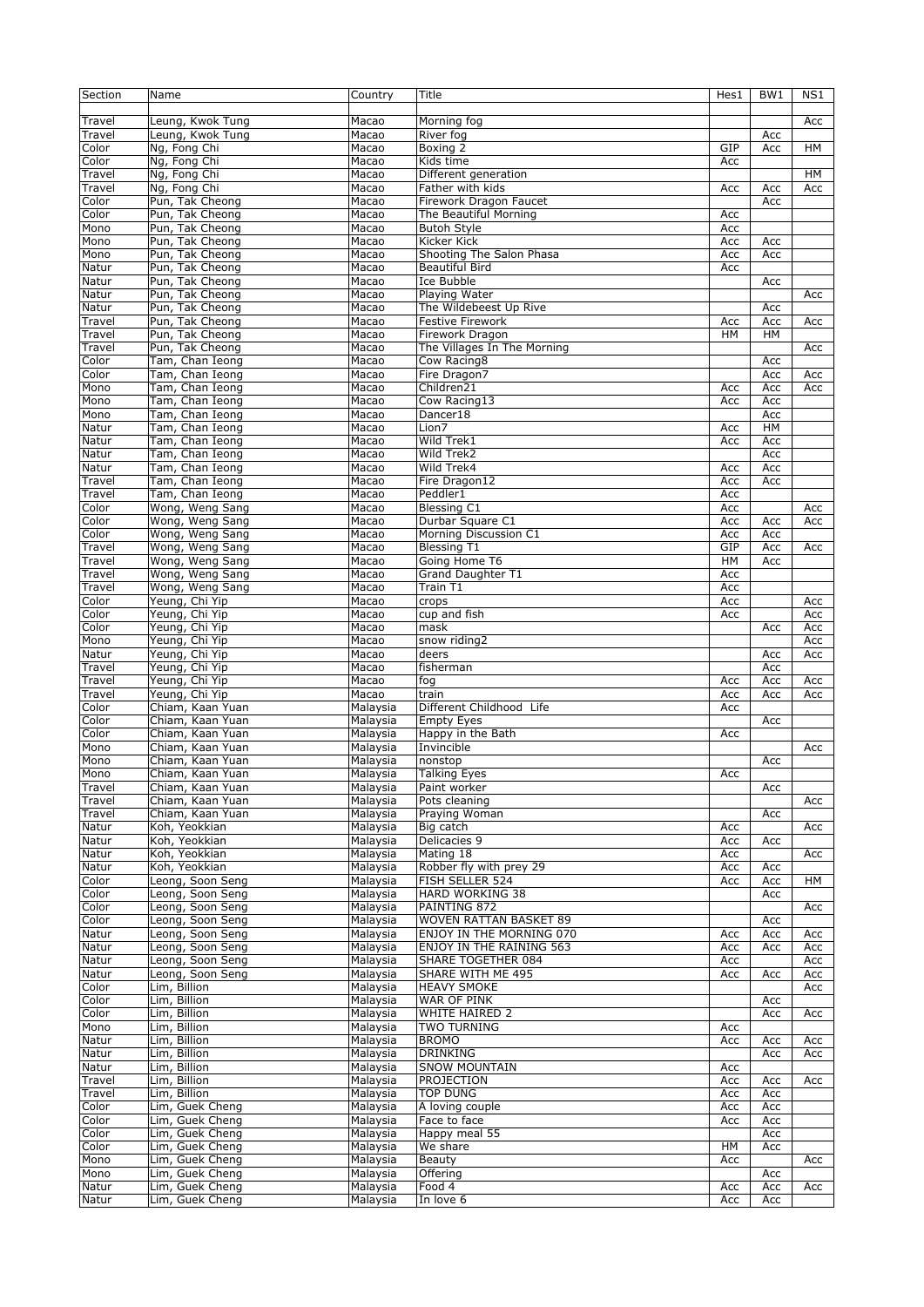| Section | Name                               | Country                       | Title                                            | Hes1       | BW1 | NS1 |
|---------|------------------------------------|-------------------------------|--------------------------------------------------|------------|-----|-----|
|         |                                    |                               |                                                  |            |     |     |
| Natur   | Lim, Guek Cheng                    | Malaysia                      | Predator and prey 6                              | Acc        |     |     |
| Natur   | Lim, Guek Cheng                    | Malaysia                      | We share 2                                       |            |     | Acc |
| Travel  | Lim, Guek Cheng                    | Malaysia                      | <b>Back</b>                                      |            | Acc | Acc |
| Travel  | Lim, Guek Cheng                    | Malaysia                      | Morning                                          |            | HM  | Acc |
| Travel  | Lim, Guek Cheng                    | Malaysia                      | Praying                                          |            | Acc | Acc |
| Travel  | Lim, Guek Cheng                    | Malaysia                      | Sunrise 22                                       |            | HM  | Acc |
| Color   | Ng, Kiah Hwa                       | Malaysia                      | Net Weaving                                      | Acc        |     | Acc |
| Color   | Ng, Kiah Hwa                       | Malaysia                      | The Pots Lady II                                 |            | Acc |     |
| Mono    | Ng, Kiah Hwa                       | Malaysia                      | The Bricks Mover BW                              | Acc        |     |     |
| Natur   | Ng, Kiah Hwa                       | Malaysia                      | The Ants                                         | Acc        |     | Acc |
|         | Ng, Kiah Hwa                       |                               | The Fly                                          |            |     |     |
| Natur   |                                    | Malaysia                      |                                                  | Acc        |     | Acc |
| Travel  | Ng, Kiah Hwa                       | Malaysia                      | Mixing The Fish Source                           | Acc        | Acc |     |
| Travel  | Ng, Kiah Hwa                       | Malaysia                      | The Flying Nets                                  | Acc        |     |     |
| Travel  | Ng, Kiah Hwa                       | Malaysia                      | The Joss Sticks Worker                           | Acc        | Acc | Acc |
| Mono    | Teo, Siow Yih                      | Malaysia                      | Serenity                                         | Acc        | Acc | Acc |
| Mono    | Teo, Siow Yih                      | Malaysia                      | Single House                                     | HM         | Acc | Acc |
| Mono    | Teo, Siow Yih                      | Malaysia                      | The Trap                                         | Acc        | Acc | Acc |
| Travel  | Teo, Siow Yih                      | Malaysia                      | Lighting                                         |            |     | Acc |
| Travel  | Teo, Siow Yih                      | Malaysia                      | Yee Peng Festival                                | HM         | Acc |     |
| Color   | Boehle, Rob                        |                               | Netherlands hmm lekker die cakejes en schuimpjes | UDO        | Acc | Acc |
| Color   | Boehle, Rob                        |                               | Netherlands smokey and (Frank is) the bandit     | Acc        |     | Acc |
| Color   | Boehle, Rob                        |                               | Netherlands waarom mag ik niet buiten            | HM         |     |     |
| Mono    | Boehle, Rob                        |                               | Netherlands back in the future                   |            |     | Acc |
| Mono    | Boehle, Rob                        |                               | Netherlands Kathy at the city of Hurk            |            | Acc |     |
| Mono    | Boehle, Rob                        |                               | Netherlands Mestreechter steerke                 | Acc        | Acc | Acc |
| Mono    | Boehle, Rob                        |                               | Netherlands weet je dat wel heel zeker           |            |     | Acc |
| Natur   | Boehle, Rob                        |                               | Netherlands lekker effkes pauze zo               | Acc        | Acc | Acc |
| Natur   | Boehle, Rob                        |                               | Netherlands raid on the men with the stupid hats |            | Acc |     |
| Natur   | Boehle, Rob                        |                               | Netherlands waiting till you arrived             | HM         |     |     |
| Travel  | Boehle, Rob                        |                               | Netherlands kinderdijk blue-ish                  |            | Acc | Acc |
| Travel  | Boehle, Rob                        |                               | Netherlands zicht vanaf de Nico Koomanskade      | Acc        |     |     |
| Color   | Boers, Cor                         | Netherlands bollenveld        |                                                  | Acc        | Acc |     |
| Color   | Boers, Cor                         |                               | Netherlands droomvlucht                          | Acc        |     | Acc |
| Color   | Boers, Cor                         | Netherlands duinven           |                                                  |            | Acc | Acc |
| Color   | Boers, Cor                         | Netherlands schoen            |                                                  | Acc        | Acc | Acc |
| Mono    | Boers, Cor                         | Netherlands bots werk         |                                                  | Acc        |     |     |
| Mono    | Boers, Cor                         |                               | Netherlands eye gebouw                           | Acc        | Acc | GPU |
| Mono    | Boers, Cor                         |                               | Netherlands in gedachten                         |            | Acc | HM  |
| Mono    | Boers, Cor                         | Netherlands molen             |                                                  |            | Acc | Acc |
| Natur   | Boers, Cor                         |                               | Netherlands japanse tuin                         |            |     | Acc |
| Natur   | Boers, Cor                         | Netherlands libelle           |                                                  | Acc        |     | Acc |
| Natur   | Boers, Cor                         |                               | Netherlands porcelijnzwam                        | Acc        | Acc | Acc |
| Color   | Halbach, Willem                    |                               | Netherlands Dame met hoed                        | Acc        | GIP | Acc |
| Color   | Halbach, Willem                    |                               | Netherlands Het trappenhuis                      |            |     | Acc |
| Color   | Halbach, Willem                    |                               | Netherlands Marching on                          | Acc        | HM  | Acc |
| Mono    | Halbach, Willem                    | Netherlands Ballonvaart       |                                                  |            | Acc |     |
| Mono    | Halbach, Willem                    |                               | Netherlands Between concrete 4                   |            |     | Acc |
| Mono    | Halbach, Willem                    |                               | Netherlands Down stairs 3                        |            | Acc | Acc |
| Mono    | Halbach, Willem                    | Netherlands Up stairs 4       |                                                  | Acc        | Acc | Acc |
| Natur   | Halbach, Willem                    |                               | Netherlands Bleu and green 2                     | <b>DVF</b> |     |     |
| Natur   | Halbach, Willem                    |                               | Netherlands Rood met wit                         | Acc        |     |     |
| Natur   | Halbach, Willem                    | Netherlands Tulp              |                                                  | Acc        |     | HM  |
| Travel  | Halbach, Willem                    | <b>Netherlands Dusseldorf</b> |                                                  | Acc        |     |     |
| Travel  | Halbach, Willem                    |                               | Netherlands Pere-Lachaise                        | Acc        |     |     |
| Color   | Hop, John                          |                               | Netherlands Ochtendgloren                        |            | Acc |     |
| Color   | Lybaert, Daniel                    |                               | Netherlands Gorillaportret                       |            | Acc |     |
| Color   | Lybaert, Daniel                    |                               | Netherlands Groep kuifmakaken 2                  |            |     | Acc |
| Color   | Lybaert, Daniel                    |                               | Netherlands Koereiger in de mist                 |            |     | Acc |
| Color   | Lybaert, Daniel                    |                               | Netherlands Met paard en kar                     |            |     | Acc |
| Mono    | Lybaert, Daniel                    |                               | Netherlands Isendica in het wit in ZwW           | Acc        | Acc | Acc |
| Mono    | Lybaert, Daniel                    |                               | Netherlands Nee Ja Wat in ZwW                    |            | Acc | Acc |
| Mono    | Lybaert, Daniel                    |                               | Netherlands Waarschuwing in ZwW                  |            | Acc |     |
| Natur   | Lybaert, Daniel                    |                               | Netherlands Kuifmakaakportret                    | Acc        |     | Acc |
| Travel  | Lybaert, Daniel                    |                               | Netherlands Berijpt landschap                    | Acc        |     | HM  |
| Travel  |                                    |                               | Netherlands Krommeweg                            |            | Acc | Acc |
| Travel  | Lybaert, Daniel<br>Lybaert, Daniel |                               | Netherlands Winter in Zeeland                    | Acc<br>Acc | Acc | Acc |
| Travel  | Lybaert, Daniel                    |                               | Netherlands Winterochtend                        |            |     | Acc |
| Color   |                                    |                               | Netherlands Next season                          | Acc        | Acc |     |
|         | Schoonus, Dick                     |                               |                                                  |            |     | Acc |
| Mono    | Schoonus, Dick                     |                               | Netherlands Functional separation BW             |            |     | Acc |
| Mono    | Schoonus, Dick                     |                               | Netherlands Halfway on 3rd tower BW              |            |     | Acc |
| Natur   | Schoonus, Dick                     | Netherlands Exploring         |                                                  | Acc        |     |     |
| Travel  | Schoonus, Dick                     |                               | Netherlands Muckross Lake striking light         |            |     | Acc |
| Color   | Stenger, Chris                     |                               | Netherlands Aurora borealis                      |            | Acc |     |
| Color   | Stenger, Chris                     |                               | Netherlands Autumn tundra                        | Acc        |     |     |
| Color   | Stenger, Chris                     |                               | Netherlands Eucalyptus tree                      | Acc        | Acc |     |
| Color   | Stenger, Chris                     |                               | Netherlands Lofoten winter 3                     |            | Acc | Acc |
| Mono    | Stenger, Chris                     |                               | Netherlands Chile coast 2                        | Acc        |     |     |
| Mono    | Stenger, Chris                     |                               | Netherlands Lappland Sky                         | Acc        |     |     |
| Natur   | Stenger, Chris                     |                               | Netherlands Mating Elephants                     |            | Acc |     |
| Travel  | Stenger, Chris                     | Netherlands A full load       |                                                  | Acc        |     | Acc |
| Travel  | Stenger, Chris                     | Netherlands Great Wall        |                                                  |            |     | Acc |
| Color   | Van der Werf, Karine               |                               | Netherlands Altstadt Aachen                      |            |     | Acc |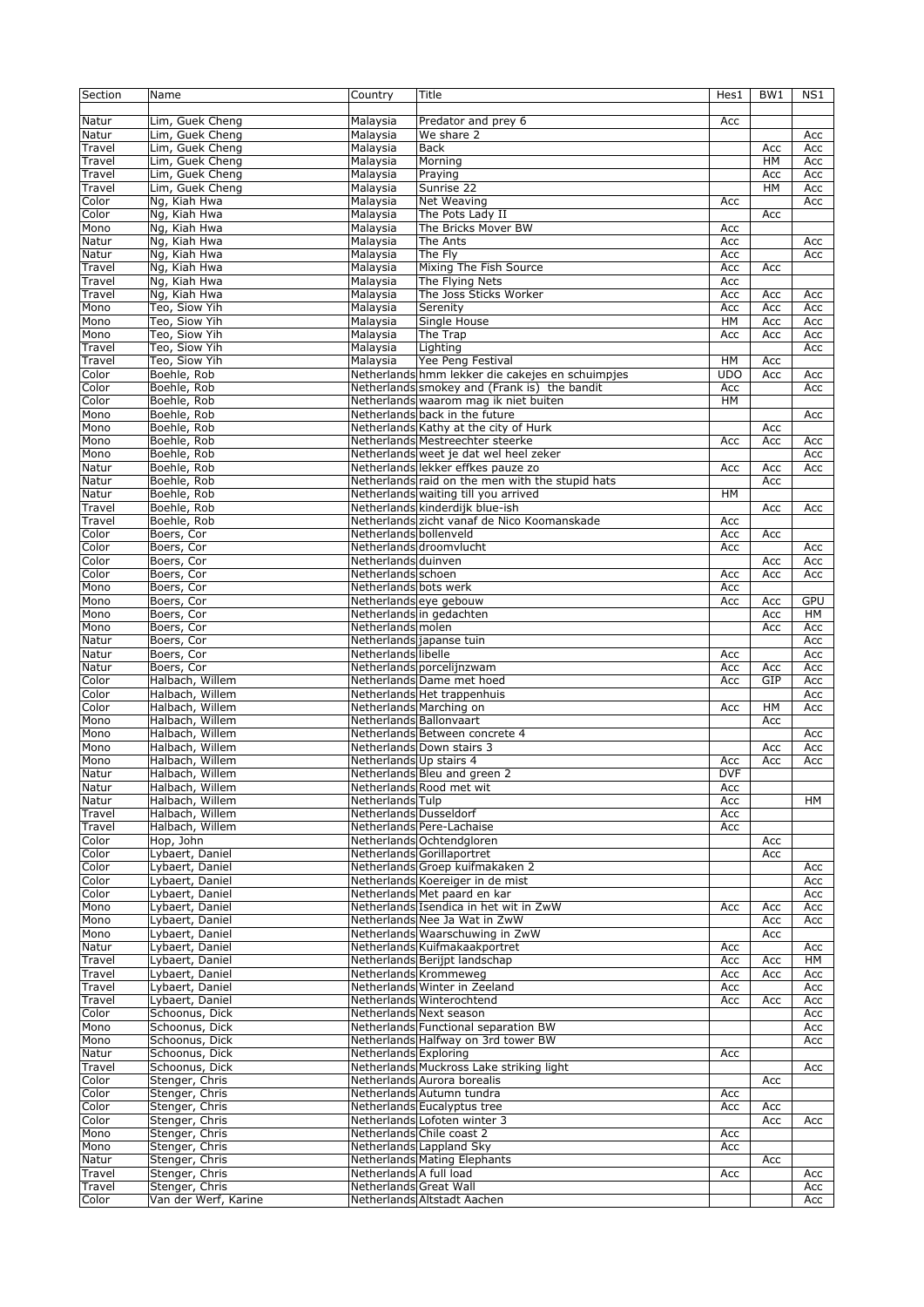| Section                   | Name                 | Country                       | Title                                 | Hes1      | BW1       | NS1        |
|---------------------------|----------------------|-------------------------------|---------------------------------------|-----------|-----------|------------|
|                           |                      |                               |                                       |           |           |            |
| Color                     | Van der Werf, Karine |                               | Netherlands geen open deur            | Acc       |           |            |
| Mono                      | Van der Werf, Karine |                               | Netherlands Stairway to the platform  |           | Acc       | Acc        |
| Travel                    | Van der Werf, Karine |                               | Netherlands AmsterdamCanal            |           | Acc       |            |
| Travel                    | Van der Werf, Karine |                               |                                       | <b>HM</b> |           |            |
|                           |                      |                               | Netherlands Le Baroudeur              |           | Acc       | Acc        |
| Travel                    | Van der Werf, Karine |                               | Netherlands Terminus Nord             | Acc       |           |            |
| Color                     | Van Son, Max         |                               | Netherlands Museum Visitor            |           | Acc       | Acc        |
| Color                     | Van Son, Max         |                               | Netherlands Mysterious Spiral         |           | Acc       | Acc        |
| Color                     | Van Son, Max         | <b>Netherlands Separation</b> |                                       |           | Acc       | Acc        |
| Mono                      | Van Son, Max         |                               | Netherlands Exciting Jump             |           | Acc       | Acc        |
| Mono                      | Van Son, Max         |                               | Netherlands Motion with Malevich      |           |           | Acc        |
| Mono                      | Van Son, Max         |                               | Netherlands Sculptural Staircase 04bw |           | Acc       | Acc        |
| Natur                     | Van Son, Max         |                               | Netherlands Afternoon Fox 04          |           | Acc       | Acc        |
| Natur                     | Van Son, Max         |                               | Netherlands Late Afternoon Fox 03     | Acc       | Acc       | Acc        |
|                           | Van Son, Max         |                               | Netherlands Two of a Kind             |           |           |            |
| Natur                     |                      |                               |                                       |           |           | Acc        |
| Travel                    | Van Son, Max         | Netherlands Curious           |                                       |           |           | <b>RPS</b> |
| Travel                    | Van Son, Max         | Netherlands Folded 03         |                                       | Acc       |           | Acc        |
| Color                     | Verheesen, Will      |                               | Netherlands Checking the Phone        |           |           | Acc        |
| Color                     | Verheesen, Will      | Netherlands Vertigo 1         |                                       | Acc       | Acc       | Acc        |
| Mono                      | Verheesen, Will      | Netherlands Anxious           |                                       | Acc       | Acc       |            |
| Mono                      | Verheesen, Will      |                               | Netherlands the Mad Hatter ZW         | Acc       |           |            |
| Travel                    | Verheesen, Will      | Netherlands Joy               |                                       | Acc       | GPU       | Acc        |
| Travel                    | Verheesen, Will      | Netherlands La Defense        |                                       | HM        | <b>HM</b> | Acc        |
| Travel                    | Verheesen, Will      |                               | Netherlands Saint Stefano Square      | Acc       | Acc       | Acc        |
| Travel                    | Verheesen, Will      |                               | Netherlands Still Working             | <b>HM</b> | Acc       |            |
|                           |                      |                               | New Zealand Mahinapua Sunrise         |           |           |            |
| Color                     | Passuello, Elizabeth |                               |                                       |           |           | Acc        |
| Color                     | Passuello, Elizabeth |                               | New Zealand Sunflower 2               | Acc       |           |            |
| Mono                      | Passuello, Elizabeth | New ZealandDeparture          |                                       |           | Acc       |            |
| Mono                      | Passuello, Elizabeth |                               | New Zealand Natures Fury              |           | Acc       |            |
| Color                     | Peng, Jiongxin       |                               | New Zealand Crane in the Painting     | Acc       |           |            |
| Color                     | Peng, Jiongxin       | New Zealand Fight             |                                       |           | Acc       |            |
| Mono                      | Peng, Jiongxin       |                               | New Zealand Snow Mountain             |           |           | Acc        |
| Mono                      | Peng, Jiongxin       |                               | New Zealand Swallows around the Sheep |           |           | Acc        |
| Travel                    | Peng, Jiongxin       |                               | New Zealand Leisure Tibetans          | Acc       | Acc       |            |
| $\overline{\text{Color}}$ | Rae, Andy            |                               | New Zealand Battle with Rust          | Acc       |           |            |
|                           |                      |                               |                                       |           |           |            |
| Natur                     | Rae, Andy            |                               | New Zealand Hygrocybe rubrocarnosa    | Acc       | Acc       |            |
| Natur                     | Rae, Andy            |                               | New Zealand Socialable Bonnets        | Acc       |           |            |
| Travel                    | Rae, Andy            |                               | New Zealand Rogue Bar Crossing        | Acc       |           | Acc        |
| Color                     | Rooney, Maureen      |                               | New Zealan Chimney Stacks             | Acc       |           |            |
| Color                     | Tai, Nicole          |                               | New ZealandAspiring Dancer            |           | Acc       |            |
| Travel                    | Tai, Nicole          |                               | New Zealand Bridal Veil Falls 1       |           | Acc       |            |
| Color                     | Van Wyk, Cornelius   |                               | New Zealan Cook Canyon                |           | Acc       |            |
| Color                     | Van Wyk, Cornelius   |                               | New Zealand Waimakariri River         |           |           | Acc        |
| Mono                      | Van Wyk, Cornelius   |                               | New Zealand Kaikoura New Zealand      |           |           | Acc        |
| Mono                      | Van Wyk, Cornelius   |                               | New Zealand Zebra Out of Africa       |           |           | Acc        |
| Mono                      | Van Wyk, Cornelius   |                               | New Zealand Zebras in heat            |           |           | Acc        |
|                           |                      |                               |                                       |           |           |            |
| Mono                      | Van Wyk, Cornelius   |                               | New Zealand Zebras in heat 2          | Acc       |           |            |
| Natur                     | Van Wyk, Cornelius   |                               | New Zealand Palm-nut vulture          |           | Acc       |            |
| Color                     | Aune, Olaf           | Norway                        | Ice roses                             | Acc       |           |            |
| Color                     | Aune, Olaf           | Norway                        | Orkanger harbor                       |           | Acc       |            |
| Mono                      | Aune, Olaf           | Norway                        | Goose Cabim and Kongsfjord Glacier    |           |           | Acc        |
| Mono                      | Aune, Olaf           | Norway                        | The biker and the lady 1              | Acc       |           |            |
| Travel                    | Aune, Olaf           | Norway                        | Ny Aalesund train                     |           | Acc       |            |
| Travel                    | Aune, Olaf           | Norway                        | On the way to the market              | Acc       |           | Acc        |
| Travel                    | Aune, Olaf           | Norway                        | White desert in Mui Ne 2              |           | Acc       | Acc        |
|                           |                      |                               |                                       |           |           |            |
| Mono                      | Bergo, Arne          | Norway                        | Black Rhino Duo Front M               | Acc       | Acc       | Acc        |
| Natur                     | Bergo, Arne          | Norway                        | Green Lizzard in Green                | Acc       |           |            |
| Natur                     | Bergo, Arne          | Norway                        | Hyena with Jaw                        |           |           | Acc        |
| Natur                     | Bergo, Arne          | Norway                        | Warthogs and Zebra M                  |           |           | Acc        |
| Travel                    | Bergo, Arne          | Norway                        | Paragliding with a view               |           | Acc       |            |
| Color                     | Birkelund, Hans      | Norway                        | From Roest, Lofoten                   |           |           | Acc        |
| Color                     | Birkelund, Hans      | Norway                        | From the Bridge of Stroemsnes         | Acc       | Acc       | Acc        |
| Color                     | Birkelund, Hans      | Norway                        | The Light and the Ice is back         | Acc       | Acc       |            |
| Mono                      | Birkelund, Hans      | Norway                        | Elin Therese 5                        |           | Acc       |            |
| Mono                      | Birkelund, Hans      | Norway                        | From Kistrand towards Boervasstindan  |           |           | Acc        |
|                           |                      |                               |                                       |           |           |            |
| Mono                      | Birkelund, Hans      | Norway                        | The Weather is Changing               | Acc       |           |            |
| Natur                     | Birkelund, Hans      | Norway                        | Autumn Colors                         |           |           | Acc        |
| Natur                     | Birkelund, Hans      | Norway                        | From Beiarfjellet                     |           | Acc       | Acc        |
| Natur                     | Birkelund, Hans      | Norway                        | In a River on a Beach                 |           | Acc       |            |
| Travel                    | Birkelund, Hans      | Norway                        | A Rainy day in Piran, Slovenia        |           |           | GIP        |
| Travel                    | Birkelund, Hans      | Norway                        | Street shopping St.Petersburg         | Acc       | Acc       |            |
| Mono                      | Dybesland, Bente R.  | Norway                        | Choosing his mood                     |           | Acc       |            |
| Natur                     | Dybesland, Bente R.  | Norway                        | Hot-tempered lemming                  | Acc       | Acc       | Acc        |
| Natur                     | Dybesland, Bente R.  | Norway                        | Water lily leaves                     | Acc       |           | Acc        |
| Travel                    | Dybesland, Bente R.  |                               | Mountain skiing                       |           |           |            |
|                           |                      | Norway                        |                                       |           |           | Acc        |
| Travel                    | Dybesland, Bente R.  | Norway                        | Small boat - big glacier              | Acc       |           | Acc        |
| Travel                    | Dybesland, Bente R.  | Norway                        | Snow clearing                         | Acc       |           |            |
| Color                     | Egeland, Maria       | Norway                        | Dancing shadows                       | Acc       |           | Acc        |
| Color                     | Egeland, Maria       | Norway                        | Railing                               | Acc       |           | Acc        |
| Mono                      | Egeland, Maria       | Norway                        | Sol                                   |           |           | Acc        |
| Travel                    | Egeland, Maria       | Norway                        | Laundry                               |           |           | Acc        |
| Color                     | Frøystein, Gaute     | Norway                        | A new dawn                            |           | Acc       |            |
| Color                     | Frøystein, Gaute     | Norway                        | Fighting in the air                   |           | Acc       |            |
|                           |                      |                               |                                       |           |           |            |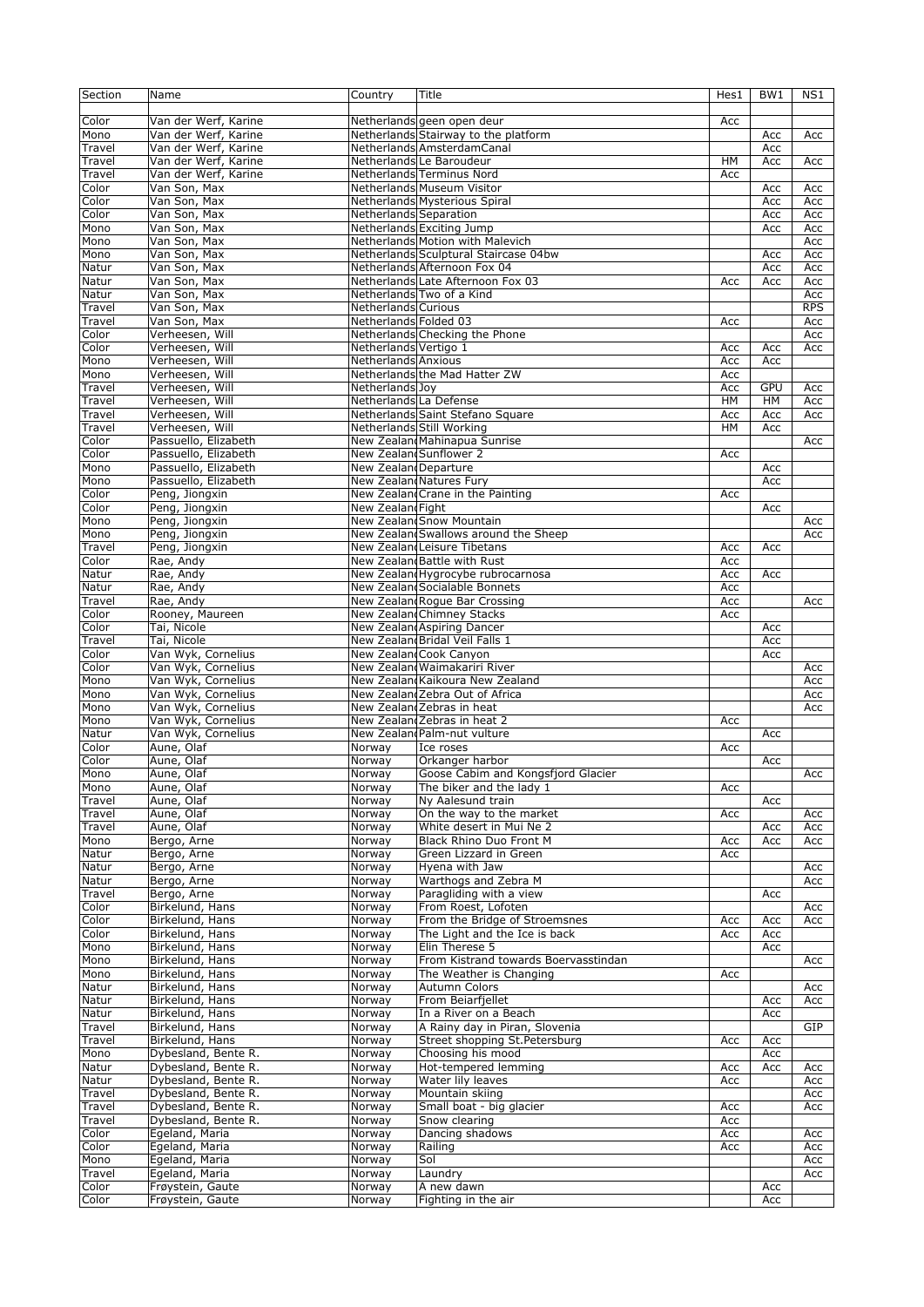| Section       | Name                      | Country | Title                         | Hes1 | BW1        | NS1       |
|---------------|---------------------------|---------|-------------------------------|------|------------|-----------|
|               |                           |         |                               |      |            |           |
| Color         | Frøystein, Gaute          | Norway  | Solnedgang                    |      | Acc        | Acc       |
| Mono          | Frøystein, Gaute          | Norway  | Misty morning                 |      | Acc        | Acc       |
|               |                           |         |                               |      |            |           |
| Mono          | Frøystein, Gaute          | Norway  | Showers of snow               |      | Acc        | Acc       |
| Mono          | Frøystein, Gaute          | Norway  | The thinker                   |      |            | Acc       |
| Natur         | Frøystein, Gaute          | Norway  | Kongevinger                   |      |            | Acc       |
| Natur         | Frøystein, Gaute          | Norway  | Lines in stone                | Acc  | Acc        | Acc       |
| Natur         | Frøystein, Gaute          | Norway  | Rainbow at midnight           |      |            | Acc       |
| Travel        | Frøystein, Gaute          | Norway  | Enjoying the show             |      | Acc        |           |
| Travel        | Frøystein, Gaute          | Norway  | Tree at Deadvlei              |      |            | Acc       |
| Color         | Hyllseth, Torhild         | Norway  | At Hvasser3                   | Acc  |            | Acc       |
| Mono          | Hyllseth, Torhild         | Norway  | Biker in a pinhole            | Acc  |            |           |
| Mono          |                           |         | Exterior                      | Acc  |            |           |
|               | Hyllseth, Torhild         | Norway  |                               |      |            |           |
| Mono          | Hyllseth, Torhild         | Norway  | Skaane landscape              | Acc  | Acc        |           |
| Natur         | Hyllseth, Torhild         | Norway  | Art of nature3                | Acc  |            |           |
| Natur         | Hyllseth, Torhild         | Norway  | By Heddersvatn                |      |            | Acc       |
| Natur         | Hyllseth, Torhild         | Norway  | Cross spider                  | Acc  |            |           |
| Travel        | Hyllseth, Torhild         | Norway  | Eikesdalsvannet               |      |            | Acc       |
| Travel        | Hyllseth, Torhild         | Norway  | <b>Mont Saint Michel</b>      | Acc  | Acc        | Acc       |
| Travel        | Hyllseth, Torhild         | Norway  | Roeros by night               | Acc  |            |           |
| Color         | Sveen, Atle               | Norway  | Fanny XXXII                   |      | Acc        | Acc       |
|               |                           |         |                               |      |            |           |
| Color         | Sveen, Atle               | Norway  | Ivory Flame on the porch IV   | Acc  | Acc        | Acc       |
| Color         | Sveen, Atle               | Norway  | Julia with wings IV           |      |            | HM        |
| Mono          | Sveen, Atle               | Norway  | Denisa hanging IV             |      | Acc        | Acc       |
| Mono          | Sveen, Atle               | Norway  | Ilvy on the loft              | Acc  |            | Acc       |
| Mono          | Sveen, Atle               | Norway  | Julia on chair IV             |      |            | Acc       |
| Mono          | Sveen, Atle               | Norway  | Julia Zu VIII                 | Acc  |            |           |
| Natur         | Sveen, Atle               | Norway  | Dinnertime                    |      | Acc        | Acc       |
|               | Sveen, Atle               |         |                               |      |            |           |
| Natur         |                           | Norway  | Leaping frog                  | Acc  | Acc        | Acc       |
| Natur         | Sveen, Atle               | Norway  | Shag in rain                  |      | Acc        |           |
| Travel        | Sveen, Atle               | Norway  | Storula                       |      | Acc        |           |
| Color         | Synnevaag, Roald          | Norway  | Kannesteinen 4                |      | Acc        | Acc       |
| Color         | Synnevaag, Roald          | Norway  | Kong vinter                   |      | Acc        |           |
| Mono          | Synnevaag, Roald          | Norway  | Baat i Helgeland              |      |            | Acc       |
| Mono          | Synnevaag, Roald          | Norway  | Gutter paa bryggekanten       | Acc  |            |           |
|               |                           |         |                               |      |            |           |
| Natur         | Synnevaag, Roald          | Norway  | Nigardsbreen                  | Acc  |            |           |
| Natur         | Synnevaag, Roald          | Norway  | Reinsdyr 2                    |      | Acc        | Acc       |
| Travel        | Synnevaag, Roald          | Norway  | Gatemusikant i Malmo          | Acc  |            |           |
| Travel        | Synnevaag, Roald          | Norway  | Home for christmas 2          | Acc  | Acc        |           |
| Travel        | Synnevaag, Roald          | Norway  | On the glacier                | Acc  |            | Acc       |
| Color         | Al Badi, Shama            | Oman    | between past and present      |      |            | Acc       |
| Color         | Al Busaidi, Noor          | Oman    | layan                         | Acc  | <b>HM</b>  | Acc       |
| Color         | Al Busaidi, Noor          | Oman    | sisters                       | Acc  | <b>BY</b>  |           |
|               |                           |         |                               |      |            |           |
| Color         | Al Busaidi, Shabiba       | Oman    | fear of dreams                | Acc  |            | Acc       |
| Mono          | Al Busaidi, Shabiba       | Oman    | alone                         |      | Acc        |           |
| Natur         | Al Harthy, Hamood         | Oman    | Jabal Shams                   |      | Acc        |           |
| Travel        | Al Harthy, Hamood         | Oman    | Island                        |      | Acc        |           |
| Mono          | Al Rahbi, Ahmed           | Oman    | The cruelty of time           | Acc  |            |           |
| Color         | Alabri, Afrah             | Oman    | movement                      | Acc  |            |           |
| Mono          | Alabri, Afrah             | Oman    | look2                         | Acc  |            |           |
|               | Albrashdi, Mohammed       |         | Khafir                        | Acc  |            |           |
| <b>Travel</b> |                           | Oman    |                               |      | Acc        |           |
| Color         | Alessai, Salim            | Oman    | Dubai                         |      | Acc        |           |
| Mono          | Alfoori, Alaa             | Oman    | shock                         | Acc  | <b>Acc</b> |           |
| Color         | Alhajri, Hind             | Oman    | thinking                      | GIP  | Acc        |           |
| Mono          | Alhajri, Hind             | Oman    | leave                         |      | Acc        | HM        |
| Mono          | Alhajri, Hind             | Oman    | my trip                       |      | Acc        |           |
| Color         | Al-Hajri, Riham           | Oman    | Dream                         |      | Acc        |           |
| Color         | Al-Hajri, Riham           | Oman    | eyes                          |      | Acc        |           |
| Mono          | Al-Hajri, Riham           | Oman    | cold                          |      | Acc        |           |
|               |                           |         | <b>Arab Traditions</b>        |      |            |           |
| Color         | Al-Harthi, Mohamed        | Oman    |                               |      | Acc        | Acc       |
| Color         | Al-Harthi, Mohamed        | Oman    | From the bottom               | Acc  | Acc        | Acc       |
| Color         | Aljabri, Mahmood          | Oman    | BETWEEN THE WALL AND THE DOOR | Acc  |            |           |
| Color         | Aljabri, Mahmood          | Oman    | NIPALI OLD WOMEN              |      | Acc        |           |
| Mono          | Aljabri, Mahmood          | Oman    | MAN FROM NIPAL                |      | Acc        |           |
| Mono          | Aljabri, Mahmood          | Oman    | <b>OLD LADY BURKA</b>         |      |            | Acc       |
| Mono          | Aljabri, Mahmood          | Oman    | THE ROAD TO THE TOWER         |      | Acc        |           |
|               |                           |         | <b>BROTHERS</b>               |      |            |           |
| Travel        | Aljabri, Mahmood          | Oman    |                               | Acc  |            |           |
| Travel        | Aljabri, Mahmood          | Oman    | SMOKE                         | Acc  |            |           |
| Color         | Aljafari, Mohammead       | Oman    | My child                      |      | Acc        |           |
| Travel        | Al-Junibi, Turki          | Oman    | bedwen girl                   |      |            | Acc       |
| Travel        | Al-Junibi, Turki          | Oman    | bedwen girl 1                 | Acc  |            |           |
| Mono          | Almamari, Ahmed ali hamed | Oman    | Castle Guard.                 |      | Acc        |           |
| <b>Natur</b>  | Almamari, Ahmed ali hamed | Oman    | .Bird                         |      | Acc        | Acc       |
| <b>Travel</b> | Almamari, Ahmed ali hamed | Oman    | Big mosque.                   | Acc  | Acc        | Acc       |
|               |                           |         |                               |      |            |           |
| <b>Travel</b> | Almamari, Ahmed ali hamed | Oman    | knitting.                     |      | Acc        | Acc       |
| Color         | Almashaykhi, Almahanad    | Oman    | <b>Colors</b>                 | Acc  |            | Acc       |
| Color         | Almashaykhi, Almahanad    | Oman    | Eye                           |      | Acc        |           |
| Color         | Almashaykhi, Almahanad    | Oman    | From one side                 |      | Acc        |           |
| Mono          | Almashaykhi, Almahanad    | Oman    | Imagination                   |      | Acc        | Acc       |
| Mono          | Almashaykhi, Almahanad    | Oman    | Mustache                      |      | Acc        |           |
| Mono          | Almashaykhi, Almahanad    | Oman    | Read                          |      | Acc        | <b>BY</b> |
|               | Almashaykhi, Almahanad    |         | Coffee                        |      | <b>BY</b>  |           |
| <b>Travel</b> |                           | Oman    |                               |      |            |           |
| <b>Travel</b> | Almashaykhi, Almahanad    | Oman    | <b>Hawales</b>                | Acc  | Acc        |           |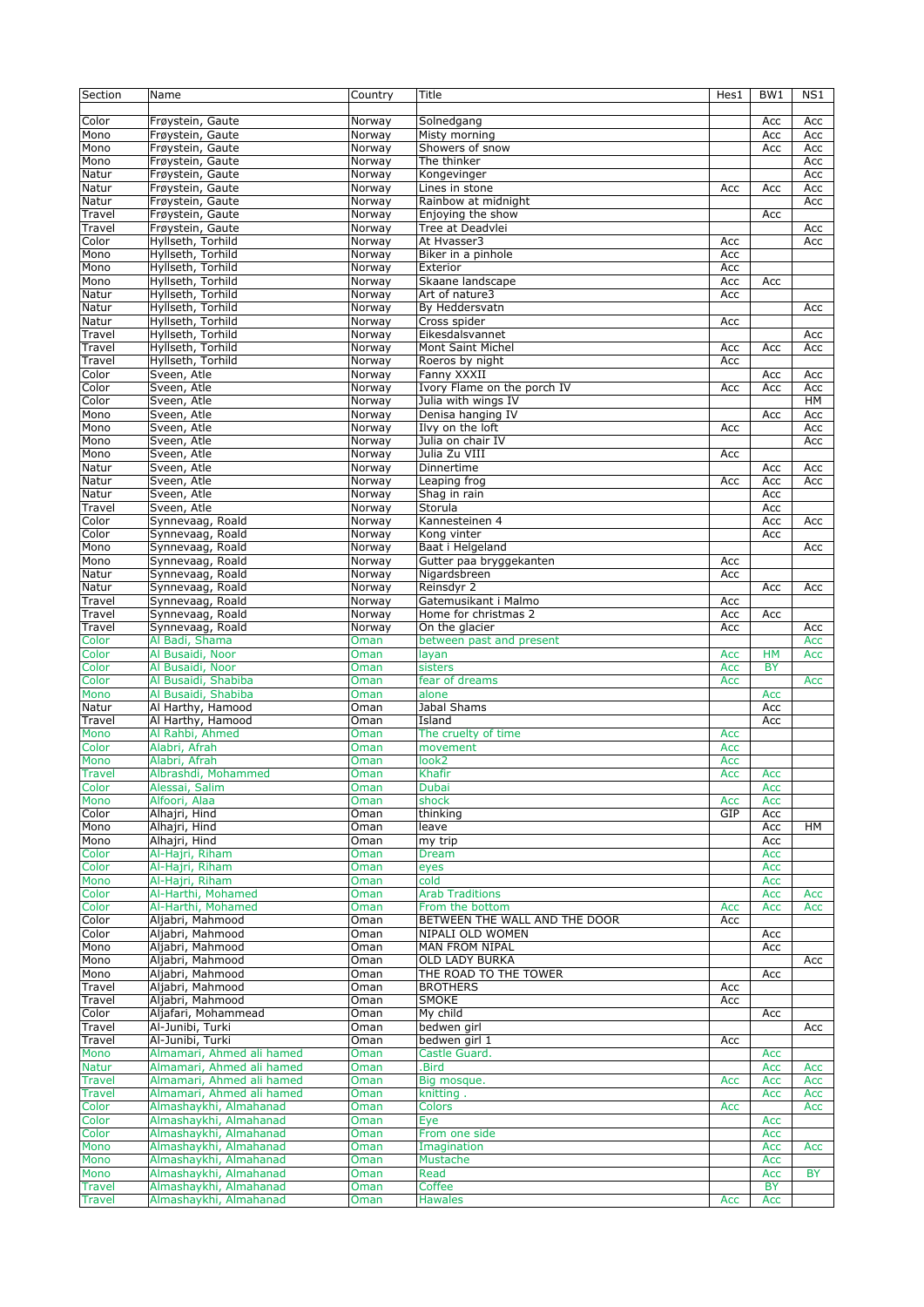| Section  | Name                    | Country  | Title                             | Hes1 | BW1 | NS1 |
|----------|-------------------------|----------|-----------------------------------|------|-----|-----|
|          |                         |          |                                   |      |     |     |
| Travel   | Almashaykhi, Almahanad  | Oman     | Henna                             |      | Acc | Acc |
| Color    | Almasuodi, Nasser       | Oman     | drop                              |      | Acc |     |
| Color    | Almasuodi, Nasser       | Oman     | farmer                            | Acc  |     |     |
|          | Al-Mushaifri, Abdulla   |          |                                   |      |     | Acc |
| Color    |                         | Oman     | <b>Art Gallery</b>                | Acc  |     | Acc |
| Color    | Al-Mushaifri, Abdulla   | Oman     | <b>Blinking Eye</b>               |      |     | Acc |
| Color    | Al-Mushaifri, Abdulla   | Oman     | Golden Path                       | Acc  | HM  | Acc |
| Color    | Al-Mushaifri, Abdulla   | Oman     | Our Future                        |      |     | Acc |
| Mono     | Al-Mushaifri, Abdulla   | Oman     | Zerba Lines                       | Acc  |     | Acc |
| Travel   | Al-Mushaifri, Abdulla   | Oman     | Hayder Museum                     | Acc  | Acc |     |
| Color    | Alnaumani, Fatema Jamil | Oman     | frame                             |      |     | Acc |
| Color    | Alnaumani, Fatema Jamil | Oman     | healing                           | Acc  |     | Acc |
| Color    | Alnaumani, Fatema Jamil | Oman     | passing.                          | Acc  |     | Acc |
| Color    | Al-Obaidani, Nawaf      | Oman     | A smile                           | Acc  |     |     |
| Color    | Al-Obaidani, Nawaf      | Oman     | <b>Water Extracting</b>           |      | Acc |     |
| Mono     | Al-Obaidani, Nawaf      | Oman     | Friendship                        |      | Acc |     |
|          | Al-Ruzaigi, Shaikha     |          | <b>Tour</b>                       |      |     |     |
| Color    |                         | Oman     |                                   |      |     | Acc |
| Color    | Alsaqri, Hamza          | Oman     | Girl                              |      | Acc | Acc |
| Mono     | Alsagri, Hamza          | Oman     | <b>Desert</b>                     | Acc  |     |     |
| Mono     | Alsagri, Hamza          | Oman     | To the top                        | Acc  | Acc | Acc |
| Mono     | Alshamsi, Ibtihaj       | Oman     | black and white                   |      | Acc |     |
| Mono     | Alshamsi, Ibtihaj       | Oman     | stripping                         |      | Acc |     |
| $C$ olor | Alshkili, Hwaishal      | Oman     | childhood                         | Acc  |     |     |
| Color    | Alshkili, Hwaishal      | Oman     | My dear daughter                  | Acc  |     | Acc |
| Color    | Alshkili, Hwaishal      | Oman     | omani boy                         |      | Acc |     |
| Color    | Alshkili, Hwaishal      | Oman     | reader                            | Acc  |     |     |
| Mono     | Alshkili, Hwaishal      | Oman     | old omani face                    |      | Acc |     |
| Mono     | Alshkili, Hwaishal      | Oman     | Stay stronger                     |      | Acc |     |
| Mono     | Alshkili, Hwaishal      | Oman     | windows                           | Acc  | Acc | Acc |
|          |                         |          |                                   |      |     |     |
| Color    | Al-wadahi, Yahya Yosef  | Oman     | Bnt juelan.                       |      |     | Acc |
| Mono     | Alyagoubi, Nouf Said    | Oman     | Dome of the Mosque                |      | Acc |     |
| Color    | Mohammed, Zaynab        | Oman     | <b>Quds</b>                       | Acc  | Acc |     |
| Color    | Mohammed, Zaynab        | Oman     | smail                             |      | Acc | Acc |
| Natur    | Shaikh, Amin            | Pakistan | Feeding from Top                  |      |     | Acc |
| Travel   | Shaikh, Amin            | Pakistan | Good Catch                        | Acc  | Acc | Acc |
| Mono     | Derangowski, Lukasz     | Poland   | <b>BMW</b>                        |      | Acc | Acc |
| Mono     | Derangowski, Lukasz     | Poland   | Bohrer                            |      | Acc |     |
| Mono     | Derangowski, Lukasz     | Poland   | Kö-Bogen                          | Acc  | Acc | GIP |
| Mono     | Derangowski, Lukasz     | Poland   | Wave                              | Acc  | Acc | Acc |
| Color    | Haratym, Jacek          | Poland   | <b>Black dreams</b>               |      |     | Acc |
| Color    | Haratym, Jacek          | Poland   | Streamer of road                  | Acc  | Acc | Acc |
|          | Haratym, Jacek          | Poland   | Rocky sky                         |      |     |     |
| Mono     |                         |          |                                   |      |     | Acc |
| Mono     | Haratym, Jacek          | Poland   | Shape of desire                   |      |     | Acc |
| Mono     | Haratym, Jacek          | Poland   | Valley of rapture                 | Acc  |     |     |
| Mono     | Okoniewski, Tomasz      | Poland   | Alex land III                     | Acc  |     |     |
| Travel   | Okoniewski, Tomasz      | Poland   | smile always helps                |      |     | Acc |
| Color    | Wojcieszak, Janusz      | Poland   | Industrial colours 2              |      |     | Acc |
| Natur    | Wojcieszak, Janusz      | Poland   | Minimalist landscape              | Acc  |     |     |
| Color    | Wojcik, Grzegorz        | Poland   | Diverse NIGHT of the JUMPs (8651) |      |     | Acc |
| Color    | Wojcik, Grzegorz        | Poland   | Summer (1019)                     |      | Acc | Acc |
| Mono     | Wojcik, Grzegorz        | Poland   | <b>Walnut Boat</b>                |      |     | Acc |
| Color    | Hassan, Ahmed Mohamed   | Qatar    | My Dog                            | Acc  |     |     |
| Mono     | Hassan, Ahmed Mohamed   | Qatar    | Highlight                         |      |     | Acc |
|          | Hassan, Ahmed Mohamed   |          | Two Horses                        |      |     |     |
| Mono     | Hassan, Ahmed Mohamed   | Qatar    |                                   |      |     | Acc |
| Travel   |                         | Qatar    | Horsemanship                      |      | Acc |     |
| Travel   | Hassan, Ahmed Mohamed   | Qatar    | Snow Storm                        |      |     | HМ  |
| Travel   | Hassan, Ahmed Mohamed   | Qatar    | Yellow Man                        | Acc  |     |     |
| Color    | Saifaldeen, Ali         | Qatar    | A kiss                            | Acc  | Acc |     |
| Color    | Saifaldeen, Ali         | Qatar    | <b>Drops</b>                      |      | Acc | Acc |
| Color    | Saifaldeen, Ali         | Qatar    | In The Middle                     |      | Acc |     |
| Color    | Saifaldeen, Ali         | Qatar    | Mam Can We play                   | Acc  | GIP |     |
| Mono     | Saifaldeen, Ali         | Qatar    | Freezing                          |      | Acc |     |
| Mono     | Saifaldeen, Ali         | Qatar    | Grandmother                       | Acc  |     |     |
| Mono     | Saifaldeen, Ali         | Qatar    | Jump                              |      |     | Acc |
| Natur    | Saifaldeen, Ali         | Qatar    | <b>Future Kings</b>               | Acc  | Acc | Acc |
| Natur    | Saifaldeen, Ali         | Qatar    | <b>Three Brothers</b>             | Acc  | Acc |     |
| Natur    | Saifaldeen, Ali         | Qatar    | Wavy Sand                         |      | Acc |     |
| Travel   | Saifaldeen, Ali         | Qatar    | Journey of Life                   |      | Acc |     |
|          | Saifaldeen, Ali         |          |                                   |      |     |     |
| Travel   |                         | Qatar    | Migration                         |      | Acc |     |
| Travel   | Saifaldeen, Ali         | Qatar    | Past Vs Present                   | Acc  |     | Acc |
| Color    | Calin, Rucsandra        | Romania  | Blue hydrangea                    |      |     | Acc |
| Color    | Calin, Rucsandra        | Romania  | Pastel with Flavia                |      | Acc |     |
| Color    | Calin, Rucsandra        | Romania  | <b>Ultraviolet</b>                | Acc  |     |     |
| Color    | Calin, Rucsandra        | Romania  | Wounded desires                   |      |     | GIP |
| Mono     | Calin, Rucsandra        | Romania  | Mr B                              |      |     | Acc |
| Mono     | Calin, Rucsandra        | Romania  | Vera                              | Acc  |     |     |
| Mono     | Calin, Rucsandra        | Romania  | Why                               | Acc  |     |     |
| Color    | Magdo, Istvan           | Romania  | Frozen family                     | Acc  | Acc |     |
| Color    | Magdo, Istvan           | Romania  | The Tree of Life                  |      | Acc |     |
| Mono     | Magdo, Istvan           | Romania  | Sketch                            | Acc  |     | Acc |
| Mono     | Magdo, Istvan           | Romania  | Still water                       |      | Acc |     |
| Natur    | Magdo, Istvan           | Romania  | Air catch                         |      |     |     |
|          |                         |          |                                   | Acc  |     |     |
| Natur    | Magdo, Istvan           | Romania  | Bird talk                         |      | HM  | Acc |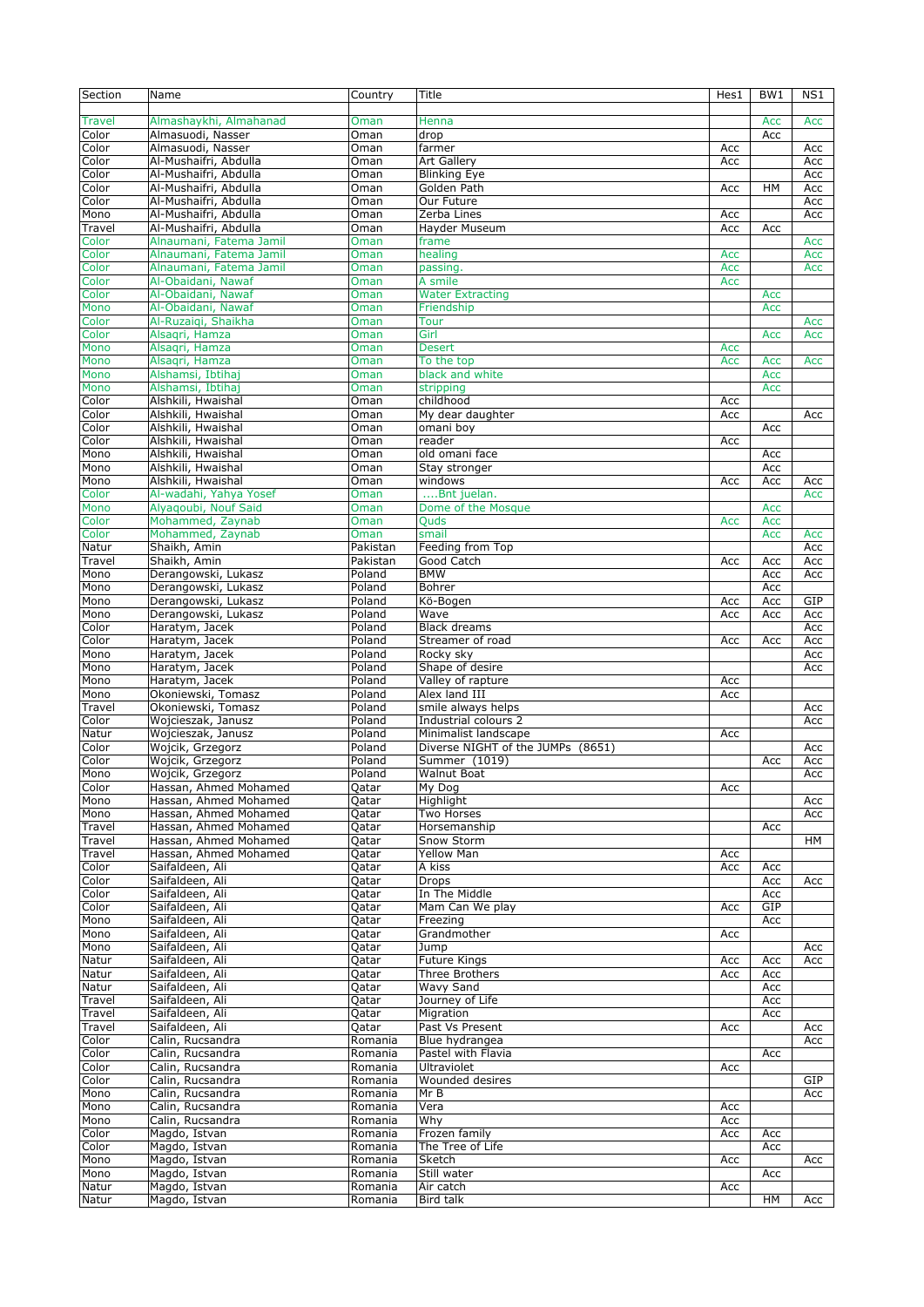| Section | Name                | Country                | Title                                  | Hes1 | BW1         | NS1 |
|---------|---------------------|------------------------|----------------------------------------|------|-------------|-----|
|         |                     |                        |                                        |      |             |     |
| Natur   | Magdo, Istvan       | Romania                | Hit the spot                           | Acc  | Acc         | HМ  |
| Natur   | Magdo, Istvan       | Romania                | Last fly                               | Acc  |             |     |
|         |                     |                        |                                        |      |             |     |
| Travel  | Magdo, Istvan       | Romania                | Holy Montain                           |      | Acc         | Acc |
| Travel  | Magdo, Istvan       | Romania                | Winter stillness                       |      | Acc         | Acc |
| Mono    | Pop, Ovi D.         | Romania                | Box                                    |      | Acc         | Acc |
| Mono    | Pop, Ovi D.         | Romania                | Pop Art                                |      | Acc         |     |
| Mono    | Pop, Ovi D.         | Romania                | Reflexion                              |      | Acc         |     |
| Color   | Sarb, Vasile        | Romania                | rest                                   |      | Acc         |     |
| Color   | Sarb, Vasile        | Romania                | you see me                             | Acc  | Acc         |     |
|         |                     |                        |                                        |      |             |     |
| Mono    | Sarb, Vasile        | Romania                | spell                                  | Acc  |             |     |
| Travel  | Sarb, Vasile        | Romania                | circle                                 |      | Acc         |     |
| Travel  | Sarb, Vasile        | Romania                | Queen                                  |      | Acc         |     |
| Natur   | Agapov, Sergey      | Russia                 | <b>Great Migration of Wildebeest 2</b> | Acc  | Acc         |     |
| Natur   | Agapov, Sergey      | Russia                 | In the vastness of Arctic              | HM   | <b>FIAP</b> | Acc |
| Natur   | Agapov, Sergey      | Russia                 | The Great Migration of Wildebeest 2    |      | Acc         |     |
|         |                     |                        |                                        |      |             |     |
| Travel  | Agapov, Sergey      | Russia                 | Always the family                      |      | Acc         |     |
| Travel  | Agapov, Sergey      | Russia                 | Ritual of taking blood                 |      |             | Acc |
| Travel  | Agapov, Sergey      | Russia                 | Survival                               |      | Acc         | Acc |
| Color   | Aleshchenko, Sergey | Russia                 | Dead Trees in Namibia                  |      |             | Acc |
| Color   | Aleshchenko, Sergey | Russia                 | Isle of Skye                           | Acc  | Acc         | Acc |
| Color   | Aleshchenko, Sergey | Russia                 | Provence                               | Acc  | Acc         |     |
|         |                     |                        |                                        |      |             |     |
| Travel  | Aleshchenko, Sergey | Russia                 | <b>Arctic Village</b>                  |      | Acc         | Acc |
| Travel  | Aleshchenko, Sergey | Russia                 | Autumn in Tuscany                      |      | Acc         |     |
| Travel  | Aleshchenko, Sergey | Russia                 | Hamnoy                                 | Acc  | Acc         | GIP |
| Color   | Anisimov, Sergey    | Russia                 | Baikal-Olkhon 4                        |      | Acc         | Acc |
| Color   | Anisimov, Sergey    | Russia                 | Nina 45                                | HM   | Acc         | GIP |
| Color   | Anisimov, Sergey    | Russia                 | With a White reindeer                  | Acc  | Acc         |     |
|         |                     | Russia                 |                                        |      |             |     |
| Mono    | Anisimov, Sergey    |                        | In dance                               | Acc  | Acc         | Acc |
| Mono    | Anisimov, Sergey    | Russia                 | Pulling of a rope 2                    | Acc  |             | Acc |
| Natur   | Anisimov, Sergey    | Russia                 | Ice of Greenland 27                    | Acc  | Acc         | Acc |
| Natur   | Anisimov, Sergey    | Russia                 | Ice of Greenland 28                    |      | <b>HM</b>   |     |
| Natur   | Anisimov, Sergey    | Russia                 | nature ornament 1                      | Acc  |             |     |
| Natur   | Anisimov, Sergey    | Russia                 | Svalbard polar bears                   | Acc  | Acc         | Acc |
|         |                     |                        |                                        |      |             |     |
| Travel  | Anisimov, Sergey    | Russia                 | In the Gydansky tundra                 | Acc  | Acc         | Acc |
| Travel  | Anisimov, Sergey    | Russia                 | Little Nenets Nedko 7                  | HM   | GIP         | Acc |
| Travel  | Anisimov, Sergey    | Russia                 | Race 8                                 | Acc  | HM          | HМ  |
| Travel  | Anisimov, Sergey    | Russia                 | Woman and avka                         |      | Acc         | Acc |
| Color   | Kanunnikov, Viktor  | Russia                 | Coal unloading 5                       |      | Acc         |     |
| Color   | Kanunnikov, Viktor  | Russia                 | Her youth                              |      |             | Acc |
|         |                     |                        |                                        |      |             |     |
| Color   | Kanunnikov, Viktor  | Russia                 | Two forms - two colors                 | Acc  |             | Acc |
| Travel  | Kanunnikov, Viktor  | Russia                 | Chicken carrier 1                      | Acc  |             |     |
| Travel  | Kanunnikov, Viktor  | Russia                 | Fruit seller 1                         | Acc  |             | Acc |
| Travel  | Kanunnikov, Viktor  | Russia                 | Go on                                  |      | Acc         | Acc |
| Color   | Suloev, Alexey      | Russia                 | Chat up at the Chum-Yamal              |      | Acc         |     |
| Mono    | Abu Shalwa, Mofeed  | Saudi Arabia iron Man  |                                        |      |             | Acc |
|         |                     |                        |                                        |      |             |     |
| Mono    | Abu Shalwa, Mofeed  | Saudi Arabia Smart boy |                                        | Acc  | Acc         |     |
| Mono    | Abu Shalwa, Mofeed  |                        | Saudi Arabia Victim of war             | Acc  |             |     |
| Natur   | Abu Shalwa, Mofeed  |                        | Saudi ArabiaDamselfly African          |      | Acc         |     |
| Natur   | Abu Shalwa, Mofeed  |                        | Saudi Arabia Hovering fly              | Acc  | Acc         | Acc |
| Natur   | Abu Shalwa, Mofeed  |                        | Saudi Arabia Locust Save me            | Acc  | Acc         |     |
| Color   | Iglic, Edo          | Serbia                 | Colour running girls 2                 | Acc  |             |     |
|         |                     |                        |                                        |      |             |     |
| Color   | Iglic, Edo          | Serbia                 | No one can make a mistake              | HМ   | HМ          | Acc |
| Mono    | Iglic, Edo          | Serbia                 | Silent witness                         |      | Acc         |     |
| Travel  | Iglic, Edo          | Serbia                 | Championship celebration 1             |      |             | Acc |
| Travel  | Iglic, Edo          | Serbia                 | Modern Odin                            | Acc  | Acc         | Acc |
| Travel  | Iglic, Edo          | Serbia                 | Temple 2                               | Acc  |             | Acc |
| Color   | Milojevic, Rasa     | Serbia                 | A1 Miner 1049                          |      |             | Acc |
| Color   | Milojevic, Rasa     | Serbia                 | A3 Portrait From Kovacica              |      |             | Acc |
|         |                     |                        |                                        |      |             |     |
| Mono    | Milojevic, Rasa     | Serbia                 | B2 It's a sad old age 8493wb           | Acc  |             |     |
| Mono    | Milojevic, Rasa     | Serbia                 | B3 Prof. Cekan 3313                    | Acc  |             |     |
| Mono    | Milojevic, Rasa     | Serbia                 | B4 Velimir Djordjevic 3232wb           | Acc  |             |     |
| Natur   | Milojevic, Rasa     | Serbia                 | seagulls 1                             |      | Acc         |     |
| Travel  | Milojevic, Rasa     | Serbia                 | D1 Hard day                            | Acc  |             |     |
| Travel  | Milojevic, Rasa     | Serbia                 | D3 Streets in Gorizia 5548             | Acc  |             |     |
| Travel  |                     |                        | D4 Water carrier 9160 wb               |      |             |     |
|         | Milojevic, Rasa     | Serbia                 |                                        | Acc  |             |     |
| Color   | Htet, Hein          | Singapore              | She                                    |      |             | Acc |
| Color   | Htet, Hein          | Singapore              | Uncle                                  |      | Acc         | Acc |
| Mono    | Htet, Hein          | Singapore              | Stability vs Velocity                  |      | Acc         | Acc |
| Mono    | Htet, Hein          | Singapore              | Strength                               | Acc  |             |     |
| Natur   | Htet, Hein          | Singapore              | Looking forward backward               |      |             | Acc |
| Travel  | Htet, Hein          | Singapore              | Dong Shu Lin Monastery                 |      |             |     |
|         |                     |                        |                                        |      | Acc         |     |
| Travel  | Htet, Hein          | Singapore              | Temple day                             |      | Acc         |     |
| Color   | Tan, Lee Eng        | Singapore              | Monk Emotional Elephant                |      |             | Acc |
| Mono    | Tan, Lee Eng        | Singapore              | Teacher Warn Student                   | Acc  |             | Acc |
| Mono    | Tan, Lee Eng        | Singapore              | Tina Dream Spiral BW                   | Acc  |             |     |
| Travel  | Tan, Lee Eng        | Singapore              | Mt Bromo Morning                       | Acc  | Acc         | Acc |
|         |                     |                        |                                        |      |             |     |
| Travel  | Tan, Lee Eng        | Singapore              | Red Earth Old Man                      |      |             | Acc |
| Travel  | Tan, Lee Eng        | Singapore              | Village Terrace Fog                    | Асс  | Acc         | Acc |
| Color   | Teo, Chin Leong     | Singapore              | Colourful Joss Sticks                  | Acc  | HM          | Acc |
| Color   | Teo, Chin Leong     | Singapore              | Fermenting Fish Sauce                  | Acc  | Acc         | Acc |
| Color   | Teo, Chin Leong     | Singapore              | Old Pier                               |      | HM          | Acc |
| Mono    | Teo, Chin Leong     | Singapore              | <b>Boat Amongst Stilts</b>             | Acc  |             |     |
|         |                     |                        |                                        |      |             |     |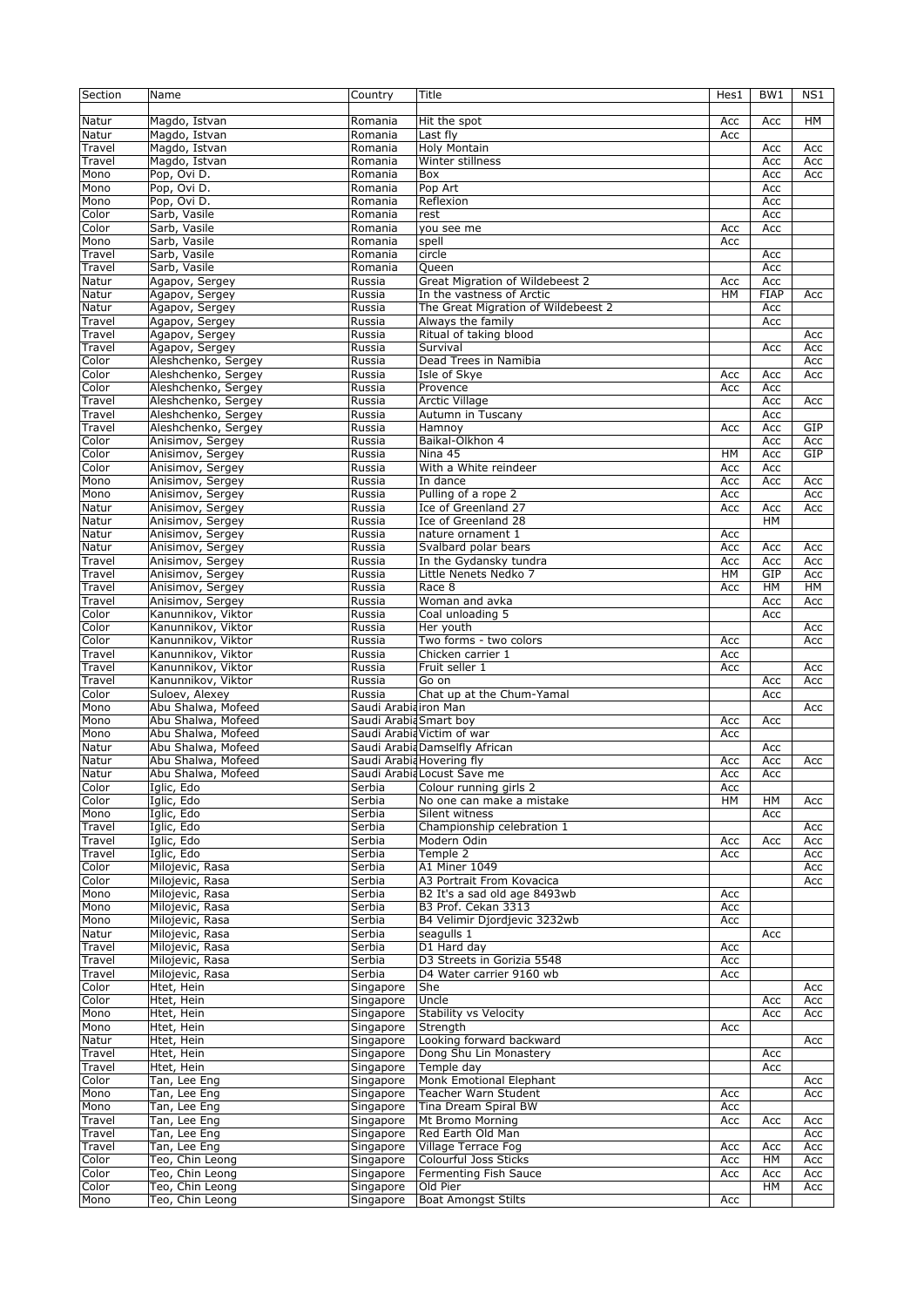| Section       | Name                           | Country         | Title                          | Hes1 | BW1 | NS1              |
|---------------|--------------------------------|-----------------|--------------------------------|------|-----|------------------|
|               |                                |                 |                                |      |     |                  |
| Mono          | Teo, Chin Leong                | Singapore       | Boat Amongst the Bamboo Stilts |      | Acc |                  |
| Mono          | Teo, Chin Leong                | Singapore       | Boat Amongst the Fisheries     |      | Acc |                  |
| Natur         | Teo, Chin Leong                | Singapore       | Glaciel Beauty                 | Acc  | Acc |                  |
| Travel        | Teo, Chin Leong                | Singapore       | Dubai Cityscape Colour         | Acc  | GIP | Acc              |
| Travel        | Teo, Chin Leong                | Singapore       | Farmer and Buffaloes Colour    |      |     | Acc              |
| Travel        | Teo, Chin Leong                | Singapore       | Fishermen Returning Home       |      | Acc | Acc              |
| Travel        | Teo, Chin Leong                | Singapore       | Lady Mending Fishing Nets      |      |     | Acc              |
| <b>Natur</b>  | Surmanková, Radoslava          | Slovakia        | The Weiro                      | Acc  |     | Acc              |
|               | Surmanková, Radoslava          |                 |                                |      |     |                  |
| <b>Travel</b> |                                | Slovakia        | Night in the City              |      | Acc |                  |
| Color         | Bricelj, Bogdan                | Slovenia        | Tree on the Slope              |      | Acc | Acc              |
| Color         | Briceli, Bogdan                | Slovenia        | Woman Ski Champion             |      | Acc | Acc              |
| Mono          | Bricelj, Bogdan                | Slovenia        | Church and Mists bw            | Acc  | Acc | Acc              |
| Natur         | Bricelj, Bogdan                | Slovenia        | Barrel Jellyfish 2             |      | Acc | Acc              |
| Color         | Bricelj, Danila                | Slovenia        | Very Fast                      |      | Acc |                  |
| Color         | Bricelj, Danila                | Slovenia        | Way through the Wineyard       | Acc  |     |                  |
| Natur         | Bricelj, Danila                | Slovenia        | Golden Beetle                  |      | Acc |                  |
| Natur         | Bricelj, Danila                | Slovenia        | Marmots Playing                | Acc  | HM  |                  |
| Color         | Burnik, Marko                  | Slovenia        | Pencils                        | Acc  | Acc |                  |
| Color         | Burnik, Marko                  | Slovenia        | Red and Green                  | Acc  |     |                  |
| Mono          | Burnik, Marko                  | Slovenia        | Hotel Dubrovnik                |      | Acc | Acc              |
| Mono          | Burnik, Marko                  | Slovenia        | Linije                         | Acc  | Acc | Acc              |
| Mono          | Burnik, Marko                  | Slovenia        | Simetrija                      | Acc  |     | Acc              |
| Natur         | Burnik, Marko                  | Slovenia        | Sova                           |      | Acc |                  |
| Travel        | Burnik, Marko                  | Slovenia        | Ice train                      |      |     |                  |
| Color         | Cerar, Anton                   |                 |                                | Acc  |     |                  |
|               |                                | Slovenia        | Srna v skoku                   |      | Acc |                  |
| Natur         | Cerar, Milan                   | Slovenia        | Pygmy Owl                      |      | Acc | Acc              |
| Color         | Cešnovar, Žiga                 | Slovenia        | <b>Walking forward</b>         | Acc  |     | Acc              |
| Mono          | Cešnovar, Žiga                 | Slovenia        | <b>Silence</b>                 | Acc  |     |                  |
| Color         | Cufar, Aleksander              | Slovenia        | AW-3388                        |      | Acc | Acc              |
| Color         | Cufar, Aleksander              | Slovenia        | PR-599W                        |      |     | Acc              |
| Mono          | Cufar, Aleksander              | Slovenia        | Action-S100BW                  | Acc  | Acc | Acc              |
| Mono          | Cufar, Aleksander              | Slovenia        | PR-1010                        |      |     | Acc              |
| Mono          | Cufar, Aleksander              | Slovenia        | <b>PR-Z401</b>                 |      |     | Acc              |
| Natur         | Cufar, Aleksander              | Slovenia        | Dino-1070                      | Acc  |     |                  |
| Natur         | Cufar, Aleksander              | Slovenia        | Flowers-150                    | Acc  | Acc | Acc              |
| Natur         | Cufar, Aleksander              | Slovenia        | SA-888                         | Acc  |     |                  |
| Travel        | Cufar, Aleksander              | Slovenia        | Fog-R777                       | Acc  |     |                  |
| Color         | Klabus, Aleš                   | Slovenia        | <b>DYING LEAF</b>              |      | Acc |                  |
| Color         | Klabus, Aleš                   | Slovenia        | <b>TWISTED</b>                 | Acc  |     |                  |
| Mono          | Klabus, Aleš                   | Slovenia        | <b>CYCLING SHADOW</b>          | Acc  | Acc | Acc              |
| Color         | Marušič, Jakob                 | Slovenia        | Basketball under night sky 2   | Acc  |     | Acc              |
| Color         | Marušič, Jakob                 | Slovenia        |                                | Acc  |     |                  |
|               |                                |                 | Sunset by the sea              |      |     |                  |
| Mono          | Marušič, Jakob                 | Slovenia        | In the dark                    | Acc  |     |                  |
| Mono          | Marušič, Jakob                 | Slovenia        | Inside out                     |      |     | Acc              |
| <b>Natur</b>  | Marušič, Jakob                 | Slovenia        | Evening                        | Acc  |     |                  |
| <b>Natur</b>  | Marušič, Jakob                 | <b>Slovenia</b> | Fly!                           | Acc  |     | Acc              |
| <b>Natur</b>  | Marušič, Jakob                 | Slovenia        | World Wide Web                 | Acc  |     | Acc              |
| <b>Travel</b> | Marušič, Jakob                 | Slovenia        | <b>Branderburger Tor</b>       |      |     | Acc              |
| <b>Travel</b> | Marušič, Jakob                 | Slovenia        | The boatmaker                  | Acc  |     |                  |
| Color         | Mori, Urska                    | Slovenia        | Corrupted                      | Acc  |     |                  |
| Color         | Novak, Sandi                   | Slovenia        | Ely in the wood                | Acc  |     | Acc              |
| Color         | Novak, Sandi                   | Slovenia        | Swiming                        |      | Acc | Acc              |
| Mono          | Novak, Sandi                   | Slovenia        | Between the doors              |      | Acc |                  |
| Mono          | Novak, Sandi                   | Slovenia        | Pain                           | Acc  |     |                  |
| Natur         | Novak, Sandi                   | Slovenia        | Dance                          | Acc  |     |                  |
| Natur         | Novak, Sandi                   | Slovenia        | Owl 2                          |      |     | Acc              |
| Natur         | Novak, Sandi                   | Slovenia        | Trio                           |      | Acc |                  |
| Travel        | Novak, Sandi                   | Slovenia        | Lofoten 2                      |      | Acc |                  |
| Travel        | Novak, Sandi                   | Slovenia        | Red lake                       | Acc  |     |                  |
| Travel        |                                |                 | Reflection                     |      |     |                  |
|               | Novak, Sandi<br>Poronik, Karin | Slovenia        | Mona Lisa                      | Acc  |     | Acc              |
| Color         |                                | Slovenia        |                                | Acc  |     |                  |
| Color         | Poronik, Karin                 | Slovenia        | Truth or dare                  |      |     | Acc              |
| Mono          | Poronik, Karin                 | Slovenia        | Enough                         | Acc  |     |                  |
| Color         | Potnik, Ziva                   | Slovenia        | In Disguise                    |      |     | Acc              |
| Mono          | Potnik, Ziva                   | Slovenia        | In the Moment                  | Acc  | Acc |                  |
| <b>Travel</b> | Potnik, Ziva                   | Slovenia        | <b>Disengage</b>               | Acc  |     | Acc              |
| <b>Travel</b> | Potnik, Ziva                   | Slovenia        | In Blossom                     | Acc  |     |                  |
| Color         | Praprotnik, Tisa               | Slovenia        | Keyhole                        |      |     | Acc              |
| Color         | Praprotnik, Tisa               | Slovenia        | <b>Mad Hatter</b>              | Acc  | Acc | Acc              |
| Mono          | Praprotnik, Tisa               | Slovenia        | Outcast                        | Acc  |     |                  |
| Mono          | Praprotnik, Tisa               | Slovenia        | <b>The Kiss</b>                |      |     | Acc              |
| <b>Travel</b> | Praprotnik, Tisa               | Slovenia        | Hideout                        |      |     | Acc              |
| Natur         | Rojnik, Bor                    | Slovenia        | Autumn colors of Alps          |      | Acc |                  |
| Color         | Skerbis, Nik                   | Slovenia        | Feeling1                       |      | Acc |                  |
| Color         | Skerbis, Nik                   | Slovenia        | Magical                        | Acc  | Acc | Acc              |
| Color         | Skerbis, Nik                   | Slovenia        | Rain drops                     |      | Acc |                  |
| Color         | Skerbis, Nik                   | Slovenia        | Smoker                         | Acc  |     |                  |
| Mono          | Skerbis, Nik                   | Slovenia        | Feeling <sub>2</sub>           |      |     |                  |
| <b>Travel</b> | Skerbis, Nik                   | Slovenia        | <b>Fishermans</b>              |      |     | Acc<br><b>BY</b> |
|               |                                |                 |                                |      |     |                  |
| Mono          | Vaukan, Živa                   | Slovenia        | Overridden                     |      |     | Acc              |
| Color         | Vendramin, Urban               | <b>Slovenia</b> | Family                         |      |     | Acc              |
| Color         | Vendramin, Urban               | Slovenia        | Tree                           | Acc  |     |                  |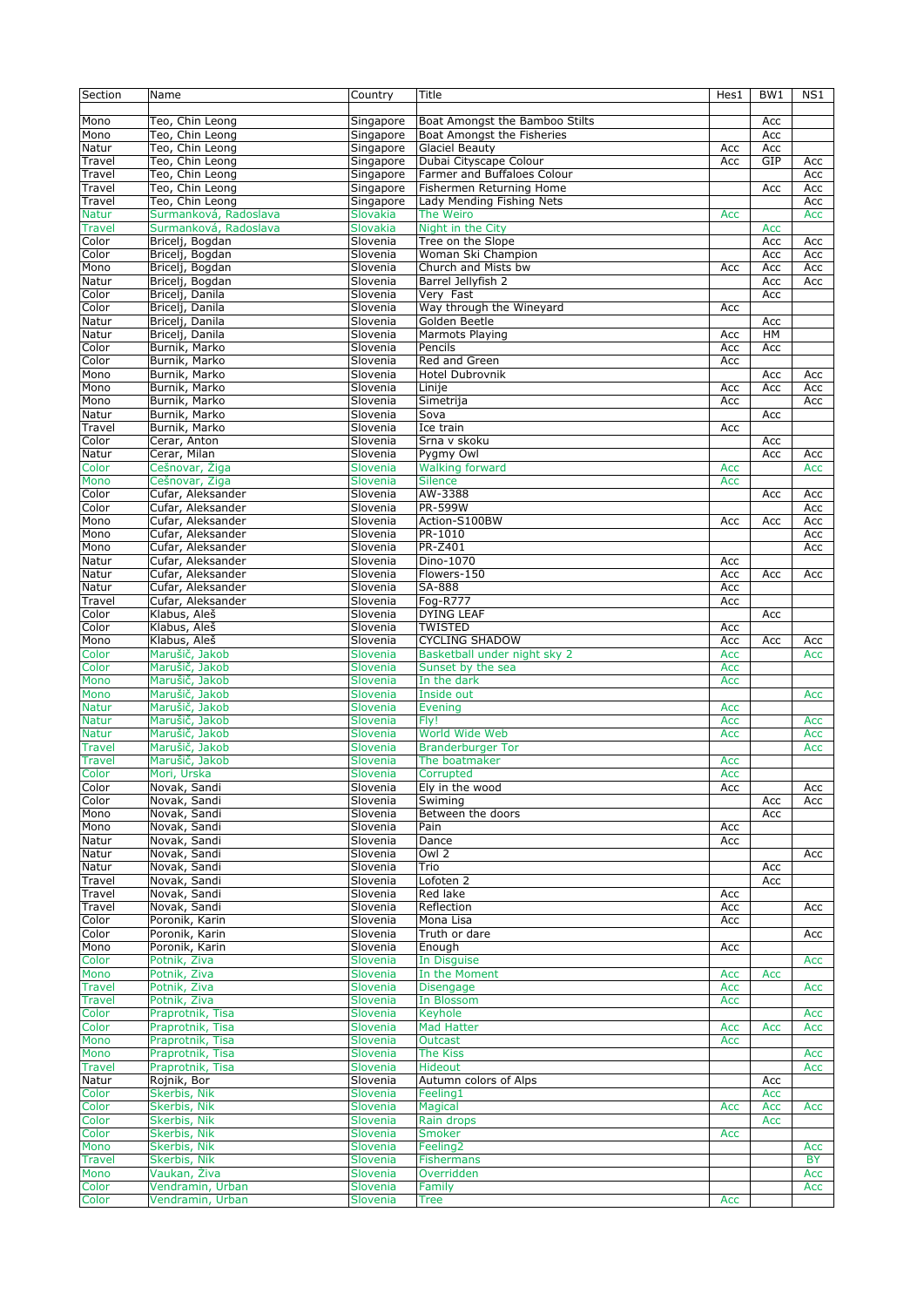| Section                       | Name                                     | Country                   | Title                                                                     | Hes1       | BW1        | NS1              |
|-------------------------------|------------------------------------------|---------------------------|---------------------------------------------------------------------------|------------|------------|------------------|
| Color                         | Vendramin, Urban                         | Slovenia                  | Venice                                                                    |            | Acc        |                  |
| Mono                          | Vendramin, Urban                         | Slovenia                  | Morning walk                                                              |            | <b>HM</b>  |                  |
| Mono                          | Vendramin, Urban                         | Slovenia                  | <b>Skater</b>                                                             | Acc        |            |                  |
| Mono                          | Vendramin, Urban                         | Slovenia                  | <b>Wedding in Venice</b>                                                  | Acc        | Acc        | Acc              |
| Mono                          | Vendramin, Urban                         | Slovenia                  | Winter                                                                    |            | Acc        | Acc              |
| <b>Natur</b><br><b>Travel</b> | Vendramin, Urban<br>Vendramin, Urban     | Slovenia<br>Slovenia      | Summer storm<br>Frozen tower                                              |            |            | <b>HM</b><br>Acc |
| Mono                          | Vertanik, Živa Vita                      | Slovenia                  | <b>Jack</b>                                                               |            |            | Acc              |
| Mono                          | Vertanik, Živa Vita                      | Slovenia                  | No Interest                                                               | Acc        |            |                  |
| Travel                        | Vertanik, Živa Vita                      | Slovenia                  | <b>Timeless</b>                                                           | Acc        |            |                  |
| Color                         | Vidmar, Stane                            | Slovenia                  | <b>Nets</b>                                                               |            |            | Acc              |
| Color                         | Vidmar, Stane                            | Slovenia                  | Red buttons                                                               | HM         | Acc        | GIP              |
| Color                         | Vidmar, Stane                            | Slovenia                  | Vase                                                                      |            |            | Acc              |
| Color                         | Vidmar, Stane                            | Slovenia                  | Windows 212                                                               | Acc        |            | Acc              |
| Mono<br>Mono                  | Vidmar, Stane<br>Vidmar, Stane           | Slovenia<br>Slovenia      | 2345<br>Curves                                                            | Acc        |            | Acc<br>Acc       |
| Mono                          | Vidmar, Stane                            | Slovenia                  | Old key 2                                                                 | Acc        | Acc<br>Acc | Acc              |
| Mono                          | Vidmar, Stane                            | Slovenia                  | People on strings 2                                                       | HМ         |            | Acc              |
| Color                         | Arnold, Edward                           |                           | South Africa Calling the fires of Avalon                                  |            | Acc        |                  |
| Mono                          | Arnold, Edward                           |                           | South Africa Pensively rebellious                                         | Acc        | Acc        | Acc              |
| Mono                          | Arnold, Edward                           | South Africa Set Free II  |                                                                           |            |            | Acc              |
| Mono                          | Arnold, Edward                           | South Africa Tidal flow   |                                                                           |            |            | Acc              |
| Natur                         | Arnold, Edward                           |                           | South Africa Cautious approach II                                         | Acc        | Acc        | Acc              |
| Natur<br>Travel               | Arnold, Edward<br>Arnold, Edward         |                           | South Africa Morning Meditation<br>South Africa Opera House at night      | Acc<br>Acc | Acc        | Acc              |
| Travel                        | Arnold, Edward                           |                           | South Africa Twilight Brisbane                                            |            |            | Acc              |
| Color                         | Arnold, Ronel                            |                           | South Africa Dreamy sunset                                                | Acc        |            |                  |
| Travel                        | Arnold, Ronel                            |                           | South Africa St Kilda pier                                                | Acc        | Acc        |                  |
| Color                         | Bauer, Rosemarie                         |                           | South Africa Footprints in sand                                           |            |            | Acc              |
| Natur                         | Bauer, Rosemarie                         |                           | South Africa Fighting guinea fowl                                         |            |            | Acc              |
| Natur                         | Bauer, Rosemarie                         | South Africa Free ride    |                                                                           | Acc        | Acc        | Acc              |
| Color                         | Blain, Michael<br>Blain, Michael         | South Africa Pace Attack  | South Africa Two up two down                                              | Acc<br>Acc |            |                  |
| Color<br>Mono                 | Blain, Michael                           |                           | South Africa Steam Power                                                  | Acc        |            | Acc              |
| Travel                        | Blain, Michael                           |                           | South Africa London alive at night                                        | Acc        | Acc        |                  |
| Travel                        | Blain, Michael                           |                           | South Africa Tuscan sunrise                                               |            | Acc        |                  |
| Travel                        | Blain, Michael                           |                           | South Africa Two gondoliers                                               | Acc        |            |                  |
| Color                         | Brits, Johan                             | South Africa lonely       |                                                                           |            | Acc        | GIP              |
| Color                         | Brits, Johan                             |                           | South Africa Misty morning                                                | Acc        | Acc        | Acc              |
| Color                         | Brits, Johan                             | South Africa stormy sea   |                                                                           |            | Acc        | Acc              |
| Color<br>Mono                 | Brits, Johan<br>Brits, Johan             |                           | South Africa sun rise in ecopark<br>South Africa offroad bike on the move | Acc        | Acc        |                  |
| Mono                          | Brits, Johan                             |                           | South Africa white elephant                                               | Acc        |            |                  |
| Natur                         | Brits, Johan                             |                           | South Africa hippo angry                                                  | HM         | Acc        | Acc              |
| Natur                         | Brits, Johan                             |                           | South Africa kinder garden                                                | Acc        |            |                  |
| Natur                         | Brits, Johan                             |                           | South Africa open mouth buffalo                                           | Acc        |            |                  |
| Natur                         | Cairncross, Pieter                       | South Africa approach     |                                                                           | Acc        | Acc        | Acc              |
| Natur                         | Cairncross, Pieter                       |                           | South Africa On the Search                                                | Acc        | Acc        |                  |
| Natur<br>Travel               | Cairncross, Pieter<br>Cairncross, Pieter | South Africa Afraid       | South Africa Running Letschwes                                            | Acc        | Acc<br>Acc | Acc<br>Acc       |
| Color                         | Caldecott, Reg                           | South Africa de Vos       |                                                                           | Acc        | Acc        | Acc              |
| Color                         | Caldecott, Reg                           | South Africa Judy Bird    |                                                                           |            |            | Acc              |
| Color                         | Caldecott, Req                           |                           | South Africa Raven Klaasen                                                | Acc        | Acc        |                  |
| Mono                          | Caldecott, Reg                           | South Africa FitPit       |                                                                           | Acc        | Acc        | Acc              |
| Natur                         | Caldecott, Reg                           |                           | South Africa Chasing cheetahs                                             |            | Acc        |                  |
| Natur<br>Natur                | Caldecott, Reg<br>Caldecott, Reg         | South Africa Zebra calf   | South Africa Rufous-naped Lark                                            | Acc<br>HM  | Acc<br>Acc | Acc<br>HМ        |
| Travel                        | Caldecott, Reg.                          |                           | South Africa Blast from the past                                          | Acc        |            |                  |
| Travel                        | Caldecott, Reg.                          | South Africa Bondi        |                                                                           | Acc        | Acc        | Acc              |
| Travel                        | Caldecott, Reg                           | South Africa Hermanus     |                                                                           |            | Acc        | Acc              |
| Color                         | Cerutti, Paula                           | South Africa I Love Italy |                                                                           | Acc        |            | Acc              |
| Color                         | Cerutti, Paula                           | South Africa Mouthful     |                                                                           |            | Acc        |                  |
| Color                         | Cerutti, Paula                           |                           | South Africa Never Too Old To Tango                                       | Acc        |            |                  |
| Color<br>Color                | Cholwich, Tania<br>Cholwich, Tania       | South Africa Trumpet      | South Africa Elephanr Giant                                               |            | Acc<br>Acc | Acc              |
| Mono                          | Cholwich, Tania                          |                           | South Africa Elephant Family                                              |            | HM         |                  |
| Mono                          | Cholwich, Tania                          |                           | South Africa Elephant Portrait                                            |            | Acc        |                  |
| Mono                          | Cholwich, Tania                          |                           | South Africa Two Brothers                                                 |            | Acc        |                  |
| Natur                         | Cholwich, Tania                          |                           | South Africa Baby Elephant                                                | Acc        | Acc        | Acc              |
| Travel                        | Cholwich, Tania                          | South Africa Africa       |                                                                           |            | Acc        |                  |
| Travel                        | Cholwich, Tania                          |                           | South Africa Masai People                                                 |            | Acc        |                  |
| Color<br>Color                | Coetser, Annemari<br>Coetser, Annemari   | South Africa The kiss     | South Africa Veiled threats surround me                                   | Acc<br>Acc | HM         | Acc              |
| Mono                          | Coetser, Annemari                        |                           | South Africa Uncaged they soared                                          |            | Acc        | Acc              |
| Natur                         | Coetser, Annemari                        |                           | South Africa Dune and tree                                                |            |            | Acc              |
| Travel                        | Coetser, Annemari                        |                           | South Africa Almost noon at Moses Mabidha                                 |            |            | Acc              |
| Travel                        | Coetser, Annemari                        |                           | South Africa Hard work before the storm                                   | Acc        |            |                  |
| Travel                        | Coetser, Annemari                        |                           | South Africa Walking with Grandma                                         |            |            | Acc              |
| Color                         | Coetzee, Sanet                           | South Africa Purple sky   |                                                                           |            | Acc        |                  |
| Color<br>Mono                 | Coetzee, Sanet<br>Coetzee, Sanet         |                           | South Africa The boat that I row<br>South Africa Misty harbour            | Acc<br>Acc |            |                  |
| Natur                         | Coetzee, Sanet                           |                           | South Africa After the kill                                               | Acc        |            | Acc              |
|                               |                                          |                           |                                                                           |            |            |                  |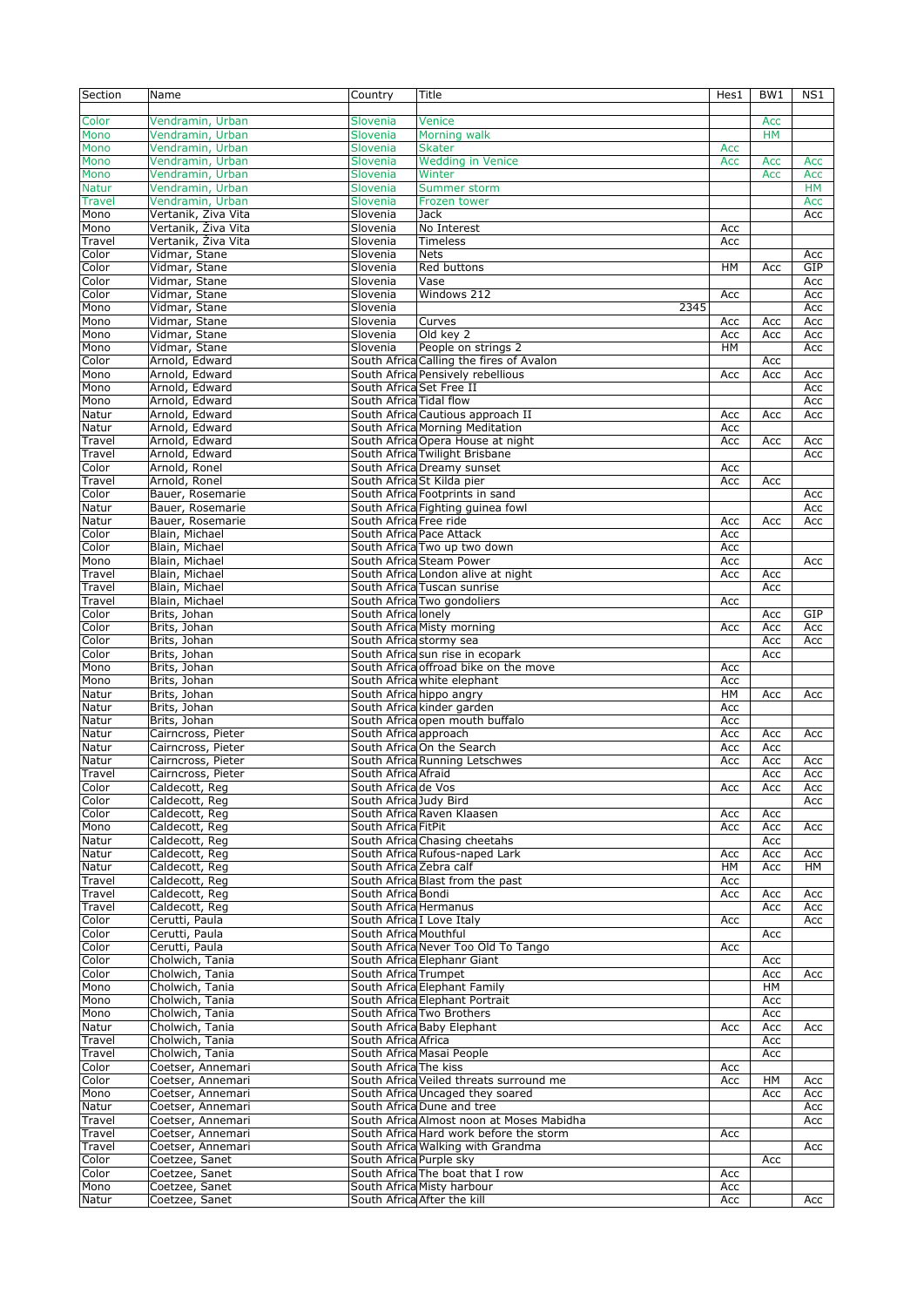| Section         | Name                                   | Country                  | Title                                                     | Hes1      | BW1        | NS1        |
|-----------------|----------------------------------------|--------------------------|-----------------------------------------------------------|-----------|------------|------------|
|                 |                                        |                          |                                                           |           |            |            |
| Natur           | Coetzee, Sanet                         | South Africa All ears    |                                                           | Acc       | Acc        | Acc        |
| Travel          | Coetzee, Sanet                         |                          | South Africa Kgalagadi South Africa                       |           | Acc        | Acc        |
| Color           | Coumbias, John                         |                          | South Africa man in the forest                            |           |            | Acc        |
| Color           | Coumbias, John                         | South Africa thoughtful  |                                                           | Acc       | Acc        |            |
| Mono            | Coumbias, John                         |                          | South Africa caught in the rain                           | <b>HM</b> |            | Acc        |
| Mono            | Coumbias, John                         | South Africa old lady    |                                                           | Acc       |            |            |
| Natur           | Coumbias, John                         |                          | South Africa buffalo bathing                              | Acc       | Acc        |            |
| Natur           | Coumbias, John                         |                          | South Africa challenging elli                             | Acc       |            |            |
| Natur           | Coumbias, John                         | South Africa joyful elli |                                                           | Acc       | Acc        | HМ         |
| Natur           | Coumbias, John                         |                          | South Africa territorial aggression                       | HM        | Acc        | Acc        |
| Travel          | Coumbias, John                         |                          | South Africa eldery worker                                | Acc       |            | Acc        |
| Travel          | Coumbias, John                         |                          | South Africa preparing his smoke                          | Acc       | Acc        |            |
| Natur           | Du Plessis, Hendrik                    |                          | South Africa African Jacana                               |           |            | Acc        |
| Natur           | Du Plessis, Hendrik                    | South Africa The catch   |                                                           |           | Acc        |            |
| Travel          | Du Plessis, Hendrik                    |                          | South Africa Nile river merchants                         |           | Acc        |            |
| Travel          | Du Plessis, Hendrik                    | South Africa The gap     |                                                           | Acc       |            |            |
| Color           | Du Preez, Dereck                       | South Africa Bugsy       |                                                           | GIP       |            |            |
| Color           | Du Preez, Dereck                       |                          | South Africa Cocktail Hour                                | Acc       |            |            |
| Color           | Du Preez, Dereck                       |                          | South Africa Prayer Time                                  |           | Acc        |            |
| Color           | Du Preez, Dereck                       |                          | South Africa The Blues Cafe                               | Acc       |            |            |
| Mono            | Du Preez, Dereck                       |                          | South Africa African Stand Off                            | HM        | GIP        | Acc        |
| Mono            | Du Preez, Dereck                       |                          | South Africa Cheetah Lunge                                |           | <b>HM</b>  | HM         |
| Mono            | Du Preez, Dereck                       | South Africa Nsofu       |                                                           | Acc       | Acc        | Acc        |
| Mono            | Du Preez, Dereck                       |                          | South Africa The Magic Twenties                           | Acc       |            |            |
| Natur           | Du Preez, Dereck                       |                          | South Africa Brusher Groomer                              | GIP       | <b>RPS</b> | GIP        |
| Natur           | Du Preez, Dereck                       |                          | South Africa Resting Rhinos                               | Acc       | HM         |            |
| Natur           | Du Preez, Dereck                       | South Africa Sundowner   | South Africa A Little Church In Elliot                    | Acc       | Acc        |            |
| Color<br>Color  | Fletcher, Simon<br>Fletcher, Simon     | South Africa Fisherman   |                                                           |           | Acc<br>Acc |            |
| Color           | Fletcher, Simon                        | South Africa Guitarist   |                                                           |           | Acc        |            |
| Color           | Fletcher, Simon                        |                          | South Africa Stormy Morning                               | Acc       | Acc        | Acc<br>Acc |
| Mono            | Fletcher, Simon                        | South Africa Apocalypse  |                                                           |           |            | Acc        |
| Mono            | Fletcher, Simon                        |                          | South Africa Final Resting Place                          | Acc       |            | Acc        |
| Mono            | Fletcher, Simon                        |                          | South Africa Sea Water Streaks                            | Acc       |            | Acc        |
| Mono            | Fletcher, Simon                        | South Africa Swirling    |                                                           |           | Acc        |            |
| Natur           | Fletcher, Simon                        |                          | South Africa Early Morning Whoopee                        |           | Acc        |            |
| Natur           | Fletcher, Simon                        |                          | South Africa Lion Portrait                                |           | Acc        |            |
| Natur           | Fletcher, Simon                        | South Africa Take Off    |                                                           | Acc       |            | Acc        |
| Natur           | Fletcher, Simon                        |                          | South Africa Whatcha Up To                                | <b>HM</b> | Acc        | Acc        |
| Travel          | Fletcher, Simon                        |                          | South Africa Old Standard Bank Of South Africa            |           | Acc        |            |
| Travel          | Fletcher, Simon                        |                          | South Africa Spring Storm Brewing                         | Acc       |            |            |
| Travel          | Fletcher, Simon                        |                          | South Africa Winter Sunrise On Old Park Station           |           |            | Acc        |
| Color           | Gerber, Charlaine                      |                          | South Africa As if she was just walking by                | Acc       | Acc        | HM         |
| Color           | Gerber, Charlaine                      |                          | South Africal I know there is something in the rain       | Acc       | Acc        | Acc        |
| Color           | Gerber, Charlaine                      |                          | South Africa Swans on the lake                            | Acc       |            | Acc        |
| Color           | Gerber, Charlaine                      |                          | South Africa The answer is blowing in the wind            |           | Acc        |            |
| Mono            | Gerber, Charlaine                      |                          | South Africa As time goes by you will see                 | Acc       | Acc        | Acc        |
| Mono            | Gerber, Charlaine                      |                          | South Africa Cause your presence still lingers here       | Acc       | Acc        | Acc        |
| Mono            | Gerber, Charlaine                      |                          | South Africa Go back go back to the world                 | Acc       |            | Acc        |
| Mono            | Gerber, Charlaine                      |                          | South Africa The nightwatch                               | GIP       | Acc        |            |
| Color           | Gibson, Evelyn                         |                          | South Africa Architecture Grandeur                        |           |            | Acc        |
| Color           | Gibson, Evelyn                         |                          | South Africa Good Morning how are you                     | Acc       | Acc        | Acc        |
| Mono            | Gibson, Evelyn                         |                          | South Africa Bicycle Shadows                              | HM        | Acc        | Acc        |
| Mono            | Gibson, Evelyn                         |                          | South Africa Sparkling Beauty                             | Acc       | Acc        | Acc        |
| Mono            | Gibson, Evelyn                         |                          | South Africa Street Photography                           | Acc       |            |            |
| Mono            | Gibson, Evelyn                         |                          | South Africa Washing Day                                  |           |            | Acc        |
| Natur           | Gibson, Evelyn                         |                          | South Africa At the waterhole Botswana                    | Acc       | Acc        |            |
| Natur           | Gibson, Evelyn                         |                          | South Africa Coming out of the Bush                       |           |            | Acc        |
| Travel          | Gibson, Evelyn                         |                          | South Africa Archway View Cienfugus                       | Acc       | Acc        |            |
| Travel          | Gibson, Evelyn                         |                          | South Africa Cars of Havana                               |           | Acc        |            |
| Travel          | Gibson, Evelyn                         |                          | South Africa Cuban Barber                                 | Acc       |            | Acc        |
| Travel          | Gibson, Evelyn                         |                          | South Africa Havana by Night                              | Acc       | Acc        | Acc        |
| Color           | Goosen, Christina                      |                          | South Africa Lilac breasted roller                        | Acc       | Acc        |            |
| Natur           | Goosen, Christina                      |                          | South Africa Caught on camera while having a bad hair day |           | Acc        | Acc        |
| Natur           | Goosen, Christina                      |                          | South Africa Early morning sushi                          |           | Acc        |            |
| Natur<br>Natur  | Goosen, Christina<br>Goosen, Christina |                          | South Africa Heaven on earth<br>South Africa The takeoff  | Acc       | Acc        | <b>RPS</b> |
|                 |                                        |                          | South Africa Singapore from level 33                      |           |            |            |
| Travel<br>Color | Goosen, Christina<br>Grobler, Anton    |                          | South Africa kamanjab transport                           | Acc       | Acc<br>Acc | Acc        |
| Natur           | Grobler, Anton                         |                          | South Africa Byevanger en prooi                           | Acc       | Acc        |            |
| Natur           | Grobler, Anton                         |                          | South Africa koring kriek                                 | Acc       |            |            |
| Natur           | Grobler, Anton                         | South Africa sprinkaan 1 |                                                           | Acc       | Acc        | Acc        |
| Natur           | Grobler, Anton                         |                          | South Africa sprinkaan witsand                            |           |            | Acc        |
| Travel          | Grobler, Anton                         |                          | South Africa kubu eiland                                  | Acc       | Acc        |            |
| Travel          | Grobler, Anton                         |                          | South Africa namib desert oryx                            |           |            | Acc        |
| Travel          | Grobler, Anton                         |                          | South Africa Ovahimba transport                           |           | Acc        |            |
| Color           | Grobler, Cobus                         |                          | South Africa Desert Stars                                 | Acc       |            |            |
| Color           | Grobler, Cobus                         | South Africa Lunch       |                                                           |           | Acc        | Acc        |
| Color           | Grobler, Cobus                         | South Africa Rain Spider |                                                           | Acc       |            | Acc        |
| Color           | Grobler, Cobus                         |                          | South Africa Rooihoed Meisie                              |           |            | Acc        |
| Natur           | Grobler, Cobus                         | South Africa Breakfast   |                                                           | Acc       |            |            |
| Color           | Grobler, Sonja                         |                          | South Africa baobab stars                                 |           | Acc        |            |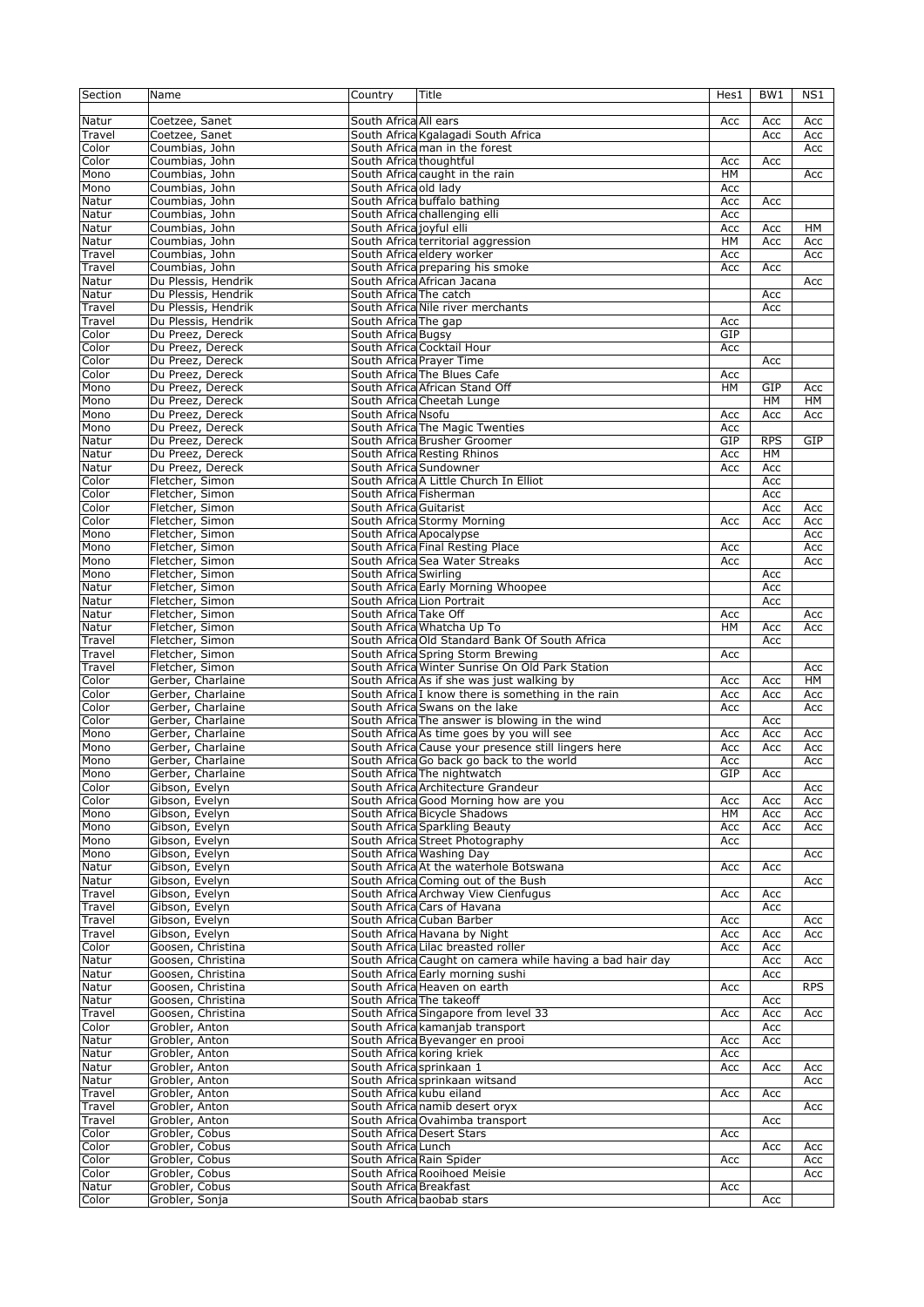| Section | Name              | Country                   | Title                                      | Hes1 | BW1 | NS1 |
|---------|-------------------|---------------------------|--------------------------------------------|------|-----|-----|
|         |                   |                           |                                            |      |     |     |
| Color   | Grobler, Sonja    |                           | South Africa water sprite                  | Acc  | Acc |     |
| Natur   | Grobler, Sonja    | South Africa jakkals      |                                            | Acc  |     | Acc |
| Travel  | Grobler, Sonja    |                           | South Africa cool ovahimba dude            |      | Acc |     |
| Travel  | Grobler, Sonja    |                           | South Africa vietnam bicycle lady          | Acc  | Acc |     |
| Color   | Heitmuller, Frank |                           | South Africa Golden Lava                   |      | Acc |     |
| Color   | Heitmuller, Frank | South Africa The Owlett   |                                            |      | Acc |     |
| Color   | Heitmuller, Frank |                           | South Africa The Thinker                   |      |     | Acc |
| Color   | Heitmuller, Frank |                           | South Africa Under the RIM                 |      |     | Acc |
| Mono    | Heitmuller, Frank | South Africa Guarded      |                                            |      |     | Acc |
| Mono    | Heitmuller, Frank |                           | South Africa These human are strange       | HМ   |     | Acc |
| Natur   | Heitmuller, Frank | South Africa Big Hug      |                                            |      | Acc |     |
|         | Heitmuller, Frank |                           | South Africa Hiding behind me              | Acc  |     | Acc |
| Natur   |                   |                           |                                            |      | Acc |     |
| Natur   | Heitmuller, Frank | South Africa The Horn     |                                            | Acc  |     |     |
| Natur   | Heitmuller, Frank |                           | South Africa Up Close and Personal         |      | GIP |     |
| Travel  | Heitmuller, Frank |                           | South Africa Hoi An Uber                   | Acc  | Acc | Acc |
| Travel  | Heitmuller, Frank |                           | South Africa The Butcher of Hoi An         |      |     | Acc |
| Travel  | Heitmuller, Frank |                           | South Africa The Transporter               | Acc  |     |     |
| Color   | Jacobs, Jan       |                           | South Africa Chobe Sunset                  |      | Acc | Acc |
| Color   | Jacobs, Jan       |                           | South Africa Morning Trainride             |      |     | Acc |
| Mono    | Jacobs, Jan       |                           | South Africa All I ask of you              |      | Acc | Acc |
| Mono    | Jacobs, Jan       | South Africa End Gizelle  |                                            | Acc  |     | Acc |
| Mono    | Jacobs, Jan       |                           | South Africa Flowers in a web              | Acc  |     |     |
| Mono    | Jacobs, Jan       | South Africa Purist       |                                            |      | Acc |     |
| Natur   | Jacobs, Jan       |                           | South Africa Eagle and the Fox             | Acc  | Acc | Acc |
| Natur   | Jacobs, Jan       |                           | South Africa Flying Balerina               |      |     | HM  |
| Natur   | Jacobs, Jan       | South Africa Listen now   |                                            | Acc  | Acc |     |
| Natur   | Jacobs, Jan       |                           | South Africa Owl on a Clod                 | Acc  | Acc | Acc |
| Color   | Jacobs, Leon      |                           | South Africa Groenrivier mond sunset       |      |     | Acc |
| Color   | Jacobs, Leon      |                           | South Africa Zebra stampede                |      |     | Acc |
| Mono    | Jacobs, Leon      |                           | South Africa Beauty of a woman             | Acc  |     |     |
| Mono    | Jacobs, Leon      | South Africa Buffalo bull |                                            |      | Acc |     |
| Natur   | Jacobs, Leon      | South Africa Orange tip   |                                            | Acc  |     | Acc |
| Natur   | Jacobs, Leon      |                           | South Africa The king in the veld          | Acc  | Acc | GIP |
| Travel  | Jacobs, Leon      |                           | South Africa He asked her nicely           | HM   |     |     |
| Travel  | Jacobs, Leon      |                           | South Africa Street vendor                 | Acc  |     |     |
| Color   | James, Russell    |                           | South Africa Chobe Elephant 03             | Acc  | Acc |     |
| Color   | James, Russell    |                           | South Africa Chobe Elephant 04             |      | Acc |     |
| Color   | James, Russell    |                           | South Africa Polocrosse SA Champs 2016 01  | Acc  |     |     |
| Color   | James, Russell    |                           | South Africa Polocrosse Walkerville Nyati  | Acc  | Acc | Acc |
| Mono    | James, Russell    |                           | South Africa Great Pickup                  | Acc  | Acc |     |
| Mono    | James, Russell    |                           | South Africa Polocrosse Walkewrville BW 01 | Acc  |     |     |
|         |                   |                           |                                            |      |     |     |
| Natur   | James, Russell    |                           | South Africa Chobe Hippo                   | Acc  |     |     |
| Natur   | James, Russell    |                           | South Africa Elephant Trunk Splashing 01   | Acc  | Acc | Acc |
| Travel  | James, Russell    | South Africa Ballito 01   |                                            |      | Acc |     |
| Travel  | James, Russell    |                           | South Africa Blyde River 01                |      | Acc |     |
| Color   | Katzke, Ria       | South Africa It is so big |                                            | Acc  |     |     |
| Mono    | Katzke, Ria       |                           | South Africa The way it is done            | Acc  |     | Acc |
| Natur   | Katzke, Ria       |                           | South Africa Hidden Prince                 | Acc  |     |     |
| Natur   | Katzke, Ria       |                           | South Africa Kalahari camouflage           |      | Acc |     |
| Travel  | Katzke, Ria       | South Africa Heathrow     |                                            | Acc  |     | Acc |
| Travel  | Katzke, Ria       |                           | South Africa Victoria Bay Hong Kong        | Acc  | Acc | Acc |
| Color   | Kenny, Laetitia   | South Africa Dancer       |                                            |      | Acc |     |
| Color   | Kenny, Laetitia   |                           | South Africa Dressing room                 |      |     | Acc |
| Color   | Kenny, Laetitia   | South Africa Ilse         |                                            |      | Acc | Acc |
| Color   | Kenny, Laetitia   | South Africa Waterside    |                                            | Acc  | Acc | HМ  |
| Mono    | Kenny, Laetitia   |                           | South Africa Adam with pple                |      | Acc | Acc |
| Mono    | Kenny, Laetitia   | South Africa Dancer       |                                            |      |     | Acc |
| Mono    | Kenny, Laetitia   |                           | South Africa Strange friends               |      | Acc | Acc |
| Natur   | Kenny, Laetitia   |                           | South Africa Baby hyena                    |      | HM  | Acc |
| Natur   | Kenny, Laetitia   |                           | South Africa Backlit hyena with pup        | Acc  |     | Acc |
| Natur   | Kenny, Laetitia   |                           | South Africa Leopard at dawn               |      | Acc | Acc |
| Travel  | Kenny, Laetitia   |                           | South Africa Child with sweet              | Acc  |     |     |
| Travel  | Kenny, Laetitia   | South Africa Isolation    |                                            |      | Acc | Acc |
| Color   | Kotze, Alex       |                           | South Africa Giant Surprise                | Acc  | Acc | Acc |
| Color   | Kotze, Alex       |                           | South Africa Sheiks Daughter               |      | Acc | Acc |
| Color   | Kotze, Alex       |                           | South Africa The Dragon Slayer             | GIP  |     |     |
| Mono    | Kotze, Alex       | South Africa Reflections  |                                            |      | Acc |     |
| Mono    | Kotze, Alex       | South Africa The Bales    |                                            | Acc  |     |     |
| Mono    | Kotze, Alex       |                           | South Africa The Little Violinist          | Acc  |     | Acc |
| Natur   | Kruger, Elize     | South Africa angry face   |                                            |      | Acc |     |
| Natur   | Kruger, Elize     |                           | South Africa drinking cubs                 | Acc  | Acc |     |
| Travel  | Kruger, Elize     | South Africa shipwreck    |                                            | Acc  |     | Acc |
| Natur   | Kruger, Willem    |                           | South Africa Jackal tongue reflection      |      |     | Acc |
| Natur   | Kruger, Willem    |                           | South Africa Lion king charged             | Acc  |     |     |
| Natur   | Kruger, Willem    |                           | South Africa Weaver killing                |      | Acc | Acc |
| Color   | Landman, Theops   |                           | South Africa Dark queen                    | Acc  |     |     |
| Mono    | Landman, Theops   |                           | South Africa Ballet dancers                |      | Acc |     |
| Mono    | Landman, Theops   |                           | South Africa Light in the dark             |      |     | Acc |
| Mono    | Landman, Theops   |                           | South Africa The red apple                 | Acc  |     |     |
| Natur   | Landman, Theops   | South Africa Hippo yawn   |                                            | Acc  | Acc |     |
| Natur   | Landman, Theops   |                           | South Africa King fisher with catch        | Acc  | Acc | Acc |
| Natur   | Landman, Theops   |                           | South Africa Malgasse biird island         | Acc  | Acc |     |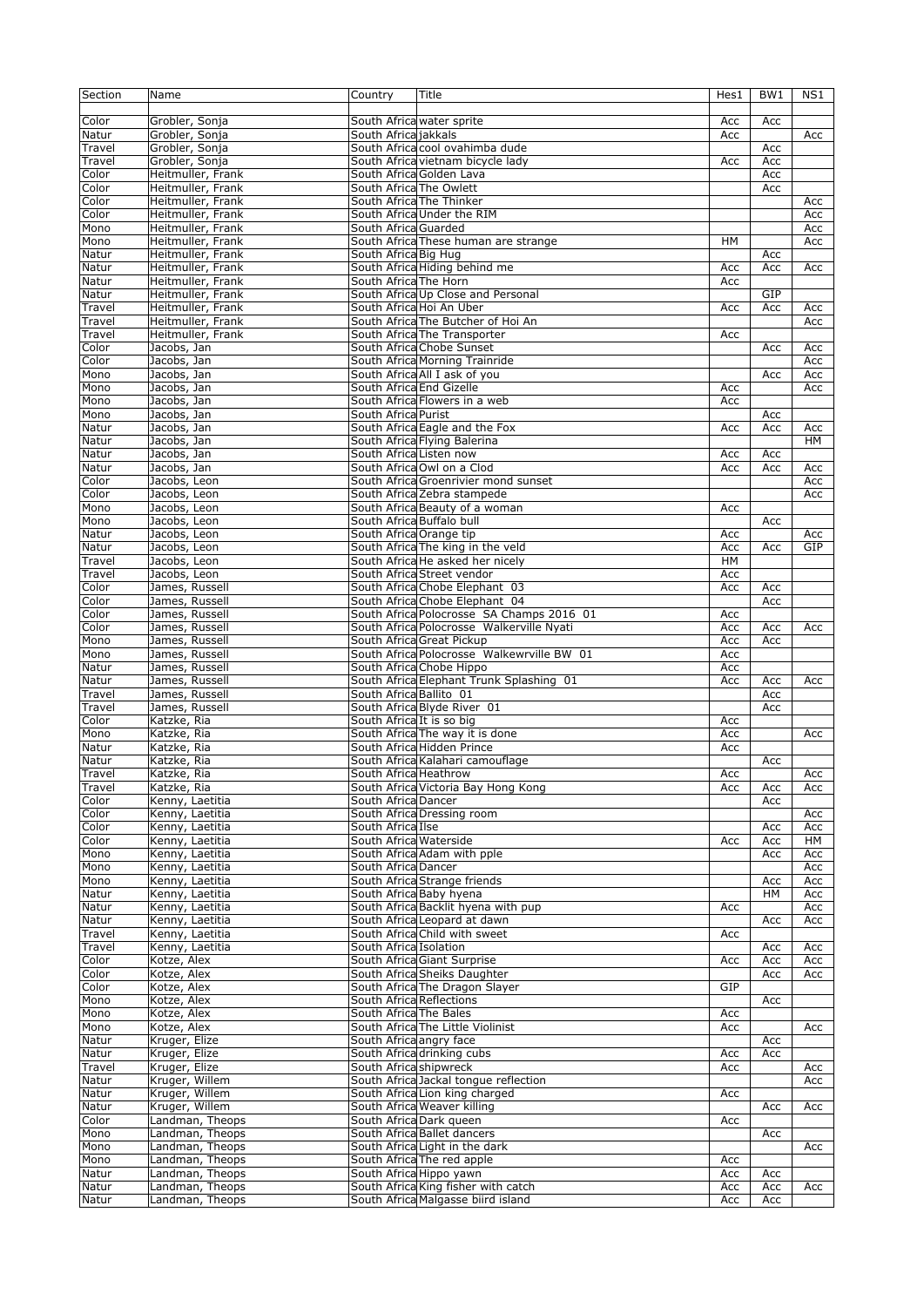| Section       | Name                 | Country                        | Title                                               | Hes1 | BW <sub>1</sub> | NS1       |
|---------------|----------------------|--------------------------------|-----------------------------------------------------|------|-----------------|-----------|
|               |                      |                                |                                                     |      |                 |           |
| Mono          | Myburgh, David       | <b>South Africa Glass Roof</b> |                                                     | Acc  | Acc             |           |
| <b>Travel</b> | Myburgh, David       |                                | South Africa Bicycle Lane                           | Acc  |                 | Acc       |
| <b>Travel</b> | Myburgh, David       |                                | South Africa Wheel in the Water                     | Acc  |                 |           |
| Color         | Myburgh, Gonnie      |                                | South Africa CINDERELLA - Together at last          | Acc  |                 |           |
| Color         | Myburgh, Gonnie      |                                | South Africa Dreamy Flowers                         |      |                 | Acc       |
| $C$ olor      | Myburgh, Gonnie      |                                | South Africa Her name is Phiya                      |      | Acc             |           |
| Color         | Myburgh, Gonnie      |                                | South Africa The Old Cold Storage                   | Acc  |                 |           |
| Mono          | Myburgh, Gonnie      |                                | South Africa Dance from the other side              |      | Acc             |           |
| Mono          | Myburgh, Gonnie      |                                | South Africa Private Moment                         |      | Acc             | Acc       |
| Mono          | Myburgh, Gonnie      |                                | South Africa Shades of white                        |      | Acc             | Acc       |
| Mono          | Myburgh, Gonnie      |                                | South Africa Sunrays through the Dust               | Acc  |                 |           |
| Natur         | Myburgh, Gonnie      |                                | South Africa Catching Doves                         | Acc  | Acc             | Acc       |
| Natur         | Myburgh, Gonnie      | South Africa No Escape         |                                                     | Acc  | Acc             | Acc       |
| Natur         | Myburgh, Gonnie      | South Africa The Smack         |                                                     | Acc  | Acc             | Acc       |
| Travel        | Myburgh, Gonnie      |                                | South Africa Launching for crayfishing - Doringbaai | Acc  |                 |           |
| Color         | Myburgh, Hugo        |                                | South Africa StLucia sunset                         |      | Acc             |           |
| Mono          | Myburgh, Hugo        |                                | South Africa Interlaken glider BW                   | Acc  |                 |           |
| Mono          | Myburgh, Hugo        |                                | South Africa Murasie Strandfontein 1 BW             | Acc  |                 |           |
| Natur         | Myburgh, Hugo        |                                | South Africa Fighting over lunch                    |      |                 | Acc       |
| Natur         | Myburgh, Hugo        |                                | South Africa Krokkodil ete                          | Acc  |                 | Acc       |
| Natur         | Myburgh, Hugo        |                                | South Africa The little one                         | Acc  | HM              |           |
| Travel        | Myburgh, Hugo        |                                | South Africa Sunset harbour                         |      |                 | Acc       |
| Color         | Myburgh, Susan       | South Africa story time        |                                                     |      | Acc             |           |
| Mono          | Myburgh, Susan       | South Africa addiction         |                                                     | Acc  |                 | Acc       |
| Mono          | Myburgh, Susan       |                                | South Africa in save hands                          |      |                 | Acc       |
| Mono          | Myburgh, Susan       |                                | South Africa klein saadjies                         | Acc  |                 |           |
| Natur         | Myburgh, Susan       |                                | South Africa Cape waterbuffelow 1                   |      | Acc             |           |
| Natur         | Myburgh, Susan       |                                | South Africa Cheethas at QQ                         | Acc  | Acc             |           |
| Natur         | Myburgh, Susan       |                                | South Africa Nossob Broers                          | Acc  |                 |           |
| Color         | Oosthuysen, Francois | South Africa Hard work         |                                                     | HМ   | Acc             | Acc       |
| Color         | Oosthuysen, Francois |                                | South Africa She searched all night                 |      |                 | <b>HM</b> |
| Color         | Oosthuysen, Francois |                                | South Africa Windows to the soul                    |      | Acc             |           |
| Mono          | Oosthuysen, Francois | South Africa Lonely boat       |                                                     |      |                 | Acc       |
| Mono          | Oosthuysen, Francois | South Africa Passion           |                                                     | Acc  | Acc             |           |
| Mono          | Oosthuysen, Francois |                                | South Africa Quietly Confident                      | Acc  | Acc             | Acc       |
| Mono          | Oosthuysen, Francois |                                | South Africa Young beauty                           | Acc  |                 | Acc       |
| Travel        | Oosthuysen, Francois | South Africa Blue Bean         |                                                     | Acc  | Acc             | Acc       |
| Travel        | Oosthuysen, Francois |                                | South Africa Chicago Skyline                        | Acc  | Acc             | Acc       |
| Travel        | Oosthuysen, Francois |                                | South Africa Going shopping                         | HM   |                 |           |
| Color         | Pelser, Leon         | South Africa Christane         |                                                     | Acc  |                 | Acc       |
| $C$ olor      | Pelser, Leon         |                                | South Africa Face In The Core                       | Acc  | Acc             | Acc       |
| Color         | Pelser, Leon         |                                | South Africa The Beauty Of Garlic                   | HM   | Acc             | Acc       |
| Color         | Pelser, Leon         |                                | South Africa View From The Inside                   |      | Acc             | Acc       |
| Mono          | Pelser, Leon         | South Africa Alone             |                                                     | HМ   |                 |           |
| Mono          | Pelser, Leon         | South Africa Garlic            |                                                     | Acc  | Acc             | Acc       |
| Mono          | Pelser, Leon         |                                | South Africa Memory In The Mirror                   |      |                 | Acc       |
| Natur         | Pelser, Leon         | South Africa Crab              |                                                     | Acc  | Acc             | Acc       |
| Natur         | Pelser, Leon         | South Africa Eagle             |                                                     |      | Acc             |           |
| Natur         | Pelser, Leon         | South Africa Locust            |                                                     | Acc  | GIP             | Acc       |
| Natur         | Pelser, Leon         |                                | South Africa Mongoose Family                        |      | Acc             |           |
| Travel        | Pelser, Leon         |                                | South Africa SA Cathedral                           |      | Acc             |           |
| Travel        | Pelser, Leon         | South Africa SA Pavilion       |                                                     | Acc  |                 |           |
| Travel        | Pelser, Leon         |                                | South Africa SA Pothole Falls                       |      | Acc             |           |
| Travel        | Pelser, Leon         |                                | South Africa SA Sandton Sun                         | Acc  | Acc             |           |
| Color         | Pelser, Sussa        |                                | South Africa It Is My Doll                          | Acc  |                 |           |
| Color         | Pelser, Sussa        |                                | South Africa Lady Dressed In Blue                   |      | Acc             |           |
| Color         | Pelser, Sussa        |                                | South Africa Sunrise Canoeing                       |      | Acc             |           |
| Mono          | Pelser, Sussa        | South Africa 94                |                                                     | Acc  |                 |           |
| Mono          | Pelser, Sussa        |                                | South Africa African Beauty                         |      | Acc             |           |
| Mono          | Pelser, Sussa        |                                | South Africa Steps Going Done                       |      |                 | Acc       |
| Natur         | Pelser, Sussa        |                                | South Africa Angry Tarantula                        | Acc  | Acc             | Acc       |
| Natur         | Pelser, Sussa        | South Africa Dribbling         |                                                     |      | Acc             |           |
| Natur         | Pelser, Sussa        | South Africa On Top            |                                                     | Acc  | Acc             | Acc       |
| Travel        | Pelser, Sussa        |                                | South Africa SA Bo Kaap Colourful Houses            | Acc  |                 | Acc       |
| Travel        | Pelser, Sussa        |                                | South Africa SA Nan Hau Temple                      | Acc  |                 | Acc       |
| Travel        | Pelser, Sussa        |                                | South Africa SA Table Mountain                      | Acc  |                 |           |
| Color         | Potgieter, Morne     |                                | South Africa Firemen Training                       |      |                 | Acc       |
| Color         | Potgieter, Morne     |                                | South Africa Rough Waters                           | Acc  |                 |           |
| Mono          | Potgieter, Morne     |                                | South Africa Felani and Chicky                      | Acc  |                 |           |
| Mono          | Potgieter, Morne     | South Africa Hey You           |                                                     |      | Acc             | Acc       |
| Mono          | Potgieter, Morne     |                                | South Africa Munster Seascape                       |      |                 | Acc       |
| Natur         | Potgieter, Morne     | South Africa Crabspider        |                                                     | Acc  |                 |           |
| Natur         | Potgieter, Morne     |                                | South Africa Katydid Nymph on Arum Lily             | Acc  |                 |           |
| Natur         | Potgieter, Morne     | South Africa Ordonata          |                                                     |      | Acc             | Acc       |
| Natur         | Potgieter, Morne     | South Africa Robber Fly        |                                                     | Acc  | Acc             | Acc       |
| Color         | Roux, Francois       | South Africa hoogspring        |                                                     | Acc  | Acc             |           |
| Mono          | Roux, Francois       | South Africa newtown           |                                                     | Acc  |                 |           |
| Natur         | Roux, Francois       | South Africa feeding           |                                                     |      |                 | Acc       |
| Natur         | Roux, Francois       |                                | South Africa swallow feeding                        |      | Acc             |           |
| Natur         | Roux, Francois       |                                | South Africa zebra geveg                            | Acc  | Acc             |           |
| Travel        | Roux, Francois       | South Africa blue door         |                                                     | Acc  | Acc             |           |
| Travel        | Roux, Francois       |                                | South Africa paw paw trolley                        | HM   |                 | Acc       |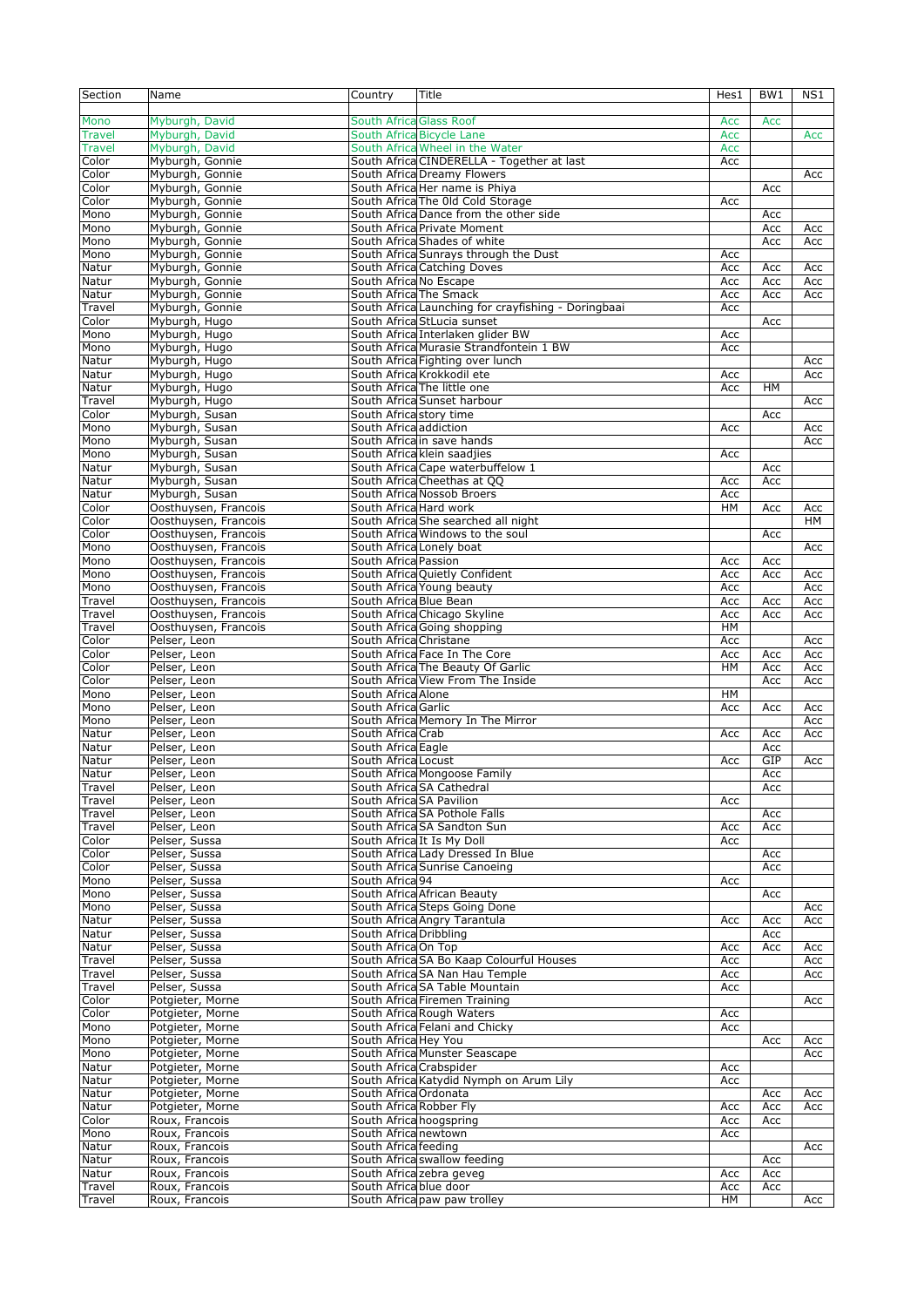| Section         | Name                                 | Country                 | Title                                        | Hes1       | BW1       | NS1        |
|-----------------|--------------------------------------|-------------------------|----------------------------------------------|------------|-----------|------------|
|                 |                                      |                         |                                              |            |           |            |
| Mono            | Sabatino, Henry                      |                         | South Africa Bearded rider                   |            |           | Acc        |
| Color           | Schutte, Christo                     |                         | South Africa Glass Picture                   |            |           | Acc        |
| Color           | Schutte, Christo                     | South Africa Wine Glass |                                              | Acc        |           | Acc        |
| Natur           | Schutte, Christo                     |                         | South Africa Buffalo Portiat                 | Acc        | Acc       |            |
| Natur           | Schutte, Christo                     |                         | South Africa Cape Vultare and Crow           |            | Acc       |            |
| Natur           | Schutte, Christo                     |                         | South Africa Lewerik Dance                   | Acc        |           |            |
| Travel          | Schutte, Christo                     | South Africa Waterfall  |                                              | Acc        | Acc       |            |
| Color           | Stevens, Kim                         |                         | South Africa Old man and cockerels           |            | Acc       |            |
| Mono            | Stevens, Kim                         | South Africa Old pier   |                                              |            |           | Acc        |
| Natur           | Stevens, Kim                         |                         | South Africa Cheetah and cub                 |            | Acc       |            |
| Natur           | Stevens, Kim                         | South Africa hoo-hooo   |                                              |            | Acc       | Acc        |
| Travel          | Stevens, Kim                         |                         | South Africa Cuban Chevy                     | Acc        | Acc       | Acc        |
| Travel          | Stevens, Kim                         |                         | South Africa Havana nights                   |            | Acc       |            |
| Color           | Stilwell, Jenny                      |                         | South Africa Concentration                   | Acc        |           |            |
| Color           | Stilwell, Jenny                      |                         | South Africa Muddy Sky Rider                 |            |           | Acc        |
| Color           | Stilwell, Jenny                      |                         | South Africa Strength in the Water           | Acc        | Acc       |            |
| Mono            | Stilwell, Jenny                      |                         | South Africa No 88 Flying High               |            | Acc       |            |
| Mono            | Van den Berg, Hannes                 | South Africa The play   |                                              |            | Acc       |            |
| Natur           | Van den Berg, Hannes                 |                         | South Africa Black shouldered Kite breakfast |            |           | Acc        |
| Natur           | Van den Berg, Hannes                 |                         | South Africa Cattle Egret bathing            |            |           | Acc        |
| Natur           | Van den Berg, Hannes                 | South Africa Kissing    |                                              | Acc        | Acc       |            |
| Color           | Van der Watt, Francois               |                         | South Africa Athlete 2112                    | Acc        | Acc       |            |
| Color           | Van der Watt, Francois               |                         | South Africa Illegal tackle                  | Acc        |           |            |
| Color           | Van der Watt, Francois               |                         | South Africa National rally champs 2016      | Acc        |           | Acc        |
| Color           | Van der Watt, Francois               |                         | South Africa Warriors batsman                | Acc        |           |            |
| Mono            | Van der Watt, Francois               |                         | South Africa Rabbit mono                     |            |           | Acc        |
| Mono            | Van der Watt, Francois               |                         | South Africa Thirsty in the dust mono        | Acc        |           |            |
| Natur           | Van der Watt, Francois               |                         | South Africa Backlit cub 0216                | Acc        | HM        |            |
| Natur           | Van der Watt, Francois               |                         | South Africa Crocodile and Tiger Fish 1      | Acc        | Acc       | Acc        |
| Natur           | Van der Watt, Francois               |                         | South Africa Mother and pup playing          |            | Acc       | Acc        |
| Natur           | Van der Watt, Francois               |                         | South Africa Stalking male lion              | Acc        | <b>HM</b> | HM         |
| Travel          | Van der Watt, Francois               |                         | South Africa Crow at sunset                  |            |           | HM         |
| Travel          | Van der Watt, Francois               |                         | South Africa Dead vlei 0116                  |            | Acc       | Acc        |
| Travel          | Van der Watt, Francois               |                         | South Africa Namib dune and tree 0116        |            |           | Acc        |
| Mono            | Van Helden, Paul                     | South Africa Doomed     |                                              | Acc        |           |            |
| Mono            | Van Helden, Paul                     | South Africa Kosibay    |                                              |            | Acc       | Acc        |
| Mono            | Van Helden, Paul                     |                         | South Africa Titanic Figurehead              |            | Acc       |            |
| Mono            | Van Helden, Paul                     | South Africa Up There   |                                              |            |           | Acc        |
| Travel          | Van Helden, Paul                     | South Africa Mykonos    |                                              |            |           | Acc        |
| Travel          | Van Helden, Paul                     | South Africa Reillys    |                                              | Acc        | <b>HM</b> |            |
| Travel          | Van Helden, Paul                     |                         | South Africa Rotterdam Port                  | Acc        |           |            |
| Color           | Venter, Francois                     |                         | South Africa Mystic forrest                  | Acc        |           | Acc        |
| Mono<br>Mono    | Venter, Francois                     | South Africa Alone      | South Africa Portrait of a Woman             |            |           | Acc        |
| Mono            | Venter, Francois                     | South Africa Scream     |                                              |            | Acc       |            |
| Natur           | Venter, Francois                     |                         |                                              |            |           | Acc<br>Acc |
| Natur           | Venter, Francois<br>Venter, Francois | South Africa A drink    | South Africa Coming down a tree              | Acc        | Acc       |            |
| Natur           | Venter, Francois                     |                         | South Africa Owl for dinner                  |            | Acc       |            |
|                 | Venter, Francois                     |                         | South Africa jacaranda time                  |            |           | Acc        |
| Travel<br>Color | Viljoen, Jan                         |                         | South Africa the dust champion               |            |           | Acc<br>Acc |
| Color           | Viljoen, Jan                         | South Africa the split  |                                              |            | Acc       |            |
| Color           | Viljoen, Jan                         |                         | South Africatraining for dakar               | Acc<br>Acc | Acc       | Acc        |
| Natur           | Viljoen, Jan                         |                         | South Africa arriving for lunch              |            | Acc       | Acc        |
| Natur           | Viljoen, Jan                         |                         | South Africa into the deep end               |            | Acc       |            |
| Natur           | Viljoen, Jan                         | South Africa the ripper |                                              |            |           | Acc        |
| Mono            | Williams, Arie                       |                         | South Africa Its off to Work We Go           | Acc        | Acc       |            |
| Mono            | Williams, Arie                       | South Africa Scrambling |                                              |            |           | Acc        |
| Mono            | Williams, Arie                       |                         | South Africa Whose on the Ladder             | Acc        | Acc       |            |
| Travel          | Williams, Arie                       | South Africa Florence   |                                              |            | Acc       |            |
| Travel          | Williams, Arie                       |                         | South Africa Monnaco Station                 |            | Acc       |            |
| Color           | Williams, Lyn                        |                         | South Africa A mothers love                  | Acc        | Acc       | Acc        |
| Color           | Williams, Lyn                        |                         | South Africa Loving couple                   | Acc        |           |            |
| Color           | Williams, Lyn                        |                         | South Africa Magical trees                   | Acc        |           |            |
| Mono            | Williams, Lyn                        |                         | South Africa The Main Man                    | Acc        |           |            |
| Mono            | Williams, Lyn                        |                         | South Africa Treacherous Coastline           | Acc        | Acc       |            |
| Natur           | Williams, Lyn                        |                         | South Africa Orynx battle                    | Acc        |           |            |
| Travel          | Williams, Lyn                        |                         | South Africa Down the alley                  |            |           | Acc        |
| Travel          | Williams, Lyn                        |                         | South Africa Mapungubwe morning              | Acc        |           |            |
| Mono            | Ko, Hansang                          | South Korealife track2  |                                              |            | Acc       |            |
| Color           | Choliz, Santiago                     | Spain                   | circus 05                                    | Acc        |           | Acc        |
| Mono            | Choliz, Santiago                     | Spain                   | child 30                                     | Acc        |           |            |
| Mono            | Choliz, Santiago                     | Spain                   | hair in the wind                             |            |           | Acc        |
| Color           | Garcia Pitarch, Pili                 | Spain                   | Güendaline                                   | Acc        |           |            |
| Color           | Garcia Pitarch, Pili                 | Spain                   | Vendedora                                    | Acc        | Acc       |            |
| Mono            | Garcia Pitarch, Pili                 | Spain                   | Ahmed                                        | Acc        | Acc       |            |
| Travel          | Garcia Pitarch, Pili                 | Spain                   | Spider-Guggenheim-Bilbao                     |            |           | Acc        |
| Color           | Gil, Joan                            | Spain                   | <b>Bubbles tricolor</b>                      |            | Acc       |            |
| Color           | Gil, Joan                            | Spain                   | Correguda                                    |            | Acc       |            |
| Color           | Gil, Joan                            | Spain                   | Embut                                        | Acc        | Acc       |            |
| Color           | Gil, Joan                            | Spain                   | Palet i nu                                   |            |           | Acc        |
| Mono            | Gil, Joan                            | Spain                   | Nude 1                                       |            | Acc       | Acc        |
| Mono            | Gil, Joan                            | Spain                   | Nude 2                                       | HM         | Acc       | Acc        |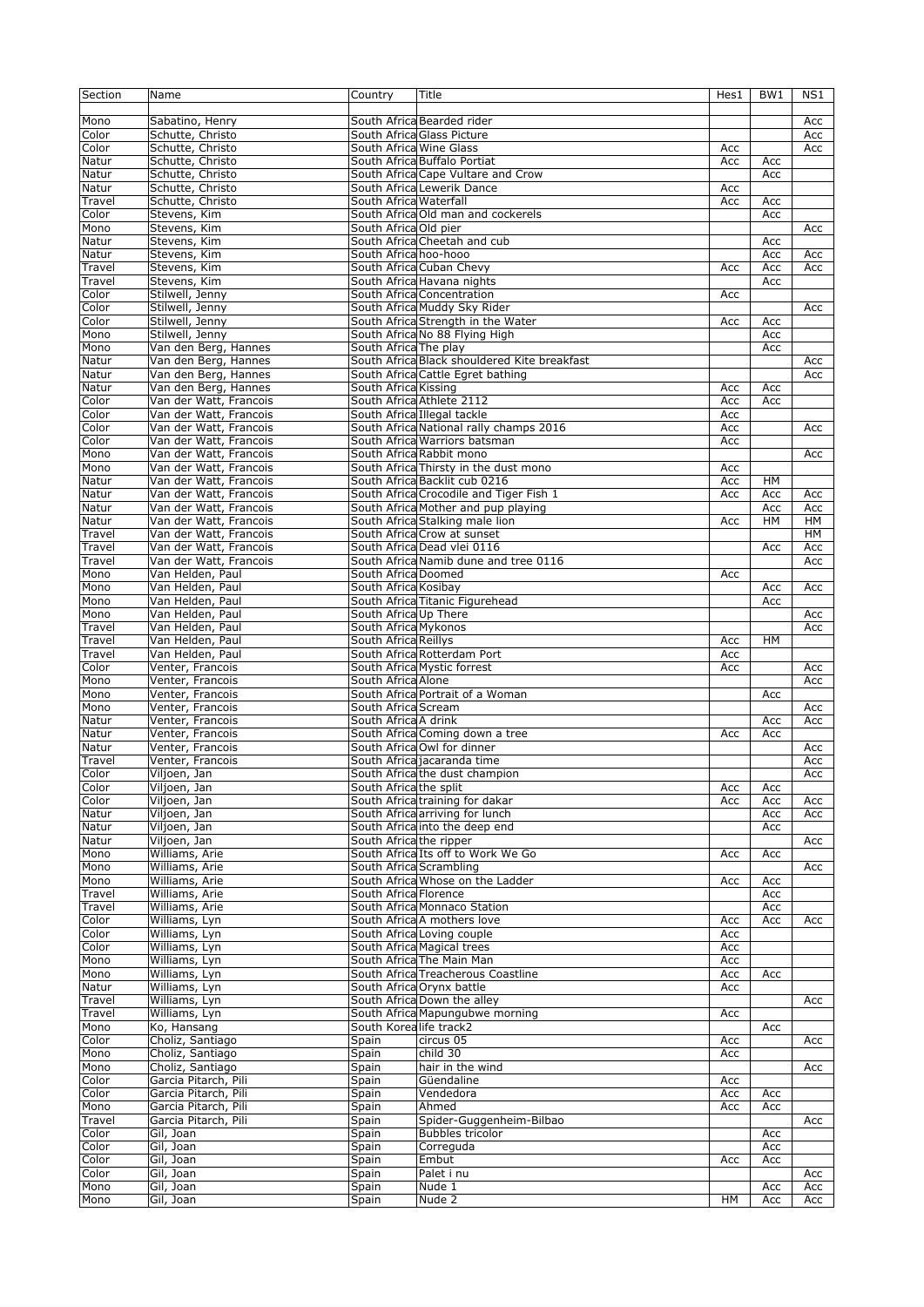| Section               | Name                              | Country                      | Title                                          | Hes1      | BW <sub>1</sub> | NS1        |
|-----------------------|-----------------------------------|------------------------------|------------------------------------------------|-----------|-----------------|------------|
| Natur                 | Gil, Joan                         | Spain                        | Expedition                                     |           | Acc             | Acc        |
| Natur                 | Gil, Joan                         | Spain                        | Jumping                                        | Acc       | Acc             | Acc        |
| Natur                 | Gil, Joan                         | Spain                        | Pareja                                         |           | Acc             |            |
| Natur                 | Gil, Joan                         | Spain                        | Vertigo                                        | Acc       | Acc             | Acc        |
| Travel                | Gil, Joan                         | Spain                        | Ice Antartic                                   |           | Acc             |            |
| Travel                | Gil, Joan                         | Spain                        | Marroc                                         | Acc       |                 |            |
| Travel                | Gil, Joan                         | Spain                        | Senangue                                       |           | Acc             | Acc        |
| Color                 | Bandara, Pandula                  | Sri Lanka                    | Mechanized Infantry in Action at Battle Front  |           |                 | Acc        |
| Color                 | Bandara, Pandula                  | Sri Lanka                    | She is with Red                                |           |                 | Acc        |
| Color                 | Bandara, Pandula                  | Sri Lanka                    | Woman with a Class                             |           |                 | Acc        |
| Mono                  | Bandara, Pandula                  | Sri Lanka                    | Freedom of a War Free Country                  |           |                 | Acc        |
| Mono                  | Bandara, Pandula                  | Sri Lanka                    | God Give Us Rain                               |           |                 | Acc        |
| Mono                  | Bandara, Pandula                  | Sri Lanka                    | Look of Different Directions                   |           | Acc             | Acc        |
| Mono                  | Bandara, Pandula                  | Sri Lanka                    | Morning Sun Bath                               |           | Acc             | Acc        |
| Travel                | Bandara, Pandula                  | Sri Lanka                    | Golden Mountain                                |           |                 | Acc        |
| Travel                | Bandara, Pandula                  | Sri Lanka                    | Path to Nirwana                                |           |                 | Acc        |
| Travel                | Bandara, Pandula                  | Sri Lanka                    | The Origin of Pure Ceylon goodness             |           |                 | Acc        |
| <b>Natur</b>          | Dias, Seneth<br>Dias, Seneth      | Sri Lanka<br>Sri Lanka       | <b>BIGINING OF A NEW ERA</b><br><b>LANDING</b> |           |                 | Acc<br>Acc |
| <b>Natur</b>          | Dias, Seneth                      |                              | <b>MARRIAGE LIFE</b>                           | Acc       |                 |            |
| <b>Natur</b><br>Natur | Rajaratnam, Alphonsus Roshan      | Sri Lanka<br>Sri Lanka       | New Born                                       | Acc       | Acc             | Acc        |
| Natur                 | Rajaratnam, Alphonsus Roshan      | Sri Lanka                    | <b>Todays Catch</b>                            | Acc       | Acc             | Acc        |
| Natur                 | Rajaratnam, Alphonsus Roshan      | Sri Lanka                    | You & Me                                       | Acc       | Acc             | Acc        |
| Travel                | Rajaratnam, Alphonsus Roshan      | Sri Lanka                    | Expectation                                    |           | Acc             |            |
| Color                 | Garberg, Goran                    | Sweden                       | Mornina                                        |           | Acc             | Acc        |
| Mono                  | Garberg, Goran                    | Sweden                       | Frost                                          | Acc       |                 | Acc        |
| Travel                | Garberg, Goran                    | Sweden                       | Russian bathhouse                              |           | Acc             | Acc        |
| Color                 | Grimfoot, Mats                    | Sweden                       | Under the blue bridge                          |           |                 | Acc        |
| Mono                  | Grimfoot, Mats                    | Sweden                       | A gloomy place                                 | Acc       | Acc             |            |
| Mono                  | Grimfoot, Mats                    | Sweden                       | Henningsvaer                                   | Acc       |                 |            |
| Natur                 | Grimfoot, Mats                    | Sweden                       | Elevated conversation                          | Acc       |                 |            |
| Natur                 | Grimfoot, Mats                    | Sweden                       | Lazy walrus                                    | Acc       | Acc             |            |
| Natur                 | Grimfoot, Mats                    | Sweden                       | Rude                                           |           | Acc             | Acc        |
| Travel                | Grimfoot, Mats                    | Sweden                       | Karlstad CCC                                   |           |                 | Acc        |
| Travel                | Grimfoot, Mats                    | Sweden                       | Living close to the mountain                   | Acc       |                 |            |
| Travel                | Grimfoot, Mats                    | Sweden                       | Rainbow travellers                             | Acc       |                 |            |
| Color                 | Jerlemar, Nils-Erik               | Sweden                       | Red Bike No 2                                  | Acc       |                 | Acc        |
| Color                 | Jerlemar, Nils-Erik               | Sweden                       | <b>Transparent Man</b>                         | Acc       | Acc             | Acc        |
| Color                 | Wennblom, Monica                  | Sweden                       | Raised eye                                     |           |                 | Acc        |
|                       | Wennblom, Monica                  | Sweden                       | Staircase No7                                  |           | Acc             | Acc        |
| Color                 |                                   |                              |                                                |           |                 |            |
| Color                 | Wennblom, Monica                  | Sweden                       | Tunnel passage                                 |           | GIP             |            |
| Mono                  | Wennblom, Monica                  | Sweden                       | Runic stone                                    |           |                 | Acc        |
| Travel                | Wennblom, Monica                  | Sweden                       | Rain will come                                 | Acc       | HM              | Acc        |
| Color                 | Zebühr, Göran                     | Sweden                       | in the wardrobe                                | Acc       | Acc             | Acc        |
| Color                 | Zebühr, Göran                     | Sweden                       | Separated                                      | Acc       |                 | Acc        |
| Color                 | Zebühr, Göran                     | Sweden                       | Tulip in motion                                |           |                 | Acc        |
| Mono                  | Zebühr, Göran                     | Sweden                       | Karslo islands                                 |           |                 | Acc        |
| Mono                  | Zebühr, Göran                     | Sweden                       | Still Life, Tulip                              |           | Acc             | Acc        |
| Natur                 | Zebühr, Göran                     | Sweden                       | Sunflower                                      |           |                 | Acc        |
| Color                 | Aemmer, Elisabeth                 |                              | Switzerland   Modern Art                       |           |                 | Acc        |
| Mono                  | Aemmer, Elisabeth                 |                              | Switzerland Moderne Architektur                |           |                 | Acc        |
| Mono                  | Aemmer, Elisabeth                 | Switzerland Spiegelung       |                                                |           |                 | Acc        |
| Natur                 | Aemmer, Elisabeth                 |                              | Switzerland Adonisroeschen                     | Acc       |                 |            |
| Natur                 | Aemmer, Elisabeth                 |                              | Switzerland Katzenauge                         | Acc       |                 |            |
| Travel                | Aemmer, Elisabeth                 | Switzerland   Pause          |                                                | Acc       |                 |            |
| Natur                 | Aemmer, Peter                     | Switzerland Pilze            |                                                | Acc       |                 | Acc        |
| Travel                | Aemmer, Peter                     |                              | Switzerland La Defense                         | Acc       |                 |            |
| Color                 | Albrecht, Urs                     |                              | Switzerland Monaco tunel                       |           |                 | Acc        |
| Natur                 | Albrecht, Urs                     | Switzerland Biene11          |                                                | Acc       |                 |            |
| Travel                | Albrecht, Urs                     | Switzerland ArtBasel7        |                                                | Acc       |                 |            |
| Travel<br>Color       | Albrecht, Urs<br>Chang, Chao-Huan | Switzerland Repair<br>Taiwan | Three walkers                                  |           | Acc             | Acc<br>Acc |
| Mono                  | Chang, Chao-Huan                  | Taiwan                       | Blacksmith 1                                   | Acc       |                 |            |
| Natur                 | Chang, Chao-Huan                  | Taiwan                       | Blue magpie                                    |           |                 | Acc        |
| Travel                | Chang, Chao-Huan                  | Taiwan                       | Burning boat                                   | Acc       |                 | Acc        |
| Color                 | Chang, Ming-Chih                  | Taiwan                       | Brood 02                                       | Acc       | Acc             |            |
| Color                 | Chang, Ming-Chih                  | Taiwan                       | Surfing 02                                     |           | Acc             | Acc        |
| Mono                  | Chang, Ming-Chih                  | Taiwan                       | Brown bear 02 bw                               | Acc       |                 | Acc        |
| Mono                  | Chang, Ming-Chih                  | Taiwan                       | Sulfuric fire fishing 03 bw                    |           |                 | Acc        |
| Natur                 | Chang, Ming-Chih                  | Taiwan                       | Catching fish 04                               |           |                 | Acc        |
| Natur                 | Chang, Ming-Chih                  | Taiwan                       | Catching fish 08                               |           | Acc             | Acc        |
| Natur                 | Chang, Ming-Chih                  | Taiwan                       | Snowy owl 1                                    | Acc       | Acc             | Acc        |
| Travel                | Chang, Ming-Chih                  | Taiwan                       | Fire dragon 02                                 | Acc       |                 | Acc        |
| Travel                | Chang, Ming-Chih                  | Taiwan                       | Semporna 03                                    |           | Acc             | Acc        |
| Travel                | Chang, Ming-Chih                  | Taiwan                       | Sulfuric fire fishing 01                       |           | Acc             | Acc        |
| Color                 | Chao, I-Hsiang                    | Taiwan                       | Chase                                          |           |                 | Acc        |
| Color                 | Chao, I-Hsiang                    | Taiwan                       | Incense stick                                  | Acc       | Acc             |            |
| Color                 | Chao, I-Hsiang                    | Taiwan                       | Worried                                        |           |                 | Acc        |
| Mono                  | Chao, I-Hsiang                    | Taiwan                       | Game world bw                                  |           | Acc             |            |
| Mono                  | Chao, I-Hsiang                    | Taiwan                       | Rush 2 bw                                      | Acc       |                 | Acc        |
| Natur<br>Natur        | Chao, I-Hsiang<br>Chao, I-Hsiang  | Taiwan<br>Taiwan             | Dominate<br>One heart                          | Acc<br>HM |                 | Acc        |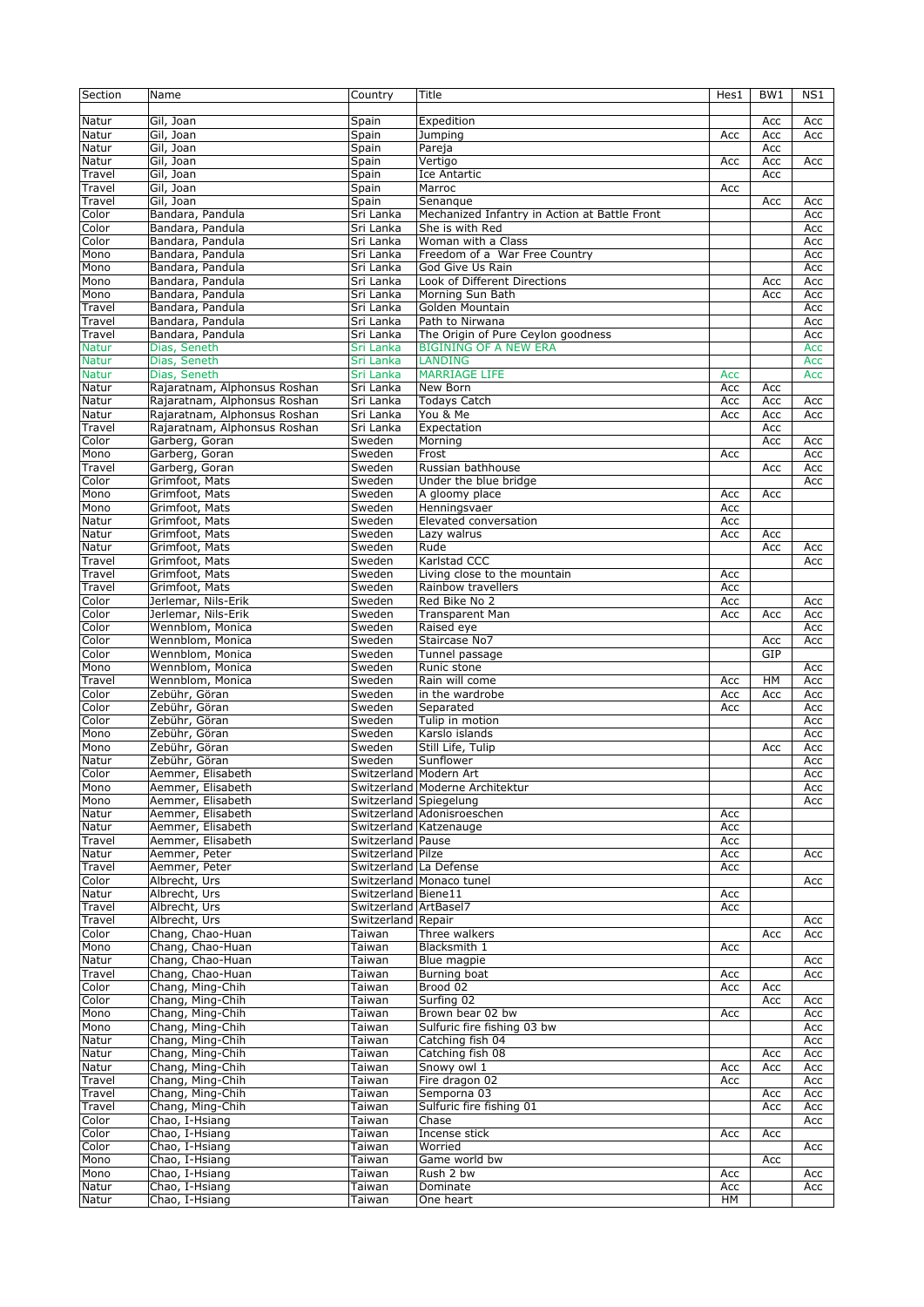| Section         | Name                                     | Country          | Title                            | Hes1       | BW <sub>1</sub> | NS1        |
|-----------------|------------------------------------------|------------------|----------------------------------|------------|-----------------|------------|
| Natur           | Chao, I-Hsiang                           | Taiwan           | Welcome                          | Acc        | Acc             |            |
| Travel          | Chao, I-Hsiang                           | Taiwan           | Canyon                           | Acc        |                 | Acc        |
| Travel          | Chao, I-Hsiang                           | Taiwan           | Morning fog                      |            |                 | Acc        |
| Color           | Chen, Pi-Yen                             | Taiwan           | Canyon night                     | Acc        |                 |            |
| Color           | Chen, Pi-Yen                             | Taiwan           | Dead wood beauty 4               | Acc        |                 | Acc        |
| Color           | Chen, Pi-Yen                             | Taiwan           | Return                           |            | Acc             |            |
| Mono            | Chen, Pi-Yen                             | Taiwan           | Pick salt workers                |            | Acc             |            |
| Travel          | Chen, Pi-Yen                             | Taiwan           | Return home 2                    |            | Acc             |            |
| Travel          | Chen, Pi-Yen                             | Taiwan           | Transporter                      |            |                 | Acc        |
| Travel          | Chen, Pi-Yen                             | Taiwan           | Winding snow road                |            |                 | Acc        |
| Color           | Chen, Te-Yun                             | Taiwan           | Am I pretty                      |            | Acc             |            |
| Color           | Chen, Te-Yun                             | Taiwan           | Focus on painting face           | Acc        |                 | Acc        |
| Color           | Chen, Te-Yun                             | Taiwan           | Strength of God                  |            | Acc             |            |
| Color           | Chen, Te-Yun                             | Taiwan           | Water dance                      | Acc        | Acc             |            |
| Mono            | Chen, Te-Yun                             | Taiwan           | Lost art                         | Acc        | Acc             |            |
| Natur           | Chen, Te-Yun                             | Taiwan           | Asilidae                         | Acc        | Acc             | Acc        |
| Natur           | Chen, Te-Yun                             | Taiwan           | Caught the fish                  | Acc        | Acc             | Acc        |
| Natur           | Chen, Te-Yun                             | Taiwan           | Look at my powerful              | Acc        | Acc             | Acc        |
| Travel          | Chen, Te-Yun                             | Taiwan           | Crab net                         | Acc        |                 | HM         |
| Travel          | Chen, Te-Yun                             | Taiwan           | Sunrise                          | Acc        | Acc             | Acc        |
| Travel          | Chen, Te-Yun                             | Taiwan           | Traces of the sea                |            | Acc             |            |
| Color<br>Color  | Chen, Yu-Fang                            | Taiwan           | Little boy 2                     |            |                 | Acc        |
| Color           | Chen, Yu-Fang<br>Chen, Yu-Fang           | Taiwan<br>Taiwan | Old teahouse 1<br>Old teahouse 2 |            |                 | Acc        |
| Color           | Chen, Yu-Fang                            | Taiwan           | Temple fair 1                    | Acc<br>Acc | Acc             |            |
| Mono            | Chen, Yu-Fang                            | Taiwan           | Baby sitter 1                    | Acc        |                 | HM         |
| Mono            | Chen, Yu-Fang                            | Taiwan           | Learning 1                       | Acc        |                 |            |
| Mono            | Chen, Yu-Fang                            | Taiwan           | Woman 2                          |            | Acc             | Acc        |
| Natur           | Chen, Yu-Fang                            | Taiwan           | Bird 10                          | Acc        | Acc             |            |
| Natur           | Chen, Yu-Fang                            | Taiwan           | Bird 2                           | Acc        |                 | Acc        |
| Natur           | Chen, Yu-Fang                            | Taiwan           | Bird 8                           |            |                 | Acc        |
| Natur           | Chen, Yu-Fang                            | Taiwan           | Bird 9                           | Acc        | Acc             | Acc        |
| Travel          | Chen, Yu-Fang                            | Taiwan           | Embrace 1                        |            |                 | Acc        |
| Travel          | Chen, Yu-Fang                            | Taiwan           | Woman 6                          | Acc        | Acc             | HМ         |
| Color           | Cheng, Chun-Tang                         | Taiwan           | Beauty and sorrow                | Acc        |                 | Acc        |
| Color           | Cheng, Chun-Tang                         | Taiwan           | Fire dragon                      |            | Acc             |            |
| Color           | Cheng, Chun-Tang                         | Taiwan           | Memory 02                        | Acc        | Acc             | <b>HM</b>  |
| Mono            | Cheng, Chun-Tang                         | Taiwan           | Lonly bird                       |            | Acc             |            |
| Mono            | Cheng, Chun-Tang                         | Taiwan           | Make a fool of                   |            | Acc             | Acc        |
| Mono            | Cheng, Chun-Tang                         | Taiwan           | True colors                      |            |                 | Acc        |
| Mono            | Cheng, Chun-Tang                         | Taiwan           | Working man                      | Acc        |                 | Acc        |
| Natur           | Cheng, Chun-Tang                         | Taiwan           | Collateral spray                 | Acc        |                 |            |
| Natur           | Cheng, Chun-Tang                         | Taiwan           | Honeybee with lotus              |            | Acc             | Acc        |
| Natur           | Cheng, Chun-Tang                         | Taiwan           | Lonely                           |            | Acc             |            |
| Travel          | Cheng, Chun-Tang                         | Taiwan           | Concrete jungle zen              | <b>HM</b>  |                 | Acc        |
| Color           | Chiang, Che-Ho                           | Taiwan           | Meet                             | Acc        |                 |            |
| Color           | Chiang, Che-Ho                           | Taiwan           | Wait                             | Acc        | Acc             | Acc        |
| Natur           | Chiang, Che-Ho                           | Taiwan           | Jump                             |            |                 | Acc        |
| Travel          | Chiang, Che-Ho                           | Taiwan           | Sunrise                          |            |                 | Acc        |
| Color           | Chiou, Hsien-Chien                       | Taiwan           | Rhythmic gymnastics              | Acc        |                 | Acc        |
| Color           | Chiou, Hsien-Chien                       | Taiwan           | Scramble for ball                |            | Acc             |            |
| Mono            | Chiou, Hsien-Chien                       | Taiwan           | Come with me baby                |            | Acc             | Acc        |
| Mono            | Chiou, Hsien-Chien                       | Taiwan           | Do you love me                   |            | Acc             | Acc        |
| Mono            | Chiou, Hsien-Chien                       | Taiwan           | Gate of heaven                   |            | HM              | Acc        |
| Natur           | Chiou, Hsien-Chien                       | Taiwan           | Osprey 4                         |            |                 | Acc        |
| Natur           | Chiou, Hsien-Chien                       | Taiwan           | Osprey 5                         |            | Acc             | Acc        |
| Natur<br>Travel | Chiou, Hsien-Chien<br>Chiou, Hsien-Chien | Taiwan<br>Taiwan | Turn to fly<br>Dream carnival 4  | Acc        |                 | Acc        |
| Travel          | Chiou, Hsien-Chien                       | Taiwan           | Harvest                          | Acc        |                 | Acc<br>Acc |
| Travel          | Chiou, Hsien-Chien                       | Taiwan           | Twilight dating                  | GIP        | Acc             | HМ         |
| Color           | Chiu, Jung-Chin                          | Taiwan           | Bag jumpers                      | Acc        |                 | Acc        |
| Mono            | Chiu, Jung-Chin                          | Taiwan           | Aggressive thrower bw            |            |                 | Acc        |
| Mono            | Chiu, Jung-Chin                          | Taiwan           | Skating game bw                  | Acc        |                 | Acc        |
| Natur           | Chiu, Jung-Chin                          | Taiwan           | Catching fish 2                  | Acc        | Acc             | Acc        |
| Natur           | Chiu, Jung-Chin                          | Taiwan           | Dancing Grebes 2                 |            |                 | Acc        |
| Natur           | Chiu, Jung-Chin                          | Taiwan           | Eat fish                         | Acc        | Acc             | Acc        |
| Natur           | Chiu, Jung-Chin                          | Taiwan           | Happy Kingfisher                 | Acc        | Acc             | Acc        |
| Travel          | Chiu, Jung-Chin                          | Taiwan           | Diving game                      | Acc        | Acc             | Acc        |
| Color           | Hsieh, Lin-Fen                           | Taiwan           | Dawn                             | Acc        |                 | Acc        |
| Color           | Hsieh, Lin-Fen                           | Taiwan           | Winter 1                         |            |                 | Acc        |
| Mono            | Hsieh, Lin-Fen                           | Taiwan           | Matterhorn                       |            |                 | Acc        |
| Natur           | Hsieh, Lin-Fen                           | Taiwan           | Catching                         |            |                 | Acc        |
| Travel          | Hsieh, Lin-Fen                           | Taiwan           | Sky lanterns night               |            | Acc             |            |
| Mono            | Ku, Min-Sheng                            | Taiwan           | Mysterious Sea M4                | Acc        |                 |            |
| Mono            | Ku, Teh-Ming                             | Taiwan           | Bamboo weaving                   | Acc        |                 |            |
| Natur           | Ku, Teh-Ming                             | Taiwan           | Candlestick stone                |            | Acc             |            |
| Natur           | Ku, Teh-Ming                             | Taiwan           | Feeding                          |            | Acc             | Acc        |
| Travel          | Ku, Teh-Ming                             | Taiwan           | Dog and traveler                 |            |                 | Acc        |
| Travel          | Ku, Teh-Ming                             | Taiwan           | Flock of pigeons fly             |            | Acc             |            |
| Travel          | Ku, Teh-Ming                             | Taiwan           | Scramble                         |            |                 | Acc        |
| Travel          | Ku, Teh-Ming                             | Taiwan           | <b>Traffic congestion</b>        |            | Acc             | Acc        |
| Color           | Kuo, Chun Cheng                          | Taiwan           | <b>COLOUR STRUCK</b>             | Acc        |                 |            |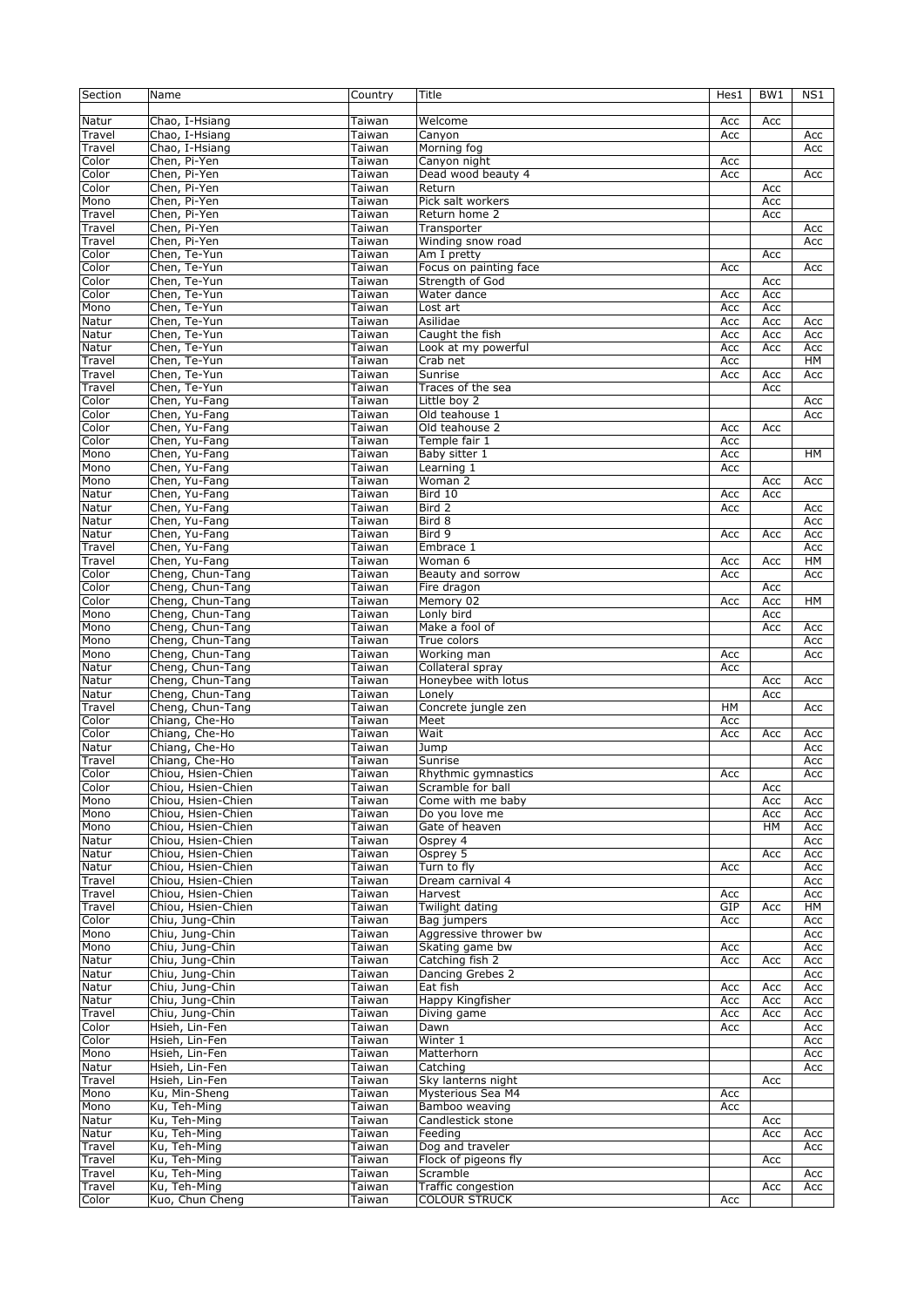| Section | Name             | Country | Title                         | Hes1 | BW1 | NS1 |
|---------|------------------|---------|-------------------------------|------|-----|-----|
|         |                  |         |                               |      |     |     |
| Mono    | Kuo, Chun Cheng  | Taiwan  | <b>BURST OUT Monochrome</b>   | Acc  |     | Acc |
| Mono    | Kuo, Chun Cheng  | Taiwan  | Osprey take a bath Monochrome | Acc  |     |     |
| Natur   | Kuo, Chun Cheng  | Taiwan  | Fighting                      | Acc  | Acc |     |
| Natur   | Kuo, Chun Cheng  | Taiwan  | Friends forever               | Acc  |     | Acc |
| Natur   | Kuo, Chun Cheng  | Taiwan  | Incubate                      | Acc  |     | Acc |
| Natur   | Kuo, Chun Cheng  | Taiwan  | Kingfisher with fish          |      | Acc | Acc |
| Color   | Kuo, Ping-Tung   | Taiwan  | Night view                    | Acc  |     | Acc |
| Mono    | Kuo, Ping-Tung   | Taiwan  | Millon people rock            |      |     | Acc |
| Mono    |                  | Taiwan  |                               |      |     |     |
|         | Kuo, Ping-Tung   |         | Type                          |      |     | Acc |
| Natur   | Kuo, Ping-Tung   | Taiwan  | Dawn                          | Acc  |     |     |
| Natur   | Kuo, Ping-Tung   | Taiwan  | Light                         | Acc  |     |     |
| Travel  | Kuo, Ping-Tung   | Taiwan  | Cloud waterfall               | Acc  |     |     |
| Travel  | Kuo, Ping-Tung   | Taiwan  | Leisure                       | Acc  |     | Acc |
| Color   | Kuo, Wei-Chang   | Taiwan  | Game                          | Acc  | Acc |     |
| Color   | Kuo, Wei-Chang   | Taiwan  | Tour                          |      | Acc |     |
| Mono    | Kuo, Wei-Chang   | Taiwan  | Country                       |      | Acc |     |
| Mono    | Kuo, Wei-Chang   | Taiwan  | Girl 1                        | Acc  |     |     |
| Mono    | Kuo, Wei-Chang   | Taiwan  | Monk 2                        |      |     | Acc |
| Mono    | Kuo, Wei-Chang   | Taiwan  | Woman 3                       |      | Acc |     |
| Natur   | Kuo, Wei-Chang   | Taiwan  | Bird 2                        | HM   | Acc | Acc |
| Natur   | Kuo, Wei-Chang   | Taiwan  | Care                          | Acc  | Acc | Acc |
| Natur   | Kuo, Wei-Chang   | Taiwan  | Care 2                        |      | Acc |     |
| Natur   | Kuo, Wei-Chang   | Taiwan  | Spider                        | HМ   | Acc | Acc |
| Travel  | Kuo, Wei-Chang   | Taiwan  | <b>Basking</b>                | Acc  |     |     |
| Travel  | Kuo, Wei-Chang   | Taiwan  | Celebration 4                 | Acc  |     | Acc |
| Travel  | Kuo, Wei-Chang   | Taiwan  | House 1                       | Acc  | Acc | Acc |
| Travel  | Kuo, Wei-Chang   | Taiwan  | Walk together                 | Acc  | Acc | Acc |
| Color   | Lee, Hsiu Chin   |         | Indian monks 01               |      |     |     |
|         |                  | Taiwan  | Drive home 02                 |      |     | Acc |
| Mono    | Lee, Hsiu Chin   | Taiwan  |                               |      | Acc | Acc |
| Mono    | Lee, Hsiu Chin   | Taiwan  | Immersive books               | Acc  |     |     |
| Natur   | Lee, Hsiu Chin   | Taiwan  | Departure flight 01           | GIP  | Acc | GIP |
| Natur   | Lee, Hsiu Chin   | Taiwan  | Hunting 05                    |      | Acc |     |
| Travel  | Lee, Hsiu Chin   | Taiwan  | Convergence 01                | Acc  | Acc | Acc |
| Travel  | Lee, Hsiu Chin   | Taiwan  | Earth canvas 01               | Acc  |     | Acc |
| Travel  | Lee, Hsiu Chin   | Taiwan  | Root River Beauty 01          |      |     | Acc |
| Color   | Liao, Ming-Kuang | Taiwan  | Dead tree                     |      | Acc |     |
| Color   | Liao, Ming-Kuang | Taiwan  | Painting                      | Acc  |     |     |
| Natur   | Liao, Ming-Kuang | Taiwan  | Devour the fruit              | Acc  | Acc |     |
| Natur   | Liao, Ming-Kuang | Taiwan  | Love each other               | Acc  | Acc |     |
| Natur   | Liao, Ming-Kuang | Taiwan  | Mating                        |      | Acc |     |
| Natur   | Liao, Ming-Kuang | Taiwan  | Posing                        |      | Acc |     |
| Travel  | Liao, Ming-Kuang | Taiwan  | Pray for good luck            | Acc  |     |     |
| Color   | Lin, Ching-Wen   | Taiwan  | Body art 02                   |      | Acc | Acc |
| Color   | Lin, Ching-Wen   | Taiwan  | Nurture 01                    |      | Acc |     |
| Mono    | Lin, Ching-Wen   | Taiwan  | Drum dance 01 bw              |      | Acc |     |
| Mono    | Lin, Ching-Wen   | Taiwan  | Full of water bw              | Acc  |     |     |
| Natur   | Lin, Ching-Wen   | Taiwan  | Competing 03                  |      |     | Acc |
|         |                  |         |                               |      | Acc |     |
| Natur   | Lin, Ching-Wen   | Taiwan  | Courtship 03                  |      | Acc |     |
| Natur   | Lin, Ching-Wen   | Taiwan  | Nurture 02                    | Acc  |     | Acc |
| Natur   | Lin, Ching-Wen   | Taiwan  | Swirling 01                   | Acc  |     | HM  |
| Travel  | Lin, Ching-Wen   | Taiwan  | Traveler 01                   | Acc  | Acc | Acc |
| Color   | Lin, Pi-Kuei     | Taiwan  | Dancing beauty                |      | HM  |     |
| Mono    | Lin, Pi-Kuei     | Taiwan  | Dreamy paradise               |      | Acc |     |
| Mono    | Lin, Pi-Kuei     | Taiwan  | Snow landscape                |      | Acc | Acc |
| Natur   | Lin, Pi-Kuei     | Taiwan  | Fishing 3                     |      |     | Acc |
| Natur   | Lin, Pi-Kuei     | Taiwan  | Fly                           |      |     | Acc |
| Natur   | Lin, Pi-Kuei     | Taiwan  | Yawning                       | Acc  |     |     |
| Travel  | Lin, Pi-Kuei     | Taiwan  | Take water                    |      |     | Acc |
| Travel  | Lin, Pi-Kuei     | Taiwan  | Tibetan dance                 | Acc  |     |     |
| Color   | Liou, Ker Lin    | Taiwan  | <b>Belief</b>                 | Acc  |     |     |
| Color   | Liou, Ker Lin    | Taiwan  | Leaping up                    | Acc  | Acc |     |
| Mono    | Liou, Ker Lin    | Taiwan  | Look towards                  |      | Acc |     |
| Mono    | Liou, Ker Lin    | Taiwan  | Riding after rain             | Acc  |     | Acc |
| Natur   | Liou, Ker Lin    | Taiwan  | Capturing 2                   |      | Acc | Acc |
| Natur   | Liou, Ker Lin    | Taiwan  | Capturing 3                   |      |     | Acc |
| Natur   | Liou, Ker Lin    | Taiwan  | The couple                    |      |     | Acc |
| Travel  | Liou, Ker Lin    | Taiwan  | Wangchuan festival 2          | Acc  |     | Acc |
| Color   | Liu, Hsin-Hsin   | Taiwan  | Affection 2                   | Acc  | Acc |     |
| Color   | Liu, Hsin-Hsin   | Taiwan  | Race cow 1                    | Acc  | Acc |     |
| Color   | Liu, Hsin-Hsin   | Taiwan  | Wind                          | Acc  |     |     |
|         |                  |         | Kitchen                       |      |     |     |
| Mono    | Liu, Hsin-Hsin   | Taiwan  |                               |      |     | Acc |
| Mono    | Liu, Hsin-Hsin   | Taiwan  | <b>Sisters</b>                | Acc  |     |     |
| Mono    | Liu, Hsin-Hsin   | Taiwan  | Warm home                     |      |     | Acc |
| Natur   | Liu, Hsin-Hsin   | Taiwan  | Dancing 3                     |      |     | Acc |
| Natur   | Liu, Hsin-Hsin   | Taiwan  | Love 2                        | Acc  |     |     |
| Natur   | Liu, Hsin-Hsin   | Taiwan  | Vulture                       | Acc  |     |     |
| Travel  | Liu, Hsin-Hsin   | Taiwan  | Cooperation                   |      |     | Acc |
| Travel  | Liu, Hsin-Hsin   | Taiwan  | Jump 2                        | Acc  | Acc | HМ  |
| Travel  | Liu, Hsin-Hsin   | Taiwan  | Tibetan faith 2               | Acc  |     |     |
| Color   | Liu, Yen-Nan     | Taiwan  | Camel 2                       |      | Acc | Acc |
| Color   | Liu, Yen-Nan     | Taiwan  | Crowned crane                 | Acc  |     |     |
| Mono    | Liu, Yen-Nan     | Taiwan  | Morning fog                   |      | Acc |     |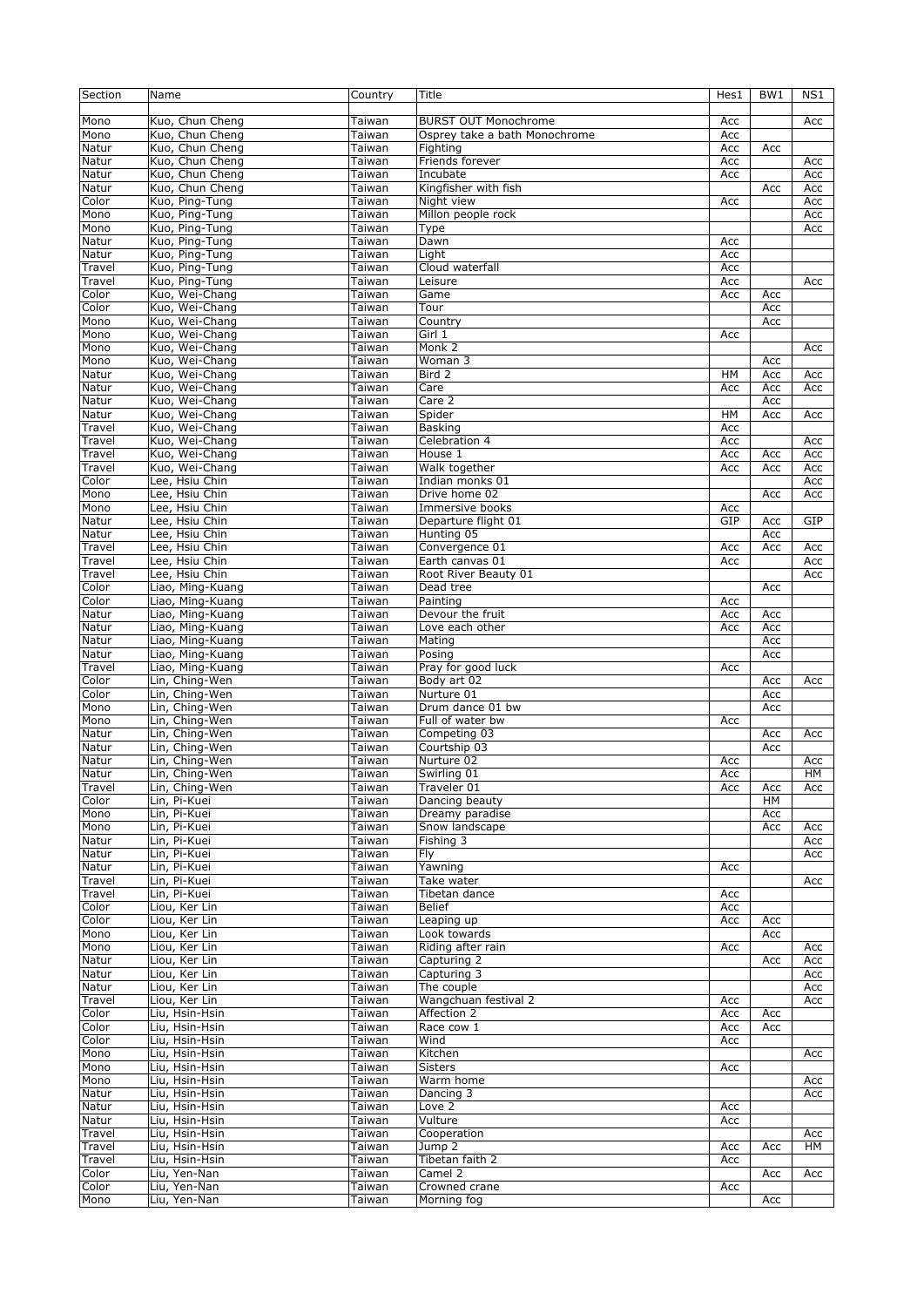| Section         | Name                                   | Country          | Title                                            | Hes1 | BW1        | NS1        |
|-----------------|----------------------------------------|------------------|--------------------------------------------------|------|------------|------------|
| Mono            | Liu, Yen-Nan                           | Taiwan           | Persimmon                                        | Acc  |            |            |
| Natur           | Liu, Yen-Nan                           | Taiwan           | Woodpecker                                       |      |            | Acc        |
| Travel          | Liu, Yen-Nan                           | Taiwan           | Debate                                           |      |            | Acc        |
| Travel          | Liu, Yen-Nan                           | Taiwan           | Fishmonger                                       | Acc  |            | Acc        |
| Travel          | Liu, Yen-Nan                           | Taiwan           | Road                                             | Acc  |            |            |
| Color           | Lu, Ching Yu                           | Taiwan           | A woman                                          |      |            | Acc        |
| Color           | Lu, Ching Yu                           | Taiwan           | Child on Daliang mountain2                       | Acc  |            |            |
| Color           | Lu, Ching Yu                           | Taiwan           | Enjoy tea                                        | Acc  |            |            |
| Color           | Lu, Chin-Hung                          | Taiwan           | Crane dance 1                                    |      |            | Acc        |
| Color<br>Mono   | Lu, Chin-Hung                          | Taiwan<br>Taiwan | Desert boat 1<br>Cry piteously 1                 |      | Acc<br>Acc | Acc        |
| Mono            | Lu, Chin-Hung<br>Lu, Chin-Hung         | Taiwan           | Teahouse think 1                                 | Acc  | Acc        |            |
| Natur           | Lu, Chin-Hung                          | Taiwan           | Spider drops of water 1                          | Acc  |            |            |
| Natur           | Lu, Chin-Hung                          | Taiwan           | Throw water 1                                    |      |            | HМ         |
| Travel          | Lu, Chin-Hung                          | Taiwan           | Morning light 1                                  | Acc  |            |            |
| Travel          | Lu, Chin-Hung                          | Taiwan           | Picked 1                                         |      | Acc        |            |
| Travel          | Lu, Chin-Hung                          | Taiwan           | Snow township 1                                  |      | Acc        | Acc        |
| Natur           | Tsai, Chin-Chin                        | Taiwan           | Attacking2                                       |      |            | Acc        |
| Natur           | Tsai, Chin-Chin                        | Taiwan           | Line dragonfly2                                  | Acc  |            | Acc        |
| Natur           | Tsai, Chin-Chin                        | Taiwan           | Ouch                                             | Acc  | Acc        | HM         |
| Natur           | Tsai, Chin-Chin                        | Taiwan           | Taiwan thrush                                    | Acc  | Acc        |            |
| Color           | Tsai, Hsien-Sheng                      | Taiwan           | Amazing dancer                                   | GPU  | Acc        | Acc        |
| Mono            | Tsai, Hsien-Sheng                      | Taiwan           | Gaze 01                                          | Acc  |            |            |
| Mono            | Tsai, Hsien-Sheng                      | Taiwan           | Seaside 01 bw                                    |      |            | Acc        |
| Mono            | Tsai, Hsien-Sheng                      | Taiwan           | Throw 01 bw<br>Dragonfly                         | Acc  |            | HM         |
| Natur<br>Natur  | Tsai, Hsien-Sheng<br>Tsai, Hsien-Sheng | Taiwan<br>Taiwan | Howler monkey 01                                 |      |            | Acc        |
| Natur           | Tsai, Hsien-Sheng                      | Taiwan           | Kingfisher 02                                    |      | Acc        |            |
| Travel          | Tsai, Hsien-Sheng                      | Taiwan           | Morning works                                    | Acc  |            |            |
| Color           | Tsai, Mei-Chu                          | Taiwan           | <b>Bridge</b>                                    | Acc  | Acc        |            |
| $C$ olor        | Tsai, Mei-Chu                          | Taiwan           | Firework in cataract                             | Acc  |            |            |
| Color           | Tsai, Mei-Chu                          | Taiwan           | Window shadow                                    | Acc  |            | Acc        |
| Natur           | Tsai, Mei-Chu                          | Taiwan           | Falling                                          |      |            | Acc        |
| Natur           | Tsai, Mei-Chu                          | Taiwan           | Food                                             |      | Acc        |            |
| Travel          | Tsai, Mei-Chu                          | Taiwan           | Bending beauty                                   |      | Acc        |            |
| Travel          | Tsai, Mei-Chu                          | Taiwan           | Parade in the rain                               | Acc  |            |            |
| Travel          | Tsai, Mei-Chu                          | Taiwan           | Watch the fun                                    |      |            | Acc        |
| Color<br>Color  | Tseng, Mei-Li<br>Tseng, Mei-Li         | Taiwan<br>Taiwan | Meet<br>Stand                                    |      | Acc        | Acc<br>Acc |
| Color           | Tseng, Mei-Li                          | Taiwan           | <b>Static</b>                                    |      | Acc        | Acc        |
| Mono            | Tseng, Mei-Li                          | Taiwan           | Flying                                           |      |            | Acc        |
| Mono            | Tseng, Mei-Li                          | Taiwan           | Idle                                             | Acc  | Acc        |            |
| Mono            | Tseng, Mei-Li                          | Taiwan           | Look back                                        |      |            | Acc        |
| Mono            | Tseng, Mei-Li                          | Taiwan           | Wander in the clouds                             |      |            | Acc        |
| Natur           | Tseng, Mei-Li                          | Taiwan           | Affection                                        |      |            | Acc        |
| Natur           | Tseng, Mei-Li                          | Taiwan           | Fight                                            |      |            | Acc        |
| Travel          | Tseng, Mei-Li                          | Taiwan           | Abashiri 01                                      | Acc  |            | Acc        |
| Travel<br>Color | Tseng, Mei-Li<br>Tu, Chia-Ling         | Taiwan           | North Shore stalagmites<br>Horn sounds           |      |            | Acc        |
| Color           | Tu, Chia-Ling                          | Taiwan<br>Taiwan | Take food                                        | Acc  | Acc<br>Acc | Acc        |
| Mono            | Tu, Chia-Ling                          | Taiwan           | Life                                             | Acc  |            |            |
| Mono            | Tu, Chia-Ling                          | Taiwan           | Pair                                             |      |            | Acc        |
| Natur           | Tu, Chia-Ling                          | Taiwan           | Back home                                        | Acc  |            | Acc        |
| Natur           | Tu, Chia-Ling                          | Taiwan           | Bathe                                            |      | Acc        | Acc        |
| Natur           | Tu, Chia-Ling                          | Taiwan           | Catch                                            |      | Acc        | Acc        |
| Travel          | Tu, Chia-Ling                          | Taiwan           | <b>Buddha</b>                                    | Acc  | Acc        |            |
| Travel          | Tu, Chia-Ling                          | Taiwan           | Gushan village                                   |      |            | Acc        |
| Color           | Tu, Hsin-Yen                           | Taiwan           | Cherry blossoms 04                               | Acc  |            |            |
| Color           | Tu, Hsin-Yen                           | Taiwan           | Girl 06                                          |      |            | Acc        |
| Travel          | Tu, Hsin-Yen                           | Taiwan           | Fishing fry 01                                   | Acc  |            |            |
| Travel<br>Color | Tu, Hsin-Yen<br>Wang, Ku-San           | Taiwan           | Pick tea 01                                      |      | Acc        | Acc        |
| Color           | Wang, Ku-San                           | Taiwan<br>Taiwan | Enjoy<br>Ice                                     | Acc  | Acc        | Acc        |
| Mono            | Wang, Ku-San                           | Taiwan           | <b>Brood</b>                                     |      |            | Acc        |
| Natur           | Wang, Ku-San                           | Taiwan           | Brood 02                                         |      | HМ         |            |
| Natur           | Wang, Ku-San                           | Taiwan           | Moment                                           | Acc  | Acc        | HМ         |
| Natur           | Wang, Ku-San                           | Taiwan           | Snowy owl                                        |      |            | HМ         |
| Natur           | Wang, Ku-San                           | Taiwan           | Tyto alba                                        | Acc  | Acc        | Acc        |
| Travel          | Wang, Ku-San                           | Taiwan           | Fight for                                        |      | Acc        |            |
| Travel          | Wang, Ku-San                           | Taiwan           | Love story                                       |      | Acc        | HМ         |
| Travel          | Wang, Ku-San                           | Taiwan           | Shepherd                                         |      |            | Acc        |
| Color           | Wang, Lung-Tsai                        | Taiwan           | Eurasian Hoopoe                                  |      | Acc        | Acc        |
| Color<br>Color  | Wang, Lung-Tsai<br>Wang, Lung-Tsai     | Taiwan<br>Taiwan | Traditional industry12<br>Traditional industry15 | Acc  | Acc        |            |
| Mono            | Wang, Lung-Tsai                        | Taiwan           | bluebird10-m                                     |      |            | Acc        |
| Mono            | Wang, Lung-Tsai                        | Taiwan           | bluebird1-m                                      |      |            | Acc        |
| Travel          | Wang, Lung-Tsai                        | Taiwan           | Traditional industry8                            |      |            | Acc        |
| Color           | Wongso, Suryani                        | Taiwan           | <b>Beautiful Cave</b>                            |      |            | Acc        |
| Color           | Wongso, Suryani                        | Taiwan           | Reading                                          | Acc  |            | Acc        |
| Mono            | Wongso, Suryani                        | Taiwan           | Melody of Sea                                    |      |            | Acc        |
| Natur           | Wongso, Suryani                        | Taiwan           | Carrying                                         |      | Acc        |            |
| Natur           | Wongso, Suryani                        | Taiwan           | Watch                                            |      |            | Acc        |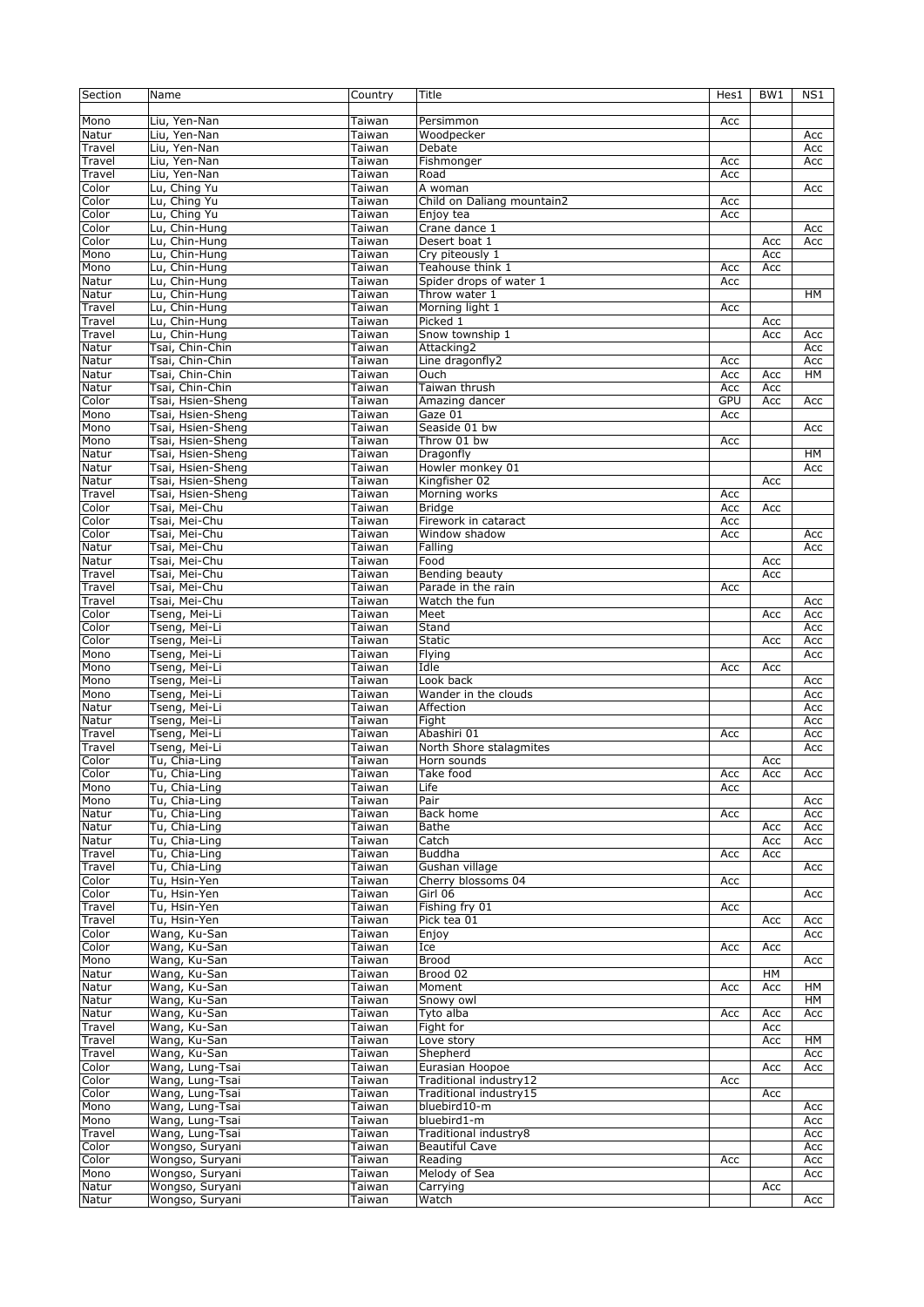| Section                        | Name                                     | Country                     | Title                                                                                            | Hes1 | BW <sub>1</sub> | NS1 |
|--------------------------------|------------------------------------------|-----------------------------|--------------------------------------------------------------------------------------------------|------|-----------------|-----|
|                                |                                          |                             |                                                                                                  |      |                 |     |
| Travel                         | Wongso, Suryani                          | Taiwan                      | Natural Beauty                                                                                   | Acc  |                 |     |
| Travel                         | Wongso, Suryani                          | Taiwan                      | <b>Natural Formation</b>                                                                         |      |                 | Acc |
| Color                          | Yang, Shyh-Shin                          | Taiwan                      | Tremendous 01                                                                                    | Acc  |                 | Acc |
| Mono                           | Yang, Shyh-Shin                          | Taiwan                      | Dragon festival 05                                                                               | Acc  |                 |     |
| Travel                         | Yang, Shyh-Shin                          | Taiwan                      | Gannets 03                                                                                       | Acc  | Acc             |     |
| Color                          | Yang, Ta-Pen                             | Taiwan                      | Yemen                                                                                            |      | Acc             |     |
| Mono                           | Yang, Ta-Pen                             | Taiwan                      | Gaze                                                                                             |      | Acc             |     |
| Natur                          | Yang, Ta-Pen                             | Taiwan                      | Elk 2                                                                                            |      | Acc             |     |
| Travel                         | Yang, Ta-Pen                             | Taiwan                      | <b>Bridge</b>                                                                                    |      |                 | Acc |
|                                | Yang, Ta-Pen                             |                             |                                                                                                  |      |                 | Acc |
| Travel                         | Yang, Ta-Pen                             | Taiwan                      | Take a photo                                                                                     |      | Acc             |     |
| Travel                         |                                          | Taiwan                      | Travel                                                                                           |      | Acc             | Acc |
| Color                          | Yen, Li-Hua                              | Taiwan                      | Harvest festival                                                                                 | Acc  |                 |     |
| Color                          | Yen, Li-Hua                              | Taiwan                      | Light track                                                                                      | Acc  |                 | Acc |
| Mono                           | Yen, Li-Hua                              | Taiwan                      | Light rain                                                                                       | Acc  | Acc             | Acc |
| Mono                           | Yen, Li-Hua                              | Taiwan                      | Mosque 2                                                                                         | Acc  |                 |     |
| Natur                          | Yen, Li-Hua                              | Taiwan                      | Flamingo 1                                                                                       | Acc  |                 | Acc |
| Natur                          | Yen, Li-Hua                              | Taiwan                      | Happy marching                                                                                   |      | Acc             | Acc |
| Natur                          | Yen, Li-Hua                              | Taiwan                      | Seaside stones                                                                                   |      | Acc             | Acc |
| Travel                         | Yen, Li-Hua                              | Taiwan                      | <b>Battle</b>                                                                                    | Acc  |                 | Acc |
| Travel                         | Yen, Li-Hua                              | Taiwan                      | Camel shadow                                                                                     |      | Acc             |     |
| Color                          | Karaca, Cihan                            | Turkey                      | Girl and chickpeas 2                                                                             | Acc  |                 | Acc |
| Color                          | Karaca, Cihan                            | Turkey                      | Ladder and the girl                                                                              |      |                 | Acc |
| Color                          | Karaca, Cihan                            | Turkev                      | Lonely girl                                                                                      |      |                 | Acc |
| Color                          | Karaca, Cihan                            | Turkey                      | Sad little girl                                                                                  |      | Acc             |     |
| Mono                           | Karaca, Cihan                            | Turkey                      | Girl and dog                                                                                     |      | Acc             |     |
| Mono                           | Karaca, Cihan                            | Turkey                      | The clouds and the man                                                                           | Acc  |                 | Acc |
| Mono                           | Karaca, Cihan                            | Turkey                      | The old man 3                                                                                    | Acc  | Acc             | Acc |
| Color                          | Meric, Levent                            | Turkey                      | deri kurutma                                                                                     |      |                 | Acc |
| Color                          | Meric, Levent                            | Turkey                      | eskici                                                                                           |      |                 | Acc |
| Color                          | Meric, Levent                            | Turkey                      | haydaaaa                                                                                         | Acc  |                 |     |
| Color                          | Meric, Levent                            | <b>Turkey</b>               | hazirlik                                                                                         |      | Acc             | Acc |
|                                |                                          |                             |                                                                                                  |      |                 |     |
| Mono                           | Meric, Levent                            | Turkey                      | demirci                                                                                          | Acc  |                 |     |
| Mono                           | Meric, Levent                            | Turkey                      | merdivende                                                                                       |      | Acc             |     |
| Mono                           | Meric, Levent                            | Turkey                      | pik borular                                                                                      | Acc  |                 |     |
| Color                          | Lander, Igor                             | Ukraine                     | Bell tower                                                                                       |      | Acc             |     |
| Mono                           | Lander, Igor                             | Ukraine                     | Cantiniere                                                                                       | Acc  |                 |     |
| Travel                         | Lander, Igor                             | Ukraine                     | Dubrovnik                                                                                        |      | Acc             |     |
| Travel                         | Lander, Igor                             | Ukraine                     | Sleeping bicycle                                                                                 | Acc  | Acc             |     |
| Mono                           | Abraham, Benoj                           | United Arab Elephants       |                                                                                                  |      | Acc             |     |
| Natur                          | Abraham, Benoj                           |                             | United Arab Leopard Reflection                                                                   |      | Acc             |     |
| Travel                         | Abraham, Benoj                           | United Arab Cityscape       |                                                                                                  |      |                 | Acc |
| Color                          | Asif, Mohammed Arfan                     |                             | United Arab Dune Studies7                                                                        | Acc  | Acc             | Acc |
| Color                          | Asif, Mohammed Arfan                     |                             | United Arab The Young Bedouin2                                                                   | Acc  | Acc             | Acc |
| Color                          | Asif, Mohammed Arfan                     | United Arab Truckman        |                                                                                                  |      | HM              |     |
| Mono                           | Asif, Mohammed Arfan                     |                             | United Arab Companions of the Desert4                                                            |      | Acc             |     |
| Mono                           | Asif, Mohammed Arfan                     | United Arab Wheels          |                                                                                                  |      | Acc             |     |
| Natur                          | Asif, Mohammed Arfan                     |                             | United Arab Cheetah protecting Cub                                                               |      | Acc             |     |
| Natur                          | Asif, Mohammed Arfan                     |                             | United Arab Lusbah Landscape                                                                     | HM   | Acc             | GIP |
| Travel                         | Asif, Mohammed Arfan                     |                             | United Arab Autumnal Hue7                                                                        |      |                 | Acc |
| Travel                         | Asif, Mohammed Arfan                     |                             | United Arab Autumnal Hue8                                                                        |      | Acc             | Acc |
|                                |                                          |                             | United Arab Colors of Rajasthan2                                                                 |      |                 |     |
| Travel<br><b>Natur</b>         | Asif, Mohammed Arfan                     |                             |                                                                                                  |      |                 |     |
|                                |                                          |                             |                                                                                                  | Acc  |                 |     |
| <b>Travel</b><br><b>Travel</b> | Asif, Sarah                              |                             | United Arab GLORIOSA SUPERBA                                                                     | Acc  |                 |     |
|                                | Asif, Sarah                              | <b>United Arab HERITAGE</b> |                                                                                                  |      | Acc             |     |
|                                | Asif, Sarah                              | <b>United Arab MURANO</b>   |                                                                                                  |      |                 | Acc |
| Color                          | Benoj, Aaron                             | United Arab Pottery 1       |                                                                                                  |      |                 | Acc |
| Mono                           | Bhatia, Deep                             |                             | United Arab The Life Of A Potter                                                                 |      | Acc             |     |
| Color                          | Bhatia, Vinod                            |                             | United Arab LOVE IS IN THE AIR                                                                   | Acc  |                 |     |
| Mono                           | Bhatia, Vinod                            |                             | United Arab DONT SLEEP HUNGRY                                                                    | Acc  |                 |     |
| Mono                           | Bhatia, Vinod                            |                             | United Arab LONELY IN THE LAND OF OPPORTUNITIES                                                  |      | Acc             |     |
| Natur                          | Bhatia, Vinod                            |                             | United Arab BLOOM WHERE YOU ARE PLANTED                                                          | Acc  |                 |     |
| Travel                         | Bhatia, Vinod                            |                             | United Arab SHIP OF THE DESERT                                                                   |      | Acc             |     |
| Travel                         | Bhatia, Vinod                            |                             | United Arab SKYLINE TO TAKE YOUR BREATH AWAY                                                     | Acc  |                 | Acc |
| Travel                         | Dass, Mukund Kumar Jagjivan              |                             | United Arab THE MAZE OF ROADS                                                                    |      |                 | Acc |
| Travel                         | Dass, Mukund Kumar Jagjivan              |                             | United Arab TOLERANCE BRIDGE DUBAI                                                               |      | Acc             | Acc |
| Color                          | Karnik, Chetan                           |                             | United Arab Kaleidoscope                                                                         |      | Acc             |     |
| Color                          | Karnik, Chetan                           |                             | United Arab Streets of Jaipur                                                                    | Acc  |                 |     |
| Color                          | Karnik, Chetan                           |                             | United Arab White, gold and blue                                                                 |      | Acc             | Acc |
| Mono                           | Karnik, Chetan                           |                             | United Arab Street maze                                                                          | Acc  |                 |     |
| Mono                           | Karnik, Chetan                           |                             | United Arab Walk away if you need to                                                             |      | Acc             |     |
| Natur                          | Karnik, Chetan                           |                             | United Arab Balancing Ant                                                                        | Acc  |                 |     |
| Natur                          | Karnik, Chetan                           | United Arab Dew             |                                                                                                  | Acc  |                 |     |
| Travel                         |                                          |                             |                                                                                                  | Acc  | Acc             | Acc |
|                                | Karnik, Chetan                           |                             | United Arab Grand Mosque                                                                         |      |                 |     |
| Travel                         | Karnik, Chetan                           |                             | United Arab Singapore Sunset                                                                     |      | Acc             |     |
| Mono                           | Kazmi, Syed Irtaza Amir Hassan           | United Arab energy          |                                                                                                  |      | Acc             |     |
| Mono                           | Kazmi, Syed Irtaza Amir Hassan           | United Arab Old Lahori      |                                                                                                  |      | Acc             |     |
| Mono                           | Kazmi, Syed Irtaza Amir Hassan           |                             | United Arab Waiting Eyes                                                                         |      | Acc             |     |
| Travel                         | Kazmi, Syed Irtaza Amir Hassan           |                             | United Arab Bricks Maker                                                                         | Acc  |                 | Acc |
| Travel                         | Kazmi, Syed Irtaza Amir Hassan           | United Arab Child Hood      |                                                                                                  | Acc  | Acc             | Acc |
| Mono                           | Khan, Zahoor Uddin                       |                             | United Arab Two sides of Life                                                                    |      | Acc             |     |
| Mono                           | Khan, Zahoor Uddin                       |                             | United Arab Under the tree                                                                       |      | Acc             |     |
| Natur<br>Natur                 | Khan, Zahoor Uddin<br>Khan, Zahoor Uddin |                             | United Arab Bee on Mustered Flower<br>United Arab Small Grass Yellow Butterfly - Eurema brigitta |      | Acc             | Acc |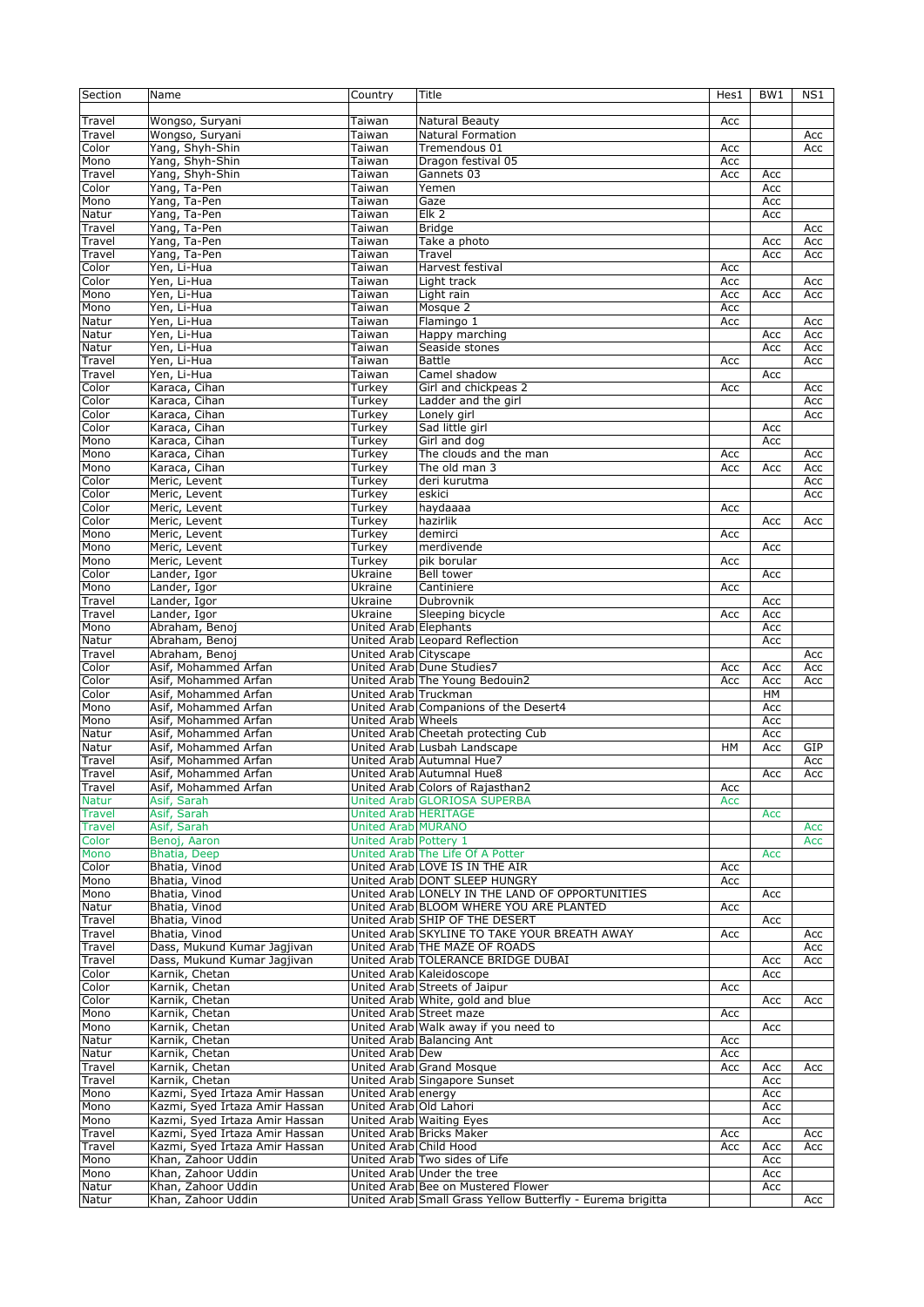| Section | Name                    | Country                      | Title                                | Hes1      | BW1       | NS1 |
|---------|-------------------------|------------------------------|--------------------------------------|-----------|-----------|-----|
|         |                         |                              |                                      |           |           |     |
| Travel  | Khan, Zahoor Uddin      |                              | United Arab Boat Ride in Indus River | Acc       | Acc       | Acc |
| Travel  | Khan, Zahoor Uddin      |                              | United Arab Buffalo Cart on the Path |           | Acc       |     |
| Travel  | Khan, Zahoor Uddin      |                              | United Arab Child in Action          | Acc       |           |     |
| Travel  | Khan, Zahoor Uddin      |                              | United Arab Me and My Truck          |           | Acc       |     |
| Color   | Kumar, Sudeesh          | United Arab Aarathi          |                                      |           |           | Acc |
| Color   | Kumar, Sudeesh          | United Arab Valiyathura      |                                      |           | Acc       |     |
| Mono    | Kumar, Sudeesh          | United Arab Flamingos        |                                      | Acc       | Acc       |     |
| Mono    | Kumar, Sudeesh          | United Arab Spline           |                                      | Acc       |           | Acc |
| Mono    | Kumar, Sudeesh          | United Arab Vortex           |                                      | Acc       |           | Acc |
| Natur   | Kumar, Sudeesh          | United Arab Take-off         |                                      |           | Acc       |     |
| Travel  | Kumar, Sudeesh          | United Arab Barsana          |                                      |           | Acc       |     |
| Travel  | Kumar, Sudeesh          |                              | United Arab Desert Sunrise           |           | Acc       |     |
| Travel  | Kumar, Sudeesh          | United Arab Happiness        |                                      | Acc       | Acc       | Acc |
| Color   | Makhija, Sumesh Jagdish | United Arab Race6-sq         |                                      | Acc       |           |     |
| Mono    | Makhija, Sumesh Jagdish |                              | United Arab spiral steps1            |           |           | Acc |
| Travel  | Makhija, Sumesh Jagdish |                              | United Arab An Evening in paris      |           | Acc       | Acc |
| Natur   | Mohan, Vinaya           |                              | United Arab NOURISH Bears of Russia  |           | Acc       |     |
| Natur   | Mohan, Vinaya           |                              | United Arab PASSIONATE Lions of Mara |           | Acc       |     |
| Natur   | Mohan, Vinaya           |                              | United Arab PURSUIT Leopards of Mara | <b>HM</b> | <b>HM</b> |     |
| Natur   | Mohan, Vinaya           |                              | United Arab SWIRL Bear of Russia     |           | Acc       |     |
| Color   | Nambiar, Manoj          | <b>United Arab DMX Track</b> |                                      |           |           | Acc |
| Mono    | Nambiar, Manoj          | United Arab Megha            |                                      |           | Acc       |     |
| Mono    | Nambiar, Manoj          | United Arab Trainer          |                                      | Acc       |           |     |
| Natur   | Nambiar, Manoj          | United Arab Swan             |                                      | Acc       | Acc       | Acc |
| Travel  | Nambiar, Manoj          |                              | United Arab Desert Dunes             | Acc       | Acc       | Acc |
| Color   | Nayak, Kumble Mahendra  |                              | United Arab Walk in the Mist         |           |           | Acc |
| Mono    | Nayak, Kumble Mahendra  | United Arab Inocence         |                                      |           | Acc       |     |
| Mono    | Nayak, Kumble Mahendra  | United Arab Suman            |                                      |           | Acc       |     |
| Natur   | Nayak, Kumble Mahendra  | United Arab Cheetah          |                                      | Acc       | Acc       |     |
| Natur   | Nayak, Kumble Mahendra  |                              | United Arab Rare Confrontation       |           | Acc       | Acc |
| Travel  |                         |                              |                                      |           |           |     |
|         | Nayak, Kumble Mahendra  |                              | United Arab Downtown Dubai           | HM        | Acc       | Acc |
| Travel  | Nayak, Kumble Mahendra  |                              | United Arab High Density             | Acc       | Acc       |     |
| Travel  | Nayak, Kumble Mahendra  |                              | United Arab Keoladeo National Park   |           | Acc       | HM  |
| Travel  | Nayak, Kumble Mahendra  |                              | United Arab Sheikh Zayed Mosque      | Acc       | Acc       |     |
| Color   | P, Ilanchezian          | United Arab Big Mosque       |                                      |           | Acc       |     |
| Color   | P, Ilanchezian          |                              | United Arab Cool Morning 1           | Acc       | Acc       |     |
| Mono    | P, Ilanchezian          |                              | United Arab Potters creation         | Acc       |           |     |
| Travel  | P, Ilanchezian          |                              | United Arab Camels and Raider        |           | Acc       |     |
| Travel  | P, Ilanchezian          |                              | United Arab Desert Ship Legs         |           | Acc       |     |
| Travel  | P, Ilanchezian          |                              | United Arab Dubai in Pano 2          | Acc       |           |     |
| Travel  | P, Ilanchezian          |                              | United Arab Streat and Painting      | Acc       |           |     |
| Natur   | Pavithran, Kalidas      | United Arab KingsLove        |                                      | Acc       | Acc       |     |
| Natur   | Pavithran, Kalidas      |                              | United Arab LeopardinRainDirectStare |           | Acc       |     |
| Natur   | Pavithran, Kalidas      |                              | United Arab LeopardWalkinginRain     |           | Acc       |     |
| Color   | Peter, Francis          |                              | United Arab Le Art De La Poterie     | Acc       |           | Acc |
| Color   | Peter, Francis          |                              | United Arab Unconditional Love       |           | Acc       |     |
| Mono    | Peter, Francis          |                              | United Arab Pebbles Beach            |           |           | Acc |
| Mono    | Peter, Francis          | United Arab The Curve        |                                      |           |           | Acc |
| Travel  | Peter, Francis          | United Arab Happy Soul       |                                      | Acc       |           |     |
| Travel  | Peter, Francis          |                              | United Arab Leading To The Skyline   |           | Acc       |     |
| Color   | Punjabi, Shivaum        | United Arab junction         |                                      | Acc       | Acc       | Acc |
| Mono    | Punjabi, Shivaum        | United Arab swimmer          |                                      |           |           | Acc |
| Travel  | Punjabi, Shivaum        | United Arab alfursan         |                                      |           |           | Acc |
| Travel  | Punjabi, Shivaum        |                              | United Arab burjkhalifasunset        | Acc       |           |     |
| Travel  | Punjabi, Shivaum        |                              | United Arab theonlyroad              |           | Acc       | Acc |
| Color   | Ravindran, Sathishkumar |                              | United Arab Ball Headed              | Acc       |           | Acc |
| Color   | Ravindran, Sathishkumar | United Arab Beach            |                                      | Acc       | Acc       | Acc |
| Color   | Ravindran, Sathishkumar |                              | United Arab Learning Curve           | Acc       |           |     |
| Mono    | Ravindran, Sathishkumar |                              | United Arab Haystack Worker          |           | Acc       |     |
| Mono    | Ravindran, Sathishkumar |                              | United Arab Life In Thread           |           |           | Acc |
| Natur   | Ravindran, Sathishkumar | United Arab Honey Bee        |                                      | Acc       | Acc       |     |
| Travel  | Ravindran, Sathishkumar |                              | United Arab Boat with Cityscape      |           | Acc       | Acc |
| Travel  | Ravindran, Sathishkumar |                              | United Arab Men At Work              |           |           | Acc |
| Color   | Reghuarajan, Manu       |                              | United Arab Man and Machine          | HM        | Acc       | Acc |
| Mono    | Reghuarajan, Manu       | United Arab King Lion        |                                      |           | Acc       |     |
| Mono    | Reghuarajan, Manu       |                              | United Arab On the Rocks             | Acc       |           |     |
| Mono    | Reghuarajan, Manu       |                              | United Arab Ship of Desert           |           | Acc       |     |
| Natur   | Reghuarajan, Manu       |                              | United Arab Cheetah and Cubs         | Acc       | Acc       | Acc |
| Natur   | Reghuarajan, Manu       |                              | United Arab House fly on Dewdrops    | Acc       |           | Acc |
| Natur   | Reghuarajan, Manu       |                              | United Arab Prey and mate            |           |           | Acc |
| Natur   | Reghuarajan, Manu       |                              | United Arab Ready to Kill            |           | Acc       | Acc |
| Travel  | Reghuarajan, Manu       | United Arab Jump             |                                      |           |           | Acc |
| Travel  | Reghuarajan, Manu       |                              | United Arab Test of Power            |           | Acc       |     |
| Color   | Selarka, Boksee         | United Arab An Artist        |                                      |           | Acc       |     |
| Color   | Selarka, Boksee         |                              | United Arab Sunrise Splendor         |           | Acc       |     |
| Mono    | Selarka, Boksee         |                              | United Arab Stylish Horse            | Acc       |           |     |
| Mono    | Selarka, Boksee         |                              | United Arab Super Expressions        |           | Acc       |     |
| Natur   | Selarka, Boksee         |                              | United Arab A beautiful Morning      |           |           |     |
| Travel  | Selarka, Boksee         | United Arab Canal View       |                                      | Acc       | Acc       |     |
| Color   | Shah, Aakruti           | United Arab Bikers joy       |                                      |           |           | Acc |
| Color   | Shah, Aakruti           |                              | United Arab Ship of the desert       |           |           |     |
|         |                         |                              |                                      |           | Acc       | Acc |
| Mono    | Shah, Aakruti           |                              | United Arab Pillars n Arches         | Acc       | Acc       |     |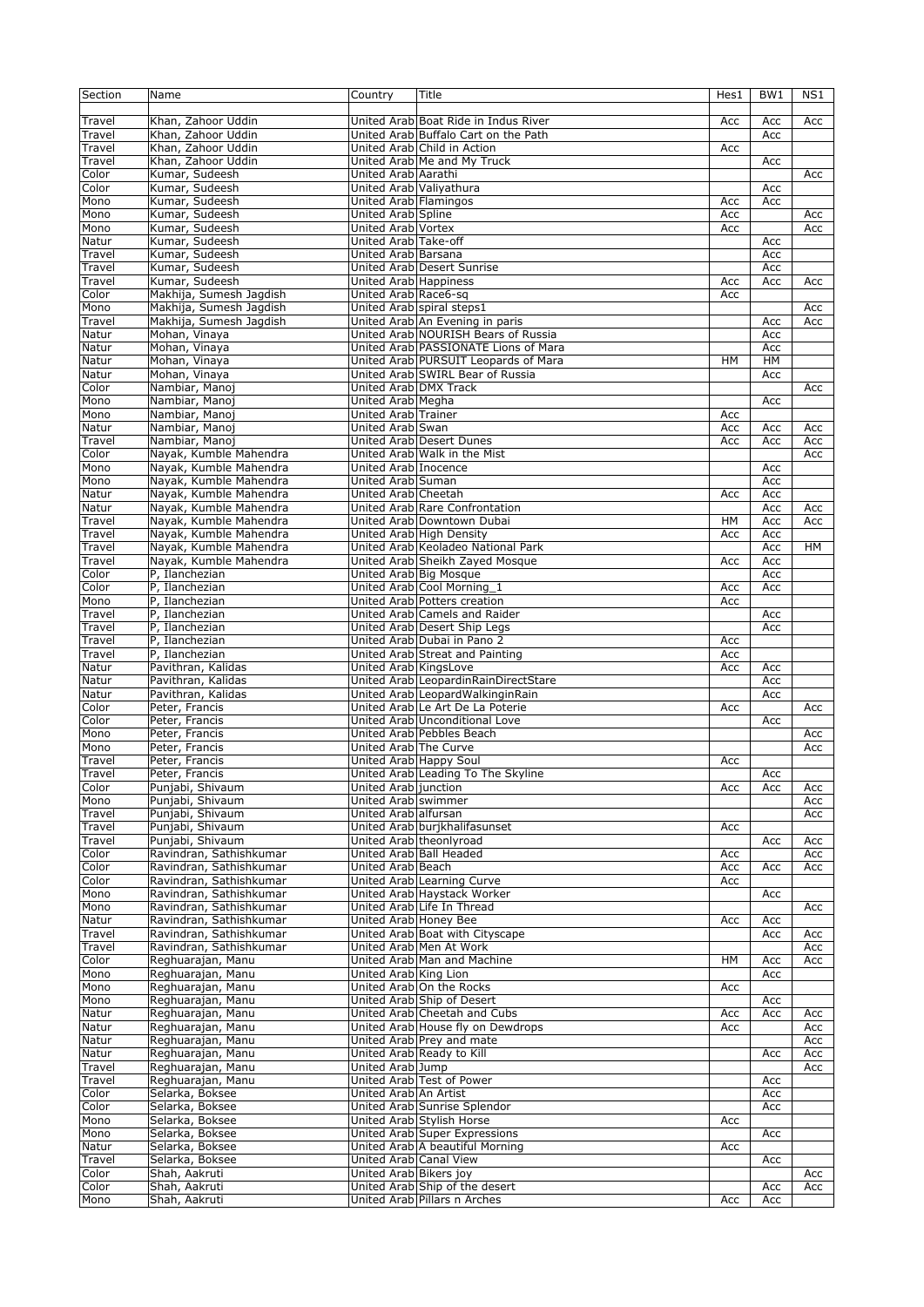| Section         | Name                                                            | Country                | Title                                           | Hes1 | BW <sub>1</sub> | N <sub>S1</sub> |
|-----------------|-----------------------------------------------------------------|------------------------|-------------------------------------------------|------|-----------------|-----------------|
|                 |                                                                 |                        |                                                 |      |                 |                 |
| Natur           | Shah, Aakruti                                                   |                        | United Arab Flies in prey                       |      |                 | Acc             |
|                 |                                                                 |                        |                                                 |      |                 |                 |
| Travel<br>Color | Shah, Aakruti                                                   |                        | United Arab Mosque view                         | Acc  |                 |                 |
|                 | Shah, Poonam                                                    |                        | United Arab Soaking in the sunlight             |      |                 | Acc             |
| Mono            | Shah, Poonam                                                    |                        | United Arab Catching the rain                   | Acc  |                 |                 |
| Mono            | Shah, Poonam                                                    |                        | United Arab The hidden letter                   |      |                 | Acc             |
| Natur           | Shah, Poonam                                                    |                        | United Arab The sun peeps through               | Acc  |                 |                 |
| Travel          | Shah, Poonam                                                    |                        | United Arab The perfect reflection              | Acc  | Acc             | Acc             |
| Travel          | Shah, Poonam                                                    |                        | United Arab The tolerance bridge                | Acc  | Acc             | Acc             |
| Travel          | Shah, Poonam                                                    |                        | United Arab The valley lit up                   | Acc  |                 | Acc             |
| Color           | Shetty, Vishwas                                                 | United Arab Camel walk |                                                 |      | Acc             |                 |
|                 |                                                                 |                        | United Arab Early lesson                        |      |                 |                 |
| Color           | Shetty, Vishwas                                                 |                        |                                                 | Acc  |                 |                 |
| Mono            | Shetty, Vishwas                                                 | United Arab Light      |                                                 | Acc  |                 |                 |
| Travel          | Shetty, Vishwas                                                 |                        | United Arab A missing arrow                     |      | Acc             |                 |
| Travel          | Shetty, Vishwas                                                 | United Arab Isolation  |                                                 |      | Acc             |                 |
| Color           | Sunil Kumar, Anirudh                                            |                        | United Arab The Tolerence Bridge                |      |                 | Acc             |
| <b>Natur</b>    | Sunil Kumar, Anirudh                                            |                        | <b>United Arab Cistanche Tubulosa</b>           | Acc  |                 |                 |
| Color           | Tholooruzhathil Koruthu, Biju Varghe United Arab Lion Cub       |                        |                                                 |      | Acc             |                 |
|                 |                                                                 |                        |                                                 |      |                 |                 |
| Mono            | Tholooruzhathil Koruthu, Biju VargheUnited Arab Arab Spot       |                        |                                                 |      |                 | Acc             |
| Mono            | Tholooruzhathil Koruthu, Biju VargheUnited Arab Search          |                        |                                                 |      | Acc             |                 |
| Natur           | Tholooruzhathil Koruthu, Biju VargheUnited Arab Fight           |                        |                                                 | Acc  | Acc             | Acc             |
| Natur           | Tholooruzhathil Koruthu, Biju VargheUnited Arab Hoverfly mating |                        |                                                 | Acc  |                 |                 |
| Natur           | Tholooruzhathil Koruthu, Biju Varghe United Arab Lion Mating    |                        |                                                 | Acc  | Acc             |                 |
| Natur           | Tholooruzhathil Koruthu, Biju VargheUnited Arab Moth Mating     |                        |                                                 | Acc  |                 | Acc             |
| Travel          | Tholooruzhathil Koruthu, Biju VargheUnited Arab Camel race      |                        |                                                 |      |                 |                 |
|                 |                                                                 |                        |                                                 |      | Acc             | Acc             |
| Color           | Adcock, Terri                                                   |                        | United King Tulip Staircase                     | Acc  | Acc             | Acc             |
| Mono            | Adcock, Terri                                                   |                        | United KingdA Snowy walk                        | Acc  |                 |                 |
| Mono            | Adcock, Terri                                                   | United KingdY          |                                                 | Acc  |                 | Acc             |
| Natur           | Adcock, Terri                                                   |                        | United KingdBearded Reedling Taking Off         |      | Acc             |                 |
| Natur           | Adcock, Terri                                                   |                        | United KingdRed Squirrel and Nut                |      |                 | Acc             |
| Travel          | Adcock, Terri                                                   |                        | United KingdFrom the Bridge, London             | Acc  |                 |                 |
| Travel          | Adcock, Terri                                                   |                        | United KingdSan Ignacio, Havana                 | Acc  |                 |                 |
|                 |                                                                 |                        |                                                 |      |                 |                 |
| Color           | Baker, Brian                                                    |                        | United Kingd End of Season                      | Acc  | Acc             | HM              |
| Color           | Baker, Brian                                                    |                        | United Kingd Posing Meerkat                     |      | Acc             |                 |
| Color           | Baker, Brian                                                    | United Kingd Splendour |                                                 |      | Acc             | Acc             |
| Mono            | Baker, Brian                                                    |                        | United Kingd Hand in Foot                       |      | Acc             |                 |
| Mono            | Baker, Brian                                                    |                        | United King Lady in a Window                    | Acc  |                 |                 |
| Mono            | Baker, Brian                                                    |                        | United King Looking at You                      | Acc  |                 | Acc             |
|                 |                                                                 |                        |                                                 |      |                 |                 |
| Mono            | Baker, Brian                                                    | United King Posing Owl |                                                 | Acc  |                 |                 |
| Natur           | Baker, Brian                                                    |                        | United KingdAngry Otter                         | Acc  |                 |                 |
| Natur           | Baker, Brian                                                    |                        | United KingdEagle Owl in Woods                  |      |                 | Acc             |
| Natur           | Baker, Brian                                                    |                        | United KingdSea Gull in Snow                    |      | Acc             |                 |
| Color           | Baxter, Andrew                                                  |                        | United KingdExmoor Ponies Sheltering            |      |                 | Acc             |
| Color           | Baxter, Andrew                                                  |                        | United KingdFungi In The Rain                   | Acc  | Acc             | Acc             |
|                 |                                                                 |                        | United Kingd Hound Master And Hounds            |      |                 |                 |
| Color           | Baxter, Andrew                                                  |                        |                                                 | HM   |                 |                 |
| Color           | Baxter, Andrew                                                  |                        | United Kingd The King Of The Kingdom            | Acc  |                 | HM              |
| Mono            | Baxter, Andrew                                                  | United King Banjo Man  |                                                 |      |                 | Acc             |
| Mono            | Baxter, Andrew                                                  |                        | United KingdStarling Murmuration                |      | Acc             |                 |
| Natur           | Baxter, Andrew                                                  |                        | United KingdGrey Wagtail                        |      | Acc             | Acc             |
| Natur           | Baxter, Andrew                                                  |                        | United KingdRed Deer Mating                     |      | Acc             |                 |
| Natur           | Baxter, Andrew                                                  |                        | United KingdStarling Roost Liftoff              | Acc  |                 |                 |
|                 |                                                                 |                        |                                                 |      |                 |                 |
| Color           | Black, James                                                    |                        | United KingdAutumn Reflections                  | Acc  |                 |                 |
| Color           | Black, James                                                    |                        | United KingdDecember Birches                    |      | Acc             |                 |
| Color           | Black, James                                                    |                        | United KingdJet Ski Racer 121                   | Acc  | Acc             |                 |
| Natur           | Black, James                                                    |                        | United KingdAfrican Wild Dogs Attacking Puku    | Acc  |                 | Acc             |
| Natur           | Black, James                                                    |                        | United KingdCleopatra Nectaring                 | Acc  |                 |                 |
| Color           | Brown, David                                                    |                        | United KingdIsland of Pines, Loch Assynt        |      | Acc             | Acc             |
| Color           | Brown, David                                                    |                        | United KingdReed Warbler                        |      | Acc             | Acc             |
| Mono            | Brown, David                                                    |                        | United KingdCanary Wharf Escalator Hall         | Acc  | Acc             |                 |
|                 |                                                                 |                        | United KingdLow Tide at Clovelly                |      |                 |                 |
| Mono            | Brown, David                                                    |                        |                                                 |      | Acc             |                 |
| Natur           | Brown, David                                                    |                        | United Kingd Puffin with sand eels              | Acc  | Acc             | Acc             |
| Travel          | Brown, David                                                    |                        | United Kingd Gannets on Bass Rock               | GIP  | Acc             |                 |
| Travel          | Brown, David                                                    |                        | United KingdLow water at Staithes               | Acc  | Acc             |                 |
| Travel          | Brown, David                                                    |                        | United Kingd Whalewatching off Husavik, Iceland |      | Acc             | Acc             |
| Color           | Brown, Elizabeth                                                |                        | United Kingd Drawn to the Light                 | Acc  | Acc             | Acc             |
| Color           | Brown, Elizabeth                                                |                        | United King Fading Tulips                       | Acc  | Acc             | Acc             |
|                 |                                                                 |                        |                                                 |      |                 |                 |
| Color           | Brown, Elizabeth                                                |                        | United Kingd Just Cherries                      | Acc  |                 | Acc             |
| Color           | Brown, Elizabeth                                                |                        | United KingdTulips and Textures                 | Acc  | Acc             | Acc             |
| Color           | Calvert, Carrie                                                 |                        | United Kingd Hovering Over Prey                 |      | Acc             |                 |
| Color           | Calvert, Carrie                                                 |                        | United Kingd The Last Leap                      |      | Acc             |                 |
| Color           | Calvert, Carrie                                                 |                        | United KingdThree In A Tree                     |      |                 | Acc             |
| Natur           | Calvert, Carrie                                                 |                        | United King Fishing Success                     | Acc  | Acc             |                 |
| Natur           | Calvert, Carrie                                                 |                        | United KingdRed Squirrel Alert                  | Acc  | Acc             | Acc             |
|                 |                                                                 |                        |                                                 |      |                 |                 |
| Color           | Ciesielski, Marcin                                              |                        | United KingdAfternoon with Flamingo             | Acc  |                 | Acc             |
| Color           | Ciesielski, Marcin                                              |                        | United Kingd Evening Ride                       |      | Acc             | HМ              |
| Color           | Ciesielski, Marcin                                              |                        | United Kingd Hair Fashion                       | Acc  |                 |                 |
| Color           | Ciesielski, Marcin                                              |                        | United KingdPink Blossom                        | Acc  | Acc             | HМ              |
| Color           | Clark, Peter                                                    |                        | United KingdBARBED WIRE BOUQUET                 | Acc  |                 | <b>PSA</b>      |
| Color           | Clark, Peter                                                    |                        | United KingdIN THE REEDS                        |      |                 | Acc             |
| Color           | Clark, Peter                                                    |                        | United King THREE OF EACH                       |      | Acc             | Acc             |
| Mono            | Clark, Peter                                                    |                        | United KingdCUPPA TIME                          |      | Acc             | HМ              |
|                 |                                                                 |                        |                                                 |      |                 |                 |
| Mono            | Clark, Peter                                                    |                        | United King PAPER ROSE                          |      |                 | Acc             |
| Mono            | Clark, Peter                                                    |                        | United KingdWINTER LANE                         | Acc  | Acc             | Acc             |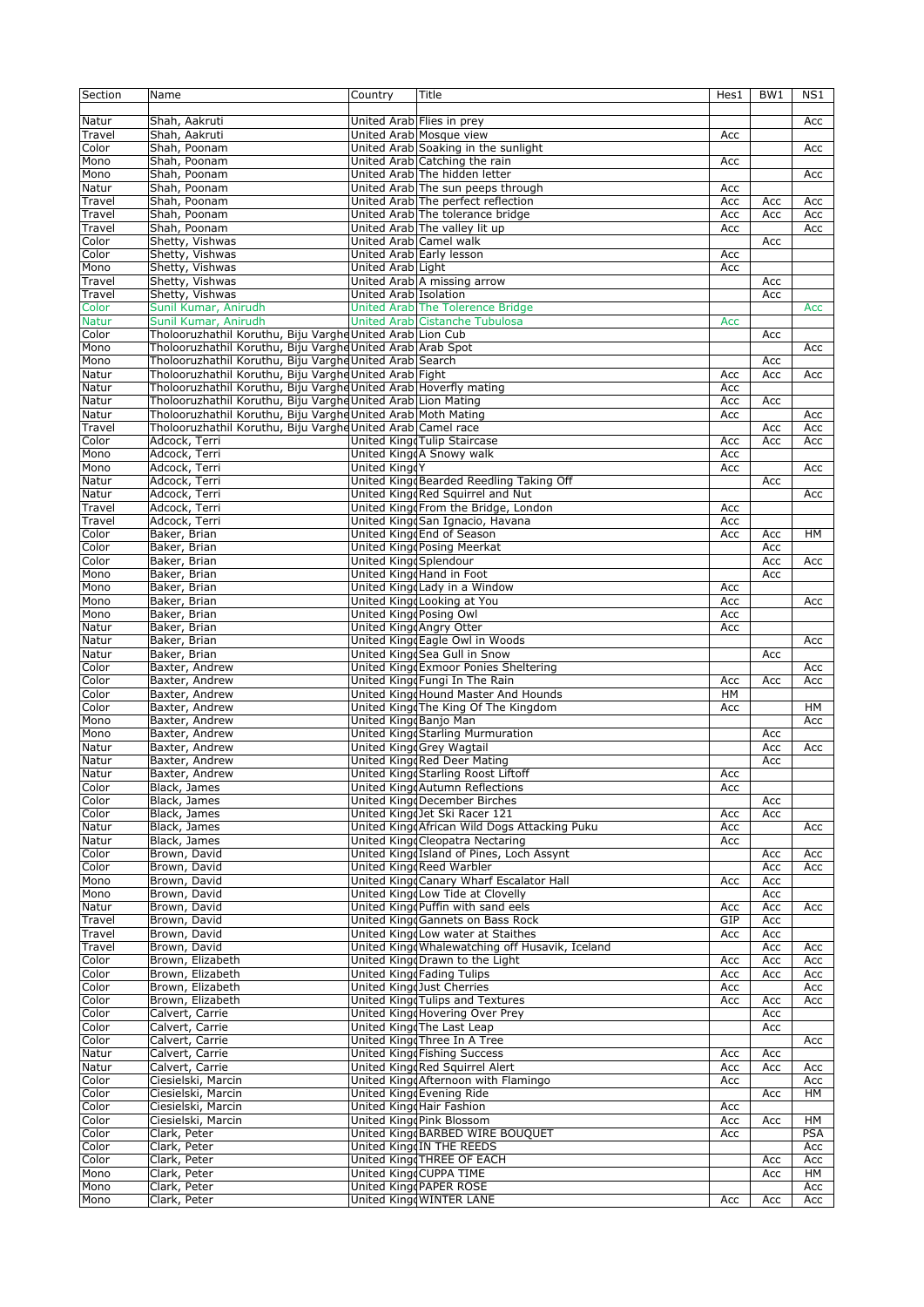| Section | Name                  | Country                      | Title                                        | Hes1      | BW1       | NS1 |
|---------|-----------------------|------------------------------|----------------------------------------------|-----------|-----------|-----|
|         |                       |                              |                                              |           |           |     |
| Color   | Crook, Sandra         |                              | United KingdMidday Shadow                    | Acc       |           |     |
| Natur   | Crook, Sandra         |                              | United Kingd Harvest Mice Duo                | Acc       | GIP       | Acc |
| Natur   | Crook, Sandra         |                              | United KingdRed Eyed Tree Frog Trio          | Acc       | Acc       |     |
| Natur   | Crook, Sandra         | United King Tiger Leg        |                                              | Acc       |           | Acc |
| Natur   | Crook, Sandra         |                              | United Kingd Tussock Moth Caterpillar        |           |           | Acc |
| Natur   | Devine, Bob           |                              | United Kingccheetah moves kill               | Acc       | Acc       | Acc |
| Natur   | Devine, Bob           |                              | United Kingdelephant and calf love masai     | Acc       | Acc       | Acc |
| Natur   | Devine, Bob           |                              | United Kingdgreat grey owl hunting in snow   | Acc       |           | Acc |
| Natur   | Devine, Bob           |                              | United Kingdlion cub attacks                 |           | Acc       | Acc |
| Color   | Downes, Calvin        |                              | United Kingd Higashiyama                     | Acc       | Acc       |     |
| Color   | Downes, Calvin        |                              | United KingdManhattan Financial skyline      | Acc       | Acc       |     |
| Color   | Downes, Calvin        |                              | United Kingd Sunrise behind Mt Fuji          | Acc       | Acc       |     |
| Mono    | Downes, Calvin        |                              | United Kingd Stata Centre MIT                | Acc       |           | Acc |
| Travel  | Downes, Calvin        |                              | United Kingd Fishermen on Lake Shojiko       | Acc       | $H$ M     |     |
|         |                       |                              |                                              |           |           | Acc |
| Travel  | Downes, Calvin        |                              | United Kingd Grand Central concourse         | Acc       | Acc       | Acc |
| Travel  | Downes, Calvin        |                              | United KingdMelon Sale Nizwa                 | Acc       |           | Acc |
| Color   | Ferguson, Niall       |                              | United KingdTake Your Dog With You By Rail   |           | Acc       | Acc |
| Color   | Ferguson, Niall       |                              | United Kingd Want To Buy a Christmas Present | Acc       |           |     |
| Mono    | Ferguson, Niall       |                              | <b>United King Comparing Notes</b>           | Acc       |           | HМ  |
| Mono    | Ferguson, Niall       |                              | United Kingd Hunting the Wave Dolphin        |           |           | Acc |
| Mono    | Ferguson, Niall       |                              | United Kingd Leaping Bear                    |           |           | Acc |
| Natur   | Ferguson, Niall       | United Kingd Wavesurfer      |                                              |           |           | Acc |
| Travel  | Ferguson, Niall       |                              | United KingdThe Secret Shopper               |           |           | Acc |
| Travel  | Ferguson, Niall       |                              | United KingdZanzibar Shopping Mall           |           |           | Acc |
| Color   | Fry, Martin           |                              | United King Green Oasis                      | Acc       |           |     |
| Color   | Fry, Martin           |                              | United KingdScooter Generations              | Acc       |           | Acc |
| Color   | Fry, Martin           |                              | United Kingd Wall of Water                   | Acc       | <b>HM</b> | HM  |
| Mono    | Fry, Martin           | <b>United Kingd Friends</b>  |                                              | Acc       |           |     |
| Mono    | Fry, Martin           | United KingdIf Only          |                                              |           | Acc       |     |
| Mono    | Fry, Martin           |                              | United KingdThe Tempest                      |           | Acc       |     |
| Natur   | Fry, Martin           |                              | United Kingd Broad Bodied Chaser             | Acc       |           |     |
| Natur   | Fry, Martin           |                              | United Kingd Starlings Arrival               | <b>HM</b> | Acc       |     |
| Natur   | Fry, Martin           |                              | United Kingd Widgeon Flock                   |           | Acc       |     |
|         |                       |                              |                                              |           |           |     |
| Travel  | Fry, Martin           |                              | United KingdAtlantic Force                   |           | Acc       | Acc |
| Travel  | Fry, Martin           |                              | United King Evening Tide                     |           | Acc       |     |
| Color   | Gilkerson, John       | United Kingd Loch Ba         |                                              | Acc       |           |     |
| Natur   | Gillies, Kenneth      | <b>United King Clownfish</b> |                                              | Acc       | Acc       | Acc |
| Natur   | Gillies, Kenneth      |                              | United KingdCuttlefish, Indonesia            | Acc       |           |     |
| Natur   | Gillies, Kenneth      |                              | United KingdHermit Crab                      | Acc       | Acc       | Acc |
| Natur   | Gillies, Kenneth      |                              | United Kingd Secretary Blenny                | Acc       |           |     |
| Natur   | Gillies, Rosemary     |                              | United KingdBlue Ribbon Eel, Indonesia       | Acc       |           |     |
| Natur   | Gillies, Rosemary     |                              | United Kingd Green Moray Eel, Malaysia       | Acc       |           |     |
| Natur   | Gillies, Rosemary     |                              | United KingdPink Anemone Fish and Anemone 1  | Acc       |           | Acc |
| Natur   | Gillies, Rosemary     |                              | United Kingd Whip Coral Goby, Philippines    | Acc       | Acc       | HМ  |
| Color   | Gledhill, Christopher |                              | United KingdMorraine Lake                    |           |           | Acc |
| Mono    | Gledhill, Christopher |                              | United KingdHorse parade                     |           |           | Acc |
| Natur   | Gledhill, Christopher |                              | United King Balancing act                    |           | Acc       |     |
| Natur   | Gledhill, Christopher | United KingdMy territory     |                                              |           | Acc       | Acc |
| Natur   | Gledhill, Christopher |                              | United King Puffin with fish                 | Acc       | Acc       |     |
| Travel  | Gledhill, Christopher |                              | United Kingd Spinning shop                   |           |           | Acc |
| Travel  | Gledhill, Christopher |                              | United Kingd Stonecutter                     | Acc       |           |     |
| Travel  | Gledhill, Christopher |                              | United KingdTime for breakfast               | Acc       |           |     |
| Color   | Goode, Bob            |                              | United Kingd Barber Shop                     | Acc       |           |     |
| Color   | Goode, Bob            |                              | United Kingd Heeling to the Breeze           | Acc       |           |     |
|         |                       |                              | United KingdVivid Ascent                     |           |           |     |
| Color   | Goode, Bob            |                              |                                              |           | Acc       | Acc |
| Mono    | Goode, Bob            |                              | United KingdIn the Spotlight                 | Acc       |           | Acc |
| Mono    | Goode, Bob            | United Kingd Passengers      |                                              |           | Acc       | Acc |
| Mono    | Goode, Bob            |                              | United KingdThe Boatman                      |           | Acc       |     |
| Mono    | Harper, Richard       |                              | United KingdTimes of Changing                |           |           | Acc |
| Color   | Hibbert, Jenny        |                              | United King Charging through                 |           | Acc       |     |
| Color   | Hibbert, Jenny        |                              | United Kingd Sidecars racing in the mud      | Acc       | Acc       |     |
| Natur   | Hibbert, Jenny        |                              | United KingdBrown bear drinking melting snow | Acc       | Acc       |     |
| Natur   | Hibbert, Jenny        |                              | United Kingd Hawk Owl hunting over snow      | Acc       | HМ        | HМ  |
| Natur   | Hibbert, Jenny        |                              | United KingdMine I think                     |           | Acc       | Acc |
| Travel  | Hibbert, Jenny        |                              | United Kingd Moving herd above frozen river  |           | Acc       |     |
| Travel  | Hibbert, Jenny        | United KingdTea please       |                                              | Acc       |           |     |
| Travel  | Hoskins, Colin        |                              | United King CLEVEDON PIER                    | Acc       |           |     |
| Travel  | Hoskins, Colin        |                              | United KingdHAVANA INTERIOR                  | HМ        | Acc       |     |
| Travel  | Hoskins, Colin        |                              | United KingdVISITORS AT GIANT'S CAUSEWAY     | Acc       |           | HМ  |
| Color   | Howes, John           |                              | United KingdDaisy's Debut                    |           |           | Acc |
| Color   | Howes, John           | United Kingd Evacuees        |                                              | Acc       |           | HМ  |
| Color   | Howes, John           |                              | United Kingd Walking Into The Light          | Acc       |           |     |
| Mono    | Howes, John           |                              | United KingdAbsolutely First Class           | Acc       |           |     |
| Mono    | Howes, John           |                              | United KingdAn Irish Tale                    |           | Acc       |     |
|         | Howes, John           | United Kingd Holy Man        |                                              |           |           | Acc |
| Mono    | Howes, John           |                              | United KingdA Drop of the Black Stuff        |           | Acc       |     |
| Travel  |                       |                              |                                              |           | Acc       |     |
| Travel  | Howes, John           |                              | United Kingd Too Many Chiefs                 |           | Acc       |     |
| Color   | Jenkin, Barbara       | United Kingd Fierce Aria     |                                              |           | Acc       |     |
| Color   | Jenkin, Barbara       | United KingdJezz             |                                              | Acc       |           |     |
| Color   | Jenkin, Barbara       |                              | United Kingd Walk in The Painting            | Acc       | Acc       |     |
| Mono    | Jenkin, Barbara       | United King Contained        |                                              |           | Acc       | Acc |
| Mono    | Jenkin, Barbara       |                              | United KingdOne Hand Balance                 |           | Acc       |     |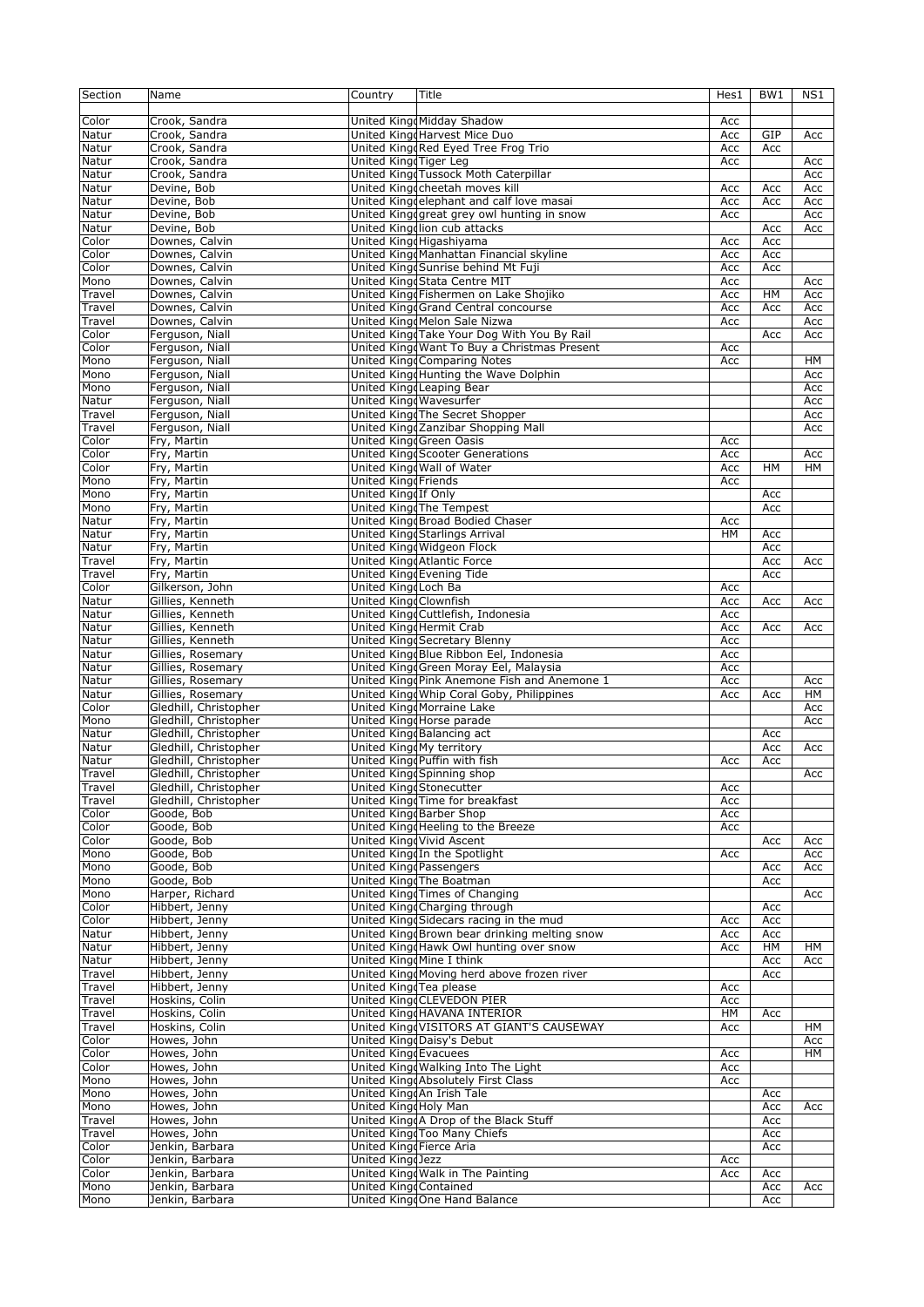| Section | Name            | Country                  | Title                                           | Hes1      | BW1 | NS1        |
|---------|-----------------|--------------------------|-------------------------------------------------|-----------|-----|------------|
|         |                 |                          |                                                 |           |     |            |
| Mono    | Jenkin, Barbara |                          | United KingdSophisticated Tia                   | Acc       |     | Acc        |
| Natur   | Jenkin, Barbara |                          | United Kingd Fringed Leaf Frog 7                | Acc       | Acc | Acc        |
| Natur   | Jenkin, Barbara |                          | United KingdFrog on Pink Anthurium              | Acc       | Acc | Acc        |
| Natur   | Jenkin, Barbara |                          | United KingdPanther Chameleon 3                 | Acc       |     |            |
| Natur   | Jenkin, Barbara |                          | United Kingd Whites Tree Frog 3                 | HМ        |     |            |
| Color   | Jenkin, Malcolm |                          | United KingdAyla on Block 2                     |           |     | Acc        |
| Color   | Jenkin, Malcolm | United KingdYoung Amy    |                                                 | Acc       |     |            |
| Mono    | Jenkin, Malcolm |                          | United KingdSteam Power                         | Acc       |     |            |
| Natur   | Jenkin, Malcolm |                          | United King Borneo Eared Frog                   | Acc       |     |            |
|         |                 |                          |                                                 |           | Acc | Acc        |
| Natur   | Jenkin, Malcolm |                          | United KingdChameleon Attack                    | <b>HM</b> | Acc | Acc        |
| Natur   | Jenkin, Malcolm |                          | United KingdRed Eyed Frogs Holding on           |           | Acc |            |
| Natur   | Jenkin, Malcolm |                          | United KingdTher Iguana                         | Acc       |     |            |
| Natur   | Johnson, Koshy  |                          | United King Cheetah in the Mara                 | Acc       |     |            |
| Natur   | Johnson, Koshy  |                          | United King Lioness with cub in the rain        |           | Acc | Acc        |
| Natur   | Johnson, Koshy  |                          | United KingdRed billed oxpecker                 |           | Acc | Acc        |
| Color   | Keel, David     |                          | United KingdGarbine Muguruza Wimbledon champion | Acc       | Acc |            |
| Color   | Keel, David     |                          | United Kingd Lady racer London marathon winner  |           | Acc |            |
| Color   | Keel, David     |                          | United Kingd Off the track together             | Acc       |     |            |
| Color   | Keel, David     |                          | United KingdVanessa Low stretching out          | Acc       | Acc | Acc        |
| Mono    | Keel, David     |                          | United Kingd Horse power                        |           | Acc |            |
| Mono    | Keel, David     |                          | United KingdMonster turn                        |           | Acc |            |
| Mono    | Keel, David     |                          | United King Seven leads the race                | Acc       |     |            |
| Color   | Knowles, Laura  |                          | United King CHEETAH LOOKOUT                     | Acc       | Acc |            |
| Color   | Knowles, Laura  |                          | United KingdPRETTY IN PINK                      |           |     | Acc        |
| Color   | Knowles, Laura  |                          | United Kingd WHITE SPIRIT                       |           | Acc | HM         |
| Mono    | Knowles, Laura  |                          | United King CALL OF THE WILD TWO                | Acc       | Acc |            |
| Mono    | Knowles, Laura  |                          | United King KEEPING UP                          |           |     |            |
|         |                 |                          |                                                 |           | Acc |            |
| Natur   | Knowles, Laura  |                          | United KingdIN MOTHERS ARMS                     |           |     | Acc        |
| Natur   | Knowles, Laura  |                          | United KingdMOTHER MACAQUE WITH INFANT          |           |     | Acc        |
| Natur   | Knowles, Laura  |                          | United King OTTER BREAKING THE ICE              | Acc       | Acc |            |
| Color   | Kozok, Corinne  |                          | United KingoAt the End of the Day               | Acc       |     |            |
| Color   | Kozok, Corinne  |                          | United Kingd Singing in the Rain                | Acc       |     |            |
| Color   | Kozok, Corinne  |                          | United KingdSummer in Antarctica                |           | Acc |            |
| Mono    | Kozok, Corinne  |                          | United Kingd Little and Large                   |           | Acc |            |
| Natur   | Kozok, Corinne  |                          | United KingdAntarctic Fur Seal                  |           | Acc | Acc        |
| Natur   | Kozok, Corinne  |                          | United Kingo Fur's not Tasty Africa             |           | Acc | Acc        |
| Natur   | Kozok, Corinne  |                          | United KingdLion Cubs at Play Africa            | Acc       |     |            |
| Natur   | Kozok, Corinne  |                          | United Kingd Wildebeest Panic                   |           | Acc |            |
| Travel  | Kozok, Corinne  |                          | United Kingd Dancing in the Street              |           | Acc | Acc        |
| Travel  | Kozok, Corinne  |                          | United KingdFollow the Tiger                    | Acc       |     | Acc        |
| Travel  | Kozok, Corinne  |                          | United KingdMaking Fire the Masai Way           |           | Acc |            |
| Color   | Lane, Michael   |                          | United Kingd Life Will Find a Way               |           | Acc | Acc        |
| Mono    | Lane, Michael   |                          | United Kingd Winter Wonderland                  | Acc       |     |            |
| Mono    | Lane, Michael   |                          | United Kingd Working at Home                    | Acc       |     |            |
| Natur   | Lane, Michael   |                          | United KingdBand of Cheetah Brothers, Kenya     |           | Acc | Acc        |
| Natur   | Lane, Michael   |                          | United Kingd Spotted Hyena on Kill, Masai Mara  |           | Acc | HM         |
| Travel  | Lane, Michael   |                          | United KingdThis is my Place                    |           |     |            |
|         |                 |                          |                                                 | Acc       |     |            |
| Color   | Ledgard, Ian    |                          | United KingdSat on white                        |           | Acc | Acc        |
| Color   | Ledgard, Ian    | United Kingd Wild eyed   |                                                 |           | Acc |            |
| Mono    | Ledgard, Ian    | United King Arcade       |                                                 |           |     | Acc        |
| Mono    | Ledgard, Ian    |                          | United King Estuary trees                       |           | Acc |            |
| Travel  | Ledgard, Ian    |                          | United Kingd Evening light Porto Venere         | Acc       |     |            |
| Color   | Libby, Jayne    |                          | <b>United KingdMisty Waters</b>                 |           | Acc | Acc        |
| Color   | Libby, Jayne    |                          | United KingdShades of Winter                    |           | Acc | GIP        |
| Color   | Libby, Jayne    |                          | United KingdThe Love Letter                     |           | Acc | <b>DVF</b> |
| Color   | Libby, Jayne    |                          | United Kingd Turquiose Seas                     | Acc       | GIP | GIP        |
| Mono    | Libby, Jayne    |                          | United King Best Friends                        |           | Acc | Acc        |
| Mono    | Libby, Jayne    |                          | United Kingd Warrior Princess                   |           |     | Acc        |
| Color   | Luxton, Richard | United Kingd Nymphs      |                                                 |           |     | Acc        |
| Color   | Luxton, Richard | United Kingd The hat     |                                                 | Acc       | Acc | Acc        |
| Color   | Luxton, Richard |                          | United KingdThe red veil                        |           |     | Acc        |
| Color   | Luxton, Richard |                          | United KingdVivid dreams                        |           | Acc |            |
| Mono    | Luxton, Richard |                          | United King Quiet friendship                    |           | Acc |            |
| Mono    | Luxton, Richard | United King Stephanie    |                                                 | Acc       |     | Acc        |
| Color   | Lyon, David     |                          | United KingdPortcoon dawn                       |           |     | Acc        |
| Color   | Lyon, David     |                          | United Kingd Sunset at Herringfleet             |           |     | Acc        |
| Color   | Lyon, David     | United KingdWest pier    |                                                 |           | Acc |            |
| Mono    | Lyon, David     |                          | United Kingd Famine cottages                    |           |     | Acc        |
| Mono    | Lyon, David     |                          | United King Pebbles in the storm                | Acc       | HM  | Acc        |
| Mono    | Lyon, David     |                          | United Kingd Shingle street                     | Acc       |     | Acc        |
| Mono    | Lyon, David     |                          | United KingdStanding firm                       | Acc       | Acc | HМ         |
| Travel  | Lyon, David     | United KingdBirg station |                                                 |           |     | Acc        |
| Travel  |                 |                          |                                                 |           |     |            |
|         | Lyon, David     | United Kingd Hasan Dagi  |                                                 |           | Acc |            |
| Travel  | Lyon, David     |                          | United KingdOver the wall                       |           |     | Acc        |
| Color   | Magor, Diana    |                          | United KingdA feeling of age                    | Acc       |     |            |
| Mono    | Magor, Diana    |                          | United King Old schoolroom                      | Acc       |     |            |
| Mono    | Magor, Diana    |                          | United King Piano in need of TLC                | Acc       |     | Acc        |
| Mono    | Magor, Diana    |                          | United Kingd Portrait of lynx                   |           |     | Acc        |
| Natur   | Magor, Diana    |                          | United Kingd Lynx feeding                       |           |     | Acc        |
| Natur   | Magor, Diana    |                          | United KingdPeacock tree frog peeping out       | Acc       |     |            |
| Travel  | Magor, Diana    |                          | United KingdEvening glow Castlerigg             |           |     | Acc        |
| Travel  | Magor, Diana    |                          | United KingdTemple of Hera                      |           |     | Acc        |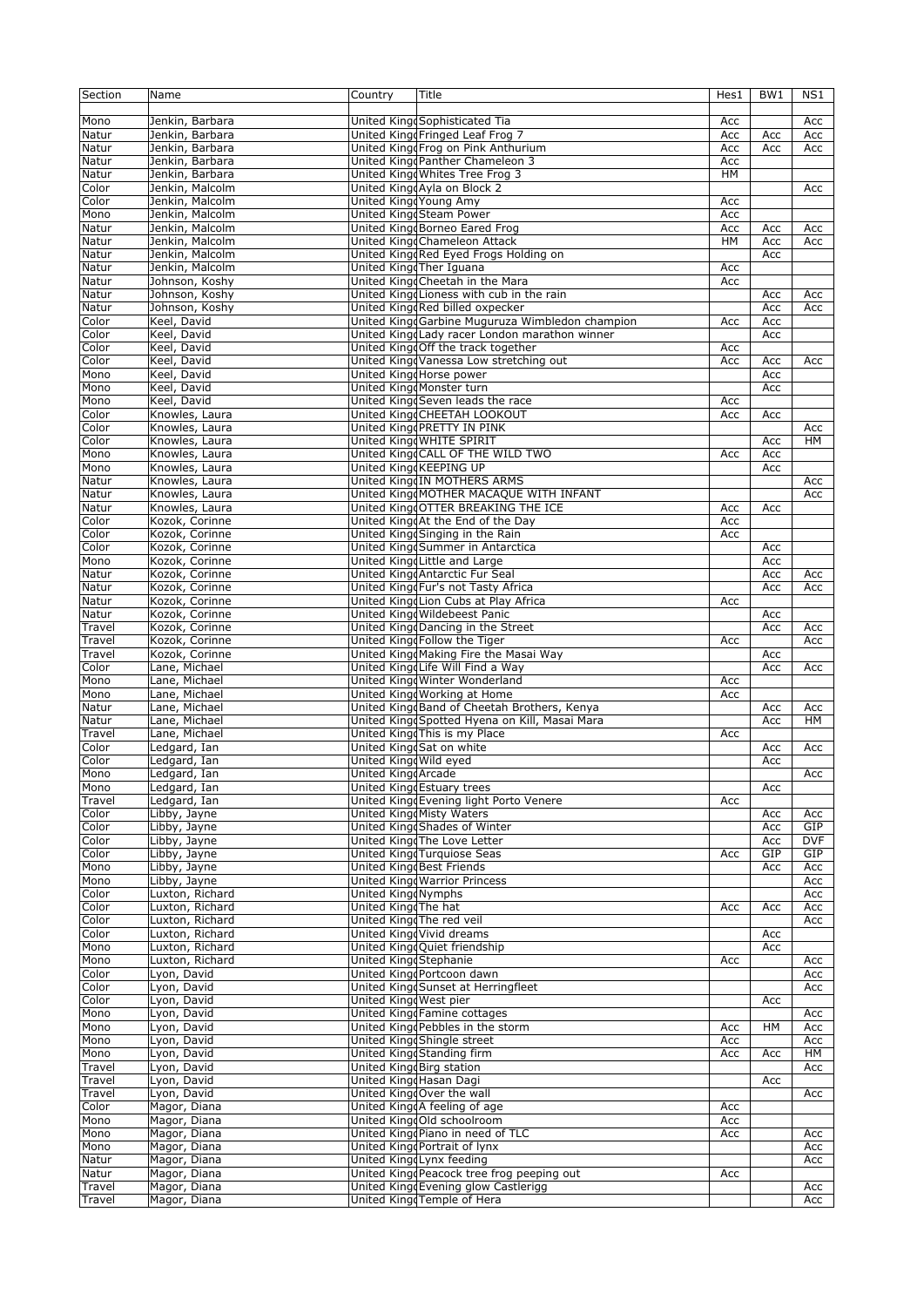| Section | Name                               | Country                  | Title                                           | Hes1 | BW1        | NS1        |
|---------|------------------------------------|--------------------------|-------------------------------------------------|------|------------|------------|
|         |                                    |                          |                                                 |      |            |            |
| Natur   | Mallett, Christine                 |                          | United KingdA Hippo Yawn                        |      | Acc        |            |
| Natur   | Mallett, Christine                 |                          | United KingdAmerican Pine Martin in the Snow    |      | Acc        |            |
| Color   | Mead, Ann                          |                          | United KingdTHREE SPEEDWAY RIDERS               | Acc  | Acc        |            |
| Color   | Meswani, Prashant                  |                          | United KingdComa Cable Corner                   |      |            | Acc        |
| Color   | Meswani, Prashant                  |                          | United KingdIvory Flame                         |      |            | Acc        |
| Color   | Meswani, Prashant                  |                          | United KingdTate Modern - Stairs                | Acc  | Acc        | Acc        |
| Mono    | Meswani, Prashant                  |                          | United KingdAll about the hands                 |      | Acc        | Acc        |
| Mono    | Meswani, Prashant                  |                          | United KingdArt Nude - Brunutty                 |      | Acc        | Acc        |
| Mono    | Meswani, Prashant                  |                          | United KingdArt Nude Pose                       |      | Acc        |            |
| Mono    | Meswani, Prashant                  |                          | United KingdArtemis Fawna - Art Nude            |      |            | Acc        |
| Natur   | Meswani, Prashant                  |                          | United King Comforting Little Owls              | Acc  | Acc        | Acc        |
| Natur   | Meswani, Prashant                  |                          | United Kingd Hunting Short Eared Owl            | Acc  | HM         | HМ         |
| Natur   | Meswani, Prashant                  |                          | United KingdStag Deer Bellowing                 | HM   | Acc        | HМ         |
| Color   | Moore, Alastair                    | United KingdIn Blue      |                                                 |      | Acc        |            |
| Color   | Moore, Alastair                    |                          | United KingdSpeedway Rider                      | Acc  | Acc        |            |
| Color   |                                    |                          | <b>United KingdTranslucent</b>                  | Acc  |            |            |
| Color   | Moore, Alastair<br>Moore, Alastair |                          | United Kingd Wall of Water                      | Acc  | Acc<br>Acc | Acc        |
| Mono    | Morland, David                     |                          | United KingdCan you hear me                     | Acc  | Acc        | Acc        |
| Mono    | Morland, David                     | United King Full Power   |                                                 |      |            | Acc        |
|         |                                    |                          | United KingdVictorian Gentleman                 |      |            |            |
| Mono    | Morland, David                     |                          |                                                 |      | Acc        |            |
| Natur   | Morland, David                     |                          | United KingdMountain Hare 4                     |      | Acc        | Acc        |
| Travel  | Morland, David                     | United King Glencoe      |                                                 | Acc  | Acc        |            |
| Travel  | Morland, David                     |                          | United King Old Funshal Street                  |      | Acc        |            |
| Color   | Morris, Damian                     | United King Abandoned    |                                                 | Acc  |            | Acc        |
| Color   | Morris, Damian                     |                          | United King Breaking Free                       | Acc  | GIP        | Acc        |
| Color   | Morris, Damian                     |                          | United King Coloumn and Curvers                 |      | Acc        | Acc        |
| Color   | Morris, Damian                     | United KingdThe Bedsit   |                                                 | Acc  |            |            |
| Mono    | Morris, Damian                     | United KingdAmys View    |                                                 | Acc  |            |            |
| Mono    | Morris, Damian                     |                          | United King Hop Skip Jump                       |      |            | Acc        |
| Mono    | Morris, Damian                     |                          | United KingdStairway to the Stars               |      | Acc        |            |
| Natur   | Morris, Damian                     | United King Buzzard      |                                                 | Acc  | Acc        | Acc        |
| Natur   | Morris, Damian                     | United KingdDandilion    |                                                 | Acc  | Acc        | Acc        |
| Natur   | Morris, Damian                     |                          | United KingdLion Maned Tamarin Monkey           | Acc  | Acc        |            |
| Natur   | Morris, Damian                     | United King Seagull      |                                                 |      |            | Acc        |
| Color   | Morton, Chris                      |                          | United KingdFirth of Lorne Light                | Acc  | Acc        | HМ         |
| Color   | Morton, Chris                      |                          | United KingdStobh Dearg Mists                   |      |            | Acc        |
| Color   | Morton, Chris                      |                          | United KingdTowering Seas                       | Acc  | Acc        | Acc        |
| Color   | Morton, Chris                      |                          | United Kingd Winter on the Moor                 | Acc  | Acc        | Acc        |
| Mono    | Morton, Chris                      |                          | United Kingd Crashing Wave                      | Acc  | Acc        | Acc        |
| Mono    | Morton, Chris                      | United King Etive Tree   |                                                 |      |            | Acc        |
| Mono    | Morton, Chris                      |                          | United KingdLeading the Pack                    |      | Acc        |            |
| Natur   | Morton, Chris                      |                          | United Kingd Crested Tit in Snow                |      | Acc        |            |
| Natur   | Morton, Chris                      |                          | United Kingd Mountain Hare Stretching           | Acc  | <b>DVF</b> | <b>DVF</b> |
| Natur   | Morton, Chris                      |                          | United KingdRed Squirrel Leaping                |      |            | Acc        |
| Color   | Mowatt, Chris                      | United King Golden Girl  |                                                 |      | Acc        | Acc        |
| Color   | Mowatt, Chris                      |                          | United KingdIn wild water                       |      | Acc        |            |
| Mono    | Mowatt, Chris                      |                          | United King Out of the foam                     | Acc  |            |            |
| Mono    | Mowatt, Chris                      |                          | United KingdRussian Women's Sprint Pursuit Team | Acc  | Acc        | Acc        |
| Mono    | Mowatt, Chris                      |                          | United KingdThe Sentinel                        | Acc  | Acc        |            |
| Color   | Murray, Eileen                     |                          | United KingdEnchantment                         |      | Acc        | Acc        |
| Color   | Murray, Eileen                     |                          | United KingdThe Handmaiden                      |      | <b>GPU</b> | Acc        |
| Color   | Murray, Eileen                     |                          | United Kingd The Hatchling                      |      | GIP        | Acc        |
| Color   | Murray, Eileen                     | United Kingd The Laird   |                                                 | Acc  |            |            |
| Mono    | Murray, Eileen                     |                          | United KingdFly free little bird                |      |            | GIP        |
| Mono    | Murray, Eileen                     |                          | United Kingd Portrait of Pip                    | Acc  | Acc        | Acc        |
| Mono    | Murray, Eileen                     |                          | United Kingd The Final Farewell                 | GIP  | GIP        | Acc        |
| Mono    | Murray, Eileen                     |                          | United KingdThe Prisoner                        | Acc  | Acc        | HМ         |
| Color   | Reynolds, Steve                    |                          | United KingdQuestions of self                   | Acc  |            |            |
| Color   | Reynolds, Steve                    | United KingdThe boxer    |                                                 |      |            | Acc        |
| Mono    | Reynolds, Steve                    |                          | United King A pilgrims journey                  |      |            | Acc        |
| Mono    | Reynolds, Steve                    |                          | United Kingd Bus ride to school                 |      | Acc        |            |
| Travel  | Reynolds, Steve                    | United Kingd Celebration |                                                 |      |            | Acc        |
| Natur   | Rice, Veronica                     |                          | United KingdEuropean Roller with Scorpion       |      |            | Acc        |
| Natur   | Rice, Veronica                     |                          | United King Giant River Otter Eating Fish       | Acc  |            | Acc        |
| Natur   | Rice, Veronica                     |                          | United KingdHyena Escaping with Carcass         | Acc  |            | Acc        |
| Color   | Rich, Leo                          |                          | United KingdShy look of Love                    |      | Acc        | Acc        |
| Natur   | Rich, Leo                          |                          | United King Chicken of the Woods on Yew         | Acc  |            |            |
| Natur   | Rich, Leo                          |                          | United Kingd Young Tiger Cub guarding mum       |      | Acc        |            |
| Travel  | Rich, Leo                          |                          | United KingdAussies cooling off - Holi Day      |      |            | Acc        |
| Travel  | Rich, Leo                          |                          | United KingdHoli Day Selfie                     |      |            | Acc        |
| Color   | Sheila, Coates                     |                          | United KingdEvening Light Over Silton           |      |            | Acc        |
| Mono    | Sheila, Coates                     |                          | United KingdLate Light Malham Ings              | Acc  | Acc        |            |
| Mono    | Sheila, Coates                     |                          | United KingdMirrored lake                       |      |            | Acc        |
| Mono    | Sheila, Coates                     |                          | United KingdPatterns in the Sand                |      |            | Acc        |
| Natur   | Sheila, Coates                     |                          | United Kingd Woolly Milk Cap                    | Acc  | Acc        |            |
| Travel  | Sheila, Coates                     |                          | United KingdFirst Light Oxbow Bend              | Acc  |            |            |
| Travel  | Sheila, Coates                     |                          | United KingdMan in the Indigo Jacket            | Acc  |            |            |
| Color   | Sherren, Pam                       | United Kingd Elegance    |                                                 |      | Acc        |            |
| Color   | Sherren, Pam                       |                          | United Kingd Lady by Lamplight                  |      | Acc        | Acc        |
| Color   | Sherren, Pam                       |                          | United KingdOut of Season                       |      | Acc        | Acc        |
| Color   | Sherren, Pam                       |                          | United KingdSummer Storm Approaching            |      | HM         |            |
| Color   | Snell, Keith                       |                          | United Kingd Winter Flight Over Skiddaw         |      | Acc        |            |
|         |                                    |                          |                                                 |      |            |            |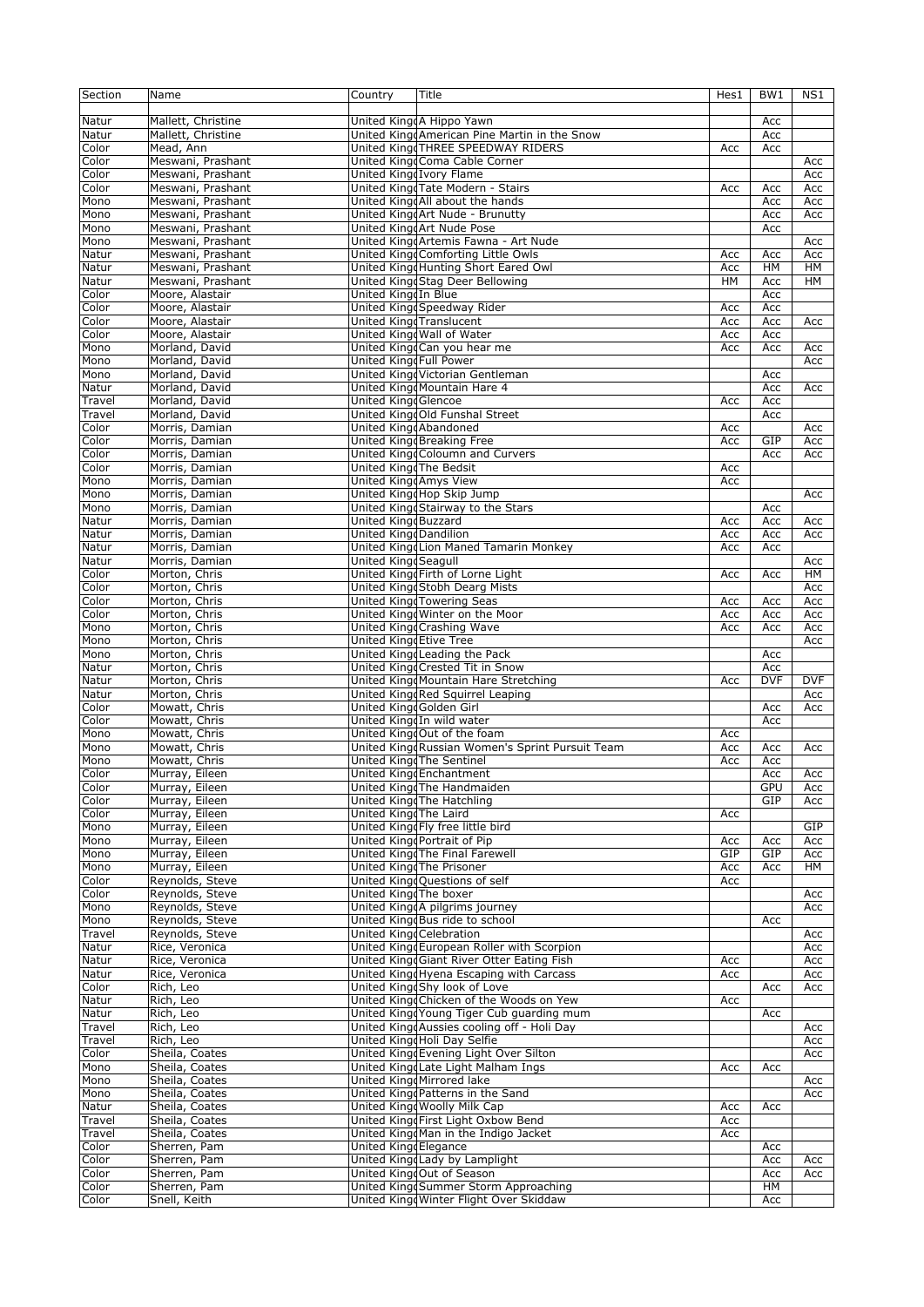| Section | Name                               | Country                 | Title                                      | Hes1       | BW1 | NS1        |
|---------|------------------------------------|-------------------------|--------------------------------------------|------------|-----|------------|
|         |                                    |                         |                                            |            |     |            |
| Color   | Snell, Keith                       |                         | United Kingd Winter Sunrise                |            |     | Acc        |
| Mono    | Snell, Keith                       |                         | United King Dream To Fly                   | Acc        |     | Acc        |
| Mono    | Snell, Keith                       |                         | United KingdLone Tree And Bison            |            | Acc | Acc        |
| Mono    | Snell, Keith                       | United Kingd The Pearls |                                            | Acc        |     | Acc        |
| Natur   | Snell, Keith                       |                         | United King Bison Standoff                 | Acc        | Acc | Acc        |
| Color   | Sowdon, Malcolm                    |                         | United KingdMan in the Straw Hat           | Acc        |     | Acc        |
| Color   | Sowdon, Malcolm                    |                         | United Kingd Scrap Merchant                |            |     | Acc        |
| Color   | Sowdon, Malcolm                    |                         | United Kingd Wreck of the Vadne            |            |     | <b>GPU</b> |
| Mono    | Sowdon, Malcolm                    | United King Dorset Rat  |                                            |            |     | Acc        |
|         |                                    |                         | United KingdGrow Your Own                  |            |     |            |
| Mono    | Sowdon, Malcolm<br>Sowdon, Malcolm |                         | United Kingd Waiting for Orders            |            |     | Acc        |
| Mono    |                                    |                         |                                            |            |     | <b>HM</b>  |
| Mono    | Sowdon, Malcolm                    |                         | United Kingd Welcoming Smile               | Acc        | Acc |            |
| Color   | Stanford, Peter                    | United King Lone ship   |                                            |            | Acc |            |
| Color   | Stanford, Peter                    |                         | United Kingd Snow and Wind                 |            | HM  |            |
| Mono    | Stanford, Peter                    | United King Tea Break   |                                            | <b>UDO</b> |     |            |
| Mono    | Stanford, Peter                    |                         | United King The Board Walk                 |            | Acc | Acc        |
| Mono    | Stanford, Peter                    |                         | United KingdThe Nursery                    |            | Acc |            |
| Color   | Thorburn, Keith                    |                         | United Kingd Trout Got Away                |            | Acc |            |
| Color   | Thorburn, Keith                    |                         | United Kingd Winter at The Beag            |            | Acc | Acc        |
| Mono    | Thorburn, Keith                    |                         | United KingdBlack Cottage Snow Storm       |            |     | Acc        |
| Mono    | Thorburn, Keith                    |                         | United King Fast Flowing Etive             |            |     | Acc        |
| Mono    | Thorburn, Keith                    |                         | United KingdLoch Achtriochtan Winter       |            |     | Acc        |
| Natur   | Thorburn, Keith                    |                         | United King Bubble and Squeak Otter        |            | Acc | Acc        |
| Natur   | Thorburn, Keith                    |                         | United KingdDeer Country                   | Acc        | Acc | Acc        |
| Natur   | Thorburn, Keith                    |                         | United KingdOsprey Catch of the Day        | Acc        | Acc |            |
| Color   | Tucker, Angie                      |                         | United KingdHer next customer              |            | Acc | Acc        |
| Color   | Tucker, Angie                      |                         | United King Pint in the pub                |            | Acc |            |
|         |                                    |                         |                                            |            |     |            |
| Color   | Tucker, Angie                      |                         | United KingdTaking in washing              |            |     | Acc        |
| Mono    | Tucker, Angie                      |                         | United KingdBarge owner                    |            |     | Acc        |
| Mono    | Tucker, Angie                      |                         | United KingdCaught with the goods          |            | Acc |            |
| Color   | Tucker, Dave                       | United King Illuminated |                                            | Acc        |     | Acc        |
| Color   | Tucker, Dave                       |                         | United KingdOne too Many                   | Acc        |     | Acc        |
| Mono    | Tucker, Dave                       | United Kingd The Navvy  |                                            | Acc        |     |            |
| Natur   | Whiston, Ian                       |                         | United Kingd Cheetah and Playful Cub       | GIP        | HM  | Acc        |
| Natur   | Whiston, Ian                       |                         | United KingdCheetah Taking Down Wildebeest |            | Acc |            |
| Natur   | Whiston, Ian                       |                         | United KingdLeopard Cub                    | Acc        | Acc | Acc        |
| Natur   | Whiston, Ian                       |                         | United KingdLioness Fending Off Male Lion  |            | Acc |            |
| Color   | Wills, Tony                        |                         | United King Top of the wave                | Acc        | Acc |            |
| Natur   | Wills, Tony                        |                         | United KingdSand crab Ferrugem             | Acc        |     | Acc        |
| Travel  | Wills, Tony                        |                         | United Kingd Swedish lake in winter        |            |     | Acc        |
| Travel  | Wills, Tony                        |                         | United KingdThe summer palace              | Acc        |     | Acc        |
| Color   | Bormann, Stan                      |                         | United State Red Squirrel Ada 3281         |            | Acc |            |
| Color   | Carder, Nan                        |                         | United State Carrie Furnace 1250           | Acc        |     |            |
| Travel  | Carder, Nan                        |                         | United State Pittsburgh 0935               | Acc        |     |            |
| Color   | Clouser, Holly Kirkland            |                         | United StateDrake's Splendor               |            | Acc |            |
| Natur   | Clouser, Holly Kirkland            |                         | United State Developing Courage            | Acc        |     |            |
| Travel  | Clouser, Holly Kirkland            |                         | United State Palace Vista                  |            |     |            |
|         |                                    |                         |                                            |            | Acc |            |
| Travel  | Clouser, Holly Kirkland            |                         | United State Saturday Morning              |            | Acc |            |
| Natur   | Currie, Dawn                       |                         | United State Barn Owl Portrait             |            |     | Acc        |
| Color   | Davis, Robert                      |                         | United State Prtotect this house           | Acc        | Acc | Acc        |
| Color   | Davis, Robert                      |                         | United State Spotted Gecko                 | Acc        |     |            |
| Mono    | Davis, Robert                      |                         | United State Black Crowned Titmouse        | Acc        |     |            |
| Mono    | Davis, Robert                      |                         | United State Great White Egret             | Acc        |     | Acc        |
| Natur   | Davis, Robert                      |                         | United State Red eyed Green Tree Frog      | Acc        | Acc |            |
| Natur   | Davis, Robert                      |                         | United State Texas Bobcat                  |            | Acc |            |
| Travel  | Davis, Robert                      |                         | United State Paris from the Eiffle Tower   |            |     | Acc        |
| Color   | Dunn, Jeff                         |                         | United State Deserted Fire                 |            |     | Acc        |
| Mono    | Dunn, Jeff                         |                         | United StateDeserted Symmetry              | Acc        |     |            |
| Mono    | Dunn, Jeff                         |                         | United State Wankle Hardware               | Acc        |     |            |
| Color   | Feng, Tracy Shuxi                  |                         | United State 2 Wave Fighters               | Acc        | Acc | Acc        |
| Color   | Feng, Tracy Shuxi                  |                         | United State Aurora Dancing                | Acc        | GIP | Acc        |
| Color   | Feng, Tracy Shuxi                  | <b>United StateDuet</b> |                                            | HМ         | GIP | Acc        |
| Color   | Feng, Tracy Shuxi                  | United State Fantasy    |                                            | Acc        |     |            |
| Mono    | Feng, Tracy Shuxi                  |                         | United State Fantasy Waving                | HМ         | Acc | Acc        |
| Mono    | Feng, Tracy Shuxi                  |                         | United State Rainy Lotus                   |            | Acc | HМ         |
| Mono    | Feng, Tracy Shuxi                  |                         | United State Two Baby Egrets Talking bw    | Acc        | Acc |            |
| Natur   | Feng, Tracy Shuxi                  |                         | United State Coming Home 1701              |            | Acc | GIP        |
| Natur   | Feng, Tracy Shuxi                  |                         | United State Love Reflection               | Acc        |     |            |
|         | Feng, Tracy Shuxi                  |                         | United State You Are Late                  |            |     |            |
| Natur   |                                    |                         | United State Fishing In The Dawn           |            | Acc |            |
| Travel  | Feng, Tracy Shuxi                  |                         |                                            |            | Acc | Acc        |
| Travel  | Feng, Tracy Shuxi                  |                         | United State Grandma Making Fishing Net    | Acc        |     | Acc        |
| Travel  | Feng, Tracy Shuxi                  |                         | United State Making Net 1601               |            | Acc |            |
| Travel  | Feng, Tracy Shuxi                  |                         | United State With You For Ever             | Acc        |     |            |
| Color   | Figuccio, Albert                   |                         | United State Thunderbirds Diamond          | Acc        |     |            |
| Color   | Figuccio, Albert                   |                         | United State Thunderbirds With Smoke 6     | Acc        | Acc |            |
| Natur   | Figuccio, Albert                   |                         | United State Back Off Kid                  |            |     | Acc        |
| Natur   | Figuccio, Albert                   |                         | United State Intent On Catching Fish       | HМ         | Acc |            |
| Color   | Hokanson, Karl                     | United State Fish Eyes  |                                            | Acc        |     |            |
| Color   | Hokanson, Karl                     |                         | United State Red Skates Corner 4           |            |     | Acc        |
| Mono    | Hokanson, Karl                     |                         | United State Last Corner                   | Acc        |     |            |
| Mono    | Hokanson, Karl                     |                         | United StateOut of Scrum                   |            |     | Acc        |
| Color   | Iannizzotto, Jimi                  |                         | United State Lovers on the Beach           |            | Acc | Acc        |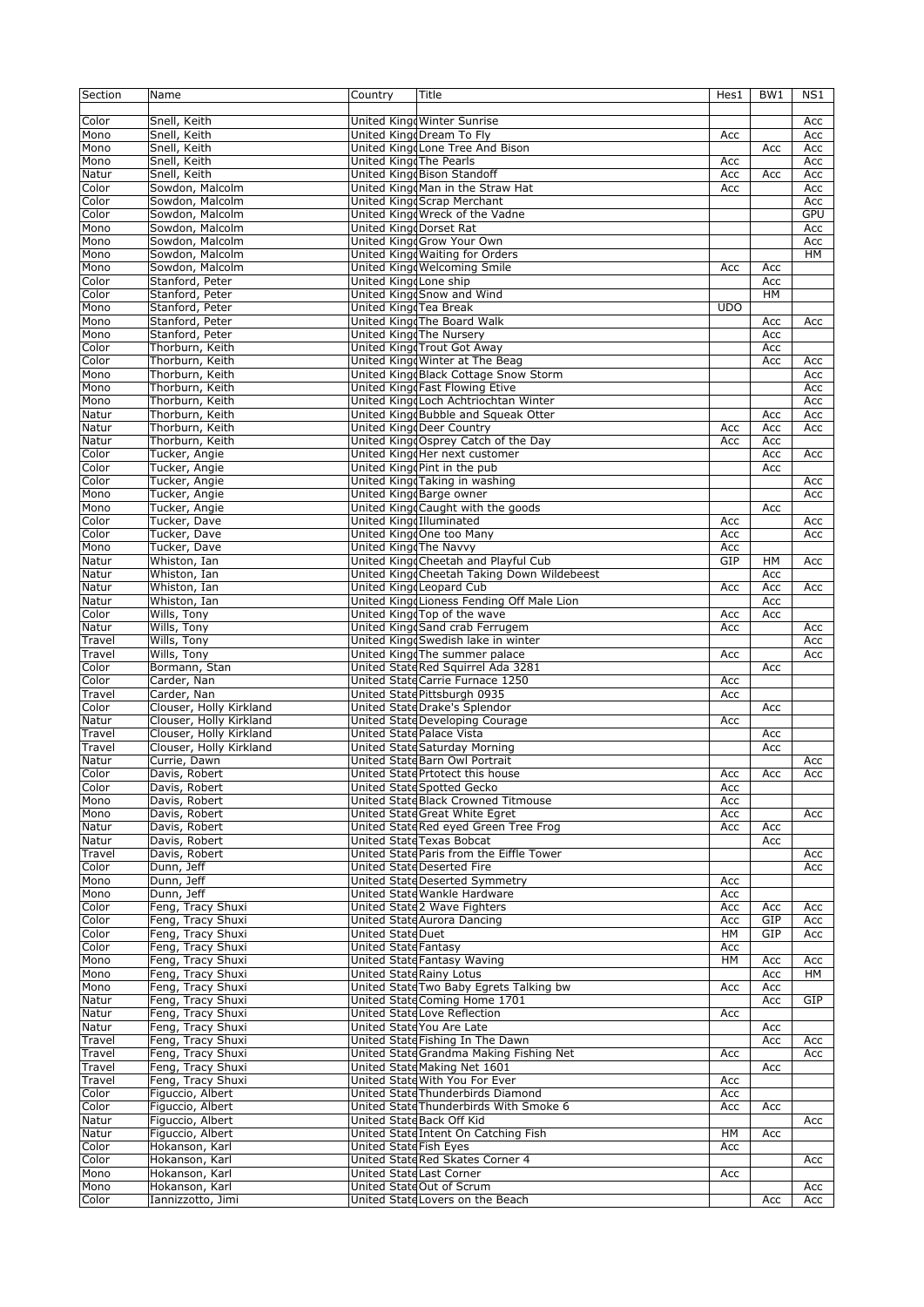| Section        | Name                              | Country                        | Title                                           | Hes1 | BW1        | N <sub>S1</sub> |
|----------------|-----------------------------------|--------------------------------|-------------------------------------------------|------|------------|-----------------|
|                |                                   |                                |                                                 |      |            |                 |
| Color          | Janson, Dena                      |                                | United State Red Window and Cactus              |      |            | Acc             |
| Travel         | Janson, Dena                      |                                | United State Abandoned Talmine Bay              |      |            | Acc             |
| Color          | Johnson, Norman                   |                                | United State At End of Branch                   |      | Acc        |                 |
| Natur          | Johnson, Norman                   |                                | United State Cubs on Lookout                    | Acc  | Acc        | Acc             |
| Natur          | Johnson, Norman                   |                                | <b>United State Keeping Cool</b>                |      | Acc        |                 |
| Natur          | Johnson, Norman                   |                                | United State Polar Bears Play Fighting          |      | Acc        |                 |
| Natur          | Johnson, Norman                   |                                | United State Two Cubs with Mom                  |      | HM         |                 |
| Color          | Kramer, Irene                     |                                | United State An Early Winter                    |      |            | GIP             |
| Color          | Kramer, Irene                     |                                | United State Startled - Red-tailed Hawk         |      | Acc        | HM              |
| Mono           | Kramer, Irene                     |                                | United State Country Schoolhouse                |      |            | Acc             |
| Mono           | Kramer, Irene                     |                                | United State Joshua Trees In Infrared           | Acc  |            |                 |
| Mono           | Kramer, Irene                     |                                | United State Sand Dunes At Daybreak             | Acc  | Acc        |                 |
| Mono           | Kramer, Irene                     |                                | United State Ten-spot Dragonfly                 | Acc  |            |                 |
| Natur          | Kramer, Irene                     |                                | United State Barred Owl In Winter               |      | Acc        |                 |
|                |                                   |                                | United State Dewy Monarch                       |      |            | Acc             |
| Natur          | Kramer, Irene                     |                                | United State Red Fox In Autumn                  |      | Acc        |                 |
| Natur<br>Color | Kramer, Irene<br>Kuebler, Barbara |                                | United State In the Window                      |      | Acc        | Acc             |
| Color          | Kuebler, Barbara                  |                                | United State Young Blond Woven                  |      | Acc        |                 |
|                |                                   |                                |                                                 |      |            |                 |
| Color          | Kuebler, Barbara                  |                                | United State Young Hawk                         |      | Acc        |                 |
| Natur          | Kuebler, Barbara                  |                                | United StateLynx and Kitten                     |      | Acc        |                 |
| Natur          | Kuebler, Barbara                  |                                | United State Snail Kite Wings High              | Acc  |            |                 |
| Mono           | Langevin, Dee                     |                                | United State Harbor View                        | Acc  | Acc        | Acc             |
| Color          | Mahoney, M. Rosalie               |                                | United State Folly Beach Sunrise                | Acc  |            | Acc             |
| Color          | Mahoney, M. Rosalie               |                                | United State Tampa at Night                     |      | Acc        |                 |
| Mono           | Mahoney, M. Rosalie               |                                | United State Tunnel View Monochrome             | Acc  |            |                 |
| Color          | Mazansky, Cyril                   |                                | United State Horses Crossing River 2            |      | Acc        |                 |
| Mono           | Mazansky, Cyril                   |                                | United State Wranglers Having Dinner 3          | Acc  |            |                 |
| Natur          | Mazansky, Cyril                   |                                | United State Fighting for Dominance             |      |            | Acc             |
| Travel         | Mazansky, Cyril                   |                                | United State Wranglers Leading the Horses 1     |      |            | Acc             |
| Natur          | Muhrlein, Hal                     |                                | United State Long Crested Eagle                 | Acc  |            |                 |
| Color          | Murphy, Ken                       |                                | United State 1933 Chevy Standard Mercury 4-door | Acc  |            |                 |
| Color          | Murphy, Ken                       |                                | United State Waiting in Line                    |      | Acc        |                 |
| Mono           | Murphy, Ken                       |                                | United State From Mesa Arch                     |      |            | Acc             |
| Mono           | Murphy, Ken                       |                                | United State Mammoth Hot Springs Plateau        | Acc  |            |                 |
| Mono           | Murphy, Ken                       |                                | United State Park Place Snag                    | Acc  |            |                 |
| Natur          | Murphy, Ken                       |                                | United State Sharp-tail Grouse Display          | Acc  |            |                 |
| Travel         | Murphy, Ken                       |                                | United State From Mt, Washington                |      | Acc        | Acc             |
| Mono           | Nemeroff, Ira                     | United State Chihuly 16        |                                                 |      | Acc        |                 |
| Natur          | Nemeroff, Ira                     | United StateLa Jolla 51        |                                                 |      | Acc        |                 |
| Natur          | Nemeroff, Ira                     | <b>United State Selby 5</b>    |                                                 |      |            | Acc             |
| Color          | Nguyen, Huong Hoa                 |                                | United State Lotus and Bee                      | Acc  |            |                 |
| Color          | Nguyen, Huong Hoa                 | <b>United State Snow Birds</b> |                                                 | Acc  |            |                 |
| Natur          | Nguyen, Huong Hoa                 |                                | United State Cormorant Catching Fish 11         |      |            | Acc             |
| Natur          | Nguyen, Huong Hoa                 |                                | United State Eagle at Conowingo                 |      | Acc        |                 |
| Natur          | Nguyen, Huong Hoa                 |                                | United State Young Bald Eagle With Fish         |      | Acc        |                 |
| Travel         | Nguyen, Huong Hoa                 |                                | United State Lunar Festival                     | Acc  |            |                 |
| Travel         | Nguyen, Huong Hoa                 |                                | United State Seattle and Mount Rainier A1       | Acc  |            |                 |
| Travel         | Nguyen, Huong Hoa                 |                                | United State Thomas Jefferon Memorial at Night  |      | Acc        | Acc             |
| Color          | Ou, Guo Jiang                     |                                | United State Great Temple at day                |      |            | Acc             |
| Color          | Ou, Guo Jiang                     | United State Line Up           |                                                 |      | Acc        |                 |
| Mono           | Ou, Guo Jiang                     | United State Butterfly         |                                                 | Acc  |            |                 |
| Mono           | Ou, Guo Jiang                     | United State ready to fly      |                                                 | Acc  |            |                 |
| Natur          | Ou, Guo Jiang                     |                                | United State Alone on ice                       | Acc  |            |                 |
| Natur          | Ou, Guo Jiang                     |                                | United StateOn the Flower                       | Acc  | Acc        | Acc             |
| Color          | Rosengren, Erik                   |                                | United State C-Mime and his Obow                |      |            | Acc             |
| Mono           | Rosengren, Erik                   |                                | United State M-Moon watching-Half Dome          | Acc  |            |                 |
| Mono           | Rosengren, Erik                   |                                | United State M-Tree limbs and moss              |      | Acc        |                 |
| Natur          | Rosengren, Erik                   |                                | United State N-Positioning to swallow-Anhinga   |      | Acc        |                 |
| Natur          | Savage, Tom                       |                                | United State 12 Lions in a Tree                 | Acc  |            |                 |
| Natur          | Savage, Tom                       |                                | United State European Roller with Bee           |      | Acc        | Acc             |
| Mono           | Wan, Erbi                         |                                | United State Metropolitan Young People          |      | Acc        |                 |
| Natur          | Wan, Erbi                         |                                | United State Flowers Field                      | Acc  |            |                 |
| Travel         | Wan, Erbi                         | United State Rhapsody          |                                                 | Acc  |            |                 |
| Travel         | Wan, Erbi                         | United State Under Fire        |                                                 | Acc  |            |                 |
| Color          | Duong, Anh Nhut                   | Vietnam                        | <b>BAT CA</b>                                   |      |            | Acc             |
| Color          | Duong, Anh Nhut                   | Vietnam                        | <b>BUOI SANG TREN BIEN</b>                      |      | <b>Acc</b> |                 |
| Color          | Duong, Anh Nhut                   | Vietnam                        | <b>SAN PHAM DAT NUNG</b>                        | Acc  |            |                 |
| Mono           | Duong, Anh Nhut                   | Vietnam                        | <b>NGHE LAM GOM TRUYEN THONG</b>                |      |            | Acc             |
| <b>Natur</b>   | Duong, Anh Nhut                   | Vietnam                        | <b>CON BO</b>                                   | Acc  |            | Acc             |
| <b>Travel</b>  | Duong, Anh Nhut                   | Vietnam                        | NHUNG CANH BUOM TREN BIEN                       |      | Acc        | Acc             |
| Color          | Hung, Hoa Lu                      | Vietnam                        | Abide                                           | Acc  | Acc        |                 |
| Color          | Hung, Hoa Lu                      | Vietnam                        | Afternoon deserted                              |      |            | Acc             |
| Mono           | Hung, Hoa Lu                      | Vietnam                        | Caring                                          | Acc  |            |                 |
| Mono           | Hung, Hoa Lu                      | Vietnam                        | Innermost                                       |      | Acc        |                 |
| Mono           | Hung, Hoa Lu                      | Vietnam                        | Pleiku festival                                 |      |            | Acc             |
| Travel         | Hung, Hoa Lu                      | Vietnam                        | Excavator                                       | Acc  | Acc        | HM              |
| Travel         | Hung, Hoa Lu                      | Vietnam                        | Heroic past                                     |      | Acc        | Acc             |
| Travel         | Hung, Hoa Lu                      | Vietnam                        | Meeting                                         |      | Acc        |                 |
| Color          | Le, Nhan                          | Vietnam                        | HOC KINH 5                                      | Acc  |            |                 |
| Color          | Le, Nhan                          | Vietnam                        | ME VANG NHA                                     | Acc  |            |                 |
| Color          | Le, Nhan                          | Vietnam                        | <b>NAU XONG</b>                                 |      | Acc        |                 |
| Mono           | Le, Nhan                          | Vietnam                        | GIO HOC CHU                                     |      | Acc        | Acc             |